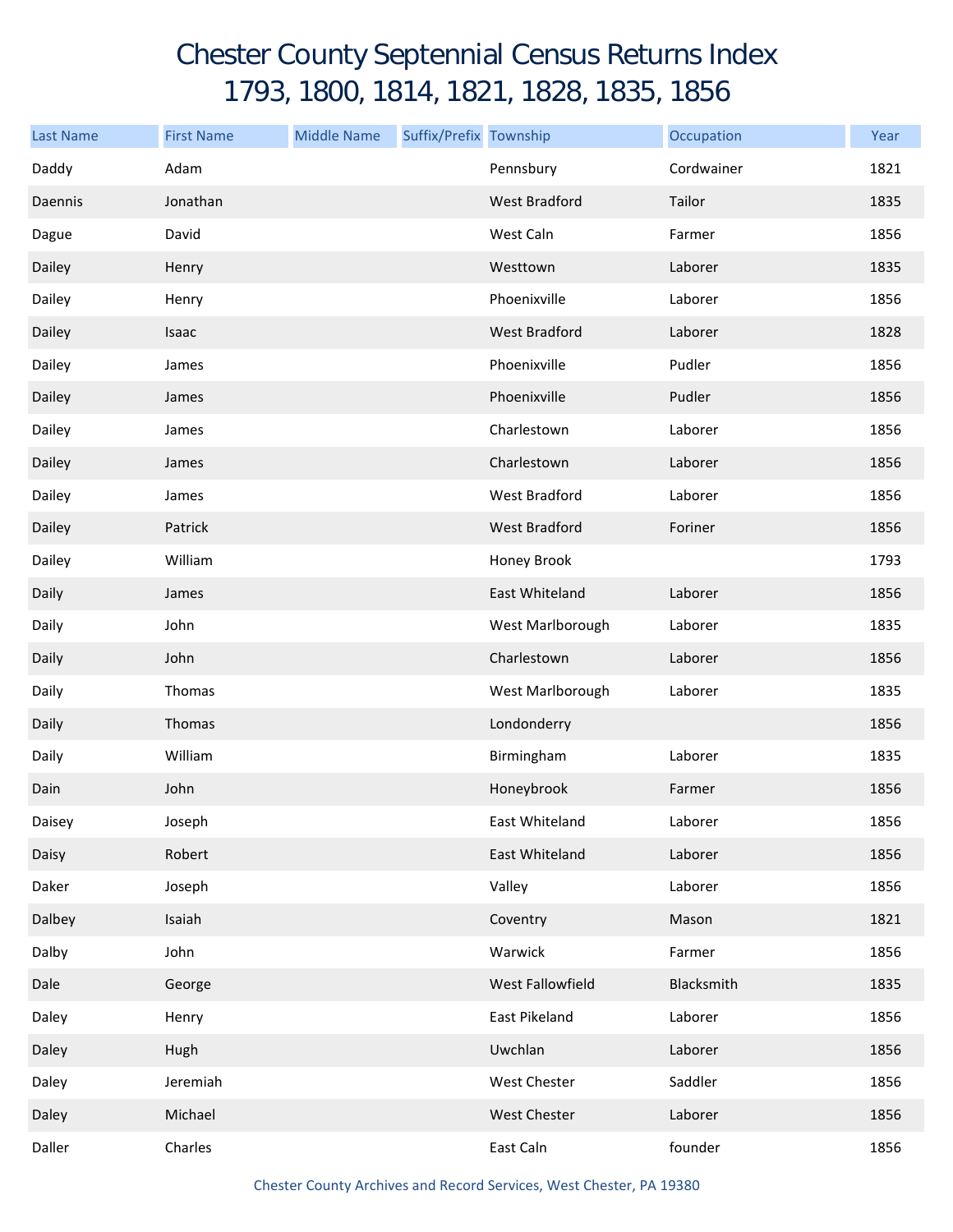| <b>Last Name</b> | <b>First Name</b> | <b>Middle Name</b> | Suffix/Prefix Township |                      | Occupation  | Year |
|------------------|-------------------|--------------------|------------------------|----------------------|-------------|------|
| Daller           | Samuel            |                    |                        | East Caln            | Founder     | 1856 |
| Daller           | William           |                    |                        | East Caln            | Founder     | 1856 |
| Dallett          | William           |                    |                        | West Goshen          | Farmer      | 1856 |
| Dalling          | William           |                    |                        | West Chester         | Painter     | 1856 |
| Dalton           | James             |                    |                        | East Caln            | Laborer     | 1828 |
| Dalton           | James             |                    |                        | West Whiteland       | Laborer     | 1856 |
| Daly             | Henry             |                    |                        | <b>East Vincent</b>  | Laborer     | 1856 |
| Daman            | Christian         |                    |                        | <b>West Nantmeal</b> | Shoemaker   | 1835 |
| Damer            | Sarah             |                    |                        | East Pikeland        |             | 1856 |
| Damon            | Lorenzo           |                    |                        | West Chester         | Machinist   | 1856 |
| Dampman          | (Widow)           |                    | Jr.                    | <b>West Nantmeal</b> |             | 1814 |
| Dampman          | (Widow)           |                    | Sr.                    | <b>West Nantmeal</b> |             | 1814 |
| Dampman          | Adam              |                    |                        | <b>East Nantmeal</b> |             | 1793 |
| Dampman          | Adam              |                    |                        | <b>East Nantmeal</b> | Smith       | 1800 |
| Dampman          | Adam              |                    |                        | <b>East Nantmeal</b> | Farmer      | 1807 |
| Dampman          | Catharine         |                    | Widow                  | <b>West Nantmeal</b> | Farmer      | 1821 |
| Dampman          | David             |                    |                        | <b>West Nantmeal</b> | Farmer      | 1821 |
| Dampman          | David             |                    |                        | <b>West Nantmeal</b> | Farmer      | 1828 |
| Dampman          | David             |                    |                        | <b>East Nantmeal</b> | Wheelwright | 1828 |
| Dampman          | David             |                    |                        | <b>East Nantmeal</b> | Farmer      | 1835 |
| Dampman          | David             |                    |                        | East Nantmeal        | Merchant    | 1835 |
| Dampman          | David             |                    |                        | <b>West Nantmeal</b> | Farmer      | 1856 |
| Dampman          | David             |                    |                        | Warwick              | Merchant    | 1856 |
| Dampman          | Elizabeth         |                    |                        | <b>East Nantmeal</b> | Seamstress  | 1814 |
| Dampman          | Elizabeth         |                    |                        | <b>East Nantmeal</b> | Farmer      | 1821 |
| Dampman          | Elizabeth         |                    |                        | East Nantmeal        |             | 1835 |
| Dampman          | Even              |                    |                        | <b>West Nantmeal</b> | Tailor      | 1856 |
| Dampman          | Jacob             |                    |                        | <b>West Nantmeal</b> | Farmer      | 1807 |
| Dampman          | Jacob             |                    |                        | <b>West Nantmeal</b> | Farmer      | 1814 |
| Dampman          | Jacob             |                    |                        | <b>East Nantmeal</b> | Tailor      | 1814 |
| Dampman          | Jacob             |                    |                        | <b>East Nantmeal</b> | Miller      | 1821 |
| Dampman          | Jacob             |                    |                        | <b>West Nantmeal</b> | Farmer      | 1821 |
| Dampman          | Jacob             |                    |                        | <b>West Nantmeal</b> | Farmer      | 1828 |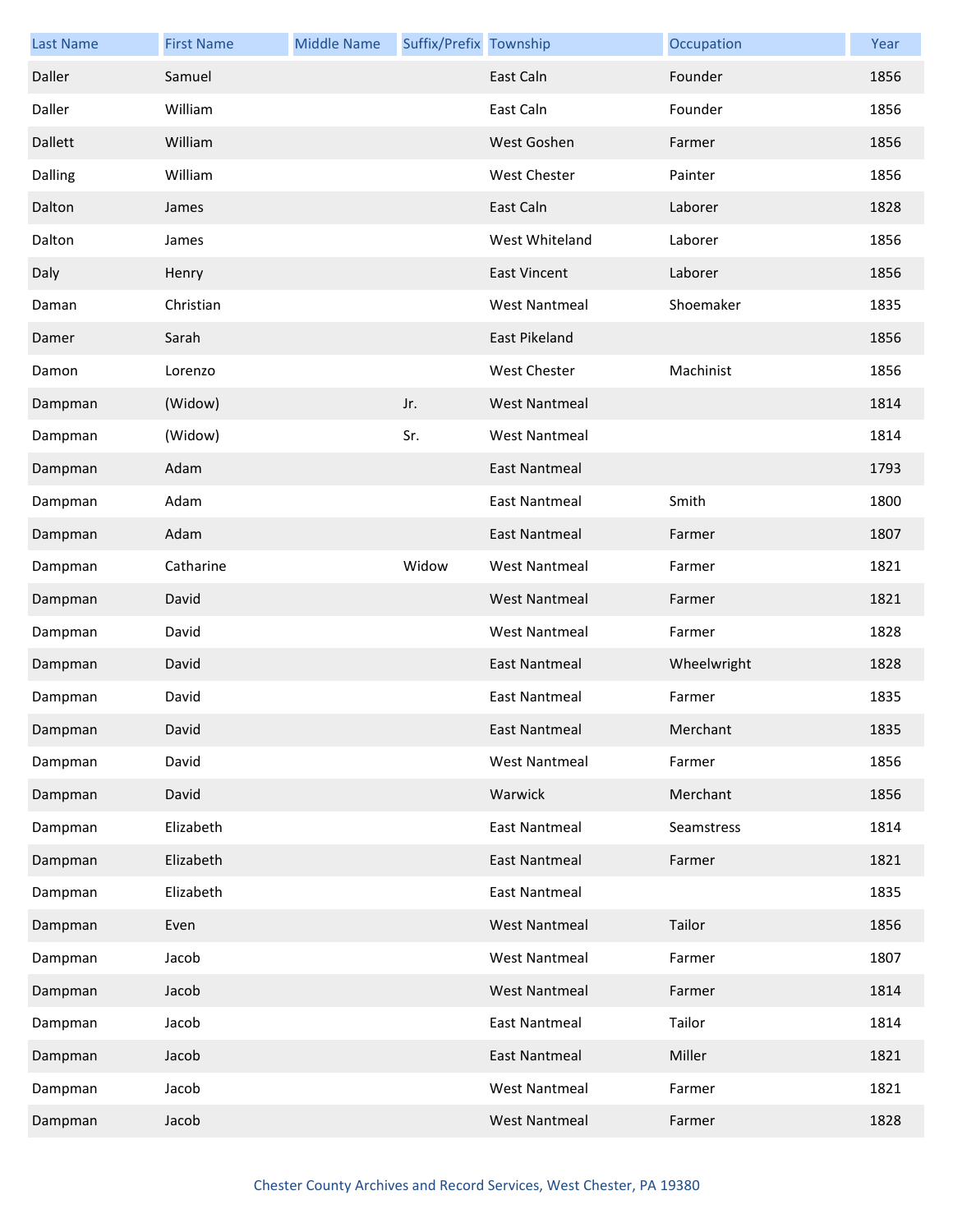| <b>Last Name</b> | <b>First Name</b> | <b>Middle Name</b> | Suffix/Prefix Township |                      | Occupation | Year |
|------------------|-------------------|--------------------|------------------------|----------------------|------------|------|
| Dampman          | Jacob             |                    |                        | East Nantmeal        | Tailor     | 1828 |
| Dampman          | Jacob             |                    |                        | <b>West Nantmeal</b> | Farmer     | 1835 |
| Dampman          | Jacob             |                    |                        | <b>East Nantmeal</b> | Tailor     | 1835 |
| Dampman          | Jacob             |                    |                        | <b>West Nantmeal</b> | Farmer     | 1856 |
| Dampman          | Jacob             |                    |                        | Warwick              | Postmaster | 1856 |
| Dampman          | John              |                    |                        | <b>West Nantmeal</b> |            | 1800 |
| Dampman          | John              |                    |                        | <b>West Nantmeal</b> | Farmer     | 1807 |
| Dampman          | John              |                    |                        | <b>East Nantmeal</b> | Farmer     | 1814 |
| Dampman          | John              |                    |                        | <b>East Nantmeal</b> | Laborer    | 1821 |
| Dampman          | John              |                    |                        | <b>East Nantmeal</b> | Laborer    | 1828 |
| Dampman          | John              |                    |                        | <b>East Nantmeal</b> | Laborer    | 1835 |
| Dampman          | John              |                    |                        | Honey Brook          | Carpenter  | 1835 |
| Dampman          | John              |                    |                        | <b>West Nantmeal</b> | Farmer     | 1835 |
| Dampman          | John              |                    |                        | Tredyffrin           | Farmer     | 1856 |
| Dampman          | John              |                    |                        | <b>West Nantmeal</b> | Farmer     | 1856 |
| Dampman          | John              |                    |                        | Warwick              | Laborer    | 1856 |
| Dampman          | John              | W                  |                        | Honeybrook           | Blacksmith | 1856 |
| Dampman          | Lewis             |                    |                        | Warwick              | Merchant   | 1856 |
| Dampman          | Margaret          |                    |                        | <b>West Nantmeal</b> | Lady       | 1856 |
| Dampman          |                   |                    |                        | <b>West Nantmeal</b> |            | 1793 |
|                  | Peter             |                    |                        |                      |            |      |
| Dampman          | Peter             |                    | Sr.                    | West Nantmeal        |            | 1800 |
| Dampman          | Peter             |                    |                        | <b>West Nantmeal</b> |            | 1800 |
| Dampman          | Peter             |                    |                        | <b>West Nantmeal</b> | Farmer     | 1807 |
| Dampman          | Peter             |                    |                        | <b>West Nantmeal</b> | Farmer     | 1814 |
| Dampman          | Peter             |                    |                        | <b>West Nantmeal</b> | Farmer     | 1821 |
| Dampman          | Peter             |                    |                        | <b>West Nantmeal</b> | Blacksmith | 1828 |
| Dampman          | Peter             |                    |                        | <b>West Nantmeal</b> | Farmer     | 1828 |
| Dampman          | Peter             |                    |                        | <b>West Nantmeal</b> | Farmer     | 1835 |
| Dampman          | Peter             |                    |                        | Honeybrook           | Farmer     | 1856 |
| Dampman          | Peter             |                    |                        | Honeybrook           | Blacksmith | 1856 |
| Dampman          | Rebecca           |                    |                        | <b>West Nantmeal</b> | Lady       | 1856 |
| Dampman          | Richard           |                    |                        | Warwick              | Tailor     | 1856 |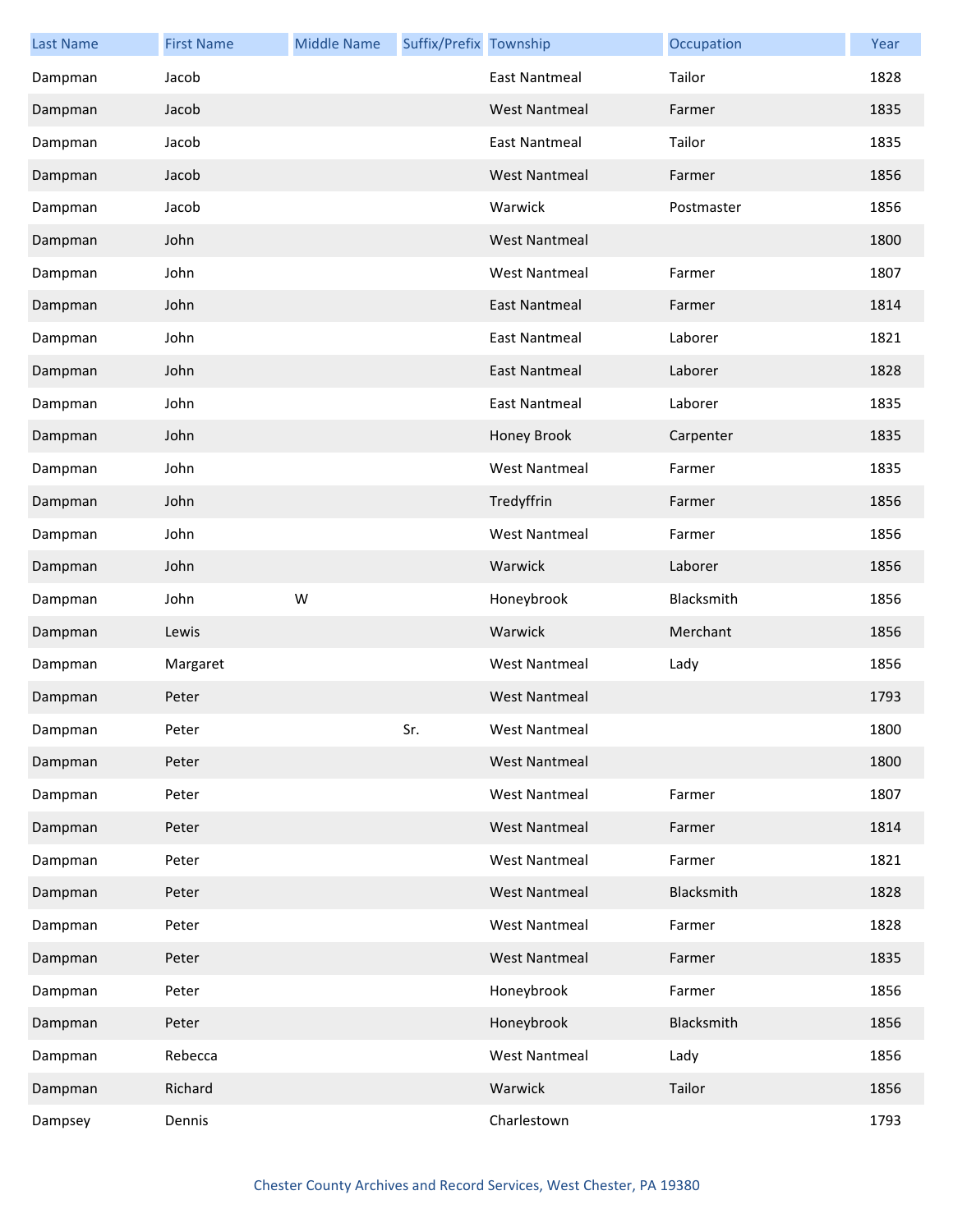| <b>Last Name</b> | <b>First Name</b> | <b>Middle Name</b> | Suffix/Prefix Township |                      | Occupation     | Year |
|------------------|-------------------|--------------------|------------------------|----------------------|----------------|------|
| Damsel           | Uriah             |                    |                        | West Chester         | <b>Butcher</b> | 1856 |
| Danafeltzer      | Peter             |                    |                        | Uwchlan              | Cordwainer     | 1800 |
| Danafelus        | Samuel            |                    |                        | <b>East Nantmeal</b> | Mason          | 1821 |
| Danafelus        | William           |                    |                        | East Nantmeal        | Mason          | 1821 |
| Danburrow        | Isaac             |                    |                        | West Whiteland       | Shoemaker      | 1856 |
| Dance            | Clifton           | $\sf B$            |                        | Penn                 | Thresher       | 1856 |
| Dance            | David             |                    |                        | Franklin             | Laborer        | 1856 |
| Dance            | Gilbert           |                    |                        | New London           | Farmer         | 1807 |
| Dance            | Gilbert           |                    |                        | New London           | Farmer         | 1814 |
| Dance            | Gilbert           |                    |                        | New London           | Farmer         | 1821 |
| Dance            | Gilbert           |                    |                        | New London           | Farmer         | 1828 |
| Dance            | Gilbert           |                    |                        | New London           | Farmer         | 1835 |
| Dance            | Isaac             |                    |                        | Londonderry          | Farmer         | 1814 |
| Dance            | Isaac             |                    |                        | Penn                 | Farmer         | 1821 |
| Dance            | Isaac             |                    |                        | Penn                 | Jobber         | 1828 |
| Dance            | Isaac             |                    |                        | East Nottingham      | Farmer         | 1835 |
| Dance            | Isaac             |                    |                        | Highland             | Blacksmith     | 1856 |
| Dance            | Isaac             |                    |                        | Franklin             | Laborer        | 1856 |
| Dance            | James             |                    |                        | Highland             | Wheelwright    | 1856 |
| Dance            | Joel              |                    |                        | Lower Oxford         | Laborer        | 1856 |
| Dance            | John              |                    |                        | Londonderry          | Farmer         | 1807 |
| Dance            | John              |                    |                        | New London           | Farmer         | 1807 |
| Dance            | John              |                    |                        | New London           | Farmer         | 1814 |
| Dance            | John              |                    |                        | Londonderry          | Farmer         | 1814 |
| Dance            | John              |                    |                        | New London           | Farmer         | 1821 |
| Dance            | John              |                    |                        | Penn                 | Farmer         | 1821 |
| Dance            | John              |                    |                        | New London           | Farmer         | 1828 |
| Dance            | John              |                    |                        | Penn                 |                | 1828 |
| Dance            | John              |                    |                        | Lower Oxford         | Mason          | 1835 |
| Dance            | John              |                    |                        | New London           | Farmer         | 1835 |
| Dance            | John              |                    |                        | Lower Oxford         | Mason          | 1856 |
| Dance            | John              | D                  |                        | Penn                 | Farmer         | 1835 |
| Dance            | Joseph            |                    |                        | Londonderry          | Mason          | 1807 |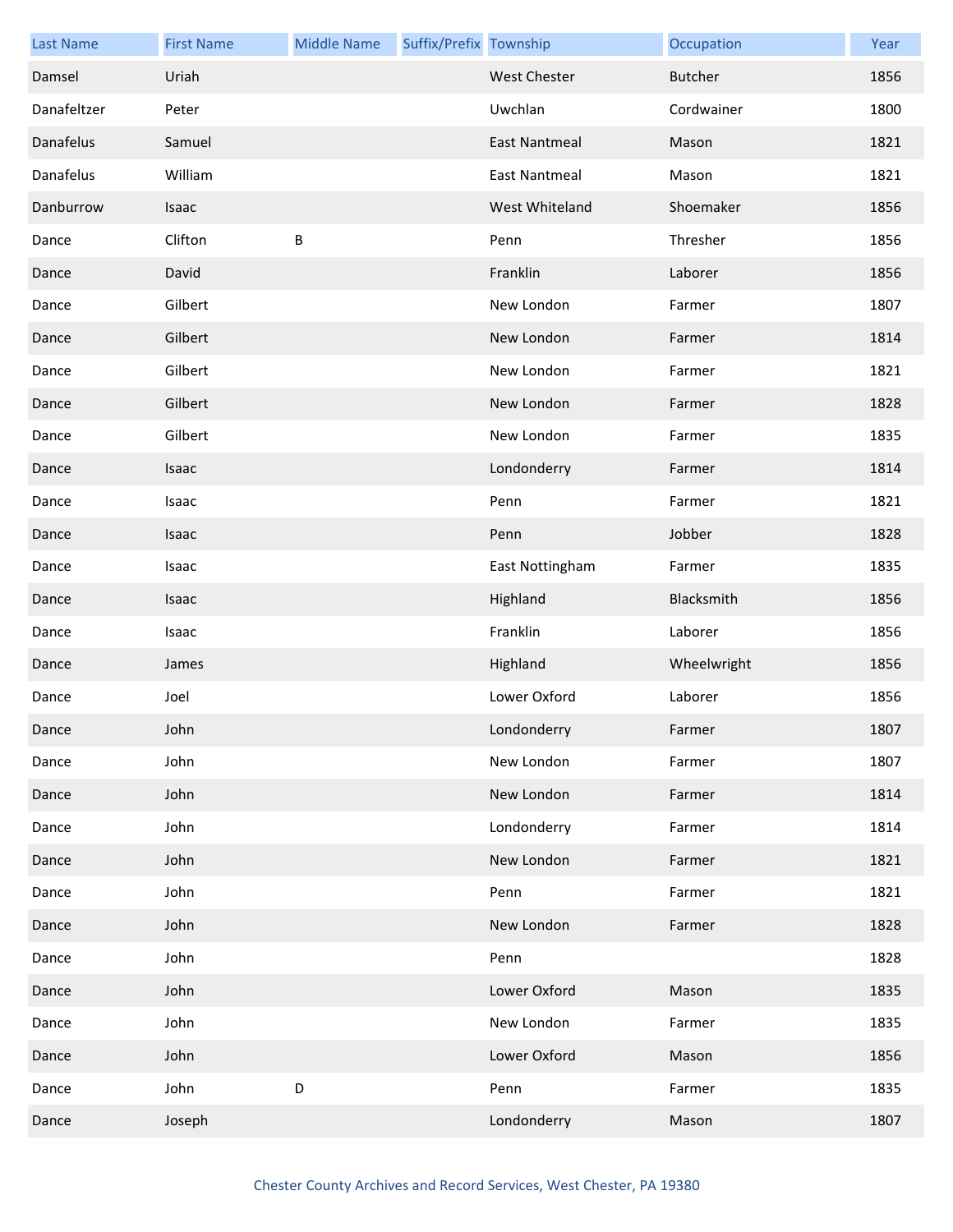| <b>Last Name</b> | <b>First Name</b> | <b>Middle Name</b> | Suffix/Prefix Township |                      | Occupation    | Year |
|------------------|-------------------|--------------------|------------------------|----------------------|---------------|------|
| Dance            | Joseph            |                    |                        | Londonderry          | Mason         | 1814 |
| Dance            | Joseph            |                    |                        | Lower Oxford         | Stonemason    | 1821 |
| Dance            | Joseph            |                    |                        | New London           | Farmer        | 1821 |
| Dance            | Joseph            |                    |                        | Lower Oxford         | Stonemason    | 1828 |
| Dance            | Joseph            |                    |                        | New London           | Carpenter     | 1828 |
| Dance            | Joseph            |                    |                        | Lower Oxford         | Mason         | 1835 |
| Dance            | Joseph            |                    |                        | New London           | Farmer        | 1835 |
| Dance            | Joseph            |                    |                        | Lower Oxford         | Farmer        | 1856 |
| Dance            | Joseph            |                    | Jr.                    | <b>Upper Oxford</b>  | Stonemason    | 1856 |
| Dance            | Joseph            | W                  |                        | New London           | Farmer        | 1835 |
| Dance            | Joseph            | W                  |                        | New London           | Farmer        | 1856 |
| Dance            | Josiah            |                    |                        | East Nottingham      | Farmer        | 1807 |
| Dance            | Josiah            |                    |                        | Londonderry          | Blacksmith    | 1814 |
| Dance            | Josiah            |                    |                        | Penn                 | Blacksmith    | 1821 |
| Dance            | Josiah            |                    |                        | New London           | Farmer        | 1828 |
| Dance            | Josiah            |                    |                        | Penn                 | Blacksmith    | 1828 |
| Dance            | Josiah            |                    |                        | East Nottingham      | Blacksmith    | 1835 |
| Dance            | Josiah            |                    |                        | West Fallowfield     | Blacksmith    | 1856 |
| Dance            | Robert            |                    |                        | Franklin             | Laborer       | 1856 |
| Dance            | Thomas            | $\sf K$            |                        | Highland             | Wheelwright   | 1856 |
| Dance            | William           |                    |                        | London Grove         | Blacksmith    | 1856 |
| Dandan           | John              |                    |                        | East Caln            | Laborer       | 1835 |
| Dane             | Elwood            |                    |                        | Pennsbury            | Shoemaker     | 1828 |
| Dane             | Hugh              |                    |                        | East Whiteland       | Quarryman     | 1835 |
| Dane             | John              |                    |                        | East Whiteland       | Miller        | 1821 |
| Dane             | John              |                    |                        | Easttown             | Tavern Keeper | 1828 |
| Dane             | John              |                    |                        | East Whiteland       | Quarryman     | 1835 |
| Dane             | John              |                    |                        | East Whiteland       | Limeburner    | 1856 |
| Dane             | Margaret          |                    |                        | Easttown             | Tavern Keeper | 1835 |
| Dane             | Margaret          |                    |                        | Tredyffrin           |               | 1856 |
| Dane             | William           |                    |                        | East Whiteland       | Laborer       | 1856 |
| Danefelser       | Peter             |                    |                        | Uwchlan              |               | 1793 |
| Danefelus        | Peter             |                    |                        | <b>East Nantmeal</b> | Farmer        | 1821 |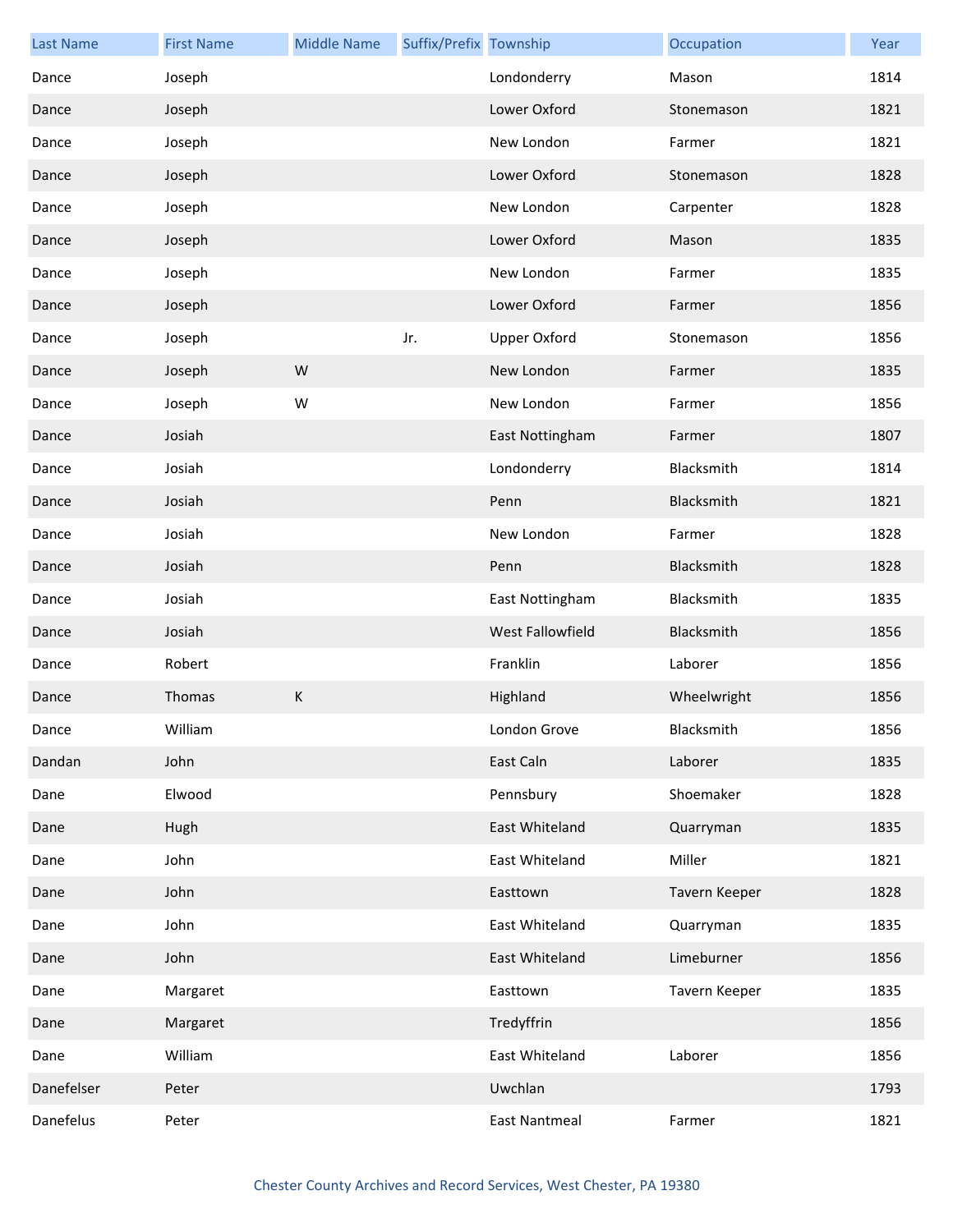| <b>Last Name</b> | <b>First Name</b> | <b>Middle Name</b> | Suffix/Prefix Township |                      | Occupation  | Year |
|------------------|-------------------|--------------------|------------------------|----------------------|-------------|------|
| Danelson         | James             |                    |                        | Brandywine           | Smith       | 1807 |
| Danfeltzer       | Conrad            |                    |                        | Pikeland             |             | 1800 |
| Danfield         | Conrad            |                    |                        | Honey Brook          | Tailor      | 1814 |
| Danfield         | Conrad            |                    |                        | West Caln            | Tailor      | 1821 |
| Danfield         | Conrad            |                    |                        | West Caln            | Tailor      | 1828 |
| Danfield         | Conrad            |                    |                        | West Caln            | Tailor      | 1835 |
| Danfield         | John              |                    |                        | Uwchlan              | Wheelwright | 1856 |
| Danfield         | Joseph            |                    |                        | West Caln            | Shoemaker   | 1835 |
| Danfield         | Joseph            |                    |                        | Sadsbury             | Blacksmith  | 1856 |
| Danfield         | Leah              |                    |                        | <b>East Nantmeal</b> | Private     | 1856 |
| Danfield         | Peter             |                    |                        | <b>East Nantmeal</b> | Farmer      | 1814 |
| Danfield         | Peter             |                    |                        | <b>East Nantmeal</b> | Farmer      | 1828 |
| Danfield         | Peter             |                    |                        | Uwchlan              | Blacksmith  | 1835 |
| Danfield         | Peter             |                    |                        | <b>East Nantmeal</b> | Farmer      | 1835 |
| Danfield         | Peter             |                    |                        | <b>West Vincent</b>  | Farmer      | 1856 |
| Danfield         | Samuel            |                    |                        | East Nantmeal        | Mason       | 1814 |
| Danfield         | William           |                    |                        | <b>East Nantmeal</b> | Mason       | 1828 |
| Daniel           | Andrews           |                    |                        | <b>East Nantmeal</b> | Turner      | 1807 |
| Daniel           | Arthur            |                    |                        | West Fallowfield     | Tanner      | 1807 |
| Daniel           | Baum              |                    |                        | <b>East Nantmeal</b> | Farmer      | 1807 |
| Daniel           | David             |                    |                        | East Caln            |             | 1793 |
| Daniel           | David             |                    |                        | Tredyffrin           | Farmer      | 1814 |
| Daniel           | David             |                    |                        | West Fallowfield     | Farmer      | 1821 |
| Daniel           | David             |                    |                        | West Fallowfield     | Farmer      | 1828 |
| Daniel           | David             |                    |                        | Honey Brook          | Laborer     | 1828 |
| Daniel           | David             |                    |                        | Easttown             | Shoemaker   | 1835 |
| Daniel           | David             |                    |                        | West Fallowfield     | Farmer      | 1835 |
| Daniel           | Enoch             |                    |                        | Willistown           | Farmer      | 1856 |
| Daniel           | Eve               |                    |                        | East Nantmeal        | Weaver      | 1807 |
| Daniel           | Hugh              |                    |                        | West Fallowfield     |             | 1814 |
| Daniel           | Hugh              |                    |                        | West Fallowfield     | Farmer      | 1821 |
| Daniel           | Hugh              |                    |                        | West Fallowfield     | Farmer      | 1828 |
| Daniel           | Hugh              |                    |                        | West Fallowfield     | Farmer      | 1835 |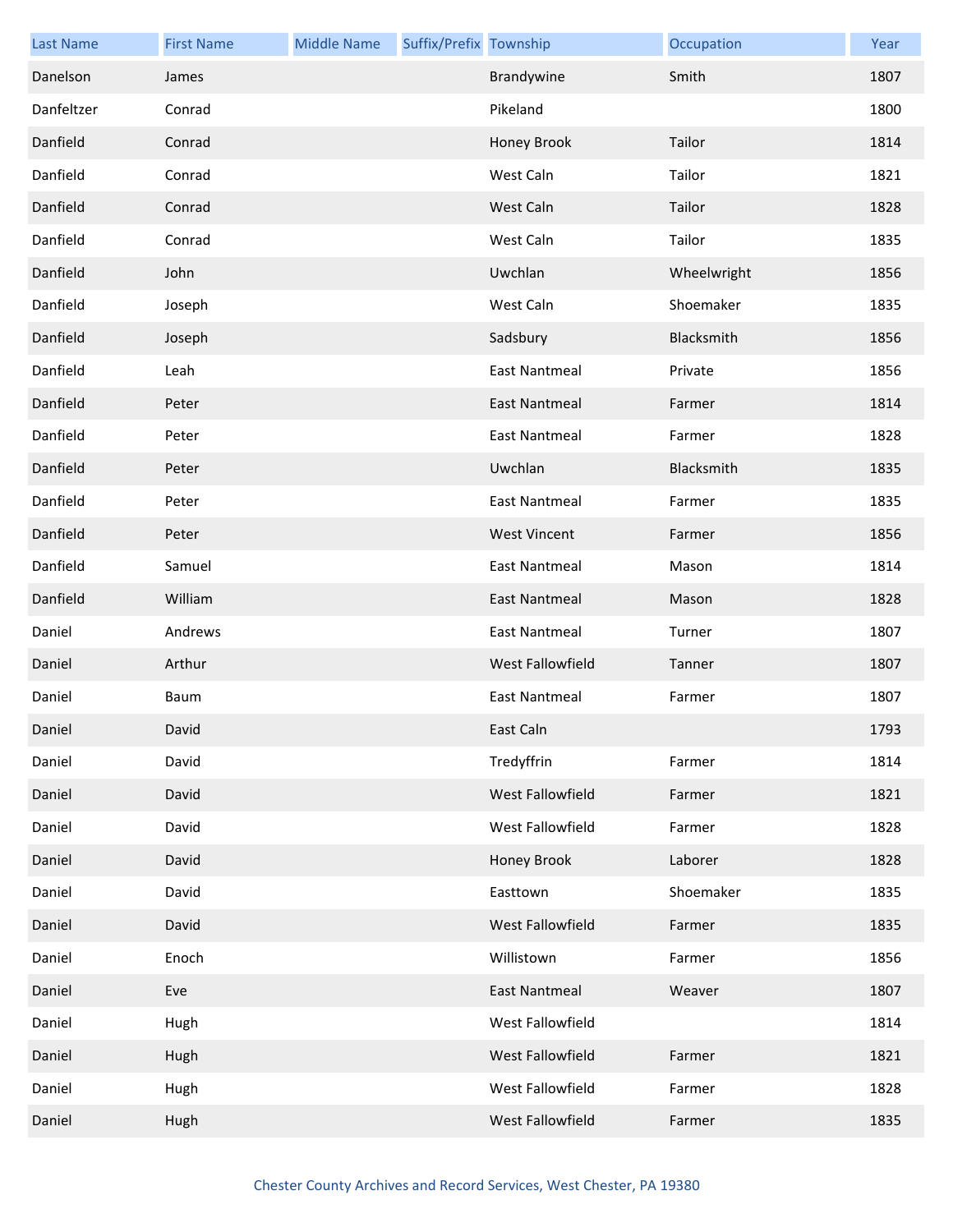| <b>Last Name</b> | <b>First Name</b> | <b>Middle Name</b> | Suffix/Prefix Township |                         | Occupation  | Year |
|------------------|-------------------|--------------------|------------------------|-------------------------|-------------|------|
| Daniel           | Hugh              |                    |                        | Highland                | Farmer      | 1856 |
| Daniel           | James             |                    |                        | West Fallowfield        |             | 1814 |
| Daniel           | James             |                    |                        | West Fallowfield        | Farmer      | 1821 |
| Daniel           | James             |                    |                        | Sadsbury                | Farmer      | 1828 |
| Daniel           | James             |                    |                        | London Grove            | Farmer      | 1835 |
| Daniel           | Jesse             |                    |                        | Kennett                 |             | 1793 |
| Daniel           | John              |                    |                        | West Fallowfield        |             | 1793 |
| Daniel           | John              |                    |                        | West Fallowfield        | Farmer      | 1807 |
| Daniel           | John              |                    |                        | Tredyffrin              | Laborer     | 1814 |
| Daniel           | John              |                    |                        | West Fallowfield        | Farmer      | 1814 |
| Daniel           | John              |                    |                        | West Fallowfield        | Farmer      | 1821 |
| Daniel           | John              |                    | Jr.                    | West Fallowfield        | Farmer      | 1821 |
| Daniel           | John              |                    |                        | Easttown                | Laborer     | 1828 |
| Daniel           | John              |                    |                        | <b>West Fallowfield</b> | Farmer      | 1828 |
| Daniel           | John              |                    |                        | Easttown                | Farmer      | 1835 |
| Daniel           | Samuel            |                    |                        | London Britain          | Laborer     | 1828 |
| Daniel           | Sarahann          |                    |                        | Easttown                | Lady        | 1856 |
| Daniels          | Alexander         |                    |                        | London Britain          |             | 1793 |
| Daniels          | David             |                    |                        | Tredyffrin              | Laborer     | 1807 |
| Daniels          | John              |                    |                        | Easttown                | Farmer      | 1856 |
| Danifield        | Peter             |                    |                        | Pikeland                | Blacksmith  | 1828 |
| Daniles          | Thomas            |                    |                        | Easttown                | Farmer      | 1856 |
| Danilson         | Robert            |                    |                        | London Britain          |             | 1793 |
| Dankillman       | John              |                    |                        | East Brandywine         | Laborer     | 1856 |
| Dankillman       | Phillip           |                    |                        | East Brandywine         | Farmer      | 1856 |
| Danman           | James             |                    |                        | Uwchlan                 | Storekeeper | 1856 |
| Danman           | John              |                    |                        | Honeybrook              | Farmer      | 1856 |
| Dannaker         | James             | G                  |                        | Tredyffrin              | Shoemaker   | 1856 |
| Dannelson        | Griffith          |                    |                        | Uwchlan                 | Miller      | 1821 |
| Dannilson        | James             |                    |                        | Brandywine              | Farmer      | 1814 |
| Danoldy          | James             |                    |                        | Charlestown             | Mason       | 1814 |
| Danton           | John              |                    |                        | West Goshen             | Farmer      | 1856 |
| Darat            | William           |                    |                        | Kennett                 | Farmer      | 1856 |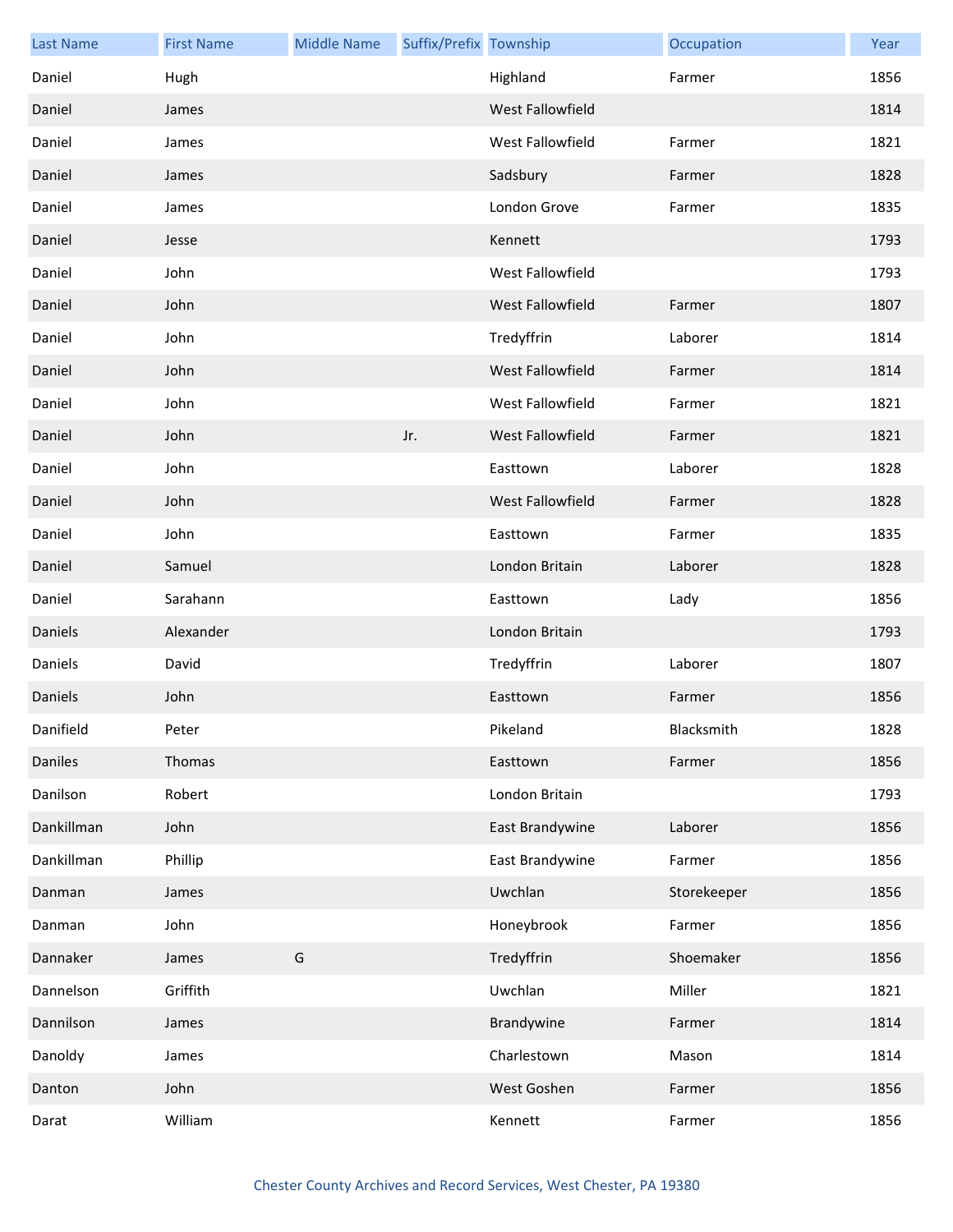| <b>Last Name</b> | <b>First Name</b> | <b>Middle Name</b> | Suffix/Prefix Township |                 | Occupation   | Year |
|------------------|-------------------|--------------------|------------------------|-----------------|--------------|------|
| Darbrough        | Hugh              |                    |                        | Uwchlan         | Paperman     | 1800 |
| Dare             | Benjamin          | F                  |                        | Phoenixville    | Clerk        | 1856 |
| Dare             | George            | T.                 |                        | Lower Oxford    | Student      | 1828 |
| Darkis           | Jacob             |                    |                        | Wallace         | Laborer      | 1856 |
| Darlan           | Thomas            |                    |                        | East Brandywine | Papermaker   | 1856 |
| Darland          | John              | P                  |                        | Sadsbury        | Tailor       | 1856 |
| Darlin           | John              |                    |                        | Sadsbury        | Laborer      | 1814 |
| Darling          | Thomas            |                    |                        | Westtown        | Innkeeper    | 1814 |
| Darlington       | A                 | $\sf B$            |                        | Birmingham      | Merchant     | 1856 |
| Darlington       | Abel              |                    |                        | Westtown        | Farmer       | 1835 |
| Darlington       | Abel              |                    |                        | Londonderry     | Farmer       | 1856 |
| Darlington       | Abraham           |                    |                        | Birmingham      |              | 1793 |
| Darlington       | Abraham           |                    |                        | Thornbury       |              | 1793 |
| Darlington       | Abraham           |                    |                        | Thornbury       | Blacksmith   | 1800 |
| Darlington       | Abraham           |                    | Esq.                   | Thornbury       | Farmer       | 1807 |
| Darlington       | Abraham           |                    | Jr.                    | Thornbury       | Farmer       | 1814 |
| Darlington       | Abraham           |                    | Esq.                   | Thornbury       | Justice      | 1814 |
| Darlington       | Abraham           |                    |                        | Thornbury       | Farmer       | 1821 |
| Darlington       | Abraham           |                    |                        | Thornbury       | Farmer       | 1821 |
| Darlington       | Abraham           |                    | Jr.                    | Thornbury       | Farmer       | 1828 |
| Darlington       | Abraham           |                    | Sr.                    | Thornbury       | Farmer       | 1828 |
| Darlington       | Abraham           |                    |                        | East Goshen     | Laborer      | 1856 |
| Darlington       | Abram             |                    |                        | Thornbury       |              | 1835 |
| Darlington       | Abram             |                    |                        | Thornbury       |              | 1835 |
| Darlington       | Abram             |                    |                        | Birmingham      | Mason        | 1835 |
| Darlington       | Abram             |                    |                        | Thornbury       | Farmer       | 1856 |
| Darlington       | Alfred            |                    |                        | Westtown        | Mason        | 1856 |
| Darlington       | Amos              |                    |                        | Goshen          |              | 1793 |
| Darlington       | Amos              |                    |                        | Goshen          | Joiner       | 1807 |
| Darlington       | Amos              |                    |                        | Goshen          | Farmer       | 1814 |
| Darlington       | Amos              |                    |                        | Goshen          | Cabinetmaker | 1814 |
| Darlington       | Amos              |                    |                        | West Goshen     | Cabinetmaker | 1821 |
| Darlington       | Amos              |                    |                        | West Goshen     |              | 1821 |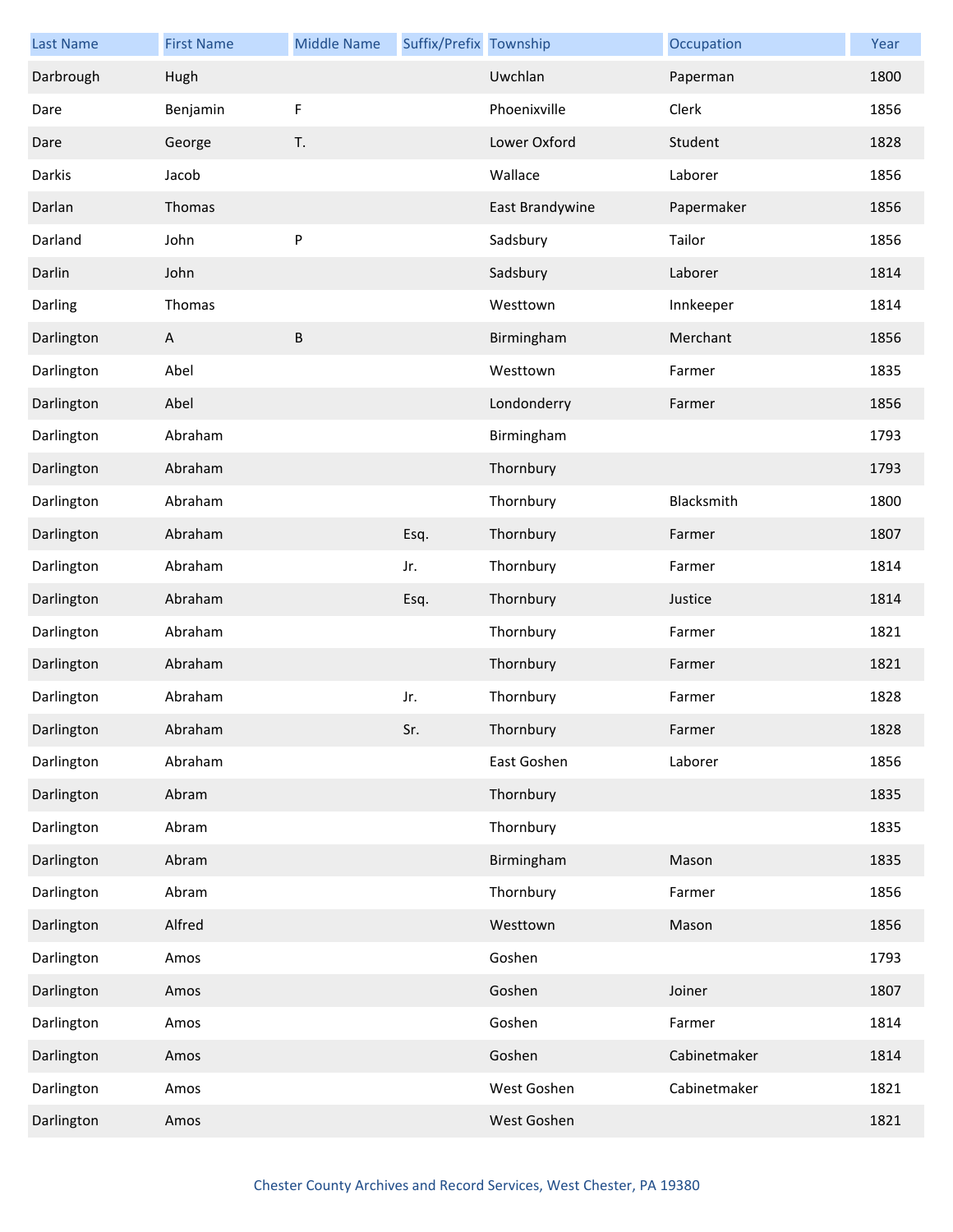| <b>Last Name</b> | <b>First Name</b> | <b>Middle Name</b> | Suffix/Prefix Township |                      | Occupation    | Year |
|------------------|-------------------|--------------------|------------------------|----------------------|---------------|------|
| Darlington       | Amos              |                    |                        | <b>West Chester</b>  | Joiner        | 1828 |
| Darlington       | Amos              |                    |                        | Westtown             | Farmer        | 1835 |
| Darlington       | Amos              | H                  |                        | East Bradford        | Farmer        | 1856 |
| Darlington       | Amos              | Η.                 |                        | <b>East Bradford</b> | Farmer        | 1835 |
| Darlington       | Benedict          |                    |                        | Westtown             | Carpenter     | 1814 |
| Darlington       | Benedict          |                    |                        | Westtown             | Merchant      | 1821 |
| Darlington       | Benedict          |                    |                        | Westtown             | Farmer        | 1828 |
| Darlington       | Benedict          |                    |                        | Westtown             | Storekeeper   | 1835 |
| Darlington       | Benedict          |                    |                        | Londonderry          | Farmer        | 1856 |
| Darlington       | Benjamin          | F                  |                        | <b>West Chester</b>  | Storekeeper   | 1856 |
| Darlington       | Bennedict         |                    |                        | Thornbury            | Carpenter     | 1807 |
| Darlington       | <b>Brinton</b>    |                    |                        | <b>East Bradford</b> | Farmer        | 1807 |
| Darlington       | <b>Brinton</b>    |                    |                        | East Bradford        | Farmer        | 1814 |
| Darlington       | <b>Brinton</b>    |                    |                        | <b>East Bradford</b> |               | 1821 |
| Darlington       | <b>Brinton</b>    |                    |                        | East Bradford        | Farmer        | 1828 |
| Darlington       | <b>Brinton</b>    |                    |                        | East Bradford        | Farmer        | 1835 |
| Darlington       | <b>Brinton</b>    |                    |                        | Birmingham           | Carpenter     | 1835 |
| Darlington       | <b>Brinton</b>    |                    |                        | <b>East Bradford</b> | Farmer        | 1856 |
| Darlington       | Brinton           |                    |                        | West Chester         | Gentleman     | 1856 |
| Darlington       | Caleb             |                    |                        | East Bradford        | Cabinetmaker  | 1828 |
| Darlington       | Caleb             |                    |                        | East Bradford        | Cabinetmaker  | 1835 |
| Darlington       | Caleb             |                    |                        | East Bradford        | Farmer        | 1856 |
| Darlington       | Chandler          |                    |                        | Thornbury            | Farmer        | 1828 |
| Darlington       | Chandler          |                    |                        | Pennsbury            | Farmer        | 1835 |
| Darlington       | Chandler          |                    |                        | Birmingham           | Harness maker | 1856 |
| Darlington       | Chandler          |                    |                        | Kennett              | Farmer        | 1856 |
| Darlington       | Charles           |                    |                        | East Caln            | Laborer       | 1814 |
| Darlington       | Charles           |                    |                        | East Bradford        |               | 1821 |
| Darlington       | Cidney            |                    |                        | West Chester         | Lady          | 1856 |
| Darlington       | Clement           |                    |                        | Westtown             | Carpenter     | 1835 |
| Darlington       | Clement           |                    |                        | <b>West Chester</b>  | Storetender   | 1856 |
| Darlington       | Cyrus             |                    |                        | Birmingham           | Blacksmith    | 1828 |
| Darlington       | Cyrus             |                    |                        | Birmingham           | Smith         | 1835 |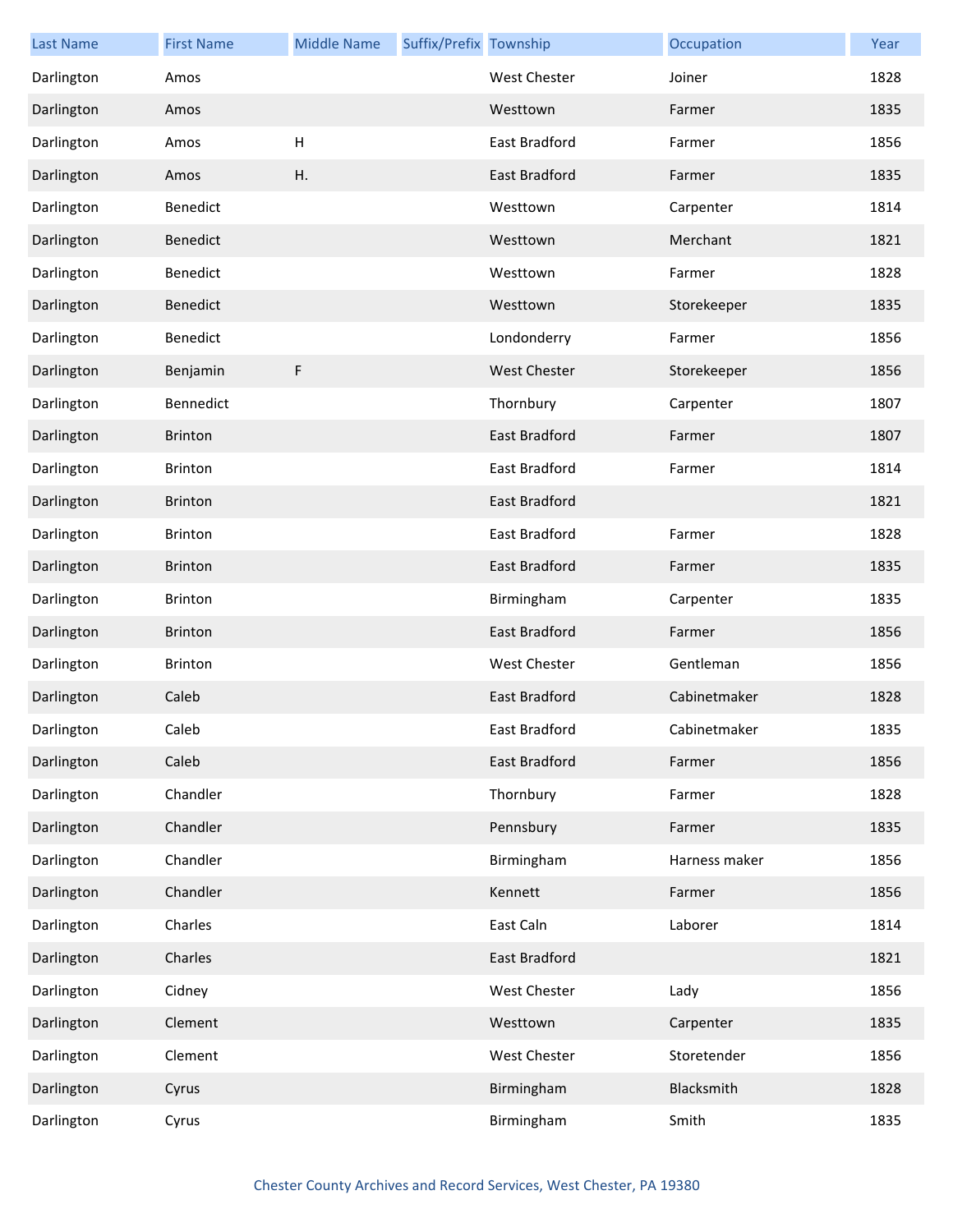| <b>Last Name</b> | <b>First Name</b> | <b>Middle Name</b> | Suffix/Prefix Township |                | Occupation      | Year |
|------------------|-------------------|--------------------|------------------------|----------------|-----------------|------|
| Darlington       | Cyrus             |                    |                        | Pocopson       | Blacksmith      | 1856 |
| Darlington       | Edith             |                    |                        | West Chester   | Lady            | 1856 |
| Darlington       | Edward            |                    |                        | Birmingham     |                 | 1793 |
| Darlington       | Edward            |                    |                        | Birmingham     | Farmer          | 1807 |
| Darlington       | Edward            |                    |                        | Birmingham     | Farmer          | 1814 |
| Darlington       | Edward            |                    |                        | Birmingham     | Farmer          | 1821 |
| Darlington       | Edward            |                    |                        | Birmingham     | Farmer          | 1828 |
| Darlington       | Edward            | <b>B.</b>          |                        | Birmingham     | Farmer          | 1821 |
| Darlington       | Edward            | <b>B.</b>          |                        | Birmingham     | Farmer          | 1835 |
| Darlington       | Elisha            |                    |                        | Pocopson       | Laborer         | 1856 |
| Darlington       | Elizabeth         |                    | Widow                  | West Goshen    |                 | 1828 |
| Darlington       | Elizabeth         |                    |                        | West Goshen    | Farmer          | 1835 |
| Darlington       | Elizabeth         |                    |                        | Brandywine     | Housewifery     | 1835 |
| Darlington       | Emanuel           |                    |                        | East Bradford  | Farmer          | 1807 |
| Darlington       | Emanuel           |                    |                        | East Bradford  |                 | 1821 |
| Darlington       | Emmanuel          |                    |                        | East Bradford  | Farmer          | 1814 |
| Darlington       | Emmanuel          |                    |                        | West Goshen    |                 | 1821 |
| Darlington       | Emmanuel          |                    |                        | East Bradford  | Farmer          | 1828 |
| Darlington       | Emmanuel          |                    |                        | East Bradford  | Farmer          | 1835 |
| Darlington       | Fenteon           |                    |                        | Pocopson       | Farmer          | 1856 |
| Darlington       | Frank             |                    |                        | Kennett Square | Tailor          | 1856 |
| Darlington       | Garrett           |                    |                        | East Bradford  | Farmer          | 1828 |
| Darlington       | Garrett           |                    |                        | East Bradford  | Farmer          | 1835 |
| Darlington       | Garrett           |                    |                        | East Bradford  | Drover          | 1856 |
| Darlington       | George            |                    |                        | Pennsbury      |                 | 1793 |
| Darlington       | George            |                    |                        | Pennsbury      |                 | 1800 |
| Darlington       | George            |                    |                        | Pennsbury      | Miller & Farmer | 1807 |
| Darlington       | George            |                    |                        | Pennsbury      | Miller          | 1814 |
| Darlington       | George            |                    |                        | Pennsbury      | Farmer          | 1821 |
| Darlington       | George            |                    |                        | Pennsbury      | Farmer          | 1828 |
| Darlington       | George            |                    | Jr.                    | Pennsbury      | Miller          | 1828 |
| Darlington       | George            |                    |                        | Pennsbury      | Gentleman       | 1835 |
| Darlington       | George            |                    | Jr.                    | Pennsbury      | Miller          | 1835 |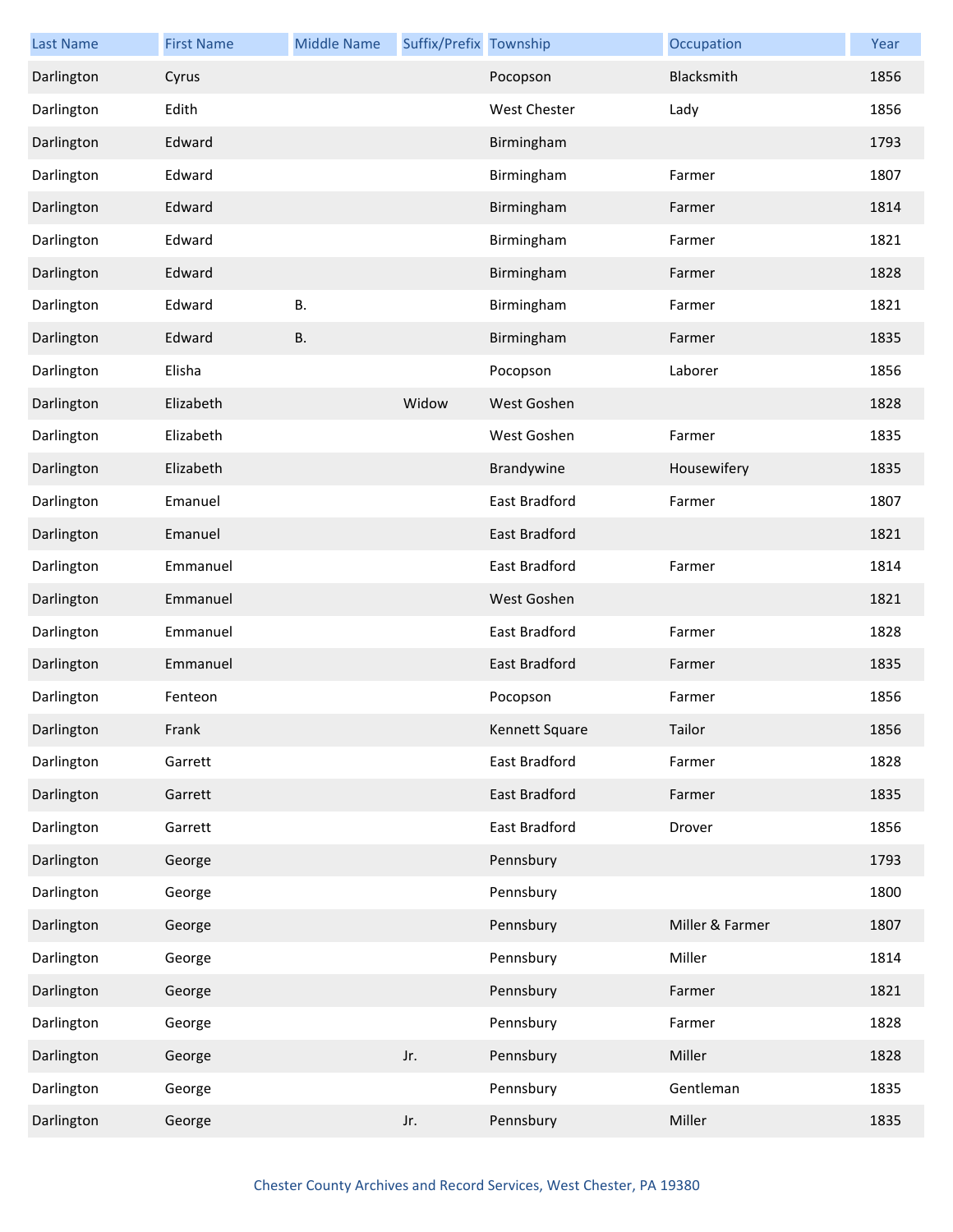| <b>Last Name</b> | <b>First Name</b> | <b>Middle Name</b> | Suffix/Prefix Township |                           | Occupation      | Year |
|------------------|-------------------|--------------------|------------------------|---------------------------|-----------------|------|
| Darlington       | George            |                    |                        | Pocopson                  | Miter           | 1856 |
| Darlington       | George            |                    | Jr.                    | Pocopson                  | Weaver          | 1856 |
| Darlington       | Hannah            |                    |                        | East Bradford             |                 | 1821 |
| Darlington       | Hannah            |                    |                        | East Bradford             | Farmer          | 1828 |
| Darlington       | Hannah            |                    |                        | East Bradford             | Farmer          | 1835 |
| Darlington       | Hannah            |                    |                        | Birmingham                |                 | 1856 |
| Darlington       | Hannah            |                    |                        | West Chester              | Lady            | 1856 |
| Darlington       | Hoopes            |                    |                        | East Bradford             | Laborer         | 1856 |
| Darlington       | Isaac             |                    | Esq.                   | West Chester              | Attorney        | 1807 |
| Darlington       | Isaac             |                    |                        | <b>West Chester</b>       | Attorney        | 1814 |
| Darlington       | Isaac             |                    | Esq.                   | West Chester              | Judge           | 1821 |
| Darlington       | Isaac             |                    | Hon.                   | <b>West Chester</b>       | President Judge | 1828 |
| Darlington       | Isaac             |                    |                        | <b>West Chester</b>       | Judge           | 1835 |
| Darlington       | Isaac             | G                  |                        | East Bradford             | Farmer          | 1856 |
| Darlington       | Isaac             | G.                 |                        | East Bradford             | Farmer          | 1835 |
| Darlington       | J                 | Lacy               |                        | <b>West Chester</b>       | Gentleman       | 1856 |
| Darlington       | Jane              |                    |                        | <b>West Chester</b>       | Lady            | 1856 |
| Darlington       | Jasper            |                    |                        | <b>West Chester</b>       | Storekeeper     | 1856 |
| Darlington       | Jesse             |                    |                        | Westtown                  |                 | 1793 |
| Darlington       | Jesse             |                    |                        | <b>West Chester</b>       | Saddler         | 1821 |
| Darlington       | Jesse             |                    |                        | <b>West Chester</b>       | Saddler         | 1828 |
| Darlington       | Job               |                    |                        | East Bradford             |                 | 1793 |
| Darlington       | Job               |                    |                        | East Bradford             | Farmer          | 1807 |
| Darlington       | Job               |                    |                        | East Bradford             | Farmer          | 1814 |
| Darlington       | Job               |                    |                        | East Bradford             |                 | 1821 |
| Darlington       | Job               |                    |                        | West Goshen               |                 | 1821 |
| Darlington       | Job               |                    |                        | East Bradford             | Farmer          | 1828 |
| Darlington       | Job               |                    | Jr.                    | East Bradford             | Farmer          | 1835 |
| Darlington       | Job               |                    |                        | the Younger East Bradford | Farmer          | 1835 |
| Darlington       | Job               |                    |                        | East Bradford             | Farmer          | 1835 |
| Darlington       | Job               |                    |                        | West Bradford             | Farmer          | 1856 |
| Darlington       | Job               |                    |                        | East Bradford             | Farmer          | 1856 |
| Darlington       | John              |                    |                        | East Bradford             |                 | 1793 |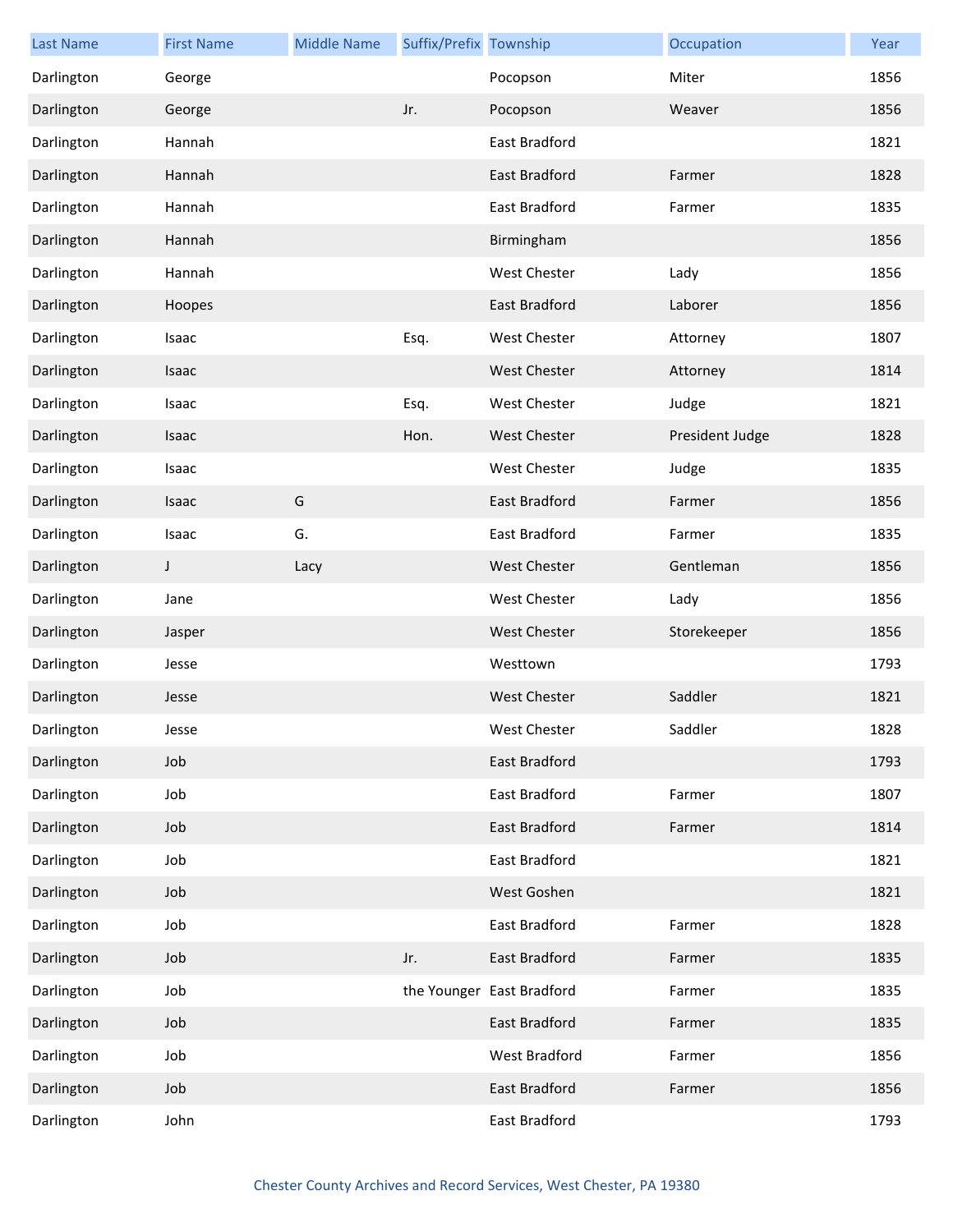| <b>Last Name</b> | <b>First Name</b> | <b>Middle Name</b> | Suffix/Prefix Township |                     | Occupation | Year |
|------------------|-------------------|--------------------|------------------------|---------------------|------------|------|
| Darlington       | John              |                    |                        | Brandywine          |            | 1793 |
| Darlington       | John              |                    | Jr.                    | East Bradford       |            | 1793 |
| Darlington       | John              |                    |                        | Brandywine          | Farmer     | 1807 |
| Darlington       | John              |                    |                        | Goshen              | Farmer     | 1807 |
| Darlington       | John              |                    |                        | East Bradford       | Blacksmith | 1807 |
| Darlington       | John              |                    |                        | Goshen              | Farmer     | 1814 |
| Darlington       | John              |                    |                        | Brandywine          | Farmer     | 1814 |
| Darlington       | John              |                    |                        | West Caln           | Blacksmith | 1814 |
| Darlington       | John              |                    |                        | West Goshen         |            | 1821 |
| Darlington       | John              |                    |                        | Brandywine          | Farmer     | 1821 |
| Darlington       | John              |                    |                        | Brandywine          | Farmer     | 1828 |
| Darlington       | John              |                    |                        | <b>West Chester</b> | Laborer    | 1828 |
| Darlington       | John              |                    |                        | West Caln           | Smith      | 1828 |
| Darlington       | John              |                    |                        | West Caln           | Smith      | 1835 |
| Darlington       | John              |                    |                        | <b>West Chester</b> | Sawyer     | 1835 |
| Darlington       | John              |                    |                        | West Caln           | Laborer    | 1856 |
| Darlington       | John              |                    |                        | East Brandywine     | Laborer    | 1856 |
| Darlington       | John              | Lacy               |                        | <b>West Chester</b> | Farmer     | 1835 |
| Darlington       | Joseph            |                    |                        | East Bradford       |            | 1793 |
| Darlington       | Joseph            |                    |                        | Honey Brook         |            | 1793 |
| Darlington       | Joseph            |                    |                        | Honey Brook         |            | 1800 |
| Darlington       | Joseph            |                    |                        | Brandywine          | Farmer     | 1807 |
| Darlington       | Joseph            |                    |                        | East Bradford       | Farmer     | 1807 |
| Darlington       | Joseph            |                    |                        | East Bradford       | Farmer     | 1814 |
| Darlington       | Joseph            |                    |                        | Pennsbury           | Laborer    | 1828 |
| Darlington       | Joseph            |                    |                        | Brandywine          | Laborer    | 1835 |
| Darlington       | Joseph            |                    |                        | Kennett             | Tailor     | 1835 |
| Darlington       | Joseph            | B                  |                        | Pennsbury           | Farmer     | 1835 |
| Darlington       | Joseph            | В                  |                        | Pocopson            | Farmer     | 1856 |
| Darlington       | Joshua            |                    |                        | East Bradford       |            | 1821 |
| Darlington       | Joshua            |                    |                        | West Whiteland      | Innkeeper  | 1828 |
| Darlington       | Joshua            |                    |                        | West Whiteland      | Innkeeper  | 1835 |
| Darlington       | Joshua            |                    |                        | West Goshen         | Gentleman  | 1856 |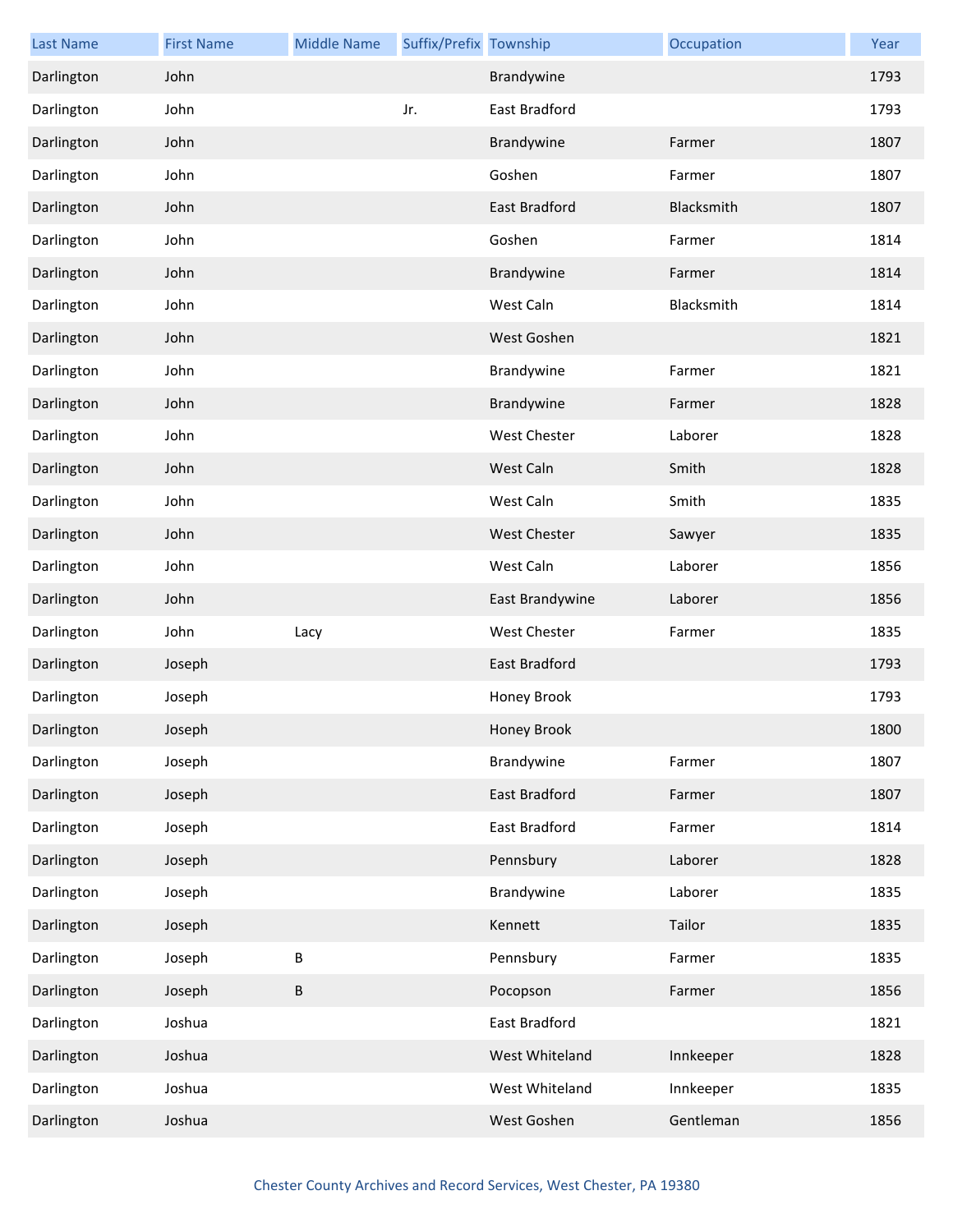| <b>Last Name</b> | <b>First Name</b> | <b>Middle Name</b> | Suffix/Prefix Township |                      | Occupation              | Year |
|------------------|-------------------|--------------------|------------------------|----------------------|-------------------------|------|
| Darlington       | Mary              |                    | Widow                  | Honey Brook          |                         | 1807 |
| Darlington       | Milton            |                    |                        | West Marlborough     | Farmer                  | 1856 |
| Darlington       | Richard           |                    |                        | Pennsbury            | Schoolmaster            | 1828 |
| Darlington       | Richard           |                    |                        | West Marlborough     | Farmer                  | 1835 |
| Darlington       | Richard           |                    |                        | West Marlborough     | Farmer                  | 1856 |
| Darlington       | Robert            |                    |                        | <b>West Bradford</b> | Carpenter               | 1814 |
| Darlington       | Robert            |                    |                        | Sadsbury             | Railroad superintendant | 1856 |
| Darlington       | Samuel            |                    |                        | Westtown             | Farmer                  | 1856 |
| Darlington       | Sarah             | B                  |                        | East Bradford        | Lady                    | 1856 |
| Darlington       | Smedley           |                    |                        | East Fallowfield     | Farmer                  | 1856 |
| Darlington       | Stephen           |                    |                        | East Bradford        |                         | 1793 |
| Darlington       | Stephen           |                    |                        | Pennsbury            | Miller                  | 1821 |
| Darlington       | Stephen           |                    |                        | Pennsbury            | Farmer                  | 1828 |
| Darlington       | Stephen           |                    |                        | Pennsbury            | Farmer                  | 1835 |
| Darlington       | Stephen           |                    |                        | Pocopson             | Farmer                  | 1856 |
| Darlington       | Τ                 | Chalkley           |                        | <b>West Chester</b>  | Agent                   | 1856 |
| Darlington       | Theophilus        |                    |                        | Brandywine           | Farmer                  | 1807 |
| Darlington       | Theophilus        |                    |                        | Sadsbury             | Carpenter               | 1856 |
| Darlington       | Thomas            |                    |                        | East Bradford        |                         | 1793 |
| Darlington       | Thomas            |                    |                        | East Whiteland       |                         | 1793 |
| Darlington       | Thomas            |                    |                        | Thornbury            | Carpenter               | 1807 |
| Darlington       | Thomas            |                    |                        | Birmingham           | Farmer                  | 1807 |
| Darlington       | Thomas            |                    |                        | East Bradford        | Farmer                  | 1807 |
| Darlington       | Thomas            |                    |                        | Birmingham           | Farmer                  | 1814 |
| Darlington       | Thomas            |                    |                        | Birmingham           | Farmer                  | 1821 |
| Darlington       | Thomas            |                    |                        | Westtown             | Innkeeper               | 1821 |
| Darlington       | Thomas            |                    |                        | West Goshen          |                         | 1821 |
| Darlington       | Thomas            |                    |                        | West Goshen          | Farmer                  | 1828 |
| Darlington       | Thomas            |                    |                        | Birmingham           | Farmer                  | 1828 |
| Darlington       | Thomas            |                    |                        | Westtown             | Innkeeper               | 1828 |
| Darlington       | Thomas            |                    |                        | Westtown             | Innkeeper               | 1835 |
| Darlington       | Thomas            |                    |                        | West Goshen          | Farmer                  | 1835 |
| Darlington       | Thomas            |                    |                        | Birmingham           | Farmer                  | 1835 |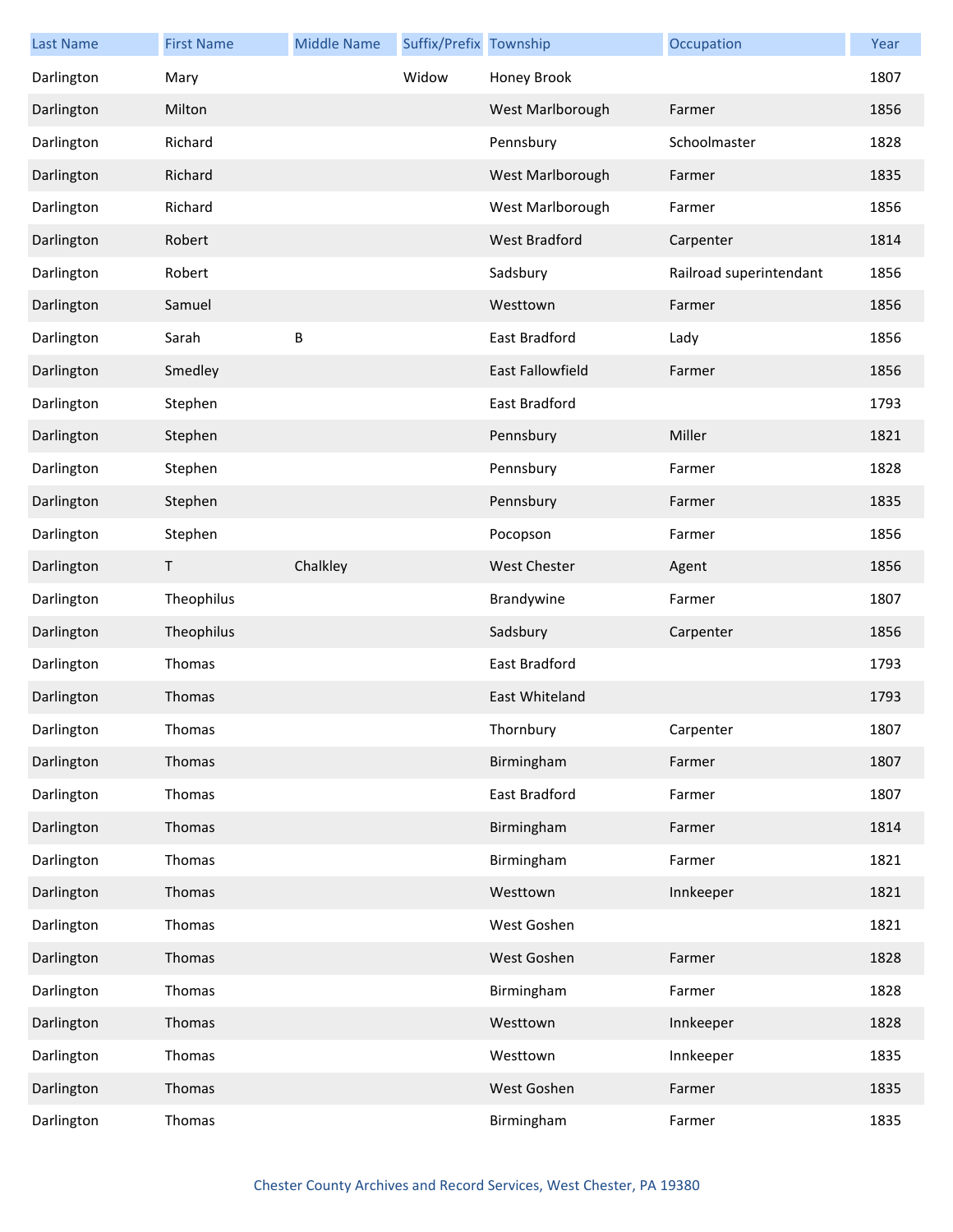| <b>Last Name</b> | <b>First Name</b> | <b>Middle Name</b> | Suffix/Prefix Township |                      | Occupation  | Year |
|------------------|-------------------|--------------------|------------------------|----------------------|-------------|------|
| Darlington       | Thomas            |                    |                        | Birmingham           | Farmer      | 1856 |
| Darlington       | Thomas            |                    |                        | Westtown             | Farmer      | 1856 |
| Darlington       | Thomas            | B                  |                        | East Bradford        | Farmer      | 1856 |
| Darlington       | William           |                    |                        | West Chester         | Doctor      | 1814 |
| Darlington       | William           |                    |                        | <b>West Chester</b>  | Physician   | 1821 |
| Darlington       | William           |                    |                        | West Chester         | Physician   | 1828 |
| Darlington       | William           |                    |                        | <b>West Chester</b>  | Lawyer      | 1828 |
| Darlington       | William           |                    |                        | West Chester         | Attorney    | 1835 |
| Darlington       | William           |                    | Dr.                    | <b>West Chester</b>  | Farmer      | 1835 |
| Darlington       | William           |                    |                        | West Chester         | Laborer     | 1856 |
| Darlington       | William           |                    | <b>MD</b>              | <b>West Chester</b>  | Gentleman   | 1856 |
| Darlington       | William           | P                  |                        | Thornbury            | Farmer      | 1856 |
| Darlington       | Ziba              |                    |                        | Birmingham           | Farmer      | 1814 |
| Darlington       | Ziba              |                    |                        | Birmingham           | Farmer      | 1821 |
| Darnell          | Samuel            |                    |                        | Tredyffrin           |             | 1800 |
| Darra            | Mark              |                    |                        | <b>West Nantmeal</b> | Farmer      | 1814 |
| Darra            | William           |                    |                        | <b>West Nantmeal</b> | Tailor      | 1814 |
| Darrah           | Mark              |                    |                        | Uwchlan              | Tanner      | 1800 |
| Dasher           | Henry             |                    |                        | Vincent              |             | 1793 |
| Dasher           | Henry             |                    |                        | Vincent              |             | 1800 |
| Dauberman        | Andrew            |                    |                        | Coventry             | Wheelwright | 1807 |
| Dauberman        | Andrew            |                    |                        | Coventry             | Laborer     | 1814 |
| Daubman          | Jacob             |                    |                        | Schuylkill           | Miller      | 1856 |
| Daudson          | John              |                    |                        | Phoenixville         | Laborer     | 1856 |
| Dauerman         | Peter             |                    |                        | Vincent              |             | 1821 |
| Daugharty        | Patrick           |                    |                        | East Goshen          | Laborer     | 1856 |
| Daugherty        | Barnebas          |                    |                        | Goshen               |             | 1793 |
| Daugherty        | Bartly            |                    |                        | <b>East Nantmeal</b> | Farmer      | 1856 |
| Daugherty        | Daniel            |                    |                        | London Grove         | Laborer     | 1856 |
| Daugherty        | David             |                    |                        | Pennsbury            | Laborer     | 1828 |
| Daugherty        | Edward            |                    |                        | East Fallowfield     |             | 1793 |
| Daugherty        | Edward            |                    |                        | <b>Upper Oxford</b>  | Farmer      | 1828 |
| Daugherty        | Gravener          |                    |                        | West Caln            | Laborer     | 1828 |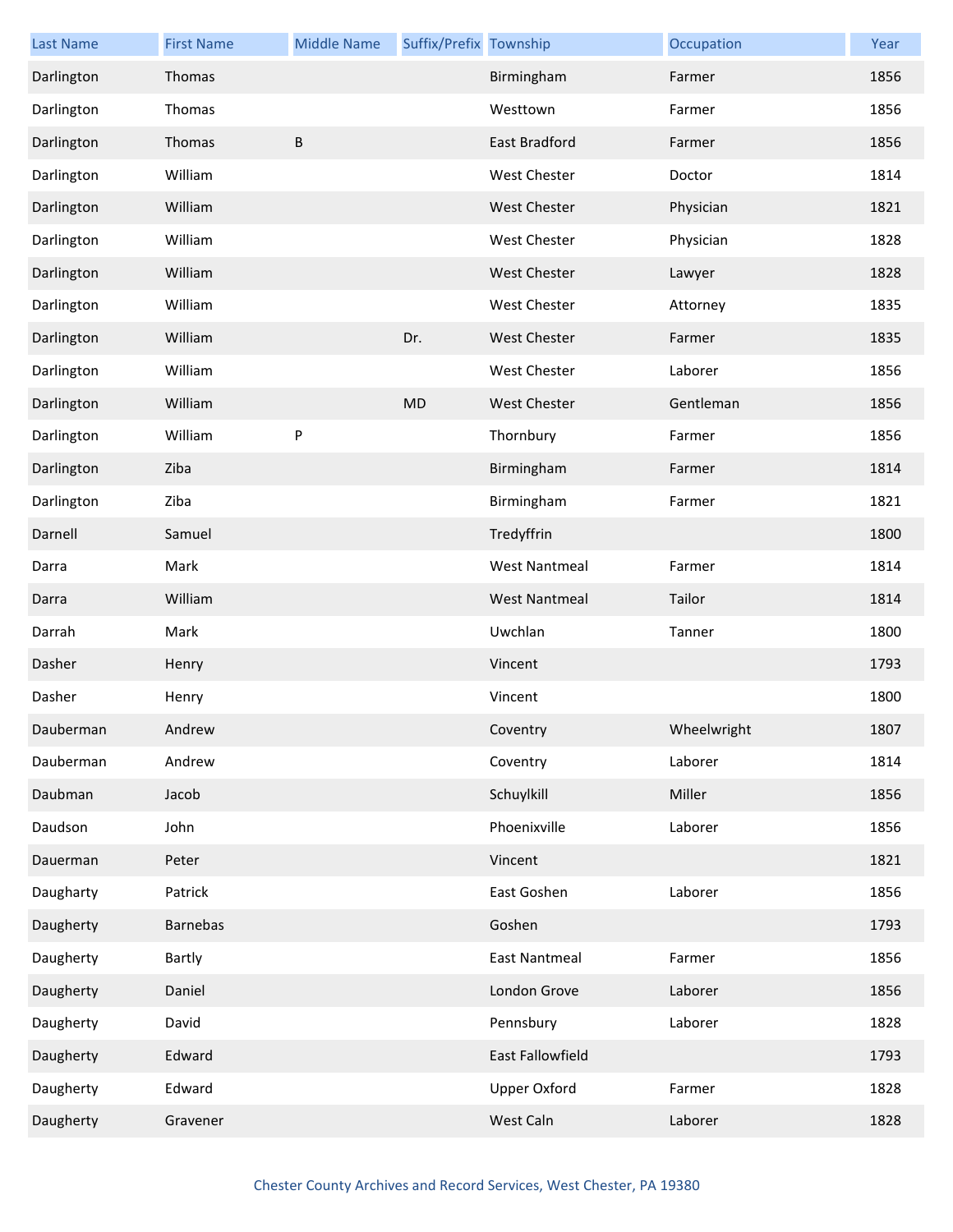| <b>Last Name</b> | <b>First Name</b> | <b>Middle Name</b> | Suffix/Prefix Township |                         | Occupation   | Year |
|------------------|-------------------|--------------------|------------------------|-------------------------|--------------|------|
| Daugherty        | Gravener          |                    |                        | Sadsbury                |              | 1835 |
| Daugherty        | Gravenor          |                    |                        | Sadsbury                | Laborer      | 1821 |
| Daugherty        | Henry             |                    |                        | Birmingham              | Hatter       | 1814 |
| Daugherty        | Hugh              |                    |                        | Newlin                  | Laborer      | 1814 |
| Daugherty        | Hugh              |                    |                        | Newlin                  | Laborer      | 1821 |
| Daugherty        | James             |                    |                        | Tredyffrin              | Laborer      | 1814 |
| Daugherty        | James             |                    |                        | Sadsbury                | Laborer      | 1821 |
| Daugherty        | James             |                    |                        | Sadsbury                | Laborer      | 1828 |
| Daugherty        | James             |                    |                        | Sadsbury                |              | 1835 |
| Daugherty        | Jeremiah          |                    |                        | <b>East Nantmeal</b>    | Laborer      | 1814 |
| Daugherty        | John              |                    |                        | East Marlborough        |              | 1793 |
| Daugherty        | John              |                    |                        | East Caln               | Laborer      | 1800 |
| Daugherty        | John              |                    |                        | East Marlborough        | Farmer       | 1814 |
| Daugherty        | John              |                    |                        | Newlin                  | Laborer      | 1814 |
| Daugherty        | John              |                    |                        | Newlin                  | Tailor       | 1821 |
| Daugherty        | John              |                    |                        | Newlin                  | Tailor       | 1828 |
| Daugherty        | John              |                    |                        | London Grove            | Laborer      | 1856 |
| Daugherty        | Mellon            |                    |                        | Newlin                  | Tailor       | 1828 |
| Daugherty        | Michael           |                    |                        | London Grove            | Laborer      | 1856 |
| Daugherty        | Peter             |                    |                        | <b>East Fallowfield</b> | Laborer      | 1828 |
| Daugherty        | Peter             | B                  |                        | New London              | Papermaker   | 1835 |
| Daugherty        | Philip            |                    |                        | East Fallowfield        |              | 1793 |
| Daugherty        | Philip            |                    |                        | Pennsbury               | Laborer      | 1821 |
| Daugherty        | Philip            |                    |                        | New London              | Papermaker   | 1835 |
| Daugherty        | Philip            |                    |                        | East Nottingham         | Farmer       | 1856 |
| Daugherty        | Phillip           |                    |                        | East Fallowfield        | Schoolmaster | 1828 |
| Daugherty        | Thomas            |                    |                        | Kennett                 | Laborer      | 1821 |
| Daugherty        | Thomas            |                    |                        | <b>Upper Oxford</b>     | Manufacturer | 1828 |
| Daughten         | Charles           |                    |                        | <b>West Nantmeal</b>    | Cooper       | 1821 |
| Daughton         | Samuel            |                    |                        | <b>West Nantmeal</b>    | Cupper       | 1835 |
| Daulby           | Isaiah            |                    |                        | Coventry                | Mason        | 1814 |
| Dauman           | Christopher       |                    |                        | <b>West Nantmeal</b>    | Cordwainer   | 1814 |
| Dauman           | Christopher       |                    |                        | <b>West Nantmeal</b>    | Shoemaker    | 1821 |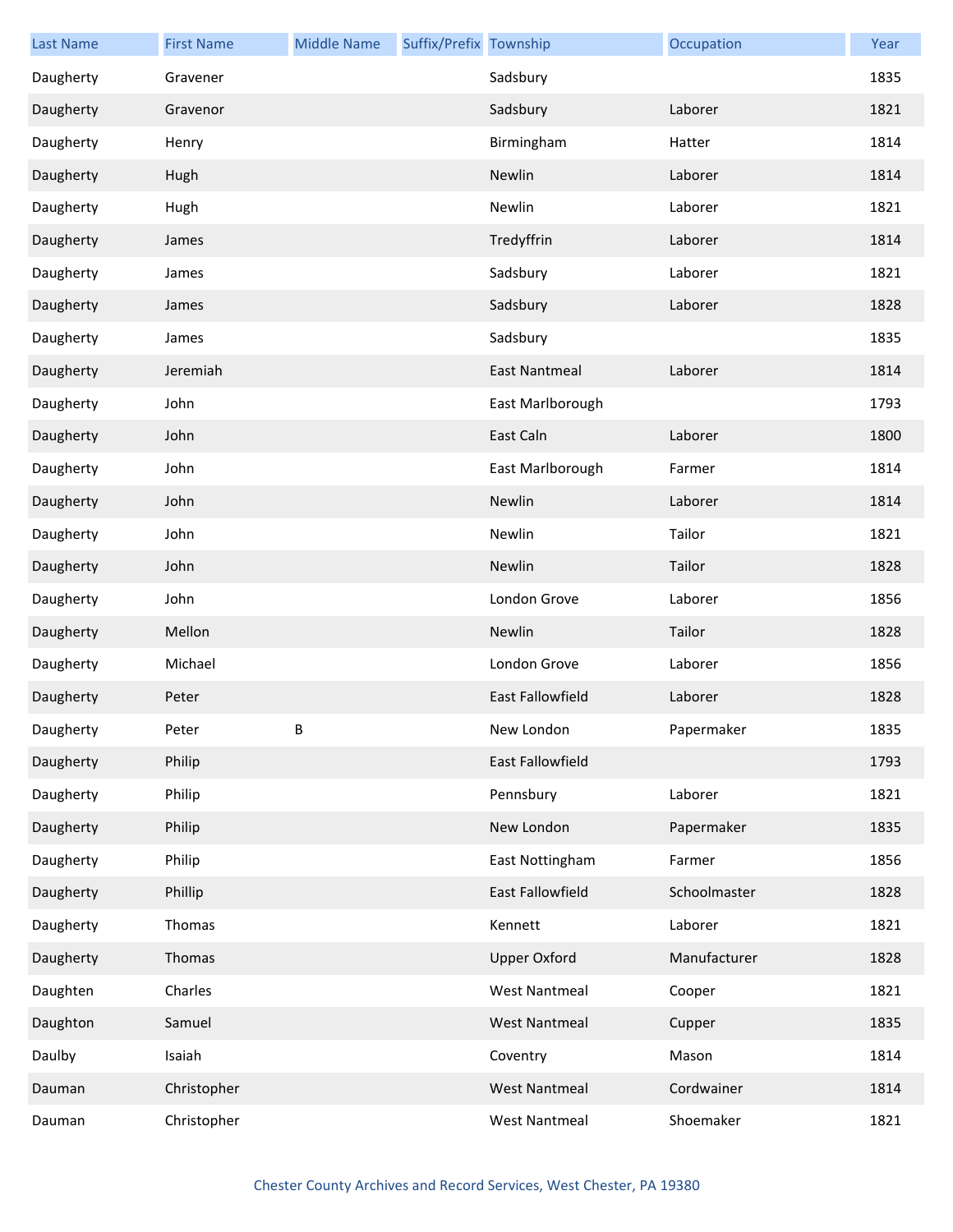| <b>Last Name</b> | <b>First Name</b> | <b>Middle Name</b>        | Suffix/Prefix Township |                      | Occupation          | Year |
|------------------|-------------------|---------------------------|------------------------|----------------------|---------------------|------|
| Dauman           | Christopher       |                           |                        | Wallace              | Farmer              | 1856 |
| Dauman           | Samuel            |                           |                        | <b>West Nantmeal</b> | Farmer              | 1814 |
| Dauman           | Samuel            |                           |                        | <b>West Nantmeal</b> | Laborer             | 1821 |
| Dauverman        | Jacob             |                           |                        | <b>West Vincent</b>  | Laborer             | 1835 |
| Davas            | Evan              |                           |                        | <b>West Vincent</b>  | Cordwainer          | 1835 |
| Davenny          | Alexander         |                           |                        | Sadsbury             |                     | 1793 |
| Davenport        | Francis           |                           |                        | Sadsbury             | Laborer             | 1828 |
| Davenport        | Jonathan          | B                         |                        | West Whiteland       | Blacksmith          | 1835 |
| David            | <b>Beagle</b>     |                           |                        | <b>East Nantmeal</b> | Laborer             | 1807 |
| David            | Caleb             |                           |                        | West Chester         | Carpenter           | 1807 |
| David            | Joseph            | P                         |                        | London Britain       | Farmer              | 1856 |
| David            | Moses             |                           |                        | Willistown           |                     | 1793 |
| David            | Moses             |                           |                        | Willistown           |                     | 1800 |
| David            | Thomas            | Ε                         |                        | East Nottingham      | Laborer             | 1856 |
| David            | William           |                           |                        | <b>Upper Oxford</b>  | Laborer             | 1814 |
| Davidheiser      | John              |                           |                        | <b>West Coventry</b> | Laborer             | 1856 |
| Davidhiser       | Daniel            |                           |                        | Coventry             | Farmer              | 1828 |
| Davidhiser       | Henry             |                           |                        | Coventry             | Yeoman              | 1807 |
| Davidhiser       | Henry             |                           |                        | Coventry             | Yeoman              | 1814 |
| Davidhiser       | Samuel            |                           |                        | Vincent              | Laborer             | 1828 |
| Davidhizer       | Samuel            |                           |                        | Pikeland             | Oil Manufacturer    | 1835 |
| Davidhizer       | Samuel            |                           |                        | East Pikeland        | Farmer              | 1856 |
| Davidson         | Adam              |                           |                        | New London           |                     | 1800 |
| Davidson         | Adam              |                           |                        | New London           | Farmer              | 1807 |
| Davidson         | Alexander         |                           |                        | Charlestown          | Slitter             | 1814 |
| Davidson         | Charles           |                           |                        | New London           | Tobacconist         | 1807 |
| Davidson         | Ezekiel           | $\boldsymbol{\mathsf{H}}$ |                        | <b>West Vincent</b>  | Laborer             | 1856 |
| Davidson         | Francis           |                           |                        | New London           |                     | 1793 |
| Davidson         | Francis           |                           |                        | New London           | Wheelwright         | 1807 |
| Davidson         | Francis           |                           |                        | New London           | Wheelwright         | 1814 |
| Davidson         | Francis           |                           |                        | New London           | Turner              | 1828 |
| Davidson         | Francis           |                           |                        | New London           | Spinningwheel maker | 1835 |
| Davidson         | George            |                           |                        | West Nottingham      |                     | 1856 |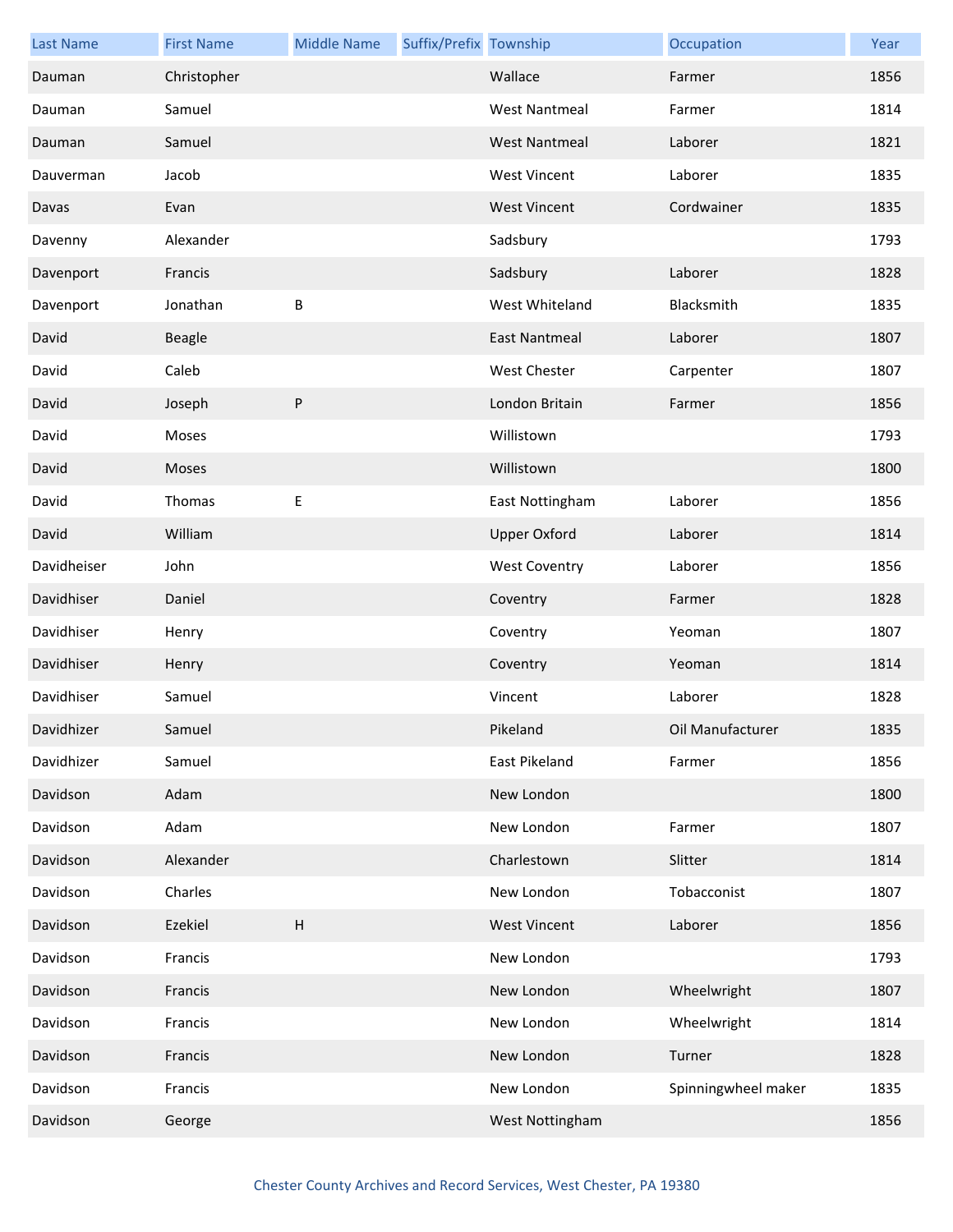| <b>Last Name</b> | <b>First Name</b> | <b>Middle Name</b> | Suffix/Prefix Township |                      | Occupation     | Year |
|------------------|-------------------|--------------------|------------------------|----------------------|----------------|------|
| Davidson         | James             |                    |                        | <b>West Nantmeal</b> |                | 1800 |
| Davidson         | James             |                    |                        | New London           | Nailer         | 1807 |
| Davidson         | James             |                    |                        | Brandywine           | Stonemason     | 1835 |
| Davidson         | James             |                    |                        | West Brandywine      | Stonemason     | 1856 |
| Davidson         | James             |                    |                        | East Goshen          | Laborer        | 1856 |
| Davidson         | John              |                    |                        | London Britain       | Blacksmith     | 1807 |
| Davidson         | John              |                    |                        | New London           | Shoemaker      | 1828 |
| Davidson         | John              |                    |                        | New London           | Cordwainer     | 1835 |
| Davidson         | Joseph            |                    |                        | West Brandywine      | Miller         | 1856 |
| Davidson         | Robert            |                    |                        | New London           |                | 1793 |
| Davidson         | Robert            |                    |                        | New London           |                | 1800 |
| Davidson         | Robert            |                    |                        | New London           | Farmer         | 1807 |
| Davidson         | Samuel            |                    |                        | West Whiteland       | Railroad agent | 1835 |
| Davidson         | Samuel            |                    |                        | East Caln            | Laborer        | 1856 |
| Davidson         | Samuel            |                    |                        | <b>West Vincent</b>  | Laborer        | 1856 |
| Davidson         | William           |                    |                        | West Caln            |                | 1793 |
| Davidson         | William           |                    |                        | New London           | Farmer         | 1807 |
| Davidson         | William           |                    |                        | West Caln            | Gentleman      | 1807 |
| Davidson         | William           |                    |                        | Charlestown          | Slitter        | 1814 |
| Davidson         | William           |                    |                        | West Caln            | Farmer         | 1814 |
| Davidson         | William           |                    |                        | Charlestown          | Roller         | 1821 |
| Davidson         | William           |                    |                        | West Caln            | Laborer        | 1835 |
| Davies           | Hezekiah          |                    |                        | Charlestown          | Farmer         | 1828 |
| Davies           | John              |                    |                        | <b>East Nantmeal</b> |                | 1793 |
| Davies           | Nathaniel         |                    |                        | Charlestown          | Carpenter      | 1828 |
| Davies           | Phillip           |                    |                        | Vincent              |                | 1814 |
| Davies           | Rowland           |                    |                        | <b>East Nantmeal</b> |                | 1793 |
| Davies           | Sampson           |                    |                        | Vincent              |                | 1814 |
| Davine           | Anthony           |                    |                        | West Bradford        | Laborer        | 1856 |
| Davine           | James             |                    |                        | West Marlborough     | Laborer        | 1821 |
| Davine           | William           |                    |                        | West Bradford        | Laborer        | 1856 |
| Davine           | William           |                    |                        | West Bradford        | Laborer        | 1856 |
| Davinson         | John              |                    |                        | New London           | Laborer        | 1856 |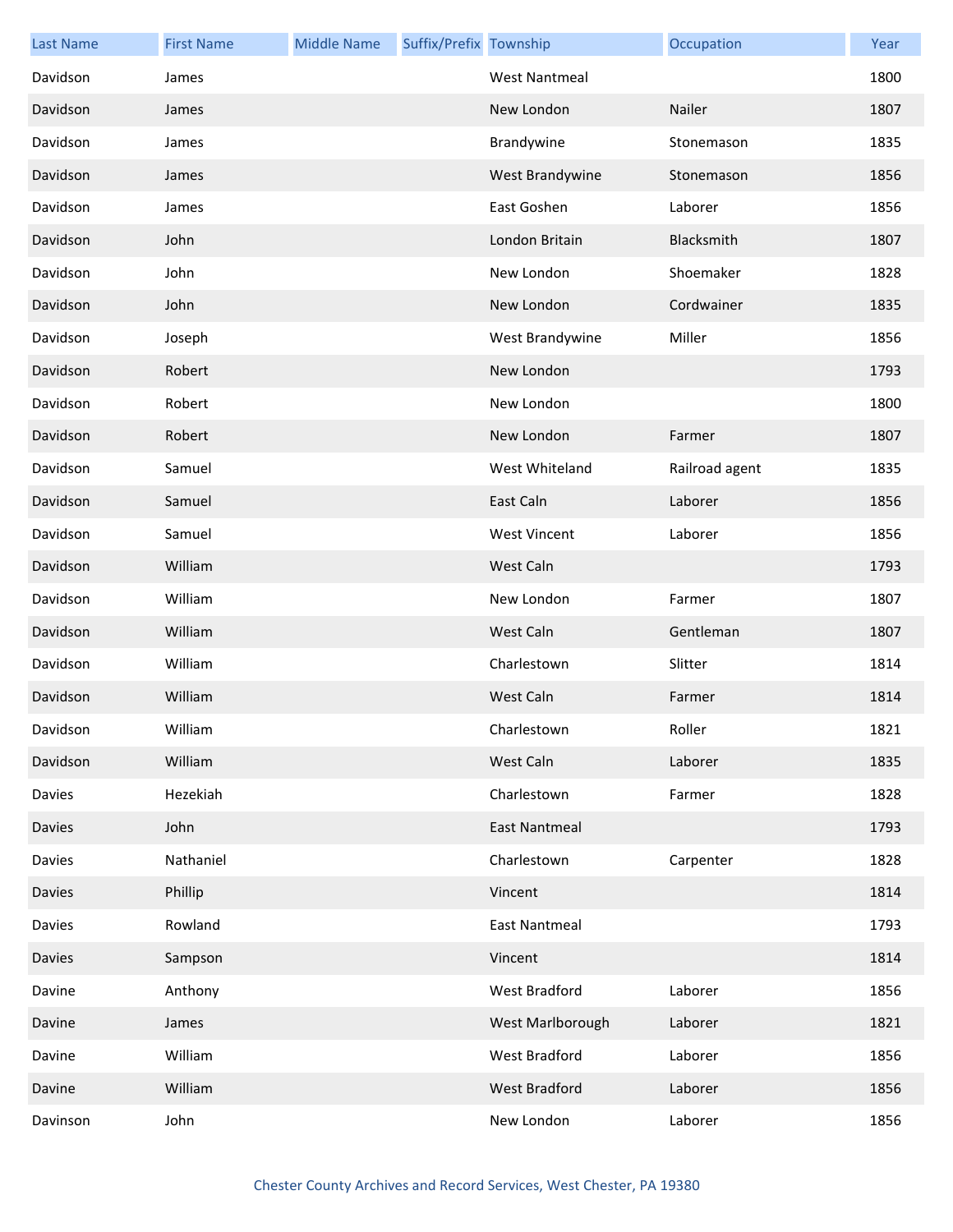| <b>Last Name</b> | <b>First Name</b> | <b>Middle Name</b> | Suffix/Prefix Township |                      | Occupation | Year |
|------------------|-------------------|--------------------|------------------------|----------------------|------------|------|
| Davis            | Aaron             |                    |                        | East Bradford        |            | 1793 |
| Davis            | Aaron             |                    |                        | East Bradford        | Farmer     | 1807 |
| Davis            | Aaron             |                    |                        | <b>East Bradford</b> | Farmer     | 1814 |
| Davis            | Aaron             |                    |                        | East Bradford        |            | 1821 |
| Davis            | Aaron             |                    |                        | West Whiteland       | Laborer    | 1828 |
| Davis            | Aaron             |                    |                        | <b>West Nantmeal</b> | Laborer    | 1835 |
| Davis            | Aaron             |                    |                        | East Bradford        | Laborer    | 1835 |
| Davis            | Aaron             |                    |                        | West Bradford        | fenc       | 1856 |
| Davis            | Aaron             |                    |                        | Honeybrook           | Farmer     | 1856 |
| Davis            | Aaron             |                    |                        | Valley               | Farmer     | 1856 |
| Davis            | Aaron             | B                  |                        | West Brandywine      | Teacher    | 1856 |
| Davis            | Abner             |                    |                        | <b>Upper Oxford</b>  | Farmer     | 1856 |
| Davis            | Abraham           |                    |                        | Vincent              |            | 1793 |
| Davis            | Abraham           |                    |                        | Vincent              |            | 1800 |
| Davis            | Abraham           |                    |                        | West Fallowfield     | Farmer     | 1807 |
| Davis            | Absalom           |                    |                        | East Marlborough     | Farmer     | 1821 |
| Davis            | Absalom           |                    |                        | East Marlborough     | Farmer     | 1835 |
| Davis            | Absolom           |                    |                        | East Marlborough     | Farmer     | 1828 |
| Davis            | Alban             |                    |                        | West Chester         | Plasterer  | 1856 |
| Davis            | Albert            | К                  |                        | Tredyffrin           | Farmer     | 1856 |
| Davis            | Amos              |                    |                        | Willistown           | Smith      | 1807 |
| Davis            | Amos              |                    |                        | East Caln            | Miller     | 1807 |
| Davis            | Amos              |                    |                        | Uwchlan              | Farmer     | 1807 |
| Davis            | Amos              |                    |                        | <b>East Nantmeal</b> | Farmer     | 1814 |
| Davis            | Amos              |                    |                        | East Marlborough     | Mason      | 1814 |
| Davis            | Amos              |                    |                        | East Marlborough     | Stonemason | 1821 |
| Davis            | Amos              |                    |                        | East Nantmeal        | Miller     | 1821 |
| Davis            | Amos              |                    |                        | <b>West Nantmeal</b> | Laborer    | 1828 |
| Davis            | Amos              |                    |                        | Willistown           | Farmer     | 1828 |
| Davis            | Amos              |                    |                        | <b>West Chester</b>  | Mason      | 1828 |
| Davis            | Amos              |                    |                        | <b>West Nantmeal</b> | Farmer     | 1835 |
| Davis            | Amos              |                    |                        | West Goshen          | Mason      | 1835 |
| Davis            | Amos              |                    |                        | Willistown           | Farmer     | 1835 |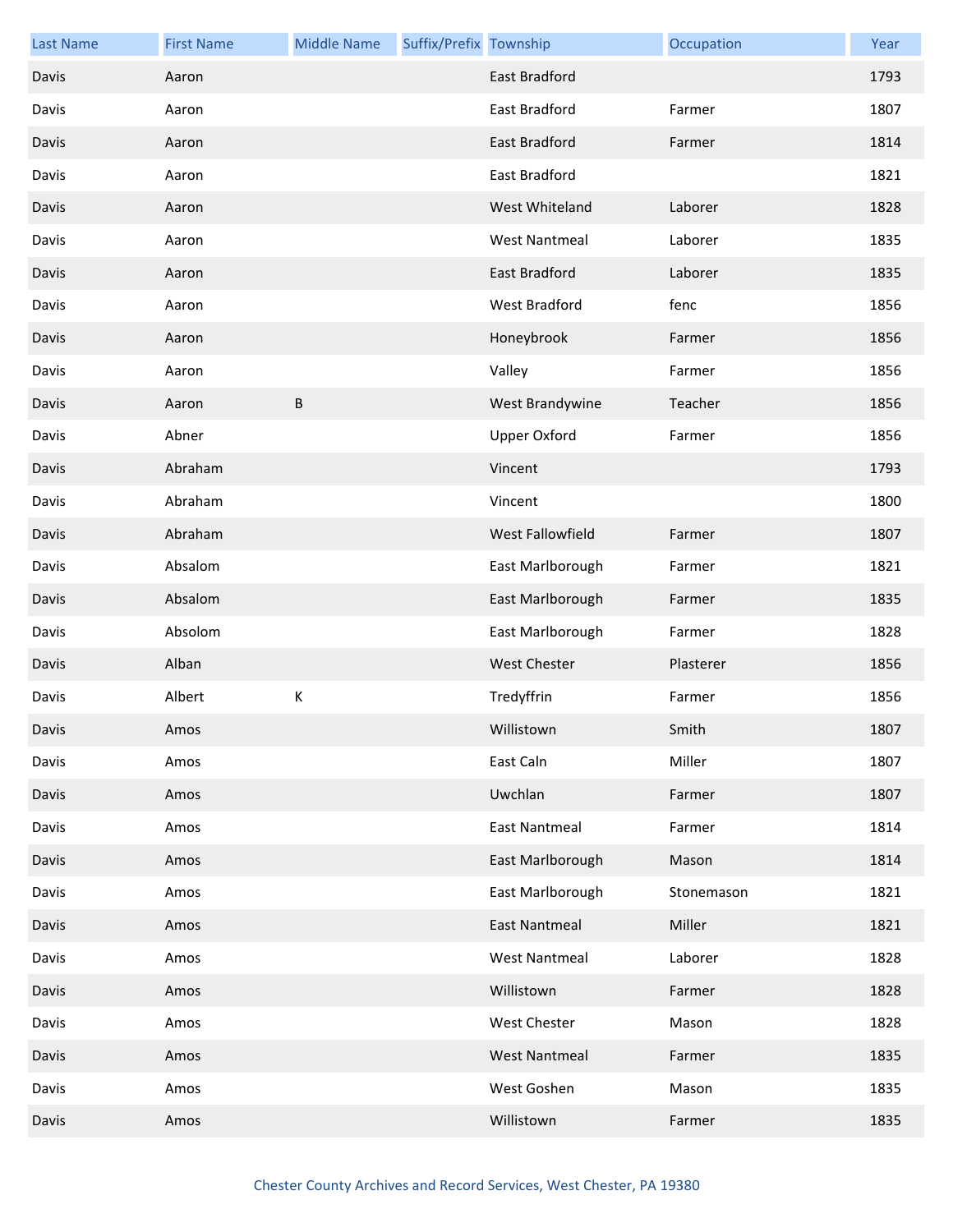| <b>Last Name</b> | <b>First Name</b> | <b>Middle Name</b> | Suffix/Prefix Township |                      | Occupation   | Year |
|------------------|-------------------|--------------------|------------------------|----------------------|--------------|------|
| Davis            | Amos              |                    |                        | East Goshen          | Laborer      | 1835 |
| Davis            | Amos              |                    |                        | West Caln            | Laborer      | 1856 |
| Davis            | Amos              |                    |                        | West Brandywine      | Farmer       | 1856 |
| Davis            | Amos              |                    |                        | London Britain       | Carpenter    | 1856 |
| Davis            | Amos              |                    |                        | West Goshen          | Farmer       | 1856 |
| Davis            | Amos              |                    |                        | <b>West Chester</b>  | Plasterer    | 1856 |
| Davis            | Amos              |                    |                        | Willistown           | Farmer       | 1856 |
| Davis            | Amy               |                    |                        | West Brandywine      | Lady         | 1856 |
| Davis            | Ann               |                    |                        | Willistown           | Mantua maker | 1856 |
| Davis            | Ann               | E                  |                        | Tredyffrin           |              | 1835 |
| Davis            | Anna              | Eliza              |                        | Charlestown          |              | 1856 |
| Davis            | Anthony           |                    |                        | Schuylkill           | Teacher      | 1856 |
| Davis            | Anthony           |                    |                        | Lower Oxford         | Laborer      | 1856 |
| Davis            | Asa               |                    |                        | East Bradford        |              | 1793 |
| Davis            | Asa               |                    |                        | East Bradford        | Farmer       | 1807 |
| Davis            | Asa               |                    |                        | <b>East Bradford</b> | Farmer       | 1814 |
| Davis            | Benjamin          |                    |                        | Tredyffrin           | Mason        | 1793 |
| Davis            | Benjamin          |                    |                        | Uwchlan              |              | 1793 |
| Davis            | Benjamin          |                    |                        | East Whiteland       |              | 1800 |
| Davis            | Benjamin          |                    |                        | West Caln            | Shoemaker    | 1807 |
| Davis            | Benjamin          |                    |                        | East Whiteland       | Blacksmith   | 1807 |
| Davis            | Benjamin          |                    |                        | West Caln            | Schoolmaster | 1807 |
| Davis            | Benjamin          |                    |                        | Tredyffrin           | Farmer       | 1807 |
| Davis            | Benjamin          |                    |                        | East Caln            | Laborer      | 1814 |
| Davis            | Benjamin          |                    |                        | Uwchlan              | Cordwainer   | 1821 |
| Davis            | Benjamin          |                    |                        | Uwchlan              | Tanner       | 1828 |
| Davis            | Benjamin          |                    |                        | Tredyffrin           |              | 1828 |
| Davis            | Benjamin          |                    |                        | Uwchlan              | Shoemaker    | 1828 |
| Davis            | Benjamin          |                    |                        | Uwchlan              | Cordwainer   | 1835 |
| Davis            | Benjamin          |                    |                        | Uwchlan              | Farmer       | 1856 |
| Davis            | Benjamin          |                    |                        | West Bradford        | Farmer       | 1856 |
| Davis            | Benjamin          | ${\sf P}$          |                        | Charlestown          | Teacher      | 1835 |
| Davis            | Benjamin          | P                  |                        | West Whiteland       | Teacher      | 1856 |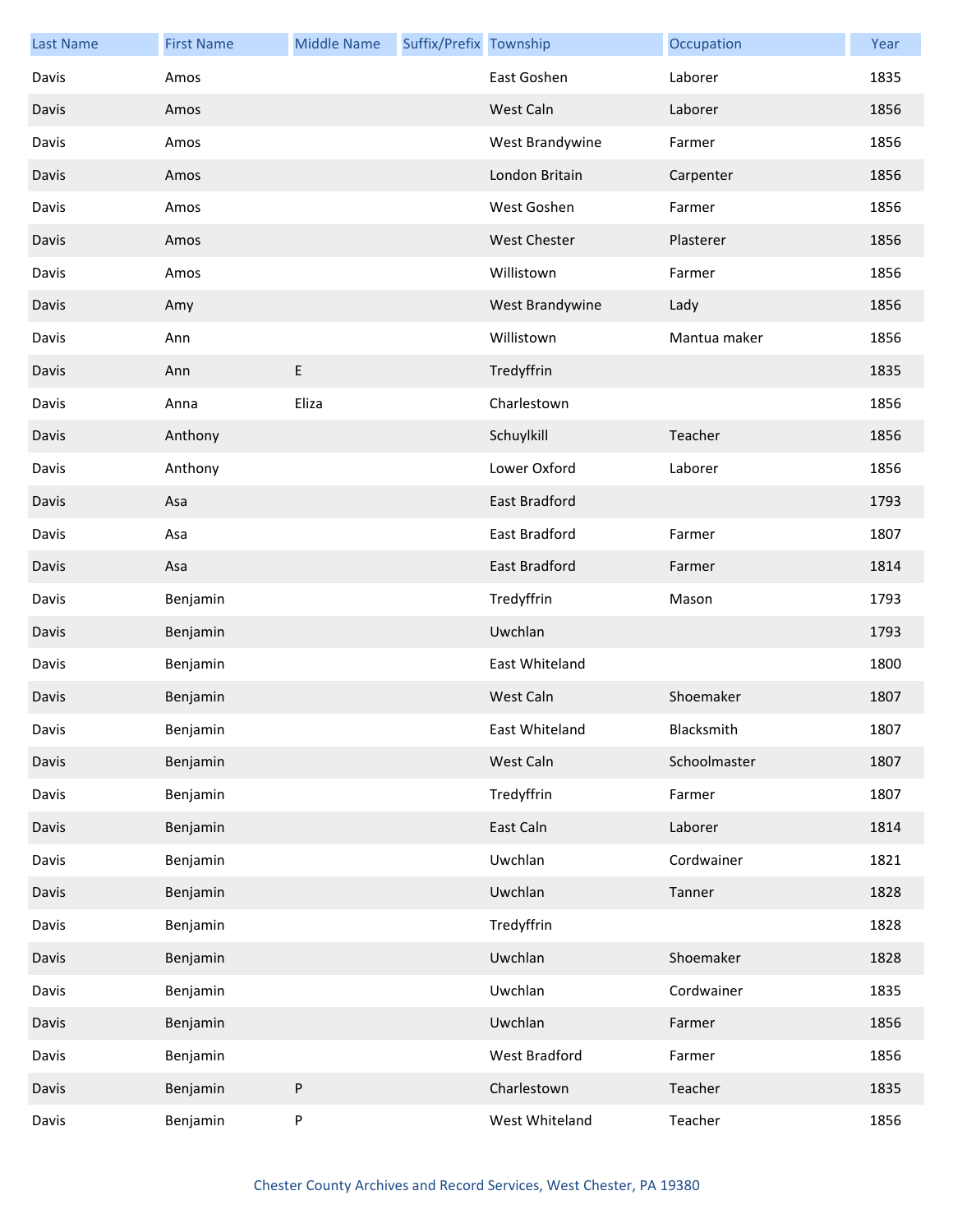| <b>Last Name</b> | <b>First Name</b> | <b>Middle Name</b> | Suffix/Prefix Township |                | Occupation     | Year |
|------------------|-------------------|--------------------|------------------------|----------------|----------------|------|
| Davis            | <b>Bennett</b>    |                    |                        | Valley         | Furnace heater | 1856 |
| Davis            | <b>Brinton</b>    |                    |                        | Tredyffrin     | Laborer        | 1856 |
| Davis            | Cadwalader        |                    |                        | Tredyffrin     | Seaman         | 1807 |
| Davis            | Cadwalader        |                    |                        | Tredyffrin     | Farmer         | 1814 |
| Davis            | Caleb             |                    |                        | New London     |                | 1793 |
| Davis            | Caleb             |                    |                        | London Grove   | Farmer         | 1807 |
| Davis            | Caleb             |                    |                        | East Bradford  | Farmer         | 1814 |
| Davis            | Caleb             |                    |                        | Honey Brook    | Farmer         | 1821 |
| Davis            | Caleb             |                    |                        | Honey Brook    | Farmer         | 1828 |
| Davis            | Caleb             |                    |                        | Honey Brook    | Farmer         | 1835 |
| Davis            | Catharine         |                    |                        | Tredyffrin     |                | 1814 |
| Davis            | Catharine         |                    |                        | Tredyffrin     |                | 1821 |
| Davis            | Cephas            |                    |                        | Phoenixville   | <b>Bottler</b> | 1856 |
| Davis            | Charles           |                    |                        | Tredyffrin     | Farmer         | 1821 |
| Davis            | Charles           |                    |                        | London Britain | Laborer        | 1821 |
| Davis            | Charles           |                    |                        | London Britain | Farmer         | 1828 |
| Davis            | Charles           |                    |                        | London Britain | Farmer         | 1835 |
| Davis            | Charles           |                    |                        | Phoenixville   |                | 1856 |
| Davis            | Charles           |                    |                        | London Britain | Farmer         | 1856 |
| Davis            | Charles           | I.                 |                        | Tredyffrin     | Farmer         | 1828 |
| Davis            | Charles           |                    |                        | Tredyffrin     | Farmer         | 1835 |
| Davis            | Conrad            |                    |                        | Uwchlan        | Cordwainer     | 1835 |
| Davis            | Conrad            |                    |                        | Uwchlan        | Farmer         | 1856 |
| Davis            | Curtis            | G.                 |                        | Sadsbury       | Miller         | 1828 |
| Davis            | cyrus             |                    |                        | Schuylkill     | Carpenter      | 1856 |
| Davis            | Daniel            |                    |                        | West Chester   | Tailor         | 1814 |
| Davis            | Daniel            |                    |                        | East Caln      | Laborer        | 1821 |
| Davis            | Daniel            |                    |                        | Tredyffrin     |                | 1828 |
| Davis            | Daniel            |                    |                        | West Whiteland | Lime burner    | 1835 |
| Davis            | Daniel            |                    |                        | West Goshen    | Carter         | 1856 |
| Davis            | Daniel            | S.                 |                        | West Chester   | Tailor         | 1821 |
| Davis            | Daniel            | S.                 |                        | West Bradford  | Tailor         | 1828 |
| Davis            | David             |                    |                        | Tredyffrin     |                | 1793 |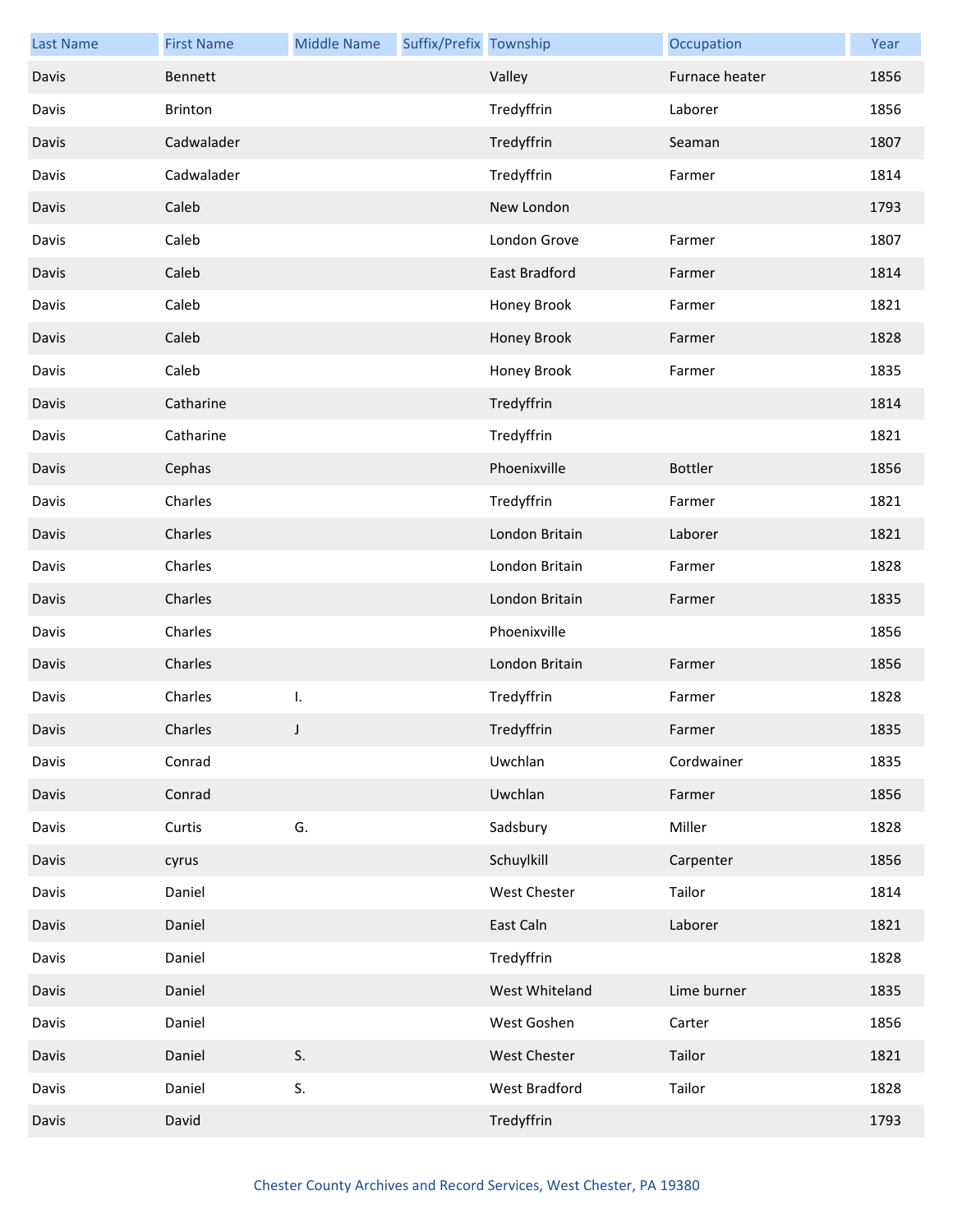| <b>Last Name</b> | <b>First Name</b> | <b>Middle Name</b> | Suffix/Prefix Township |                      | Occupation           | Year |
|------------------|-------------------|--------------------|------------------------|----------------------|----------------------|------|
| Davis            | David             |                    |                        | Willistown           |                      | 1793 |
| Davis            | David             |                    |                        | Willistown           |                      | 1800 |
| Davis            | David             |                    |                        | Goshen               | Farmer               | 1807 |
| Davis            | David             |                    |                        | Willistown           | Farmer               | 1807 |
| Davis            | David             |                    |                        | Charlestown          | Laborer              | 1807 |
| Davis            | David             |                    |                        | Charlestown          | Cooper               | 1807 |
| Davis            | David             |                    |                        | Charlestown          | Farmer               | 1814 |
| Davis            | David             |                    |                        | Tredyffrin           | Laborer              | 1814 |
| Davis            | David             |                    |                        | Charlestown          | Farmer               | 1821 |
| Davis            | David             |                    |                        | Charlestown          | Laborer              | 1821 |
| Davis            | David             |                    | Sr.                    | Schuylkill           | Lock keeper          | 1828 |
| Davis            | David             |                    |                        | Charlestown          | Carpenter            | 1828 |
| Davis            | David             |                    | Jr.                    | Schuylkill           | Boatman              | 1828 |
| Davis            | David             |                    |                        | Schuylkill           | Lock tender          | 1835 |
| Davis            | Eav.              |                    |                        | East Caln            | Smith                | 1835 |
| Davis            | Edmond            |                    |                        | Easttown             | Farmer               | 1835 |
| Davis            | Edmond            |                    |                        | East Whiteland       | Laborer              | 1856 |
| Davis            | Edward            |                    |                        | East Whiteland       | Woolcarder           | 1814 |
| Davis            | Edward            |                    |                        | Willistown           | Farmer               | 1821 |
| Davis            | Edward            |                    |                        | East Whiteland       | Farmer               | 1821 |
| Davis            | Edward            |                    |                        | Willistown           | Cordwainer           | 1828 |
| Davis            | Edward            |                    |                        | Tredyffrin           | Laborer              | 1856 |
| Davis            | Edward            | S                  |                        | <b>West Vincent</b>  | Justice of the Peace | 1835 |
| Davis            | Edward            | S.                 |                        | West Goshen          | Manufacturer         | 1828 |
| Davis            | Eli               |                    |                        | West Fallowfield     | Laborer              | 1821 |
| Davis            | Eli               |                    |                        | London Britain       | Stonemason           | 1828 |
| Davis            | Eli               | ${\sf P}$          |                        | Franklin             | Laborer              | 1856 |
| Davis            | Elias             |                    |                        | <b>West Nantmeal</b> | Forgeman             | 1807 |
| Davis            | Elias             |                    |                        | East Marlborough     | Jobber               | 1807 |
| Davis            | Elias             |                    |                        | West Bradford        | Laborer              | 1814 |
| Davis            | Elias             |                    |                        | Pennsbury            | Laborer              | 1821 |
| Davis            | Elias             |                    |                        | Pennsbury            | Laborer              | 1828 |
| Davis            | Elias             |                    |                        | West Goshen          | Laborer              | 1835 |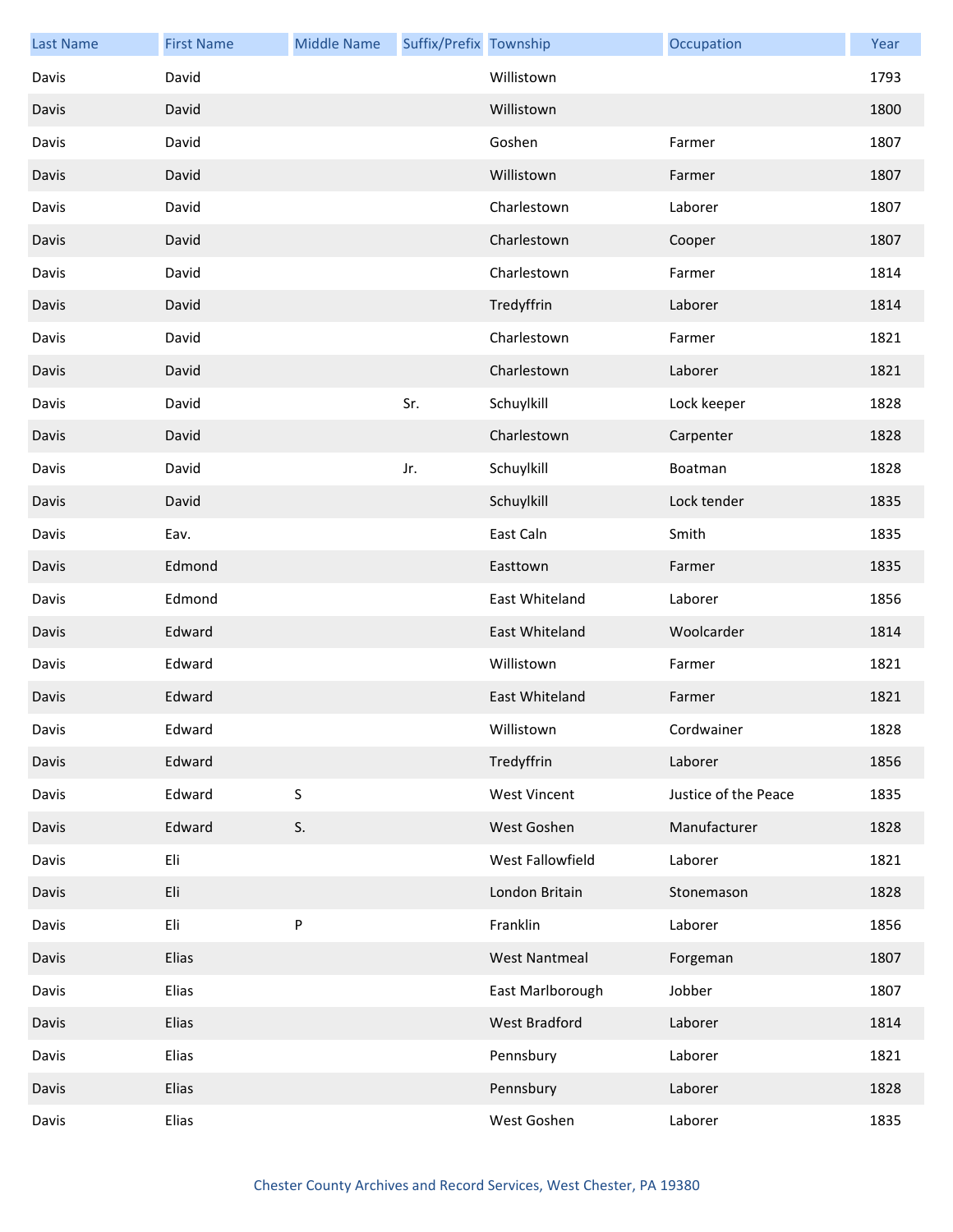| <b>Last Name</b> | <b>First Name</b> | <b>Middle Name</b> | Suffix/Prefix Township |                      | Occupation | Year |
|------------------|-------------------|--------------------|------------------------|----------------------|------------|------|
| Davis            | Elijah            |                    |                        | East Whiteland       | Farmer     | 1821 |
| Davis            | Elijah            |                    |                        | East Caln            | Victualler | 1828 |
| Davis            | Elis              |                    |                        | Penn                 | Farmer     | 1835 |
| Davis            | Elisha            |                    |                        | Coventry             |            | 1793 |
| Davis            | Elisha            |                    |                        | New London           |            | 1793 |
| Davis            | Elisha            |                    |                        | West Bradford        | Fuller     | 1807 |
| Davis            | Elisha            |                    |                        | West Bradford        | Fuller     | 1814 |
| Davis            | Elisha            |                    |                        | West Bradford        | Farmer     | 1821 |
| Davis            | Elisha            |                    |                        | New Garden           | Laborer    | 1828 |
| Davis            | Elisha            |                    |                        | New Garden           | Laborer    | 1835 |
| Davis            | Eliza             |                    |                        | West Whiteland       | Farmer     | 1814 |
| Davis            | Eliza             |                    |                        | Charlestown          |            | 1856 |
| Davis            | Elizabeth         |                    |                        | Kennett              | Farmer     | 1814 |
| Davis            | Elizabeth         |                    |                        | Tredyffrin           | Sutler     | 1828 |
| Davis            | Elizabeth         |                    |                        | London Britain       | Spinster   | 1835 |
| Davis            | Elizabeth         | E                  |                        | West Goshen          |            | 1856 |
| Davis            | Elizabeth         | E                  |                        | West Goshen          |            | 1856 |
| Davis            | Elizah            |                    |                        | East Caln            | Laborer    | 1835 |
| Davis            | <b>Ellis</b>      |                    |                        | West Marlborough     |            | 1800 |
| Davis            | Ellis             |                    |                        | West Marlborough     | Farmer     | 1821 |
| Davis            | <b>Ellis</b>      |                    |                        | West Marlborough     | Weaver     | 1828 |
| Davis            | Emmor             |                    |                        | East Bradford        | Carpenter  | 1828 |
| Davis            | Emmor             |                    |                        | Kennett              | Shoemaker  | 1835 |
| Davis            | Emmor             |                    |                        | East Bradford        | Farmer     | 1835 |
| Davis            | Emmor             |                    |                        | East Bradford        | Carpenter  | 1856 |
| Davis            | Enoch             |                    |                        | Tredyffrin           | Laborer    | 1828 |
| Davis            | Enoch             |                    |                        | Tredyffrin           | Laborer    | 1835 |
| Davis            | Enoch             |                    |                        | <b>East Vincent</b>  | Carpenter  | 1856 |
| Davis            | Enoch             |                    |                        | Charlestown          | Farmer     | 1856 |
| Davis            | Err               |                    |                        | East Caln            | Victualler | 1828 |
| Davis            | Evan              |                    |                        | East Goshen          | Laborer    | 1821 |
| Davis            | Evan              |                    |                        | <b>East Nantmeal</b> | Cordwainer | 1828 |
| Davis            | Evan              |                    |                        | East Bradford        | Farmer     | 1828 |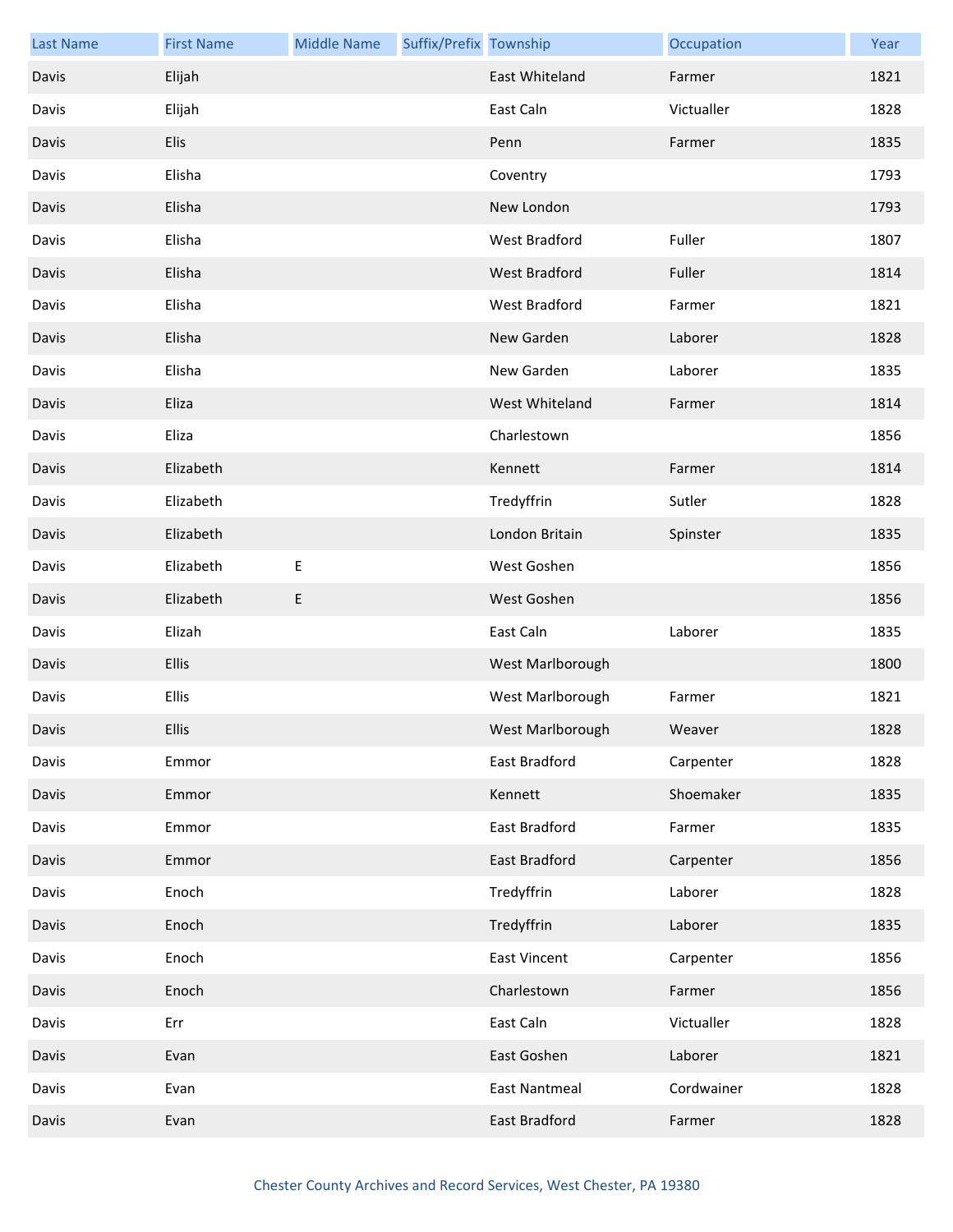| <b>Last Name</b> | <b>First Name</b> | <b>Middle Name</b> | Suffix/Prefix Township |                     | Occupation | Year |
|------------------|-------------------|--------------------|------------------------|---------------------|------------|------|
| Davis            | Evan              |                    |                        | East Bradford       | Farmer     | 1835 |
| Davis            | Evan              |                    |                        | Tredyffrin          | Laborer    | 1856 |
| Davis            | Evan              |                    |                        | West Whiteland      | Farmer     | 1856 |
| Davis            | Evan              |                    | Jr.                    | West Whiteland      | Farmer     | 1856 |
| Davis            | Ezekiel           | Η.                 |                        | Pikeland            | Farmer     | 1814 |
| Davis            | F                 | F                  |                        | <b>West Chester</b> | Bankteller | 1856 |
| Davis            | Franklin          |                    |                        | Lower Oxford        | Laborer    | 1856 |
| Davis            | Gamaliel          |                    |                        | East Whiteland      | Carpenter  | 1807 |
| Davis            | George            |                    |                        | Goshen              |            | 1793 |
| Davis            | George            |                    |                        | East Bradford       | Carpenter  | 1814 |
| Davis            | George            |                    |                        | East Bradford       | Carpenter  | 1821 |
| Davis            | George            |                    |                        | East Whiteland      | Carpenter  | 1821 |
| Davis            | George            |                    |                        | Tredyffrin          | Farmer     | 1821 |
| Davis            | George            |                    |                        | Tredyffrin          | Carpenter  | 1828 |
| Davis            | George            |                    |                        | East Bradford       | Mason      | 1828 |
| Davis            | George            |                    |                        | Willistown          | Innkeeper  | 1828 |
| Davis            | George            |                    |                        | Tredyffrin          | Innkeeper  | 1828 |
| Davis            | George            |                    |                        | East Whiteland      | Farmer     | 1828 |
| Davis            | George            |                    |                        | New Garden          | Shoemaker  | 1835 |
| Davis            | George            |                    |                        | Easttown            | Plasterer  | 1835 |
| Davis            | George            |                    |                        | Franklin            | Laborer    | 1856 |
| Davis            | George            |                    |                        | Tredyffrin          | Laborer    | 1856 |
| Davis            | George            |                    |                        | Franklin            | Farmer     | 1856 |
| Davis            | George            |                    |                        | Tredyffrin          | Farmer     | 1856 |
| Davis            | George            | $\mathsf C$        |                        | West Goshen         | Mason      | 1835 |
| Davis            | George            | L                  |                        | Tredyffrin          | Carpenter  | 1835 |
| Davis            | George            | P                  |                        | Wallace             | Farmer     | 1856 |
| Davis            | Hannah            | P                  |                        | <b>West Chester</b> | Lady       | 1856 |
| Davis            | Harriet           |                    |                        | Charlestown         |            | 1856 |
| Davis            | Henry             |                    |                        | Phoenixville        | Laborer    | 1856 |
| Davis            | Henry             | M                  |                        | West Goshen         | Carpenter  | 1856 |
| Davis            | Hezekiah          |                    |                        | Charlestown         |            | 1793 |
| Davis            | Hezekiah          |                    |                        | Charlestown         | Farmer     | 1807 |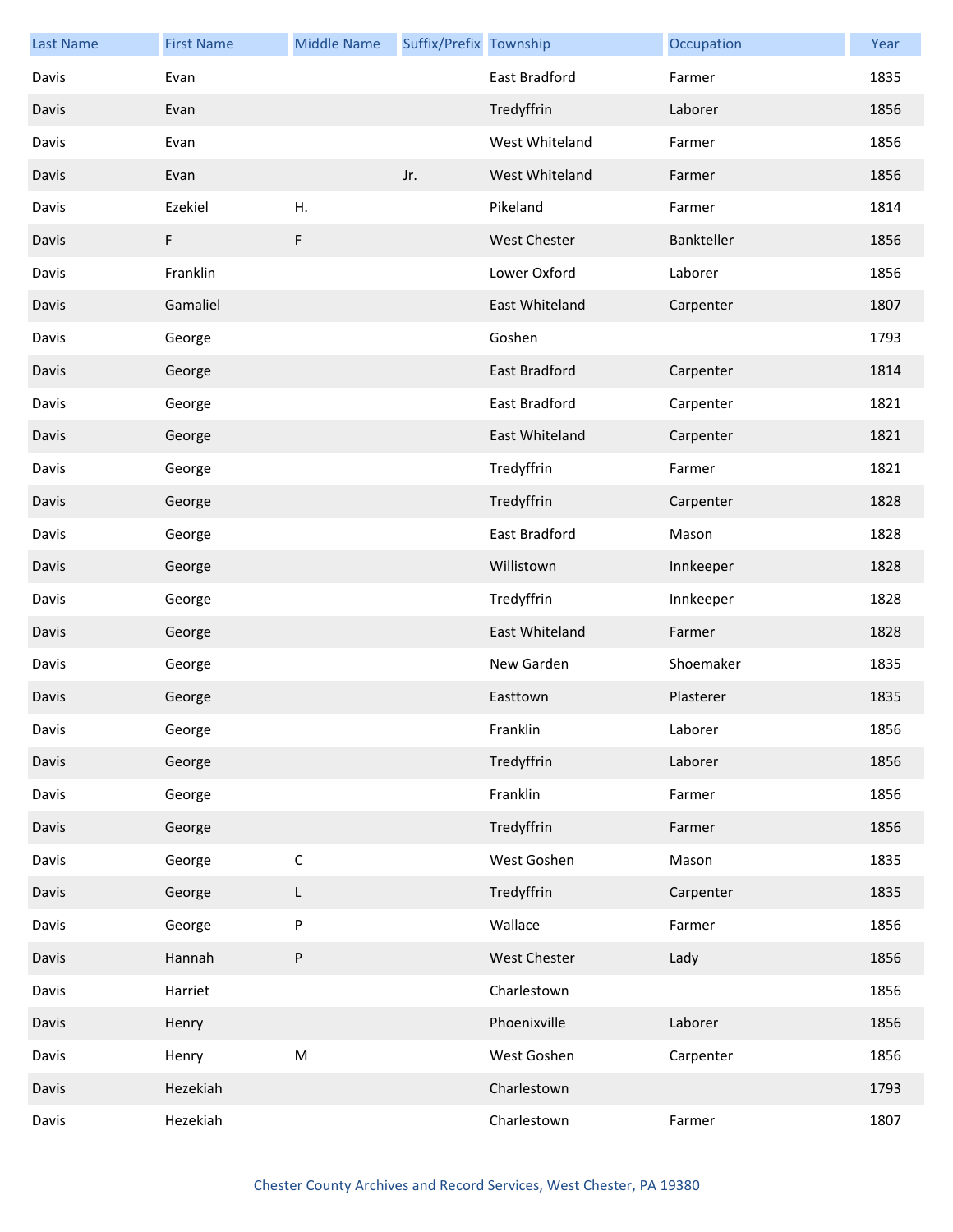| <b>Last Name</b> | <b>First Name</b> | <b>Middle Name</b> | Suffix/Prefix Township |                      | Occupation  | Year |
|------------------|-------------------|--------------------|------------------------|----------------------|-------------|------|
| Davis            | Hezekiah          |                    |                        | Charlestown          | Farmer      | 1814 |
| Davis            | Hezekiah          |                    |                        | West Caln            | Carpenter   | 1814 |
| Davis            | Hezekiah          |                    |                        | West Caln            | Carpenter   | 1821 |
| Davis            | Hezekiah          |                    |                        | Charlestown          | Farmer      | 1821 |
| Davis            | Hezekiah          |                    |                        | Charlestown          | Gentleman   | 1835 |
| Davis            | Hibbard           |                    |                        | East Bradford        | Farmer      | 1828 |
| Davis            | Hibbart           |                    |                        | Birmingham           |             | 1856 |
| Davis            | Hibbart           |                    |                        | Birmingham           | Farmer      | 1856 |
| Davis            | Hibberd           |                    |                        | East Bradford        | Farmer      | 1835 |
| Davis            | Isaac             |                    |                        | <b>West Nantmeal</b> |             | 1793 |
| Davis            | Isaac             |                    |                        | Charlestown          |             | 1793 |
| Davis            | Isaac             |                    |                        | Westtown             |             | 1793 |
| Davis            | Isaac             |                    |                        | Westtown             |             | 1793 |
| Davis            | Isaac             |                    |                        | <b>West Nantmeal</b> | Wheelwright | 1800 |
| Davis            | Isaac             |                    |                        | West Fallowfield     | Laborer     | 1807 |
| Davis            | Isaac             |                    |                        | Charlestown          | Farmer      | 1807 |
| Davis            | <b>Isaac</b>      |                    |                        | Goshen               | Laborer     | 1814 |
| Davis            | Isaac             |                    | Jr.                    | Charlestown          | Farmer      | 1814 |
| Davis            | Isaac             |                    |                        | Charlestown          | Farmer      | 1814 |
| Davis            | Isaac             |                    |                        | West Goshen          |             | 1821 |
| Davis            | Isaac             |                    |                        | Sadsbury             | Inmate      | 1821 |
| Davis            | Isaac             |                    |                        | East Bradford        |             | 1821 |
| Davis            | Isaac             |                    |                        | Charlestown          | Farmer      | 1821 |
| Davis            | Isaac             |                    |                        | Pikeland             | Physician   | 1828 |
| Davis            | Isaac             |                    |                        | West Caln            |             | 1828 |
| Davis            | Isaac             |                    |                        | Kennett              | Carpenter   | 1828 |
| Davis            | Isaac             |                    |                        | Willistown           | Laborer     | 1828 |
| Davis            | Isaac             |                    |                        | Brandywine           | Farmer      | 1835 |
| Davis            | Isaac             |                    |                        | Brandywine           | Carpenter   | 1835 |
| Davis            | Isaac             |                    |                        | Willistown           | Farmer      | 1835 |
| Davis            | Isaac             |                    |                        | Uwchlan              | Farmer      | 1835 |
| Davis            | Isaac             |                    |                        | New London           | Laborer     | 1835 |
| Davis            | Isaac             |                    |                        | <b>West Nantmeal</b> | Physician   | 1835 |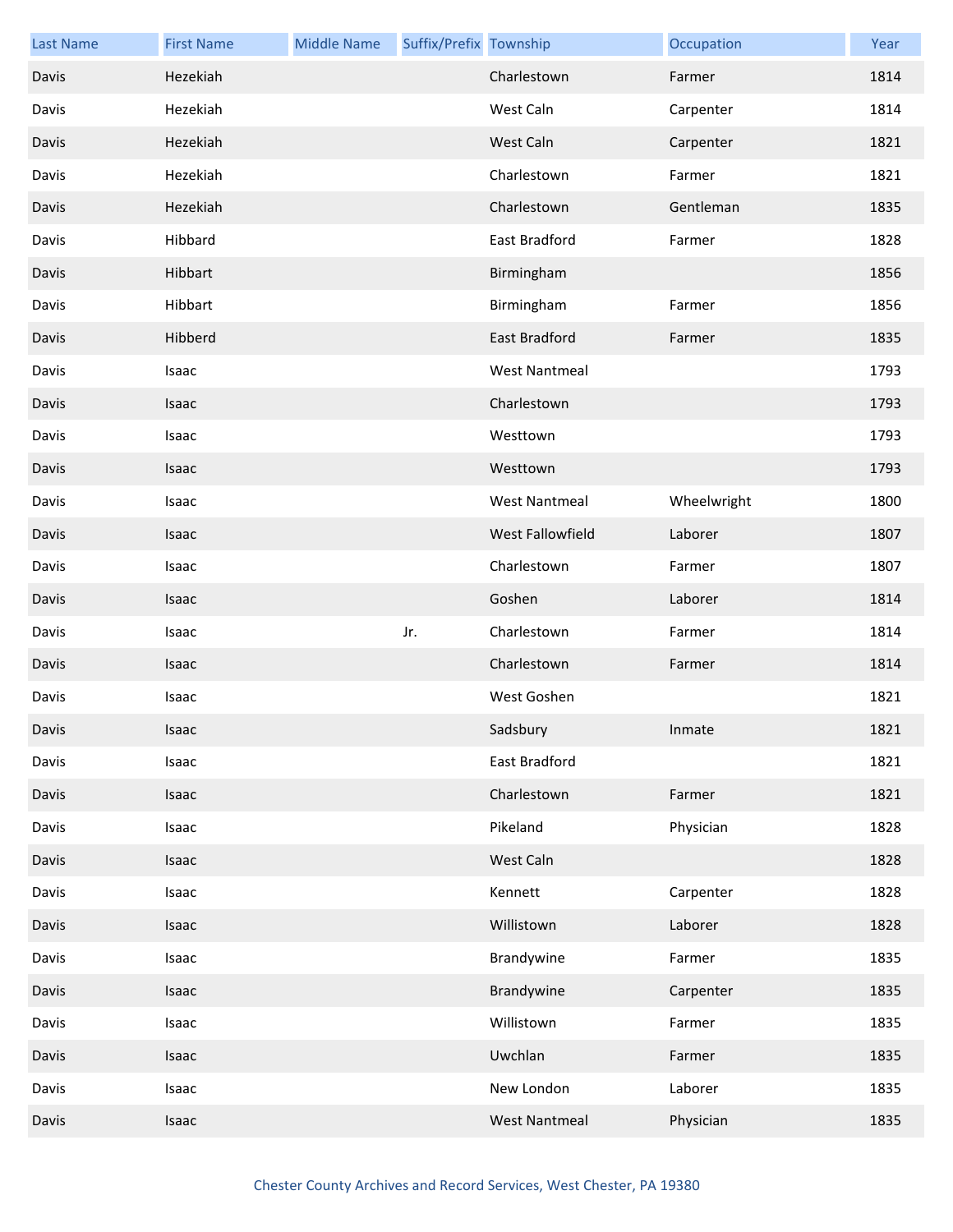| <b>Last Name</b> | <b>First Name</b> | <b>Middle Name</b> | Suffix/Prefix Township |                     | Occupation | Year |
|------------------|-------------------|--------------------|------------------------|---------------------|------------|------|
| Davis            | Isaac             |                    |                        | Brandywine          | Blacksmith | 1835 |
| Davis            | Isaac             |                    |                        | East Goshen         | Farmer     | 1856 |
| Davis            | Isaac             |                    |                        | <b>East Vincent</b> | Farmer     | 1856 |
| Davis            | Isaac             |                    |                        | East Brandywine     | Farmer     | 1856 |
| Davis            | Isaac             |                    |                        | West Caln           | Farmer     | 1856 |
| Davis            | Isaac             |                    |                        | Phoenixville        |            | 1856 |
| Davis            | Isaac             |                    |                        | Warwick             | Shoemaker  | 1856 |
| Davis            | Isaac             | $\sf B$            |                        | <b>Upper Oxford</b> | Laborer    | 1856 |
| Davis            | Isaac             | D                  |                        | West Bradford       | Laborer    | 1835 |
| Davis            | Isaac             | $\mathsf K$        |                        | Uwchlan             | Farmer     | 1856 |
| Davis            | Isaac             | ${\sf M}$          |                        | Charlestown         | Farmer     | 1835 |
| Davis            | Isaac             | ${\sf M}$          |                        | Charlestown         | Farmer     | 1856 |
| Davis            | Isaac             | M.                 |                        | Charlestown         | Farmer     | 1821 |
| Davis            | Isaac             | M.                 |                        | Charlestown         | Farmer     | 1828 |
| Davis            | Israel            |                    |                        | Charlestown         |            | 1793 |
| Davis            | Israel            |                    |                        | London Grove        |            | 1793 |
| Davis            | Israel            |                    |                        | Tredyffrin          |            | 1800 |
| Davis            | Israel            |                    |                        | Tredyffrin          | Farmer     | 1807 |
| Davis            | Israel            |                    |                        | Tredyffrin          | Gentleman  | 1814 |
| Davis            | Israel            |                    |                        | Goshen              | Laborer    | 1814 |
| Davis            | Israel            |                    |                        | East Goshen         | Laborer    | 1821 |
| Davis            | Israel            |                    |                        | Tredyffrin          | Farmer     | 1821 |
| Davis            | Israel            |                    |                        | Tredyffrin          | Farmer     | 1828 |
| Davis            | Jacob             |                    |                        | East Caln           | Nailer     | 1807 |
| Davis            | Jacob             |                    |                        | East Bradford       | Smith      | 1814 |
| Davis            | Jacob             |                    |                        | West Whiteland      | Smith      | 1821 |
| Davis            | Jacob             |                    |                        | West Whiteland      | Blacksmith | 1828 |
| Davis            | Jacob             |                    |                        | West Goshen         | Blacksmith | 1835 |
| Davis            | Jacob             |                    |                        | Valley              | Laborer    | 1856 |
| Davis            | Jacob             |                    |                        | West Whiteland      | Blacksmith | 1856 |
| Davis            | Jahu              |                    |                        | Brandywine          | Tanner     | 1835 |
| Davis            | James             |                    |                        | Charlestown         |            | 1793 |
| Davis            | James             |                    |                        | East Bradford       |            | 1793 |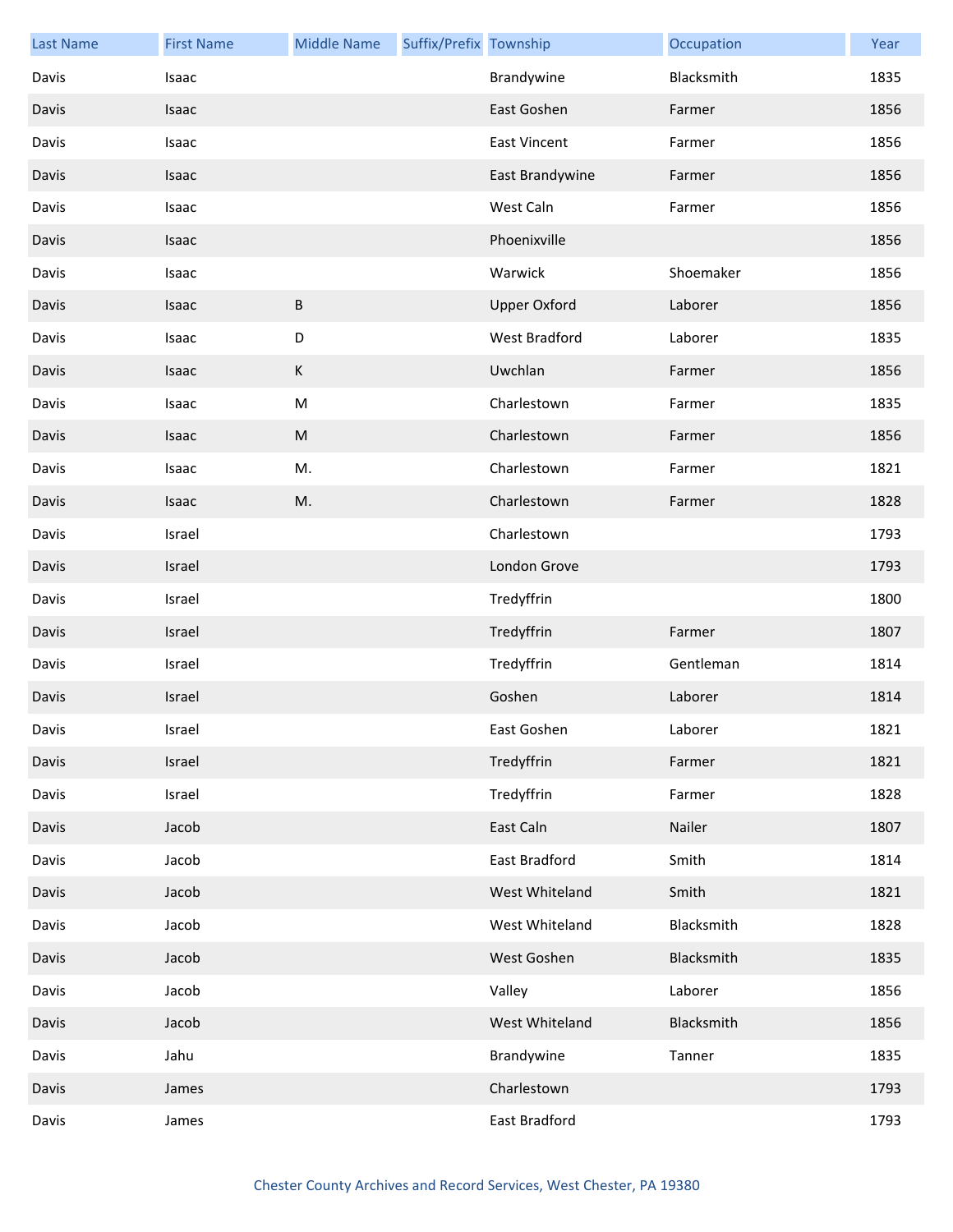| <b>Last Name</b> | <b>First Name</b> | <b>Middle Name</b> | Suffix/Prefix Township |                      | Occupation  | Year |
|------------------|-------------------|--------------------|------------------------|----------------------|-------------|------|
| Davis            | James             |                    |                        | Tredyffrin           |             | 1793 |
| Davis            | James             |                    |                        | East Caln            | Miller      | 1800 |
| Davis            | James             |                    |                        | Tredyffrin           | Stonemason  | 1807 |
| Davis            | James             |                    | Sr.                    | Charlestown          | Farmer      | 1807 |
| Davis            | James             |                    | Jr.                    | Charlestown          | Mason       | 1807 |
| Davis            | James             |                    |                        | East Bradford        | Storekeeper | 1807 |
| Davis            | James             |                    |                        | Brandywine           | Farmer      | 1814 |
| Davis            | James             |                    |                        | <b>Upper Oxford</b>  |             | 1814 |
| Davis            | James             |                    |                        | Charlestown          | Farmer      | 1814 |
| Davis            | James             |                    |                        | West Whiteland       | Shoemaker   | 1821 |
| Davis            | James             |                    |                        | East Whiteland       | Farmer      | 1821 |
| Davis            | James             |                    |                        | West Caln            | Miller      | 1821 |
| Davis            | James             |                    |                        | Penn                 | Farmer      | 1821 |
| Davis            | James             |                    |                        | Honey Brook          | Miller      | 1828 |
| Davis            | James             |                    |                        | Brandywine           | Farmer      | 1828 |
| Davis            | James             |                    |                        | East Fallowfield     | Shoemaker   | 1828 |
| Davis            | James             |                    |                        | East Marlborough     | Cordwainer  | 1828 |
| Davis            | James             |                    |                        | West Chester         | Clerk       | 1835 |
| Davis            | James             |                    |                        | <b>West Bradford</b> | Shoemaker   | 1835 |
| Davis            | James             |                    |                        | Brandywine           | Farmer      | 1835 |
| Davis            | James             |                    |                        | West Marlborough     | Laborer     | 1835 |
| Davis            | James             |                    |                        | East Bradford        | Carpenter   | 1856 |
| Davis            | James             |                    |                        | East Bradford        | Miller      | 1856 |
| Davis            | James             |                    |                        | Phoenixville         | Shopkeeper  | 1856 |
| Davis            | James             |                    |                        | East Nottingham      | Shoemaker   | 1856 |
| Davis            | James             |                    |                        | East Marlborough     | Laborer     | 1856 |
| Davis            | James             |                    |                        | West Caln            | Farmer      | 1856 |
| Davis            | James             |                    |                        | <b>Upper Oxford</b>  | Farmer      | 1856 |
| Davis            | Jarmin            |                    |                        | Charlestown          | Carpenter   | 1835 |
| Davis            | Jason             |                    |                        | East Fallowfield     |             | 1793 |
| Davis            | Jason             |                    |                        | West Marlborough     |             | 1800 |
| Davis            | Jason             |                    |                        | West Marlborough     | Farmer      | 1807 |
| Davis            | Jason             |                    |                        | West Marlborough     | Farmer      | 1814 |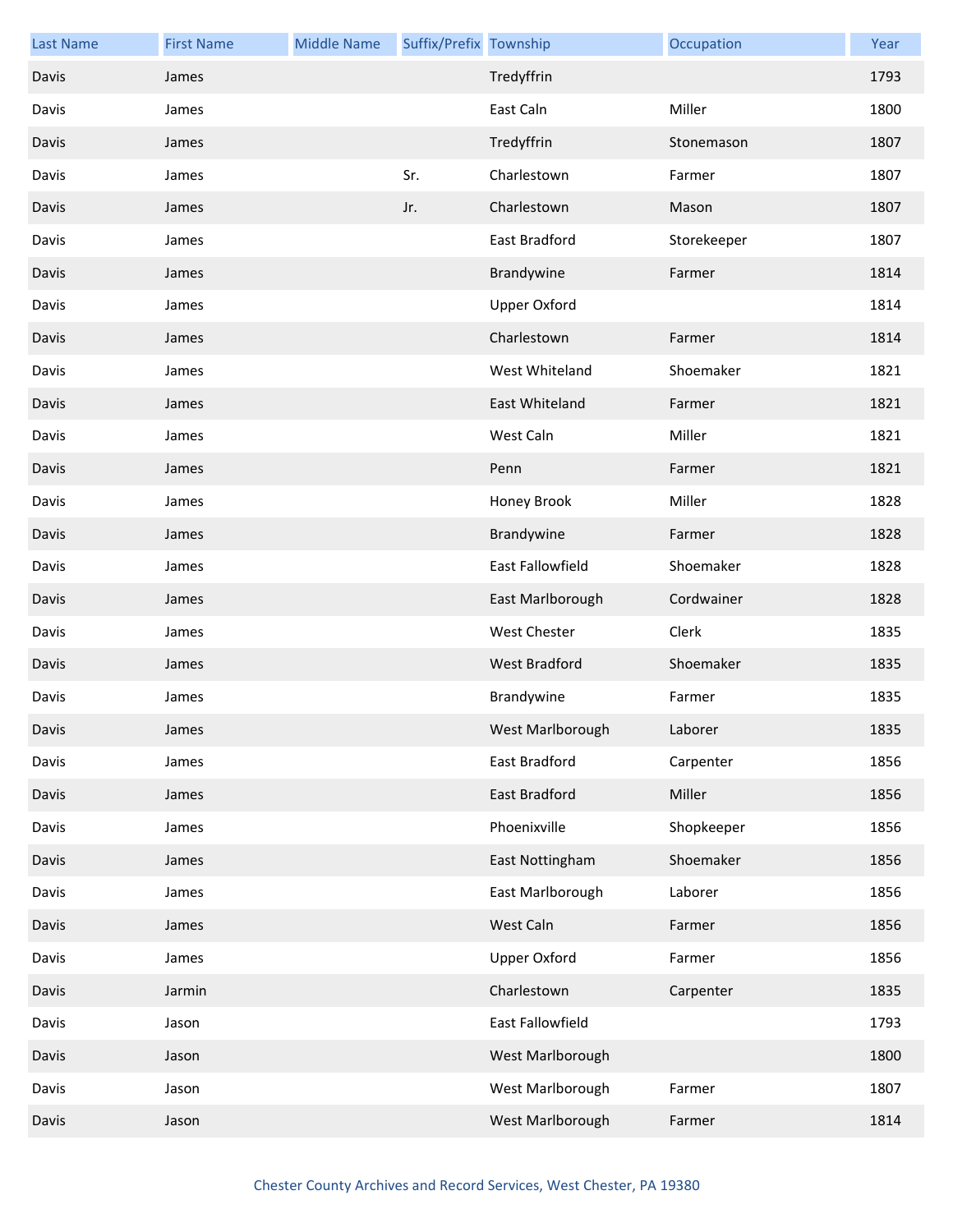| <b>Last Name</b> | <b>First Name</b> | <b>Middle Name</b> | Suffix/Prefix Township |                      | Occupation | Year |
|------------------|-------------------|--------------------|------------------------|----------------------|------------|------|
| Davis            | Jason             |                    |                        | West Marlborough     | Farmer     | 1821 |
| Davis            | Jason             |                    |                        | West Marlborough     | Gentleman  | 1828 |
| Davis            | Jenetta           |                    |                        | Charlestown          |            | 1856 |
| Davis            | Jerman            |                    |                        | Sadsbury             |            | 1793 |
| Davis            | Jerman            |                    |                        | Sadsbury             |            | 1800 |
| Davis            | Jerman            |                    | Jr.                    | Sadsbury             |            | 1807 |
| Davis            | Jerman            |                    | Sr.                    | Sadsbury             |            | 1807 |
| Davis            | Jerman            |                    |                        | Sadsbury             |            | 1814 |
| Davis            | Jerman            |                    | Jr.                    | Sadsbury             | Laborer    | 1821 |
| Davis            | Jerman            |                    |                        | Sadsbury             | Inmate     | 1821 |
| Davis            | Jesse             |                    |                        | Willistown           |            | 1793 |
| Davis            | Jesse             |                    |                        | London Grove         |            | 1793 |
| Davis            | Jesse             |                    |                        | East Caln            | Cordwainer | 1800 |
| Davis            | Jesse             |                    |                        | Goshen               | Farmer     | 1807 |
| Davis            | Jesse             |                    |                        | East Caln            | Shoemaker  | 1807 |
| Davis            | Jesse             |                    |                        | East Marlborough     | Farmer     | 1807 |
| Davis            | Jesse             |                    |                        | Brandywine           | Cordwainer | 1814 |
| Davis            | Jesse             |                    |                        | East Marlborough     | Farmer     | 1814 |
| Davis            | Jesse             |                    |                        | Goshen               | Farmer     | 1814 |
| Davis            | Jesse             |                    |                        | Pennsbury            | Saddler    | 1814 |
| Davis            | Jesse             |                    |                        | Pennsbury            | Saddler    | 1821 |
| Davis            | Jesse             |                    |                        | East Marlborough     | Farmer     | 1821 |
| Davis            | Jesse             |                    |                        | West Goshen          |            | 1821 |
| Davis            | Jesse             |                    |                        | East Marlborough     | Farmer     | 1828 |
| Davis            | Jesse             |                    |                        | Uwchlan              | Shoemaker  | 1828 |
| Davis            | Jesse             |                    |                        | <b>West Bradford</b> | Laborer    | 1828 |
| Davis            | Jesse             |                    |                        | West Whiteland       | Farmer     | 1828 |
| Davis            | Jesse             |                    |                        | Willistown           | Farmer     | 1828 |
| Davis            | Jesse             |                    |                        | Uwchlan              | Shoemaker  | 1828 |
| Davis            | Jesse             |                    |                        | Uwchlan              | Cordwainer | 1835 |
| Davis            | Jesse             |                    |                        | West Bradford        | Laborer    | 1835 |
| Davis            | Jesse             |                    |                        | West Whiteland       | Farmer     | 1835 |
| Davis            | Jesse             |                    |                        | East Marlborough     | Farmer     | 1835 |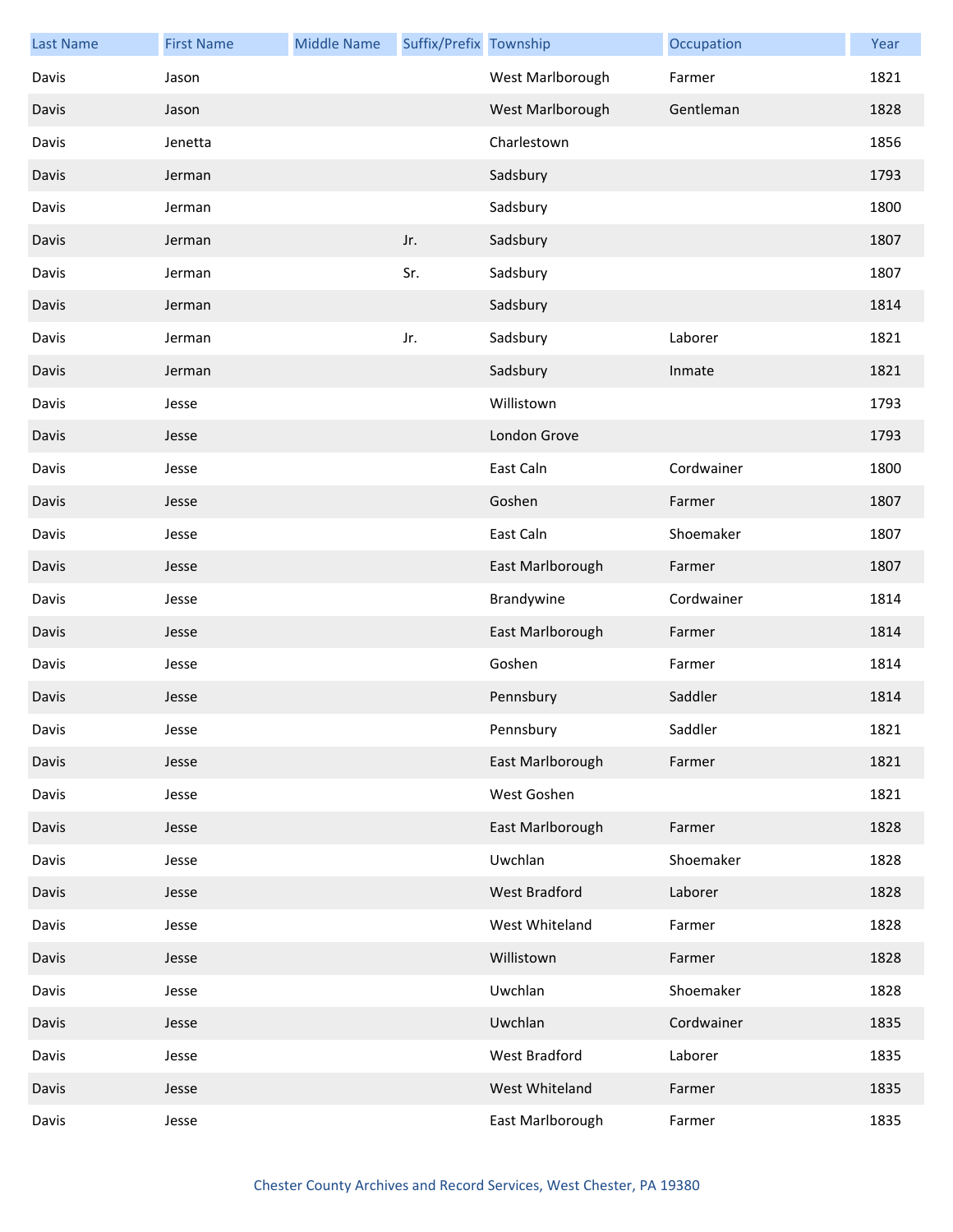| <b>Last Name</b> | <b>First Name</b> | <b>Middle Name</b> | Suffix/Prefix Township |                 | Occupation | Year |
|------------------|-------------------|--------------------|------------------------|-----------------|------------|------|
| Davis            | Jesse             |                    |                        | East Whiteland  | Laborer    | 1856 |
| Davis            | Jesse             |                    |                        | West Whiteland  | Shoemaker  | 1856 |
| Davis            | Job               |                    |                        | Tredyffrin      | Tailor     | 1814 |
| Davis            | Job               |                    |                        | Tredyffrin      | Tailor     | 1821 |
| Davis            | Joel              |                    |                        | East Caln       |            | 1793 |
| Davis            | Joel              |                    |                        | Brandywine      | Potter     | 1807 |
| Davis            | Joel              |                    |                        | Willistown      | Mason      | 1807 |
| Davis            | Joel              |                    |                        | Goshen          | Mason      | 1814 |
| Davis            | Joel              |                    |                        | Brandywine      | Farmer     | 1814 |
| Davis            | Joel              |                    |                        | East Goshen     | Mason      | 1821 |
| Davis            | Joel              |                    |                        | East Whiteland  | Laborer    | 1821 |
| Davis            | Joel              |                    |                        | Brandywine      | Farmer     | 1828 |
| Davis            | Joel              |                    |                        | Tredyffrin      | Laborer    | 1828 |
| Davis            | Joel              |                    |                        | Willistown      | Mason      | 1828 |
| Davis            | Joel              |                    |                        | Tredyffrin      | Laborer    | 1835 |
| Davis            | Joel              |                    |                        | Brandywine      | Laborer    | 1835 |
| Davis            | Joel              |                    |                        | West Brandywine | Farmer     | 1856 |
| Davis            | John              |                    |                        | New London      |            | 1793 |
| Davis            | John              |                    | Dr.                    | Tredyffrin      |            | 1793 |
| Davis            | John              |                    | Capt.                  | Tredyffrin      |            | 1793 |
| Davis            | John              |                    |                        | Easttown        |            | 1793 |
| Davis            | John              |                    |                        | Coventry        |            | 1793 |
| Davis            | John              |                    |                        | Westtown        |            | 1793 |
| Davis            | John              |                    |                        | Tredyffrin      |            | 1800 |
| Davis            | John              |                    |                        | Tredyffrin      |            | 1800 |
| Davis            | John              |                    |                        | Honey Brook     |            | 1800 |
| Davis            | John              |                    |                        | Charlestown     | Farmer     | 1807 |
| Davis            | John              |                    | Jr.                    | Coventry        | Yeoman     | 1807 |
| Davis            | John              |                    |                        | Coventry        | Yeoman     | 1807 |
| Davis            | John              |                    |                        | Willistown      | Farmer     | 1807 |
| Davis            | John              |                    |                        | Brandywine      | Weaver     | 1807 |
| Davis            | John              |                    |                        | Tredyffrin      | Physician  | 1807 |
| Davis            | John              |                    |                        | Birmingham      | Weaver     | 1807 |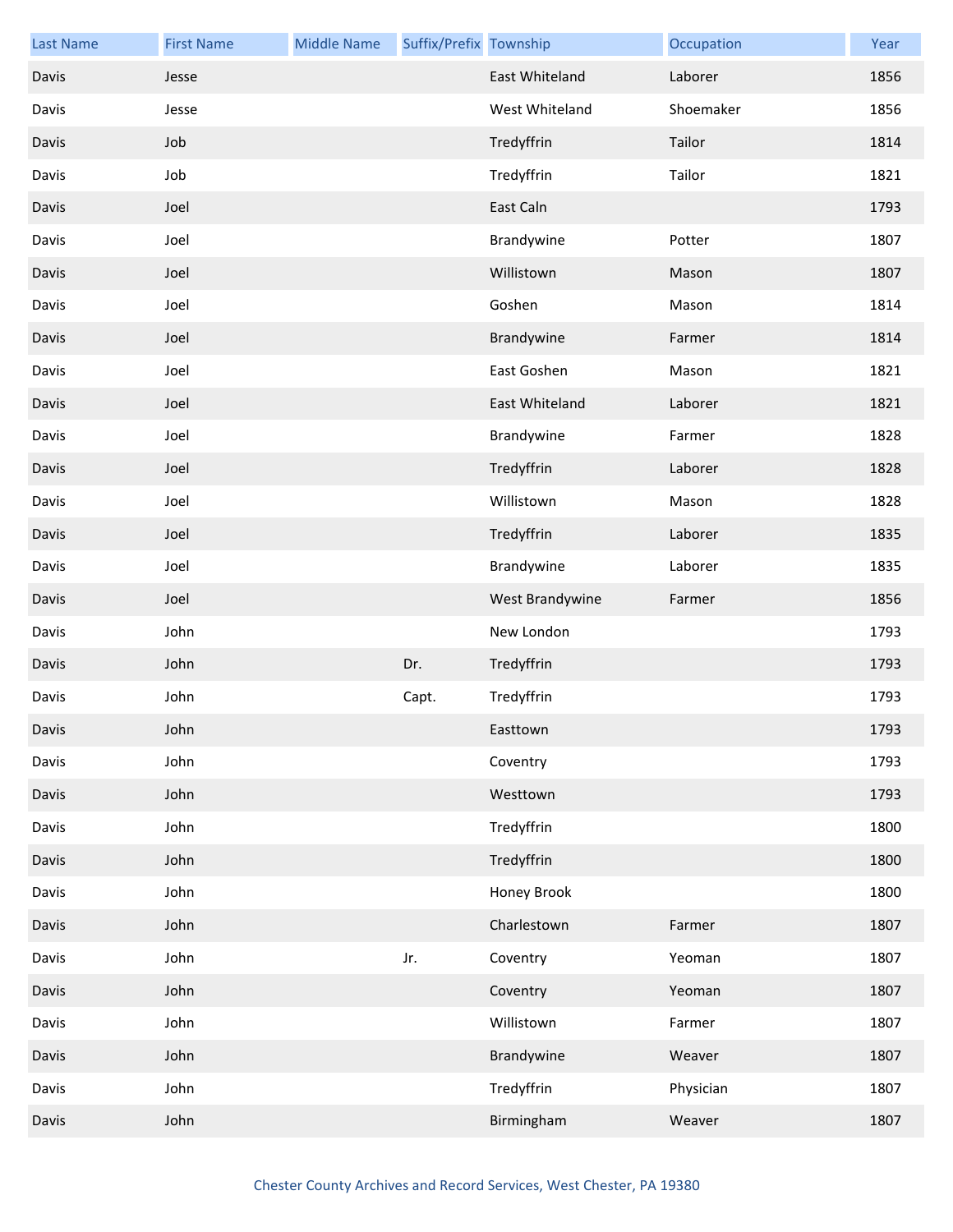| <b>Last Name</b> | <b>First Name</b> | <b>Middle Name</b> | Suffix/Prefix Township |                  | Occupation | Year |
|------------------|-------------------|--------------------|------------------------|------------------|------------|------|
| Davis            | John              |                    |                        | Honey Brook      | Sawyer     | 1807 |
| Davis            | John              |                    |                        | Tredyffrin       | Farmer     | 1807 |
| Davis            | John              |                    |                        | Uwchlan          | Farmer     | 1807 |
| Davis            | John              |                    |                        | Tredyffrin       | Stonemason | 1807 |
| Davis            | John              |                    |                        | Charlestown      | Farmer     | 1807 |
| Davis            | John              |                    |                        | Westtown         | Farmer     | 1807 |
| Davis            | John              |                    | Jr.                    | London Britain   | Laborer    | 1814 |
| Davis            | John              |                    |                        | London Britain   | Miller     | 1814 |
| Davis            | John              |                    |                        | East Caln        | Laborer    | 1814 |
| Davis            | John              |                    |                        | Honey Brook      |            | 1814 |
| Davis            | John              |                    |                        | Westtown         | Farmer     | 1814 |
| Davis            | John              |                    |                        | West Marlborough | Laborer    | 1814 |
| Davis            | John              |                    |                        | Easttown         | Farmer     | 1814 |
| Davis            | John              |                    |                        | Charlestown      | Farmer     | 1814 |
| Davis            | John              |                    |                        | New London       | Farmer     | 1814 |
| Davis            | John              |                    | Jr.                    | Coventry         | Laborer    | 1814 |
| Davis            | John              |                    |                        | West Fallowfield | Distiller  | 1814 |
| Davis            | John              |                    |                        | Uwchlan          | Farmer     | 1814 |
| Davis            | John              |                    | Esq.                   | Tredyffrin       | Farmer     | 1814 |
| Davis            | John              |                    |                        | Tredyffrin       | Doctor     | 1814 |
| Davis            | John              |                    |                        | Coventry         | Constable  | 1814 |
| Davis            | John              |                    |                        | Easttown         |            | 1821 |
| Davis            | John              |                    |                        | Westtown         | Laborer    | 1821 |
| Davis            | John              |                    |                        | Coventry         | Laborer    | 1821 |
| Davis            | John              |                    |                        | London Britain   | Miller     | 1821 |
| Davis            | John              |                    | Esq.                   | Tredyffrin       | Farmer     | 1821 |
| Davis            | John              |                    |                        | London Britain   | Laborer    | 1821 |
| Davis            | John              |                    |                        | West Fallowfield | Distiller  | 1821 |
| Davis            | John              |                    |                        | Coventry         | Farmer     | 1821 |
| Davis            | John              |                    |                        | New London       | Gentleman  | 1821 |
| Davis            | John              |                    |                        | West Goshen      |            | 1821 |
| Davis            | John              |                    |                        | Uwchlan          | Farmer     | 1821 |
| Davis            | John              |                    |                        | Charlestown      | Farmer     | 1821 |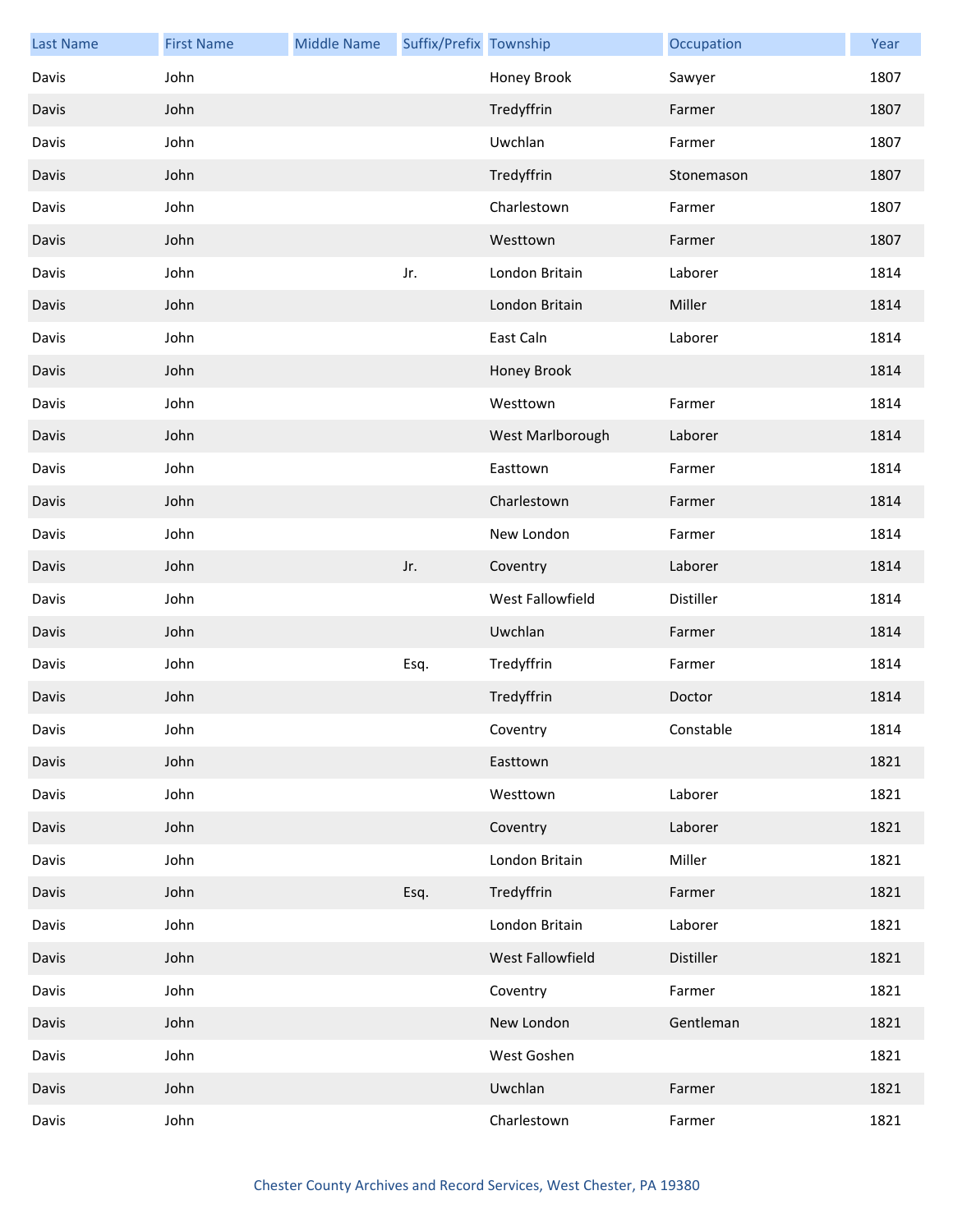| <b>Last Name</b> | <b>First Name</b> | <b>Middle Name</b> | Suffix/Prefix Township |                      | Occupation  | Year |
|------------------|-------------------|--------------------|------------------------|----------------------|-------------|------|
| Davis            | John              |                    |                        | Honey Brook          | Laborer     | 1828 |
| Davis            | John              |                    |                        | Easttown             | Laborer     | 1828 |
| Davis            | John              |                    |                        | Easttown             | Farmer      | 1828 |
| Davis            | John              |                    |                        | Easttown             | Laborer     | 1828 |
| Davis            | John              |                    |                        | East Bradford        | Carpenter   | 1828 |
| Davis            | John              |                    |                        | Tredyffrin           | Laborer     | 1828 |
| Davis            | John              |                    |                        | Pikeland             | Farmer      | 1828 |
| Davis            | John              |                    |                        | Schuylkill           | Laborer     | 1828 |
| Davis            | John              |                    |                        | Coventry             | Laborer     | 1828 |
| Davis            | John              |                    |                        | East Bradford        | Laborer     | 1828 |
| Davis            | John              |                    |                        | Coventry             | Farmer      | 1828 |
| Davis            | John              |                    | Jr.                    | London Britain       | Laborer     | 1828 |
| Davis            | John              |                    |                        | London Britain       | Miller      | 1828 |
| Davis            | John              |                    |                        | Willistown           | Laborer     | 1835 |
| Davis            | John              |                    |                        | West Goshen          | Laborer     | 1835 |
| Davis            | John              |                    |                        | Tredyffrin           | Laborer     | 1835 |
| Davis            | John              |                    |                        | Tredyffrin           | Laborer     | 1835 |
| Davis            | John              |                    |                        | London Britain       | Laborer     | 1835 |
| Davis            | John              |                    |                        | East Nottingham      | Farmer      | 1835 |
| Davis            | John              |                    | Esq.                   | Coventry             | Storekeeper | 1835 |
| Davis            | John              |                    |                        | Easttown             | Farmer      | 1835 |
| Davis            | John              |                    |                        | Easttown             | Farmer      | 1835 |
| Davis            | John              |                    |                        | West Marlborough     | Laborer     | 1835 |
| Davis            | John              |                    |                        | <b>Upper Oxford</b>  | Carpenter   | 1856 |
| Davis            | John              |                    |                        | West Caln            | Teacher     | 1856 |
| Davis            | John              |                    |                        | <b>West Bradford</b> | Mason       | 1856 |
| Davis            | John              |                    |                        | West Pikeland        | Esquire     | 1856 |
| Davis            | John              |                    | Jr.                    | West Pikeland        | Farmer      | 1856 |
| Davis            | John              |                    |                        | Newlin               | Laborer     | 1856 |
| Davis            | John              |                    |                        | Uwchlan              | Farmer      | 1856 |
| Davis            | John              |                    |                        | Lower Oxford         | Laborer     | 1856 |
| Davis            | John              |                    |                        | London Grove         | Blacksmith  | 1856 |
| Davis            | John              |                    |                        | Phoenixville         | Farmer      | 1856 |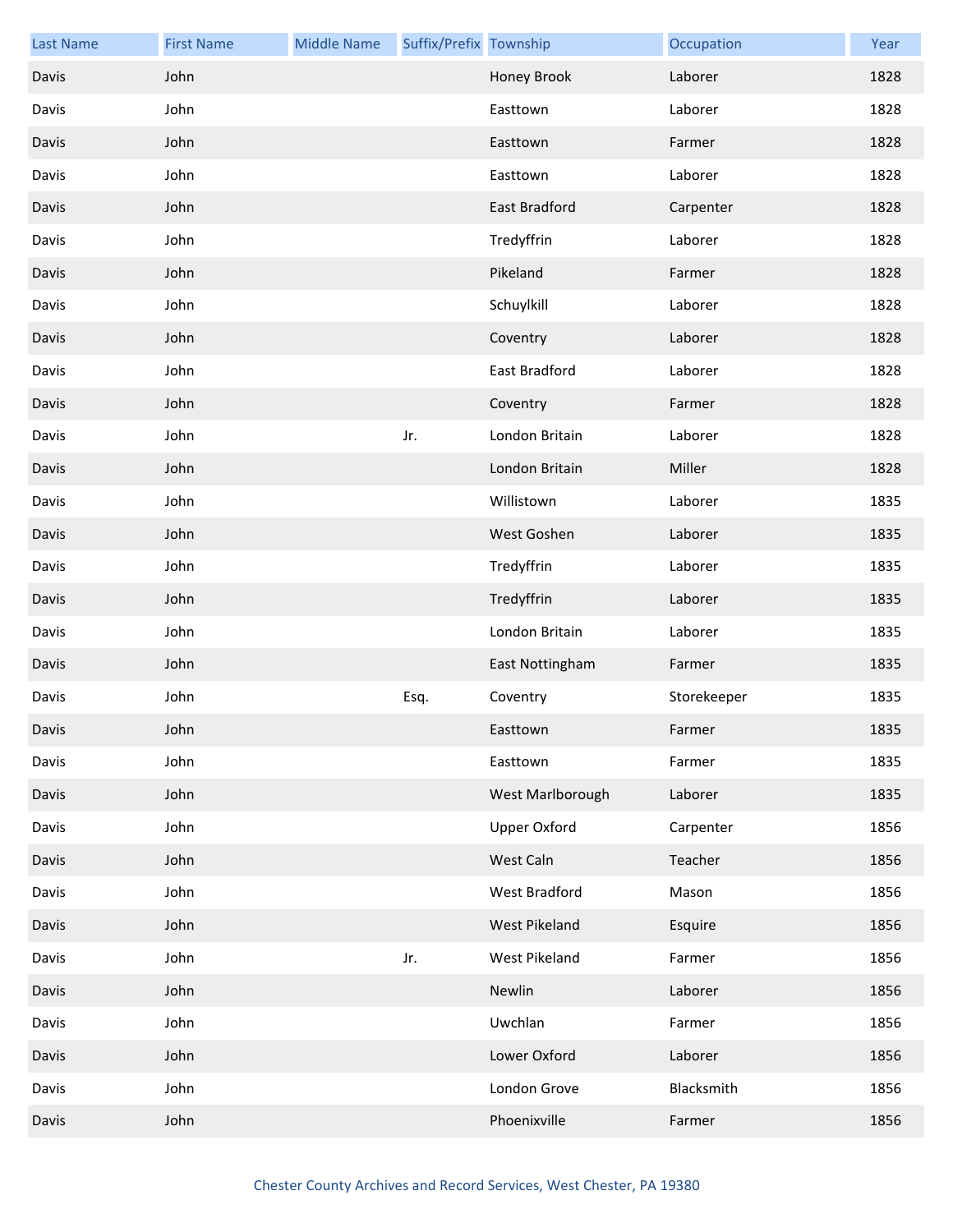| <b>Last Name</b> | <b>First Name</b> | <b>Middle Name</b> | Suffix/Prefix Township |                | Occupation | Year |
|------------------|-------------------|--------------------|------------------------|----------------|------------|------|
| Davis            | John              |                    |                        | London Grove   | Butcher    | 1856 |
| Davis            | John              |                    |                        | Tredyffrin     | Laborer    | 1856 |
| Davis            | John              |                    |                        | Willistown     | Farmer     | 1856 |
| Davis            | John              |                    |                        | West Chester   | Carpenter  | 1856 |
| Davis            | John              |                    |                        | West Chester   | Laborer    | 1856 |
| Davis            | John              | $\mathsf C$        |                        | Franklin       | Farmer     | 1856 |
| Davis            | John              | ${\sf M}$          |                        | Tredyffrin     | Farmer     | 1835 |
| Davis            | John              | ${\sf M}$          |                        | Tredyffrin     | Farmer     | 1856 |
| Davis            | John              | M.                 |                        | Tredyffrin     | Farmer     | 1814 |
| Davis            | John              | M.                 |                        | Tredyffrin     | Farmer     | 1821 |
| Davis            | John              | M.                 |                        | Tredyffrin     | Farmer     | 1828 |
| Davis            | John              | $\sf P$            |                        | Tredyffrin     | Laborer    | 1835 |
| Davis            | John              | ${\sf P}$          |                        | Upper Oxford   | Blacksmith | 1856 |
| Davis            | John              | ${\sf P}.$         |                        | Charlestown    | Farmer     | 1821 |
| Davis            | John              | Ρ.                 |                        | Charlestown    | Laborer    | 1828 |
| Davis            | John              | ${\sf P}.$         |                        | Vincent        | Laborer    | 1828 |
| Davis            | John              | $\sf S$            |                        | Charlestown    | Farmer     | 1835 |
| Davis            | John              | S.                 |                        | Charlestown    | Farmer     | 1814 |
| Davis            | John              | S.                 |                        | Charlestown    | Farmer     | 1821 |
| Davis            | John              | S.                 |                        | Charlestown    | Farmer     | 1828 |
| Davis            | John              | T.                 |                        | New London     | Farmer     | 1828 |
| Davis            | John              | W                  |                        | Easttown       | Farmer     | 1856 |
| Davis            | Jonathan          |                    |                        | Goshen         |            | 1793 |
| Davis            | Jonathan          |                    |                        | Tredyffrin     | Blacksmith | 1821 |
| Davis            | Jonathan          |                    |                        | East Whiteland | Laborer    | 1828 |
| Davis            | Jonathan          |                    |                        | Willistown     | Laborer    | 1828 |
| Davis            | Jonathan          |                    |                        | Penn           | Laborer    | 1835 |
| Davis            | Jones             |                    |                        | Charlestown    | Farmer     | 1814 |
| Davis            | Joseph            |                    |                        | Willistown     |            | 1793 |
| Davis            | Joseph            |                    | Jr.                    | Willistown     |            | 1793 |
| Davis            | Joseph            |                    |                        | New London     |            | 1793 |
| Davis            | Joseph            |                    | Jr.                    | Willistown     |            | 1800 |
| Davis            | Joseph            |                    |                        | New London     | Shoemaker  | 1800 |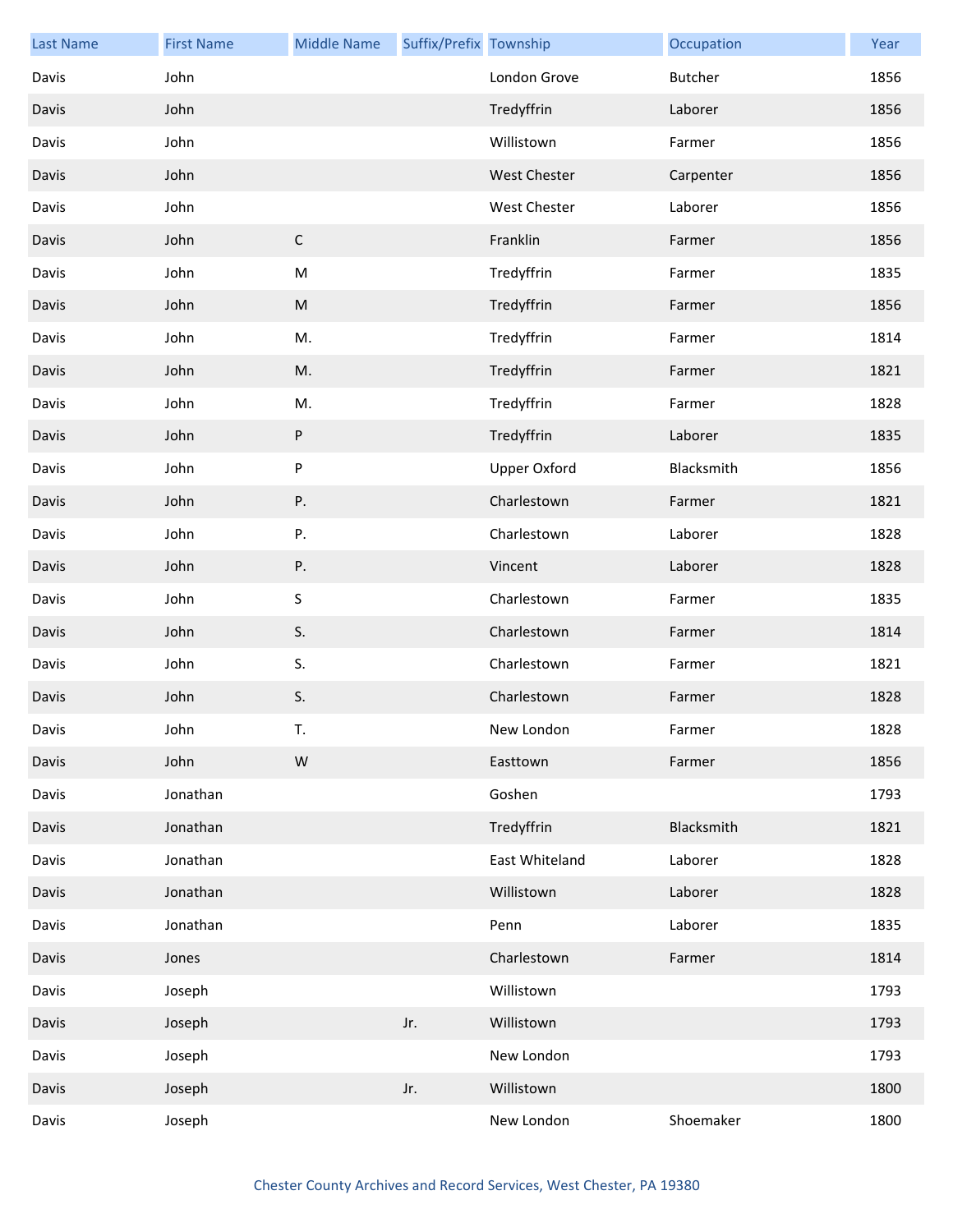| <b>Last Name</b> | <b>First Name</b> | <b>Middle Name</b> | Suffix/Prefix Township |                  | Occupation | Year |
|------------------|-------------------|--------------------|------------------------|------------------|------------|------|
| Davis            | Joseph            |                    |                        | Willistown       |            | 1800 |
| Davis            | Joseph            |                    | Jr.                    | Willistown       | Farmer     | 1807 |
| Davis            | Joseph            |                    |                        | Willistown       | Farmer     | 1807 |
| Davis            | Joseph            |                    |                        | West Bradford    | Shoemaker  | 1807 |
| Davis            | Joseph            |                    |                        | Willistown       | Farmer     | 1807 |
| Davis            | Joseph            |                    | Jr.                    | Willistown       | Farmer     | 1814 |
| Davis            | Joseph            |                    |                        | Easttown         | Farmer     | 1814 |
| Davis            | Joseph            |                    |                        | New London       | Cordwainer | 1814 |
| Davis            | Joseph            |                    | Sr.                    | Willistown       | Farmer     | 1814 |
| Davis            | Joseph            |                    |                        | Uwchlan          | Farmer     | 1814 |
| Davis            | Joseph            |                    |                        | Willistown       | Farmer     | 1814 |
| Davis            | Joseph            |                    |                        | West Caln        | Shoemaker  | 1821 |
| Davis            | Joseph            |                    |                        | Willistown       | Farmer     | 1821 |
| Davis            | Joseph            |                    |                        | Uwchlan          | Carpenter  | 1821 |
| Davis            | Joseph            |                    | Jr.                    | Willistown       | Farmer     | 1821 |
| Davis            | Joseph            |                    |                        | Willistown       | Farmer     | 1821 |
| Davis            | Joseph            |                    |                        | Tredyffrin       | Farmer     | 1821 |
| Davis            | Joseph            |                    |                        | Uwchlan          | Farmer     | 1821 |
| Davis            | Joseph            |                    | Jr.                    | Willistown       | Farmer     | 1828 |
| Davis            | Joseph            |                    |                        | West Goshen      | Carpenter  | 1828 |
| Davis            | Joseph            |                    |                        | Tredyffrin       | Laborer    | 1828 |
| Davis            | Joseph            |                    |                        | Uwchlan          | Farmer     | 1828 |
| Davis            | Joseph            |                    |                        | Tredyffrin       | Farmer     | 1828 |
| Davis            | Joseph            |                    |                        | Willistown       | Farmer     | 1828 |
| Davis            | Joseph            |                    |                        | Willistown       | Farmer     | 1835 |
| Davis            | Joseph            |                    |                        | Tredyffrin       | Farmer     | 1835 |
| Davis            | Joseph            |                    |                        | Uwchlan          | Farmer     | 1835 |
| Davis            | Joseph            |                    |                        | Easttown         | Carpenter  | 1835 |
| Davis            | Joseph            |                    |                        | East Goshen      | Laborer    | 1835 |
| Davis            | Joseph            |                    |                        | West Fallowfield | Laborer    | 1835 |
| Davis            | Joseph            |                    |                        | Tredyffrin       | Laborer    | 1856 |
| Davis            | Joseph            |                    |                        | Tredyffrin       | Carpenter  | 1856 |
| Davis            | Joseph            |                    |                        | West Chester     | Carpenter  | 1856 |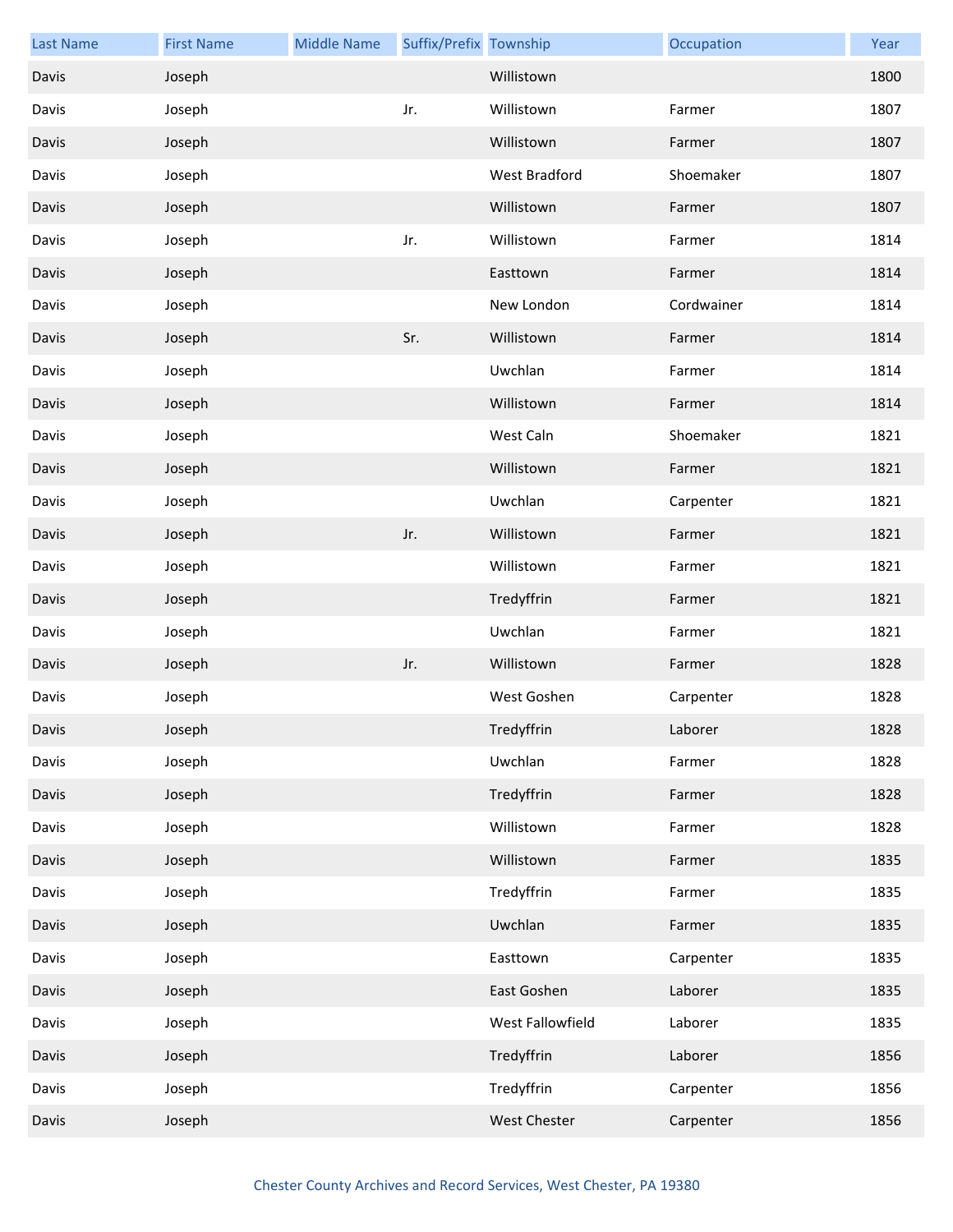| <b>Last Name</b> | <b>First Name</b> | <b>Middle Name</b> | Suffix/Prefix Township |                      | Occupation   | Year |
|------------------|-------------------|--------------------|------------------------|----------------------|--------------|------|
| Davis            | Joshua            |                    |                        | Tredyffrin           |              | 1793 |
| Davis            | Joshua            |                    |                        | Charlestown          |              | 1793 |
| Davis            | Joshua            |                    |                        | <b>West Nantmeal</b> | Tailor       | 1800 |
| Davis            | Joshua            |                    |                        | West Caln            | Farmer       | 1807 |
| Davis            | Joshua            |                    |                        | Tredyffrin           | Farmer       | 1814 |
| Davis            | Joshua            |                    |                        | West Caln            | Farmer       | 1821 |
| Davis            | Joshua            |                    |                        | West Caln            | Farmer       | 1828 |
| Davis            | Joshua            |                    |                        | Honeybrook           | Blacksmith   | 1856 |
| Davis            | Josiah            |                    |                        | <b>Upper Oxford</b>  | Farmer       | 1856 |
| Davis            | Julian            |                    |                        | Charlestown          |              | 1856 |
| Davis            | Lafayette         |                    |                        | Tredyffrin           | Laborer      | 1856 |
| Davis            | Latta             | $\sf S$            |                        | Charlestown          | Farmer       | 1856 |
| Davis            | Lemuel            |                    |                        | Honey Brook          | Sawyer       | 1835 |
| Davis            | Lemuel            |                    |                        | Honeybrook           | Sawyer       | 1856 |
| Davis            | Levis             | $\sf H$            |                        | West Chester         | Patternmaker | 1856 |
| Davis            | Lewellyn          | S                  |                        | Charlestown          | Farmer       | 1835 |
| Davis            | Lewis             |                    |                        | East Caln            |              | 1793 |
| Davis            | Lewis             |                    |                        | Tredyffrin           | Schoolmaster | 1807 |
| Davis            | Lewis             |                    |                        | New Garden           | Mason        | 1814 |
| Davis            | Lewis             |                    |                        | Uwchlan              | Millwright   | 1821 |
| Davis            | Lewis             |                    |                        | Brandywine           | Farmer       | 1835 |
| Davis            | Lewis             |                    |                        | Easttown             | Farmer       | 1856 |
| Davis            | Lewis             |                    |                        | West Pikeland        | Hired farmer | 1856 |
| Davis            | Lewis             |                    |                        | West Caln            | Farmer       | 1856 |
| Davis            | Llewellin         |                    |                        | Charlestown          |              | 1793 |
| Davis            | Llewellin         |                    | Jr.                    | Charlestown          |              | 1793 |
| Davis            | Llewellin         |                    | Sr.                    | Charlestown          |              | 1793 |
| Davis            | ${\sf M}$         | $\mathsf C$        |                        | West Caln            | Farmer       | 1835 |
| Davis            | Maddison          |                    |                        | Uwchlan              | Laborer      | 1835 |
| Davis            | Madison           |                    |                        | Uwchlan              | Farmer       | 1856 |
| Davis            | Margaret          |                    |                        | Charlestown          |              | 1793 |
| Davis            | Marshall          |                    |                        | Kennett Square       | Bricklayer   | 1856 |
| Davis            | Martha            |                    |                        | Easttown             |              | 1793 |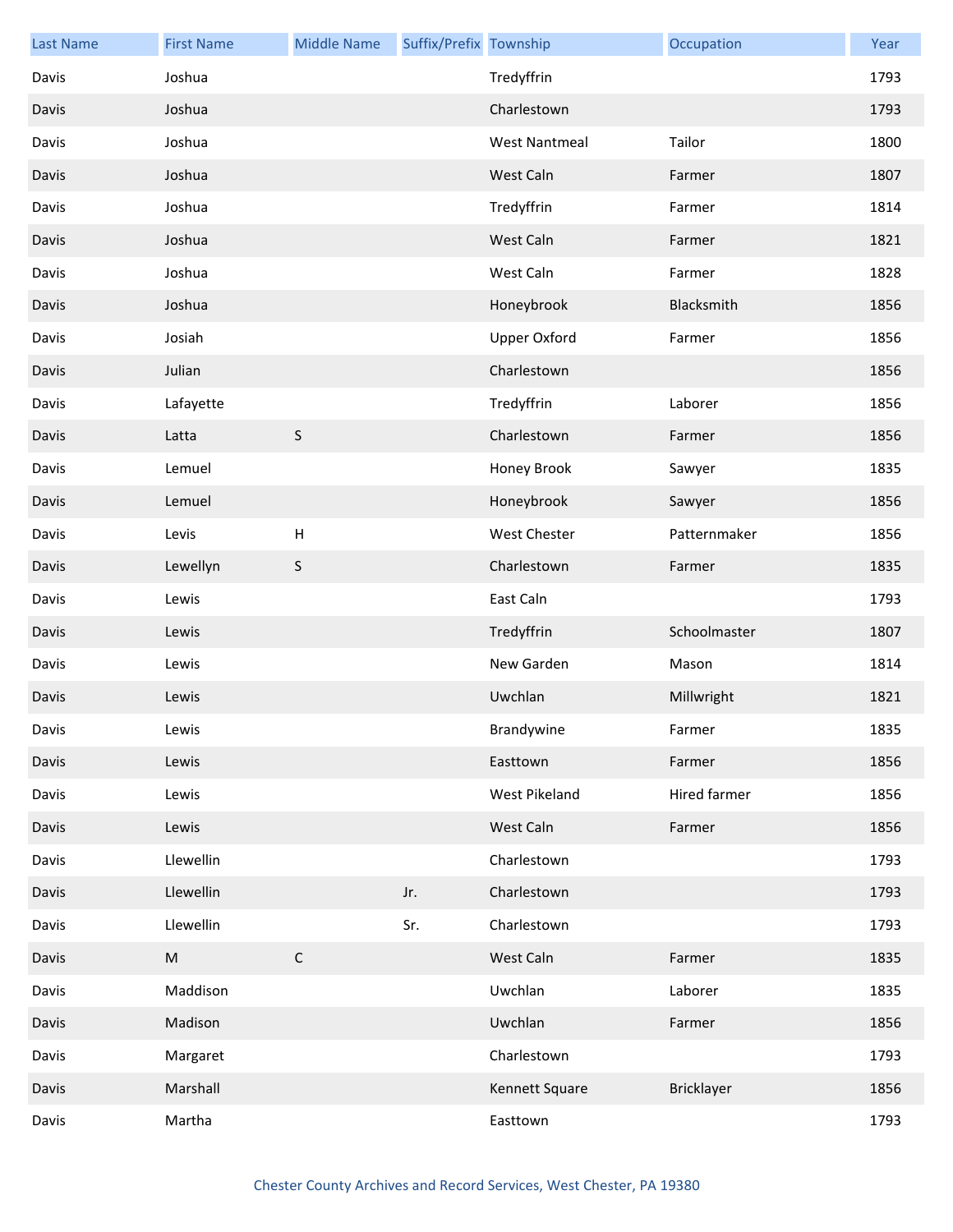| <b>Last Name</b> | <b>First Name</b> | <b>Middle Name</b> | Suffix/Prefix Township |                      | Occupation  | Year |
|------------------|-------------------|--------------------|------------------------|----------------------|-------------|------|
| Davis            | Martha            |                    |                        | Charlestown          | Farmer      | 1807 |
| Davis            | Martha            |                    |                        | Londonderry          |             | 1856 |
| Davis            | Mary              |                    |                        | Charlestown          |             | 1814 |
| Davis            | Mary              |                    |                        | West Marlborough     |             | 1828 |
| Davis            | Mary              |                    |                        | West Bradford        | Spinster    | 1835 |
| Davis            | Mashac            |                    |                        | Easttown             |             | 1814 |
| Davis            | Mathew            |                    |                        | Coventry             | Storekeeper | 1814 |
| Davis            | Mathew            |                    |                        | Coventry             | Farmer      | 1821 |
| Davis            | mathew            |                    |                        | Coventry             | Farmer      | 1835 |
| Davis            | Mathew            |                    |                        | <b>East Coventry</b> | Farmer      | 1856 |
| Davis            | Mathusala         |                    | Jr.                    | <b>West Nantmeal</b> | Farmer      | 1821 |
| Davis            | Mathusala         |                    | Sr.                    | <b>West Nantmeal</b> | Farmer      | 1821 |
| Davis            | Methusela         |                    |                        | <b>West Nantmeal</b> |             | 1800 |
| Davis            | Methuselah        |                    | Esq.                   | <b>West Nantmeal</b> | Farmer      | 1807 |
| Davis            | Methuselah        |                    |                        | <b>West Nantmeal</b> | Storekeeper | 1814 |
| Davis            | Michael           |                    |                        | Tredyffrin           | Stonemason  | 1807 |
| Davis            | Michael           |                    |                        | Warwick              | Laborer     | 1856 |
| Davis            | Miles             |                    |                        | Uwchlan              |             | 1793 |
| Davis            | Miles             |                    |                        | Uwchlan              |             | 1800 |
| Davis            | Miles             |                    |                        | Uwchlan              | Farmer      | 1807 |
| Davis            | Miles             |                    |                        | Uwchlan              | Farmer      | 1814 |
| Davis            | Miles             |                    |                        | Uwchlan              | Farmer      | 1821 |
| Davis            | Miller            |                    |                        | New Garden           | Farmer      | 1856 |
| Davis            | Milton            | ${\sf P}$          |                        | <b>West Vincent</b>  | Farmer      | 1856 |
| Davis            | Mira              |                    |                        | Kennett Square       | Housekeeper | 1856 |
| Davis            | Mordecai          |                    |                        | Easttown             |             | 1793 |
| Davis            | Mordecai          |                    |                        | Easttown             | Farmer      | 1807 |
| Davis            | Mordecai          |                    |                        | Charlestown          | Laborer     | 1814 |
| Davis            | Mordecai          |                    |                        | Easttown             | Farmer      | 1814 |
| Davis            | Mordecai          |                    |                        | Easttown             |             | 1821 |
| Davis            | Mordecai          |                    |                        | Charlestown          | Farmer      | 1821 |
| Davis            | Mordecai          |                    |                        | Charlestown          | Laborer     | 1828 |
| Davis            | Mordecai          |                    |                        | Easttown             | Farmer      | 1828 |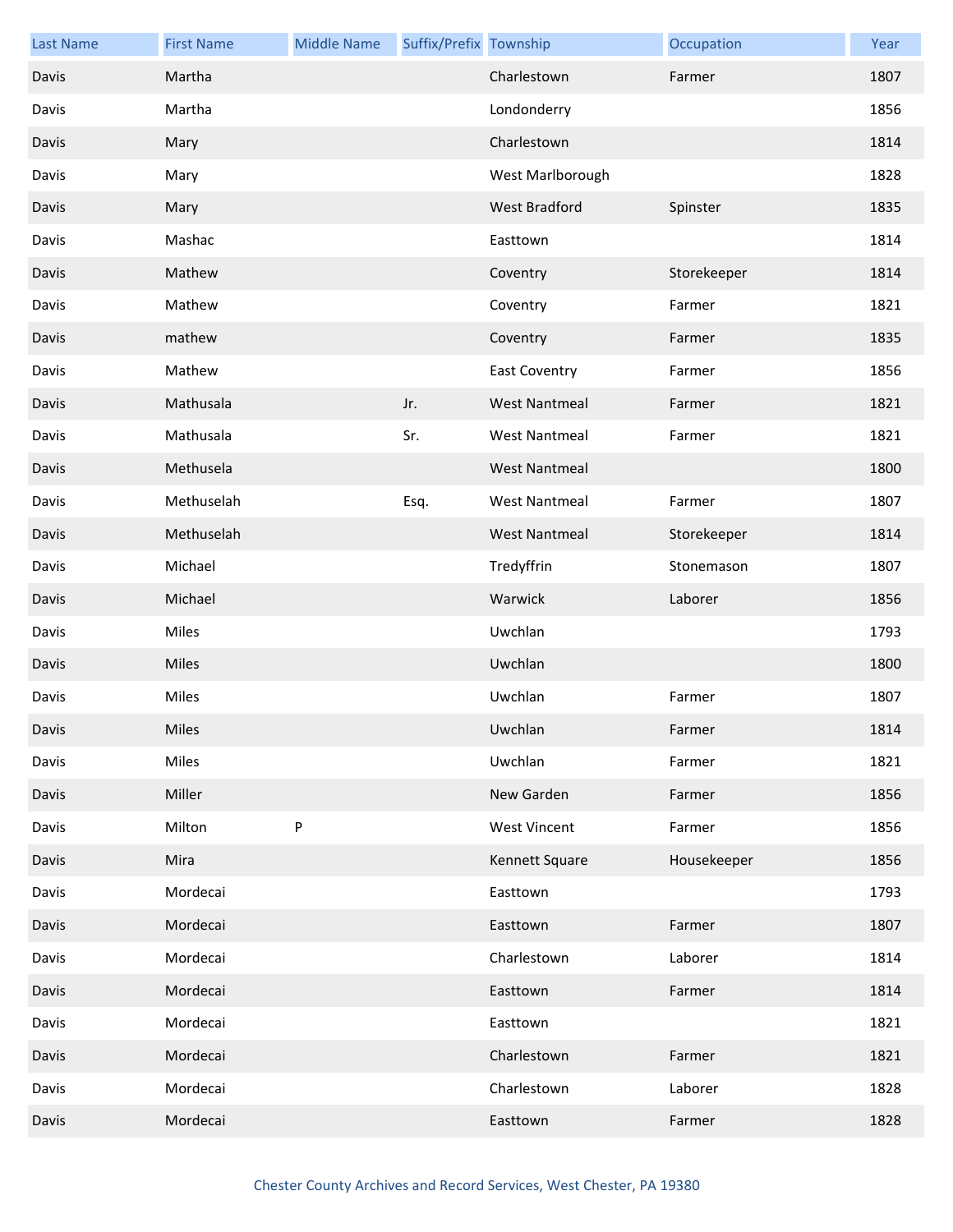| <b>Last Name</b> | <b>First Name</b> | <b>Middle Name</b> | Suffix/Prefix Township |                     | Occupation   | Year |
|------------------|-------------------|--------------------|------------------------|---------------------|--------------|------|
| Davis            | Mordecai          |                    |                        | Easttown            | Farmer       | 1835 |
| Davis            | Mordecai          |                    |                        | Tredyffrin          | Farmer       | 1856 |
| Davis            | Morris            |                    |                        | Tredyffrin          |              | 1793 |
| Davis            | Morris            |                    |                        | Tredyffrin          | Shoemaker    | 1835 |
| Davis            | Nathan            |                    |                        | West Whiteland      |              | 1821 |
| Davis            | Nathan            |                    |                        | Easttown            | Laborer      | 1828 |
| Davis            | Nathaniel         |                    |                        | East Whiteland      | Blacksmith   | 1807 |
| Davis            | Nathaniel         |                    |                        | Sadsbury            | Farmer       | 1814 |
| Davis            | Nathaniel         |                    |                        | East Whiteland      | Smith        | 1814 |
| Davis            | Nathaniel         |                    |                        | Sadsbury            | Farmer       | 1821 |
| Davis            | Nathaniel         |                    |                        | Charlestown         | Carpenter    | 1821 |
| Davis            | Nathaniel         |                    |                        | Sadsbury            | Farmer       | 1828 |
| Davis            | Nathaniel         |                    |                        | Charlestown         | Carpenter    | 1835 |
| Davis            | Nathaniel         |                    |                        | Sadsbury            | Farmer       | 1835 |
| Davis            | Nathaniel         |                    |                        | Charlestown         | Laborer      | 1856 |
| Davis            | Nathaniel         |                    |                        | Sadsbury            | Farmer       | 1856 |
| Davis            | Nicholas          |                    |                        | Charlestown         | Laborer      | 1814 |
| Davis            | Nicholas          | S.                 |                        | Charlestown         | Farmer       | 1821 |
| Davis            | Norris            |                    |                        | <b>West Chester</b> | Plasterer    | 1856 |
| Davis            | Owen              |                    |                        | <b>West Chester</b> | Gentleman    | 1856 |
| Davis            | Patrick           |                    |                        | Birmingham          | Laborer      | 1856 |
| Davis            | Peter             |                    |                        | <b>Upper Oxford</b> | Laborer      | 1856 |
| Davis            | Peter             | $\sf S$            |                        | West Pikeland       | Farmer       | 1856 |
| Davis            | Philip            |                    |                        | Uwchlan             | Carpenter    | 1800 |
| Davis            | Philip            |                    |                        | Sadsbury            |              | 1807 |
| Davis            | Phillip           |                    | Sr.                    | Uwchlan             |              | 1800 |
| Davis            | Pugh              |                    |                        | Tredyffrin          |              | 1800 |
| Davis            | Pugh              |                    |                        | Tredyffrin          | Mason        | 1807 |
| Davis            | Rachel            |                    |                        | Sadsbury            |              | 1807 |
| Davis            | Rachel            |                    |                        | Tredyffrin          |              | 1807 |
| Davis            | Rachel            |                    |                        | Willistown          | Mantua maker | 1856 |
| Davis            | Rebecca           |                    |                        | Charlestown         | Farmer       | 1807 |
| Davis            | Rebecca           |                    |                        | London Britain      | Farmer       | 1856 |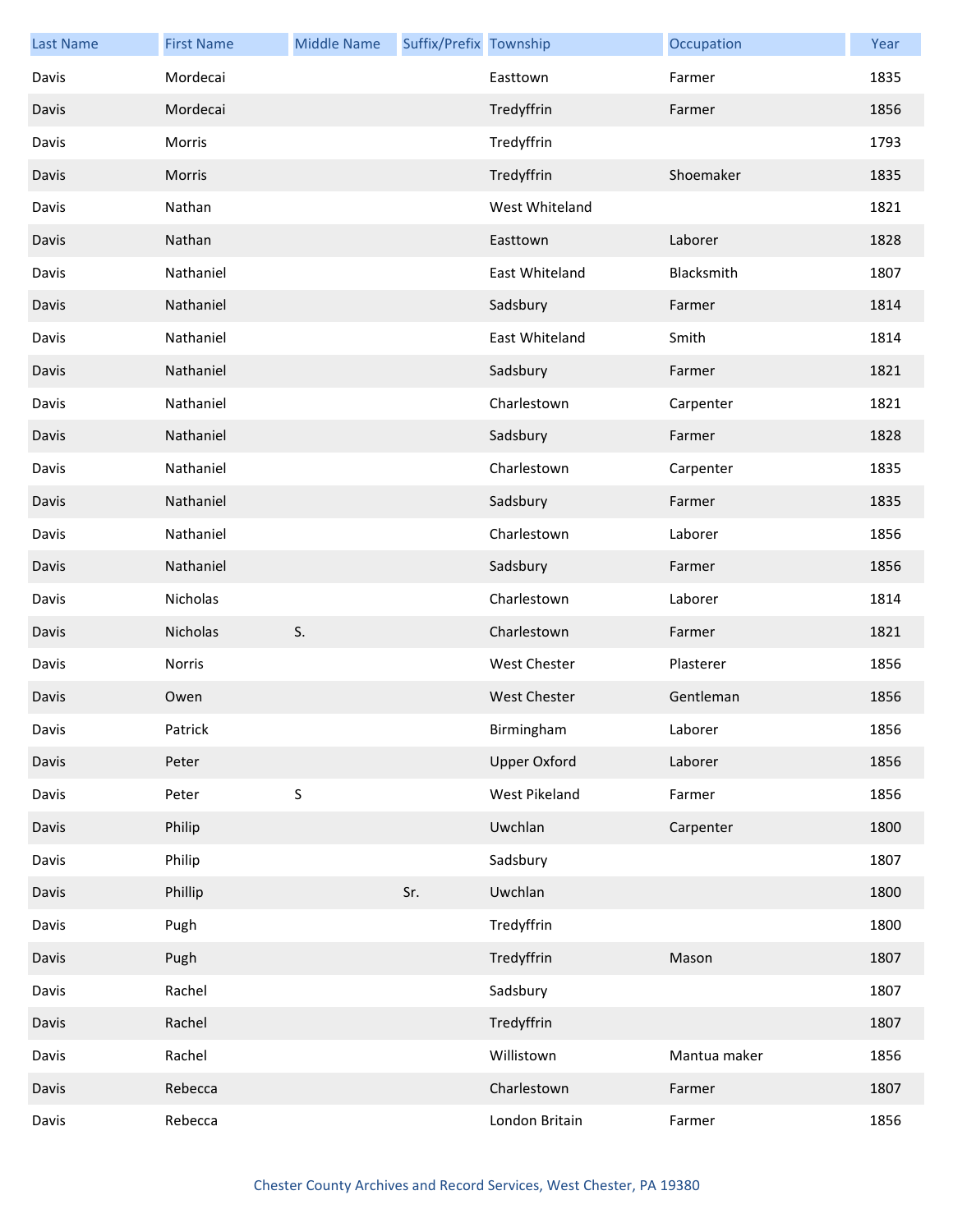| <b>Last Name</b> | <b>First Name</b> | <b>Middle Name</b> | Suffix/Prefix Township |                      | Occupation                   | Year |
|------------------|-------------------|--------------------|------------------------|----------------------|------------------------------|------|
| Davis            | Rebecca           |                    |                        | Warwick              |                              | 1856 |
| Davis            | Rees              |                    |                        | Honey Brook          |                              | 1828 |
| Davis            | Reese             |                    |                        | East Caln            | Gentleman                    | 1828 |
| Davis            | Reese             |                    |                        | East Caln            | Tailor                       | 1828 |
| Davis            | Reese             |                    |                        | <b>East Nantmeal</b> | Farmer                       | 1835 |
| Davis            | Reuben            |                    |                        | <b>West Chester</b>  | Teacher                      | 1856 |
| Davis            | Richard           |                    |                        | Uwchlan              |                              | 1793 |
| Davis            | Richard           |                    |                        | New London           |                              | 1793 |
| Davis            | Richard           |                    |                        | Uwchlan              |                              | 1800 |
| Davis            | Richard           |                    |                        | Uwchlan              | Farmer                       | 1807 |
| Davis            | Richard           |                    |                        | <b>West Nantmeal</b> | Weaver                       | 1807 |
| Davis            | Richard           |                    |                        | <b>West Nantmeal</b> | Weaver                       | 1814 |
| Davis            | Richard           |                    |                        | <b>East Nantmeal</b> | Weaver                       | 1821 |
| Davis            | Robert            |                    |                        | Brandywine           |                              | 1793 |
| Davis            | Robert            |                    |                        | East Nottingham      | Shoemaker                    | 1835 |
| Davis            | Robert            |                    |                        | Tredyffrin           | Laborer                      | 1856 |
| Davis            | Robert            |                    |                        | East Nottingham      | Farmer                       | 1856 |
| Davis            | Robert            |                    |                        | East Bradford        | Laborer                      | 1856 |
| Davis            | Roger             |                    |                        | Charlestown          |                              | 1793 |
| Davis            | Roger             |                    |                        | Charlestown          | Doctor                       | 1807 |
| Davis            | Roger             |                    |                        | Charlestown          | Physician                    | 1814 |
| Davis            | Roger             |                    |                        | Charlestown          | Farmer                       | 1856 |
| Davis            | Rolan             |                    |                        | Uwchlan              | Smith                        | 1807 |
| Davis            | Roland            |                    |                        | Uwchlan              | Blacksmith                   | 1800 |
| Davis            | Rowland           |                    |                        | Uwchlan              | Farmer                       | 1814 |
| Davis            | Sampson           |                    |                        | Goshen               |                              | 1793 |
| Davis            | Sampson           |                    |                        | East Bradford        |                              | 1793 |
| Davis            | Sampson           |                    |                        | Vincent              |                              | 1821 |
| Davis            | Sampson           |                    |                        | Vincent              | Tailor                       | 1828 |
| Davis            | Sampson           |                    |                        | <b>West Vincent</b>  | Tailor, Justice of the Peace | 1835 |
| Davis            | Sampson           |                    |                        | <b>West Vincent</b>  | Gentleman                    | 1856 |
| Davis            | Samson            |                    |                        | West Fallowfield     | Farmer                       | 1807 |
| Davis            | Samuel            |                    |                        | East Whiteland       |                              | 1800 |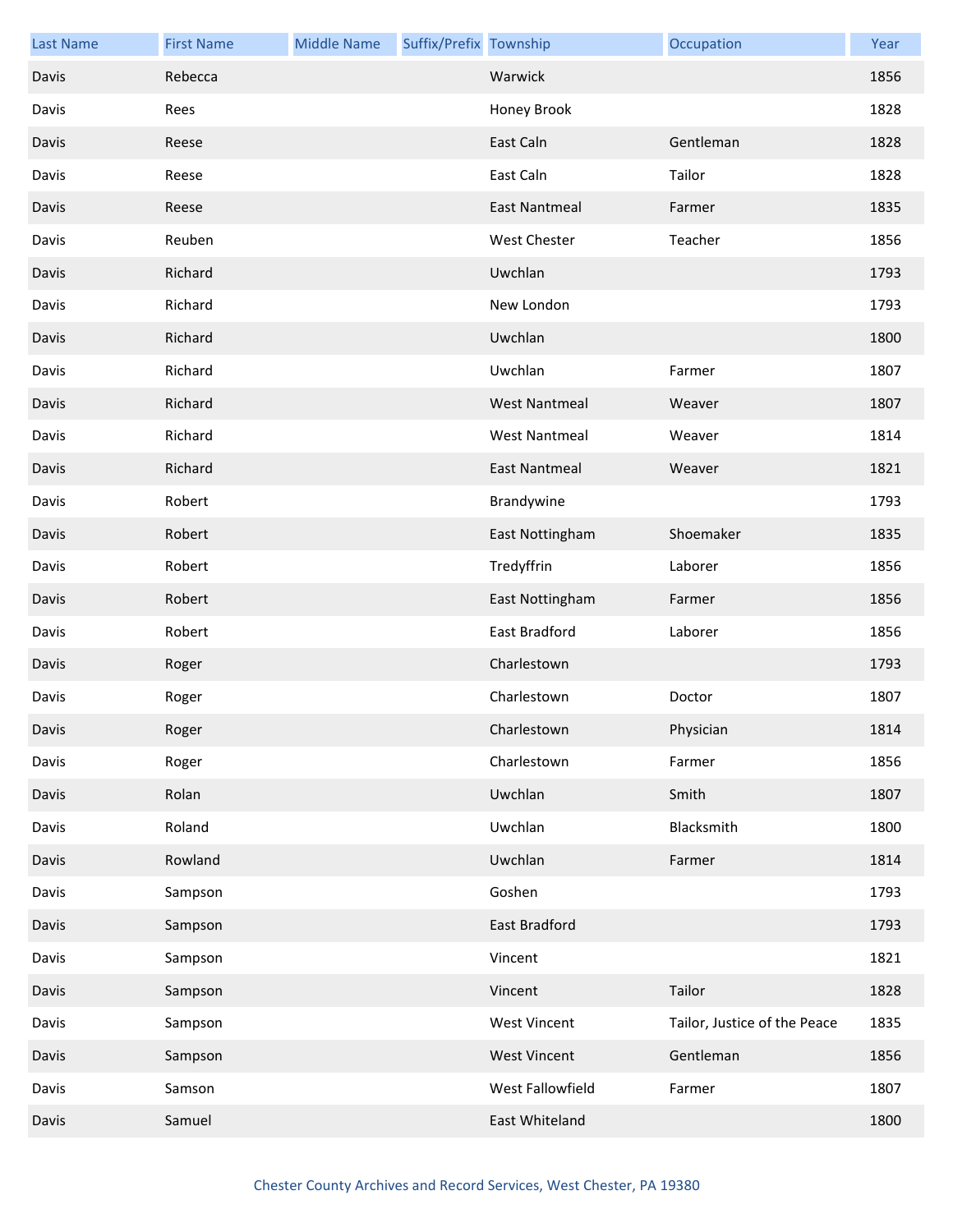| <b>Last Name</b> | <b>First Name</b> | <b>Middle Name</b> | Suffix/Prefix Township |                      | Occupation | Year |
|------------------|-------------------|--------------------|------------------------|----------------------|------------|------|
| Davis            | Samuel            |                    |                        | Willistown           | Smith      | 1807 |
| Davis            | Samuel            |                    |                        | Charlestown          | Cordwainer | 1807 |
| Davis            | Samuel            |                    |                        | Westtown             | Shoemaker  | 1807 |
| Davis            | Samuel            |                    |                        | <b>West Bradford</b> | Tanner     | 1807 |
| Davis            | Samuel            |                    |                        | Sadsbury             | Farmer     | 1814 |
| Davis            | Samuel            |                    |                        | Charlestown          | Farmer     | 1814 |
| Davis            | Samuel            |                    |                        | East Caln            | Laborer    | 1814 |
| Davis            | Samuel            |                    |                        | Goshen               | Shoemaker  | 1814 |
| Davis            | Samuel            |                    |                        | Willistown           | Smith      | 1814 |
| Davis            | Samuel            |                    |                        | Tredyffrin           | Farmer     | 1814 |
| Davis            | Samuel            |                    |                        | Goshen               | Farmer     | 1814 |
| Davis            | Samuel            |                    |                        | Easttown             |            | 1821 |
| Davis            | Samuel            |                    |                        | Sadsbury             | Farmer     | 1821 |
| Davis            | Samuel            |                    |                        | <b>West Nantmeal</b> | Farmer     | 1821 |
| Davis            | Samuel            |                    |                        | Tredyffrin           | Farmer     | 1821 |
| Davis            | Samuel            |                    |                        | Westtown             | Shiner     | 1821 |
| Davis            | Samuel            |                    |                        | Uwchlan              | Farmer     | 1821 |
| Davis            | Samuel            |                    |                        | West Whiteland       |            | 1821 |
| Davis            | Samuel            |                    |                        | West Goshen          |            | 1821 |
| Davis            | Samuel            |                    |                        | West Goshen          |            | 1821 |
| Davis            | Samuel            |                    |                        | Charlestown          | Farmer     | 1828 |
| Davis            | Samuel            |                    |                        | East Caln            | Shoemaker  | 1828 |
| Davis            | Samuel            |                    |                        | Uwchlan              | Laborer    | 1828 |
| Davis            | Samuel            |                    |                        | London Britain       | Farmer     | 1828 |
| Davis            | Samuel            |                    |                        | <b>West Nantmeal</b> | Farmer     | 1828 |
| Davis            | Samuel            |                    |                        | West Bradford        | Farmer     | 1828 |
| Davis            | Samuel            |                    |                        | Willistown           | Farmer     | 1835 |
| Davis            | Samuel            |                    |                        | Honey Brook          | Carpenter  | 1835 |
| Davis            | Samuel            |                    |                        | London Britain       | Farmer     | 1835 |
| Davis            | Samuel            |                    |                        | London Britain       | Farmer     | 1835 |
| Davis            | Samuel            |                    |                        | Uwchlan              | Laborer    | 1835 |
| Davis            | Samuel            |                    |                        | Charlestown          | Farmer     | 1835 |
| Davis            | Samuel            |                    |                        | West Caln            | Shoemaker  | 1835 |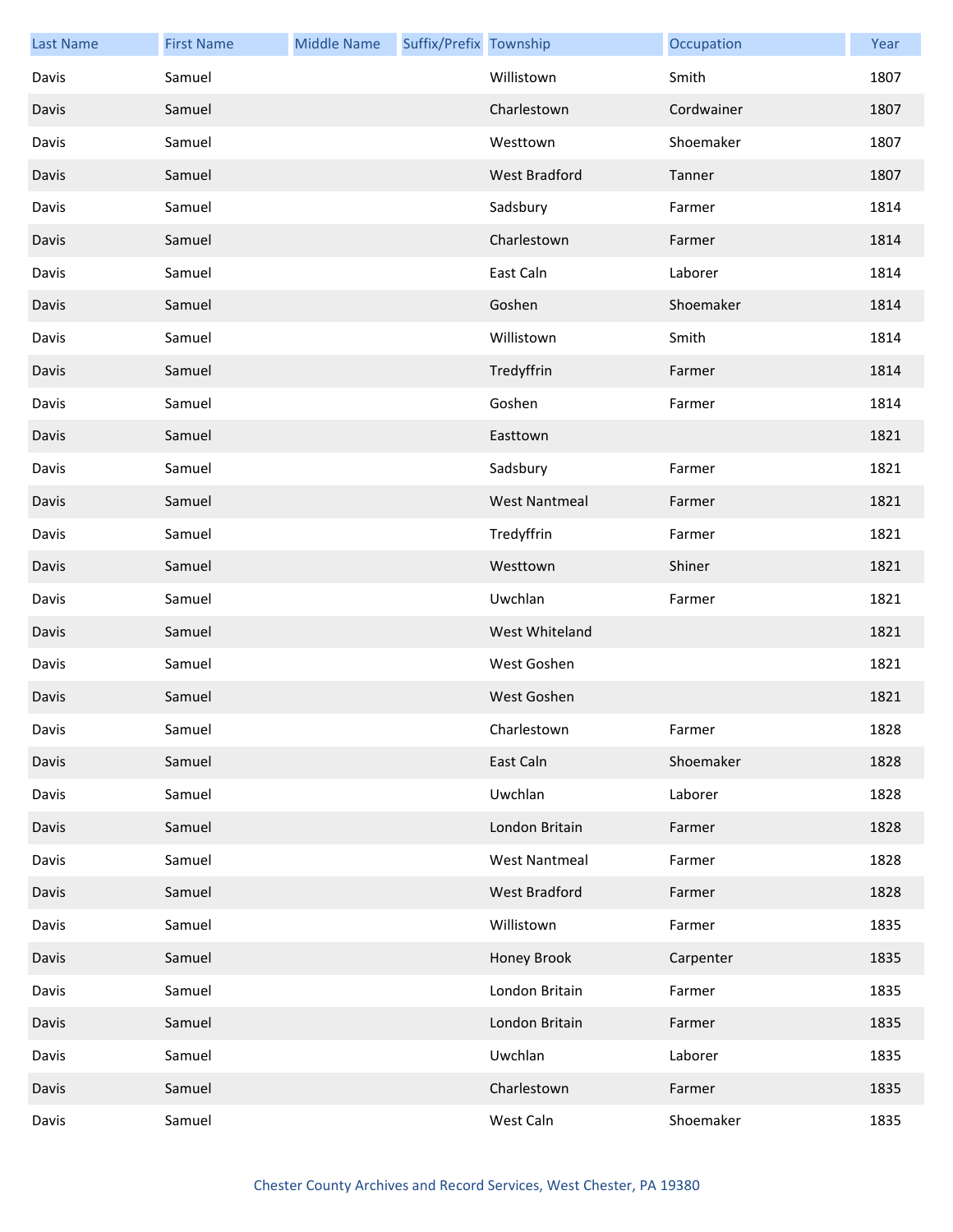| <b>Last Name</b> | <b>First Name</b> | <b>Middle Name</b>        | Suffix/Prefix Township |                      | Occupation | Year |
|------------------|-------------------|---------------------------|------------------------|----------------------|------------|------|
| Davis            | Samuel            |                           |                        | <b>West Nantmeal</b> | Farmer     | 1835 |
| Davis            | Samuel            |                           |                        | West Bradford        | Farmer     | 1835 |
| Davis            | Samuel            |                           |                        | East Fallowfield     | Shoemaker  | 1835 |
| Davis            | Samuel            |                           |                        | East Caln            | Laborer    | 1856 |
| Davis            | Samuel            |                           |                        | Lower Oxford         | Laborer    | 1856 |
| Davis            | Samuel            |                           |                        | Tredyffrin           | Laborer    | 1856 |
| Davis            | Samuel            |                           |                        | Honeybrook           | Clerk      | 1856 |
| Davis            | Samuel            |                           |                        | Charlestown          | Farmer     | 1856 |
| Davis            | Samuel            |                           |                        | West Whiteland       | Farmer     | 1856 |
| Davis            | Samuel            | E                         |                        | Thornbury            | Farmer     | 1856 |
| Davis            | Samuel            | H                         |                        | Tredyffrin           | Farmer     | 1835 |
| Davis            | Samuel            | $\boldsymbol{\mathsf{H}}$ |                        | Honey Brook          | Carpenter  | 1835 |
| Davis            | Samuel            | $\boldsymbol{\mathsf{H}}$ |                        | Tredyffrin           | Farmer     | 1856 |
| Davis            | Samuel            | Η.                        |                        | Tredyffrin           |            | 1828 |
| Davis            | Samuel            | J                         |                        | East Pikeland        | Farmer     | 1856 |
| Davis            | Samuel            | L.                        |                        | Pikeland             | Farmer     | 1828 |
| Davis            | Samuel            | ${\sf N}$                 |                        | Valley               | Shoemaker  | 1856 |
| Davis            | Samuel            | N.                        |                        | West Bradford        | Shoemaker  | 1821 |
| Davis            | Samuel            | N.                        |                        | <b>West Bradford</b> | Shoemaker  | 1828 |
| Davis            | Samuel            | W                         |                        | East Bradford        | Farmer     | 1856 |
| Davis            | Sandy             |                           |                        | East Marlborough     | Laborer    | 1856 |
| Davis            | Sarah             |                           |                        | Tredyffrin           | Postmaster | 1835 |
| Davis            | Sarah             |                           |                        | Charlestown          |            | 1856 |
| Davis            | Sarah             |                           |                        | Tredyffrin           |            | 1856 |
| Davis            | Sarah             |                           |                        | Willistown           | Farmer     | 1856 |
| Davis            | Theophilus        |                           |                        | Charlestown          |            | 1793 |
| Davis            | Theophilus        |                           |                        | Charlestown          | Farmer     | 1807 |
| Davis            | Theophilus        |                           |                        | Charlestown          | Farmer     | 1814 |
| Davis            | Theophilus        |                           |                        | Charlestown          | Farmer     | 1821 |
| Davis            | Thomas            |                           |                        | Sadsbury             |            | 1793 |
| Davis            | Thomas            |                           |                        | Coventry             |            | 1793 |
| Davis            | Thomas            |                           |                        | Uwchlan              |            | 1793 |
| Davis            | Thomas            |                           |                        | Vincent              |            | 1793 |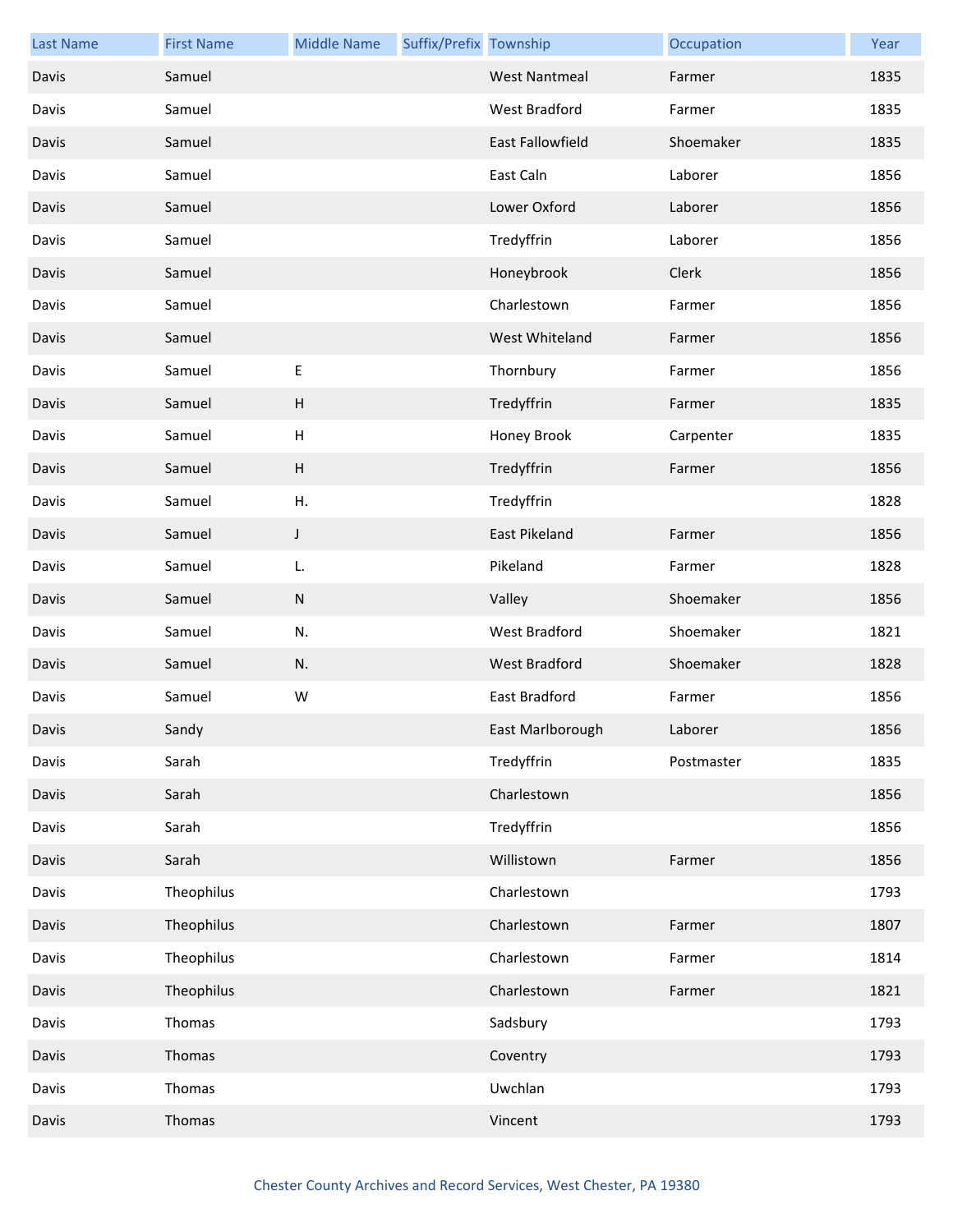| <b>Last Name</b> | <b>First Name</b> | <b>Middle Name</b> | Suffix/Prefix Township |                  | Occupation    | Year |
|------------------|-------------------|--------------------|------------------------|------------------|---------------|------|
| Davis            | Thomas            |                    |                        | Easttown         |               | 1793 |
| Davis            | Thomas            |                    |                        | Tredyffrin       |               | 1793 |
| Davis            | Thomas            |                    |                        | Tredyffrin       |               | 1800 |
| Davis            | Thomas            |                    |                        | Uwchlan          | Paperman      | 1800 |
| Davis            | Thomas            |                    |                        | Vincent          |               | 1800 |
| Davis            | Thomas            |                    |                        | Sadsbury         |               | 1800 |
| Davis            | Thomas            |                    | Sr.                    | Coventry         | Yeoman        | 1807 |
| Davis            | Thomas            |                    |                        | Sadsbury         |               | 1807 |
| Davis            | Thomas            |                    |                        | West Whiteland   | Laborer       | 1807 |
| Davis            | Thomas            |                    |                        | Charlestown      | Farmer        | 1807 |
| Davis            | Thomas            |                    |                        | Uwchlan          | Papermaker    | 1807 |
| Davis            | Thomas            |                    |                        | Easttown         | Farmer        | 1807 |
| Davis            | Thomas            |                    |                        | Coventry         | Yeoman        | 1814 |
| Davis            | Thomas            |                    |                        | Charlestown      | Laborer       | 1814 |
| Davis            | Thomas            |                    |                        | Uwchlan          | Farmer        | 1814 |
| Davis            | Thomas            |                    |                        | Goshen           | Carpenter     | 1814 |
| Davis            | Thomas            |                    |                        | West Fallowfield | Tavern Keeper | 1814 |
| Davis            | Thomas            |                    |                        | Willistown       | Farmer        | 1814 |
| Davis            | Thomas            |                    |                        | West Goshen      |               | 1821 |
| Davis            | Thomas            |                    |                        | Coventry         | Laborer       | 1821 |
| Davis            | Thomas            |                    |                        | Easttown         |               | 1821 |
| Davis            | Thomas            |                    |                        | East Whiteland   | Hatter        | 1821 |
| Davis            | Thomas            |                    |                        | Pikeland         | Doctor        | 1821 |
| Davis            | Thomas            |                    |                        | Charlestown      | Laborer       | 1821 |
| Davis            | Thomas            |                    |                        | West Whiteland   |               | 1821 |
| Davis            | Thomas            |                    |                        | West Whiteland   |               | 1821 |
| Davis            | Thomas            |                    |                        | West Whiteland   |               | 1821 |
| Davis            | Thomas            |                    |                        | Tredyffrin       | Gentleman     | 1821 |
| Davis            | Thomas            |                    |                        | London Britain   | Physician     | 1821 |
| Davis            | Thomas            |                    |                        | Charlestown      | Cooper        | 1821 |
| Davis            | Thomas            |                    |                        | Uwchlan          | Farmer        | 1821 |
| Davis            | Thomas            |                    |                        | Willistown       | Laborer       | 1828 |
| Davis            | Thomas            |                    |                        | Coventry         | Farmer        | 1828 |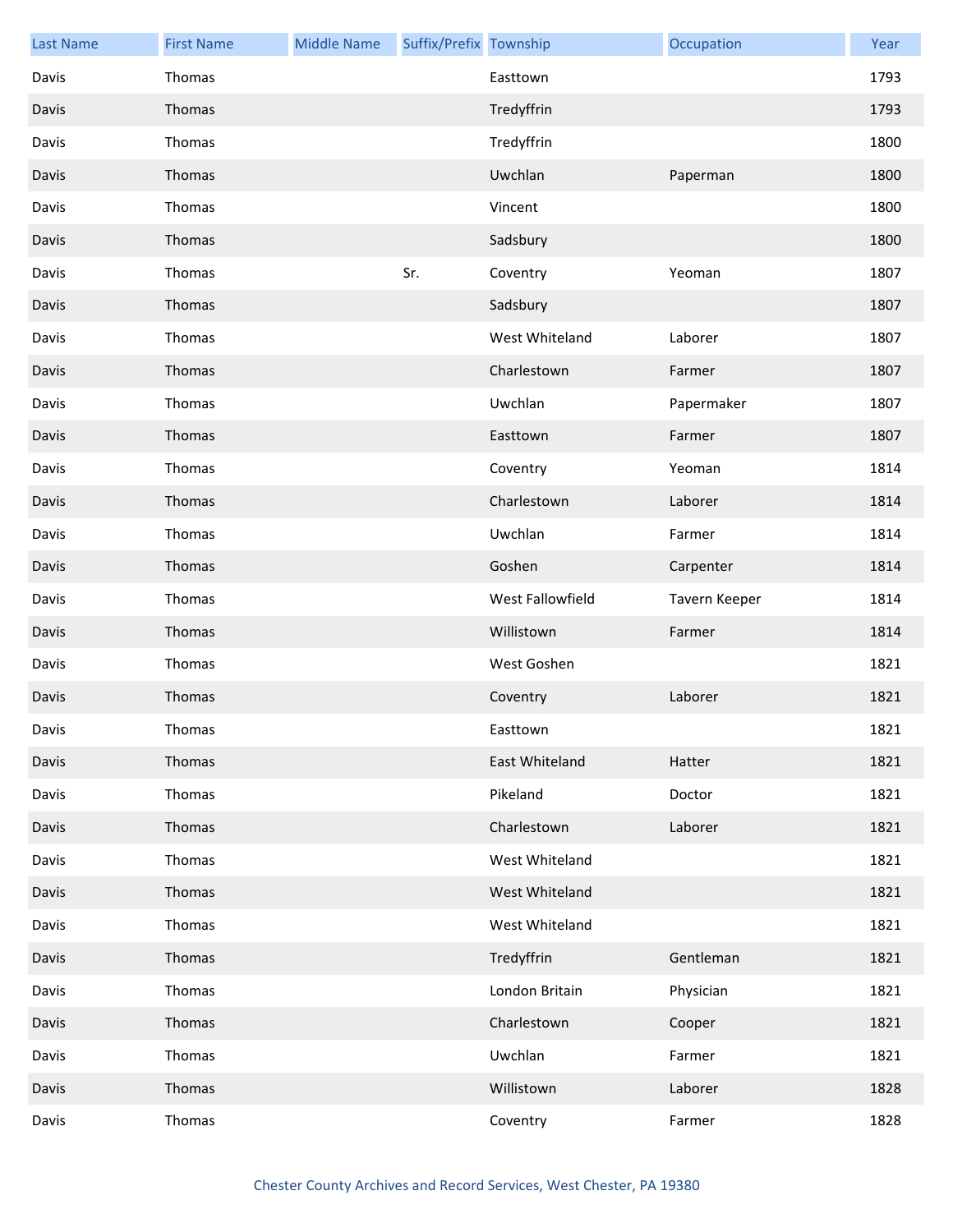| <b>Last Name</b> | <b>First Name</b> | <b>Middle Name</b> | Suffix/Prefix Township |                     | Occupation    | Year |
|------------------|-------------------|--------------------|------------------------|---------------------|---------------|------|
| Davis            | Thomas            |                    |                        | Schuylkill          | Lock keeper   | 1828 |
| Davis            | Thomas            |                    |                        | Charlestown         | Farmer        | 1828 |
| Davis            | Thomas            |                    |                        | Uwchlan             | Papermaker    | 1828 |
| Davis            | Thomas            |                    |                        | <b>Upper Oxford</b> | Carpenter     | 1828 |
| Davis            | Thomas            |                    |                        | East Bradford       | Farmer        | 1828 |
| Davis            | Thomas            |                    |                        | West Chester        | Carpet weaver | 1835 |
| Davis            | Thomas            |                    |                        | Charlestown         | Farmer        | 1835 |
| Davis            | Thomas            |                    |                        | Uwchlan             |               | 1835 |
| Davis            | Thomas            |                    |                        | London Britain      | Laborer       | 1835 |
| Davis            | Thomas            |                    |                        | Schuylkill          | Laborer       | 1835 |
| Davis            | Thomas            |                    |                        | Phoenixville        | Blacksmith    | 1856 |
| Davis            | Thomas            |                    |                        | Charlestown         | Farmer        | 1856 |
| Davis            | Thomas            |                    |                        | Highland            | Laborer       | 1856 |
| Davis            | Thomas            |                    |                        | West Fallowfield    | Farmer        | 1856 |
| Davis            | Thomas            |                    |                        | Wallace             | Farmer        | 1856 |
| Davis            | Thomas            | ${\sf R}$          |                        | West Chester        | Drover        | 1856 |
| Davis            | Townsend          |                    |                        | Willistown          | Shoemaker     | 1835 |
| Davis            | Townsend          |                    |                        | Phoenixville        | Pumpmaker     | 1856 |
| Davis            | W                 | $\mathsf K$        |                        | West Caln           | Storekeeper   | 1835 |
| Davis            | Walter            |                    |                        | Newlin              | Roller (Iron) | 1828 |
| Davis            | Walter            |                    |                        | Newlin              | Laborer       | 1835 |
| Davis            | Walter            |                    |                        | Valley              | Farmer        | 1856 |
| Davis            | Washington        |                    |                        | Sadsbury            |               | 1835 |
| Davis            | William           |                    |                        | Tredyffrin          |               | 1793 |
| Davis            | William           |                    |                        | East Whiteland      |               | 1793 |
| Davis            | William           |                    |                        | East Whiteland      |               | 1800 |
| Davis            | William           |                    |                        | Tredyffrin          |               | 1800 |
| Davis            | William           |                    |                        | Uwchlan             | Paperman      | 1800 |
| Davis            | William           |                    |                        | Tredyffrin          | Laborer       | 1807 |
| Davis            | William           |                    |                        | Tredyffrin          | Farmer        | 1807 |
| Davis            | William           |                    | Esq.                   | Tredyffrin          | Farmer        | 1807 |
| Davis            | William           |                    |                        | Sadsbury            |               | 1807 |
| Davis            | William           |                    |                        | East Whiteland      | Blacksmith    | 1807 |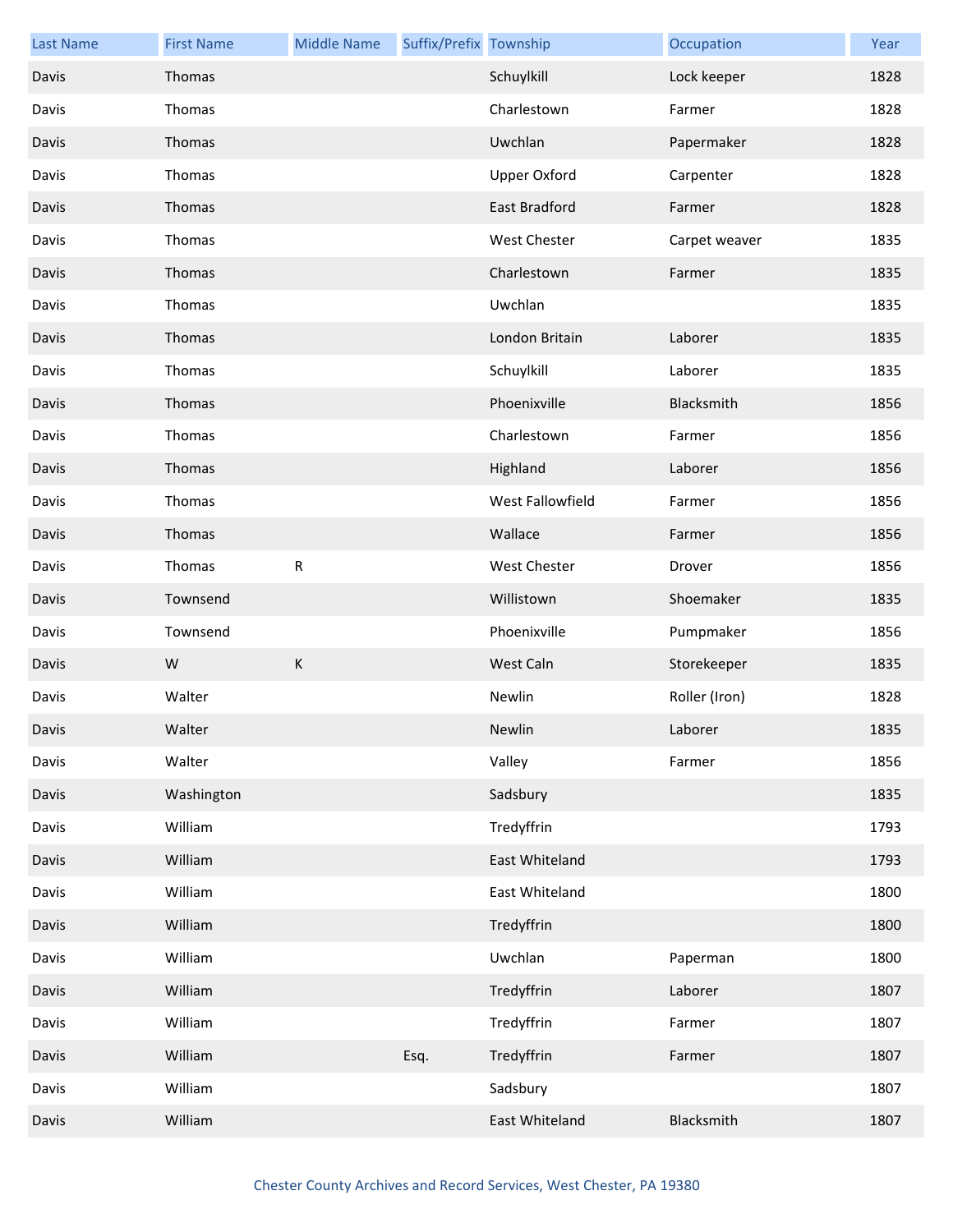| <b>Last Name</b> | <b>First Name</b> | <b>Middle Name</b> | Suffix/Prefix Township |                  | Occupation | Year |
|------------------|-------------------|--------------------|------------------------|------------------|------------|------|
| Davis            | William           |                    |                        | Brandywine       | Smith      | 1807 |
| Davis            | William           |                    |                        | London Britain   |            | 1807 |
| Davis            | William           |                    |                        | East Bradford    | Farmer     | 1807 |
| Davis            | William           |                    |                        | New London       | Carter     | 1807 |
| Davis            | William           |                    |                        | Brandywine       | Potter     | 1814 |
| Davis            | William           |                    |                        | Brandywine       | Farmer     | 1814 |
| Davis            | William           |                    |                        | East Whiteland   | Smith      | 1814 |
| Davis            | William           |                    |                        | East Bradford    | Farmer     | 1814 |
| Davis            | William           |                    |                        | Tredyffrin       | Farmer     | 1814 |
| Davis            | William           |                    |                        | London Britain   | Yeoman     | 1814 |
| Davis            | William           |                    |                        | Honey Brook      | Blacksmith | 1814 |
| Davis            | William           |                    |                        | East Nottingham  | Farmer     | 1821 |
| Davis            | William           |                    |                        | West Nottingham  | Farmer     | 1821 |
| Davis            | William           |                    |                        | East Whiteland   | Farmer     | 1821 |
| Davis            | William           |                    |                        | Honey Brook      | Blacksmith | 1821 |
| Davis            | William           |                    |                        | London Britain   | Farmer     | 1821 |
| Davis            | William           |                    |                        | Charlestown      | Farmer     | 1821 |
| Davis            | William           |                    |                        | East Bradford    |            | 1821 |
| Davis            | William           |                    |                        | Brandywine       | Farmer     | 1821 |
| Davis            | William           |                    | Jr.                    | East Nottingham  | Farmer     | 1821 |
| Davis            | William           |                    | Esq.                   | Tredyffrin       | Farmer     | 1821 |
| Davis            | William           |                    |                        | East Marlborough | Farmer     | 1821 |
| Davis            | William           |                    |                        | Charlestown      | Farmer     | 1821 |
| Davis            | William           |                    |                        | London Britain   | Weaver     | 1828 |
| Davis            | William           |                    |                        | East Bradford    | Farmer     | 1828 |
| Davis            | William           |                    |                        | East Whiteland   | Farmer     | 1828 |
| Davis            | William           |                    | Jr.                    | Tredyffrin       |            | 1828 |
| Davis            | William           |                    |                        | West Caln        | Smith      | 1828 |
| Davis            | William           |                    |                        | Willistown       | Laborer    | 1828 |
| Davis            | William           |                    | Jr.                    | London Britain   | Laborer    | 1828 |
| Davis            | William           |                    | Esq.                   | Tredyffrin       |            | 1828 |
| Davis            | William           |                    |                        | East Goshen      | Weaver     | 1828 |
| Davis            | William           |                    |                        | West Chester     | Painter    | 1828 |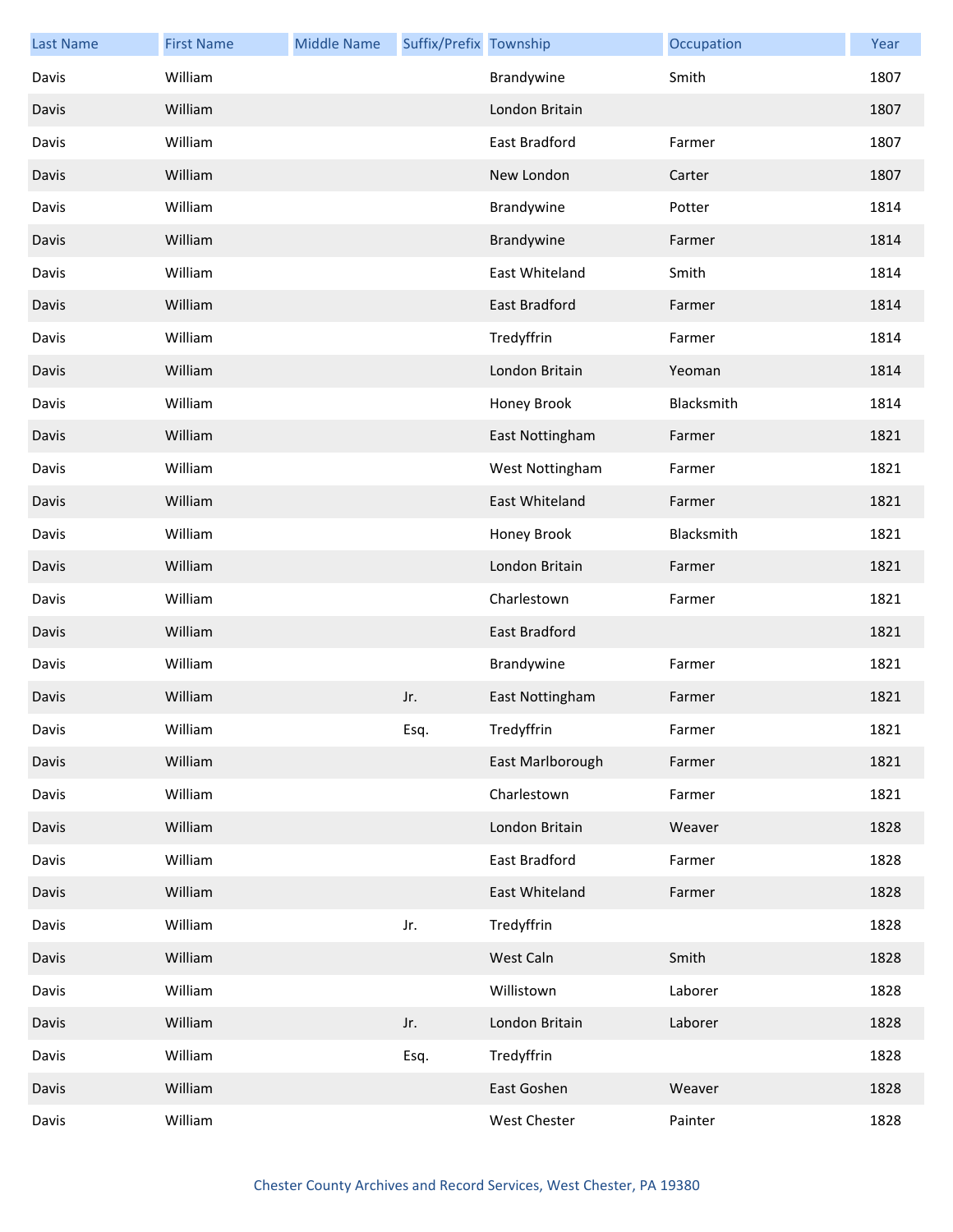| <b>Last Name</b> | <b>First Name</b> | <b>Middle Name</b>        | Suffix/Prefix Township |                  | Occupation     | Year |
|------------------|-------------------|---------------------------|------------------------|------------------|----------------|------|
| Davis            | William           |                           |                        | Honey Brook      | Laborer        | 1828 |
| Davis            | William           |                           |                        | Brandywine       | Farmer         | 1828 |
| Davis            | William           |                           |                        | East Caln        | Blacksmith     | 1828 |
| Davis            | William           |                           |                        | East Nottingham  | Collier        | 1828 |
| Davis            | William           |                           |                        | Pikeland         | Laborer        | 1835 |
| Davis            | William           |                           |                        | London Britain   | Farmer         | 1835 |
| Davis            | William           |                           |                        | Pikeland         | Physician      | 1835 |
| Davis            | William           |                           |                        | Brandywine       | Farmer         | 1835 |
| Davis            | William           |                           |                        | West Caln        | Smith          | 1835 |
| Davis            | William           |                           |                        | London Grove     | Cabinetmaker   | 1835 |
| Davis            | William           |                           |                        | East Whiteland   |                | 1835 |
| Davis            | William           |                           |                        | Tredyffrin       | Farmer         | 1835 |
| Davis            | William           |                           |                        | Westtown         | Farmer         | 1835 |
| Davis            | William           |                           |                        | Phoenixville     | Laborer        | 1856 |
| Davis            | William           |                           |                        | West Caln        | Farmer         | 1856 |
| Davis            | William           |                           |                        | Lower Oxford     | Laborer        | 1856 |
| Davis            | William           |                           |                        | West Bradford    | Laborer        | 1856 |
| Davis            | William           |                           |                        | West Caln        | Teacher        | 1856 |
| Davis            | William           |                           |                        | West Marlborough | Laborer        | 1856 |
| Davis            | William           |                           |                        | London Britain   | Laborer        | 1856 |
| Davis            | William           |                           |                        | Charlestown      | Farmer         | 1856 |
| Davis            | William           |                           |                        | New Garden       | Farmer         | 1856 |
| Davis            | William           |                           |                        | Tredyffrin       | Farmer         | 1856 |
| Davis            | William           |                           |                        | Newlin           | Laborer        | 1856 |
| Davis            | William           |                           |                        | Tredyffrin       | Farmer         | 1856 |
| Davis            | William           |                           |                        | West Pikeland    | Farmer         | 1856 |
| Davis            | William           |                           |                        | West Chester     | Carpenter      | 1856 |
| Davis            | William           | $\sf A$                   |                        | Tredyffrin       | Plasterer      | 1856 |
| Davis            | William           | B                         |                        | West Whiteland   | Grain merchant | 1856 |
| Davis            | William           | $\sf H$                   |                        | Tredyffrin       | Farmer         | 1835 |
| Davis            | William           | $\boldsymbol{\mathsf{H}}$ |                        | East Whiteland   | Farmer         | 1856 |
| Davis            | William           | К                         |                        | West Caln        | Farmer         | 1856 |
| Davis            | William           | К.                        |                        | West Caln        | Farmer         | 1828 |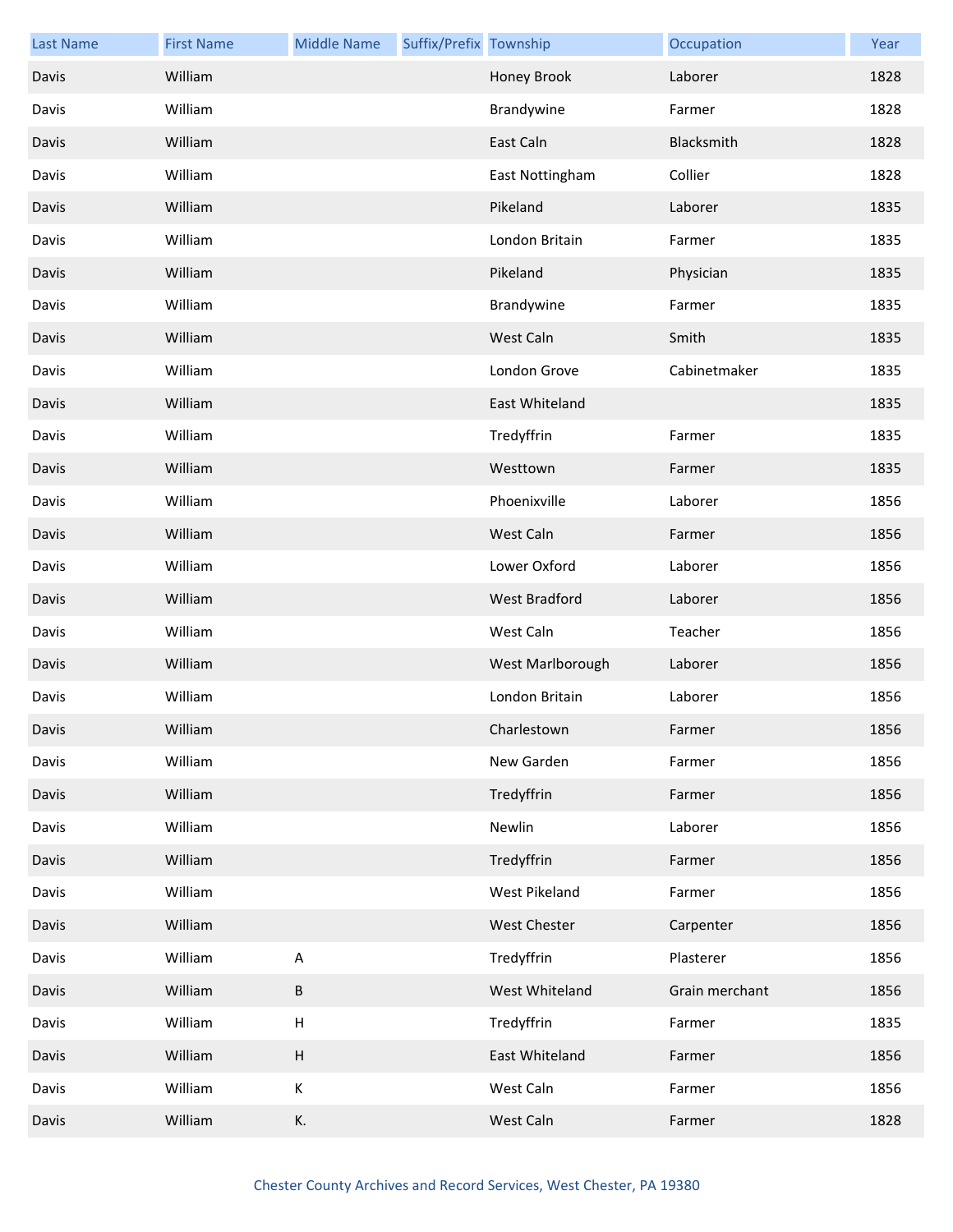| <b>Last Name</b> | <b>First Name</b> | <b>Middle Name</b> | Suffix/Prefix Township |                      | Occupation        | Year |
|------------------|-------------------|--------------------|------------------------|----------------------|-------------------|------|
| Davis            | William           | L                  |                        | Westtown             | Farmer            | 1856 |
| Davis            | William           | ${\sf M}$          |                        | West Brandywine      | Farmer            | 1856 |
| Davis            | William           | M.                 |                        | Brandywine           | Potter            | 1821 |
| Davis            | William           | M.                 |                        | Brandywine           | Farmer            | 1828 |
| Davis            | William           | $\mathsf O$        |                        | East Pikeland        | Laborer           | 1856 |
| Davis            | William           | $\mathsf{R}$       |                        | East Marlborough     | Painter           | 1856 |
| Davis            | William           | W                  |                        | East Whiteland       | Blacksmith        | 1835 |
| Davis            | William           | W                  |                        | Tredyffrin           | Farmer            | 1856 |
| Davis            | Willis            |                    |                        | Uwchlan              | Bluedyer          | 1800 |
| Davis            | Willis            |                    |                        | East Caln            | Fuller            | 1807 |
| Davis            | Willis            |                    |                        | West Goshen          | Manufacturer      | 1828 |
| Davis            | Willis            |                    |                        | Tredyffrin           | Carpenter         | 1835 |
| Davis            | Zaccheus          |                    |                        | Brandywine           | Teacher           | 1814 |
| Davis            | Zachaes           |                    |                        | <b>West Nantmeal</b> | Miller            | 1821 |
| Davis            | Zachariah         |                    |                        | Charlestown          |                   | 1793 |
| Davis            | Zachariah         |                    |                        | Tredyffrin           | Laborer           | 1828 |
| Davis            | Zachariah         |                    |                        | West Marlborough     | Blacksmith        | 1856 |
| Davis            | Zacharias         |                    |                        | Honey Brook          | Miller            | 1835 |
| Davis            | Zacheis           |                    |                        | Uwchlan              |                   | 1800 |
| Davis            | Zacheus           |                    |                        | <b>West Chester</b>  | Sub-Sheriff       | 1807 |
| Davis            | Zasheas           |                    |                        | Honey Brook          | Miller            | 1828 |
| Davis            | Zebulon           | W                  |                        | West Brandywine      | Millwright        | 1856 |
| Davishiser       | Henry             |                    |                        | Coventry             |                   | 1793 |
| Davison          | Adam              |                    |                        | New London           | Farmer            | 1814 |
| Davison          | Charles           |                    |                        | New London           | Tobacconist       | 1800 |
| Davison          | Francis           |                    |                        | New London           | Little Wheelmaker | 1821 |
| Davison          | Henry             |                    | Jr.                    | <b>Upper Oxford</b>  | Laborer           | 1856 |
| Davison          | Henry             |                    | Sr.                    | <b>Upper Oxford</b>  | Laborer           | 1856 |
| Davison          | Isaac             |                    |                        | London Britain       | Laborer           | 1856 |
| Davison          | James             |                    |                        | West Caln            | Mason             | 1828 |
| Davison          | John              |                    |                        | London Britain       | Blacksmith        | 1814 |
| Davison          | Robert            |                    |                        | New London           | Farmer            | 1821 |
| Davison          | Robert            |                    |                        | West Caln            | Farmer            | 1828 |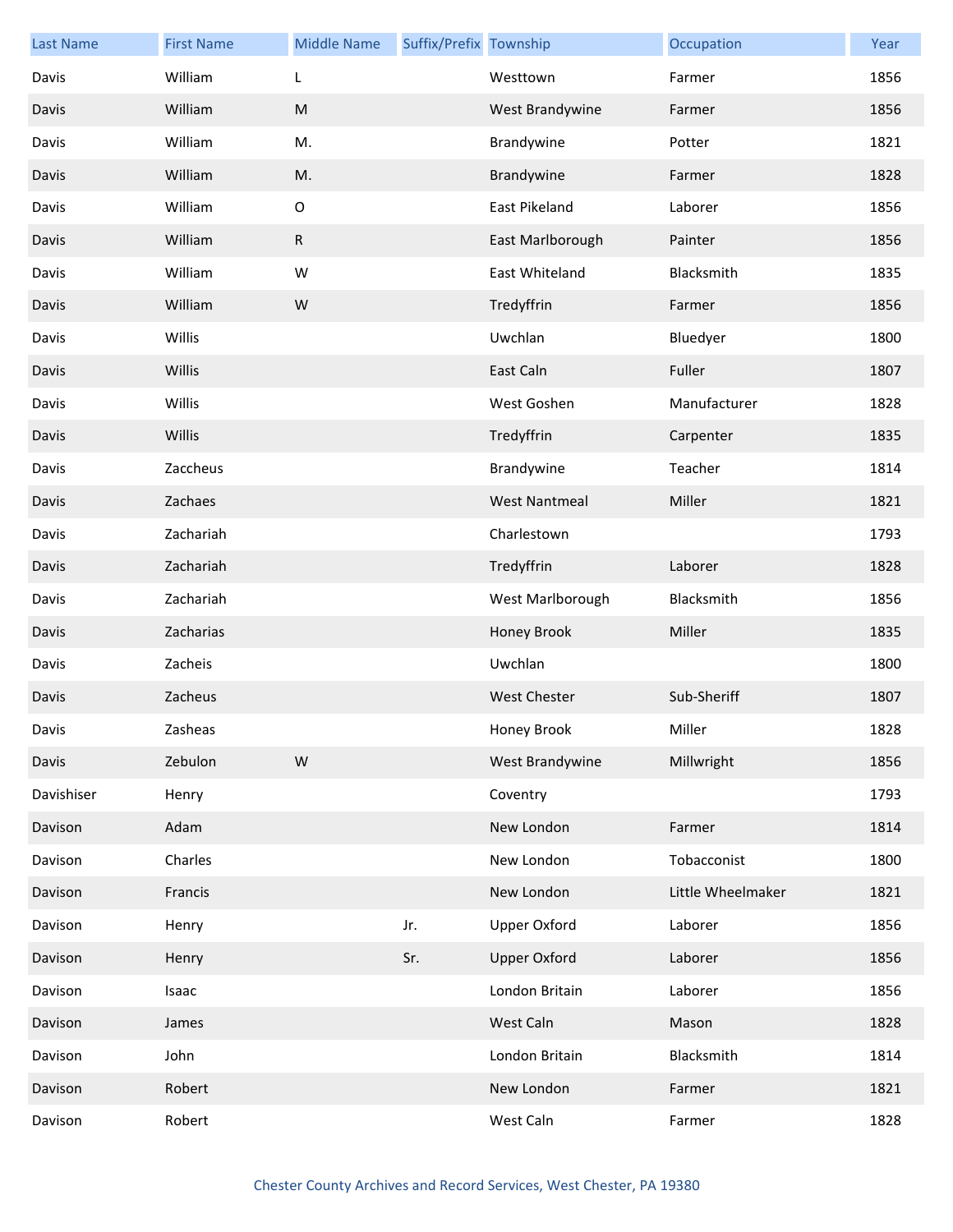| <b>Last Name</b> | <b>First Name</b> | <b>Middle Name</b> | Suffix/Prefix Township |                      | Occupation | Year |
|------------------|-------------------|--------------------|------------------------|----------------------|------------|------|
| Davison          | William           |                    |                        | New London           | Farmer     | 1814 |
| Davison          | William           |                    |                        | West Marlborough     | Laborer    | 1821 |
| Davison          | William           |                    |                        | West Caln            | Mason      | 1828 |
| Davsey           | William           |                    |                        | Valley               | Laborer    | 1856 |
| Daw              | William           |                    |                        | London Grove         | Laborer    | 1821 |
| Dawald           | Philip            |                    |                        | <b>West Coventry</b> | Mason      | 1856 |
| Dawalt           | Phillip           |                    |                        | Warwick              | Farmer     | 1856 |
| Dawcey           | Michael           |                    |                        | West Chester         | Laborer    | 1856 |
| Dawcey           | Moses             |                    |                        | <b>West Chester</b>  | Laborer    | 1856 |
| Dawean           | Patrick           |                    |                        | Westtown             | Farmer     | 1856 |
| Daweey           | John              |                    |                        | <b>West Chester</b>  | Laborer    | 1856 |
| Dawney           | Abigail           |                    |                        | <b>West Chester</b>  | Tailor     | 1856 |
| Daws             | Amos              |                    |                        | New London           | Laborer    | 1856 |
| Daws             | Quinsey           |                    |                        | Penn                 | Laborer    | 1856 |
| Dawson           | Benjamin          |                    |                        | Easttown             | Farmer     | 1807 |
| Dawson           | Benjamin          |                    |                        | New Garden           | Spinner    | 1828 |
| Dawson           | Jacob             |                    |                        | East Nottingham      |            | 1793 |
| Dawson           | Jacob             |                    |                        | West Nottingham      |            | 1800 |
| Dawson           | Jacob             |                    |                        | West Nottingham      | Farmer     | 1807 |
| Dawson           | Jacob             |                    |                        | East Nottingham      | Cooper     | 1821 |
| Dawson           | Jacob             |                    |                        | East Nottingham      | Cooper     | 1828 |
| Dawson           | Jacob             |                    |                        | East Nottingham      | Laborer    | 1856 |
| Dawson           | Jacob             |                    |                        | East Nottingham      | Farmer     | 1856 |
| Dawson           | James             |                    |                        | New Garden           | Spinner    | 1828 |
| Dawson           | Jane              |                    |                        | West Caln            |            | 1807 |
| Dawson           | Jane              |                    |                        | Sadsbury             |            | 1814 |
| Dawson           | Jane              |                    |                        | Sadsbury             | Landholder | 1821 |
| Dawson           | Jane              |                    |                        | Sadsbury             |            | 1828 |
| Dawson           | Jane              |                    |                        | Sadsbury             |            | 1835 |
| Dawson           | John              |                    |                        | Charlestown          | Laborer    | 1856 |
| Dawson           | Joseph            |                    |                        | Newlin               | Cordwainer | 1807 |
| Dawson           | Joseph            |                    |                        | East Fallowfield     | Shoemaker  | 1814 |
| Dawson           | Margaret          |                    |                        | West Caln            |            | 1793 |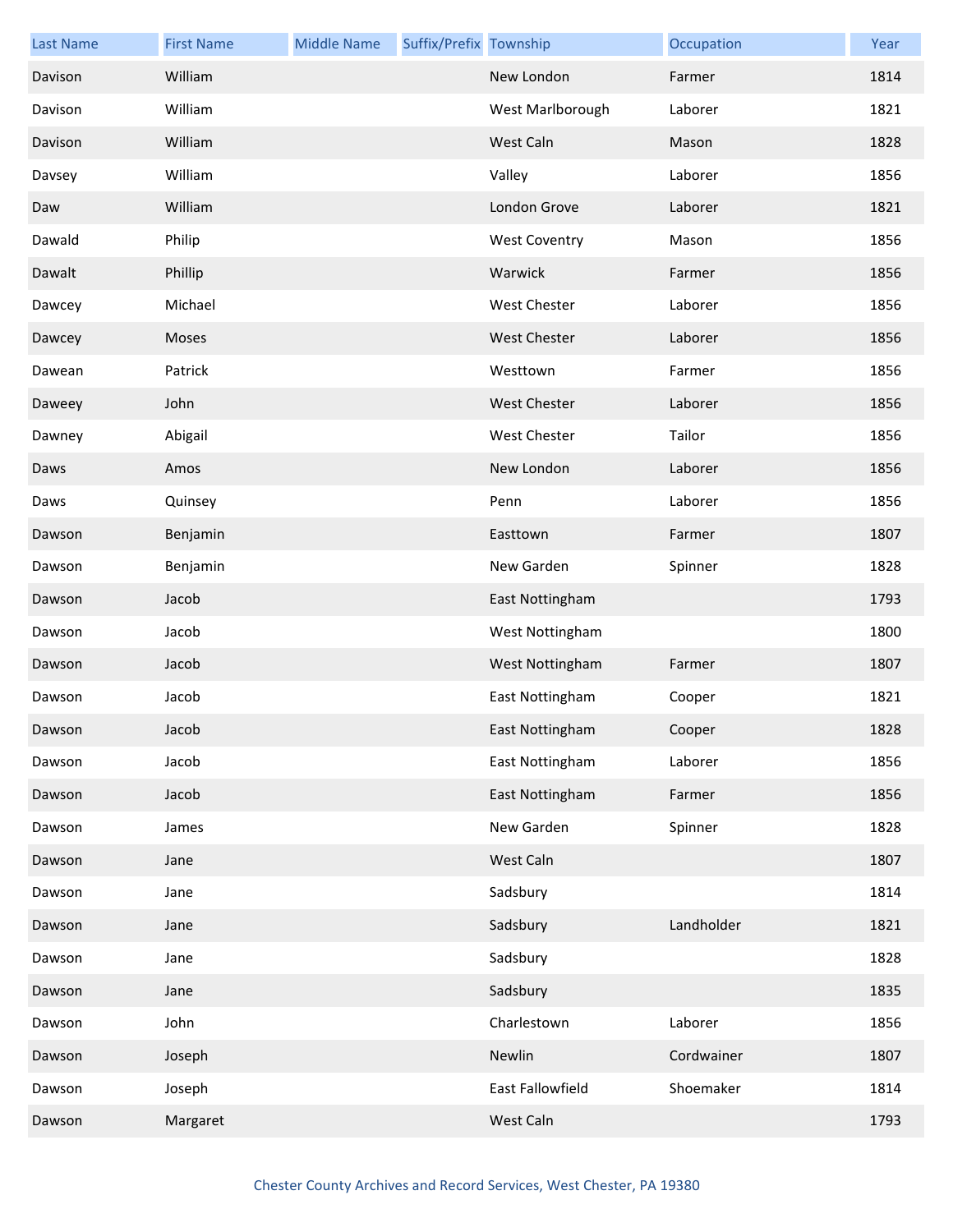| <b>Last Name</b> | <b>First Name</b> | <b>Middle Name</b> | Suffix/Prefix Township |                      | Occupation            | Year |
|------------------|-------------------|--------------------|------------------------|----------------------|-----------------------|------|
| Dawson           | Margaret          |                    |                        | West Caln            |                       | 1807 |
| Dawson           | Margaret          |                    |                        | Sadsbury             |                       | 1814 |
| Dawson           | Margaret          |                    |                        | Sadsbury             | Landholder            | 1821 |
| Dawson           | Robert            | $\sf B$            |                        | Willistown           | Contractor            | 1835 |
| Dawson           | Samuel            |                    |                        | <b>Upper Oxford</b>  | Weaver                | 1814 |
| Dawson           | Samuel            |                    |                        | Lower Oxford         | Weaver                | 1821 |
| Dawson           | Samuel            |                    |                        | East Nottingham      | Weaver                | 1828 |
| Dawson           | Smith             |                    |                        | East Nottingham      | Laborer               | 1856 |
| Dawson           | William           |                    |                        | West Caln            |                       | 1793 |
| Dawson           | William           |                    |                        | Goshen               | Laborer               | 1807 |
| Dawson           | William           |                    |                        | Willistown           | Laborer               | 1814 |
| Dawson           | William           |                    |                        | <b>East Bradford</b> |                       | 1821 |
| Dawson           | William           |                    |                        | East Bradford        | Factoryman            | 1835 |
| Dawton           | Samuel            |                    |                        | West Caln            | Farmer                | 1807 |
| Day              | В                 | F                  |                        | <b>East Nantmeal</b> | Laborer               | 1856 |
| Day              | Elias             |                    |                        | Schuylkill           | Laborer               | 1835 |
| Day              | Franklin          |                    |                        | Pocopson             | Blacksmith            | 1856 |
| Day              | George            | ${\sf W}$          |                        | <b>West Chester</b>  | Stonetender           | 1835 |
| Day              | Henry             |                    |                        | West Pikeland        | Laborer               | 1856 |
| Day              | James             |                    | Jr.                    | Pocopson             | Laborer               | 1856 |
| Day              | James             |                    |                        | Pocopson             | Laborer               | 1856 |
| Day              | Jane              |                    |                        | <b>West Chester</b>  | Mantuamaker           | 1828 |
| Day              | John              |                    |                        | East Nottingham      |                       | 1793 |
| Day              | John              |                    |                        | <b>Upper Oxford</b>  | Carpenter             | 1800 |
| Day              | John              |                    |                        | East Whiteland       | Teacher               | 1821 |
| Day              | John              |                    |                        | East Whiteland       | <b>Singing Master</b> | 1828 |
| Day              | John              |                    |                        | East Caln            | T. music              | 1835 |
| Dayley           | John              |                    |                        | Londonderry          | Shoemaker             | 1807 |
| Dayley           | Owen              |                    |                        | Willistown           | Farmer                | 1856 |
| Dayley           | Patrick           |                    |                        | East Caln            | Laborer               | 1856 |
| Dayley           | Patrick           |                    |                        | East Caln            | Laborer               | 1856 |
| Dayley           | William           |                    |                        | Birmingham           | Laborer               | 1828 |
| Deacey           | Jerrey            |                    |                        | West Goshen          | Laborer               | 1856 |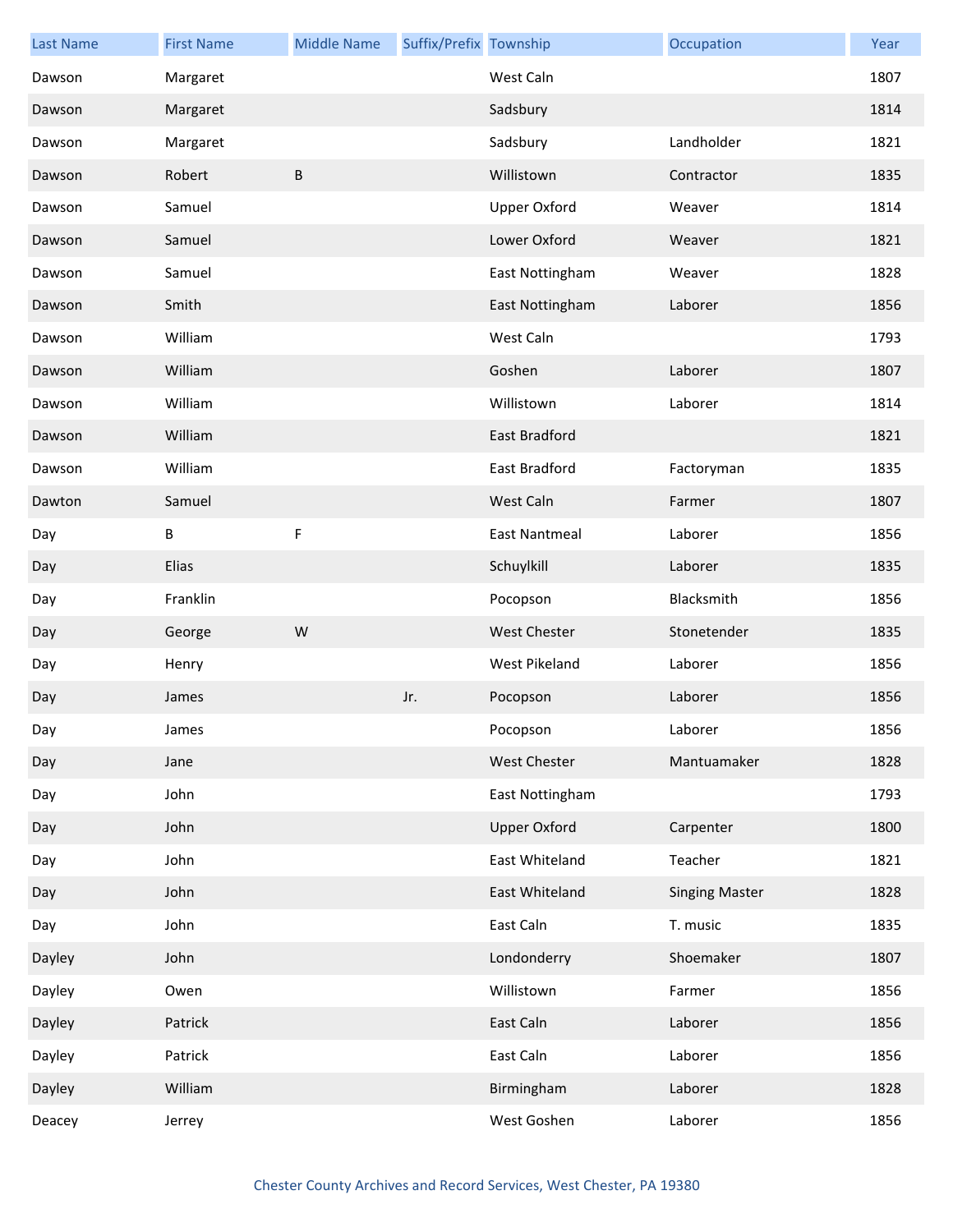| <b>Last Name</b> | <b>First Name</b> | <b>Middle Name</b> | Suffix/Prefix Township |                  | Occupation   | Year |
|------------------|-------------------|--------------------|------------------------|------------------|--------------|------|
| Deacon           | Ephraim           | $\mathsf T$        |                        | Kennett          | Farmer       | 1856 |
| Deam             | G                 | W                  |                        | Sadsbury         | Laborer      | 1856 |
| Deamer           | Catharine         |                    |                        | Vincent          |              | 1821 |
| Dean             | Charles           |                    |                        | Lower Oxford     | Laborer      | 1814 |
| Dean             | Charles           |                    |                        | Lower Oxford     | Shoemaker    | 1821 |
| Dean             | Charles           |                    |                        | Sadsbury         | Mason        | 1821 |
| Dean             | Charles           |                    |                        | Sadsbury         | Mason        | 1828 |
| Dean             | Charles           |                    |                        | Sadsbury         | Mason        | 1835 |
| Dean             | Charles           |                    |                        | West Caln        | Mason        | 1856 |
| Dean             | G                 | ${\sf W}$          |                        | Sadsbury         | Laborer      | 1856 |
| Dean             | George            | W                  |                        | Sadsbury         | Farmer       | 1835 |
| Dean             | Gideon            |                    |                        | Valley           | Stonemason   | 1856 |
| Dean             | Hugh              |                    |                        | Tredyffrin       | Laborer      | 1821 |
| Dean             | Hugh              |                    |                        | East Whiteland   | Laborer      | 1828 |
| Dean             | Hugh              |                    |                        | Willistown       | Limeburner   | 1856 |
| Dean             | Jacob             |                    |                        | Sadsbury         |              | 1793 |
| Dean             | Jacob             |                    |                        | Sadsbury         | Mason        | 1807 |
| Dean             | Jacob             |                    |                        | Sadsbury         | Mason        | 1821 |
| Dean             | Jacob             |                    |                        | Sadsbury         | Mason        | 1828 |
| Dean             | Jacob             |                    |                        | West Caln        | Mason        | 1835 |
| Dean             | Joel              |                    |                        | Valley           | Farmer       | 1856 |
| Dean             | John              |                    |                        | Honey Brook      | Miller       | 1807 |
| Dean             | John              |                    |                        | East Whiteland   | Miller       | 1814 |
| Dean             | John              |                    |                        | Honey Brook      | Laborer      | 1835 |
| Dean             | John              |                    |                        | Willistown       | Farmer       | 1856 |
| Dean             | John              | ${\sf M}$          |                        | Sadsbury         | Merchant     | 1856 |
| Dean             | John              | ${\sf M}$          |                        | Sadsbury         | Merchant     | 1856 |
| Dean             | Jonathan          |                    |                        | Sadsbury         | Mason        | 1807 |
| Dean             | Joseph            |                    |                        | Kennett          | Schoolmaster | 1828 |
| Dean             | Joseph            |                    |                        | Kennett          | Laborer      | 1856 |
| Dean             | Matthias          |                    |                        | Sadsbury         | Carpenter    | 1821 |
| Dean             | Samuel            |                    |                        | East Marlborough | Jobber       | 1807 |
| Dean             | Samuel            |                    |                        | Sadsbury         | Mason        | 1835 |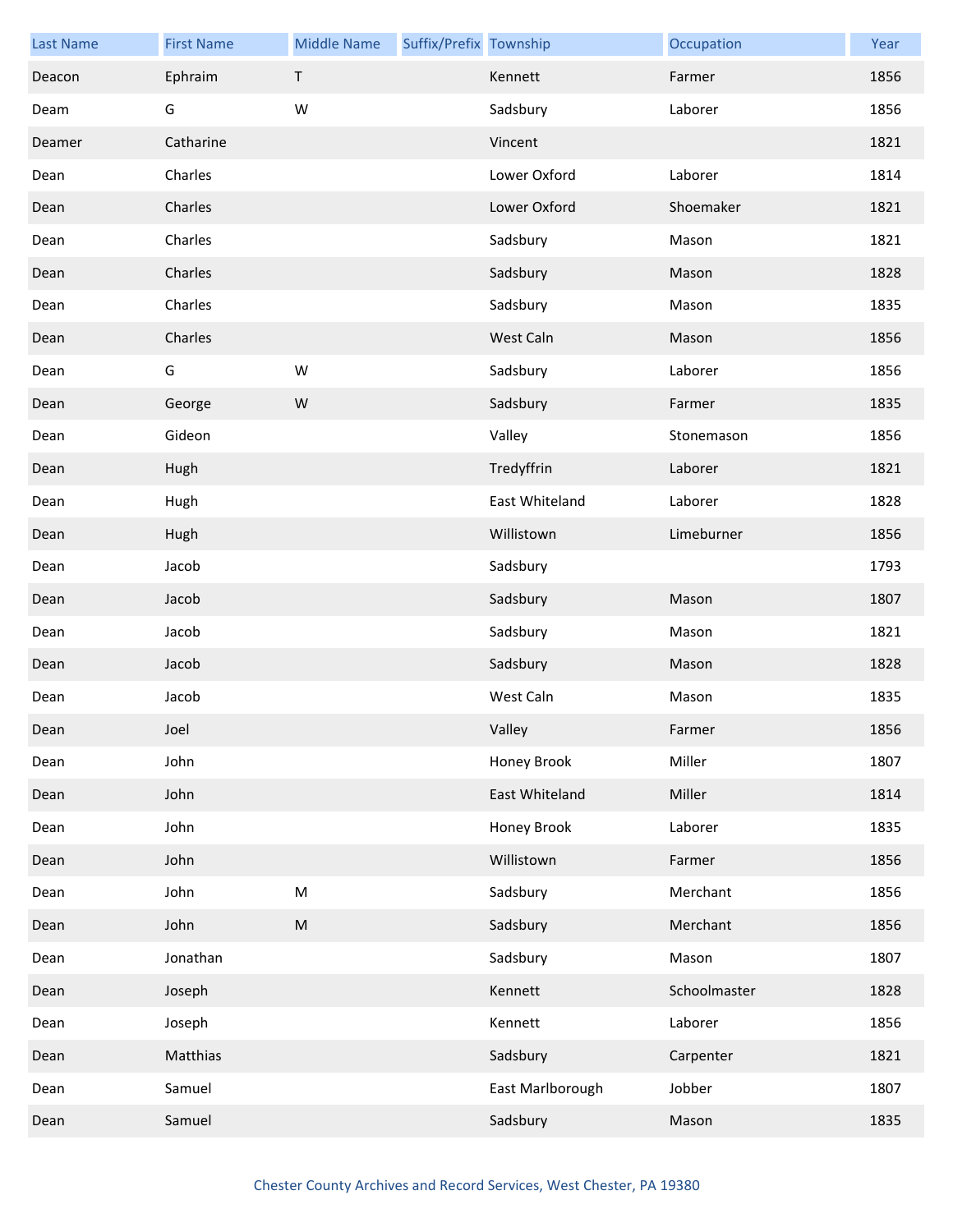| <b>Last Name</b> | <b>First Name</b> | <b>Middle Name</b>        | Suffix/Prefix Township |                     | Occupation | Year |
|------------------|-------------------|---------------------------|------------------------|---------------------|------------|------|
| Dean             | Samuel            |                           |                        | Sadsbury            | Laborer    | 1856 |
| Dean             | Samuel            |                           |                        | Sadsbury            | Stonemason | 1856 |
| Dean             | Stephen           | $\boldsymbol{\mathsf{H}}$ |                        | Willistown          | Farmer     | 1856 |
| Dean             | Thomas            |                           |                        | Tredyffrin          | Stonemason | 1828 |
| Dean             | William           |                           |                        | Sadsbury            | Mason      | 1821 |
| Dean             | William           |                           |                        | Sadsbury            | Mason      | 1828 |
| Dean             | William           |                           |                        | Phoenixville        | Mason      | 1856 |
| Deane            | Jacob             |                           |                        | Sadsbury            | Mason      | 1814 |
| Deane            | Samuel            |                           |                        | Sadsbury            | Mason      | 1821 |
| Deane            | Samuel            |                           |                        | West Fallowfield    | Mason      | 1828 |
| Deane            | William           |                           |                        | West Chester        | Waiter     | 1835 |
| Dear             | George            | $\mathsf D$               |                        | Uwchlan             | Cordwainer | 1835 |
| Dearley          | Isaac             |                           |                        | East Caln           | Laborer    | 1856 |
| Dearmont         | David             |                           | Jr.                    | Warwick             | Laborer    | 1856 |
| Dearmont         | David             |                           | Sr.                    | Warwick             | Laborer    | 1856 |
| Deary            | George            |                           | Sr.                    | Vincent             |            | 1821 |
| Deary            | George            |                           |                        | Vincent             |            | 1821 |
| Deary            | Peter             |                           |                        | Vincent             |            | 1821 |
| Deaver           | Aquilla           |                           |                        | West Nottingham     |            | 1856 |
| Deaver           | David             |                           |                        | <b>Upper Oxford</b> | Farmer     | 1835 |
| Deaver           | David             |                           |                        | West Nottingham     | Farmer     | 1856 |
| Deavlen          | John              |                           |                        | Sadsbury            | Laborer    | 1856 |
| Debillen         | Baron             |                           |                        | Honey Brook         |            | 1793 |
| Deborough        | Townsend          |                           |                        | West Chester        | Cordwainer | 1835 |
| Decorsey         | Josiah            |                           |                        | <b>West Vincent</b> | Blacksmith | 1835 |
| Dedeir           | George            |                           |                        | West Brandywine     | Shoemaker  | 1856 |
| Dederline        | Samuel            |                           |                        | <b>East Vincent</b> | Laborer    | 1856 |
| Deds             | John              |                           |                        | Tredyffrin          | Laborer    | 1807 |
| Dedwiler         | Samuel            |                           |                        | <b>East Vincent</b> | Carpenter  | 1856 |
| Deeds            | Jehu              |                           |                        | Schuylkill          | Laborer    | 1835 |
| Deeds            | John              |                           |                        | Tredyffrin          | Laborer    | 1814 |
| Deeds            | John              |                           |                        | Charlestown         | Cooper     | 1835 |
| Deefendarfer     | Alexander         |                           |                        | Coventry            | Laborer    | 1807 |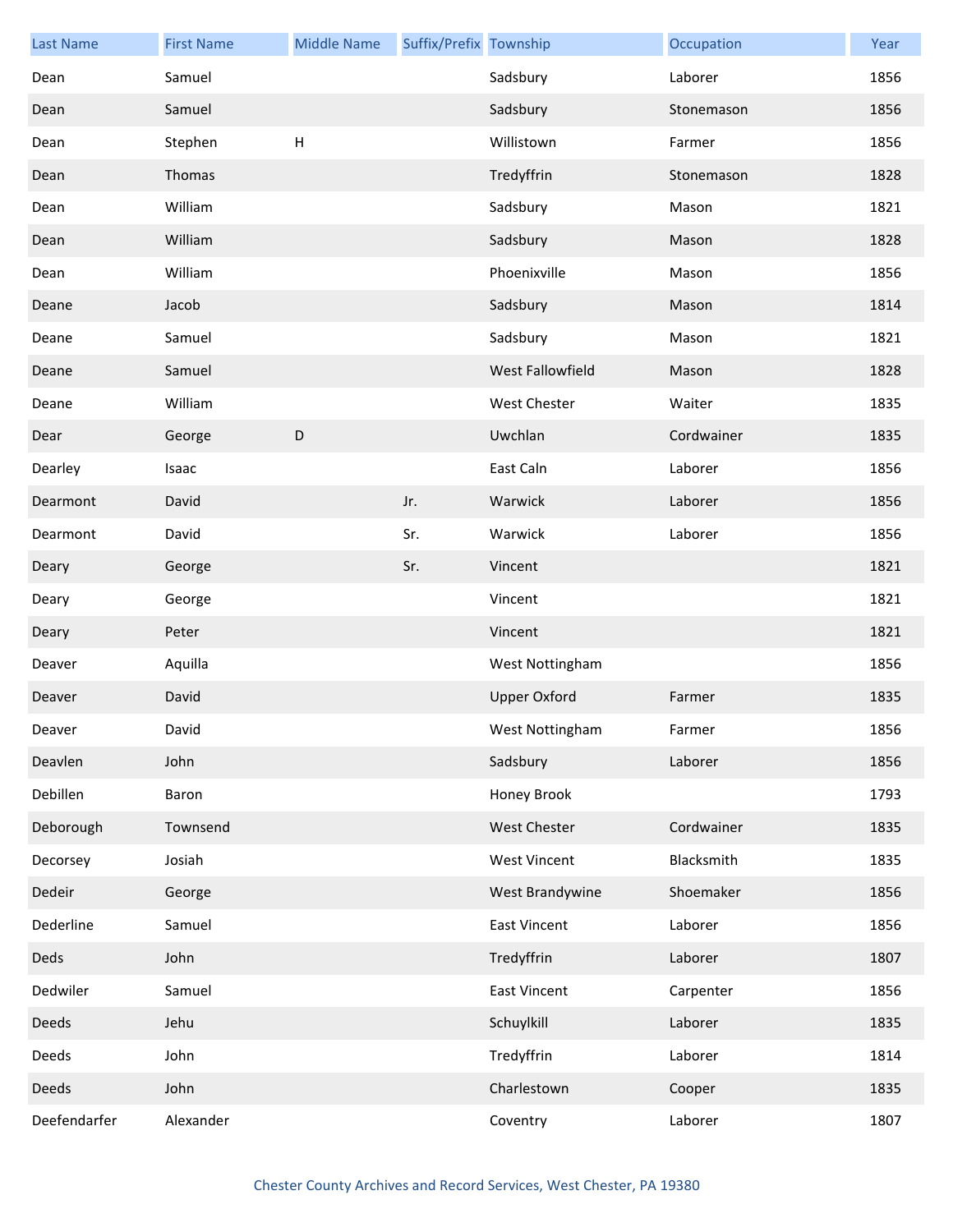| <b>Last Name</b> | <b>First Name</b> | <b>Middle Name</b> | Suffix/Prefix Township |                     | Occupation | Year |
|------------------|-------------------|--------------------|------------------------|---------------------|------------|------|
| Deefendarfer     | Henry             |                    |                        | Coventry            | Yeoman     | 1807 |
| Deefendarfer     | Philip            |                    |                        | Coventry            | Blacksmith | 1807 |
| Deemer           | George            |                    |                        | Coventry            |            | 1793 |
| Deemer           | George            |                    |                        | Vincent             |            | 1793 |
| Deemer           | George            |                    |                        | Vincent             |            | 1800 |
| Deemer           | George            |                    |                        | Vincent             | Yeoman     | 1807 |
| Deemer           | George            |                    |                        | Vincent             |            | 1814 |
| Deemer           | George            |                    |                        | Vincent             | Carpenter  | 1821 |
| Deemer           | Michael           |                    |                        | Vincent             | Mason      | 1814 |
| Deemer           | Samuel            |                    |                        | Vincent             | Mason      | 1821 |
| Deemer           | Samuel            |                    |                        | Pikeland            | Stonemason | 1828 |
| Deemer           | Samuel            |                    |                        | Coventry            | Farmer     | 1835 |
| Deen             | John              |                    |                        | West Marlborough    |            | 1800 |
| Deen             | John              |                    |                        | East Caln           | Laborer    | 1814 |
| Deerey           | Andrew            | $\mathsf J$        |                        | West Pikeland       | Farmer     | 1856 |
| Deery            |                   |                    |                        | <b>West Vincent</b> |            | 1835 |
| Deery            | (Widow)           |                    | Widow                  | Vincent             | Farmer     | 1828 |
| Deery            | George            |                    |                        | Vincent             |            | 1793 |
| Deery            | George            |                    | Sr.                    | Vincent             |            | 1800 |
| Deery            | George            |                    | Jr.                    | Vincent             |            | 1800 |
| Deery            | George            |                    | Jr.                    | Vincent             | Yeoman     | 1807 |
| Deery            | George            |                    | Sr.                    | Vincent             | Yeoman     | 1807 |
| Deery            | George            |                    |                        | Vincent             |            | 1814 |
| Deery            | George            |                    | Jr.                    | Vincent             |            | 1814 |
| Deery            | George            |                    |                        | Vincent             | Farmer     | 1828 |
| Deery            | George            |                    |                        | <b>West Vincent</b> | Farmer     | 1835 |
| Deery            | George            |                    |                        | <b>West Vincent</b> | Farmer     | 1856 |
| Deery            | Henry             |                    |                        | <b>West Vincent</b> | Farmer     | 1835 |
| Deery            | Henry             |                    |                        | <b>West Vincent</b> | Farmer     | 1856 |
| Deery            | John              |                    |                        | Vincent             |            | 1793 |
| Deery            | John              |                    |                        | Vincent             |            | 1800 |
| Deery            | John              |                    |                        | Vincent             | Yeoman     | 1807 |
| Deery            | Peter             |                    |                        | Willistown          | Saddler    | 1807 |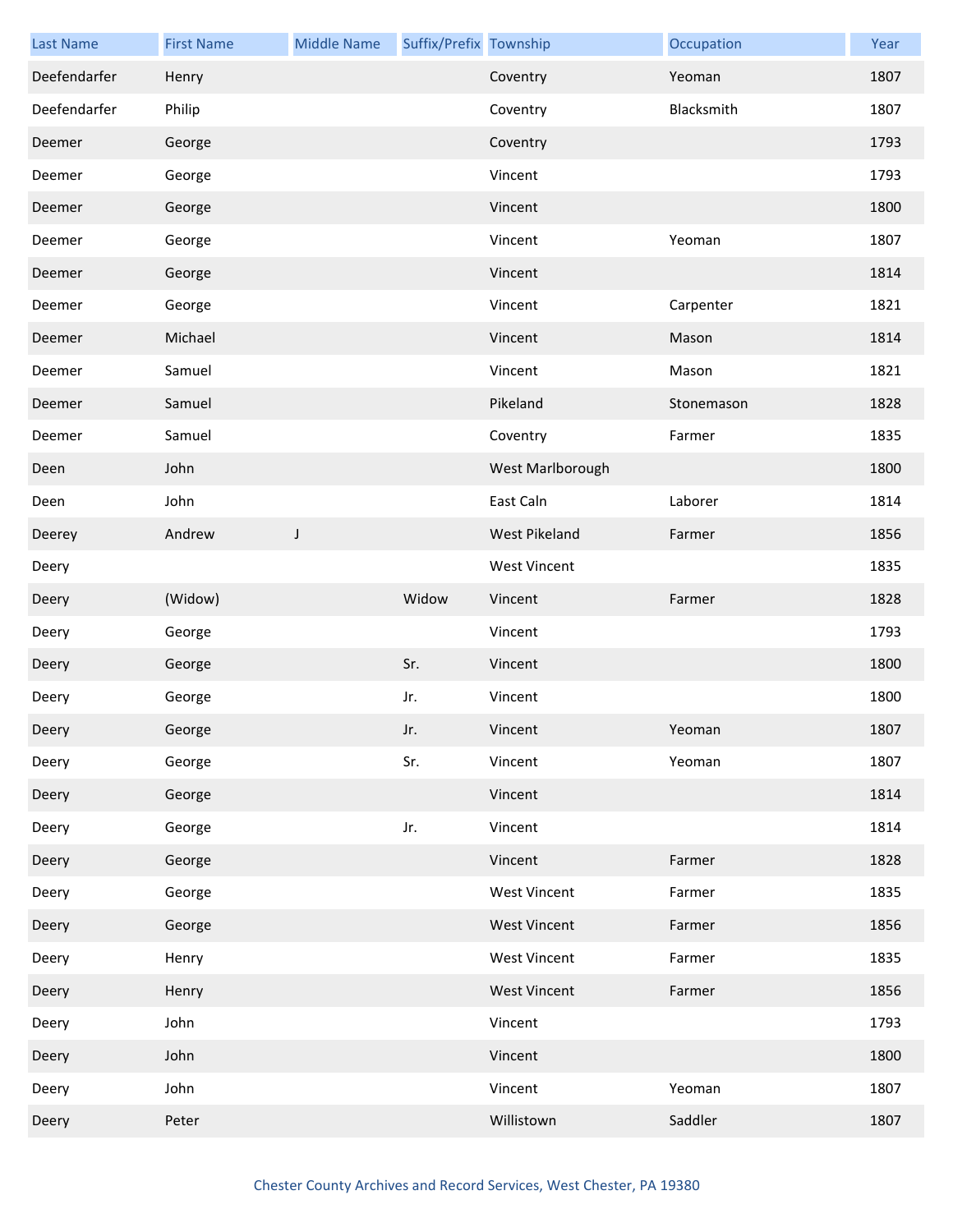| <b>Last Name</b> | <b>First Name</b> | <b>Middle Name</b> | Suffix/Prefix Township |                      | Occupation  | Year |
|------------------|-------------------|--------------------|------------------------|----------------------|-------------|------|
| Deery            | Peter             |                    |                        | Vincent              | Saddler     | 1814 |
| Deery            | Peter             |                    |                        | Vincent              | Farmer      | 1828 |
| Deery            | Peter             |                    |                        | <b>West Vincent</b>  | Farmer      | 1835 |
| Deeter           | John              |                    |                        | Vincent              |             | 1793 |
| Deets            | John              |                    |                        | Vincent              | Laborer     | 1807 |
| Deets            | John              |                    | Jr.                    | Vincent              | Mason       | 1814 |
| Deets            | John              |                    |                        | Vincent              |             | 1814 |
| Defenderfer      | Alexander         |                    |                        | Coventry             | Laborer     | 1814 |
| Defenderfer      | Alexander         |                    |                        | Coventry             | Laborer     | 1821 |
| Defenderfer      | Henry             |                    |                        | Coventry             | Storekeeper | 1814 |
| Defenderfer      | Henry             |                    |                        | Coventry             | Storekeeper | 1821 |
| Defenderfer      | Henry             |                    |                        | Pikeland             | Laborer     | 1828 |
| Defenderfer      | Philip            |                    |                        | Coventry             | Blacksmith  | 1814 |
| Defenderfer      | Philip            |                    | Jr.                    | Coventry             | Farmer      | 1821 |
| Defenderfer      | Philip            |                    |                        | Coventry             | Farmer      | 1821 |
| Deffendaffer     | John              |                    |                        | <b>East Nantmeal</b> | Farmer      | 1821 |
| Deffenderfer     | Alexander         |                    |                        | Coventry             |             | 1793 |
| Defrain          | Benjamin          |                    |                        | Coventry             | Laborer     | 1814 |
| Defrain          | Benjamin          |                    |                        | Coventry             | Laborer     | 1821 |
| Defrain          | Benjamin          |                    |                        | Coventry             | Farmer      | 1835 |
| Defrain          | Benjamin          |                    |                        | East Coventry        | Farmer      | 1856 |
| Defrain          | G                 | ${\sf W}$          |                        | South Coventry       | Storekeeper | 1856 |
| Defrain          | G                 | ${\sf W}$          |                        | <b>East Nantmeal</b> | Blacksmith  | 1856 |
| Defrain          | Isaac             |                    |                        | Vincent              | Shoemaker   | 1828 |
| Defrain          | Isaac             |                    |                        | <b>East Vincent</b>  | Shoemaker   | 1835 |
| Defrain          | Isaac             |                    |                        | South Coventry       | Farmer      | 1856 |
| Defrain          | Jacob             |                    |                        | Coventry             | Carpenter   | 1814 |
| Defrain          | Jacob             |                    |                        | Coventry             | Carpenter   | 1821 |
| Defrain          | John              |                    |                        | Coventry             | Carpenter   | 1807 |
| Defrain          | John              |                    |                        | Coventry             | Yeoman      | 1814 |
| Defrain          | Peter             |                    |                        | Coventry             | Blacksmith  | 1807 |
| Defrain          | Peter             |                    |                        | Coventry             | Yeoman      | 1814 |
| Defrain          | Peter             |                    |                        | Coventry             | Farmer      | 1821 |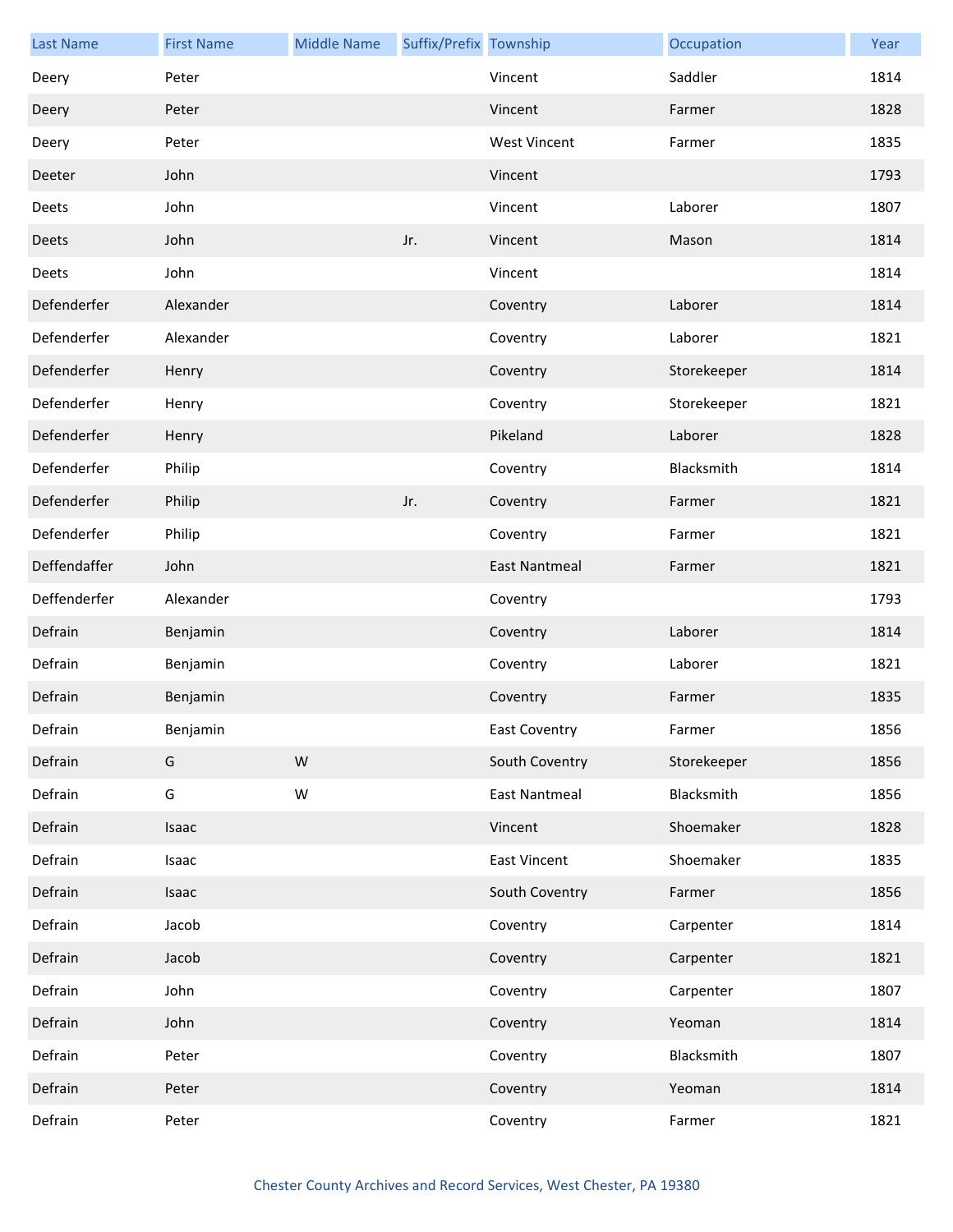| <b>Last Name</b>   | <b>First Name</b> | <b>Middle Name</b> | Suffix/Prefix Township |                      | Occupation  | Year |
|--------------------|-------------------|--------------------|------------------------|----------------------|-------------|------|
| Defrain            | Peter             |                    |                        | Coventry             | Farmer      | 1835 |
| Defrain            | Peter             |                    |                        | <b>East Coventry</b> | Farmer      | 1856 |
| Defrain            | Samuel            |                    |                        | Coventry             | Cordwainer  | 1821 |
| Defrain            | Samuel            |                    |                        | Coventry             | Laborer     | 1835 |
| Defrain            | Samuel            |                    |                        | Coventry             | Shoemaker   | 1835 |
| Defrain            | Samuel            |                    |                        | <b>East Coventry</b> | Farmer      | 1856 |
| Defrain            | William           |                    |                        | <b>East Coventry</b> | Farmer      | 1856 |
| Defrane            | Benjamin          |                    |                        | Coventry             | Farmer      | 1828 |
| Defrane            | Jacob             |                    |                        | Coventry             | Carpenter   | 1828 |
| Defrane            | Peter             |                    |                        | Coventry             |             | 1793 |
| Defrane            | Peter             |                    |                        | Coventry             | Farmer      | 1828 |
| Defrane            | Samuel            |                    |                        | Coventry             | Cordwainer  | 1828 |
| Defrederick        | John              |                    |                        | Charlestown          | Farmer      | 1807 |
| Defrederick        | John              |                    |                        | Charlestown          | Laborer     | 1814 |
| Defrederick        | John              |                    |                        | Charlestown          | Farmer      | 1821 |
| Defrederick        | John              |                    |                        | Charlestown          | Laborer     | 1828 |
| Defrederick        | Maria             |                    |                        | Charlestown          |             | 1856 |
| Defrederick        | Peter             |                    |                        | Charlestown          | Farmer      | 1807 |
| Defrederick        | Peter             |                    |                        | Charlestown          | Weaver      | 1814 |
| Defrederick        | Peter             |                    |                        | Charlestown          | Weaver      | 1821 |
| <b>Defrederick</b> | Peter             |                    |                        | Charlestown          | Weaver      | 1828 |
| Defrederick        | Peter             |                    |                        | Charlestown          | Farmer      | 1856 |
| Defrederick        | Philip            |                    |                        | Charlestown          |             | 1793 |
| Defrederick        | Philip            |                    |                        | Charlestown          | Weaver      | 1807 |
| Defrederick        | Philip            |                    |                        | Charlestown          | Farmer      | 1814 |
| Defrederick        | Philip            |                    |                        | Charlestown          | Farmer      | 1821 |
| Defrederick        | Philip            |                    |                        | Charlestown          | Farmer      | 1828 |
| Defredrick         | John              |                    |                        | Charlestown          | Laborer     | 1835 |
| Defredrick         | Peter             |                    |                        | Charlestown          | Farmer      | 1835 |
| Degrove            | Elijah            |                    |                        | Valley               | Iron roller | 1856 |
| Degrove            | Joseph            |                    |                        | Valley               | Iron roller | 1856 |
| Dehart             | David             |                    |                        | Vincent              | Weaver      | 1814 |
| Dehaven            | Andrew            |                    |                        | <b>East Coventry</b> | Weaver      | 1856 |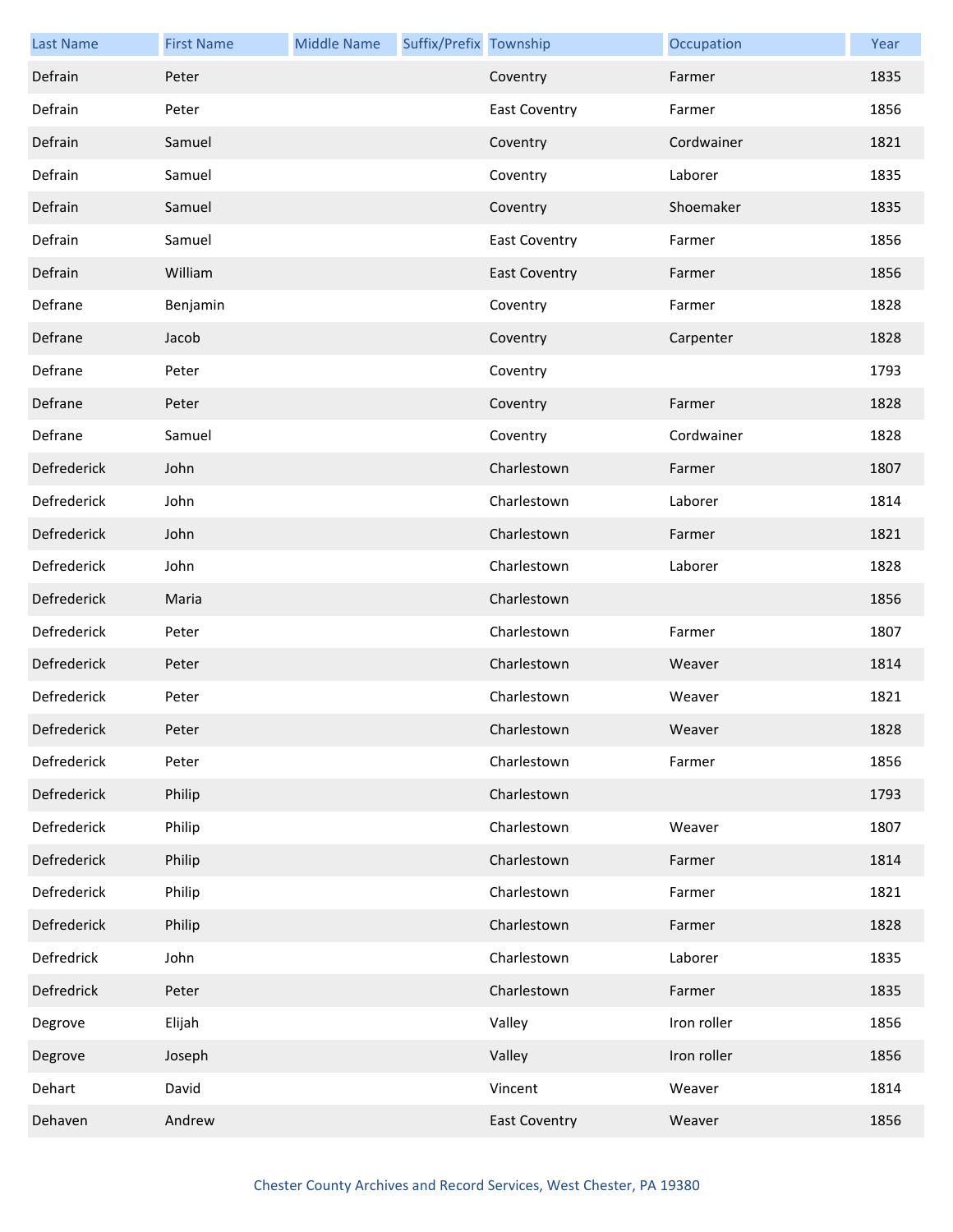| <b>Last Name</b> | <b>First Name</b> | <b>Middle Name</b> | Suffix/Prefix Township |                      | Occupation  | Year |
|------------------|-------------------|--------------------|------------------------|----------------------|-------------|------|
| Dehaven          | Elias             |                    |                        | <b>East Vincent</b>  | Laborer     | 1856 |
| Dehaven          | Isaac             |                    |                        | West Whiteland       | Limeburner  | 1828 |
| Dehaven          | Isaac             |                    |                        | West Whiteland       | Lime burner | 1835 |
| Dehaven          | Jacob             |                    |                        | London Britain       | Laborer     | 1821 |
| Dehaven          | Jacob             |                    |                        | London Grove         | Laborer     | 1828 |
| Dehaven          | Jesse             |                    |                        | London Britain       |             | 1807 |
| Dehaven          | Jesse             |                    |                        | London Britain       | Yeoman      | 1814 |
| Dehaven          | Jesse             |                    |                        | London Britain       | Innkeeper   | 1821 |
| Dehaven          | Jesse             |                    |                        | London Britain       | Innkeeper   | 1828 |
| Dehaven          | Jesse             |                    | Jr.                    | London Britain       | Laborer     | 1828 |
| Dehaven          | John              |                    |                        | Coventry             | Weaver      | 1821 |
| Dehaven          | John              |                    |                        | Schuylkill           | Roller (M)  | 1828 |
| Dehaven          | Jonas             |                    |                        | <b>East Coventry</b> | Stonemason  | 1856 |
| Dehaven          | Jonathan          |                    |                        | Vincent              | Laborer     | 1828 |
| Dehaven          | Jonathan          |                    |                        | <b>East Vincent</b>  |             | 1835 |
| Dehaven          | Joseph            |                    |                        | London Britain       | Laborer     | 1821 |
| Dehaven          | Joseph            |                    |                        | London Britain       | Farmer      | 1828 |
| Dehaven          | Joseph            |                    |                        | <b>East Vincent</b>  | Carpenter   | 1835 |
| Dehaven          | Joseph            |                    |                        | <b>East Coventry</b> | Carpenter   | 1856 |
| Dehaven          | Marshall          |                    |                        | London Britain       | Spinster    | 1835 |
| Dehaven          | Mordecai          |                    |                        | West Brandywine      | Farmer      | 1856 |
| Dehaven          | Samuel            |                    |                        | London Britain       | Carpenter   | 1821 |
| Dehaven          | Samuel            |                    |                        | London Britain       | Laborer     | 1828 |
| Dehaven          | Samuel            |                    |                        | London Britain       | Laborer     | 1835 |
| Dehaven          | William           |                    |                        | Tredyffrin           | Farmer      | 1835 |
| Dehavin          | Andrew            |                    |                        | Coventry             | Weaver      | 1835 |
| Dehavin          | Mary              |                    |                        | Coventry             |             | 1835 |
| Deifendafer      | Henry             |                    |                        | <b>West Vincent</b>  | Laborer     | 1835 |
| Deifendaifer     | Henry             |                    |                        | <b>West Vincent</b>  | Farmer      | 1835 |
| Deiham           | William           |                    |                        | <b>West Nantmeal</b> | Farmer      | 1856 |
| Deihl            | David             |                    |                        | Charlestown          |             | 1793 |
| Deihl            | Godfrey           |                    |                        | Charlestown          |             | 1793 |
| Deimer           | George            |                    |                        | Vincent              | Farmer      | 1828 |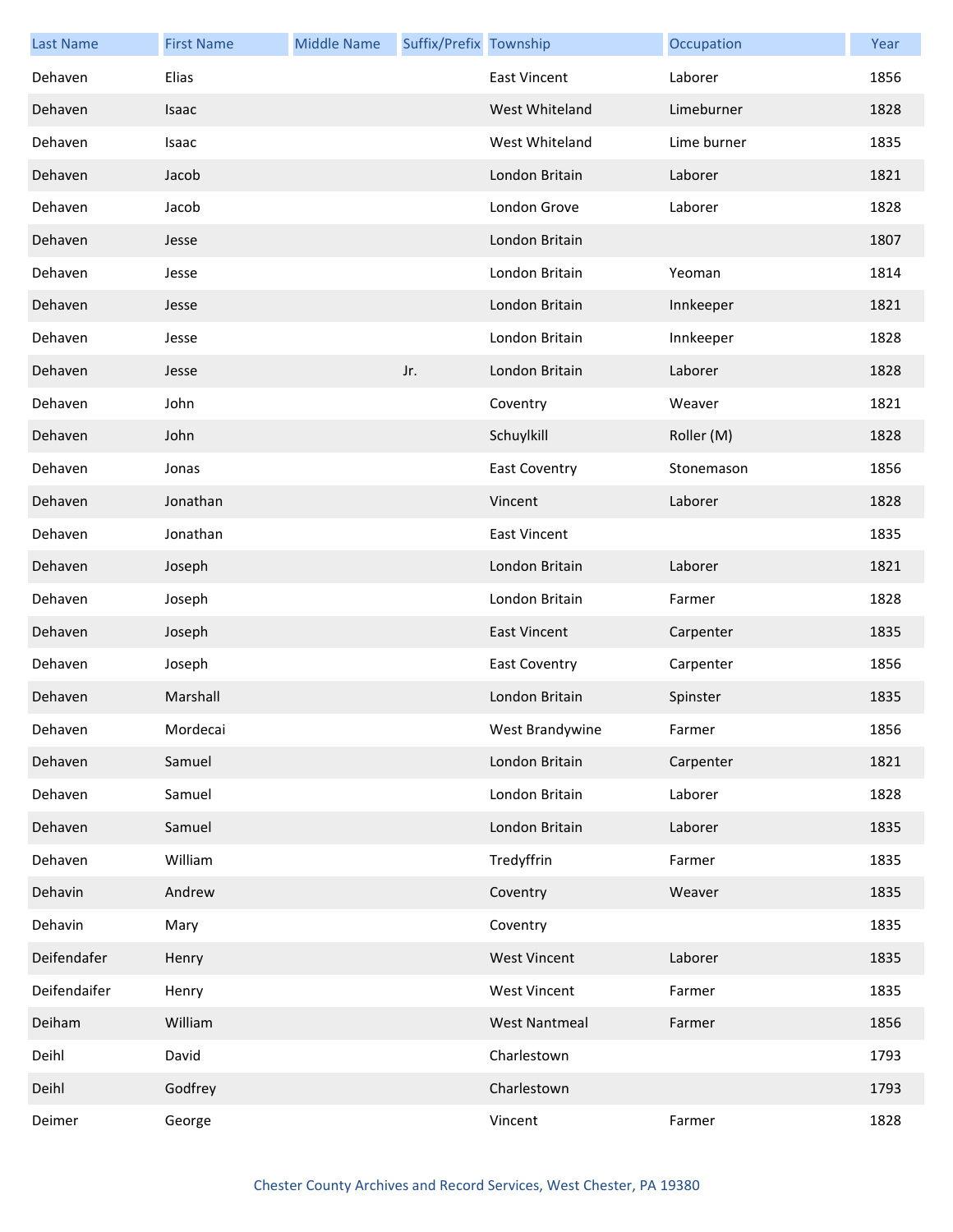| <b>Last Name</b> | <b>First Name</b> | <b>Middle Name</b>        | Suffix/Prefix Township |                      | Occupation           | Year |
|------------------|-------------------|---------------------------|------------------------|----------------------|----------------------|------|
| Deimer           | George            |                           |                        | <b>East Vincent</b>  | Farmer               | 1835 |
| Deimer           | Samuel            |                           |                        | East Pikeland        | Farmer               | 1856 |
| Deimer           | Samuel            |                           | Jr.                    | <b>East Pikeland</b> | Farmer               | 1856 |
| Deisem           | John              |                           |                        | Honeybrook           | Huckster             | 1856 |
| Delap            | Umphrey           |                           |                        | East Nottingham      | Smith                | 1821 |
| Delean           | Joseph            |                           |                        | Westtown             | Farmer               | 1856 |
| Delinger         | Samuel            |                           |                        | <b>West Vincent</b>  | Farmer               | 1856 |
| Deliver          | Patrick           |                           |                        | East Whiteland       | Laborer              | 1856 |
| Delks            | Samuel            |                           |                        | East Fallowfield     | Laborer              | 1814 |
| Dell             | Philip            |                           |                        | Coventry             | Farmer               | 1821 |
| Delliker         | Samuel            |                           |                        | Phoenixville         | Justice of the Peace | 1856 |
| Dellinger        | Frederick         |                           |                        | Coventry             | Yeoman               | 1807 |
| Dellinger        | Frederick         |                           |                        | Coventry             | Yeoman               | 1814 |
| Dellinger        | Frederick         |                           |                        | Coventry             | Laborer              | 1821 |
| Dellinger        | George            |                           |                        | Coventry             | Laborer              | 1821 |
| Dellinger        | George            |                           |                        | Pikeland             | Laborer              | 1828 |
| Dellinger        | John              |                           |                        | Pikeland             | Laborer              | 1828 |
| Dellzell         | John              |                           |                        | <b>West Nantmeal</b> | Blacksmith           | 1821 |
| Dellzell         | Thomas            |                           |                        | <b>West Nantmeal</b> | Blacksmith           | 1821 |
| Delp             | Α                 | D                         |                        | Schuylkill           | Teacher              | 1856 |
| Delp             | George            |                           |                        | Schuylkill           | Teacher              | 1856 |
| Delzell          | John              |                           |                        | <b>West Nantmeal</b> | Blacksmith           | 1814 |
| Demieux          | Charles           | $\boldsymbol{\mathsf{A}}$ |                        | <b>West Chester</b>  | Teacher              | 1856 |
| Dempsey          | Dennis            |                           |                        | Charlestown          | Laborer              | 1807 |
| Dempsey          | Dennis            |                           |                        | Charlestown          | Laborer              | 1814 |
| Dempsey          | Elhanen           |                           |                        | Willistown           | Cordwainer           | 1828 |
| Dempsey          | James             |                           |                        | Willistown           | Carpenter            | 1821 |
| Dempsey          | James             |                           |                        | Willistown           | Carpenter            | 1828 |
| Dempsey          | James             |                           |                        | Willistown           | Farmer               | 1835 |
| Dempsey          | Jefferson         |                           |                        | East Marlborough     | Farmer               | 1828 |
| Dempsey          | John              |                           |                        | East Whiteland       | Carpenter            | 1807 |
| Dempsey          | John              |                           |                        | Tredyffrin           | Carpenter            | 1814 |
| Dempsey          | John              |                           |                        | Tredyffrin           | Constable            | 1821 |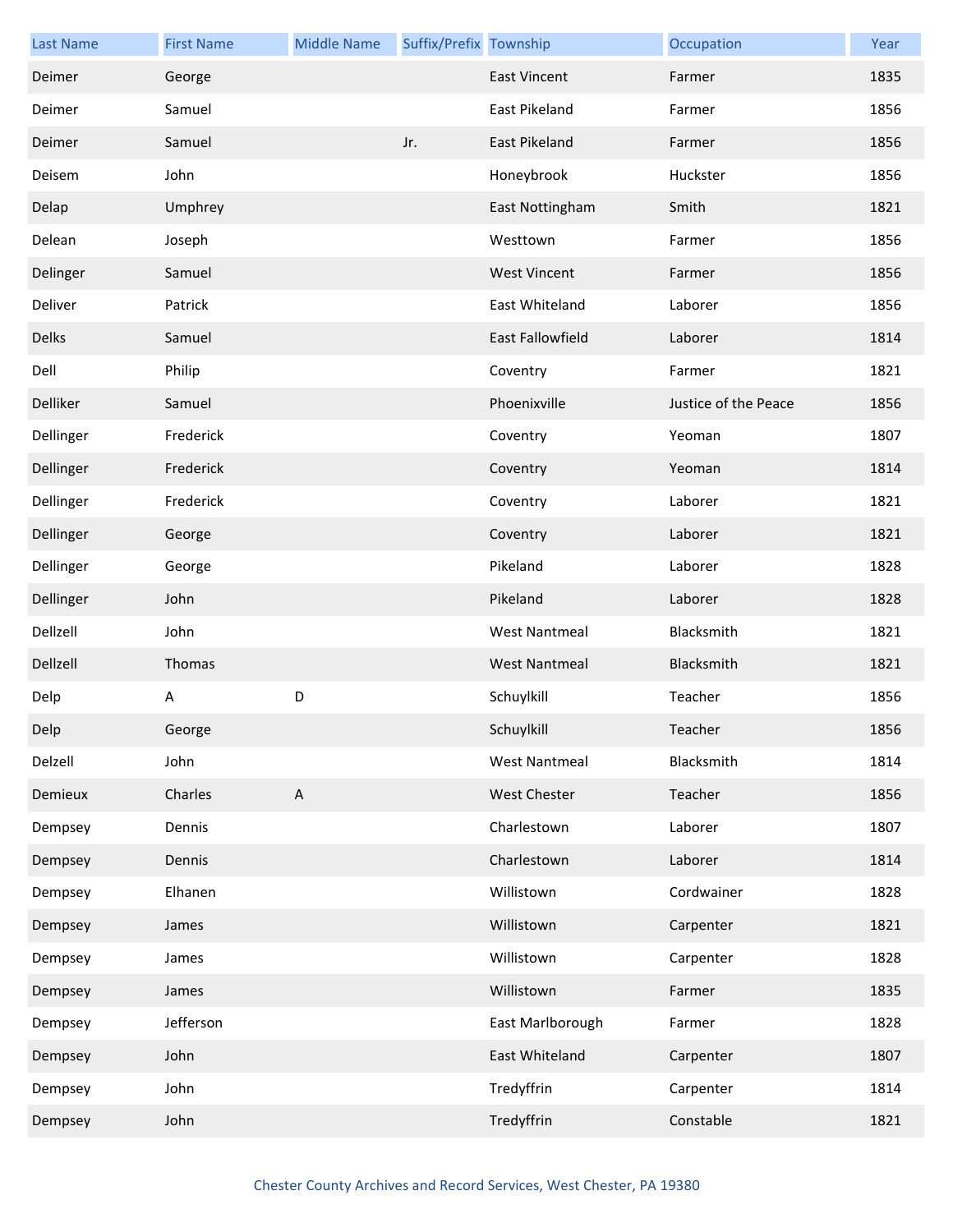| <b>Last Name</b> | <b>First Name</b> | <b>Middle Name</b> | Suffix/Prefix Township |                  | Occupation  | Year |
|------------------|-------------------|--------------------|------------------------|------------------|-------------|------|
| Dempsey          | Thomas            |                    |                        | Tredyffrin       | Carpenter   | 1821 |
| Dempsey          | William           |                    |                        | Charlestown      | Laborer     | 1807 |
| Dempsey          | William           |                    |                        | Charlestown      | Carpenter   | 1814 |
| Dempsy           | Dennis            |                    |                        | Charlestown      | Laborer     | 1821 |
| Demsey           | James             |                    |                        | Willistown       |             | 1800 |
| Demsey           | James             |                    |                        | Willistown       | Carpenter   | 1807 |
| Demsey           | James             |                    |                        | Willistown       | Storekeeper | 1814 |
| Demsey           | John              |                    |                        | Tredyffrin       |             | 1800 |
| Demsy            | Con               |                    |                        | Tredyffrin       |             | 1793 |
| Denafelt         | Peter             |                    |                        | Uwchlan          | Farmer      | 1807 |
| Dengler          | Isaac             |                    |                        | South Coventry   | Blacksmith  | 1856 |
| Denison          | John              |                    |                        | East Marlborough | Ropemaker   | 1821 |
| Denison          | John              | B                  |                        | West Fallowfield |             | 1856 |
| Denison          | Joseph            |                    |                        | West Nottingham  | Forgeman    | 1856 |
| Denison          | Peter             |                    |                        | Schuylkill       | Laborer     | 1835 |
| Denithorn        | John              |                    |                        | Phoenixville     | Mason       | 1856 |
| Dennan           | William           |                    |                        | Phoenixville     | Laborer     | 1856 |
| Denner           | Frederick         |                    |                        | West Pikeland    | Laborer     | 1856 |
| Denney           | Abraham           |                    |                        | East Fallowfield | Laborer     | 1856 |
| Denney           | Collins           |                    |                        | New Garden       | Farmer      | 1821 |
| Denney           | Collins           |                    |                        | New Garden       | Farmer      | 1828 |
| Denney           | Dennis            |                    |                        | Willistown       | Farmer      | 1821 |
| Denney           | Dennis            |                    |                        | Brandywine       | Farmer      | 1828 |
| Denney           | Dennis            |                    |                        | Willistown       | Laborer     | 1828 |
| Denney           | Dennis            |                    |                        | Tredyffrin       | Drover      | 1856 |
| Denney           | Elijah            |                    |                        | Pennsbury        | Laborer     | 1856 |
| Denney           | Joseph            |                    |                        | East Fallowfield | Laborer     | 1856 |
| Denney           | William           |                    |                        | New Garden       | Farmer      | 1814 |
| Denney           | William           |                    |                        | West Whiteland   | Weaver      | 1814 |
| Dennica          | John              |                    |                        | East Caln        | Cooper      | 1807 |
| Denning          | Charles           |                    |                        | West Whiteland   | Laborer     | 1807 |
| Denning          | James             |                    |                        | Phoenixville     | Laborer     | 1856 |
| Denning          | John              |                    |                        | Goshen           |             | 1793 |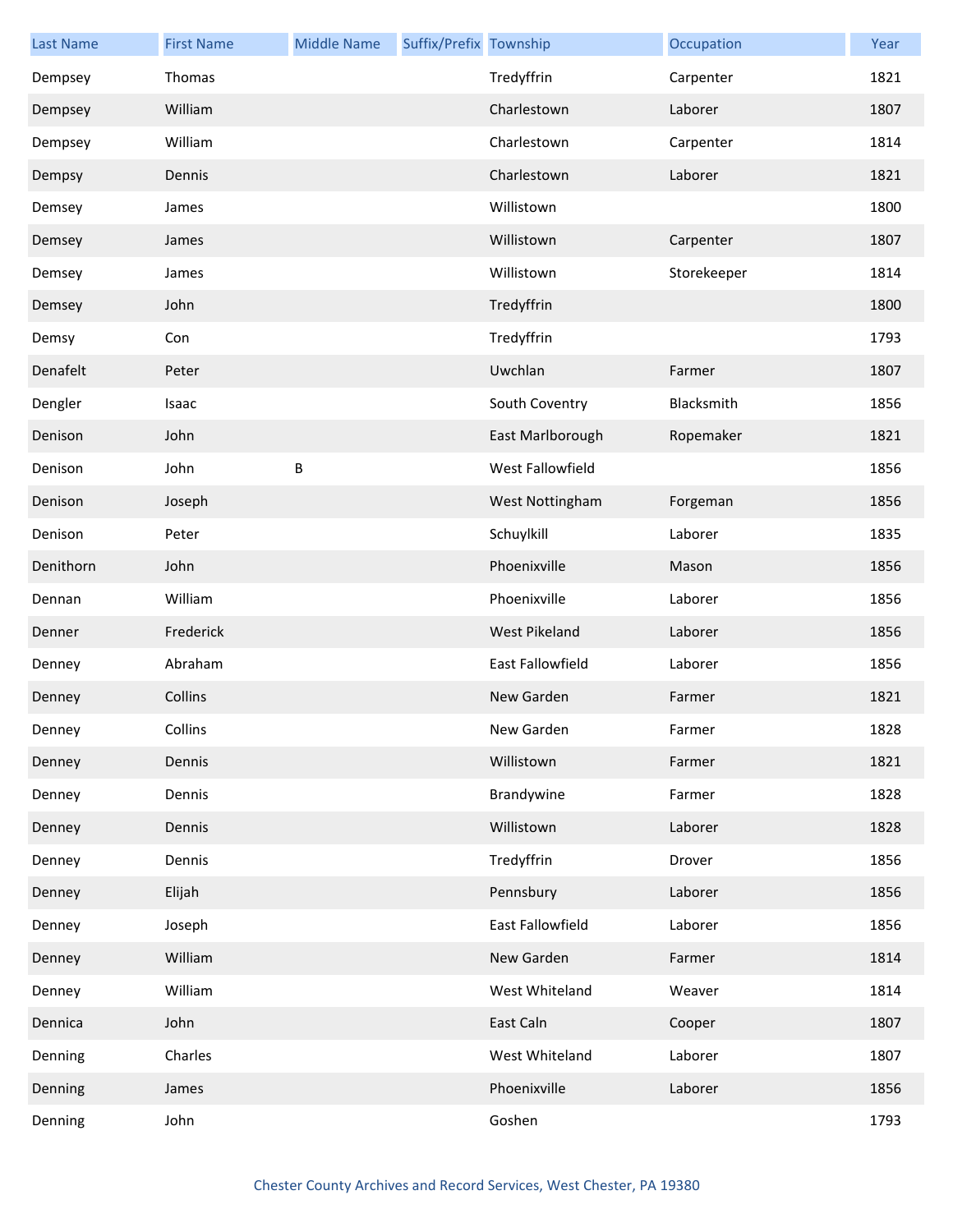| <b>Last Name</b> | <b>First Name</b> | <b>Middle Name</b> | Suffix/Prefix Township |                      | Occupation     | Year |
|------------------|-------------------|--------------------|------------------------|----------------------|----------------|------|
| Denning          | John              |                    |                        | Phoenixville         | Laborer        | 1856 |
| Denning          | Peter             |                    |                        | Phoenixville         | Laborer        | 1856 |
| Dennis           | Fritz             |                    |                        | West Caln            | Laborer        | 1856 |
| Dennis           | Jane              |                    |                        | <b>West Chester</b>  | Trimming store | 1856 |
| Dennis           | Susan             |                    |                        | <b>West Chester</b>  | Lady           | 1856 |
| Dennison         | Jesse             |                    |                        | London Britain       | Laborer        | 1821 |
| Dennison         | Jesse             |                    |                        | Kennett              | Laborer        | 1835 |
| Dennison         | Robert            |                    |                        | London Britain       | Farmer         | 1821 |
| Dennizon         | Lewis             |                    |                        | East Caln            | Shoemaker      | 1856 |
| Denny            |                   |                    |                        | Tredyffrin           | Drover         | 1856 |
| Denny            | Charles           |                    |                        | Willistown           | Laborer        | 1835 |
| Denny            | David             |                    |                        | Uwchlan              |                | 1793 |
| Denny            | David             |                    |                        | <b>West Nantmeal</b> |                | 1800 |
| Denny            | David             |                    |                        | <b>West Nantmeal</b> | Farmer         | 1807 |
| Denny            | David             |                    |                        | Brandywine           | Farmer         | 1814 |
| Denny            | David             |                    |                        | Uwchlan              | Tanner         | 1821 |
| Denny            | David             |                    | Estate                 | Brandywine           |                | 1821 |
| Denny            | David             |                    |                        | Uwchlan              | Schoolmaster   | 1828 |
| Denny            | David             |                    |                        | Uwchlan              | Tanner         | 1835 |
| Denny            | David             |                    |                        | Uwchlan              | Gentleman      | 1856 |
| Denny            | Denis             |                    |                        | Brandywine           | Farmer         | 1835 |
| Denny            | Dennis            |                    |                        | Willistown           |                | 1800 |
| Denny            | Dennis            |                    |                        | Willistown           | Farmer         | 1835 |
| Denny            | James             |                    |                        | Uwchlan              |                | 1793 |
| Denny            | James             |                    |                        | <b>West Nantmeal</b> |                | 1800 |
| Denny            | Jesse             |                    |                        | Uwchlan              | Laborer        | 1835 |
| Denny            | John              |                    |                        | Uwchlan              | Tanner         | 1828 |
| Denny            | John              | $\sf T$            | Esq.                   | West Chester         |                | 1835 |
| Denny            | Mark              |                    |                        | West Chester         | Student (Law)  | 1828 |
| Denny            | Mark              |                    |                        | Uwchlan              |                | 1835 |
| Denny            | Martha            |                    |                        | Brandywine           |                | 1821 |
| Denny            | Martha            |                    |                        | Uwchlan              |                | 1835 |
| Denny            | Patrick           |                    |                        | <b>West Nantmeal</b> |                | 1800 |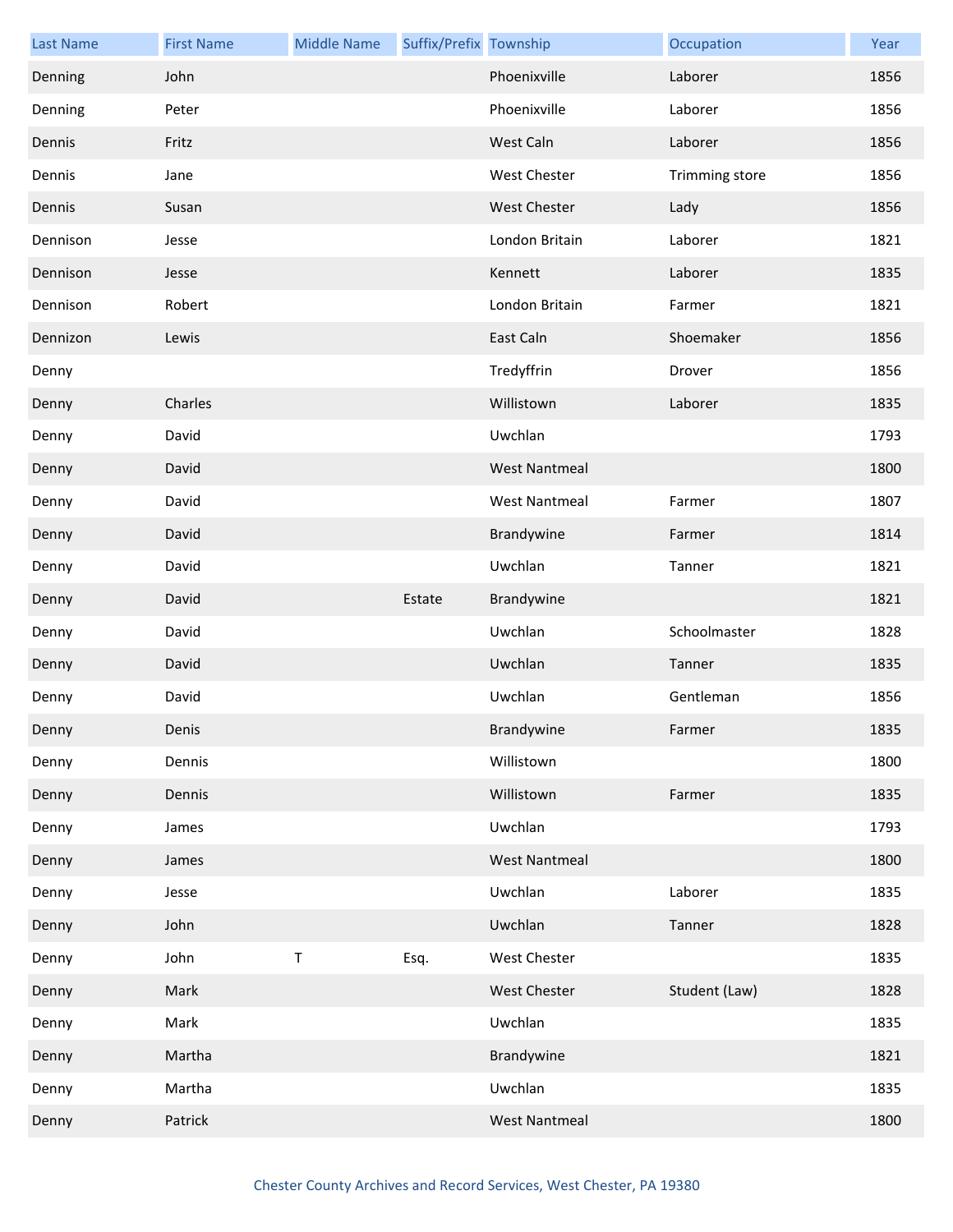| <b>Last Name</b> | <b>First Name</b> | <b>Middle Name</b> | Suffix/Prefix Township |                      | Occupation    | Year |
|------------------|-------------------|--------------------|------------------------|----------------------|---------------|------|
| Denny            | Samuel            |                    |                        | West Caln            |               | 1793 |
| Denny            | Samuel            |                    |                        | Sadsbury             | Chairmaker    | 1821 |
| Denny            | Samuel            |                    |                        | Uwchlan              | Tanner        | 1821 |
| Denny            | Samuel            |                    |                        | Sadsbury             | Joiner        | 1835 |
| Denny            | William           |                    |                        | <b>West Nantmeal</b> |               | 1793 |
| Denny            | William           |                    |                        | Uwchlan              |               | 1793 |
| Denny            | William           |                    |                        | Uwchlan              | Tanner        | 1800 |
| Denny            | William           |                    |                        | Uwchlan              | Tavern Keeper | 1807 |
| Denny            | William           |                    |                        | Uwchlan              | Farmer        | 1814 |
| Denny            | William           |                    | Jr.                    | Uwchlan              | Farmer        | 1814 |
| Denny            | William           |                    |                        | Uwchlan              | Farmer        | 1821 |
| Denny            | William           |                    |                        | Uwchlan              | Farmer        | 1828 |
| Denny            | William           |                    |                        | Uwchlan              | Farmer        | 1835 |
| Denny            | William           |                    |                        | Uwchlan              | Farmer        | 1856 |
| Densmore         | James             |                    |                        | East Bradford        | Laborer       | 1856 |
| Densy            | James             |                    |                        | Uwchlan              |               | 1793 |
| Dent             | Thomas            |                    |                        | Westtown             | Tailor        | 1807 |
| Dent             | Thomas            |                    |                        | Westtown             | Tailor        | 1814 |
| Dent             | Thomas            |                    |                        | Westtown             | Tailor        | 1821 |
| Dent             | Thomas            |                    |                        | Westtown             | Tailor        | 1828 |
| Denton           | Samuel            |                    |                        | East Brandywine      | Weaver        | 1856 |
| Denton           | Thomas            |                    |                        | East Brandywine      | Dyer          | 1856 |
| Deny             | Samuel            |                    |                        | Sadsbury             | Carpenter     | 1828 |
| Derborah         | Daniel            |                    |                        | East Whiteland       |               | 1793 |
| Derborah         | Hugh              |                    |                        | East Whiteland       |               | 1793 |
| Derborough       | Daniel            |                    |                        | East Whiteland       | Mason         | 1807 |
| Derborough       | Daniel            |                    |                        | East Whiteland       | Farmer        | 1814 |
| Derborough       | Edmon             |                    |                        | East Goshen          | Laborer       | 1835 |
| Derborough       | Hugh              |                    |                        | East Whiteland       |               | 1800 |
| Derborough       | Hugh              |                    |                        | East Whiteland       | Farmer        | 1807 |
| Derborough       | Hugh              |                    |                        | East Whiteland       | Farmer        | 1814 |
| Derborough       | Parker            |                    |                        | East Whiteland       | Smith         | 1814 |
| Derborough       | William           |                    |                        | East Whiteland       | Carpenter     | 1814 |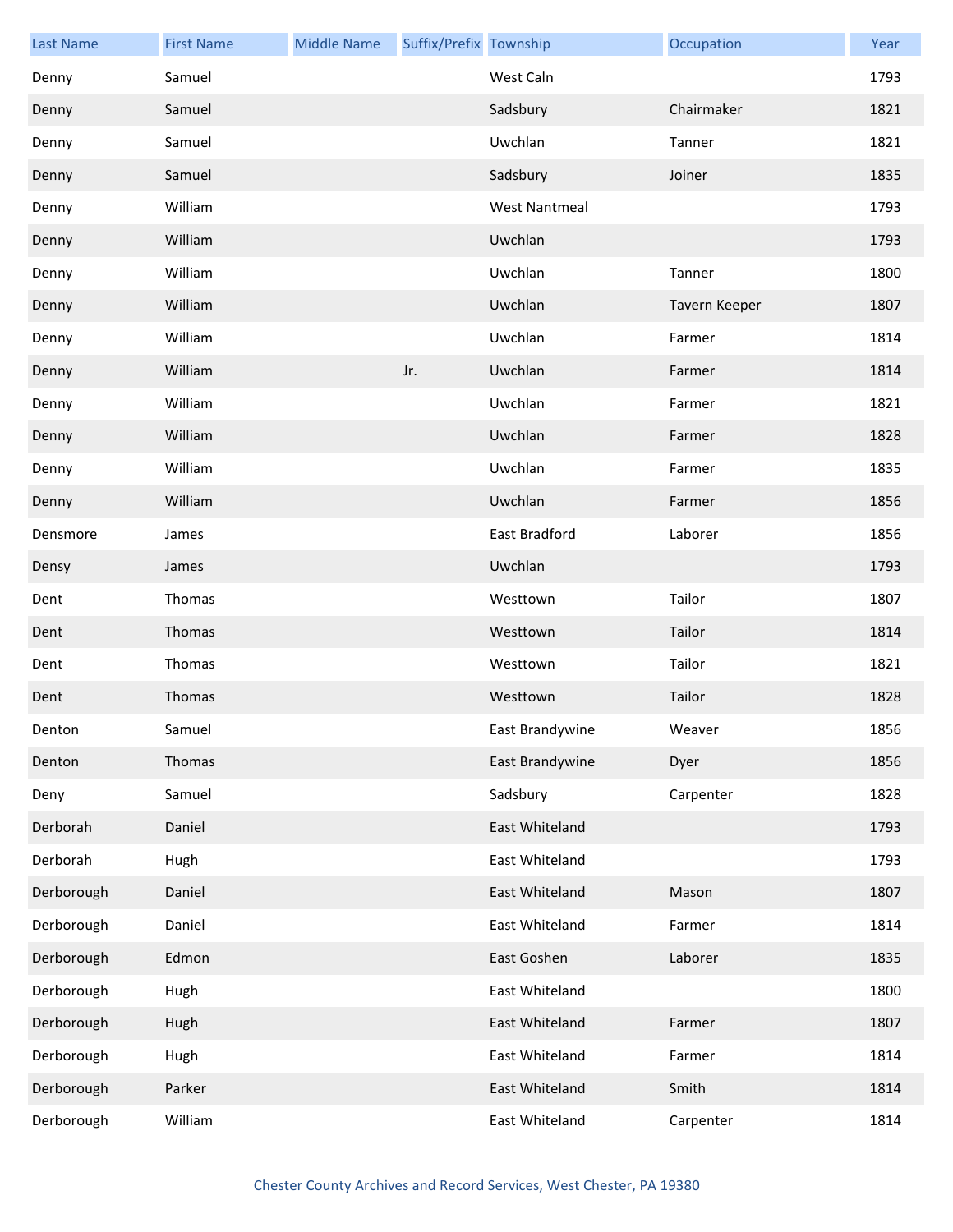| <b>Last Name</b> | <b>First Name</b> | <b>Middle Name</b> | Suffix/Prefix Township |                         | Occupation        | Year |
|------------------|-------------------|--------------------|------------------------|-------------------------|-------------------|------|
| Derborough       | William           |                    |                        | East Whiteland          | Painter           | 1821 |
| Derborow         | Parker            |                    |                        | Willistown              | Smith             | 1807 |
| Derbrough        | Parker            |                    |                        | East Whiteland          | Farmer            | 1821 |
| Derbrough        | Parker            |                    | Jr.                    | East Whiteland          | Laborer           | 1835 |
| Derbrough        | Parker            |                    |                        | East Whiteland          | Farmer            | 1835 |
| Derer            | John              |                    |                        | Easttown                |                   | 1856 |
| Derham           | John              |                    |                        | <b>East Fallowfield</b> | Laborer           | 1807 |
| Derham           | Parker            |                    |                        | Brandywine              | Laborer           | 1807 |
| Derham           | Parker            |                    |                        | <b>West Nantmeal</b>    | Laborer           | 1814 |
| Derham           | Parker            |                    |                        | Honey Brook             | Laborer           | 1828 |
| Derickson        | Hannah            |                    |                        | East Nottingham         | Milliner          | 1835 |
| Derickson        | Jacob             |                    |                        | West Caln               |                   | 1835 |
| Derickson        | Joseph            |                    |                        | East Nottingham         | Farmer            | 1814 |
| Derickson        | Joseph            |                    |                        | East Nottingham         | Weaver            | 1835 |
| Derickson        | William           |                    |                        | East Whiteland          | Laborer           | 1821 |
| Dericson         | Joseph            |                    |                        | East Nottingham         |                   | 1793 |
| Derin            | Dennis            |                    |                        | West Bradford           | Laborer           | 1828 |
| Deringer         | Frederick         |                    |                        | Charlestown             |                   | 1793 |
| Dermont          | Henry             |                    |                        | Tredyffrin              | Innkeeper         | 1856 |
| Dermot           | William           |                    |                        | <b>Upper Oxford</b>     | Weaver            | 1835 |
| Derrer           | George            |                    |                        | East Whiteland          | Quarryman         | 1835 |
| Derrick          | Philip            |                    |                        | <b>West Chester</b>     | Printer           | 1807 |
| Derrick          | Philip            |                    |                        | <b>West Chester</b>     | Printer           | 1814 |
| Derrick          | Sarah             |                    |                        | <b>West Chester</b>     | Mantuamaker       | 1821 |
| Derricks         | William           |                    |                        | East Fallowfield        | Shoemaker         | 1828 |
| Derrickson       | Isaac             |                    |                        | East Goshen             | Miller            | 1828 |
| Derrickson       | Isaac             |                    |                        | West Whiteland          | Miller            | 1835 |
| Derrickson       | Jacob             |                    |                        | Westtown                | Laborer           | 1821 |
| Derrickson       | Jacob             |                    |                        | Westtown                | Farmer            | 1828 |
| Derrickson       | Jacob             |                    |                        | East Caln               | Laborer           | 1835 |
| Derrickson       | Joseph            |                    |                        | East Nottingham         |                   | 1800 |
| Derrickson       | Joseph            |                    |                        | East Nottingham         | Farmer            | 1828 |
| Derrickson       | William           |                    |                        | East Goshen             | Post & Rail Maker | 1828 |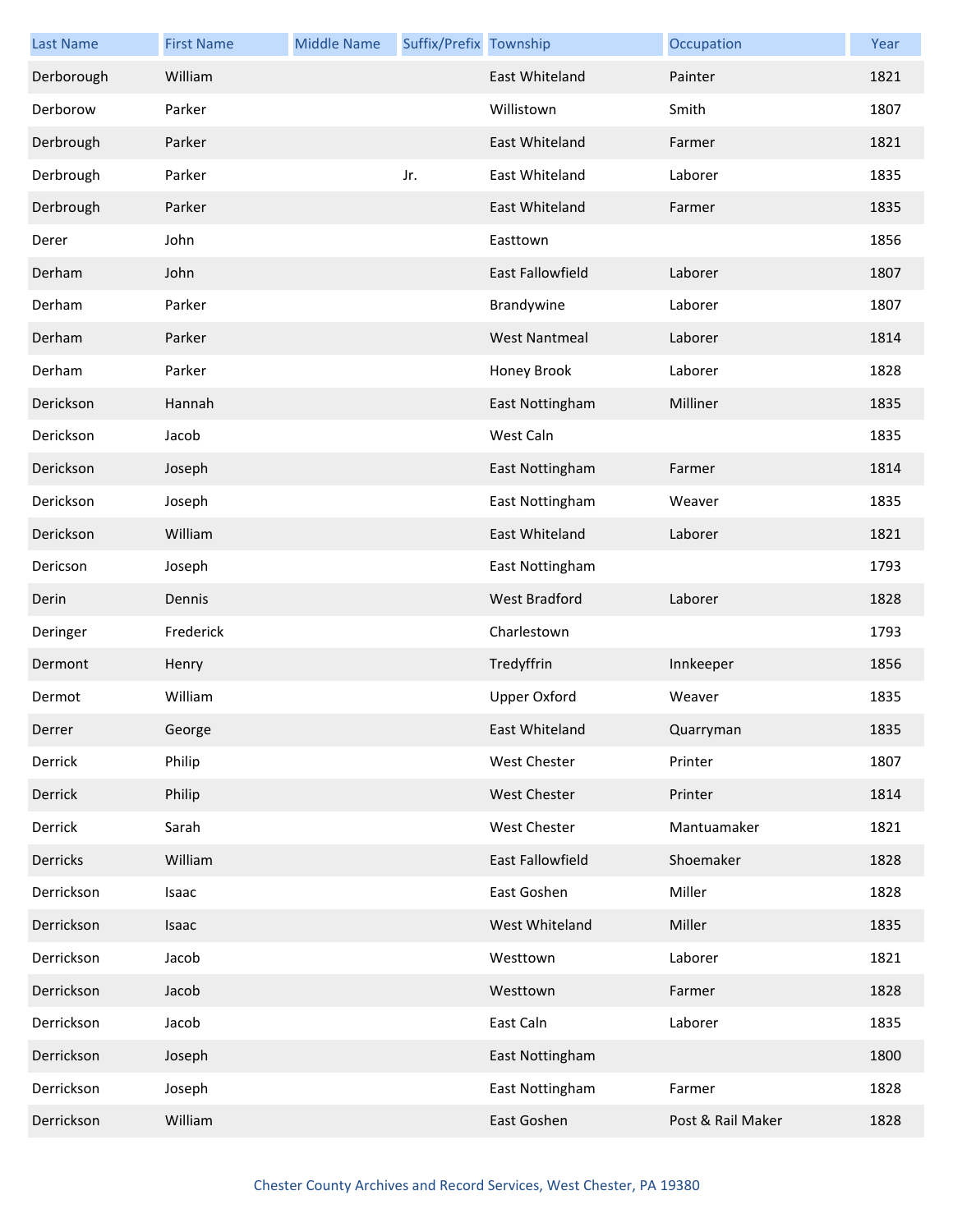| <b>Last Name</b> | <b>First Name</b> | <b>Middle Name</b> | Suffix/Prefix Township |                         | Occupation | Year |
|------------------|-------------------|--------------------|------------------------|-------------------------|------------|------|
| Derrickson       | William           |                    |                        | East Goshen             | Laborer    | 1835 |
| Derry            | <b>Betty</b>      |                    | Widow                  | <b>East Fallowfield</b> |            | 1828 |
| Derry            | <b>Black</b>      |                    |                        | <b>East Fallowfield</b> | Laborer    | 1814 |
| Derry            | <b>Black</b>      |                    |                        | <b>East Fallowfield</b> |            | 1821 |
| Derry            | James             |                    |                        | <b>West Chester</b>     | Laborer    | 1828 |
| Derry            | James             |                    |                        | <b>West Chester</b>     | Laborer    | 1835 |
| Derry            | James             |                    |                        | <b>West Chester</b>     | Laborer    | 1856 |
| Derry            | John              |                    |                        | East Caln               | Laborer    | 1856 |
| Derry            | Samson            |                    |                        | <b>West Chester</b>     | Laborer    | 1807 |
| Derry            | Samson            |                    |                        | <b>West Chester</b>     | Laborer    | 1814 |
| Derry            | William           |                    |                        | <b>West Chester</b>     | Laborer    | 1856 |
| Derum            | John              |                    |                        | East Fallowfield        |            | 1793 |
| Desberry         | James             |                    |                        | West Whiteland          | Laborer    | 1807 |
| Deshane          | John              |                    |                        | East Nottingham         | Shoemaker  | 1835 |
| Deshane          | John              |                    |                        | Lower Oxford            | Shoemaker  | 1835 |
| Deshane          | William           |                    |                        | East Nottingham         | Shoemaker  | 1835 |
| Deshane          | William           |                    |                        | Lower Oxford            | Shoemaker  | 1835 |
| Deshire          | William           |                    |                        | London Grove            | Laborer    | 1835 |
| Desum            | John              |                    |                        | <b>West Nantmeal</b>    | Carpenter  | 1835 |
| Detarah          | Christian         |                    |                        | Pikeland                | Farmer     | 1807 |
| Deterick         | Frederick         |                    |                        | Pikeland                |            | 1793 |
| Deterline        | Samuel            |                    |                        | <b>East Vincent</b>     |            | 1835 |
| Detreth          | Gutleib           |                    |                        | Phoenixville            | Laborer    | 1856 |
| Detreth          | Jacob             |                    |                        | Phoenixville            | Laborer    | 1856 |
| Detwilar         | John              |                    |                        | Coventry                | Laborer    | 1835 |
| Detwiler         | Abraham           |                    |                        | Vincent                 | Weaver     | 1814 |
| Detwiler         | Abraham           |                    |                        | Coventry                | Carpenter  | 1835 |
| Detwiler         | Andrew            |                    |                        | Vincent                 | Carpenter  | 1814 |
| Detwiler         | Henry             |                    |                        | Tredyffrin              | Farmer     | 1814 |
| Detwiler         | Henry             |                    |                        | Tredyffrin              | Farmer     | 1828 |
| Detwiler         | Henry             |                    |                        | Tredyffrin              | Farmer     | 1835 |
| Detwiler         | Henry             |                    |                        | Tredyffrin              | Farmer     | 1856 |
| Detwiler         | Isaac             |                    |                        | Tredyffrin              | Farmer     | 1856 |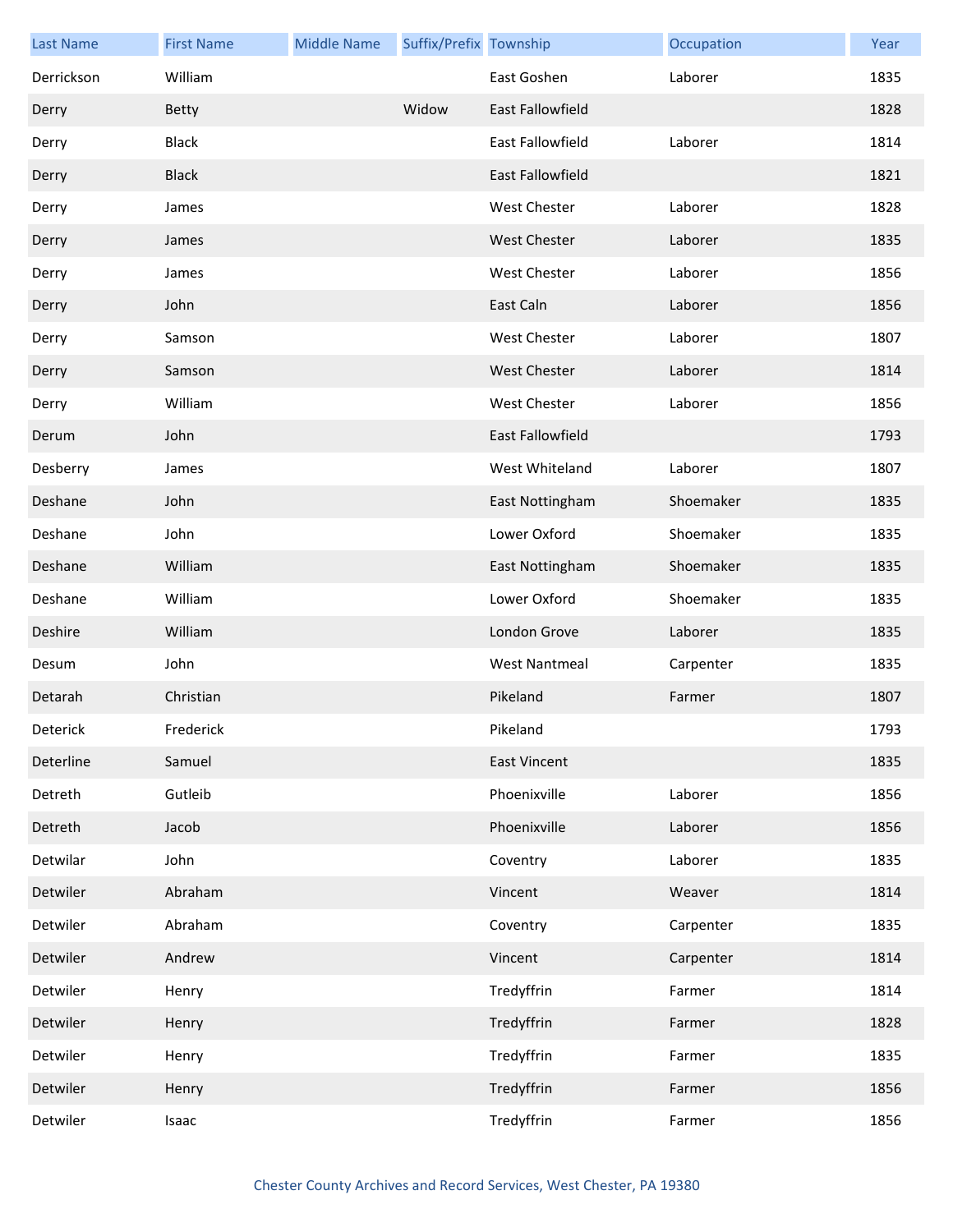| <b>Last Name</b> | <b>First Name</b> | <b>Middle Name</b> | Suffix/Prefix Township |                      | Occupation  | Year |
|------------------|-------------------|--------------------|------------------------|----------------------|-------------|------|
| Detwiler         | Jacob             |                    |                        | Tredyffrin           |             | 1793 |
| Detwiler         | Jacob             |                    |                        | Tredyffrin           | Farmer      | 1807 |
| Detwiler         | Jacob             |                    |                        | Tredyffrin           | Farmer      | 1814 |
| Detwiler         | Jacob             |                    |                        | Tredyffrin           | Farmer      | 1828 |
| Detwiler         | Jacob             |                    |                        | Tredyffrin           | Farmer      | 1835 |
| Detwiler         | Jacob             |                    |                        | Tredyffrin           | Farmer      | 1856 |
| Detwiler         | James             |                    |                        | South Coventry       | Miller      | 1856 |
| Detwiler         | John              |                    |                        | Vincent              |             | 1814 |
| Detwiler         | John              |                    |                        | <b>East Coventry</b> | Laborer     | 1856 |
| Detwiler         | John              |                    |                        | Tredyffrin           | Farmer      | 1856 |
| Detwiler         | John              | L                  |                        | <b>East Coventry</b> | Storekeeper | 1856 |
| Detwiller        | Henry             |                    |                        | Tredyffrin           | Farmer      | 1821 |
| Detwiller        | Isaac             |                    |                        | Tredyffrin           | Farmer      | 1821 |
| Detwiller        | Jacob             |                    |                        | Tredyffrin           | Farmer      | 1821 |
| Detwiller        | William           |                    |                        | <b>East Coventry</b> | Blacksmith  | 1856 |
| Devaugh          | Jonathan          |                    |                        | Charlestown          | Laborer     | 1814 |
| Develin          | John              |                    |                        | New Garden           | Weaver      | 1800 |
| Develin          | John              |                    |                        | New Garden           | Weaver      | 1821 |
| Deven            | Edward            |                    |                        | Birmingham           | Laborer     | 1828 |
| Devenny          | Neal              |                    |                        | East Whiteland       |             | 1800 |
| Devenshire       | Jesse             |                    |                        | Lower Oxford         | Farmer      | 1828 |
| Devenshire       | Thomas            |                    |                        | Lower Oxford         | Shoemaker   | 1828 |
| Devers           | James             |                    |                        | Easttown             | Farmer      | 1814 |
| Devilen          | James             |                    |                        | New Garden           | Weaver      | 1807 |
| Devilen          | John              |                    |                        | New Garden           | Farmer      | 1807 |
| Devin            | Edward            |                    |                        | East Bradford        | Laborer     | 1807 |
| Devin            | Edward            |                    |                        | Birmingham           | Laborer     | 1821 |
| Devin            | Patrick           |                    |                        | Phoenixville         | Laborer     | 1856 |
| Devin            | Samuel            |                    |                        | West Fallowfield     |             | 1793 |
| Devin            | Samuel            |                    |                        | Sadsbury             |             | 1800 |
| Devin            | William           |                    |                        | Sadsbury             |             | 1800 |
| Devin            | William           |                    |                        | Sadsbury             |             | 1807 |
| Devine           | Amos              |                    |                        | Honeybrook           | Laborer     | 1856 |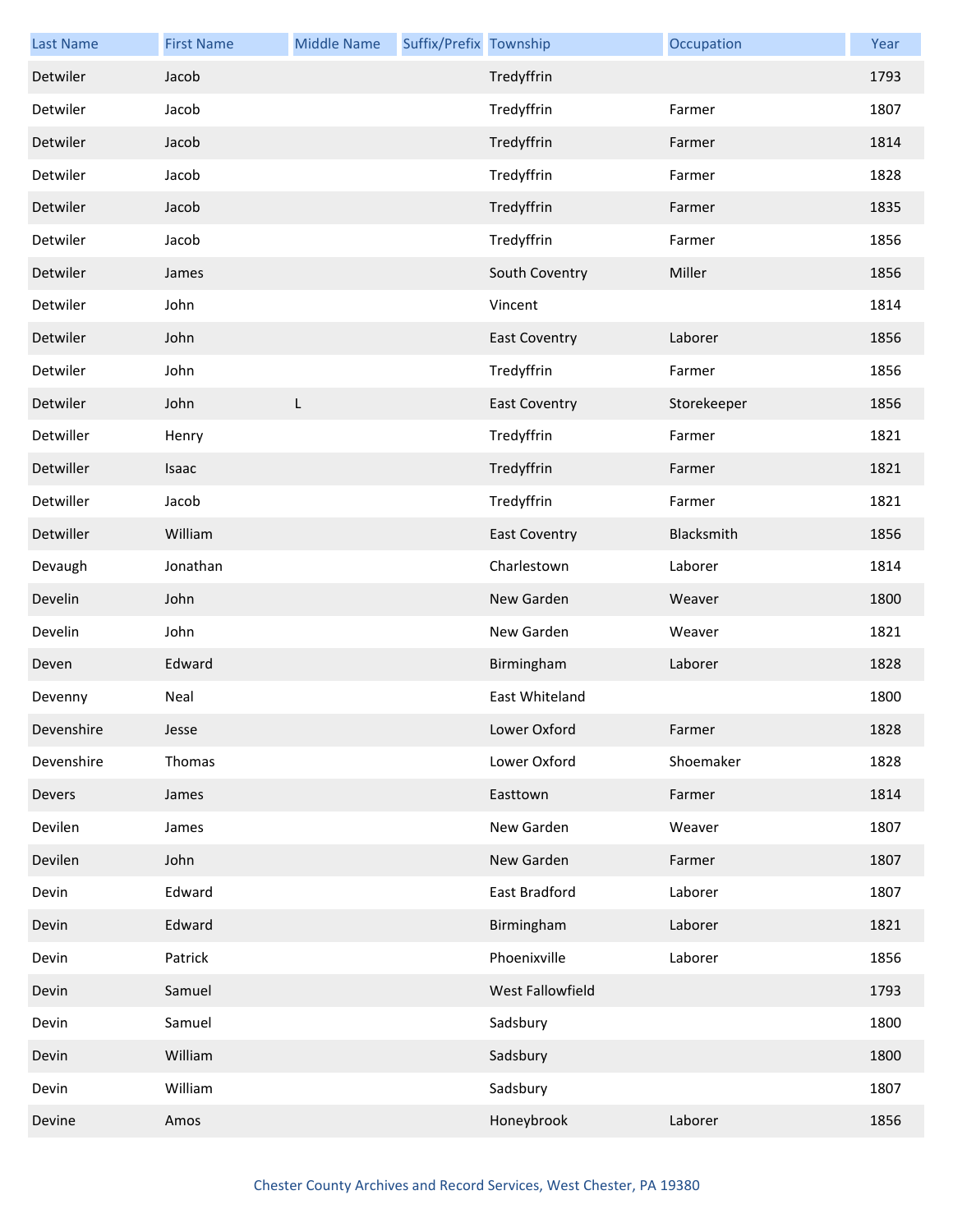| <b>Last Name</b> | <b>First Name</b> | <b>Middle Name</b> | Suffix/Prefix Township |                     | Occupation    | Year |
|------------------|-------------------|--------------------|------------------------|---------------------|---------------|------|
| Devine           | Archy             |                    |                        | Phoenixville        | Laborer       | 1856 |
| Devine           | Michael           |                    |                        | Phoenixville        | Laborer       | 1856 |
| Devine           | Victor            |                    |                        | Honey Brook         |               | 1800 |
| Devine           | William           |                    |                        | Newlin              | Laborer       | 1856 |
| Deviney          | Richard           |                    |                        | Phoenixville        | Shopkeeper    | 1856 |
| Deviney          | William           |                    |                        | <b>West Chester</b> | Blacksmith    | 1856 |
| Devinshire       | Jeremiah          |                    |                        | West Nottingham     |               | 1856 |
| Devinshire       | Jesse             |                    |                        | West Nottingham     | Shoemaker     | 1856 |
| Devit            | John              |                    |                        | East Marlborough    | Farmer        | 1828 |
| Devlin           | Charles           |                    |                        | New Garden          | Laborer       | 1821 |
| Devlin           | Charles           |                    |                        | Phoenixville        | Laborer       | 1856 |
| Devlin           | Edward            |                    |                        | Phoenixville        | Laborer       | 1856 |
| Devlin           | Hugh              |                    |                        | Phoenixville        | Laborer       | 1856 |
| Devlin           | James             |                    |                        | New Garden          | Weaver        | 1814 |
| Devlin           | James             |                    |                        | New Garden          | Weaver        | 1821 |
| Devlin           | John              |                    |                        | Brandywine          |               | 1793 |
| Devlin           | John              |                    |                        | New Garden          | Diaper Weaver | 1814 |
| Devlin           | John              |                    |                        | New Garden          | Weaver        | 1814 |
| Devlin           | John              |                    |                        | New Garden          | Cordwainer    | 1828 |
| Devlin           | John              |                    |                        | New Garden          | Weaver        | 1828 |
| Devlin           | John              |                    |                        | Phoenixville        | Laborer       | 1856 |
| Devlin           | John              |                    |                        | Phoenixville        | Laborer       | 1856 |
| Devlin           | Joseph            |                    |                        | New Garden          | Farmer        | 1835 |
| Devlin           | Patrick           |                    |                        | Phoenixville        | Pudler        | 1856 |
| Devlin           | Patrick           |                    |                        | Phoenixville        | Laborer       | 1856 |
| Devlin           | Peter             |                    |                        | Phoenixville        | Pudler        | 1856 |
| Devlin           | Samuel            |                    |                        | East Caln           |               | 1793 |
| Devlin           | Samuel            |                    |                        | Brandywine          |               | 1793 |
| Devo             | George            |                    |                        | West Marlborough    | Laborer       | 1821 |
| Devo             | Jonathan          |                    |                        | Charlestown         | Laborer       | 1821 |
| Devo             | Jonathan          |                    |                        | Charlestown         | Laborer       | 1828 |
| Devo             | Jonathan          |                    |                        | Charlestown         | Laborer       | 1835 |
| Devo             | Joseph            |                    |                        | Charlestown         | Laborer       | 1835 |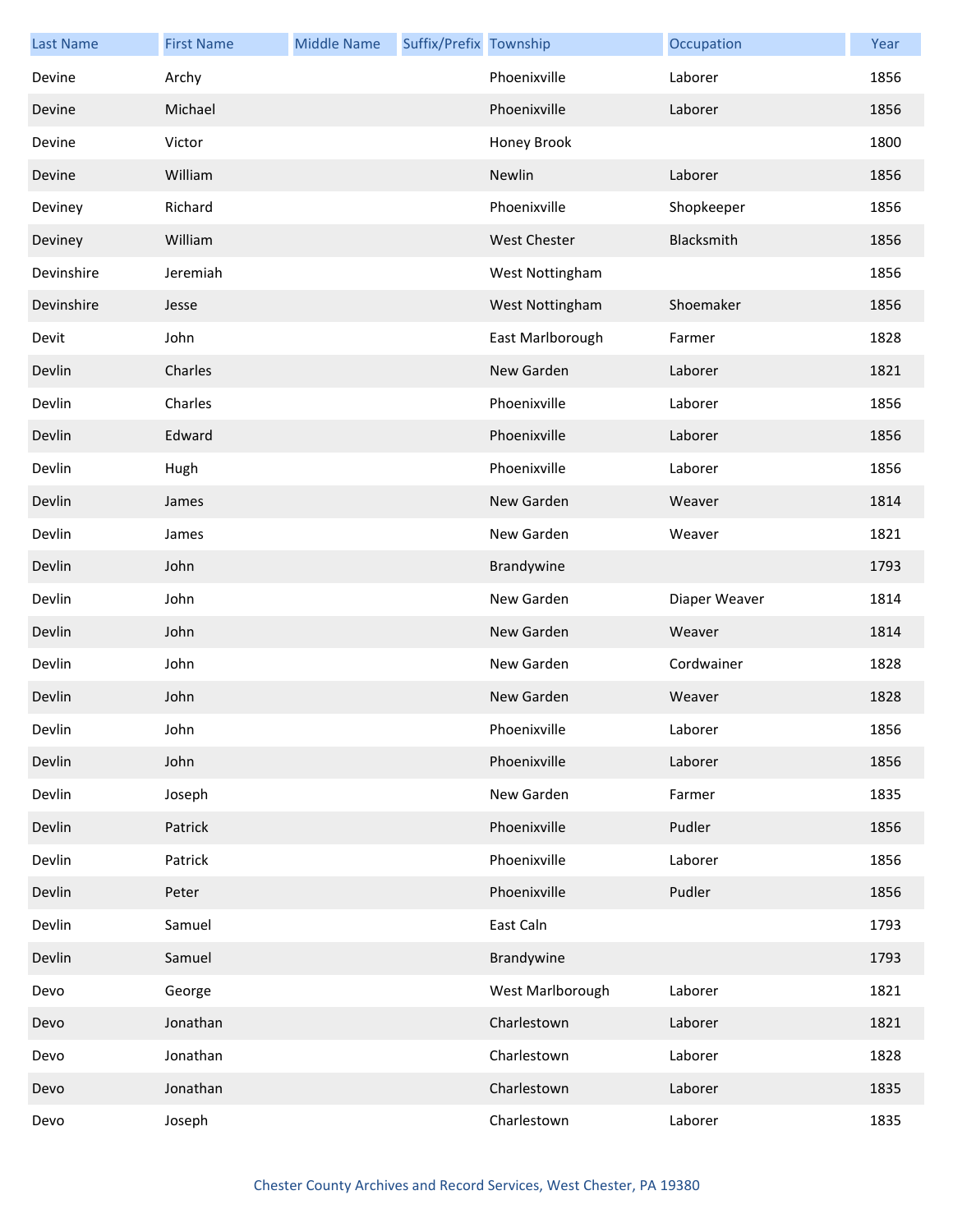| <b>Last Name</b> | <b>First Name</b> | <b>Middle Name</b> | Suffix/Prefix Township |                         | Occupation     | Year |
|------------------|-------------------|--------------------|------------------------|-------------------------|----------------|------|
| Devo             | William           |                    |                        | Charlestown             | Laborer        | 1835 |
| Devo             | William           |                    |                        | East Nottingham         | Laborer        | 1856 |
| Devoe            | Jacob             |                    |                        | <b>West Chester</b>     | <b>Butcher</b> | 1856 |
| Dewart           | Robert            |                    |                        | West Caln               | Weaver         | 1807 |
| Dewees           | Joseph            |                    |                        | Tredyffrin              | Wheelwright    | 1835 |
| Dewees           | Joseph            |                    |                        | Tredyffrin              | Farmer         | 1856 |
| Dewees           | Sarah             |                    |                        | Tredyffrin              | Gentlewoman    | 1807 |
| Dewees           | Sarah             |                    |                        | Tredyffrin              | Gentlewoman    | 1814 |
| Dewees           | Thomas            |                    |                        | Tredyffrin              |                | 1793 |
| Dewees           | Thomas            | $\sf B$            |                        | <b>West Vincent</b>     | Farmer         | 1856 |
| Dewees           | Waters            |                    |                        | Tredyffrin              |                | 1793 |
| Dewees           | Waters            |                    |                        | Tredyffrin              |                | 1800 |
| Dewees           | Waters            |                    |                        | <b>East Fallowfield</b> | Ironmaster     | 1807 |
| Dewees           | Waters            |                    |                        | East Fallowfield        | Ironmaster     | 1814 |
| Dewees           | Waters            |                    |                        | East Fallowfield        | Ironmaster     | 1821 |
| Dewees           | Waters            |                    |                        | <b>East Nantmeal</b>    | Farmer         | 1828 |
| Dewees           | Waters            |                    |                        | East Nantmeal           | Farmer         | 1835 |
| Dewees           | William           |                    |                        | Tredyffrin              |                | 1800 |
| Dewees           | William           |                    |                        | West Caln               | Farmer         | 1807 |
| Dewees           | William           |                    |                        | Schuylkill              | Innkeeper      | 1828 |
| Dewees           | William           |                    |                        | Charlestown             | Farmer         | 1835 |
| Deweese          | Thomas            |                    |                        | <b>East Nantmeal</b>    | Farmer         | 1835 |
| Dewer            | John              |                    |                        | West Chester            | Attorney       | 1814 |
| Dewis            | Joseph            |                    |                        | Tredyffrin              | Farmer         | 1856 |
| Dewit            | Isaac             |                    |                        | Honeybrook              | Laborer        | 1856 |
| Dey              | William           |                    |                        | West Chester            | Gentleman      | 1821 |
| Diamond          | <b>Barnard</b>    |                    |                        | West Fallowfield        |                | 1793 |
| Dice             | Christian         |                    |                        | Tredyffrin              | Blacksmith     | 1814 |
| Dice             | Christopher       |                    |                        | Tredyffrin              |                | 1793 |
| Dice             | Christopher       |                    |                        | Tredyffrin              |                | 1800 |
| Dice             | Christopher       |                    |                        | Tredyffrin              | Blacksmith     | 1807 |
| Dice             | Jesse             |                    |                        | Tredyffrin              | Blacksmith     | 1828 |
| Dice             | Jesse             |                    |                        | Tredyffrin              | Blacksmith     | 1835 |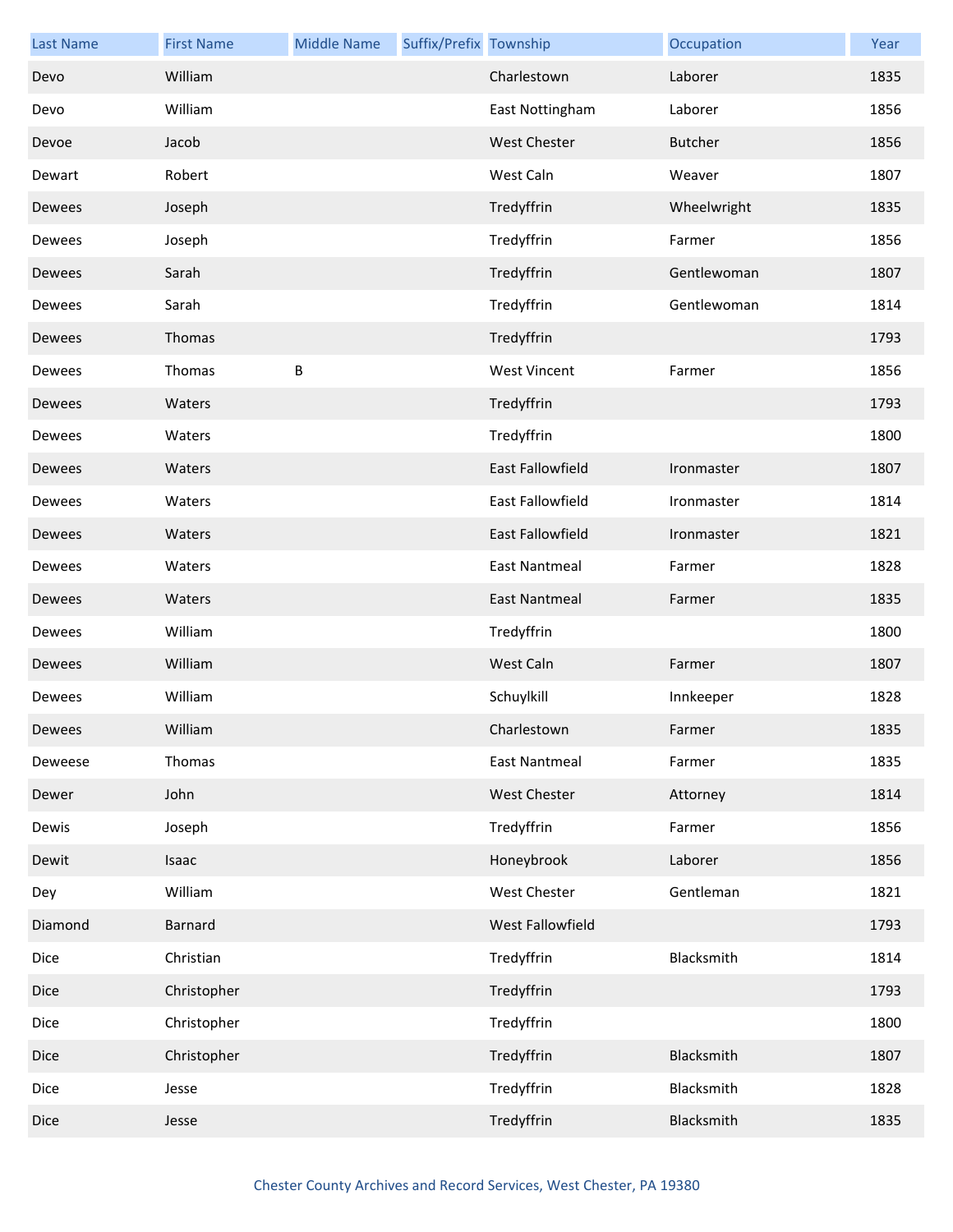| <b>Last Name</b> | <b>First Name</b> | <b>Middle Name</b>        | Suffix/Prefix Township |                     | Occupation    | Year |
|------------------|-------------------|---------------------------|------------------------|---------------------|---------------|------|
| Dice             | Jesse             | $\boldsymbol{\mathsf{H}}$ |                        | Tredyffrin          | Blacksmith    | 1856 |
| Dice             | Mary              |                           |                        | Tredyffrin          |               | 1821 |
| <b>Dick</b>      | Archibald         |                           |                        | West Nottingham     |               | 1856 |
| <b>Dick</b>      | Cadwalader        |                           |                        | Londonderry         | Shoemaker     | 1856 |
| Dick             | Jacob             |                           |                        | Coventry            | Jobber        | 1821 |
| <b>Dick</b>      | James             |                           |                        | New London          | Farmer        | 1800 |
| <b>Dick</b>      | James             |                           |                        | New London          | Shoemaker     | 1807 |
| <b>Dick</b>      | James             |                           |                        | New London          | Cordwainer    | 1814 |
| Dick             | James             |                           |                        | New London          | Cordwainer    | 1821 |
| <b>Dick</b>      | James             |                           |                        | New London          | Shoemaker     | 1828 |
| <b>Dick</b>      | James             |                           |                        | New London          | Cordwainer    | 1835 |
| <b>Dick</b>      | John              |                           |                        | Kennett             | Jobber        | 1814 |
| Dick             | John              |                           |                        | Kennett             | Laborer       | 1821 |
| <b>Dick</b>      | John              |                           |                        | Kennett             | Fencemaker    | 1828 |
| <b>Dick</b>      | John              |                           |                        | London Grove        | Shoemaker     | 1828 |
| <b>Dick</b>      | Jonathan          |                           |                        | New London          | Tailor        | 1828 |
| Dick             | Jonathan          |                           |                        | New London          | Tailor        | 1856 |
| Dickason         | Jesse             |                           |                        | Pikeland            | Blacksmith    | 1821 |
| Dicken           | Alexander         |                           |                        | London Grove        | Manufacturer  | 1828 |
| Dickenson        | David             |                           |                        | New Garden          |               | 1793 |
| Dickenson        | John              |                           |                        | New Garden          |               | 1793 |
| Dickenson        | John              |                           | Jr.                    | New Garden          |               | 1793 |
| Dickenson        | Joseph            |                           |                        | West Bradford       | Storekeeper   | 1835 |
| Dickenson        | William           |                           |                        | East Marlborough    |               | 1793 |
| Dickerson        | Charles           |                           |                        | Wallace             | Blacksmith    | 1856 |
| Dickerson        | John              |                           |                        | Tredyffrin          | Farmer        | 1821 |
| Dickerson        | Joseph            |                           |                        | East Nottingham     | Farmer        | 1807 |
| Dickerson        | Thomas            |                           |                        | West Whiteland      |               | 1814 |
| Dickeson         | David             |                           |                        | Kennett             | Cartwright    | 1807 |
| Dickeson         | Thomas            |                           |                        | East Goshen         | Laborer       | 1828 |
| Dickey           | Alexander         |                           |                        | New London          |               | 1800 |
| Dickey           | Benjamin          |                           |                        | <b>Upper Oxford</b> | Tavern Keeper | 1800 |
| Dickey           | Benjamin          |                           |                        | Upper Oxford        | Innkeeper     | 1807 |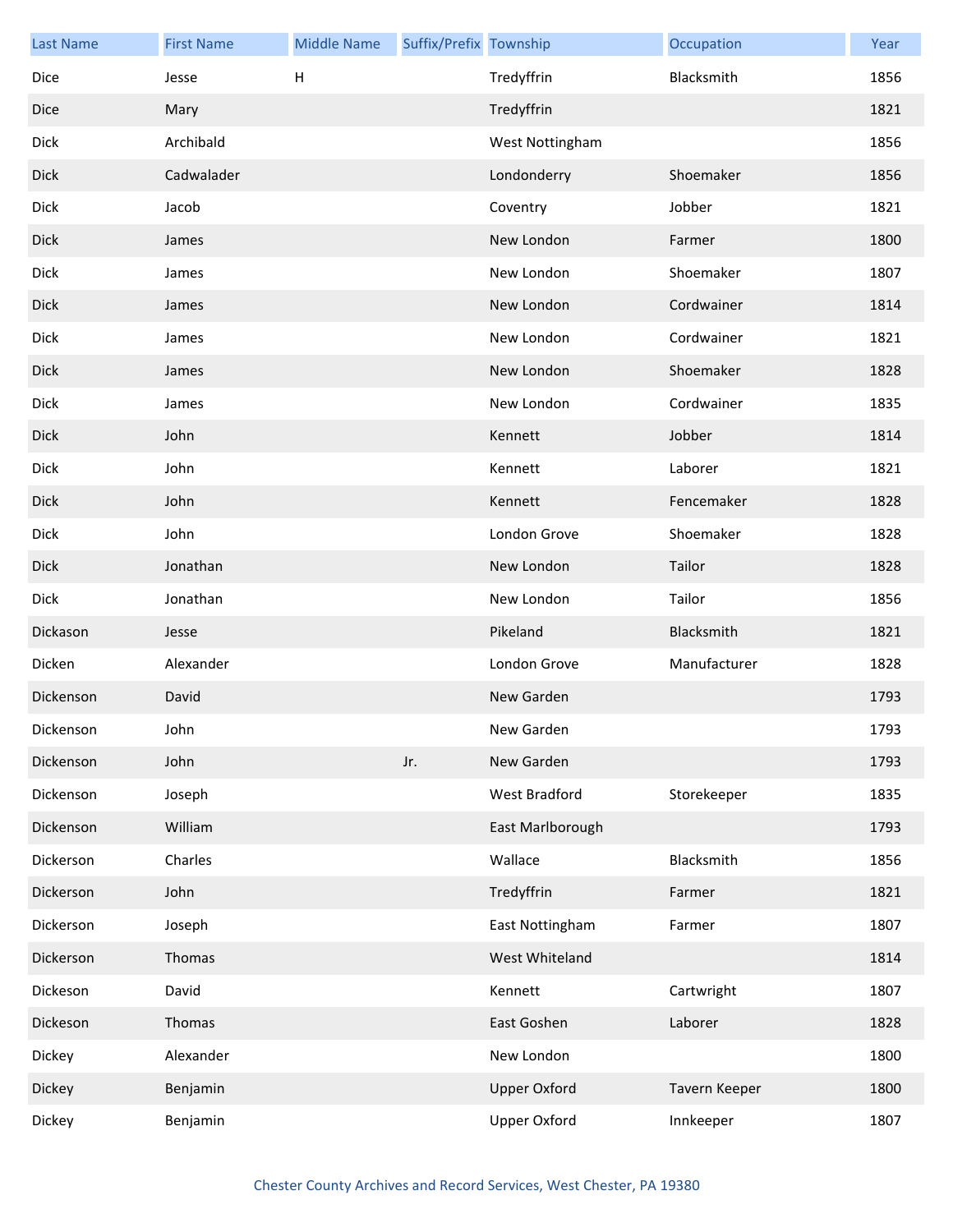| <b>Last Name</b> | <b>First Name</b> | <b>Middle Name</b> | Suffix/Prefix Township |                     | Occupation            | Year |
|------------------|-------------------|--------------------|------------------------|---------------------|-----------------------|------|
| Dickey           | Benjamin          |                    |                        | <b>Upper Oxford</b> | Farmer                | 1814 |
| Dickey           | Benjamin          |                    | Jr.                    | <b>Upper Oxford</b> | Yeoman                | 1821 |
| Dickey           | Benjamin          |                    |                        | <b>Upper Oxford</b> | Innkeeper             | 1821 |
| Dickey           | David             |                    |                        | East Nottingham     |                       | 1800 |
| Dickey           | David             |                    |                        | Lower Oxford        | Manufacturer (Cotton) | 1814 |
| Dickey           | David             |                    |                        | Lower Oxford        | Farmer                | 1821 |
| Dickey           | David             |                    |                        | Lower Oxford        | Farmer                | 1828 |
| Dickey           | E                 | J                  |                        | Hopewell            | Manufacturer          | 1856 |
| Dickey           | E                 | $\sf V$            |                        | Oxford              | Doctor                | 1856 |
| Dickey           | Ebenezer          |                    | Rev.                   | East Nottingham     |                       | 1800 |
| Dickey           | Ebenezer          |                    |                        | East Nottingham     | Preacher              | 1814 |
| Dickey           | Ebenezer          |                    | Rev.                   | East Nottingham     |                       | 1821 |
| Dickey           | Ebenezer          |                    |                        | Lower Oxford        | Farmer                | 1828 |
| Dickey           | Ebenezer          |                    |                        | East Nottingham     | Doctor of Divinity    | 1828 |
| Dickey           | Ebenezer          |                    |                        | West Marlborough    | Quarrier              | 1828 |
| Dickey           | Ebenezer          |                    |                        | Lower Oxford        | Farmer                | 1835 |
| Dickey           | Ebenezer          |                    |                        | Lower Oxford        | Farmer                | 1856 |
| Dickey           | Elizabeth         |                    |                        | <b>West Chester</b> | Lady                  | 1856 |
| Dickey           | J                 | ${\sf M}$          |                        | Oxford              | Minister              | 1856 |
| Dickey           | James             |                    |                        | <b>Upper Oxford</b> | Yeoman                | 1800 |
| Dickey           | James             |                    |                        | Upper Oxford        | Farmer                | 1807 |
| Dickey           | James             |                    |                        | <b>Upper Oxford</b> | Farmer                | 1814 |
| Dickey           | James             |                    |                        | <b>Upper Oxford</b> | Yeoman                | 1821 |
| Dickey           | James             |                    |                        | <b>Upper Oxford</b> | Farmer                | 1828 |
| Dickey           | James             |                    |                        | East Nottingham     | Farmer                | 1835 |
| Dickey           | James             | $\mathsf K$        |                        | Lower Oxford        | Laborer               | 1835 |
| Dickey           | Jesse             | $\mathsf C$        |                        | New London          | Farmer                | 1856 |
| Dickey           | Jesse             | $\mathsf C$        |                        | West Chester        | Farmer                | 1856 |
| Dickey           | John              |                    |                        | New London          |                       | 1793 |
| Dickey           | John              |                    |                        | West Nottingham     |                       | 1793 |
| Dickey           | John              |                    | Jr.                    | New London          |                       | 1793 |
| Dickey           | John              |                    |                        | East Nottingham     |                       | 1793 |
| Dickey           | John              |                    |                        | Lower Oxford        |                       | 1800 |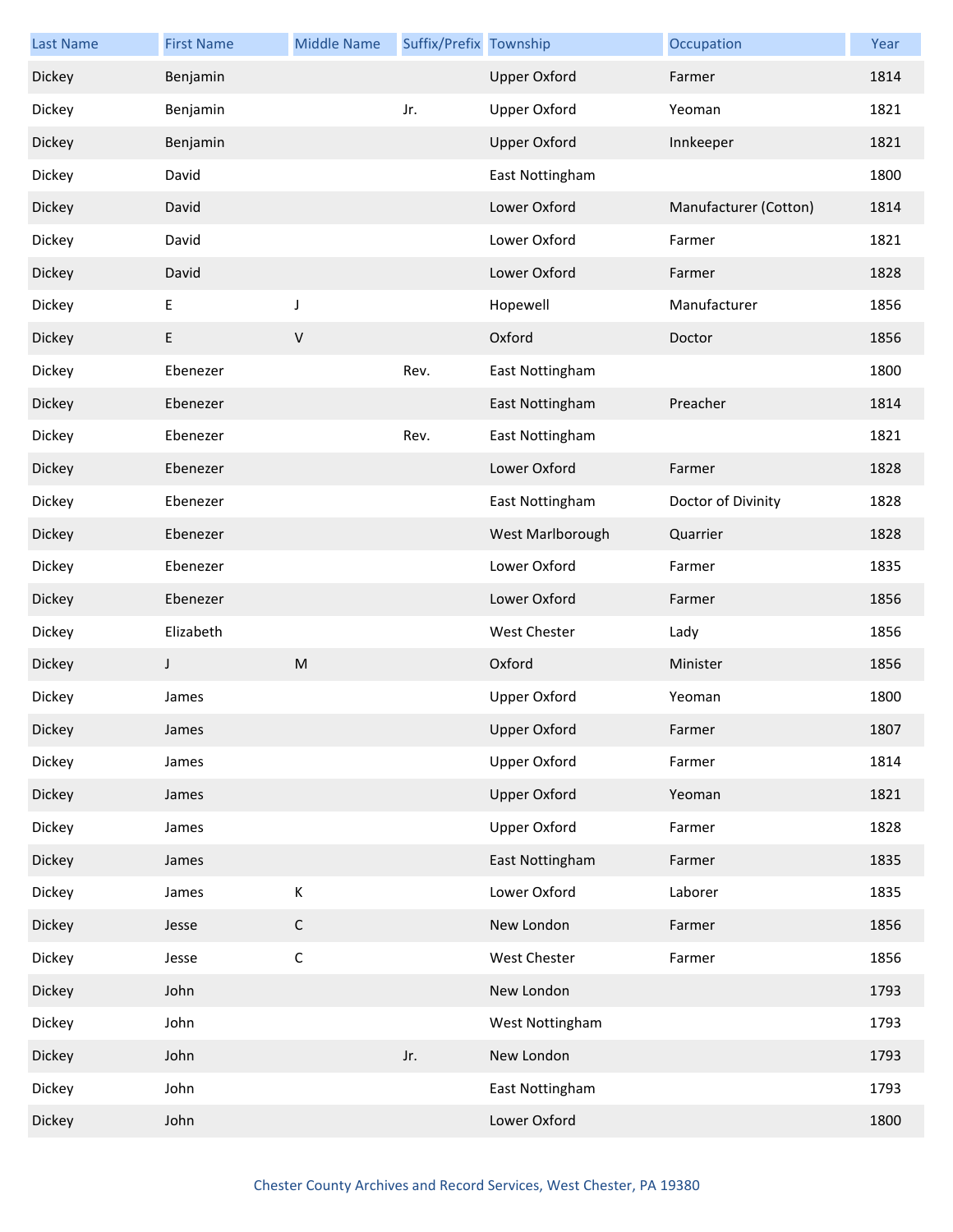| <b>Last Name</b> | <b>First Name</b> | <b>Middle Name</b> | Suffix/Prefix Township |                     | Occupation            | Year |
|------------------|-------------------|--------------------|------------------------|---------------------|-----------------------|------|
| Dickey           | John              |                    |                        | Tredyffrin          | Weaver                | 1807 |
| Dickey           | John              |                    |                        | Lower Oxford        | Farmer                | 1807 |
| Dickey           | John              |                    |                        | Tredyffrin          | Laborer               | 1814 |
| Dickey           | John              |                    |                        | Lower Oxford        | Manufacturer (Cotton) | 1814 |
| Dickey           | John              |                    |                        | Lower Oxford        | Farmer                | 1821 |
| Dickey           | John              |                    |                        | Lower Oxford        | Farmer                | 1828 |
| Dickey           | John              |                    |                        | <b>Upper Oxford</b> | Farmer                | 1828 |
| Dickey           | John              |                    |                        | East Nottingham     | Farmer                | 1835 |
| Dickey           | John              |                    |                        | Lower Oxford        | Farmer                | 1835 |
| Dickey           | John              | J                  |                        | Lower Oxford        | Laborer               | 1835 |
| Dickey           | John              | M                  |                        | East Nottingham     | Doctor of Divinity    | 1835 |
| Dickey           | Joseph            |                    |                        | Lower Oxford        | Storekeeper           | 1821 |
| Dickey           | Joseph            |                    |                        | <b>Upper Oxford</b> | Laborer               | 1828 |
| Dickey           | Joseph            |                    |                        | West Fallowfield    | Farmer                | 1835 |
| Dickey           | Joseph            |                    |                        | <b>Upper Oxford</b> | Teacher               | 1835 |
| Dickey           | Robert            |                    |                        | New London          | Distiller             | 1800 |
| Dickey           | Robert            |                    |                        | East Nottingham     | Laborer               | 1814 |
| Dickey           | Robert            |                    |                        | East Nottingham     | Farmer                | 1821 |
| Dickey           | Robert            |                    |                        | East Nottingham     | Farmer                | 1828 |
| Dickey           | Robert            |                    |                        | New London          | Farmer                | 1835 |
| Dickey           | Samuel            |                    |                        | East Nottingham     |                       | 1793 |
| Dickey           | Samuel            |                    |                        | East Nottingham     |                       | 1800 |
| Dickey           | Samuel            |                    |                        | Lower Oxford        | Manufacturer (Cotton) | 1814 |
| Dickey           | Samuel            |                    |                        | Lower Oxford        | Farmer                | 1821 |
| Dickey           | Samuel            |                    | Jr.                    | Lower Oxford        | Storekeeper           | 1828 |
| Dickey           | Samuel            |                    |                        | Lower Oxford        | Wagonmaker            | 1828 |
| Dickey           | Samuel            |                    |                        | Lower Oxford        | Manufacturer          | 1828 |
| Dickey           | Samuel            |                    |                        | Hopewell            | Manufacturer          | 1856 |
| Dickey           | Samuel            |                    |                        | Oxford              | Minister              | 1856 |
| Dickey           | Thomas            |                    |                        | <b>Upper Oxford</b> | Carpenter             | 1821 |
| Dickey           | Thomas            |                    |                        | Lower Oxford        | Carpenter             | 1828 |
| Dickey           | Thomas            | S.                 |                        | Lower Oxford        | Farmer                | 1828 |
| Dickey           | Thomas            | $\mathsf T$        |                        | Lower Oxford        | Clerk                 | 1856 |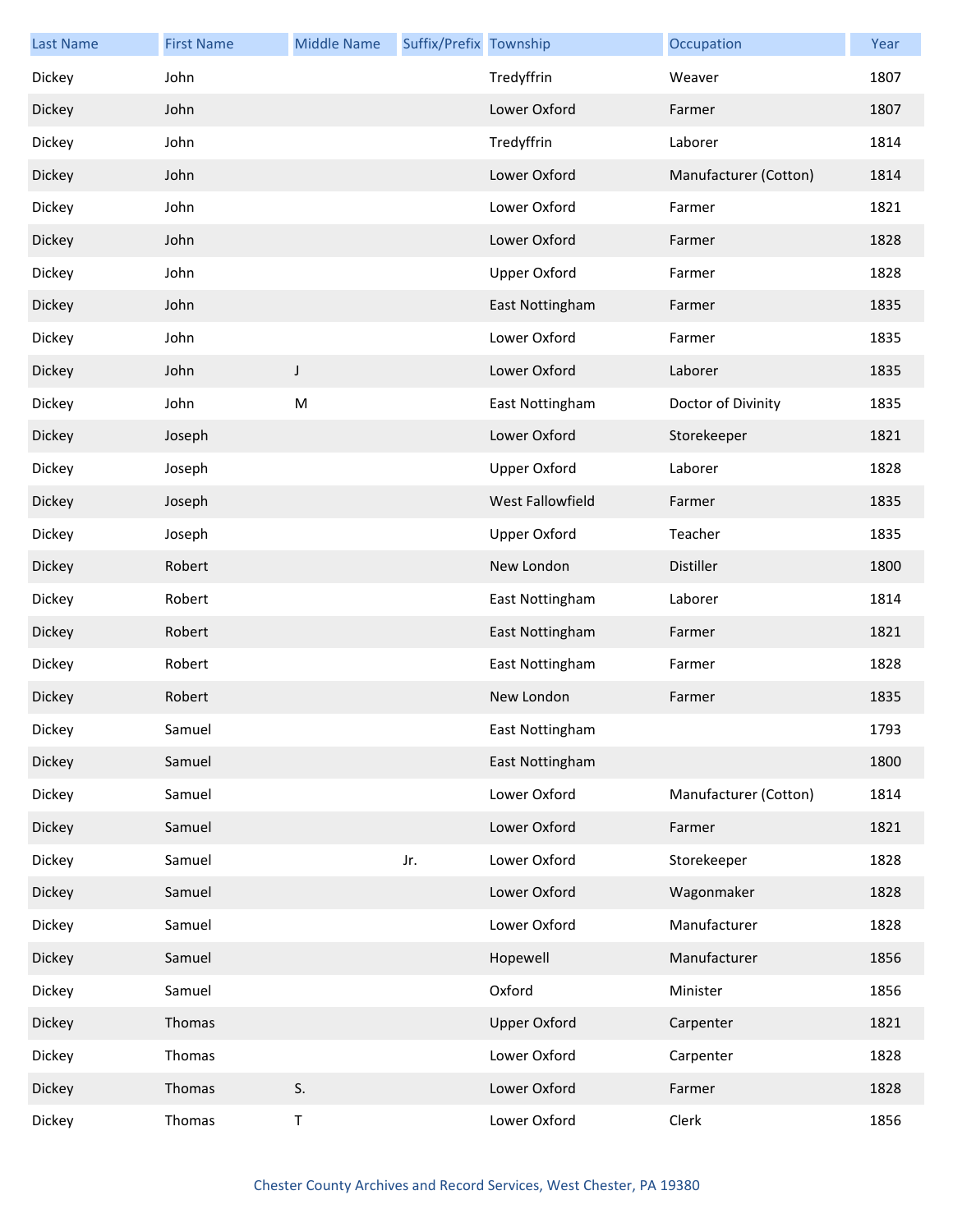| <b>Last Name</b> | <b>First Name</b> | <b>Middle Name</b>        | Suffix/Prefix Township |                      | Occupation   | Year |
|------------------|-------------------|---------------------------|------------------------|----------------------|--------------|------|
| Dickey           | William           |                           |                        | <b>East Bradford</b> |              | 1793 |
| Dickey           | William           |                           |                        | <b>Upper Oxford</b>  | Yeoman       | 1800 |
| Dickey           | William           |                           |                        | East Caln            | Farmer       | 1856 |
| <b>Dickins</b>   | Joseph            |                           |                        | Valley               | Weaver       | 1856 |
| Dickinson        | Abijah            |                           |                        | Schuylkill           | Shoemaker    | 1828 |
| Dickinson        | Abijah            |                           |                        | Schuylkill           | Shoemaker    | 1835 |
| Dickinson        | Davis             |                           |                        | <b>West Vincent</b>  | Farmer       | 1856 |
| Dickinson        | Gaius             |                           |                        | Sadsbury             | Cabinetmaker | 1814 |
| Dickinson        | Isaac             |                           |                        | Tredyffrin           | Blacksmith   | 1828 |
| Dickinson        | Isaac             |                           |                        | Pikeland             | Farmer       | 1835 |
| Dickinson        | Isaac             |                           |                        | <b>West Pikeland</b> | Farmer       | 1856 |
| Dickinson        | Isaac             |                           |                        | Valley               | Iron roller  | 1856 |
| Dickinson        | James             |                           |                        | Tredyffrin           |              | 1793 |
| Dickinson        | James             |                           |                        | Charlestown          | Nailer       | 1807 |
| Dickinson        | James             |                           |                        | <b>West Chester</b>  | Innkeeper    | 1835 |
| Dickinson        | Jerman            |                           |                        | <b>West Vincent</b>  | Farmer       | 1856 |
| Dickinson        | Jesse             |                           |                        | Pikeland             | Farmer       | 1835 |
| Dickinson        | John              |                           |                        | Tredyffrin           | Constable    | 1828 |
| Dickinson        | John              |                           |                        | West Whiteland       | Carpenter    | 1828 |
| Dickinson        | John              |                           |                        | Pikeland             | Laborer      | 1835 |
| Dickinson        | John              |                           |                        | East Bradford        | Innkeeper    | 1835 |
| Dickinson        | John              |                           |                        | Tredyffrin           | Farmer       | 1835 |
| Dickinson        | John              |                           |                        | West Caln            | Laborer      | 1856 |
| Dickinson        | John              |                           |                        | East Bradford        | Innkeeper    | 1856 |
| Dickinson        | Joseph            | G                         |                        | West Goshen          | Farmer       | 1856 |
| Dickinson        | Joseph            | $\boldsymbol{\mathsf{H}}$ |                        | Lower Oxford         | Laborer      | 1856 |
| Dickinson        | Lampert           |                           |                        | West Caln            | Laborer      | 1856 |
| Dickinson        | Morris            |                           |                        | Lower Oxford         | Farmer       | 1856 |
| Dickinson        | Thomas            |                           |                        | Pikeland             | Farmer       | 1835 |
| Dickinson        | Thomas            |                           |                        | Tredyffrin           | Laborer      | 1856 |
| Dickison         | James             |                           |                        | Sadsbury             | Miller       | 1828 |
| Dickison         | Jesse             |                           |                        | Pikeland             | Blacksmith   | 1828 |
| Dickison         | William           |                           |                        | Uwchlan              | Blacksmith   | 1856 |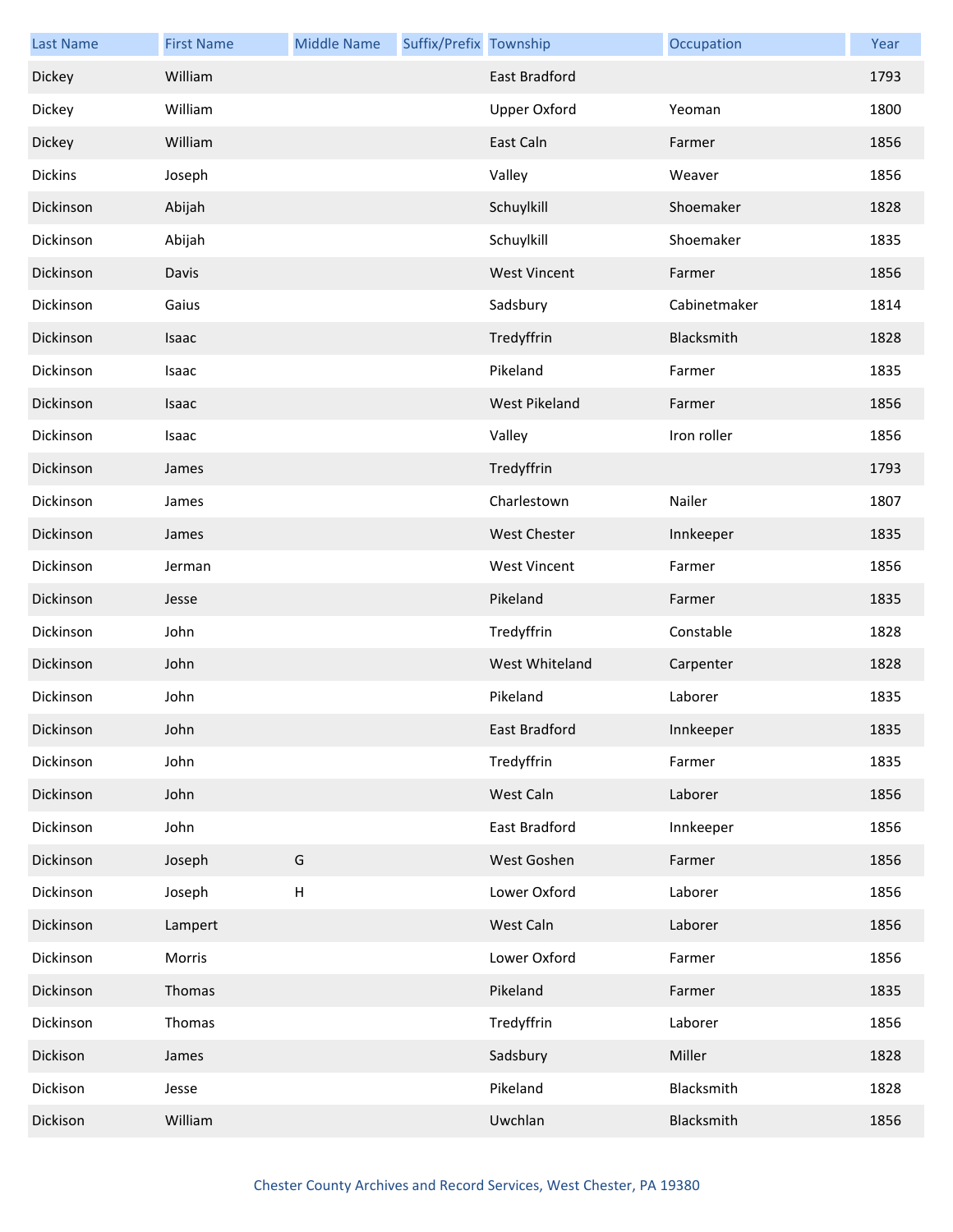| <b>Last Name</b> | <b>First Name</b> | <b>Middle Name</b> | Suffix/Prefix Township |                     | Occupation | Year |
|------------------|-------------------|--------------------|------------------------|---------------------|------------|------|
| <b>Dicks</b>     | Abraham           |                    |                        | Willistown          | Drover     | 1835 |
| <b>Dicks</b>     | Abram             |                    |                        | Willistown          | Laborer    | 1828 |
| <b>Dicks</b>     | Jacob             |                    |                        | West Goshen         |            | 1821 |
| <b>Dicks</b>     | Jacob             |                    |                        | Willistown          | Laborer    | 1828 |
| <b>Dicks</b>     | James             |                    |                        | West Goshen         |            | 1821 |
| <b>Dicks</b>     | James             |                    |                        | West Goshen         |            | 1821 |
| <b>Dicks</b>     | James             |                    |                        | Willistown          | Farmer     | 1828 |
| <b>Dicks</b>     | James             |                    | Jr.                    | Willistown          | Laborer    | 1828 |
| <b>Dicks</b>     | James             |                    |                        | Willistown          | Innkeeper  | 1835 |
| <b>Dicks</b>     | James             |                    | Jr.                    | Willistown          | Drover     | 1835 |
| <b>Dicks</b>     | Mary              |                    |                        | Willistown          |            | 1821 |
| <b>Dicks</b>     | Peter             |                    |                        | Willistown          | Farmer     | 1807 |
| <b>Dicks</b>     | Peter             |                    |                        | Willistown          | Farmer     | 1814 |
| <b>Dicks</b>     | Peter             |                    | Jr.                    | Willistown          | Laborer    | 1814 |
| Dickson          | Hezekiah          |                    |                        | Honeybrook          | Laborer    | 1856 |
| Dickson          | John              |                    |                        | East Caln           | Laborer    | 1828 |
| Dickson          | Joseph            |                    |                        | Vincent             |            | 1821 |
| Dickson          | Phineas           |                    |                        | Westtown            | Mason      | 1828 |
| Dickson          | Robert            |                    |                        | East Nottingham     | Shoemaker  | 1807 |
| Dickson          | Samuel            |                    |                        | <b>Upper Oxford</b> | Farmer     | 1814 |
| dickson          | Thomas            |                    |                        | East Nottingham     | Papermaker | 1835 |
| Dickson          | William           |                    |                        | East Nottingham     | Blacksmith | 1807 |
| dickson          | William           |                    |                        | <b>Upper Oxford</b> | Weaver     | 1835 |
| Dicky            | David             |                    |                        | East Nottingham     | Merchant   | 1807 |
| Dicky            | Ebenezer          |                    | Rev.                   | East Nottingham     | Reverend   | 1807 |
| Dicky            | German            |                    |                        | Tredyffrin          |            | 1793 |
| Dicky            | Samuel            |                    |                        | East Nottingham     | Farmer     | 1807 |
| Dicky            | William           |                    |                        | Sadsbury            | Farmer     | 1821 |
| Dicky            | William           |                    |                        | Sadsbury            | Laborer    | 1828 |
| Die              | George            |                    |                        | East Whiteland      | Laborer    | 1856 |
| Dieffendarphen   | Henry             |                    |                        | <b>East Vincent</b> | Farmer     | 1856 |
| Diemer           | Fredric           |                    |                        | <b>East Vincent</b> | Farmer     | 1856 |
| Diemer           | Rebecca           |                    |                        | <b>East Vincent</b> |            | 1856 |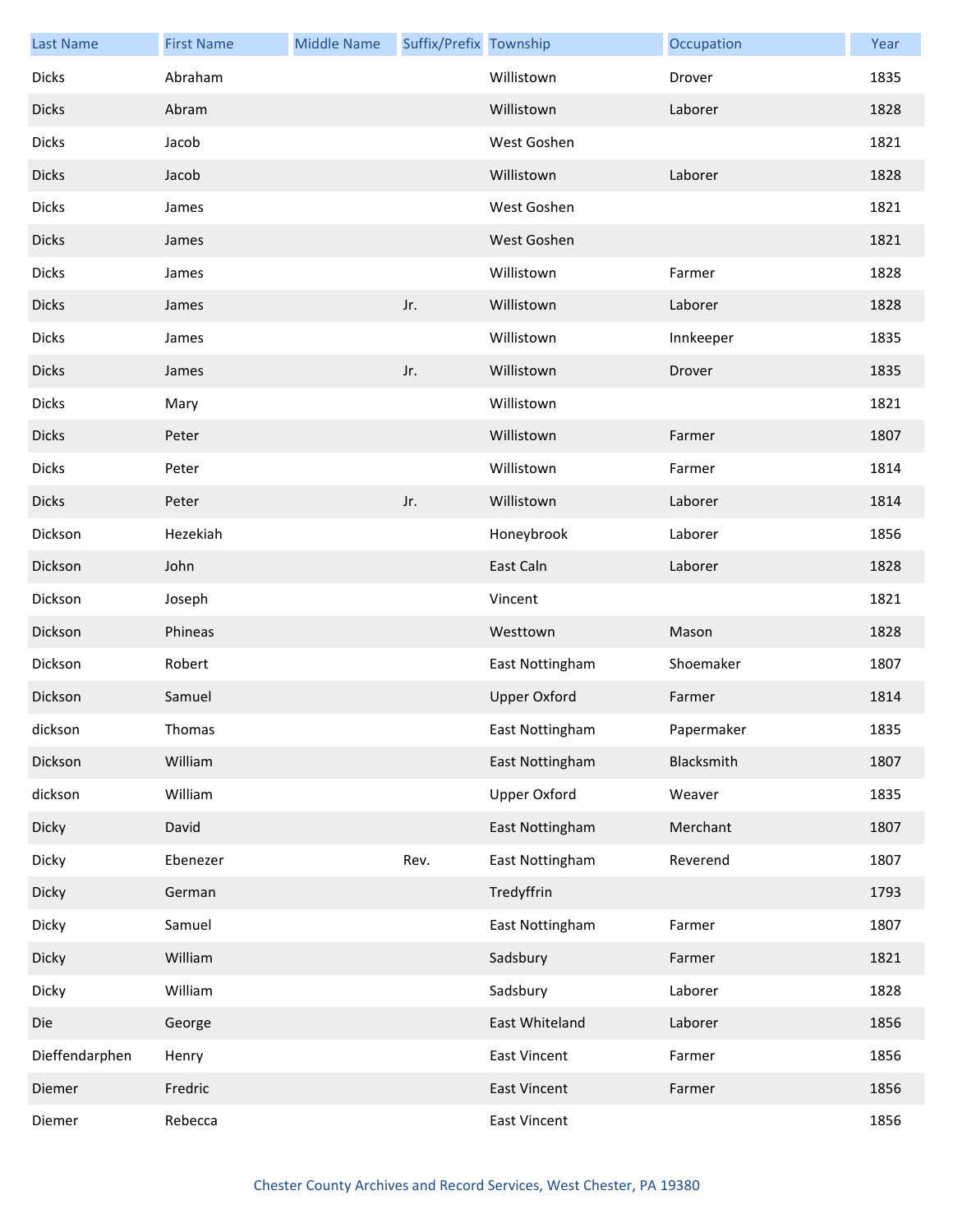| <b>Last Name</b> | <b>First Name</b> | <b>Middle Name</b> | Suffix/Prefix Township |                      | Occupation  | Year |
|------------------|-------------------|--------------------|------------------------|----------------------|-------------|------|
| Dier             | William           |                    |                        | Schuylkill           | Miller      | 1828 |
| Dierdorf         | Abraham           |                    |                        | Honey Brook          | Innkeeper   | 1814 |
| Dietrick         | Frederick         |                    |                        | Pikeland             |             | 1800 |
| Diffendafer      | Alexandrew        |                    |                        | Coventry             | Blacksmith  | 1835 |
| Diffendafer      | Henry             |                    |                        | Coventry             | Laborer     | 1835 |
| Diffendafer      | Jacob             |                    |                        | Coventry             | Laborer     | 1835 |
| Diffendafer      | John              |                    |                        | Coventry             | Farmer      | 1835 |
| Diffendafer      | Philip            |                    |                        | Coventry             | Laborer     | 1835 |
| Diffendaffer     | Alexander         |                    |                        | <b>West Coventry</b> | Blacksmith  | 1856 |
| Diffendaffer     | David             |                    |                        | <b>West Coventry</b> | Blacksmith  | 1856 |
| Diffenderfer     | Henry             |                    |                        | Coventry             | Storekeeper | 1828 |
| Diffenderfer     | Henry             |                    | Jr.                    | Coventry             | Laborer     | 1828 |
| Diffenderfer     | Jacob             |                    |                        | Coventry             | Laborer     | 1828 |
| Diffenderfer     | John              |                    |                        | Coventry             | Farmer      | 1828 |
| Diffenderfer     | Philip            |                    |                        | Coventry             | Laborer     | 1828 |
| Diffendorf       | John              |                    |                        | <b>East Coventry</b> | Farmer      | 1856 |
| Diffendurfer     | Jacob             |                    |                        | South Coventry       | Laborer     | 1856 |
| Diggens          | John              |                    |                        | West Fallowfield     |             | 1793 |
| Diggin           | William           |                    |                        | East Caln            |             | 1793 |
| Diggins          | James             |                    |                        | East Marlborough     | Laborer     | 1814 |
| Diggins          | John              |                    |                        | West Fallowfield     | Shoemaker   | 1814 |
| Dill             | Christian         | $\mathsf C$        |                        | Uwchlan              | Sea captain | 1856 |
| Dill             | Edward            |                    |                        | Schuylkill           |             | 1856 |
| Dill             | Eli               |                    |                        | Schuylkill           |             | 1856 |
| Dill             | Ely               |                    |                        | Schuylkill           | Laborer     | 1835 |
| Dill             | Hugh              |                    |                        | Honey Brook          | Laborer     | 1835 |
| Dill             | Hugh              |                    |                        | Newlin               | Shoemaker   | 1835 |
| Dill             | Joseph            |                    |                        | Schuylkill           |             | 1856 |
| Dill             | Thomas            |                    |                        | Schuylkill           | Laborer     | 1828 |
| Dill             | Thomas            |                    |                        | Schuylkill           | Laborer     | 1835 |
| Dill             | Thomas            |                    |                        | Schuylkill           |             | 1856 |
| Dillen           | Benjamin          |                    |                        | Uwchlan              | Blacksmith  | 1828 |
| Dillen           | Benjamin          |                    |                        | West Whiteland       | Blacksmith  | 1835 |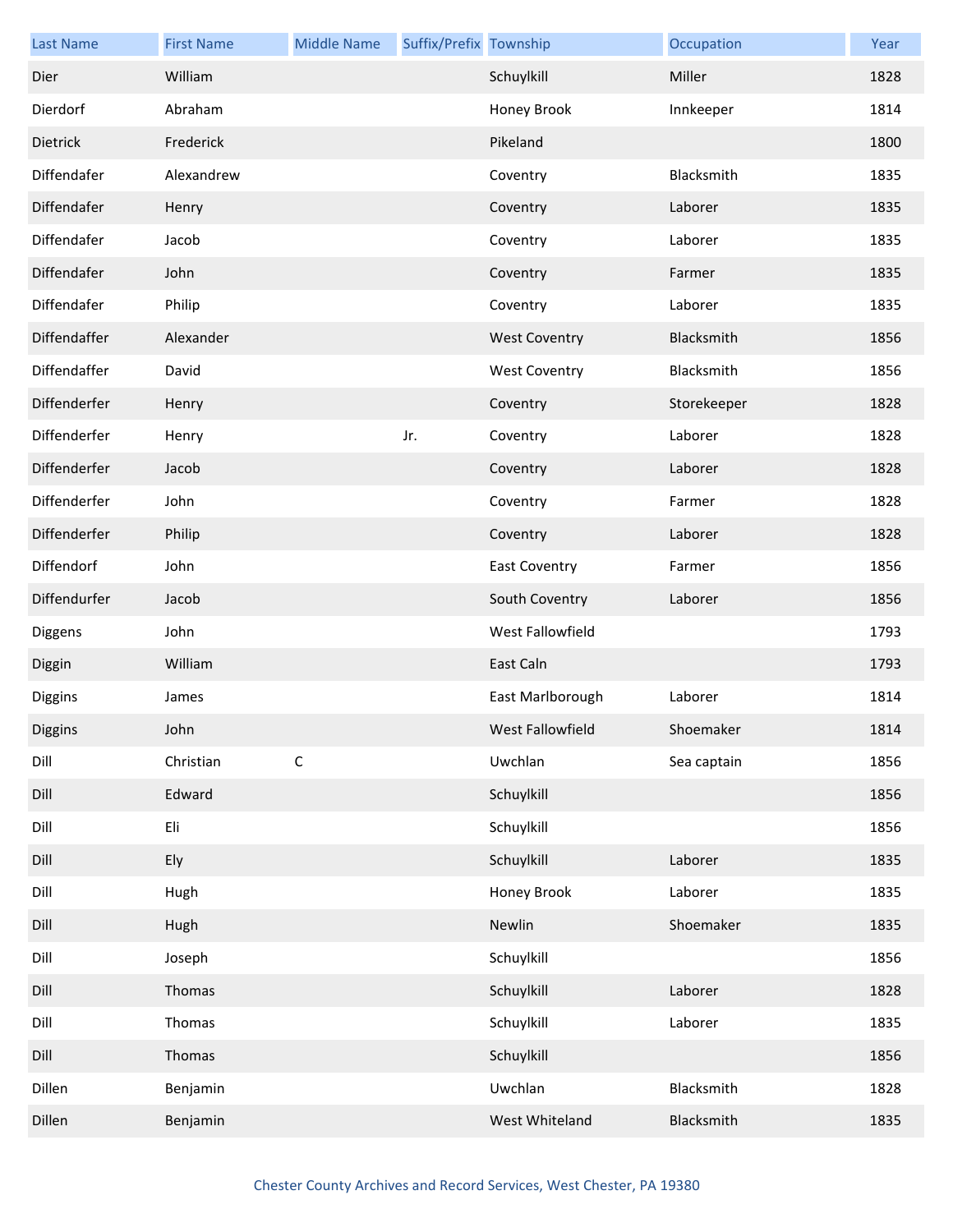| <b>Last Name</b> | <b>First Name</b> | <b>Middle Name</b> | Suffix/Prefix Township |                      | Occupation  | Year |
|------------------|-------------------|--------------------|------------------------|----------------------|-------------|------|
| Dillen           | Isaiah            |                    |                        | Coventry             | Shoemaker   | 1807 |
| Dillen           | Jesse             | $\mathsf K$        |                        | <b>West Nantmeal</b> | Tanner      | 1835 |
| Dillen           | Samuel            |                    |                        | <b>Upper Oxford</b>  | Laborer     | 1856 |
| Dillen           | William           |                    |                        | Uwchlan              |             | 1793 |
| Diller           | Jonathan          |                    |                        | East Caln            | Innkeeper   | 1828 |
| Dillin           | William           |                    |                        | East Whiteland       |             | 1800 |
| <b>Dilling</b>   | James             |                    |                        | London Grove         | Laborer     | 1856 |
| <b>Dilling</b>   | Michael           |                    |                        | London Grove         | Laborer     | 1856 |
| Dillinger        | George            |                    |                        | Uwchlan              | Laborer     | 1835 |
| Dillinger        | John              |                    |                        | Uwchlan              | Laborer     | 1835 |
| Dillinger        | John              |                    |                        | Uwchlan              | Farmer      | 1856 |
| Dillinger        | Samuel            | L                  |                        | Uwchlan              | Laborer     | 1856 |
| Dillingham       | J                 | ${\sf R}$          |                        | Phoenixville         | Clergyman   | 1856 |
| Dillingham       | William           | H                  |                        | West Chester         | Attorney    | 1835 |
| Dillingham       | William           | Η.                 | Esq.                   | West Chester         | Attorney    | 1821 |
| Dillingham       | William           | Η.                 |                        | <b>West Chester</b>  | Lawyer      | 1828 |
| Dillon           | Charles           |                    |                        | Tredyffrin           | Shoemaker   | 1856 |
| Dillon           | Jessse            | Kersey             |                        | West Marlborough     | Laborer     | 1828 |
| Dillon           | Joseph            |                    |                        | Tredyffrin           | Shoemaker   | 1856 |
| Dillon           | Peter             |                    |                        | Penn                 | Laborer     | 1856 |
| Dillworth        | Albin             |                    |                        | Uwchlan              | Farmer      | 1856 |
| Dillworth        | Joel              |                    |                        | Wallace              | Farmer      | 1856 |
| Dillworth        | Joel              |                    | Jr.                    | Wallace              | Laborer     | 1856 |
| Dillworth        | John              |                    |                        | Wallace              | Laborer     | 1856 |
| Dilworth         | Amos              |                    |                        | East Bradford        | Farmer      | 1814 |
| Dilworth         | Amos              |                    |                        | <b>West Nantmeal</b> | Farmer      | 1821 |
| Dilworth         | Amos              |                    |                        | East Bradford        | Farmer      | 1828 |
| Dilworth         | Ann               |                    |                        | East Marlborough     | Housekeeper | 1835 |
| Dilworth         | Benjamin          |                    |                        | Birmingham           | Plasterer   | 1821 |
| Dilworth         | Caleb             |                    |                        | Birmingham           |             | 1793 |
| Dilworth         | Caleb             |                    | Sr.                    | Thornbury            |             | 1793 |
| Dilworth         | Caleb             |                    |                        | Thornbury            |             | 1800 |
| Dilworth         | Caleb             |                    |                        | Thornbury            | Farmer      | 1807 |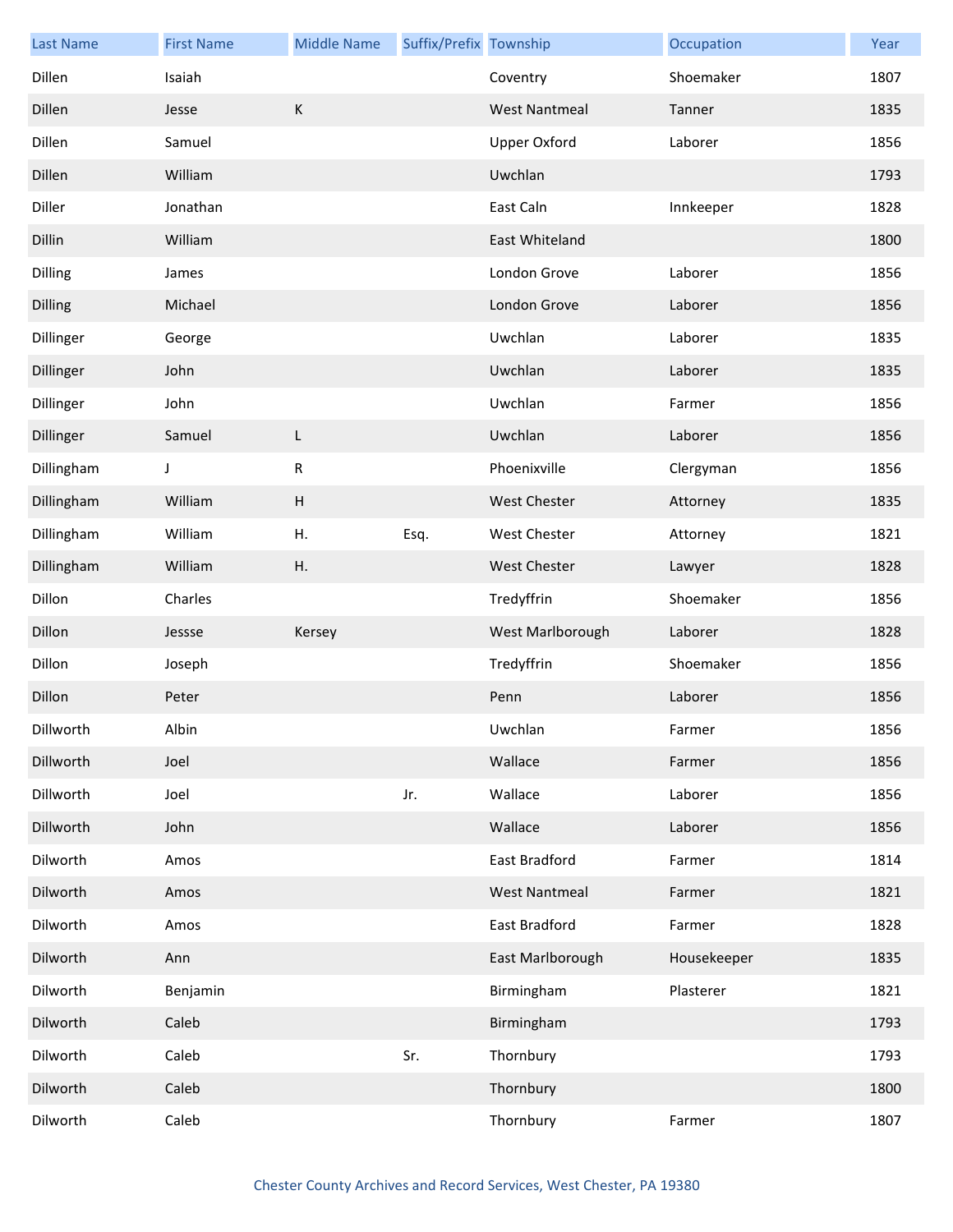| <b>Last Name</b> | <b>First Name</b> | <b>Middle Name</b> | Suffix/Prefix Township |                      | Occupation     | Year |
|------------------|-------------------|--------------------|------------------------|----------------------|----------------|------|
| Dilworth         | Caleb             |                    |                        | <b>East Bradford</b> | Wheelwright    | 1807 |
| Dilworth         | Caleb             |                    |                        | Birmingham           | Farmer         | 1807 |
| Dilworth         | Caleb             |                    |                        | Thornbury            | Laborer        | 1814 |
| Dilworth         | Caleb             |                    |                        | East Bradford        | Wheelwright    | 1814 |
| Dilworth         | Caleb             |                    |                        | Uwchlan              | Farmer         | 1821 |
| Dilworth         | Caleb             |                    |                        | Birmingham           | Laborer        | 1821 |
| Dilworth         | Caleb             |                    |                        | Uwchlan              | Farmer         | 1828 |
| Dilworth         | Caleb             |                    |                        | Uwchlan              | Farmer         | 1835 |
| Dilworth         | Charles           |                    | Esq.                   | Birmingham           |                | 1793 |
| Dilworth         | Charles           |                    |                        | Birmingham           | Papermaker     | 1807 |
| Dilworth         | Charles           |                    |                        | East Whiteland       | Farmer         | 1835 |
| Dilworth         | Charles           |                    |                        | Pennsbury            |                | 1856 |
| Dilworth         | Elizabeth         |                    |                        | Kennett Square       | Tailoress      | 1856 |
| Dilworth         | George            |                    |                        | Birmingham           | Laborer        | 1807 |
| Dilworth         | Isaac             |                    |                        | <b>West Nantmeal</b> | <b>Butcher</b> | 1828 |
| Dilworth         | James             |                    |                        | Goshen               |                | 1793 |
| Dilworth         | James             |                    |                        | Birmingham           |                | 1793 |
| Dilworth         | James             |                    |                        | East Whiteland       |                | 1800 |
| Dilworth         | James             |                    |                        | East Whiteland       | Farmer         | 1807 |
| Dilworth         | James             |                    |                        | Birmingham           | Farmer         | 1807 |
| Dilworth         | James             |                    |                        | Birmingham           | Blacksmith     | 1807 |
| Dilworth         | James             |                    |                        | Birmingham           | Farmer         | 1814 |
| Dilworth         | James             |                    |                        | Birmingham           | Blacksmith     | 1814 |
| Dilworth         | James             |                    |                        | East Whiteland       | Farmer         | 1814 |
| Dilworth         | James             |                    | Jr.                    | Birmingham           | Blacksmith     | 1821 |
| Dilworth         | James             |                    |                        | Birmingham           | Farmer         | 1821 |
| Dilworth         | James             |                    |                        | East Whiteland       | Farmer         | 1821 |
| Dilworth         | James             |                    | Jr.                    | Birmingham           | Blacksmith     | 1828 |
| Dilworth         | James             |                    | Esq.                   | East Whiteland       | Farmer         | 1828 |
| Dilworth         | James             |                    | Sr.                    | Birmingham           | Farmer         | 1828 |
| Dilworth         | James             |                    |                        | Birmingham           | Smith          | 1835 |
| Dilworth         | James             |                    |                        | Birmingham           | Mason          | 1856 |
| Dilworth         | James             |                    |                        | Pennsbury            | Farmer         | 1856 |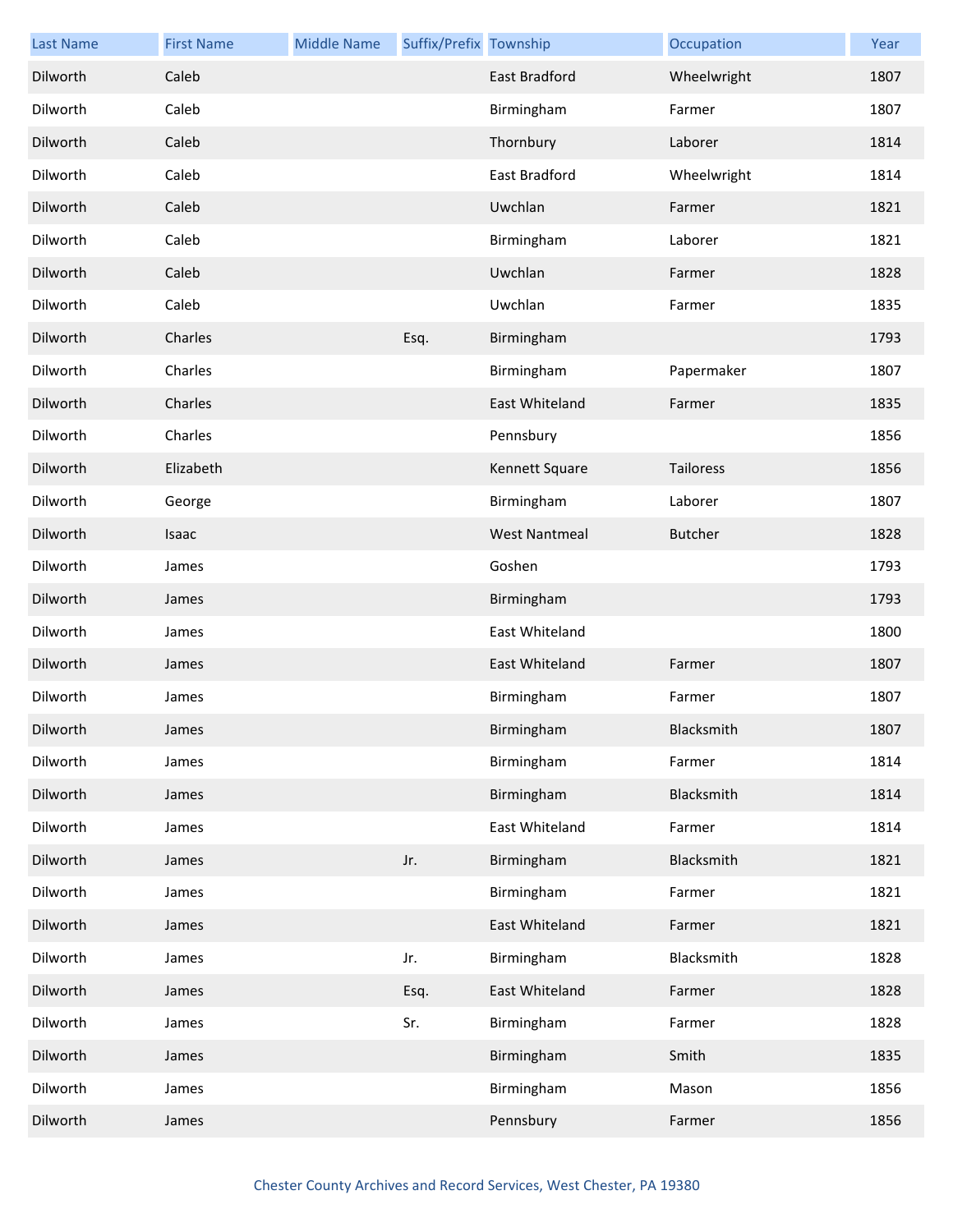| <b>Last Name</b> | <b>First Name</b> | <b>Middle Name</b> | Suffix/Prefix Township |                      | Occupation  | Year |
|------------------|-------------------|--------------------|------------------------|----------------------|-------------|------|
| Dilworth         | Job               |                    |                        | East Bradford        | Farmer      | 1814 |
| Dilworth         | Job               |                    |                        | <b>East Bradford</b> |             | 1821 |
| Dilworth         | Joel              |                    |                        | West Whiteland       | Farmer      | 1807 |
| Dilworth         | Joel              |                    |                        | Pennsbury            | Farmer      | 1814 |
| Dilworth         | Joel              |                    |                        | <b>West Nantmeal</b> | Farmer      | 1821 |
| Dilworth         | Joel              |                    |                        | <b>West Nantmeal</b> | Farmer      | 1828 |
| Dilworth         | Joel              |                    |                        | <b>West Nantmeal</b> | Farmer      | 1835 |
| Dilworth         | Joel              |                    |                        | <b>West Nantmeal</b> | Gentleman   | 1835 |
| Dilworth         | John              |                    |                        | East Bradford        |             | 1793 |
| Dilworth         | John              |                    |                        | East Bradford        | Farmer      | 1807 |
| Dilworth         | John              |                    |                        | East Bradford        | Farmer      | 1814 |
| Dilworth         | John              |                    |                        | <b>East Bradford</b> |             | 1821 |
| Dilworth         | John              |                    |                        | <b>West Nantmeal</b> | Farmer      | 1828 |
| Dilworth         | John              |                    |                        | <b>West Nantmeal</b> | Farmer      | 1835 |
| Dilworth         | John              |                    |                        | Birmingham           | Mason       | 1835 |
| Dilworth         | Joseph            |                    |                        | Willistown           |             | 1793 |
| Dilworth         | Joseph            |                    |                        | Willistown           |             | 1800 |
| Dilworth         | Joseph            |                    |                        | East Whiteland       | Chairmaker  | 1807 |
| Dilworth         | Joseph            |                    |                        | East Whiteland       | Chairmaker  | 1814 |
| Dilworth         | Joseph            |                    |                        | Birmingham           | Plasterer   | 1814 |
| Dilworth         | Joseph            |                    |                        | Birmingham           | Laborer     | 1814 |
| Dilworth         | Joseph            |                    |                        | East Whiteland       | Chairmaker  | 1821 |
| Dilworth         | Joseph            |                    |                        | East Whiteland       | Chairmaker  | 1828 |
| Dilworth         | Joseph            |                    |                        | Thornbury            |             | 1835 |
| Dilworth         | Joshua            |                    |                        | Birmingham           | Farmer      | 1856 |
| Dilworth         | Lydia             |                    |                        | Westtown             | Housekeeper | 1856 |
| Dilworth         | Nathan            |                    |                        | Thornbury            | Shoemaker   | 1814 |
| Dilworth         | Nathan            |                    |                        | Birmingham           | Laborer     | 1821 |
| Dilworth         | Nathan            |                    |                        | Thornbury            | Laborer     | 1828 |
| Dilworth         | Nathan            |                    |                        | Westtown             | Shoemaker   | 1835 |
| Dilworth         | Norris            |                    |                        | Birmingham           | Shoemaker   | 1828 |
| Dilworth         | Norris            |                    |                        | Birmingham           | Shoemaker   | 1835 |
| Dilworth         | Richard           | $\sf B$            | Dr.                    | East Fallowfield     | Doctor      | 1835 |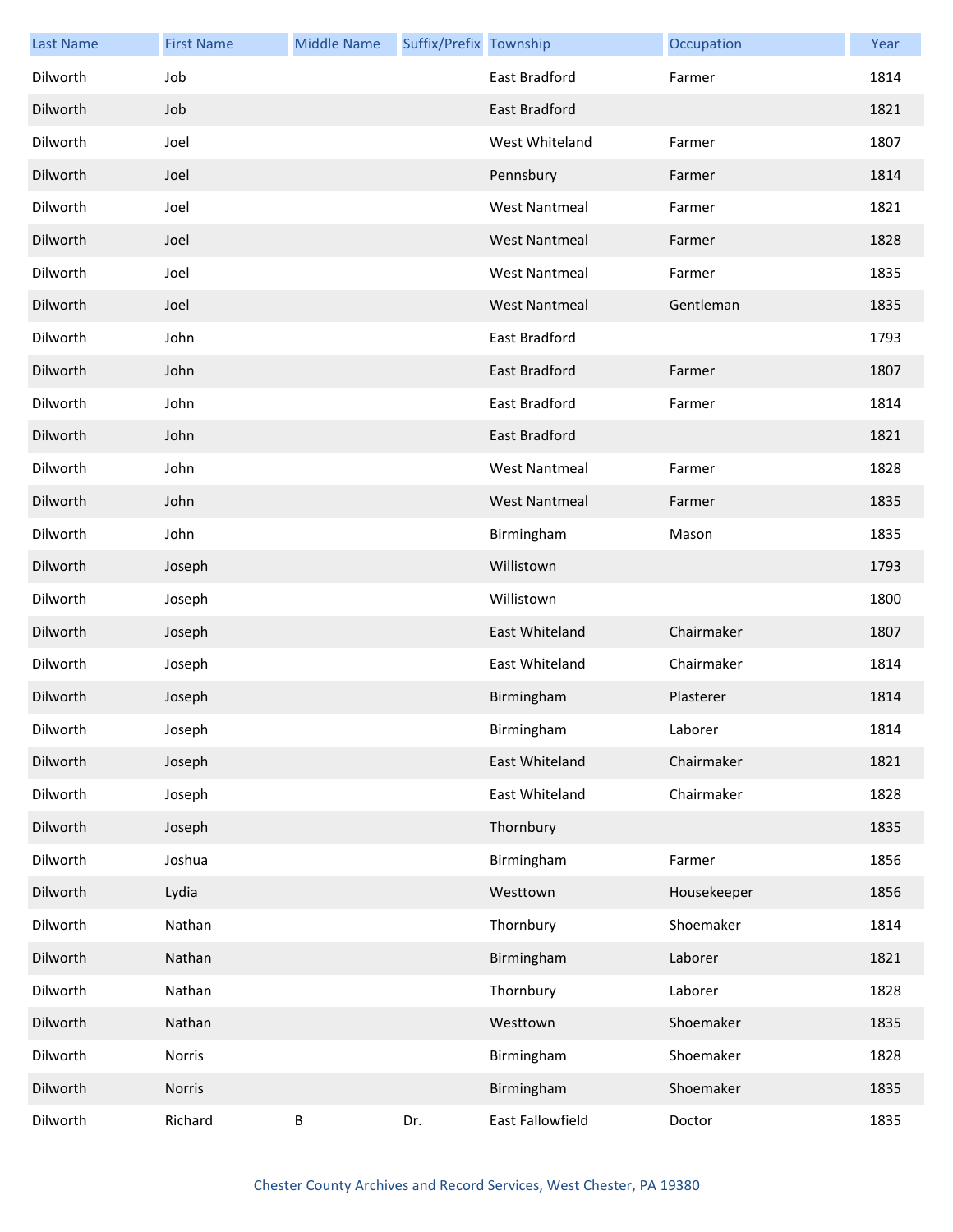| <b>Last Name</b> | <b>First Name</b> | <b>Middle Name</b> | Suffix/Prefix Township |                      | Occupation  | Year |
|------------------|-------------------|--------------------|------------------------|----------------------|-------------|------|
| Dilworth         | Richard           | ${\sf R}$          |                        | Pennsbury            |             | 1856 |
| Dilworth         | Richard           | R.                 |                        | Birmingham           |             | 1835 |
| Dilworth         | Samuel            |                    |                        | Birmingham           | Preceptor   | 1807 |
| Dilworth         | Taylor            |                    |                        | East Bradford        | Wheelwright | 1814 |
| Dilworth         | Taylor            |                    |                        | <b>West Vincent</b>  | Laborer     | 1835 |
| Dilworth         | Taylor            |                    |                        | <b>East Nantmeal</b> | Farmer      | 1856 |
| Dilworth         | Thomas            |                    |                        | Birmingham           | Farmer      | 1814 |
| Dilworth         | Thomas            |                    |                        | Birmingham           | Farmer      | 1821 |
| Dilworth         | Thomas            |                    |                        | Birmingham           | Farmer      | 1828 |
| Dilworth         | Thomas            |                    |                        | Birmingham           | Farmer      | 1835 |
| Dilworth         | Thomas            |                    |                        | Birmingham           | Farmer      | 1856 |
| Dilworth         | William           |                    |                        | Birmingham           |             | 1793 |
| Dilworth         | William           |                    |                        | Birmingham           | Innkeeper   | 1807 |
| Dilworth         | William           |                    |                        | Birmingham           | Tailor      | 1807 |
| Dilworth         | William           |                    |                        | Birmingham           | Blacksmith  | 1807 |
| Dilworth         | William           |                    |                        | Birmingham           | Gentleman   | 1814 |
| Dilworth         | William           |                    |                        | Birmingham           | Tailor      | 1814 |
| Dilworth         | William           |                    | Jr.                    | Birmingham           | Laborer     | 1821 |
| Dilworth         | William           |                    |                        | Birmingham           | Gentleman   | 1821 |
| Dilworth         | William           |                    |                        | Valley               | Tanner      | 1856 |
| Dilworth         | William           |                    |                        | Kennett              | Farmer      | 1856 |
| Dilworth         | Ziba              |                    |                        | Birmingham           | Farmer      | 1828 |
| Dimbler          | Philip            |                    |                        | Uwchlan              |             | 1793 |
| Dimpsey          | John              |                    |                        | Highland             | Laborer     | 1856 |
| Dinen            | Peter             |                    |                        | Vincent              | Farmer      | 1828 |
| Dingee           | David             |                    |                        | East Marlborough     | Cordwainer  | 1856 |
| Dingee           | Jacob             |                    |                        | East Marlborough     |             | 1793 |
| Dingee           | Jacob             |                    |                        | East Marlborough     | Farmer      | 1807 |
| Dingee           | Jacob             |                    |                        | West Bradford        | Farmer      | 1828 |
| Dingee           | Jacob             |                    |                        | West Bradford        | Farmer      | 1835 |
| Dingee           | Lydia             |                    |                        | East Marlborough     | Spinster    | 1821 |
| Dingey           | Joseph            |                    |                        | Westtown             | Laborer     | 1828 |
| Dingey           | Rebecca           |                    |                        | Sadsbury             | Merchant    | 1856 |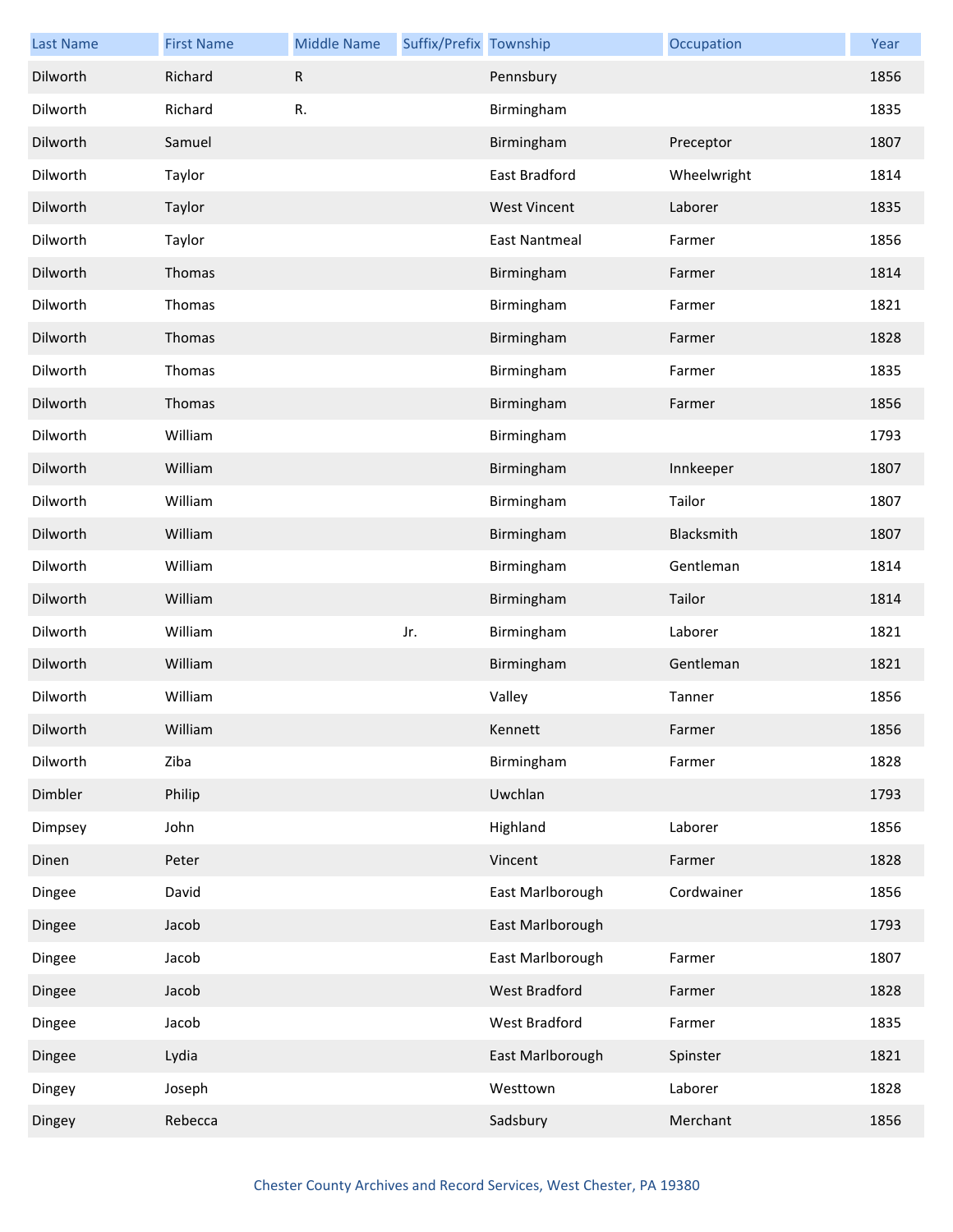| <b>Last Name</b> | <b>First Name</b> | <b>Middle Name</b> | Suffix/Prefix Township |                      | Occupation  | Year |
|------------------|-------------------|--------------------|------------------------|----------------------|-------------|------|
| Dingler          | George            |                    |                        | <b>West Nantmeal</b> | Farmer son  | 1856 |
| Dingler          | Henry             |                    |                        | <b>West Nantmeal</b> | Farmer      | 1807 |
| Dingler          | Jacob             |                    |                        | <b>West Nantmeal</b> | Farmer      | 1821 |
| Dingler          | Jacob             |                    |                        | <b>West Nantmeal</b> | Farmer      | 1828 |
| Dingler          | Jacob             |                    |                        | <b>West Nantmeal</b> | Farmer      | 1835 |
| Dingler          | Jacob             |                    |                        | <b>West Nantmeal</b> | Farmer      | 1856 |
| Dingler          | John              |                    |                        | <b>West Nantmeal</b> |             | 1800 |
| Dingler          | John              |                    |                        | <b>West Nantmeal</b> | Farmer      | 1807 |
| Dingler          | John              |                    |                        | <b>West Nantmeal</b> | Blacksmith  | 1814 |
| Dingler          | John              |                    |                        | <b>West Nantmeal</b> | Farmer      | 1821 |
| Dingler          | John              |                    |                        | <b>West Nantmeal</b> | Farmer      | 1828 |
| Dingley          | Rebecca           |                    |                        | London Grove         | Lady        | 1835 |
| Dingy            | Jacob             |                    | Jr.                    | East Marlborough     | Farmer      | 1814 |
| Dingy            | Jacob             |                    |                        | East Marlborough     | Farmer      | 1814 |
| Dingy            | Jacob             |                    |                        | East Marlborough     | Farmer      | 1821 |
| Dingy            | Richard           |                    |                        | East Marlborough     | Miller      | 1814 |
| Dinsmore         | Thomas            |                    |                        | West Marlborough     | Laborer     | 1828 |
| <b>Diris</b>     | Thomas            |                    |                        | Birmingham           | Laborer     | 1828 |
| Disan            | John              |                    |                        | East Fallowfield     | Shoemaker   | 1835 |
| Disman           | Joseph            |                    |                        | West Caln            | Shoemaker   | 1835 |
| Dismant          | Henry             |                    |                        | Vincent              | Blacksmith  | 1807 |
| Dismond          | John              |                    |                        | Valley               | Iron roller | 1856 |
| Dison            | James             |                    |                        | West Bradford        | Laborer     | 1807 |
| Diterline        | Absolon           |                    |                        | London Grove         | Laborer     | 1856 |
| Diterline        | Lewis             |                    |                        | West Marlborough     | Laborer     | 1856 |
| Ditlow           | Abraham           |                    |                        | Coventry             |             | 1793 |
| Ditlow           | David             |                    |                        | Coventry             |             | 1793 |
| Ditlow           | David             |                    |                        | Coventry             | Yeoman      | 1807 |
| Ditlow           | David             |                    |                        | Coventry             | Yeoman      | 1814 |
| Ditlow           | David             |                    |                        | Coventry             | Farmer      | 1821 |
| Ditlow           | John              |                    |                        | Coventry             |             | 1793 |
| Ditman           | John              |                    |                        | <b>West Vincent</b>  | Miner       | 1856 |
| Ditterline       | Absalom           |                    |                        | East Nottingham      | Tailor      | 1835 |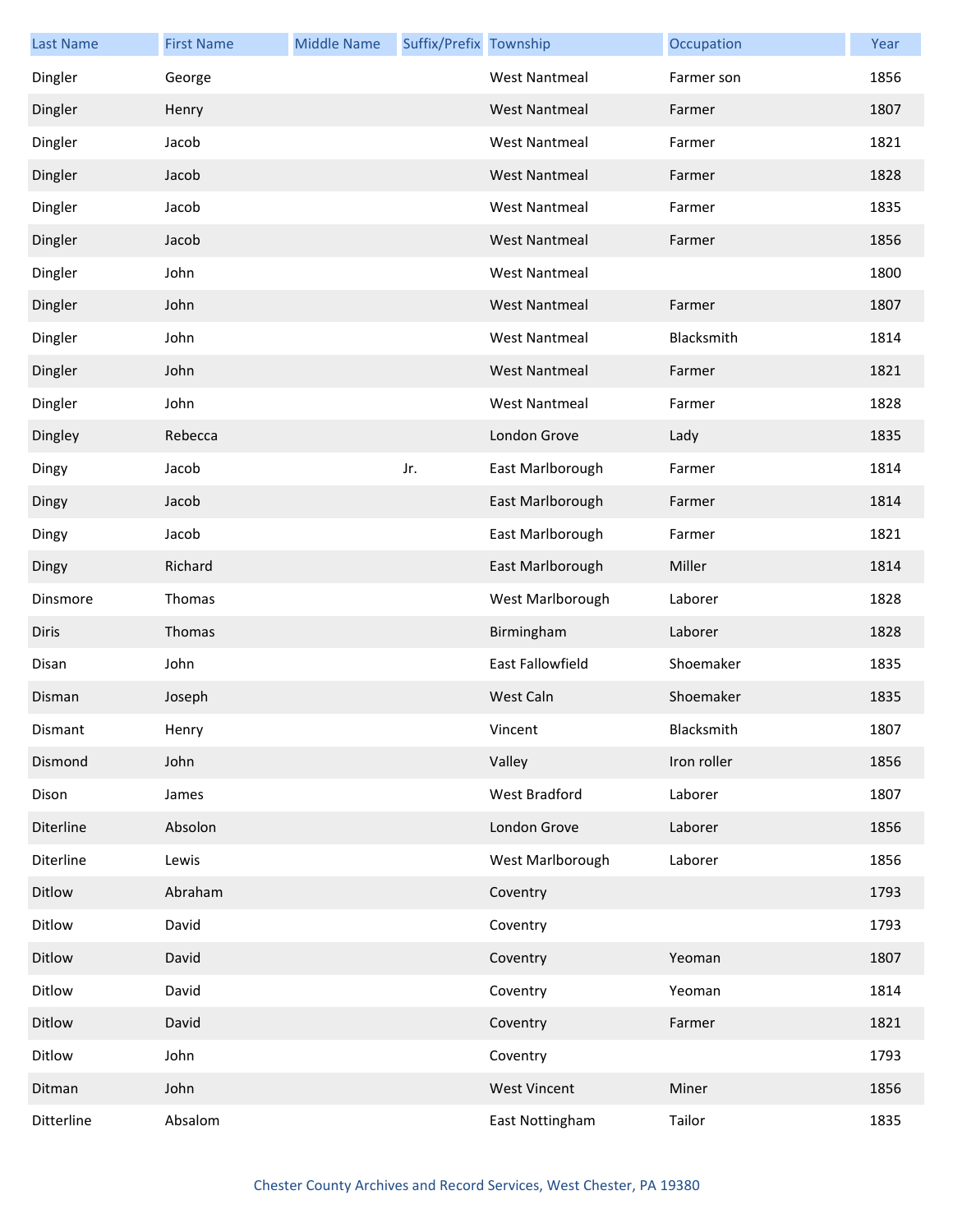| <b>Last Name</b> | <b>First Name</b> | <b>Middle Name</b> | Suffix/Prefix Township |                     | Occupation  | Year |
|------------------|-------------------|--------------------|------------------------|---------------------|-------------|------|
| Divan            | William           |                    |                        | West Caln           | Farmer      | 1821 |
| Diven            | William           |                    |                        | Brandywine          | Farmer      | 1814 |
| Divene           | Lighten           |                    |                        | Tredyffrin          | Shoemaker   | 1856 |
| Divene           | Lighten           |                    |                        | Tredyffrin          | Shoemaker   | 1856 |
| Divine           | Isabella          |                    |                        | West Caln           |             | 1835 |
| Divine           | James             |                    |                        | West Caln           | Joiner      | 1814 |
| Divine           | John              |                    |                        | West Caln           | Carpenter   | 1828 |
| Divine           | Mackey            |                    |                        | Lower Oxford        | Weaver      | 1835 |
| Divine           | Mary              |                    |                        | Brandywine          | Housewifery | 1835 |
| Divine           | Victor            |                    |                        | Honey Brook         | Farmer      | 1807 |
| Divine           | William           |                    |                        | West Caln           |             | 1814 |
| Dix              | William           |                    |                        | East Whiteland      | Laborer     | 1807 |
| Dixon            | Aaron             |                    |                        | Kennett             | Farmer      | 1814 |
| Dixon            | Abraham           |                    |                        | New Garden          | Laborer     | 1807 |
| Dixon            | Abraham           |                    |                        | New Garden          | Laborer     | 1814 |
| Dixon            | Amos              |                    |                        | Kennett             |             | 1793 |
| Dixon            | Amos              |                    |                        | Kennett             | Farmer      | 1807 |
| Dixon            | Amos              |                    |                        | Kennett             | Farmer      | 1814 |
| Dixon            | Benjamin          |                    |                        | West Whiteland      | Farmer      | 1856 |
| Dixon            | Enoch             |                    |                        | Kennett             |             | 1793 |
| Dixon            | Enoch             |                    |                        | Kennett             | Farmer      | 1800 |
| Dixon            | Enoch             |                    |                        | Kennett             | Farmer      | 1814 |
| Dixon            | Enoch             |                    |                        | Kennett             | Farmer      | 1821 |
| Dixon            | Enoch             |                    |                        | Kennett             | Farmer      | 1828 |
| Dixon            | Enoch             |                    |                        | Kennett             | Yeoman      | 1835 |
| Dixon            | Enoch             |                    |                        | Kennett             | Farmer      | 1856 |
| Dixon            | Enoch             |                    |                        | Kennett             | Laborer     | 1856 |
| Dixon            | Enos              |                    |                        | Kennett             |             | 1800 |
| Dixon            | Even              |                    |                        | Kennett             | Laborer     | 1856 |
| Dixon            | Henry             |                    |                        | Kennett             |             | 1793 |
| Dixon            | <b>Isaac</b>      |                    |                        | East Bradford       | Farmer      | 1814 |
| Dixon            | Isaac             |                    |                        | East Bradford       |             | 1821 |
| Dixon            | Isaiah            |                    |                        | <b>West Chester</b> | Tailor      | 1821 |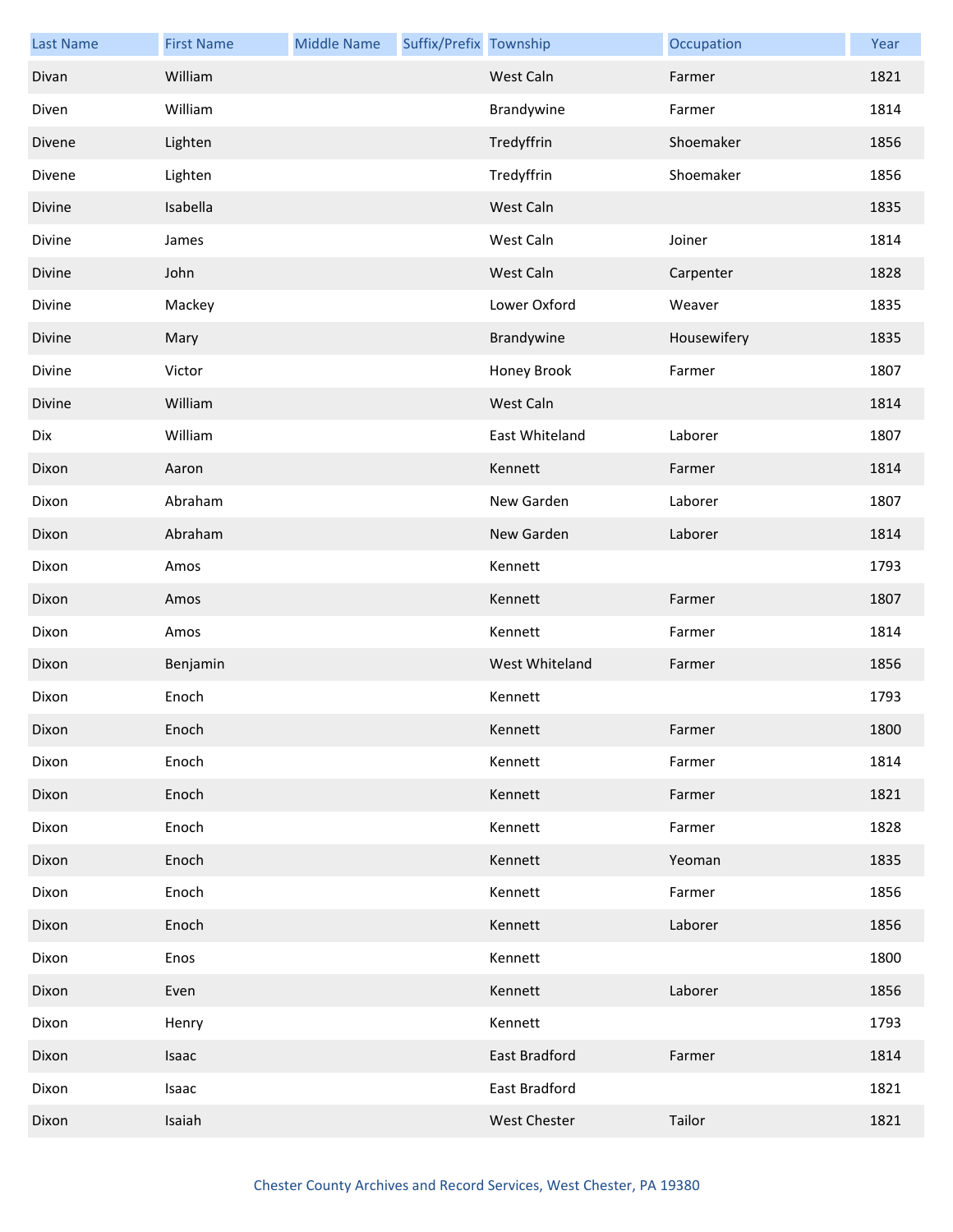| <b>Last Name</b> | <b>First Name</b> | <b>Middle Name</b> | Suffix/Prefix Township |                      | Occupation   | Year |
|------------------|-------------------|--------------------|------------------------|----------------------|--------------|------|
| Dixon            | Jacob             |                    |                        | Westtown             | Mason        | 1821 |
| Dixon            | Jacob             |                    |                        | <b>West Chester</b>  | Mason        | 1828 |
| Dixon            | James             |                    |                        | Kennett              |              | 1793 |
| Dixon            | James             |                    |                        | Kennett              | Farmer       | 1800 |
| Dixon            | James             |                    |                        | Kennett              | Joiner       | 1835 |
| Dixon            | James             |                    |                        | Kennett Square       | Carpenter    | 1856 |
| Dixon            | John              |                    |                        | Kennett              |              | 1793 |
| Dixon            | John              |                    |                        | Kennett              | Farmer       | 1821 |
| Dixon            | John              |                    |                        | Kennett              | Farmer       | 1828 |
| Dixon            | John              |                    |                        | Kennett              | Yeoman       | 1835 |
| Dixon            | Lewis             |                    |                        | <b>West Nantmeal</b> | Stonemason   | 1828 |
| Dixon            | Martha            |                    |                        | Kennett              |              | 1828 |
| Dixon            | Miller            | J                  |                        | Kennett              | Farmer       | 1856 |
| Dixon            | Phillip           |                    |                        | Kennett              | Schoolmaster | 1807 |
| Dixon            | Phineas           |                    |                        | Westtown             | Mason        | 1821 |
| Dixon            | Phineas           |                    |                        | Westtown             | Mason        | 1835 |
| Dixon            | Rebecca           |                    | Widow                  | Kennett              |              | 1807 |
| Dixon            | Rebecca           |                    |                        | Kennett              | Farmer       | 1814 |
| Dixon            | Thomas            |                    |                        | Kennett              | Jobber       | 1814 |
| Dixon            | Thomas            |                    |                        | Kennett              | Farmer       | 1821 |
| Dixson           | Abraham           |                    |                        | New Garden           | Laborer      | 1821 |
| Dixson           | Eleaner           |                    |                        | New Garden           | Farmer       | 1828 |
| Dixson           | Eloner            |                    |                        | New Garden           | Farmer       | 1835 |
| Dixson           | Jesse             |                    |                        | Kennett              | Cooper       | 1828 |
| Dizell           | John              |                    |                        | <b>West Nantmeal</b> | Blacksmith   | 1800 |
| Dizer            | Thomas            |                    |                        | Pennsbury            | Laborer      | 1856 |
| Dizman           | Benjamin          |                    |                        | <b>East Nantmeal</b> | Laborer      | 1828 |
| Doan             | Elwood            |                    |                        | West Fallowfield     | Farmer       | 1856 |
| Doan             | Henry             |                    |                        | West Marlborough     | Tailor       | 1828 |
| Doan             | Isaac             |                    |                        | West Brandywine      | Stonemason   | 1856 |
| Doan             | Iseral            |                    |                        | Brandywine           | Farmer       | 1835 |
| Doan             | Israel            |                    |                        | Brandywine           |              | 1793 |
| Doan             | Israel            |                    |                        | Brandywine           | Farmer       | 1828 |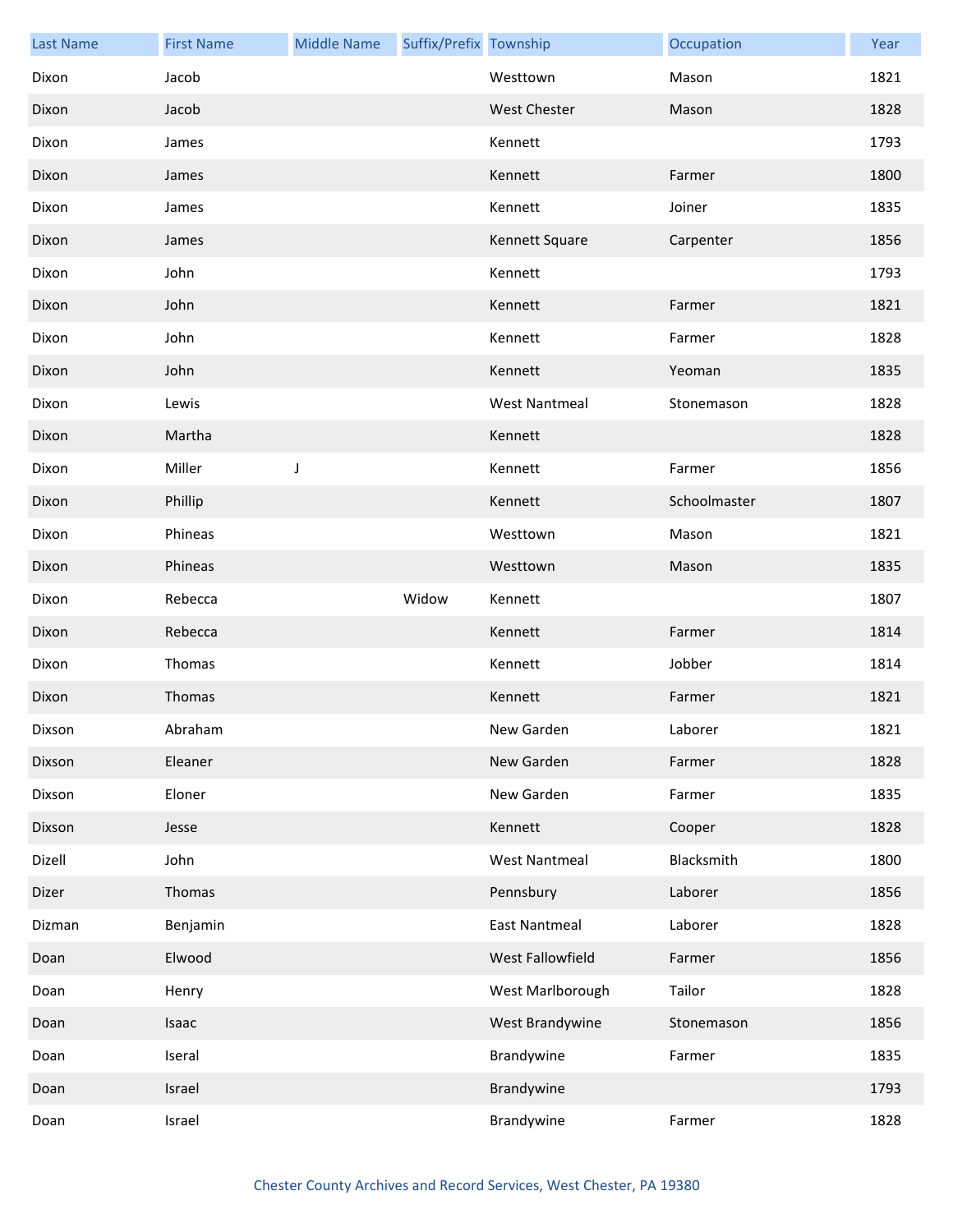| <b>Last Name</b> | <b>First Name</b> | <b>Middle Name</b>        | Suffix/Prefix Township |                     | Occupation      | Year |
|------------------|-------------------|---------------------------|------------------------|---------------------|-----------------|------|
| Doan             | Israel            |                           | Jr.                    | Brandywine          | Mason           | 1828 |
| Doan             | Israel            |                           | Sr.                    | Brandywine          | Weaver          | 1835 |
| Doan             | Israel            |                           |                        | West Brandywine     | Farmer          | 1856 |
| Doan             | John              |                           |                        | Brandywine          | Mason           | 1828 |
| Doan             | John              |                           |                        | Brandywine          | Farmer          | 1835 |
| Doan             | John              |                           |                        | West Brandywine     | Farmer          | 1856 |
| Doan             | John              | ${\sf R}$                 |                        | London Grove        | Laborer         | 1835 |
| Doan             | Joseph            |                           |                        | West Brandywine     | Farmer          | 1856 |
| Doan             | Thomas            |                           |                        | Brandywine          | Farmer          | 1828 |
| Doan             | Thomas            |                           |                        | Brandywine          | Farmer          | 1835 |
| Doan             | Thomas            |                           |                        | West Brandywine     | Farmer          | 1856 |
| Doan             | Thomas            | $\boldsymbol{\mathsf{H}}$ |                        | West Brandywine     | House carpenter | 1856 |
| Doan             | William           |                           |                        | Uwchlan             | Laborer         | 1835 |
| Doan             | William           |                           |                        | Uwchlan             | Laborer         | 1856 |
| Dobbens          | John              |                           |                        | West Caln           | Laborer         | 1814 |
| Dobbens          | Wilson            |                           |                        | Londonderry         | Cordwainer      | 1835 |
| Dobbins          | James             |                           |                        | <b>Upper Oxford</b> | Weaver          | 1828 |
| Dobbins          | James             |                           |                        | <b>Upper Oxford</b> | Laborer         | 1835 |
| Dobbins          | John              |                           |                        | West Caln           |                 | 1793 |
| Dobbins          | John              |                           |                        | <b>Upper Oxford</b> | Weaver          | 1828 |
| Dobbins          | Richard           |                           |                        | Upper Oxford        | Weaver          | 1828 |
| Dobbins          | Wilson            |                           |                        | <b>Upper Oxford</b> | Farmer          | 1856 |
| Dobins           | John              |                           |                        | West Caln           | Laborer         | 1807 |
| Dobins           | Richard           |                           |                        | Sadsbury            | Weaver          | 1821 |
| Dobson           | Abraham           |                           |                        | West Goshen         | Laborer         | 1856 |
| Dobson           | Abraham           | ${\sf M}$                 |                        | West Chester        | Laborer         | 1856 |
| Dobson           | John              |                           |                        | East Bradford       | Shoemaker       | 1807 |
| Dobson           | John              |                           |                        | Phoenixville        | Superintendant  | 1856 |
| Dobson           | Joseph            |                           |                        | Phoenixville        | Pudler          | 1856 |
| Dobson           | Lewis             |                           |                        | East Fallowfield    | Tailor          | 1821 |
| Dobson           | Lewis             | J.                        |                        | East Fallowfield    | Tailor          | 1828 |
| Docherty         | Dennis            |                           |                        | Sadsbury            |                 | 1800 |
| Docherty         | George            |                           |                        | Tredyffrin          | Teacher         | 1835 |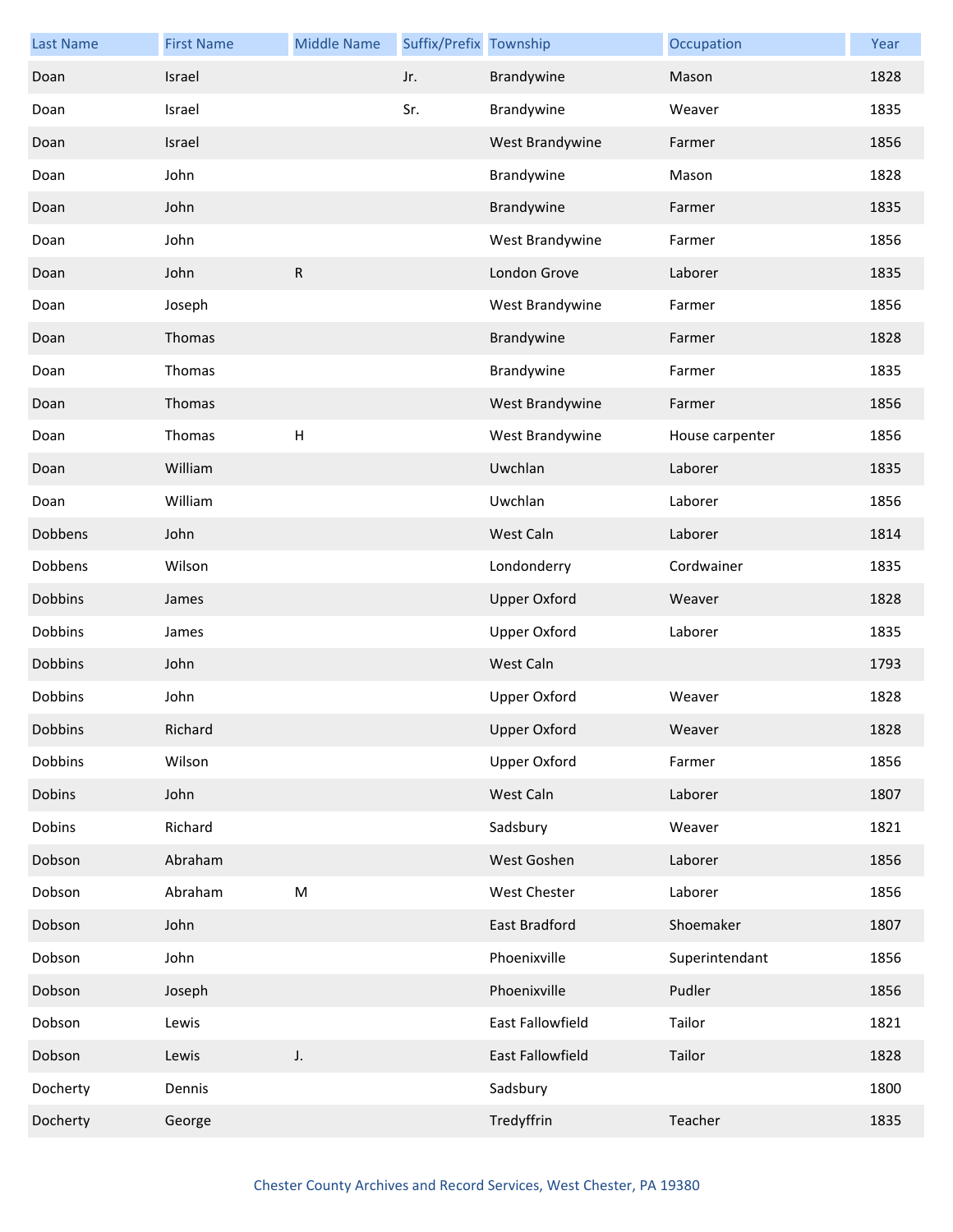| <b>Last Name</b> | <b>First Name</b> | <b>Middle Name</b> | Suffix/Prefix Township |                      | Occupation  | Year |
|------------------|-------------------|--------------------|------------------------|----------------------|-------------|------|
| Docherty         | Patrick           |                    |                        | Sadsbury             |             | 1793 |
| Docherty         | William           |                    |                        | Sadsbury             |             | 1793 |
| Dockerdy         | Edward            |                    |                        | West Marlborough     |             | 1800 |
| Dockerdy         | Owen              |                    |                        | West Marlborough     |             | 1800 |
| Dod              | Abel              |                    |                        | Lower Oxford         | Shoemaker   | 1856 |
| Dodd             | Aaron             |                    |                        | Kennett              | Laborer     | 1835 |
| Dodge            | David             |                    |                        | Tredyffrin           | Laborer     | 1821 |
| Dodge            | David             |                    |                        | Tredyffrin           | Laborer     | 1828 |
| Dodge            | Elizabeth         |                    |                        | Willistown           |             | 1835 |
| Dodson           | Robert            | <b>B.</b>          |                        | <b>West Chester</b>  | Lawyer      | 1828 |
| Dodwell          | John              |                    |                        | Tredyffrin           | Barkeeper   | 1856 |
| Dogherty         | George            |                    |                        | East Nottingham      | Papermaker  | 1828 |
| Dogherty         | Hugh              |                    |                        | West Whiteland       | Quarryman   | 1835 |
| Dogherty         | Margaret          |                    |                        | West Fallowfield     | Landholder  | 1835 |
| Dogherty         | Owen              |                    |                        | West Fallowfield     | Laborer     | 1835 |
| Doherty          | James             |                    |                        | East Bradford        | Laborer     | 1807 |
| Doil             | Jacob             |                    |                        | East Marlborough     | Laborer     | 1835 |
| Doil             | Stephen           |                    |                        | East Marlborough     | Laborer     | 1835 |
| Doil             | Steven            |                    |                        | East Marlborough     | Laborer     | 1814 |
| Dolan            | Charles           | $\sf H$            |                        | Kennett              |             | 1856 |
| Dolan            | James             |                    |                        | West Chester         | Laborer     | 1856 |
| Dolan            | Martin            |                    |                        | West Chester         | Tailor      | 1856 |
| Dolan            | Michael           |                    |                        | Kennett              | Laborer     | 1856 |
| Doland           | William           |                    |                        | West Fallowfield     | Laborer     | 1856 |
| Dolas            | W                 | G                  |                        | Phoenixville         | Teacher     | 1856 |
| Dolbey           | Abel              |                    |                        | Uwchlan              | Laborer     | 1835 |
| Dolbey           | Abraham           |                    |                        | Vincent              | Laborer     | 1807 |
| Dolbey           | Abraham           |                    |                        | Uwchlan              | Farmer      | 1814 |
| Dolbey           | Abraham           |                    |                        | Uwchlan              | Farmer      | 1835 |
| Dolbey           | Isaac             |                    |                        | Vincent              | Shoemaker   | 1807 |
| Dolbey           | John              |                    |                        | <b>East Nantmeal</b> | Farmer      | 1828 |
| Dolbey           | Lewis             |                    |                        | Uwchlan              | Wagoner     | 1814 |
| Dolbey           | Newlin            |                    |                        | Uwchlan              | Wheelwright | 1835 |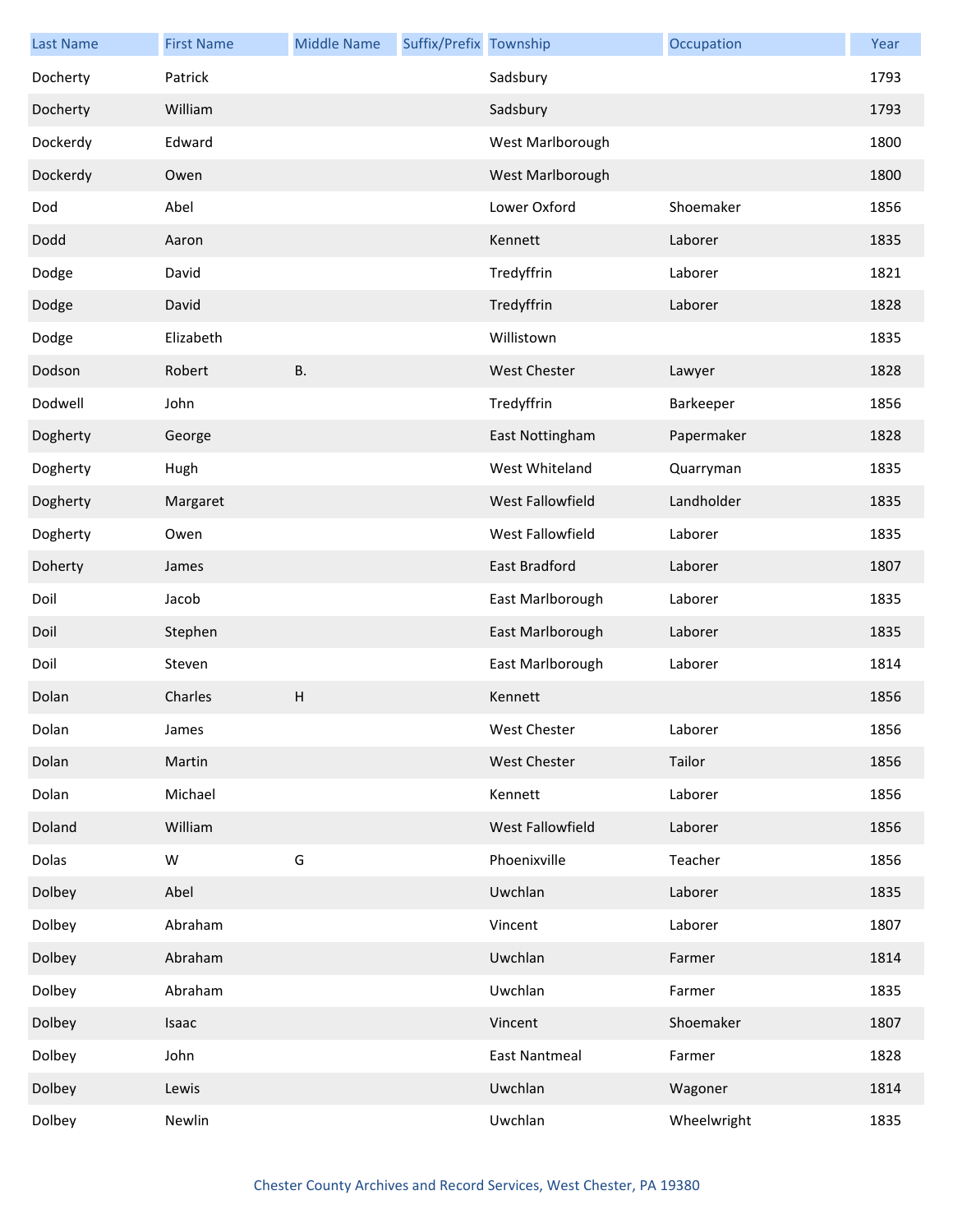| <b>Last Name</b> | <b>First Name</b> | <b>Middle Name</b> | Suffix/Prefix Township |                      | Occupation      | Year |
|------------------|-------------------|--------------------|------------------------|----------------------|-----------------|------|
| Dolbey           | Thomas            |                    |                        | Uwchlan              | Farmer          | 1814 |
| Dolbo            | William           |                    |                        | East Fallowfield     | Shoemaker       | 1828 |
| Dolbo            | William           |                    |                        | Highland             | Laborer         | 1856 |
| Dolbous          | Jeremiah          |                    |                        | West Fallowfield     | Cordwainer      | 1828 |
| Dolbous          | Joseph            |                    |                        | West Fallowfield     | Cordwainer      | 1828 |
| Dolbow           | William           |                    |                        | West Fallowfield     | Farmer          | 1835 |
| Dolby            | Able              |                    |                        | Uwchlan              | Farmer          | 1856 |
| Dolby            | Abraham           |                    |                        | Uwchlan              | Farmer          | 1856 |
| Dolby            | Abram             |                    |                        | <b>East Nantmeal</b> | Farmer          | 1800 |
| Dolby            | Abram             |                    |                        | Uwchlan              | Farmer          | 1821 |
| Dolby            | Ebram             |                    |                        | Uwchlan              |                 | 1793 |
| Dolby            | John              |                    |                        | <b>East Nantmeal</b> | Laborer         | 1814 |
| Dolby            | John              |                    |                        | <b>East Nantmeal</b> | Farmer          | 1821 |
| Dolby            | John              |                    |                        | Honey Brook          | Laborer         | 1821 |
| Dolby            | John              |                    |                        | Honey Brook          | Laborer         | 1828 |
| Dolby            | John              |                    |                        | <b>East Nantmeal</b> | House carpenter | 1856 |
| Dolby            | Joseph            |                    |                        | Honey Brook          | Laborer         | 1835 |
| Dolby            | Joseph            |                    |                        | <b>West Vincent</b>  | Farmer          | 1835 |
| Dolby            | Joseph            |                    |                        | <b>West Vincent</b>  | Farmer          | 1856 |
| Dolby            | Lewis             |                    |                        | Uwchlan              | Farmer          | 1807 |
| Dolby            | Lewis             |                    |                        | Uwchlan              | Farmer          | 1821 |
| Dolby            | Lewis             |                    |                        | Uwchlan              | Farmer          | 1856 |
| Dolby            | Newlin            |                    |                        | Uwchlan              | Farmer          | 1856 |
| Dolby            | Sarah             |                    |                        | <b>East Nantmeal</b> | Farmer          | 1814 |
| Dolby            | Sarah             |                    |                        | <b>East Nantmeal</b> | Miller          | 1821 |
| Dolby            | Thomas            |                    |                        | Uwchlan              |                 | 1793 |
| Dolby            | Thomas            |                    |                        | Uwchlan              | Innkeeper       | 1800 |
| Dolby            | Thomas            |                    |                        | Uwchlan              | Farmer          | 1807 |
| Dolby            | Thomas            |                    |                        | Vincent              | Blacksmith      | 1828 |
| Dolby            | Thomas            |                    |                        | <b>East Nantmeal</b> | Farmer          | 1835 |
| Dolby            | Thomas            |                    |                        | Honeybrook           | Laborer         | 1856 |
| Dolby            | Thomas            |                    |                        | West Chester         | Laborer         | 1856 |
| Dole             | John              | ${\sf M}$          |                        | Newlin               | Laborer         | 1835 |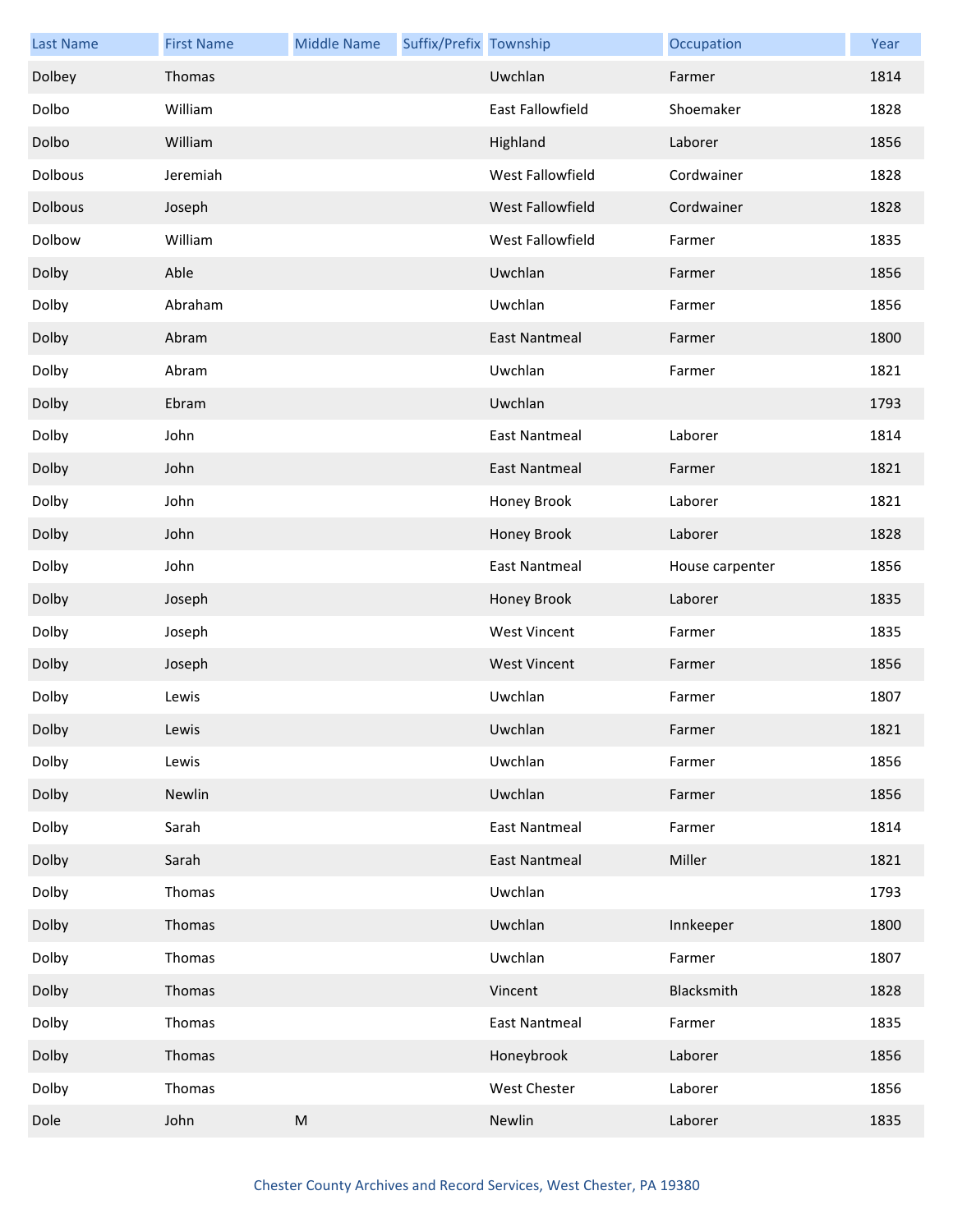| <b>Last Name</b> | <b>First Name</b> | <b>Middle Name</b> | Suffix/Prefix Township |                      | Occupation  | Year |
|------------------|-------------------|--------------------|------------------------|----------------------|-------------|------|
| Dolen            | Charles           |                    |                        | London Britain       | Weaver      | 1821 |
| Dolherty         | John              |                    |                        | East Whiteland       | Laborer     | 1856 |
| Doling           | Hugh              |                    |                        | Tredyffrin           | Laborer     | 1835 |
| Doling           | Tarence           |                    |                        | London Grove         | Laborer     | 1856 |
| Doll             | Israel            |                    |                        | <b>West Chester</b>  | Tinsmith    | 1835 |
| Doll             | Israel            |                    |                        | Pennsbury            | Coppersmith | 1835 |
| Dollen           | Patrick           |                    |                        | East Whiteland       | Quarryman   | 1835 |
| Dollin           | James             |                    |                        | West Nottingham      | Farmer      | 1821 |
| Dolon            | Joseph            |                    |                        | Westtown             | Farmer      | 1856 |
| Dolone           | Simon             |                    |                        | Easttown             |             | 1856 |
| Dolton           | Alban             |                    |                        | Pennsbury            | Cordwainer  | 1821 |
| Dolton           | James             |                    |                        | Pennsbury            |             | 1793 |
| Dolton           | James             |                    |                        | East Caln            | Smith       | 1835 |
| Dolton           | Joshua            |                    |                        | Pennsbury            | Laborer     | 1856 |
| Doman            | Barbery           |                    |                        | <b>West Nantmeal</b> |             | 1800 |
| Doman            | Christopher       |                    |                        | <b>West Nantmeal</b> | Cordwainer  | 1828 |
| Don              | Tomas             |                    |                        | Newlin               | Laborer     | 1856 |
| Don              | William           |                    |                        | East Bradford        | Laborer     | 1807 |
| Donacre          | Adam              |                    |                        | West Whiteland       | Laborer     | 1800 |
| Donafield        | Conrad            |                    |                        | Pikeland             | Tailor      | 1807 |
| Donage           | Matthew           |                    |                        | Uwchlan              | Laborer     | 1821 |
| Donahoe          | James             |                    |                        | West Nottingham      | Carpenter   | 1807 |
| Donahoe          | James             |                    |                        | West Nottingham      | Carpenter   | 1814 |
| Donahoo          | John              |                    |                        | Phoenixville         | Merchant    | 1856 |
| Donahoo          | John              |                    |                        | Phoenixville         | Laborer     | 1856 |
| Donahoo          | Robert            |                    |                        | Lower Oxford         | Laborer     | 1856 |
| Donahower        | Henry             | B                  |                        | Tredyffrin           | Laborer     | 1856 |
| Donahower        | Henry             | B                  |                        | Tredyffrin           | Laborer     | 1856 |
| Donahu           |                   |                    | Mrs.                   | Phoenixville         |             | 1856 |
| Donaker          | Adam              |                    |                        | West Whiteland       | Laborer     | 1807 |
| Donald           | Alexander         |                    |                        | Charlestown          | Laborer     | 1814 |
| Donald           | Charles           |                    |                        | East Caln            | Laborer     | 1821 |
| Donald           | David             |                    |                        | Honey Brook          |             | 1800 |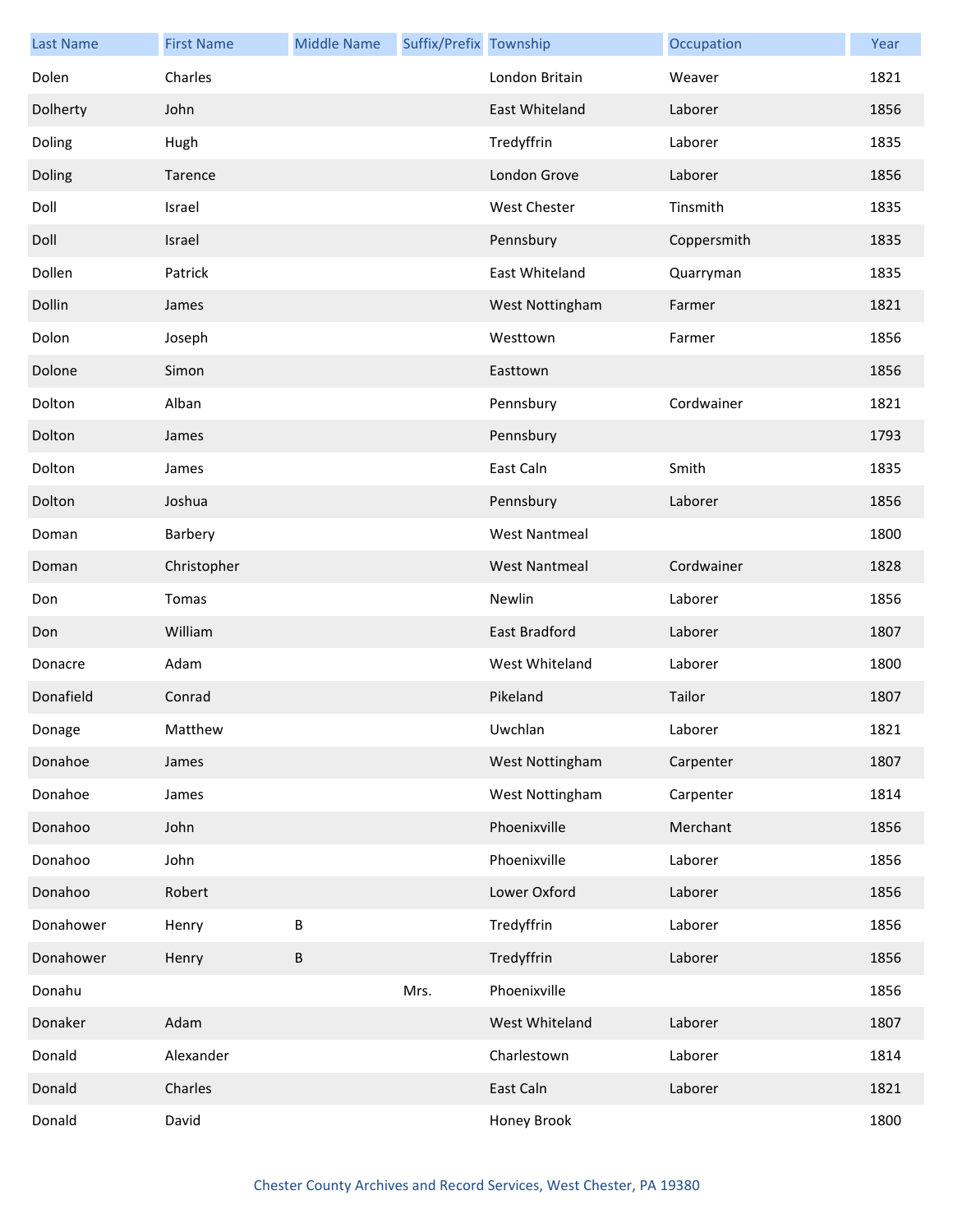| <b>Last Name</b> | <b>First Name</b> | <b>Middle Name</b> | Suffix/Prefix Township |                      | Occupation   | Year |
|------------------|-------------------|--------------------|------------------------|----------------------|--------------|------|
| Donald           | John              |                    |                        | Uwchlan              | Schoolmaster | 1800 |
| Donaldson        | James             |                    |                        | Brandywine           |              | 1793 |
| Donaldson        | James             |                    |                        | Brandywine           | Smith        | 1821 |
| Donaldson        | Mendenhall        |                    |                        | East Caln            | Laborer      | 1828 |
| Donally          | Michael           |                    |                        | Phoenixville         | Pudler       | 1856 |
| Donalson         | James             |                    |                        | <b>West Nantmeal</b> | Laborer      | 1814 |
| Donalson         | Jeremiah          |                    |                        | West Goshen          |              | 1835 |
| Donareer         | Cornelius         |                    |                        | Uwchlan              |              | 1793 |
| Donavan          | John              |                    |                        | West Whiteland       | Laborer      | 1807 |
| Donaven          | John              |                    |                        | Uwchlan              | Farmer       | 1828 |
| Done             | Elwood            |                    |                        | Pennsbury            | Cordwainer   | 1835 |
| Done             | Harlan            |                    |                        | Kennett              | Plasterer    | 1856 |
| Done             | Israel            |                    |                        | East Caln            | Weaver       | 1807 |
| Done             | Israel            |                    |                        | Brandywine           | Weaver       | 1814 |
| Done             | Israel            |                    | Jr.                    | Brandywine           | Mason        | 1821 |
| Done             | Israel            |                    |                        | Brandywine           | Weaver       | 1821 |
| Done             | Joseph            |                    |                        | New Garden           | Carpenter    | 1807 |
| Done             | Thomas            |                    |                        | Brandywine           | Mason        | 1814 |
| Done             | Thomas            |                    |                        | Brandywine           | Mason        | 1821 |
| Donegan          | Arthur            |                    |                        | Brandywine           | Tailor       | 1821 |
| Donehue          | Daniel            |                    |                        | Schuylkill           | Tanner       | 1835 |
| Donel            | William           |                    |                        | Easttown             |              | 1821 |
| Donelly          | John              |                    |                        | Westtown             | Laborer      | 1821 |
| Donelly          | William           |                    |                        | <b>Upper Oxford</b>  | Shoemaker    | 1807 |
| Donelson         | James             |                    |                        | Coventry             | Laborer      | 1807 |
| Donelson         | Jesse             |                    |                        | Brandywine           | Farmer       | 1828 |
| Donelson         | John              |                    |                        | Londonderry          | Laborer      | 1814 |
| Donelson         | William           |                    |                        | Londonderry          | Farmer       | 1814 |
| Donely           | Alexander         |                    |                        | Sadsbury             | Blacksmith   | 1835 |
| Donevan          | John              |                    |                        | Uwchlan              | Storekeeper  | 1814 |
| Donigan          | Micheal           |                    |                        | East Brandywine      | Farmer       | 1856 |
| Donipan          | Thomas            |                    |                        | East Caln            | Laborer      | 1856 |
| Donivan          | John              |                    |                        | Uwchlan              | Farmer       | 1821 |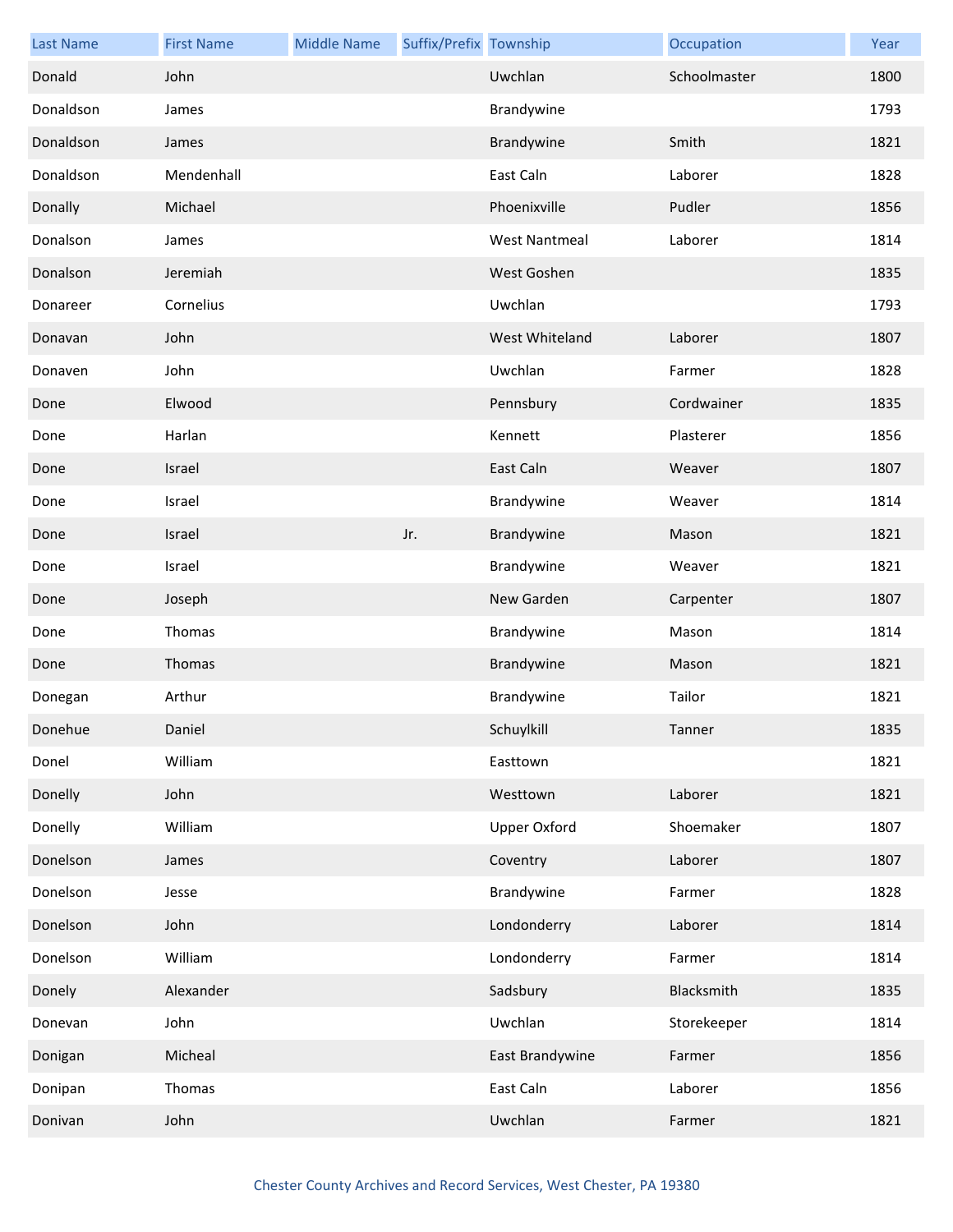| <b>Last Name</b> | <b>First Name</b> | <b>Middle Name</b> | Suffix/Prefix Township |                      | Occupation | Year |
|------------------|-------------------|--------------------|------------------------|----------------------|------------|------|
| Donleavy         | Henry             |                    |                        | East Caln            | Laborer    | 1800 |
| Donley           | Edward            |                    |                        | <b>West Chester</b>  | Laborer    | 1856 |
| Donley           | George            |                    |                        | <b>West Chester</b>  | Potter     | 1856 |
| Donley           | James             |                    |                        | <b>West Chester</b>  | Gentleman  | 1856 |
| Donley           | James             |                    |                        | West Chester         | Potter     | 1856 |
| Donley           | John              |                    |                        | Phoenixville         | Shoemaker  | 1856 |
| Donley           | John              |                    |                        | Uwchlan              | Potter     | 1856 |
| Donley           | Patrick           |                    |                        | <b>Upper Oxford</b>  | Weaver     | 1828 |
| Donley           | William           |                    |                        | East Nottingham      | Innkeeper  | 1821 |
| Donley           | William           |                    |                        | East Nottingham      | Farmer     | 1835 |
| Donnal           | William           |                    |                        | Newlin               | Laborer    | 1835 |
| Donnaly          | John              |                    |                        | London Grove         |            | 1800 |
| Donnegan         | Arthur            |                    |                        | Brandywine           | Tailor     | 1814 |
| Donnegan         | John              |                    |                        | Brandywine           | Blacksmith | 1814 |
| Donnel           | David             |                    |                        | Honey Brook          | Laborer    | 1807 |
| Donnel           | David             |                    |                        | Honey Brook          |            | 1814 |
| Donnel           | David             |                    |                        | Honey Brook          | Laborer    | 1821 |
| Donnell          | David             |                    |                        | Honey Brook          | Laborer    | 1835 |
| Donnell          | John              |                    |                        | West Whiteland       | Laborer    | 1856 |
| Donnelle         | John              |                    |                        | East Nottingham      | Merchant   | 1814 |
| Donnelly         | Alexander         |                    |                        | West Chester         | Blacksmith | 1828 |
| Donnelly         | Hugh              |                    |                        | East Nottingham      | Laborer    | 1856 |
| Donnelly         | James             |                    |                        | West Chester         | Blacksmith | 1828 |
| Donnelly         | Samuel            |                    |                        | East Nottingham      | Teacher    | 1856 |
| Donnelly         | Thomas            |                    |                        | <b>West Nantmeal</b> | Laborer    | 1821 |
| Donnelly         | William           |                    |                        | East Nottingham      | Farmer     | 1856 |
| Donnelson        | Hugh              |                    |                        | Londonderry          | Farmer     | 1821 |
| Donnelson        | James             |                    |                        | <b>West Nantmeal</b> | Laborer    | 1821 |
| Donnelson        | William           |                    |                        | Londonderry          | Farmer     | 1821 |
| Donnely          | William           |                    |                        | East Nottingham      | Innkeeper  | 1828 |
| Donnigan         | Arthur            |                    |                        | Brandywine           | Farmer     | 1835 |
| Donnohow         | Philip            |                    |                        | East Nottingham      |            | 1793 |
| Donoley          | John              |                    |                        | East Bradford        | Laborer    | 1807 |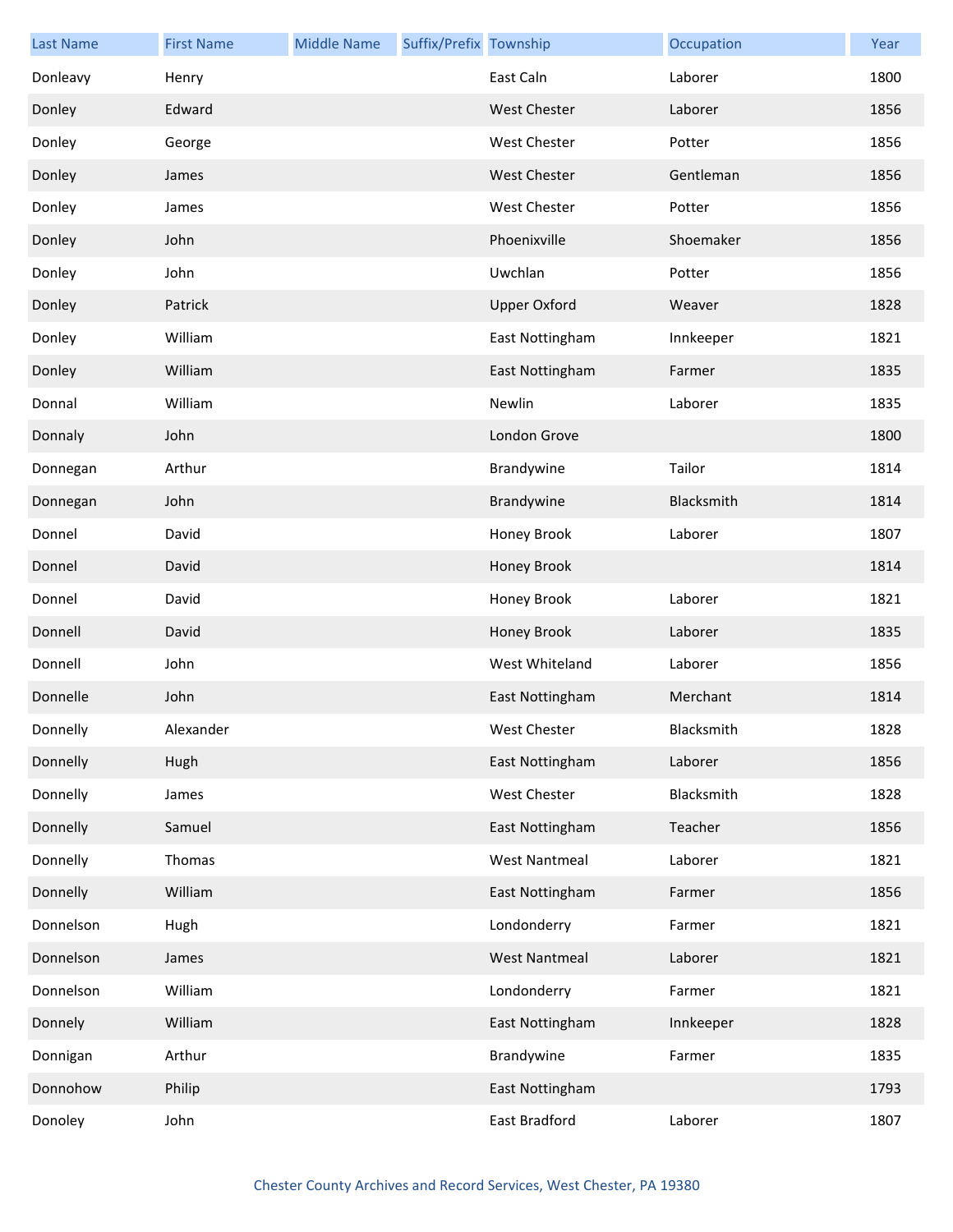| <b>Last Name</b> | <b>First Name</b> | <b>Middle Name</b> | Suffix/Prefix Township |                         | Occupation           | Year |
|------------------|-------------------|--------------------|------------------------|-------------------------|----------------------|------|
| Donplser         | Jacob             |                    |                        | Pikeland                |                      | 1793 |
| Doolin           | Henry             |                    |                        | Schuylkill              | Shoemaker            | 1835 |
| Doolin           | Henry             |                    |                        | Tredyffrin              | Shoemaker            | 1856 |
| Doran            | Daniel            |                    |                        | West Caln               |                      | 1793 |
| Doran            | Daniel            |                    |                        | West Caln               | Tailor               | 1828 |
| Doran            | Daniel            |                    |                        | West Caln               | Tailor               | 1835 |
| Doran            | Daniel            |                    |                        | East Caln               | Laborer              | 1856 |
| Dorat            | John              |                    |                        | Londonderry             | Farmer & Storekeeper | 1807 |
| Dorat            | John              |                    |                        | Londonderry             | Storekeeper          | 1814 |
| Dorat            | John              |                    |                        | Londonderry             | Farmer               | 1835 |
| Dorat            | John              |                    |                        | Londonderry             | Farmer               | 1835 |
| Dorat            | John              | C.                 |                        | Penn                    | Storekeeper          | 1828 |
| Doratt           | John              |                    |                        | West Whiteland          | Coachmaker           | 1856 |
| Doren            | Henry             |                    |                        | New London              | Tailor               | 1856 |
| Dorin            | Daniel            |                    |                        | <b>East Fallowfield</b> |                      | 1793 |
| Doring           | Daniel            |                    |                        | West Caln               | Tailor               | 1807 |
| Dorlan           | George            |                    |                        | <b>West Nantmeal</b>    | Saddler              | 1807 |
| Dorlan           | George            |                    |                        | <b>West Nantmeal</b>    | Farmer               | 1814 |
| Dorlan           | George            |                    |                        | <b>West Nantmeal</b>    | Farmer               | 1821 |
| Dorlan           | Isaac             |                    |                        | <b>West Nantmeal</b>    | Joiner               | 1807 |
| Dorlan           | Isaac             |                    |                        | West Nantmeal           | Cabinetmaker         | 1814 |
| Dorlan           | Isaac             |                    |                        | Brandywine              | Joiner               | 1821 |
| Dorlan           | Isaac             |                    |                        | Brandywine              | Cabinetmaker         | 1828 |
| Dorlan           | Isaiah            |                    |                        | Brandywine              | Cabinetmaker         | 1835 |
| Dorlan           | James             |                    |                        | <b>West Nantmeal</b>    | Laborer              | 1821 |
| Dorlan           | James             |                    |                        | <b>West Nantmeal</b>    | Laborer              | 1828 |
| Dorlan           | James             |                    |                        | Honey Brook             | Farmer               | 1835 |
| Dorlan           | James             |                    |                        | Honeybrook              | Farmer               | 1856 |
| Dorlan           | James             | ${\sf M}$          |                        | Uwchlan                 | Papermaker           | 1835 |
| Dorlan           | James             | M                  | Esq.                   | East Brandywine         | Papermaker, farmer   | 1856 |
| Dorlan           | James             | M.                 |                        | East Caln               | Papermaker           | 1828 |
| Dorlan           | John              |                    |                        | Sadsbury                | Tailor               | 1835 |
| Dorlan           | Joseph            |                    |                        | Brandywine              | Farmer               | 1821 |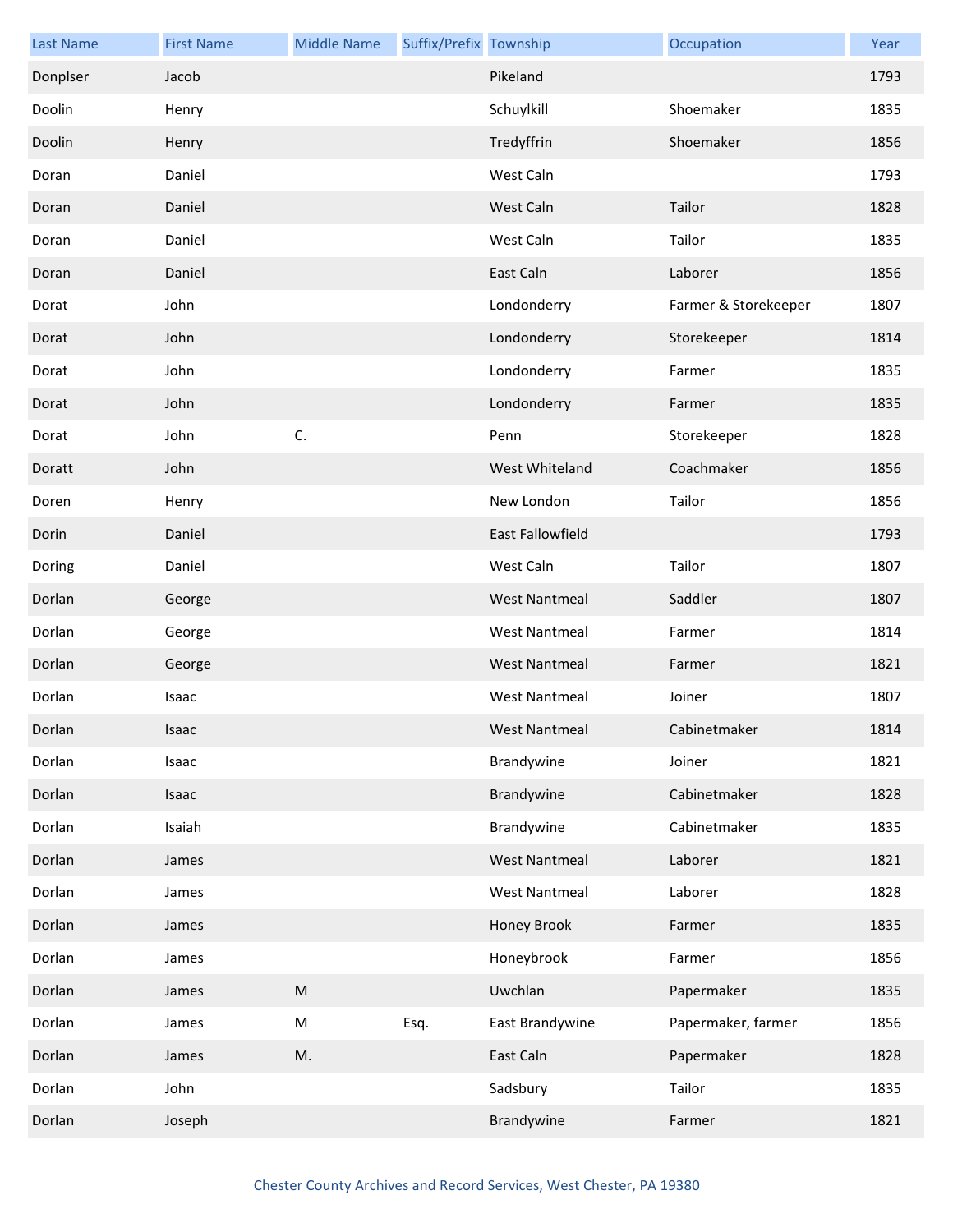| <b>Last Name</b> | <b>First Name</b> | <b>Middle Name</b> | Suffix/Prefix Township |                      | Occupation   | Year |
|------------------|-------------------|--------------------|------------------------|----------------------|--------------|------|
| Dorlan           | Joseph            |                    |                        | Brandywine           | Farmer       | 1828 |
| Dorlan           | Joseph            |                    |                        | Brandywine           | Farmer       | 1835 |
| Dorlan           | Nathan            |                    |                        | <b>West Nantmeal</b> |              | 1793 |
| Dorlan           | Nathan            |                    |                        | <b>West Nantmeal</b> | Joiner       | 1807 |
| Dorlan           | Nathan            |                    |                        | <b>West Nantmeal</b> | Cabinetmaker | 1814 |
| Dorlan           | Nathan            |                    |                        | <b>West Nantmeal</b> | Laborer      | 1821 |
| Dorlan           | Robert            |                    |                        | Brandywine           | Cordwainer   | 1828 |
| Dorlan           | Robert            |                    |                        | Honeybrook           | Farmer       | 1856 |
| Dorlan           | Samuel            |                    |                        | <b>West Nantmeal</b> | Joiner       | 1807 |
| Dorlan           | Samuel            |                    |                        | Brandywine           | Joiner       | 1821 |
| Dorlan           | Samuel            |                    |                        | Brandywine           | Cabinetmaker | 1828 |
| Dorlan           | Samuel            |                    |                        | Uwchlan              | Laborer      | 1835 |
| Dorlan           | Samuel            | B                  |                        | Uwchlan              | Papermaker   | 1856 |
| Dorland          | George            |                    |                        | <b>West Nantmeal</b> |              | 1793 |
| Dorland          | George            |                    |                        | <b>West Nantmeal</b> |              | 1793 |
| Dorland          | George            |                    |                        | <b>West Nantmeal</b> | Saddler      | 1800 |
| Dorland          | George            |                    |                        | Honey Brook          | Farmer       | 1828 |
| Dorland          | George            |                    |                        | Honey Brook          | Farmer       | 1828 |
| Dorland          | John              |                    |                        | Sadsbury             | Tailor       | 1828 |
| Dorland          | Nathan            |                    |                        | <b>West Nantmeal</b> | Joiner       | 1800 |
| Dorland          | Nathan            |                    |                        | Honey Brook          | Farmer       | 1828 |
| Dorland          | Samuel            |                    |                        | Brandywine           | Joiner       | 1814 |
| Dorlin           | John              |                    |                        | Sadsbury             | Joiner       | 1807 |
| Dorlin           | Nathan            |                    |                        | <b>West Nantmeal</b> | Farmer       | 1835 |
| Dormant          | William           |                    |                        | Hopewell             | Laborer      | 1856 |
| Dormon           | James             |                    |                        | London Grove         | Laborer      | 1856 |
| Dorsey           | Miles             |                    |                        | West Bradford        | Foriner      | 1856 |
| Dosey            | Martin            |                    |                        | Easttown             |              | 1856 |
| Dotherty         | Daniel            |                    |                        | East Whiteland       | Railroad     | 1835 |
| Dotherty         | John              |                    |                        | East Whiteland       | Railroad     | 1835 |
| Dotherty         | John              |                    |                        | <b>Upper Oxford</b>  | Hostler      | 1856 |
| Dotherty         | Nathan            |                    |                        | East Whiteland       | Railroad     | 1835 |
| Dotherty         | Neal              |                    |                        | East Whiteland       | Railroad     | 1835 |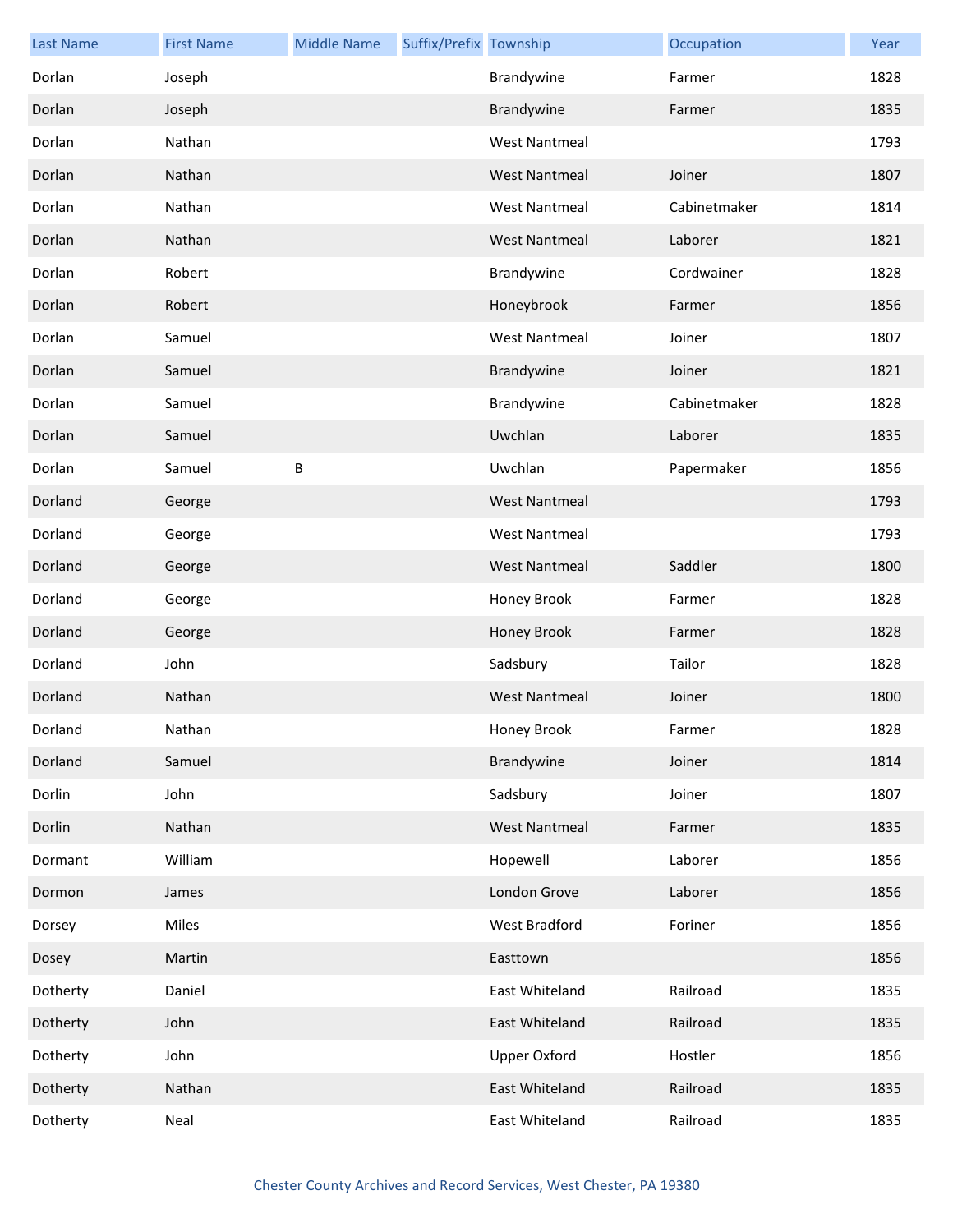| <b>Last Name</b> | <b>First Name</b> | <b>Middle Name</b> | Suffix/Prefix Township |                         | Occupation         | Year |
|------------------|-------------------|--------------------|------------------------|-------------------------|--------------------|------|
| Dotts            | John              |                    |                        | <b>West Bradford</b>    | Laborer            | 1856 |
| Dotts            | William           | H                  |                        | West Bradford           | Teacher            | 1856 |
| Doty             | Reuben            |                    |                        | <b>East Nantmeal</b>    | Laborer            | 1835 |
| Doud             | George            | W                  |                        | West Marlborough        | Paper manufacturer | 1856 |
| Doud             | John              |                    |                        | New Garden              |                    | 1821 |
| Doud             | Thomas            |                    |                        | New London              | Schoolmaster       | 1828 |
| Doud             | William           | H                  |                        | West Marlborough        | Paper manufacturer | 1856 |
| Doudle           | Timothy           |                    |                        | Kennett                 | Laborer            | 1835 |
| Doudle           | William           |                    |                        | <b>West Fallowfield</b> | Blacksmith         | 1835 |
| Dougan           | Arthur            |                    |                        | Lower Oxford            | Laborer            | 1821 |
| Dougan           | James             |                    |                        | <b>East Nantmeal</b>    | Farmer             | 1800 |
| Dougan           | John              |                    |                        | Brandywine              | Laborer            | 1807 |
| Dougan           | Joseph            |                    |                        | <b>East Nantmeal</b>    | Mason              | 1800 |
| Dougan           | Joseph            |                    |                        | <b>East Nantmeal</b>    | Farmer             | 1821 |
| Dougherty        | Andrew            |                    |                        | West Whiteland          | Quarryman          | 1835 |
| Dougherty        | Archibald         |                    |                        | Easttown                | Laborer            | 1814 |
| Dougherty        | Barny             |                    |                        | <b>West Vincent</b>     | Laborer            | 1835 |
| Dougherty        | Charles           |                    |                        | West Caln               |                    | 1793 |
| Dougherty        | Charles           |                    |                        | Phoenixville            | Laborer            | 1856 |
| Dougherty        | Daniel            |                    |                        | Tredyffrin              | Laborer            | 1835 |
| Dougherty        | David             |                    |                        | West Bradford           | Laborer            | 1821 |
| Dougherty        | Dennis            |                    |                        | West Caln               | Laborer            | 1814 |
| Dougherty        | Edward            |                    |                        | <b>Upper Oxford</b>     | Weaver             | 1821 |
| Dougherty        | Edward            |                    |                        | Honey Brook             | Distiller          | 1821 |
| Dougherty        | Edward            |                    |                        | West Goshen             | Laborer            | 1856 |
| Dougherty        | Edwin             |                    |                        | Valley                  | Shopkeeper         | 1856 |
| Dougherty        | George            |                    |                        | Pikeland                | Teacher            | 1828 |
| Dougherty        | Hugh              |                    |                        | Phoenixville            | Laborer            | 1856 |
| Dougherty        | James             |                    |                        | West Whiteland          | Quarryman          | 1835 |
| Dougherty        | James             |                    |                        | New Garden              | Farmer             | 1856 |
| Dougherty        | James             |                    |                        | Easttown                | Farmer             | 1856 |
| Dougherty        | James             |                    |                        | Kennett                 | Laborer            | 1856 |
| Dougherty        | Jeremy            |                    |                        | <b>East Nantmeal</b>    | Carter             | 1800 |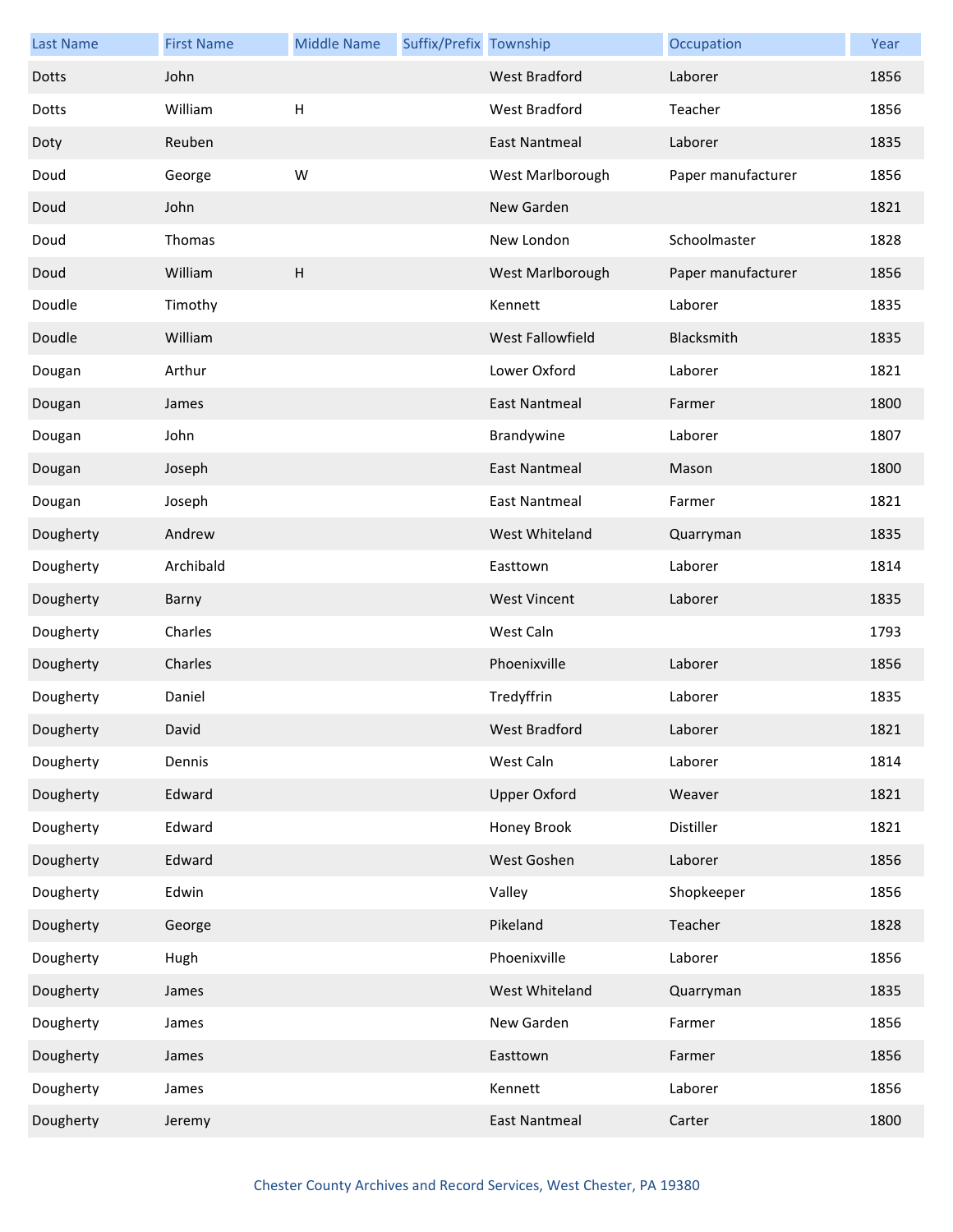| <b>Last Name</b> | <b>First Name</b> | <b>Middle Name</b> | Suffix/Prefix Township |                     | Occupation  | Year |
|------------------|-------------------|--------------------|------------------------|---------------------|-------------|------|
| Dougherty        | John              |                    |                        | East Fallowfield    | Tailor      | 1807 |
| Dougherty        | John              |                    |                        | East Marlborough    | Farmer      | 1807 |
| Dougherty        | John              |                    |                        | East Fallowfield    | Tailor      | 1814 |
| Dougherty        | John              |                    |                        | <b>West Chester</b> | Trader      | 1821 |
| Dougherty        | John              |                    |                        | Birmingham          | Laborer     | 1821 |
| Dougherty        | John              |                    |                        | East Marlborough    | Tailor      | 1835 |
| Dougherty        | John              |                    |                        | Valley              | Shopkeeper  | 1856 |
| Dougherty        | John              |                    |                        | Highland            | Laborer     | 1856 |
| Dougherty        | John              |                    |                        | Easttown            |             | 1856 |
| Dougherty        | John              | $\mathsf C$        |                        | East Marlborough    | Tailor      | 1835 |
| Dougherty        | Martin            |                    |                        | Easttown            |             | 1856 |
| Dougherty        | Matthew           |                    |                        | Phoenixville        | Laborer     | 1856 |
| Dougherty        | Mellon            |                    |                        | East Marlborough    | Tailor      | 1856 |
| Dougherty        | Melon             |                    |                        | London Grove        | Tailor      | 1835 |
| Dougherty        | Michael           |                    |                        | Phoenixville        | Laborer     | 1856 |
| Dougherty        | Neil              |                    |                        | West Whiteland      | Laborer     | 1856 |
| Dougherty        | Owen              |                    |                        | Londonderry         | Laborer     | 1807 |
| Dougherty        | Owen              |                    |                        | Londonderry         | Laborer     | 1828 |
| Dougherty        | Patrick           |                    |                        | East Fallowfield    | Laborer     | 1807 |
| Dougherty        | Patrick           |                    |                        | New Garden          | Laborer     | 1807 |
| Dougherty        | Patrick           |                    |                        | Phoenixville        | Heater      | 1856 |
| Dougherty        | Peter             |                    |                        | East Fallowfield    | Storekeeper | 1807 |
| Dougherty        | Peter             |                    |                        | East Fallowfield    | Laborer     | 1814 |
| Dougherty        | Peter             |                    |                        | East Fallowfield    | Papermaker  | 1821 |
| Dougherty        | Peter             |                    |                        | East Fallowfield    | Laborer     | 1821 |
| Dougherty        | Peter             | $\sf B$            |                        | Franklin            | Farmer      | 1856 |
| Dougherty        | Peter             | В.                 |                        | Lower Oxford        | Papermaker  | 1828 |
| Dougherty        | Philip            |                    |                        | East Fallowfield    | Innkeeper   | 1807 |
| Dougherty        | Phillip           |                    |                        | East Fallowfield    | Laborer     | 1814 |
| Dougherty        | Rodger            |                    |                        | Goshen              | Laborer     | 1807 |
| Dougherty        | Roger             |                    |                        | Brandywine          | Smith       | 1821 |
| Dougherty        | Samuel            |                    |                        | East Marlborough    | Jobber      | 1807 |
| Dougherty        | Stephen           |                    |                        | New Garden          | Laborer     | 1856 |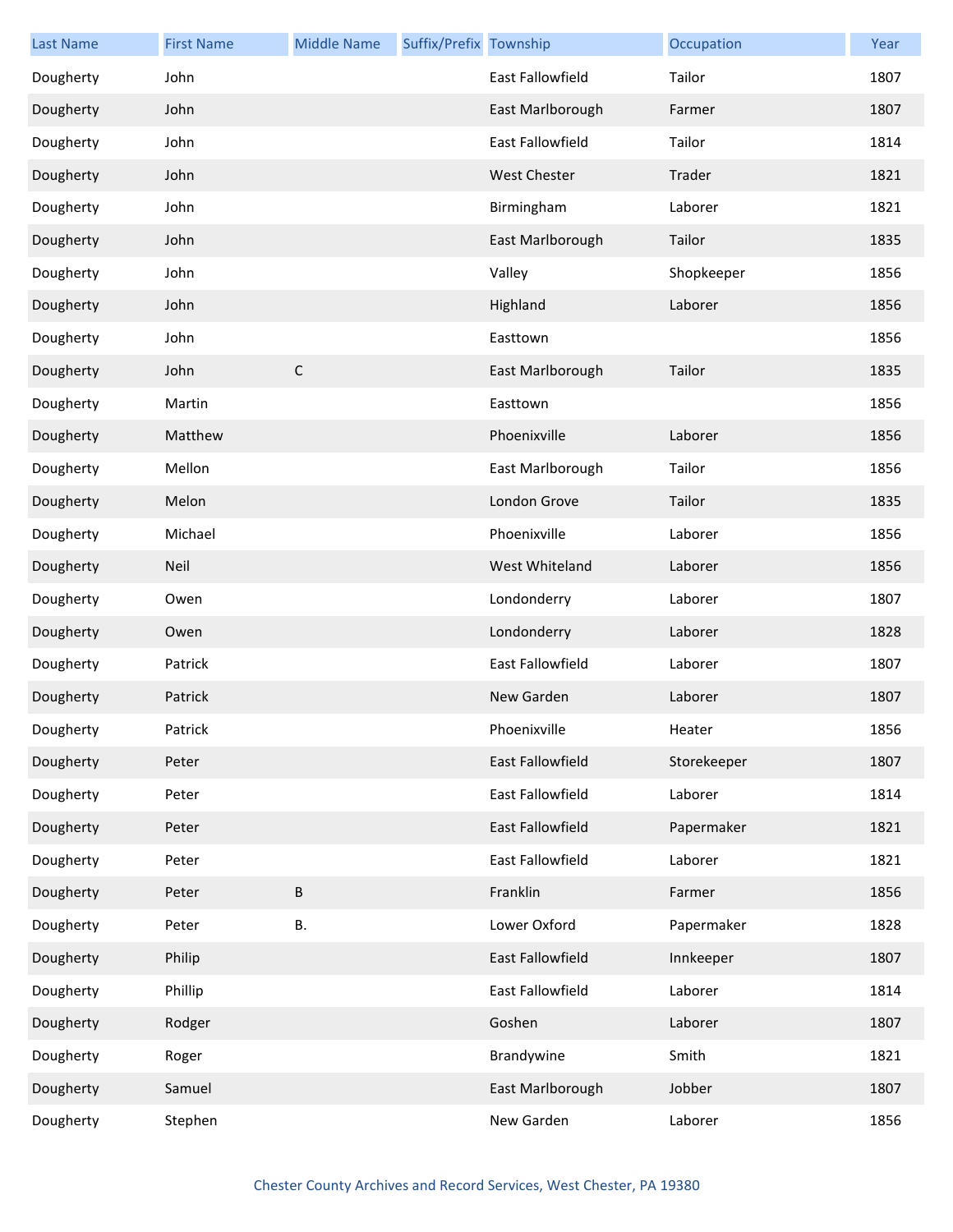| <b>Last Name</b> | <b>First Name</b> | <b>Middle Name</b> | Suffix/Prefix Township |                      | Occupation        | Year |
|------------------|-------------------|--------------------|------------------------|----------------------|-------------------|------|
| Dougherty        | Thomas            |                    |                        | West Marlborough     | Cotton dyer       | 1835 |
| Dougherty        | Thomas            |                    |                        | Newlin               | Laborer           | 1835 |
| Dougherty        | Thomas            |                    |                        | Phoenixville         | Laborer           | 1856 |
| Dougherty        | Thomas            |                    |                        | Phoenixville         | Spinner           | 1856 |
| Dougherty        | William           |                    |                        | East Bradford        | Shoemaker         | 1856 |
| Doughten         | Charles           |                    |                        | <b>West Nantmeal</b> | Cooper            | 1814 |
| Doughten         | Samuel            |                    |                        | Honey Brook          |                   | 1793 |
| Doughten         | Samuel            |                    |                        | Honey Brook          |                   | 1800 |
| Doughten         | Samuel            |                    |                        | West Caln            |                   | 1821 |
| Doughton         | Charles           |                    |                        | <b>West Nantmeal</b> | Cooper            | 1828 |
| Doughton         | John              |                    |                        | West Caln            | Farmer            | 1821 |
| Doughton         | John              |                    |                        | West Caln            | Laborer           | 1835 |
| Doughton         | John              |                    |                        | West Caln            | Farmer            | 1856 |
| Doughton         | Sackhous          |                    |                        | West Caln            | Laborer           | 1835 |
| Doughton         | Samuel            |                    |                        | <b>West Nantmeal</b> | Cooper            | 1828 |
| Doughton         | Τ                 | ${\sf M}$          |                        | Sadsbury             | Carpenter         | 1856 |
| Douglas          | James             |                    |                        | West Pikeland        | Shoemaker         | 1856 |
| Douglas          | John              |                    |                        | Tredyffrin           |                   | 1793 |
| Douglas          | John              |                    |                        | East Bradford        |                   | 1793 |
| Douglass         | David             |                    |                        | East Nottingham      |                   | 1793 |
| Douglass         | James             |                    |                        | Uwchlan              | Laborer           | 1835 |
| Douglass         | John              |                    |                        | West Nottingham      | Laborer           | 1807 |
| Douglass         | John              |                    |                        | Tredyffrin           | Laborer           | 1856 |
| Dougles          | James             |                    |                        | Uwchlan              | Shoemaker         | 1828 |
| Dougles          | Joseph            |                    |                        | Uwchlan              |                   | 1793 |
| Dougless         | William           |                    |                        | Kennett Square       | Laborer           | 1856 |
| Doulan           | James             |                    |                        | Birmingham           | Laborer           | 1856 |
| Doulevey         | Dennis            |                    |                        | West Chester         | Teacher assistant | 1835 |
| Doulin           | Isaac             |                    |                        | Uwchlan              | Forgeman          | 1814 |
| Doulin           | John              |                    |                        | Uwchlan              | Ironmaster        | 1814 |
| Doulin           | William           |                    |                        | Uwchlan              | Farmer            | 1814 |
| Dournal          | William           |                    |                        | Newlin               | Storekeeper       | 1856 |
| Dournell         | Harvey            |                    |                        | <b>Upper Oxford</b>  | Stonemason        | 1856 |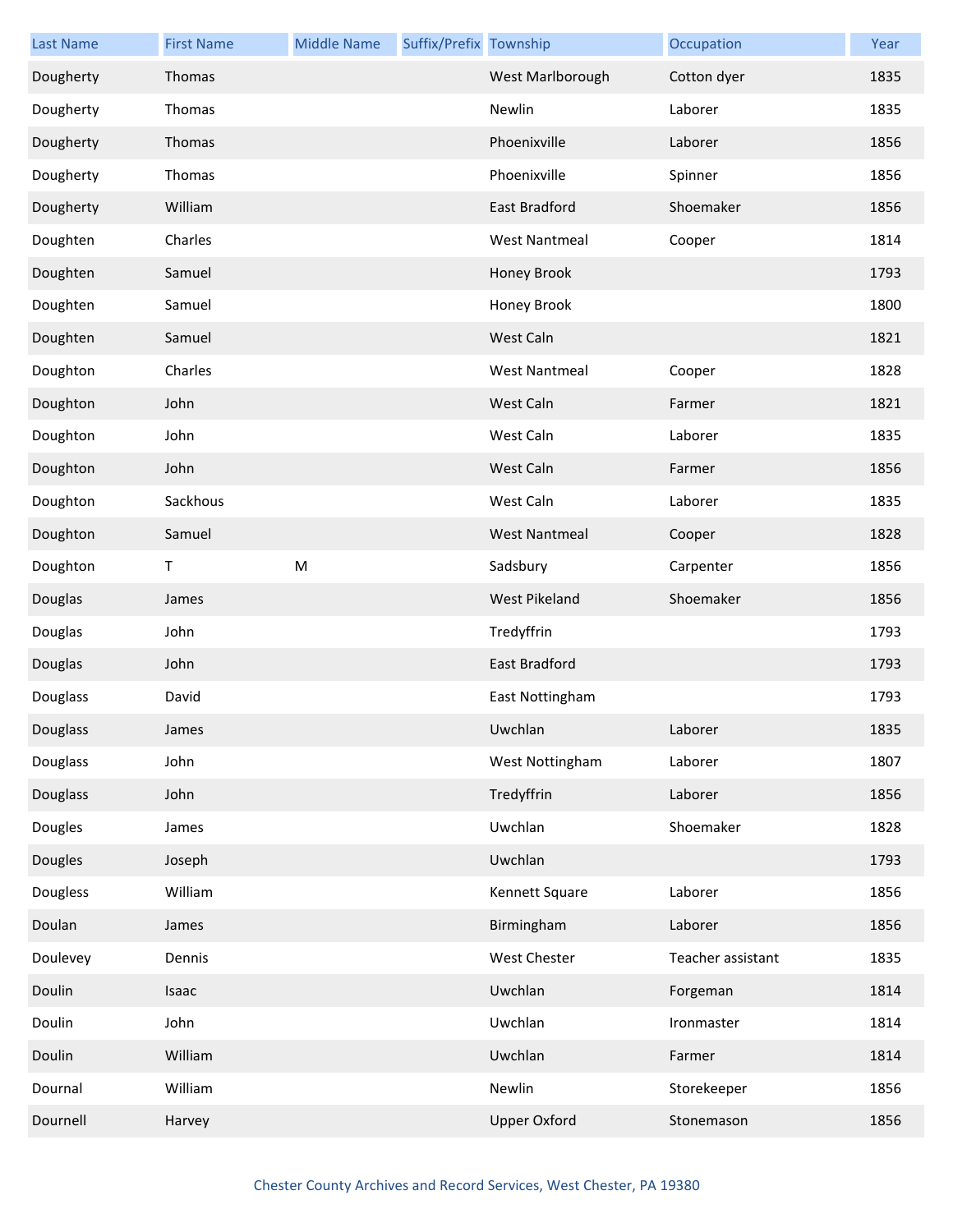| <b>Last Name</b> | <b>First Name</b> | <b>Middle Name</b> | Suffix/Prefix Township |                      | Occupation  | Year |
|------------------|-------------------|--------------------|------------------------|----------------------|-------------|------|
| Dout             | John              |                    |                        | <b>East Vincent</b>  | Laborer     | 1856 |
| Douten           | Charles           |                    |                        | Honey Brook          | Cooper      | 1807 |
| Douten           | John              |                    |                        | Honey Brook          | Laborer     | 1807 |
| Douton           | Samuel            |                    |                        | West Caln            | Farmer      | 1814 |
| Douveman         | Peter             |                    |                        | Vincent              |             | 1814 |
| Douveman         | Phillip           |                    |                        | Vincent              |             | 1814 |
| Dovan            | Mary              |                    |                        | West Caln            |             | 1856 |
| Doverman         | Peter             |                    |                        | Vincent              | Laborer     | 1807 |
| Doverman         | Peter             |                    |                        | Vincent              | Laborer     | 1828 |
| Dowbeman         | Andrew            |                    |                        | Coventry             |             | 1793 |
| Dowberman        | Peter             |                    |                        | Coventry             | Laborer     | 1835 |
| Dowd             | Peter             |                    |                        | London Britain       |             | 1807 |
| Dowdale          | Joseph            |                    |                        | East Marlborough     | Malster     | 1828 |
| Dowdall          | John              |                    |                        | West Bradford        | Farmer      | 1807 |
| Dowdall          | John              |                    |                        | <b>West Bradford</b> | Storekeeper | 1814 |
| Dowdall          | John              |                    |                        | West Bradford        | Farmer      | 1814 |
| Dowdall          | John              |                    |                        | West Bradford        | Farmer      | 1828 |
| Dowdall          | John              |                    | Jr.                    | West Bradford        | Farmer      | 1828 |
| Dowdall          | John              |                    |                        | West Bradford        | Farmer      | 1835 |
| Dowdall          | John              |                    | Jr.                    | <b>West Bradford</b> | Farmer      | 1835 |
| Dowdall          | John              |                    |                        | West Bradford        | Farmer      | 1856 |
| Dowdall          | Joseph            |                    |                        | New Garden           | Farmer      | 1856 |
| Dowdall          | William           |                    |                        | West Bradford        | Farmer      | 1807 |
| Dowdall          | William           |                    |                        | West Bradford        | Farmer      | 1814 |
| Dowdall          | William           |                    |                        | East Bradford        | Blacksmith  | 1828 |
| Dowdall          | William           |                    |                        | New Garden           | Smith       | 1856 |
| Dowdall          | William           |                    | Jr.                    | New Garden           | Laborer     | 1856 |
| Dowdel           | Joseph            |                    |                        | New Garden           | Maltster    | 1835 |
| Dowdell          | Chalkley          |                    |                        | West Fallowfield     | Laborer     | 1856 |
| Dowden           | Richard           |                    |                        | Tredyffrin           | Laborer     | 1856 |
| Dowdle           | John              |                    |                        | West Bradford        |             | 1793 |
| Dowdle           | John              |                    | Jr.                    | West Bradford        |             | 1793 |
| Dowdle           | John              |                    |                        | West Bradford        | Gentleman   | 1821 |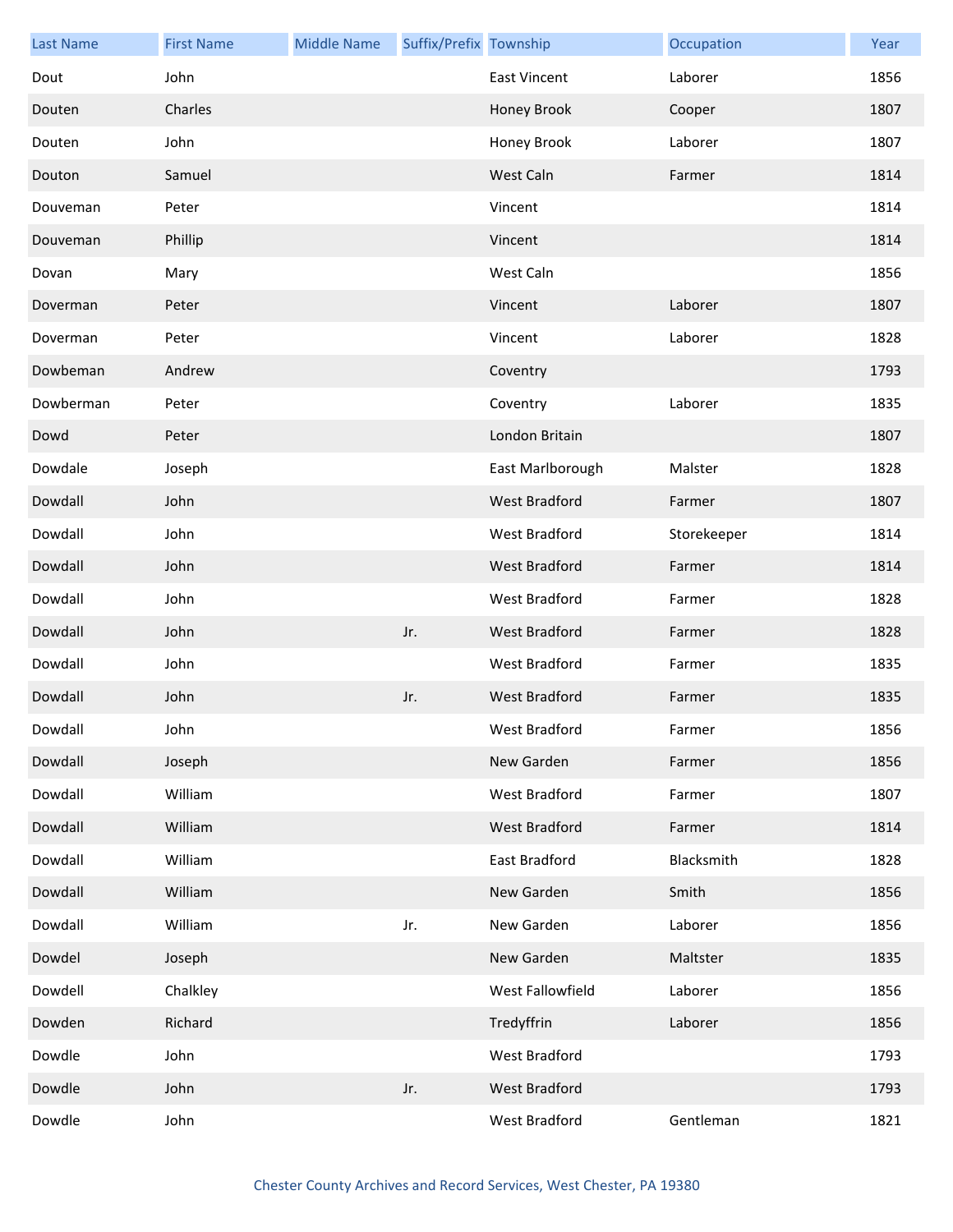| <b>Last Name</b> | <b>First Name</b> | <b>Middle Name</b>        | Suffix/Prefix Township |                      | Occupation   | Year |
|------------------|-------------------|---------------------------|------------------------|----------------------|--------------|------|
| Dowdle           | John              |                           |                        | <b>West Bradford</b> | Farmer       | 1821 |
| Dowdle           | John              |                           |                        | Kennett              | Papermaker   | 1856 |
| Dowdle           | William           |                           |                        | <b>West Bradford</b> |              | 1793 |
| Dowdle           | William           |                           |                        | West Bradford        | Farmer       | 1821 |
| Dowdle           | William           |                           |                        | Pennsbury            | Blacksmith   | 1821 |
| Dowdle           | William           |                           |                        | West Caln            | Laborer      | 1828 |
| Dowee            | William           |                           |                        | Kennett              | Laborer      | 1807 |
| Dowell           | Alexander         |                           |                        | Tredyffrin           | Farmer       | 1807 |
| Dower            | John              |                           |                        | East Bradford        |              | 1821 |
| Dowlan           | Joseph            |                           |                        | Tredyffrin           |              | 1800 |
| Dowlan           | Samuel            |                           |                        | West Nottingham      |              | 1856 |
| Dowlan           | Samuel            | $\boldsymbol{\mathsf{H}}$ |                        | West Nottingham      |              | 1856 |
| Dowlan           | Shiredan          |                           |                        | West Nottingham      |              | 1856 |
| Dowland          | Anbner            |                           |                        | London Grove         | Laborer      | 1835 |
| Dowland          | Sherodine         |                           |                        | West Nottingham      | Laborer      | 1828 |
| Dowlen           | John              |                           |                        | Uwchlan              | Ironmaster   | 1800 |
| Dowlen           | John              |                           |                        | Uwchlan              | Ironmaster   | 1828 |
| Dowlen           | Taurence          |                           |                        | Easttown             | Farmer       | 1814 |
| Dowlen           | William           |                           |                        | Uwchlan              | Farmer       | 1828 |
| Dowlin           | Abner             |                           |                        | Brandywine           | Laborer      | 1828 |
| Dowlin           | Augustis          |                           |                        | Uwchlan              | Farmer       | 1856 |
| Dowlin           | Augustus          |                           |                        | Uwchlan              | Forge clerk  | 1835 |
| Dowlin           | Elizabeth         | $\mathsf K$               |                        | Uwchlan              | Manufacturer | 1856 |
| Dowlin           | George            | $\mathsf F$               |                        | Uwchlan              | Farmer       | 1856 |
| Dowlin           | Isaac             |                           |                        | Brandywine           | Laborer      | 1821 |
| Dowlin           | Isaac             |                           |                        | Brandywine           | Laborer      | 1828 |
| Dowlin           | Isaac             |                           |                        | East Caln            | Laborer      | 1828 |
| Dowlin           | Jacob             |                           |                        | Brandywine           | Laborer      | 1814 |
| Dowlin           | Jacob             |                           |                        | Brandywine           | Laborer      | 1821 |
| Dowlin           | Jacob             |                           |                        | Brandywine           | Collier      | 1828 |
| Dowlin           | Jacob             |                           |                        | Uwchlan              | Papermaker   | 1835 |
| Dowlin           | Jacob             |                           |                        | Brandywine           | Collier      | 1835 |
| Dowlin           | James             |                           |                        | Uwchlan              | Gentleman    | 1807 |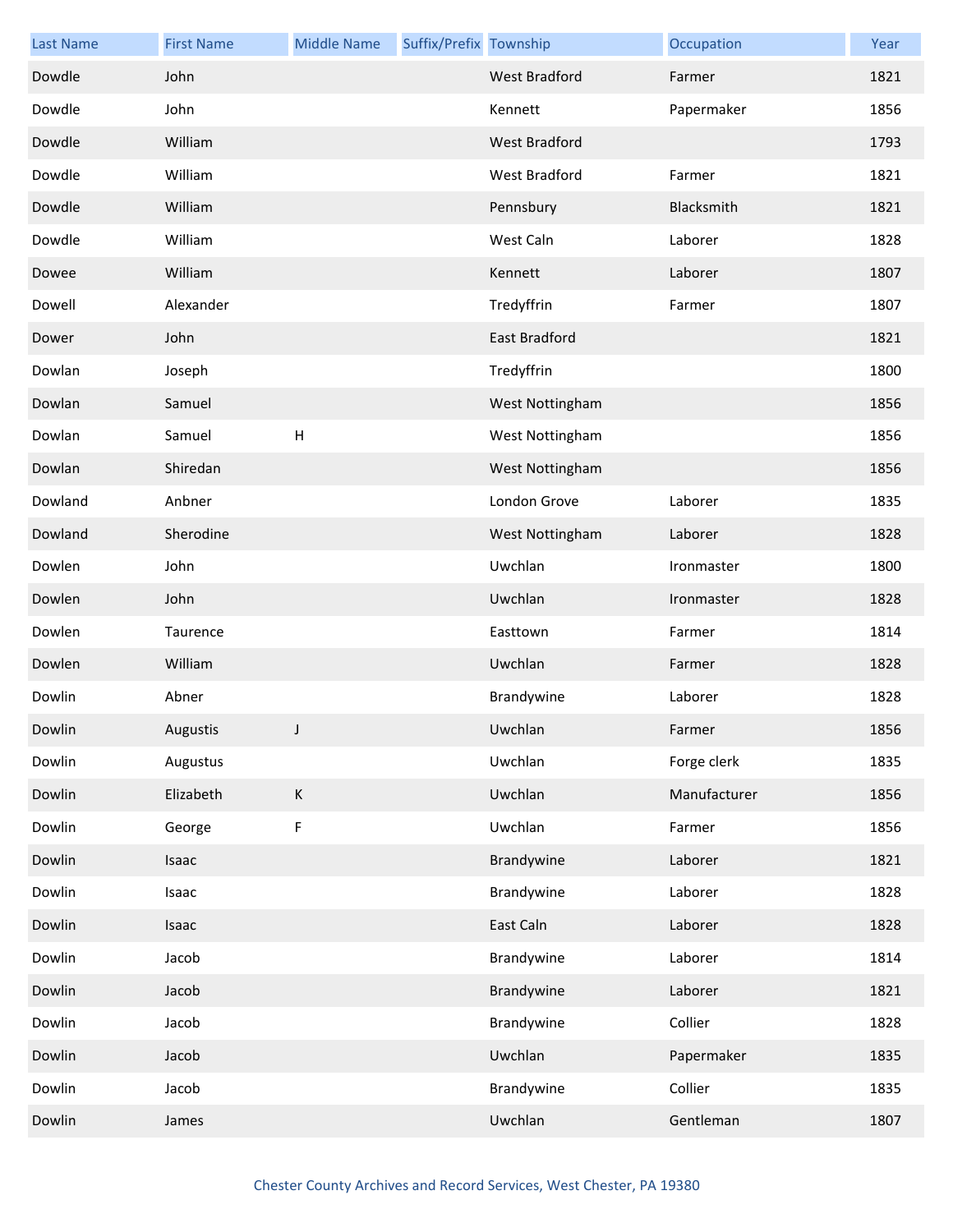| <b>Last Name</b> | <b>First Name</b> | <b>Middle Name</b> | Suffix/Prefix Township |                  | Occupation         | Year |
|------------------|-------------------|--------------------|------------------------|------------------|--------------------|------|
| Dowlin           | James             |                    |                        | Uwchlan          | Laborer            | 1856 |
| Dowlin           | John              |                    |                        | Uwchlan          | Forgeman           | 1807 |
| Dowlin           | John              |                    |                        | Brandywine       | Mason              | 1821 |
| Dowlin           | John              |                    |                        | Uwchlan          | Forge master       | 1821 |
| Dowlin           | John              |                    |                        | Brandywine       | Mason              | 1828 |
| Dowlin           | John              |                    |                        | Uwchlan          | Farmer             | 1835 |
| Dowlin           | John              |                    |                        | West Bradford    | Laborer            | 1856 |
| Dowlin           | Levi              |                    |                        | Brandywine       | Laborer            | 1821 |
| Dowlin           | Levi              |                    |                        | Brandywine       | Collier            | 1828 |
| Dowlin           | Levi              |                    |                        | Brandywine       | Collier            | 1835 |
| Dowlin           | Levi              |                    |                        | East Brandywine  | Laborer            | 1856 |
| Dowlin           | <b>Norris</b>     |                    |                        | Uwchlan          | Manufacturer       | 1856 |
| Dowlin           | Robert            |                    |                        | East Brandywine  | Miller, farmer     | 1856 |
| Dowlin           | Sheriden          |                    |                        | West Nottingham  |                    | 1835 |
| Dowlin           | Torrance          |                    |                        | Willistown       | Laborer            | 1821 |
| Dowlin           | William           |                    |                        | Uwchlan          | Gentleman          | 1807 |
| Dowlin           | William           |                    |                        | Uwchlan          | Forge master       | 1821 |
| Dowlin           | William           |                    |                        | Brandywine       | Collier            | 1828 |
| Dowlin           | William           |                    |                        | Brandywine       | Collier            | 1835 |
| Dowlin           | William           |                    |                        | Uwchlan          | Ironmaster         | 1835 |
| Dowlin           | William           |                    |                        | New London       | Laborer            | 1835 |
| Dowlin           | William           |                    |                        | Uwchlan          | Farmer             | 1856 |
| Dowlin           | William           |                    |                        | East Brandywine  | Farmer             | 1856 |
| Dowlin           | William           | ${\sf W}$          |                        | East Brandywine  | Farmer             | 1856 |
| Dowling          | August            |                    |                        | East Brandywine  | Farmer             | 1856 |
| Dowling          | Daniel            |                    |                        | East Marlborough |                    | 1793 |
| Dowling          | Jacob             |                    |                        | Brandywine       | Collier            | 1807 |
| Dowling          | John              |                    |                        | East Marlborough |                    | 1793 |
| Dowling          | Richard           |                    |                        | East Brandywine  | Stonemason, farmer | 1856 |
| Dowling          | Terrance          |                    |                        | Willistown       | Laborer            | 1807 |
| Dowling          | Terrence          |                    |                        | Willistown       |                    | 1800 |
| Dowlon           | Samuel            |                    |                        | West Nottingham  | Jobber             | 1835 |
| Dowly            | Peter             |                    |                        | East Whiteland   | Railroad           | 1835 |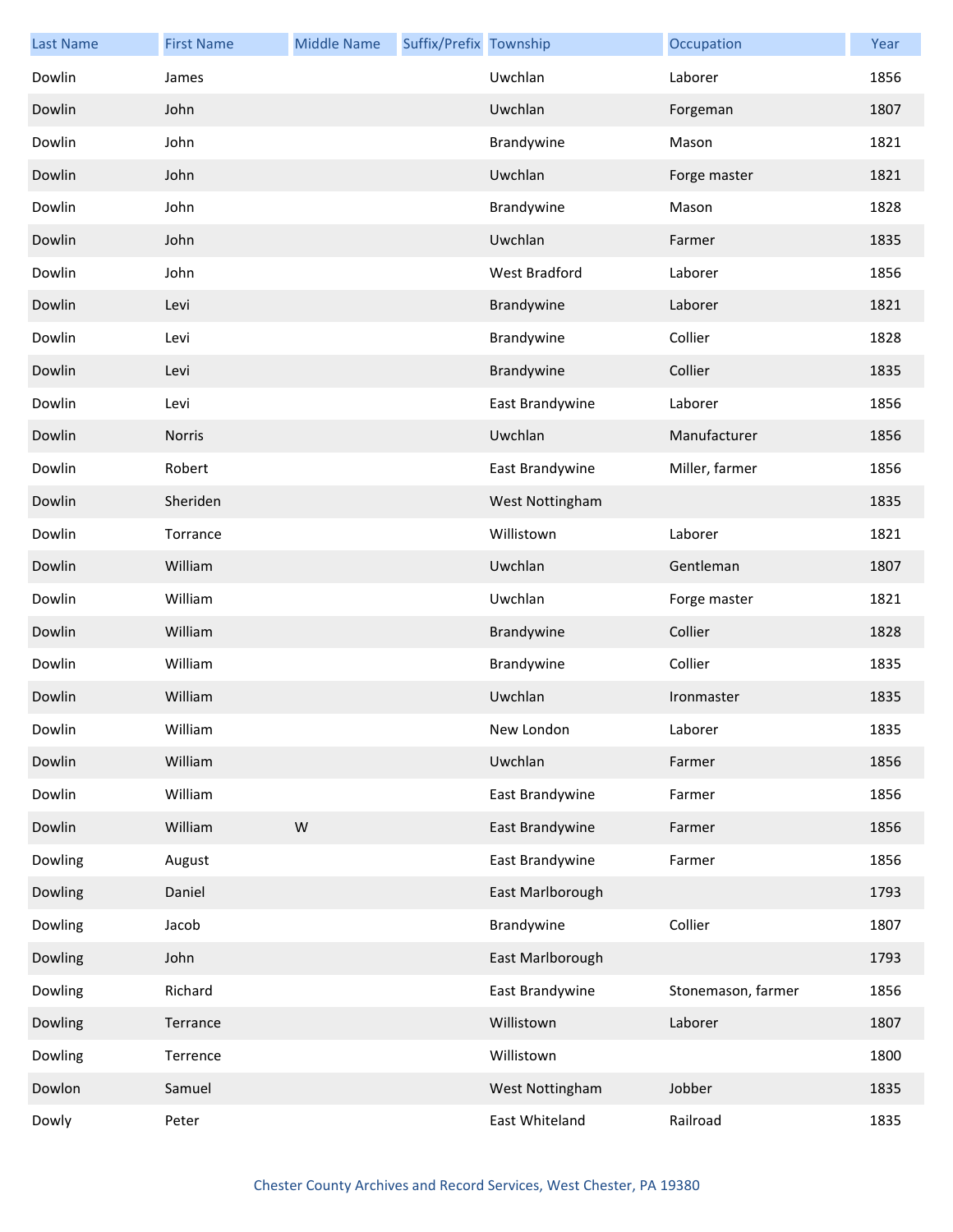| <b>Last Name</b> | <b>First Name</b> | <b>Middle Name</b>        | Suffix/Prefix Township |                 | Occupation | Year |
|------------------|-------------------|---------------------------|------------------------|-----------------|------------|------|
| Downe            | John              |                           |                        | Pikeland        |            | 1800 |
| Downes           | George            |                           |                        | Sadsbury        | Laborer    | 1821 |
| Downey           | George            |                           |                        | East Nottingham | Farmer     | 1835 |
| Downey           | John              |                           |                        | Brandywine      | Weaver     | 1814 |
| Downey           | John              |                           |                        | Brandywine      | Weaver     | 1821 |
| Downey           | John              |                           |                        | Brandywine      | Weaver     | 1828 |
| Downey           | John              |                           |                        | Brandywine      | Farmer     | 1835 |
| Downey           | Patrick           |                           |                        | Willistown      | Laborer    | 1835 |
| Downey           | Patrick           |                           |                        | Phoenixville    | Laborer    | 1856 |
| Downey           | William           |                           |                        | Tredyffrin      |            | 1793 |
| Downey           | William           |                           |                        | Tredyffrin      |            | 1800 |
| Downey           | William           |                           |                        | Tredyffrin      | Weaver     | 1807 |
| Downey           | William           |                           |                        | Schuylkill      | Laborer    | 1835 |
| Downey           | William           |                           |                        | West Bradford   | Weaver     | 1835 |
| Downey           | William           | $\boldsymbol{\mathsf{A}}$ |                        | Uwchlan         | Papermaker | 1856 |
| Downhour         | Godfrey           |                           |                        | Coventry        |            | 1793 |
| Downhour         | Jacob             |                           |                        | Coventry        |            | 1793 |
| Downhower        | Jacob             |                           |                        | Coventry        | Yeoman     | 1807 |
| Downhower        | Jacob             |                           | Jr.                    | Coventry        | Laborer    | 1814 |
| Downhower        | Jacob             |                           |                        | Coventry        | Yeoman     | 1814 |
| Downhower        | Jacob             |                           |                        | Coventry        | Farmer     | 1821 |
| Downhower        | Jacob             |                           | Jr.                    | Coventry        | Farmer     | 1821 |
| Downie           | William           |                           |                        | Westtown        | Weaver     | 1828 |
| Downing          | Ann               |                           |                        | East Caln       |            | 1856 |
| Downing          | Charles           |                           |                        | East Caln       | Laborer    | 1821 |
| Downing          | Charles           |                           |                        | East Caln       | Farmer     | 1828 |
| Downing          | Charles           |                           |                        | East Whiteland  | Coachmaker | 1828 |
| Downing          | Charles           |                           |                        | East Caln       | Farmer     | 1835 |
| Downing          | Charles           |                           |                        | East Caln       | Farmer     | 1856 |
| Downing          | Cornelius         |                           |                        | New Garden      | Tailor     | 1856 |
| Downing          | David             |                           |                        | Brandywine      | Farmer     | 1807 |
| Downing          | David             |                           |                        | East Caln       | Laborer    | 1828 |
| Downing          | Deborah           |                           |                        | East Caln       |            | 1856 |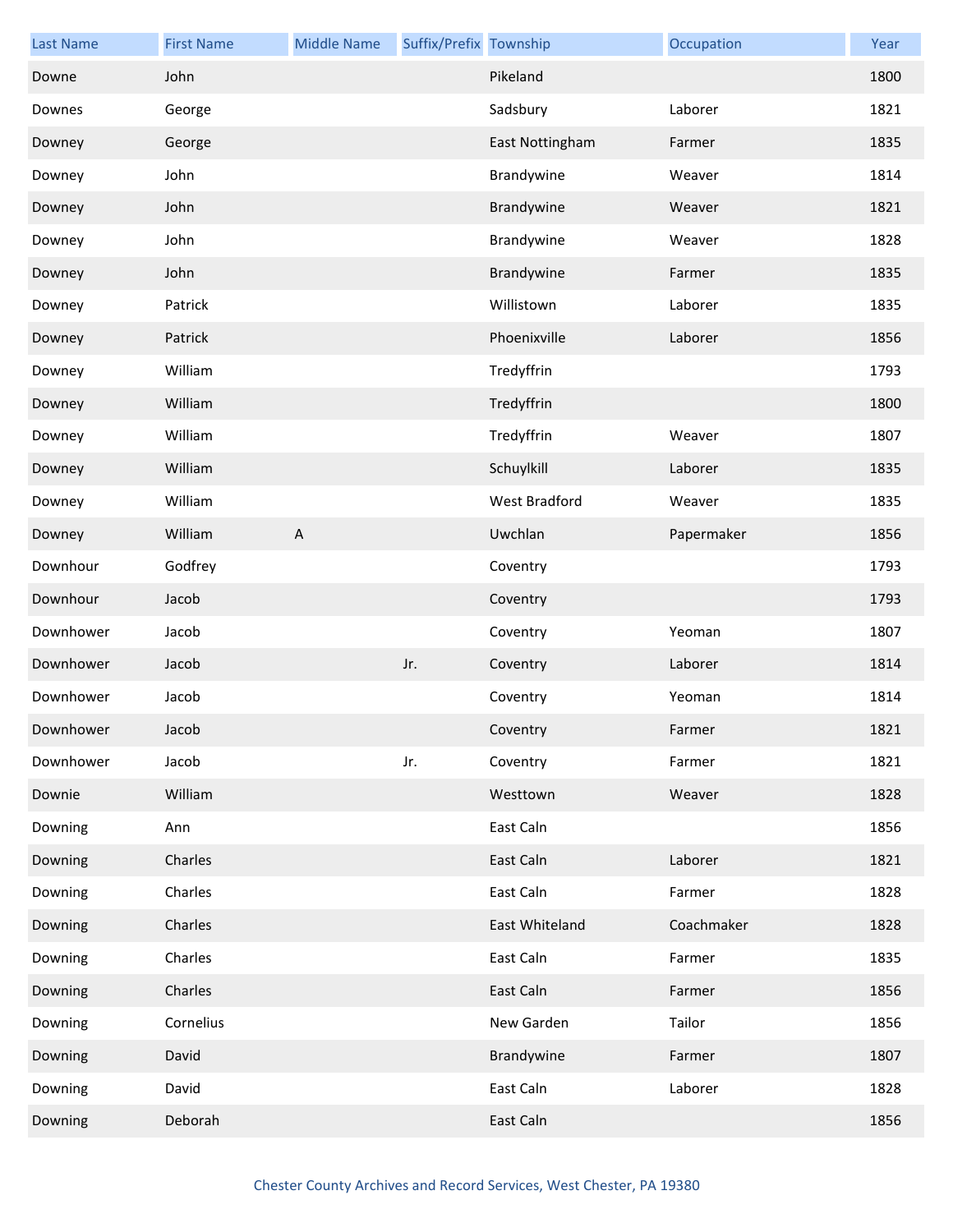| <b>Last Name</b> | <b>First Name</b> | <b>Middle Name</b> | Suffix/Prefix Township |                | Occupation   | Year |
|------------------|-------------------|--------------------|------------------------|----------------|--------------|------|
| Downing          | Е                 | J                  |                        | East Caln      | Farmer       | 1856 |
| Downing          | Elizabeth         |                    |                        | East Caln      |              | 1821 |
| Downing          | Elizabeth         | M                  |                        | East Caln      |              | 1856 |
| Downing          | Emila             |                    |                        | East Caln      |              | 1856 |
| Downing          | George            |                    |                        | Uwchlan        | Farmer       | 1807 |
| Downing          | George            |                    |                        | Uwchlan        | Farmer       | 1814 |
| Downing          | George            |                    |                        | East Caln      | Tanner       | 1821 |
| Downing          | George            |                    |                        | Uwchlan        | Farmer       | 1821 |
| Downing          | George            |                    |                        | Uwchlan        | Farmer       | 1828 |
| Downing          | George            |                    |                        | Uwchlan        | Farmer       | 1835 |
| Downing          | George            |                    |                        | East Caln      | Farmer       | 1856 |
| Downing          | George            | Α.                 |                        | East Caln      | Tanner       | 1828 |
| Downing          | George            | F                  |                        | East Caln      | Farmer       | 1835 |
| Downing          | George            | S.                 |                        | East Caln      | Tanner       | 1828 |
| Downing          | Hannah            |                    |                        | East Caln      |              | 1856 |
| Downing          | Hannah            |                    |                        | East Whiteland | Farmer       | 1856 |
| Downing          | Henry             |                    |                        | East Caln      | Laborer      | 1821 |
| Downing          | Henry             |                    |                        | Uwchlan        | Schoolmaster | 1835 |
| Downing          | Hunt              |                    |                        | East Caln      |              | 1793 |
| Downing          | Hunt              |                    |                        | East Caln      | Innkeeper    | 1800 |
| Downing          | Hunt              |                    |                        | East Caln      | Innkeeper    | 1807 |
| Downing          | Hunt              |                    |                        | West Whiteland | Postmaster   | 1814 |
| Downing          | Hunt              |                    |                        | West Whiteland |              | 1821 |
| Downing          | Hunt              |                    |                        | West Whiteland | Farmer       | 1828 |
| Downing          | Isaac             |                    |                        | West Whiteland |              | 1814 |
| Downing          | Isaac             |                    |                        | West Whiteland |              | 1821 |
| Downing          | Isaac             |                    |                        | East Caln      | Farmer       | 1828 |
| Downing          | Isaac             |                    |                        | East Caln      | Innkeeper    | 1835 |
| Downing          | Israel            |                    |                        | East Caln      | Farmer       | 1814 |
| Downing          | Israel            |                    |                        | West Whiteland |              | 1821 |
| Downing          | Israel            |                    |                        | East Caln      | Farmer       | 1821 |
| Downing          | Israel            |                    |                        | West Whiteland | Farmer       | 1828 |
| Downing          | Israel            |                    |                        | East Caln      | Gentleman    | 1835 |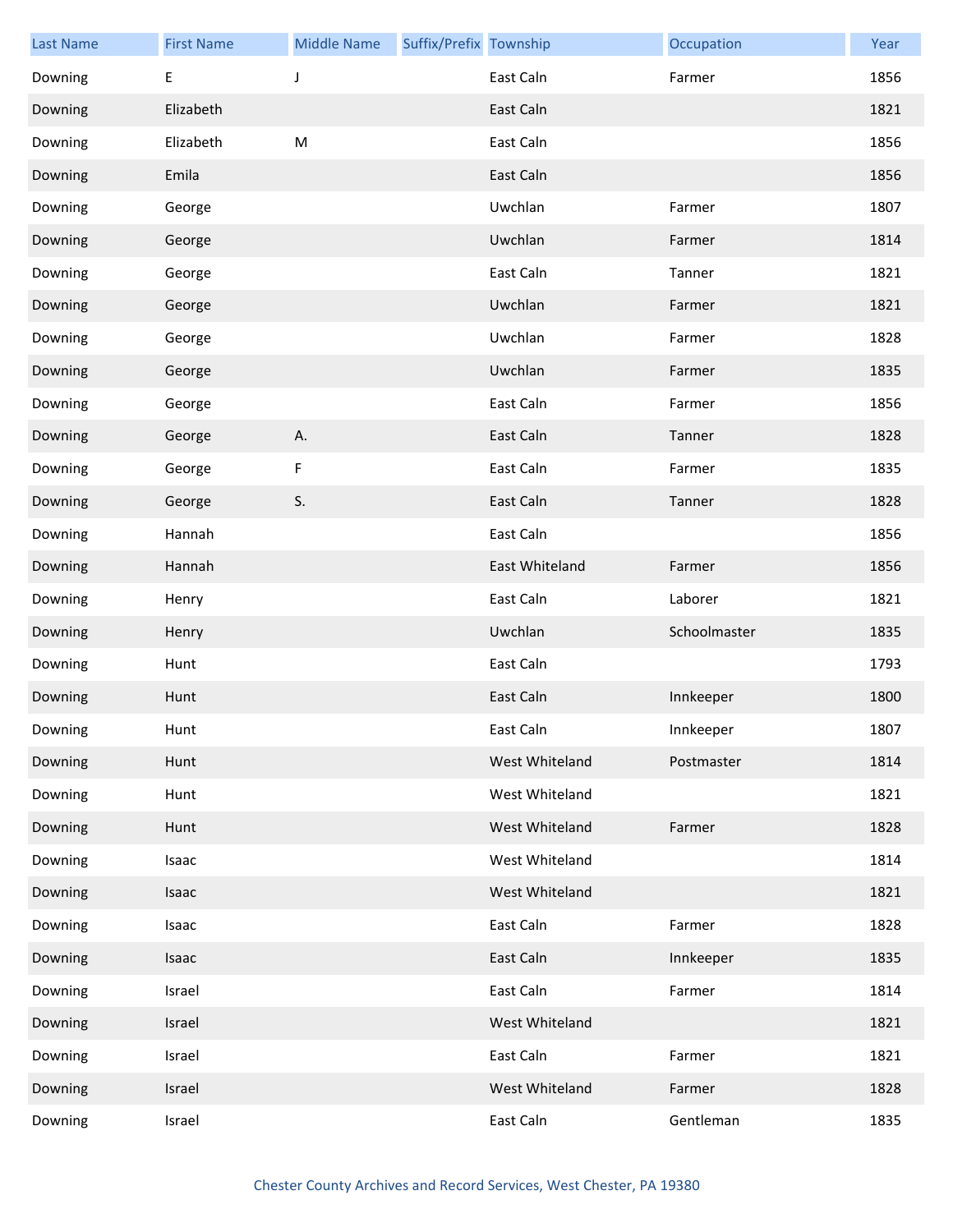| <b>Last Name</b> | <b>First Name</b> | <b>Middle Name</b> | Suffix/Prefix Township |                     | Occupation  | Year |
|------------------|-------------------|--------------------|------------------------|---------------------|-------------|------|
| Downing          | Israel            |                    |                        | East Caln           | Teacher     | 1856 |
| Downing          | Jacob             |                    |                        | East Caln           |             | 1793 |
| Downing          | Jacob             |                    |                        | East Caln           |             | 1821 |
| Downing          | James             |                    |                        | East Caln           | Farmer      | 1800 |
| Downing          | James             |                    |                        | East Caln           | Farmer      | 1807 |
| Downing          | James             |                    |                        | East Caln           | Farmer      | 1814 |
| Downing          | James             |                    |                        | East Caln           | Farmer      | 1821 |
| Downing          | James             |                    |                        | East Caln           | Farmer      | 1828 |
| Downing          | James             |                    |                        | West Bradford       | Laborer     | 1856 |
| Downing          | John              |                    | Jr.                    | East Caln           |             | 1793 |
| Downing          | John              |                    | Sr.                    | East Caln           |             | 1793 |
| Downing          | John              |                    |                        | <b>Upper Oxford</b> | Storekeeper | 1807 |
| Downing          | John              |                    |                        | East Caln           | Gentleman   | 1807 |
| Downing          | John              |                    |                        | East Caln           | Farmer      | 1814 |
| Downing          | John              |                    |                        | <b>Upper Oxford</b> | Farmer      | 1814 |
| Downing          | John              |                    |                        | East Caln           | Farmer      | 1821 |
| Downing          | John              |                    |                        | Uwchlan             | Teacher     | 1856 |
| Downing          | Joseph            |                    |                        | East Caln           |             | 1793 |
| Downing          | Joseph            |                    |                        | East Caln           |             | 1793 |
| Downing          | Joseph            |                    |                        | East Caln           | Fuller      | 1800 |
| Downing          | Joseph            |                    | Jr.                    | East Caln           | Farmer      | 1800 |
| Downing          | Joseph            |                    |                        | East Caln           | Farmer      | 1800 |
| Downing          | Joseph            |                    |                        | East Caln           | Fuller      | 1807 |
| Downing          | Joseph            |                    |                        | Uwchlan             | Farmer      | 1807 |
| Downing          | Joseph            |                    |                        | East Caln           | Farmer      | 1807 |
| Downing          | Joseph            |                    |                        | Uwchlan             | Farmer      | 1814 |
| Downing          | Joseph            |                    |                        | East Caln           | Fuller      | 1814 |
| Downing          | Joseph            |                    |                        | Uwchlan             | Farmer      | 1821 |
| Downing          | Joseph            |                    |                        | East Caln           | Farmer      | 1835 |
| Downing          | Joseph            |                    |                        | Uwchlan             | Farmer      | 1856 |
| Downing          | Joseph            | $\sf B$            |                        | East Caln           | Farmer      | 1835 |
| Downing          | Joseph            | I.                 |                        | East Caln           | Farmer      | 1821 |
| Downing          | Joseph            | J.                 |                        | East Caln           | Farmer      | 1814 |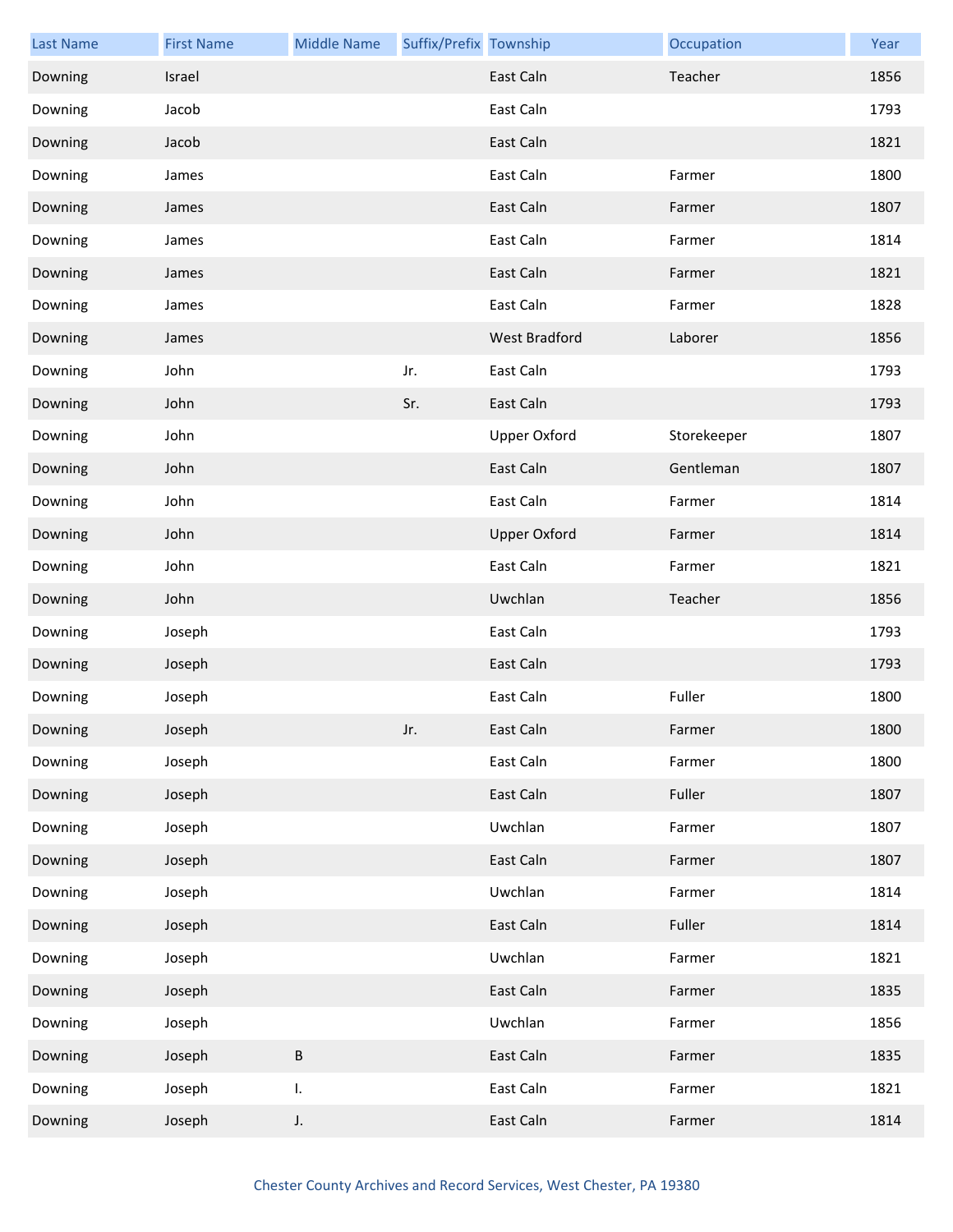| <b>Last Name</b> | <b>First Name</b> | <b>Middle Name</b> | Suffix/Prefix Township |                | Occupation         | Year |
|------------------|-------------------|--------------------|------------------------|----------------|--------------------|------|
| Downing          | Joseph            | M                  |                        | West Whiteland | Farmer             | 1835 |
| Downing          | Joseph            | ${\sf M}$          |                        | West Whiteland | Gentleman          | 1856 |
| Downing          | Joseph            | M.                 |                        | East Caln      | Bartender          | 1807 |
| Downing          | Joseph            | M.                 |                        | East Caln      | Miller             | 1814 |
| Downing          | Joseph            | M.                 |                        | East Caln      | Miller & Distiller | 1821 |
| Downing          | Joseph            | M.                 |                        | East Caln      | Miller             | 1828 |
| Downing          | Joseph            | R.                 |                        | East Caln      | Farmer & Factorier | 1821 |
| Downing          | Joseph            | R.                 |                        | East Caln      | Farmer             | 1828 |
| Downing          | Joseph            | S.                 |                        | East Caln      | Farmer             | 1828 |
| Downing          | Levi              |                    |                        | West Caln      | Innkeeper          | 1807 |
| Downing          | Lydia             |                    |                        | West Chester   | Lady               | 1835 |
| Downing          | Martin            |                    |                        | East Caln      |                    | 1856 |
| Downing          | Miller            |                    |                        | Valley         | Farmer             | 1856 |
| Downing          | Orpha             |                    |                        | East Caln      |                    | 1856 |
| Downing          | Phebe             |                    |                        | East Caln      |                    | 1856 |
| Downing          | Richard           |                    | Sr.                    | East Caln      |                    | 1793 |
| Downing          | Richard           |                    | Esq.                   | East Caln      |                    | 1793 |
| Downing          | Richard           |                    | Jr.                    | East Caln      | Miller             | 1800 |
| Downing          | Richard           |                    |                        | East Caln      | Miller             | 1800 |
| Downing          | Richard           |                    | Sr.                    | East Caln      | Farmer             | 1800 |
| Downing          | Richard           |                    | Jr.                    | East Caln      | Miller             | 1807 |
| Downing          | Richard           |                    |                        | East Caln      | Miller             | 1807 |
| Downing          | Richard           |                    |                        | East Caln      | Miller             | 1814 |
| Downing          | Richard           |                    | Jr.                    | East Caln      | Cooper             | 1814 |
| Downing          | Richard           |                    |                        | East Caln      | Laborer            | 1821 |
| Downing          | Richard           |                    |                        | East Caln      | Laborer            | 1828 |
| Downing          | Richard           |                    |                        | East Caln      | Farmer             | 1835 |
| Downing          | Richard           |                    |                        | East Caln      | Miller             | 1835 |
| Downing          | Richard           |                    |                        | East Caln      | Farmer             | 1856 |
| Downing          | Richard           |                    |                        | West Whiteland | Farmer             | 1856 |
| Downing          | Richard           | T.                 |                        | East Nantmeal  | Laborer            | 1821 |
| Downing          | Richard           | T.                 |                        | East Caln      | Tanner             | 1828 |
| Downing          | Samuel            |                    |                        | East Caln      |                    | 1793 |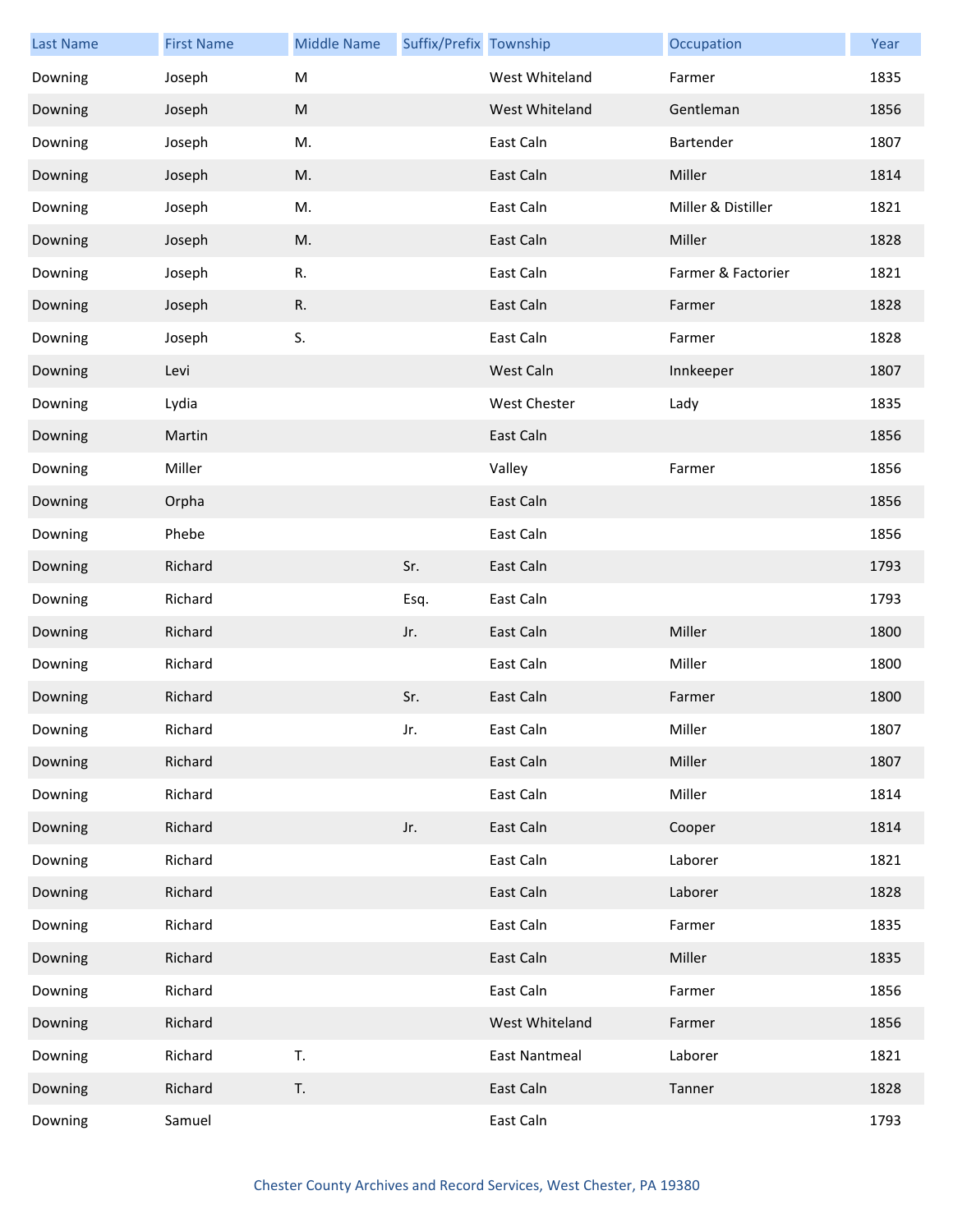| <b>Last Name</b> | <b>First Name</b> | <b>Middle Name</b> | Suffix/Prefix Township |                         | Occupation       | Year |
|------------------|-------------------|--------------------|------------------------|-------------------------|------------------|------|
| Downing          | Samuel            |                    |                        | West Caln               |                  | 1793 |
| Downing          | Samuel            |                    |                        | East Caln               | Malster          | 1800 |
| Downing          | Samuel            |                    |                        | East Caln               | Maltster         | 1807 |
| Downing          | Samuel            |                    |                        | Sadsbury                | Innkeeper        | 1807 |
| Downing          | Samuel            |                    |                        | West Whiteland          | Farmer           | 1814 |
| Downing          | Samuel            |                    |                        | East Caln               | Farmer           | 1814 |
| Downing          | Samuel            |                    |                        | East Caln               | Woolen Factorier | 1821 |
| Downing          | Samuel            |                    |                        | <b>East Nantmeal</b>    | Farmer           | 1828 |
| Downing          | Samuel            |                    |                        | East Caln               | Manufacturer     | 1835 |
| Downing          | Samuel            |                    |                        | Uwchlan                 | Gentleman        | 1856 |
| Downing          | Samuel            | J                  |                        | East Caln               | Sawyer           | 1856 |
| Downing          | Samuel            | J.                 |                        | East Caln               | Manufacturer     | 1828 |
| Downing          | Sandwith          |                    |                        | West Whiteland          |                  | 1821 |
| Downing          | Sandwith          |                    |                        | East Bradford           | Miller           | 1828 |
| Downing          | Sandwith          |                    |                        | <b>East Fallowfield</b> | Farmer           | 1835 |
| Downing          | Theresa           | M                  |                        | East Caln               |                  | 1856 |
| Downing          | Thomas            |                    | Esq.                   | Uwchlan                 |                  | 1793 |
| Downing          | Thomas            |                    |                        | East Caln               |                  | 1793 |
| Downing          | Thomas            |                    | Esq.                   | Uwchlan                 |                  | 1800 |
| Downing          | Thomas            |                    |                        | East Caln               | Merchant         | 1800 |
| Downing          | Thomas            |                    |                        | East Caln               | Farmer           | 1800 |
| Downing          | Thomas            |                    |                        | East Caln               | Farmer           | 1807 |
| Downing          | Thomas            |                    |                        | East Caln               | Miller           | 1807 |
| Downing          | Thomas            |                    | Esq.                   | Uwchlan                 |                  | 1807 |
| Downing          | Thomas            |                    |                        | East Caln               | Farmer           | 1814 |
| Downing          | Thomas            |                    |                        | Uwchlan                 | Farmer           | 1814 |
| Downing          | Thomas            |                    |                        | Uwchlan                 | Farmer           | 1821 |
| Downing          | Thomas            |                    | Jr.                    | Uwchlan                 | Farmer           | 1828 |
| Downing          | Thomas            |                    | Esq.                   | Uwchlan                 | Gentleman        | 1828 |
| Downing          | Thomas            |                    |                        | West Caln               | Tanner           | 1835 |
| Downing          | Thomas            |                    |                        | Uwchlan                 | Farmer           | 1835 |
| Downing          | Thomas            |                    |                        | West Caln               | Tanner           | 1835 |
| Downing          | Thomas            |                    |                        | Uwchlan                 | Farmer son       | 1856 |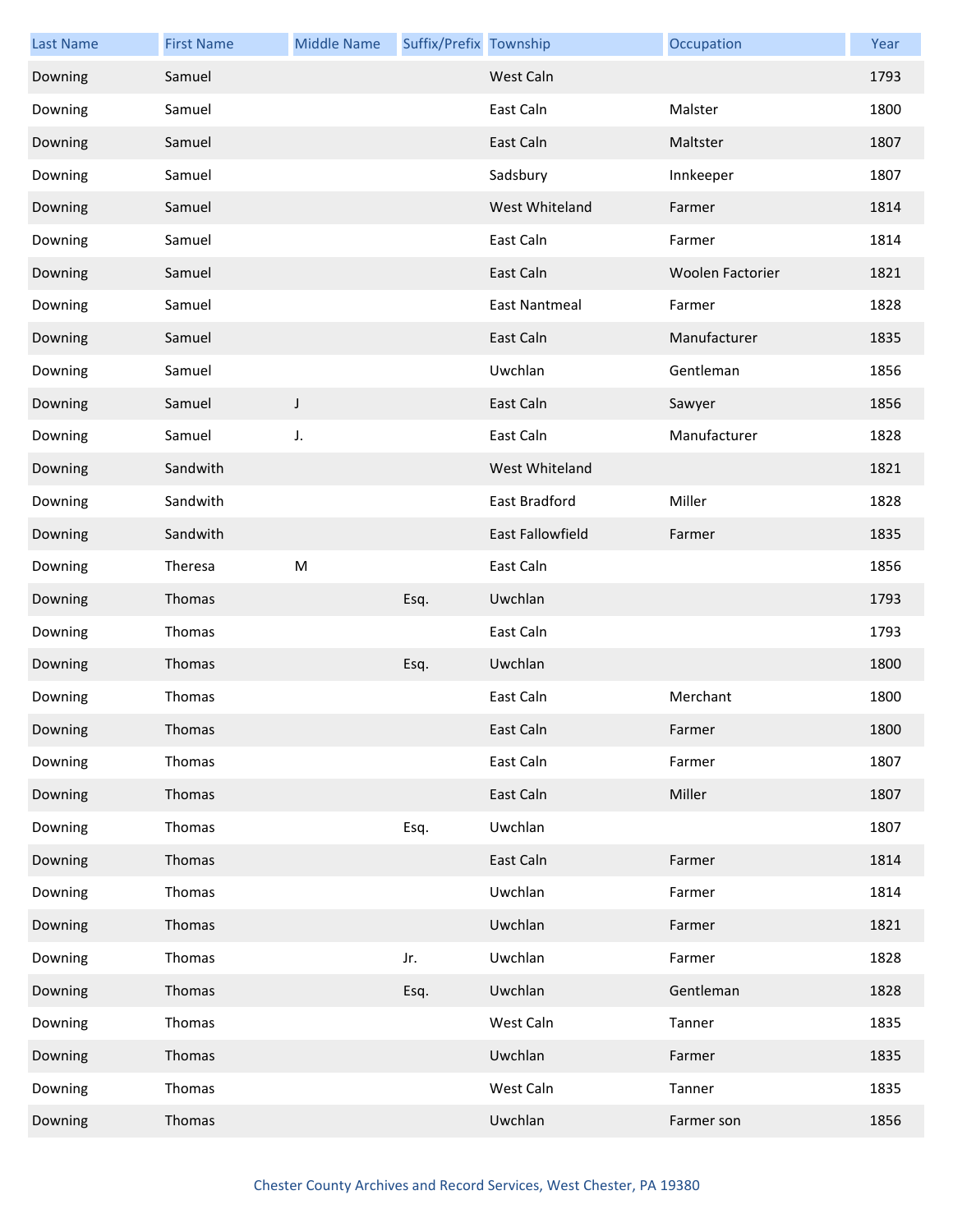| <b>Last Name</b> | <b>First Name</b> | <b>Middle Name</b> | Suffix/Prefix Township |                     | Occupation       | Year |
|------------------|-------------------|--------------------|------------------------|---------------------|------------------|------|
| Downing          | Thomas            | S                  |                        | West Whiteland      | Farmer           | 1835 |
| Downing          | Thomas            | S                  |                        | West Whiteland      | Farmer           | 1856 |
| Downing          | William           |                    |                        | East Caln           | Merchant         | 1807 |
| Downing          | William           |                    |                        | East Caln           | Fuller           | 1814 |
| Downing          | William           |                    |                        | East Caln           | Miller           | 1814 |
| Downing          | William           |                    |                        | East Caln           | Farmer & Miller  | 1821 |
| Downing          | William           |                    |                        | Uwchlan             | Farmer           | 1821 |
| Downing          | William           |                    | Jr.                    | East Caln           | Miller           | 1828 |
| Downing          | William           |                    |                        | Uwchlan             | Farmer           | 1828 |
| Downing          | William           |                    |                        | East Caln           | Miller           | 1828 |
| Downing          | William           |                    |                        | East Caln           | Miller           | 1835 |
| Downing          | William           |                    |                        | Uwchlan             | Farmer           | 1835 |
| Downing          | William           |                    |                        | Uwchlan             | Farmer           | 1856 |
| Downing          | William           |                    |                        | East Caln           | Farmer           | 1856 |
| Downing          | William           |                    |                        | East Caln           | Farmer           | 1856 |
| Downing          | William           | $\mathsf D$        |                        | East Caln           | Doctor           | 1835 |
| Downing          | William           | D                  | <b>MD</b>              | Uwchlan             | Doctor           | 1856 |
| Downing          | William           | ${\sf R}$          |                        | East Caln           | Farmer           | 1835 |
| Downing          | William           | W                  |                        | East Caln           | Manufacturer     | 1835 |
| Downing          | William           | W.                 |                        | East Caln           | Woolen Factorier | 1821 |
| Downing          | William           | W.                 |                        | East Caln           | Manufacturer     | 1828 |
| Downs            | Smith             |                    |                        | <b>West Chester</b> | Tailor           | 1835 |
| Downs            | William           |                    |                        | Honey Brook         | Tailor           | 1835 |
| Downy            | Henry             |                    |                        | Easttown            |                  | 1856 |
| Downy            | Hugh              |                    |                        | Kennett Square      | Laborer          | 1856 |
| Downy            | Jane              |                    |                        | Londonderry         |                  | 1856 |
| Downy            | John              |                    |                        | Pikeland            | Weaver           | 1807 |
| Downy            | John              |                    |                        | Londonderry         | Laborer          | 1856 |
| Doxey            | Jacob             |                    |                        | Honey Brook         | Laborer          | 1835 |
| Doyl             | Patrick           |                    |                        | East Whiteland      | Laborer          | 1856 |
| Doyl             | Stephen           |                    |                        | Pennsbury           | Laborer          | 1828 |
| Doyle            | John              |                    |                        | West Pikeland       | Miner            | 1856 |
| Doyle            | Lawrence          |                    |                        | Westtown            | Farmer           | 1856 |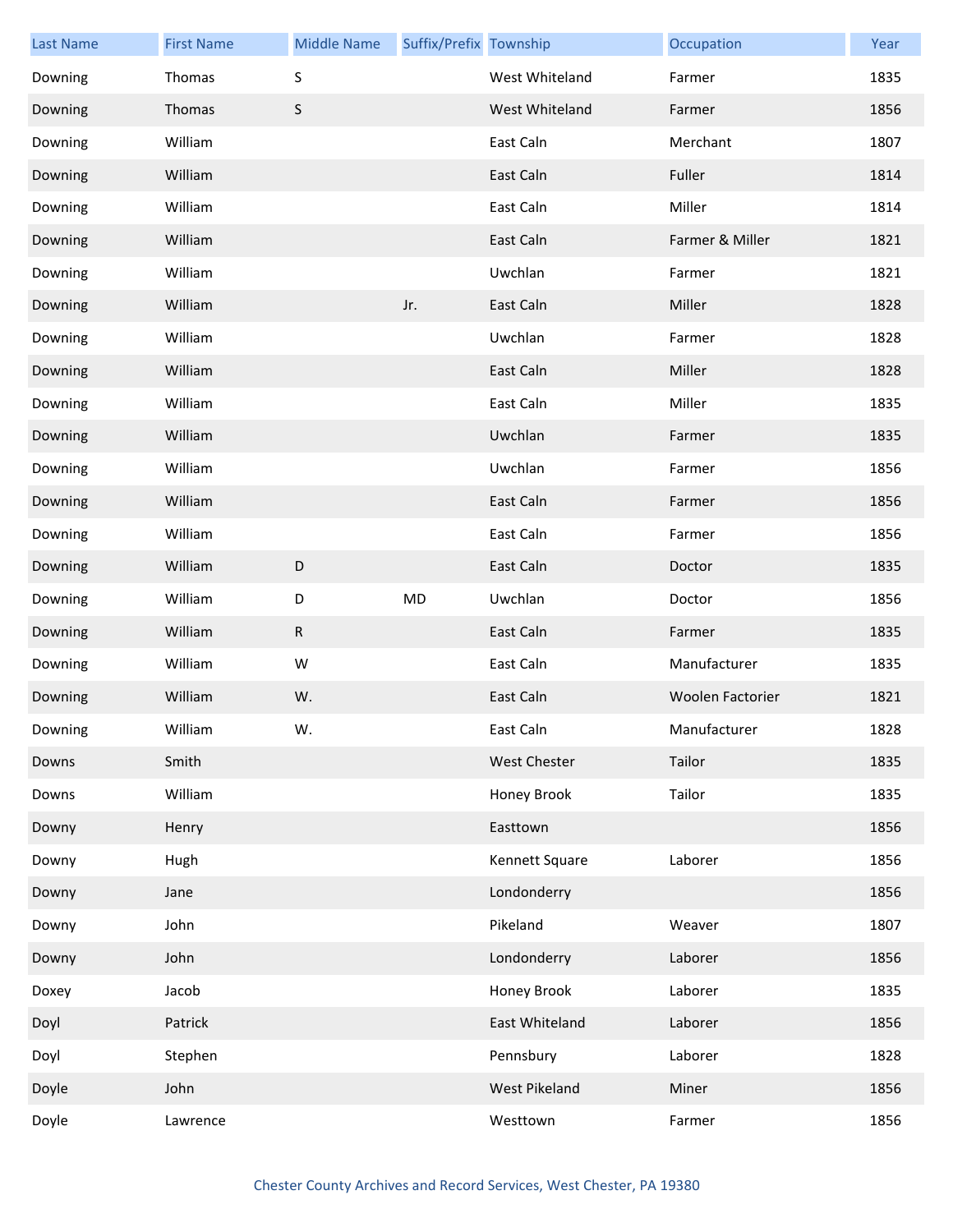| <b>Last Name</b> | <b>First Name</b> | <b>Middle Name</b> | Suffix/Prefix Township |                  | Occupation   | Year |
|------------------|-------------------|--------------------|------------------------|------------------|--------------|------|
| Doyle            | Matthew           |                    |                        | New Garden       |              | 1793 |
| Doyle            | Patrick           |                    |                        | Charlestown      | Schoolmaster | 1828 |
| Doyle            | Philip            |                    |                        | Westtown         | Farmer       | 1856 |
| Doyle            | Stephen           |                    |                        | Kennett          | Jobber       | 1814 |
| Doyle            | Stephen           |                    |                        | Kennett          | Laborer      | 1821 |
| Doyle            | William           |                    |                        | Westtown         | Farmer       | 1856 |
| Drain            | Samuel            |                    |                        | Tredyffrin       | Laborer      | 1856 |
| Drainen          | James             |                    |                        | East Nottingham  | Wheelwright  | 1807 |
| Drainen          | Joseph            |                    |                        | East Nottingham  |              | 1807 |
| Drainen          | Joseph            |                    | Jr.                    | East Nottingham  | Farmer       | 1807 |
| <b>Drake</b>     | George            |                    |                        | East Bradford    | Woolcarder   | 1828 |
| Drake            | John              |                    |                        | Pikeland         | Carter       | 1814 |
| Drake            | <b>Thomas</b>     |                    |                        | East Caln        | Manufacturer | 1828 |
| Drake            | William           |                    |                        | Sadsbury         |              | 1793 |
| Drake            | William           |                    |                        | Willistown       | Whitesmith   | 1814 |
| Dransfield       | Francis           |                    |                        | Charlestown      | Weaver       | 1828 |
| Draper           | Andrew            |                    |                        | East Marlborough | Shoemaker    | 1821 |
| Draper           | Andrew            |                    |                        | East Marlborough | Cordwainer   | 1828 |
| Draper           | Andrew            |                    |                        | New Garden       | Shoemaker    | 1835 |
| Draper           | Oliver            | D                  |                        | New Garden       | Carpenter    | 1856 |
| Draper           | William           |                    |                        | West Caln        | Laborer      | 1856 |
| Drening          | Jackson           |                    |                        | Lower Oxford     | Farmer       | 1856 |
| Drening          | James             |                    |                        | East Nottingham  | Farmer       | 1835 |
| Drening          | Joseph            |                    |                        | East Nottingham  | Plasterer    | 1835 |
| Drennen          | James             |                    |                        | East Nottingham  |              | 1800 |
| Drennen          | James             |                    |                        | East Nottingham  | Farmer       | 1814 |
| Drennen          | James             |                    |                        | East Nottingham  | Farmer       | 1828 |
| Drennen          | James             | Α.                 |                        | East Nottingham  | Farmer       | 1821 |
| Drennen          | John              |                    |                        | East Nottingham  | Laborer      | 1814 |
| Drennen          | John              |                    |                        | East Nottingham  | Farmer       | 1821 |
| Drennen          | John              |                    |                        | East Nottingham  | Farmer       | 1828 |
| Drennen          | John              |                    |                        | West Nottingham  | Farmer       | 1856 |
| Drennen          | Joseph            |                    | Jr.                    | East Nottingham  |              | 1800 |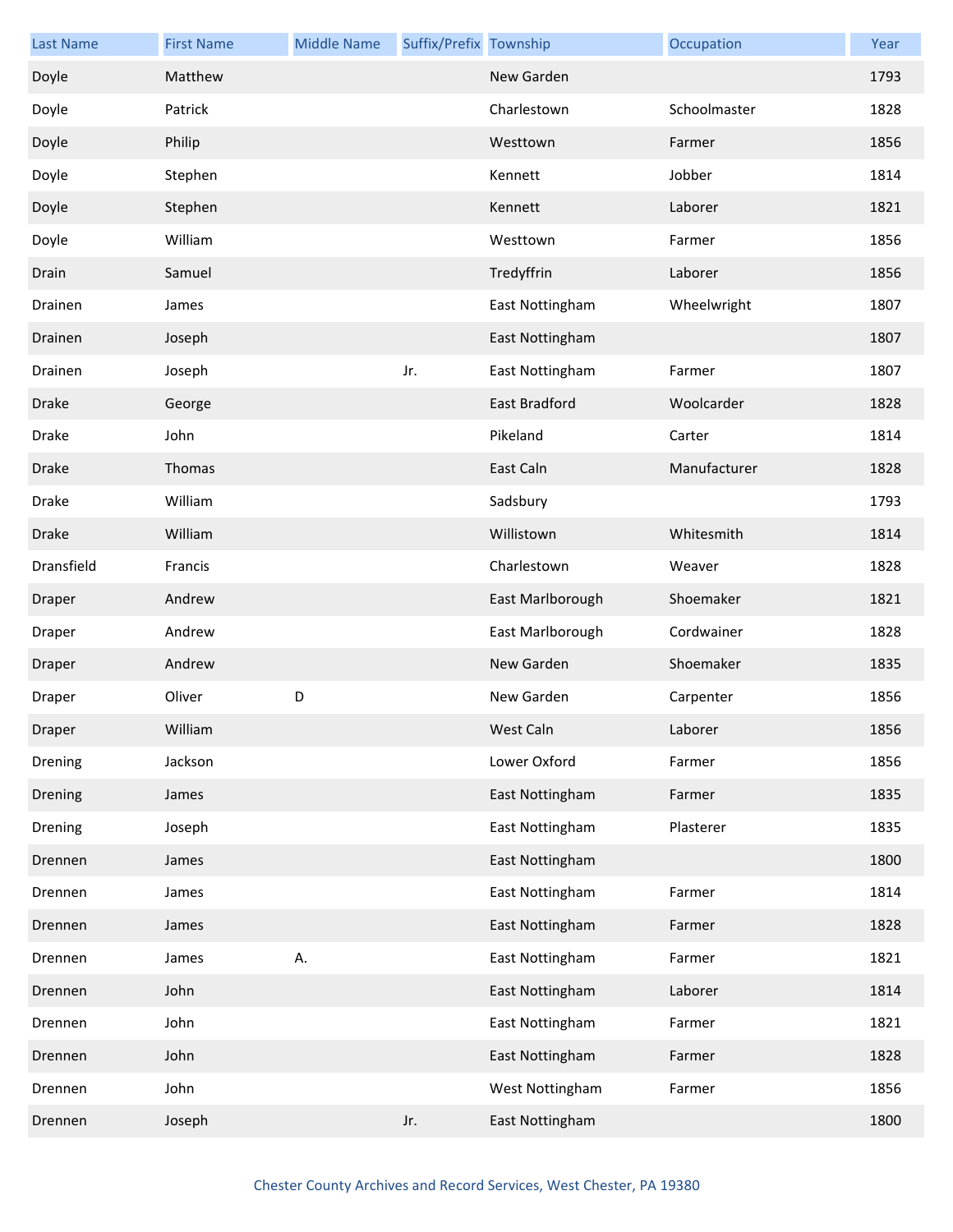| <b>Last Name</b> | <b>First Name</b> | <b>Middle Name</b> | Suffix/Prefix Township |                     | Occupation | Year |
|------------------|-------------------|--------------------|------------------------|---------------------|------------|------|
| Drennen          | Joseph            |                    | Sr.                    | East Nottingham     |            | 1800 |
| Drennen          | Joseph            |                    |                        | East Nottingham     | Plasterer  | 1828 |
| Drennen          | Milton            |                    |                        | West Nottingham     |            | 1856 |
| Drennen          | William           |                    |                        | East Nottingham     | Nailer     | 1814 |
| Drennen          | William           |                    |                        | Lower Oxford        | Farmer     | 1821 |
| Drennen          | William           |                    |                        | East Nottingham     | Laborer    | 1828 |
| Drennen          | Wilson            |                    |                        | West Nottingham     | Shoemaker  | 1856 |
| Drennin          | James             |                    |                        | East Nottingham     |            | 1793 |
| Drennin          | Joseph            |                    | Sr.                    | East Nottingham     |            | 1793 |
| Drennin          | Joseph            |                    | Jr.                    | East Nottingham     |            | 1793 |
| Drennon          | Michel            |                    |                        | <b>Upper Oxford</b> | Laborer    | 1856 |
| Drenon           | James             |                    |                        | West Nottingham     | Laborer    | 1828 |
| <b>Drepps</b>    | William           |                    |                        | Valley              | Farmer     | 1856 |
| Dresser          | Isaac             |                    |                        | West Whiteland      | Laborer    | 1856 |
| Dresser          | James             |                    |                        | Thornbury           |            | 1793 |
| Dresser          | James             |                    |                        | Thornbury           | Shoemaker  | 1800 |
| Dresser          | James             |                    |                        | Thornbury           | Shoemaker  | 1807 |
| Dresser          | James             |                    |                        | Thornbury           | Shoemaker  | 1814 |
| Dresser          | James             |                    |                        | Thornbury           | Farmer     | 1821 |
| Dresser          | James             |                    |                        | Thornbury           | Farmer     | 1828 |
| Dresser          | James             |                    |                        | Thornbury           |            | 1835 |
| Dresser          | John              |                    |                        | Westtown            | Cooper     | 1807 |
| Dresser          | John              |                    |                        | West Chester        | Cooper     | 1821 |
| Dresser          | John              |                    |                        | West Chester        | Laborer    | 1828 |
| Dresser          | Nicholas          |                    |                        | Westtown            |            | 1793 |
| Dresser          | Nicholas          |                    |                        | Westtown            | Laborer    | 1807 |
| Dresser          | Nicholas          |                    |                        | Westtown            | Laborer    | 1814 |
| Dressor          | John              |                    |                        | Willistown          | Cooper     | 1814 |
| Drew             | Richard           |                    |                        | East Marlborough    | Laborer    | 1835 |
| Dring            | Jeptha            |                    |                        | Westtown            | Carpenter  | 1814 |
| Dring            | Thomas            |                    |                        | Goshen              |            | 1793 |
| Drinly           | Vandelear         |                    |                        | Pikeland            | Weaver     | 1821 |
| Driver           | Thomas            |                    |                        | Londonderry         | Weaver     | 1828 |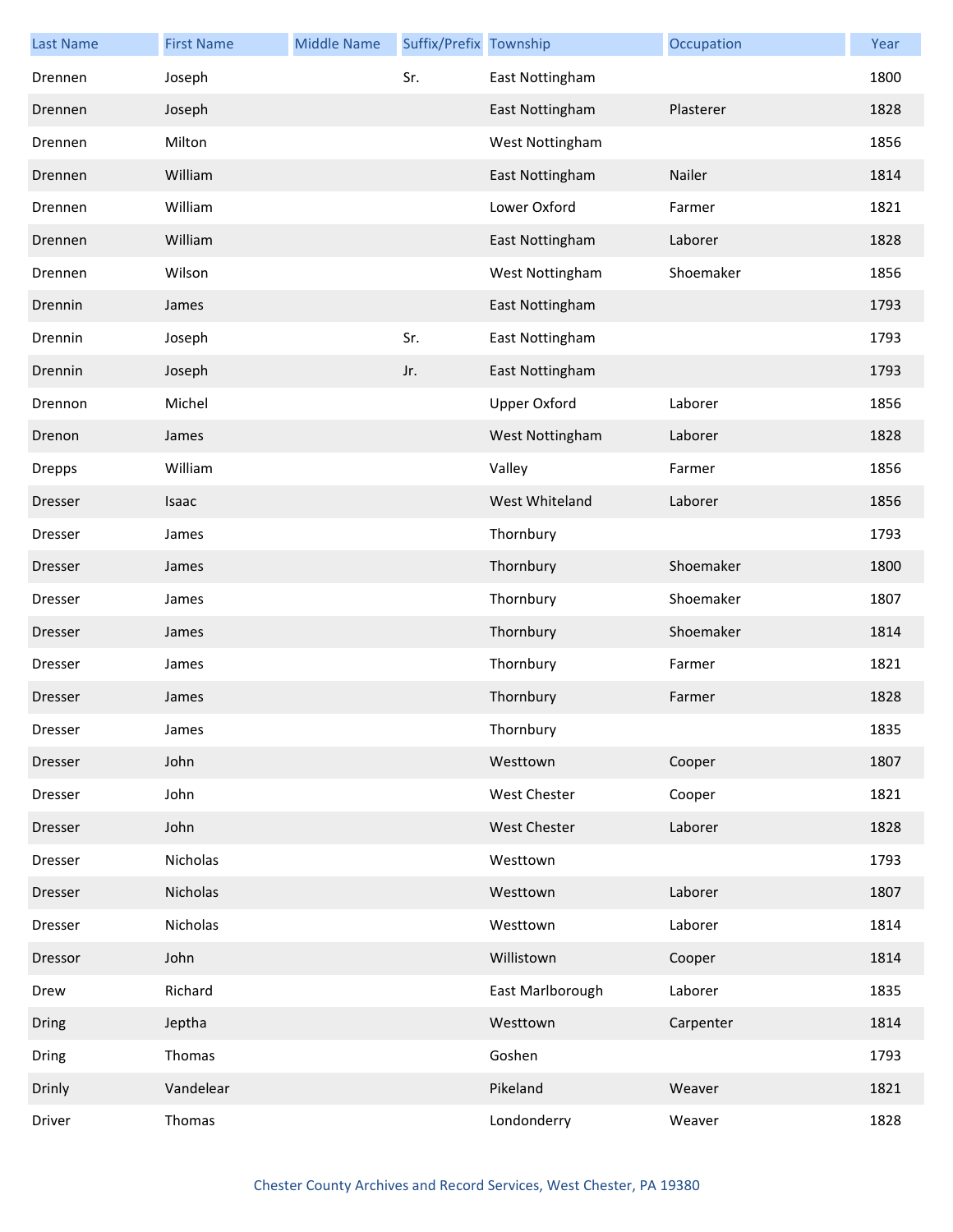| <b>Last Name</b> | <b>First Name</b> | <b>Middle Name</b> | Suffix/Prefix Township |                      | Occupation   | Year |
|------------------|-------------------|--------------------|------------------------|----------------------|--------------|------|
| Drumens          | Joseph            |                    |                        | <b>Upper Oxford</b>  | Laborer      | 1828 |
| Drumer           | William           |                    |                        | East Nottingham      | Papermaker   | 1807 |
| Drumer           | William           |                    |                        | East Nottingham      | Oilmaker     | 1814 |
| Drumheller       | Daniel            |                    |                        | <b>East Coventry</b> | Shoemaker    | 1856 |
| Drumheller       | George            |                    |                        | <b>East Coventry</b> | Shoemaker    | 1856 |
| Drummon          | Joseph            |                    |                        | West Marlborough     | Cooper       | 1814 |
| Drummon          | Joseph            |                    |                        | West Marlborough     | Laborer      | 1821 |
| Drummond         | Joseph            |                    |                        | East Nottingham      | Cooper       | 1835 |
| <b>Drumons</b>   | Ezekiel           |                    |                        | West Marlborough     | Laborer      | 1856 |
| <b>Drumons</b>   | Jackson           |                    |                        | West Marlborough     | Laborer      | 1856 |
| Drunnal          | Thomas            |                    |                        | West Whiteland       | Saddler      | 1807 |
| Drury            | James             |                    |                        | Schuylkill           | Laborer      | 1828 |
| Drush            | Enoch             |                    |                        | <b>West Nantmeal</b> | Jobber       | 1856 |
| Duane            | William           |                    |                        | Charlestown          | Laborer      | 1807 |
| <b>DuBois</b>    | Rob               | P                  |                        | New London           | Minister     | 1856 |
| Dubois           | Robert            |                    |                        | East Whiteland       | Teacher      | 1828 |
| Dubre            | Nathan            |                    |                        | Sadsbury             | Cabinetmaker | 1821 |
| Dubree           |                   |                    |                        | Sadsbury             | Laborer      | 1856 |
| Dubree           | Absolom           |                    |                        | New Garden           | Schoolmaster | 1807 |
| Dubree           | Henry             |                    |                        | East Marlborough     | Joiner       | 1856 |
| Dubree           | Hiram             |                    |                        | Sadsbury             | Painter      | 1856 |
| Dubs             | John              |                    |                        | East Whiteland       | Tailor       | 1835 |
| Ducket           | Joseph            |                    |                        | London Britain       | Papermaker   | 1828 |
| Ducket           | Robert            |                    |                        | London Britain       | Papermaker   | 1828 |
| Ducket           | William           |                    |                        | Tredyffrin           | Laborer      | 1856 |
| Duckman          | John              |                    |                        | Honey Brook          | Saddler      | 1835 |
| Duckrey          | George            |                    |                        | Pennsbury            | Laborer      | 1856 |
| Ducoby           | Andrew            |                    |                        | East Whiteland       | Laborer      | 1835 |
| Duer             | Augustus          |                    |                        | West Chester         | Gentleman    | 1856 |
| Duer             | John              |                    | Esq.                   | <b>West Chester</b>  | Attorney     | 1807 |
| Duer             | John              |                    | Esq.                   | <b>West Chester</b>  | Attorney     | 1821 |
| Duffee           | Neil              |                    |                        | New Garden           | Laborer      | 1856 |
| Duffew           | Henry             |                    |                        | East Caln            | Laborer      | 1856 |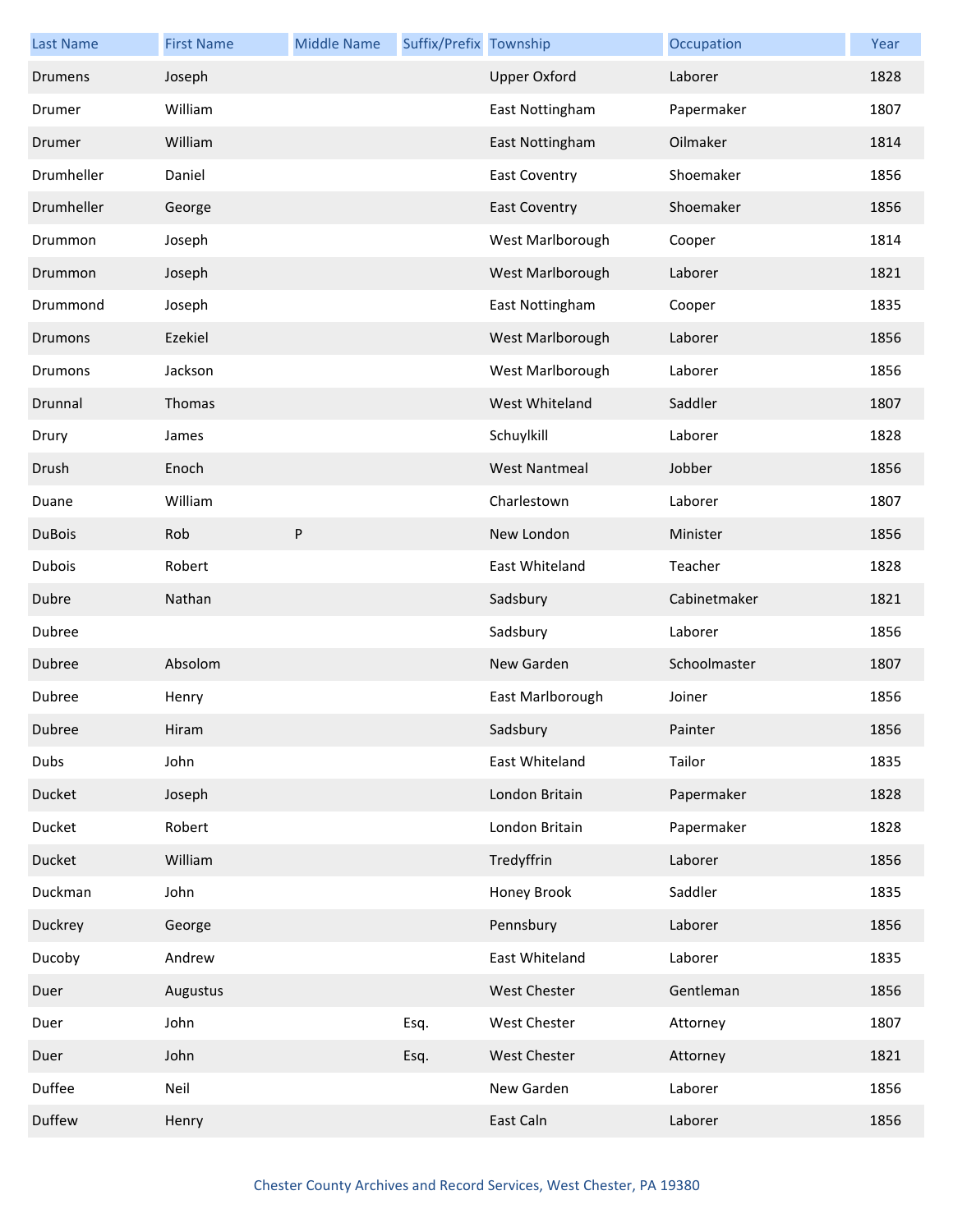| <b>Last Name</b> | <b>First Name</b> | <b>Middle Name</b> | Suffix/Prefix Township |                      | Occupation                 | Year |
|------------------|-------------------|--------------------|------------------------|----------------------|----------------------------|------|
| Duffey           | Michael           |                    |                        | West Goshen          | Laborer                    | 1856 |
| Duffey           | Patrick           |                    |                        | Phoenixville         | Laborer                    | 1856 |
| Duffey           | Patrick           |                    |                        | East Marlborough     | Tailor                     | 1856 |
| Dufficey         | Owen              |                    |                        | <b>West Chester</b>  | Laborer                    | 1856 |
| Duffield         | George            |                    |                        | New London           | Miller & Farmer & Bark Gri | 1821 |
| Duffield         | George            |                    |                        | New London           | Teacher                    | 1856 |
| Duffield         | Henry             |                    |                        | New London           | Farmer & Miller            | 1828 |
| Duffield         | Henry             |                    | <b>MD</b>              | Penn                 | Doctor                     | 1856 |
| Duffin           | William           |                    |                        | East Whiteland       | Laborer                    | 1821 |
| Duffin           | William           |                    |                        | Tredyffrin           | Teamster                   | 1828 |
| Duffy            | Augus             |                    |                        | East Bradford        | Laborer                    | 1856 |
| Duffy            | James             |                    |                        | Phoenixville         | Laborer                    | 1856 |
| Duffy            | James             |                    |                        | Warwick              | Laborer                    | 1856 |
| Duffy            | John              |                    |                        | East Caln            | Laborer                    | 1856 |
| Duffy            | Michael           |                    |                        | West Goshen          | Laborer                    | 1821 |
| Duffy            | Patrick           |                    |                        | East Marlborough     | Tailor                     | 1835 |
| Duffy            | Pearce            |                    |                        | East Caln            | Weaver                     | 1800 |
| Duffy            | Robert            |                    |                        | Brandywine           | Laborer                    | 1835 |
| Duffy            | William           |                    |                        | Valley               | Iron roller                | 1856 |
| Dugan            |                   |                    | Mrs.                   | Phoenixville         |                            | 1856 |
| Dugan            | Ferdinand         |                    |                        | West Caln            | Blacksmith                 | 1814 |
| Dugan            | Gibson            |                    |                        | West Caln            | Cooper                     | 1821 |
| Dugan            | James             |                    |                        | <b>East Nantmeal</b> |                            | 1793 |
| Dugan            | Jeremiah          |                    |                        | Birmingham           | Laborer                    | 1856 |
| Dugan            | John              |                    |                        | <b>East Nantmeal</b> |                            | 1793 |
| Dugan            | John              |                    |                        | Willistown           |                            | 1800 |
| Dugan            | John              |                    |                        | West Caln            | Laborer                    | 1814 |
| Dugan            | John              |                    |                        | East Caln            | Laborer                    | 1814 |
| Dugan            | John              |                    |                        | Brandywine           | Laborer                    | 1814 |
| Dugan            | John              |                    |                        | Penn                 | Laborer                    | 1821 |
| Dugan            | John              |                    |                        | East Caln            | Laborer                    | 1821 |
| Dugan            | John              |                    |                        | Warwick              | Laborer                    | 1856 |
| Dugan            | Joseph            |                    |                        | <b>East Nantmeal</b> |                            | 1793 |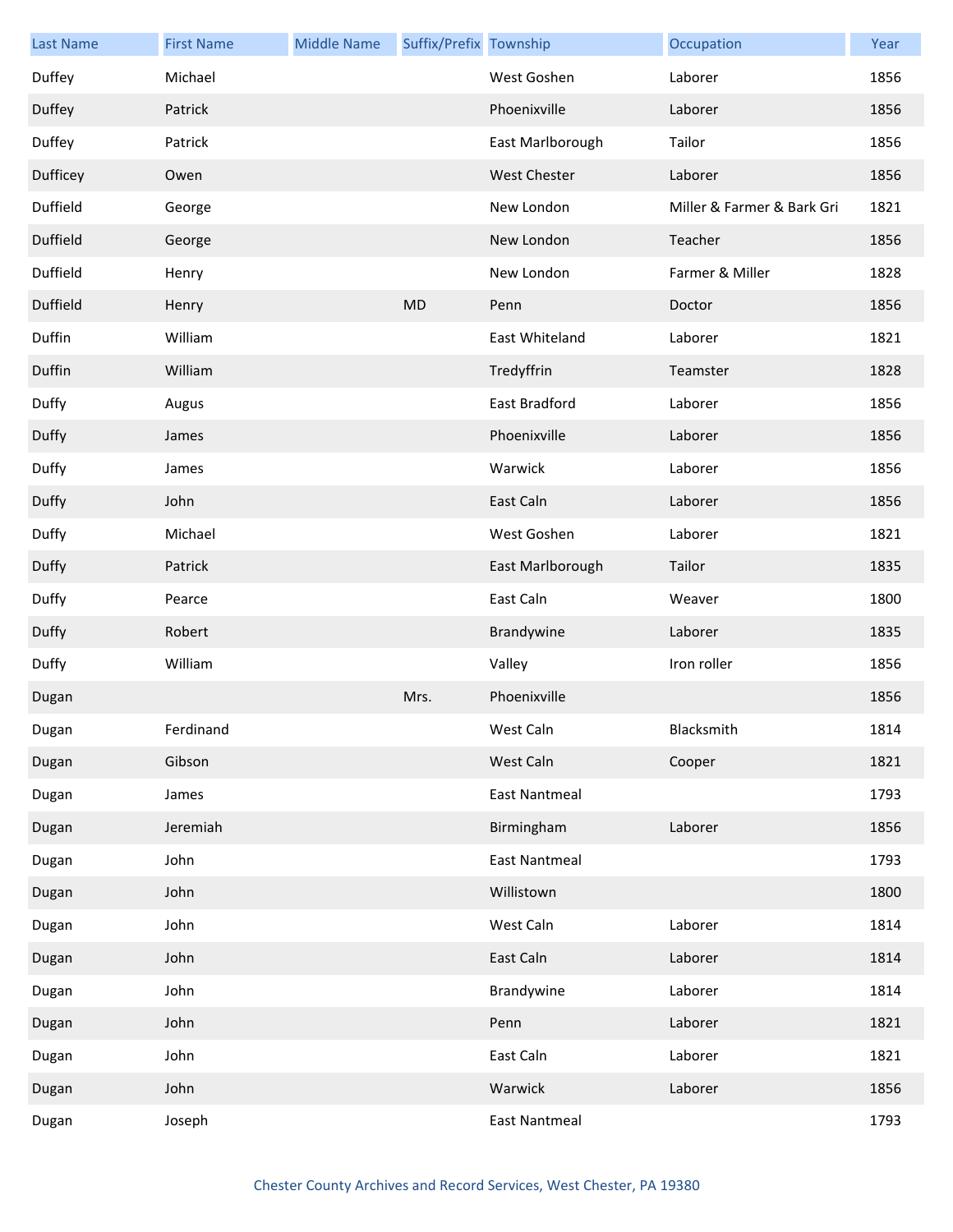| <b>Last Name</b> | <b>First Name</b> | <b>Middle Name</b> | Suffix/Prefix Township |                      | Occupation   | Year |
|------------------|-------------------|--------------------|------------------------|----------------------|--------------|------|
| Dugan            | Joseph            |                    |                        | <b>East Nantmeal</b> | Farmer       | 1814 |
| Dugan            | Joseph            |                    |                        | <b>East Nantmeal</b> | Farmer       | 1828 |
| Dugan            | Joseph            |                    |                        | <b>East Nantmeal</b> | Farmer       | 1835 |
| Dugan            | Richard           |                    |                        | West Chester         | Laborer      | 1807 |
| Dugan            | Robert            |                    |                        | Londonderry          | Farmer       | 1821 |
| Dugan            | Robert            |                    |                        | West Pikeland        | Hired farmer | 1856 |
| Dugan            | Timothy           |                    |                        | <b>West Chester</b>  | Laborer      | 1856 |
| Dugdall          | Joseph            | $\sf A$            |                        | East Marlborough     | Farmer       | 1856 |
| Dugen            | Hugh              |                    |                        | New London           | Mason        | 1807 |
| Dugen            | William           |                    |                        | New London           | Laborer      | 1821 |
| Duger            | Thomas            |                    |                        | West Whiteland       | Quarryman    | 1835 |
| Duggan           | John              |                    |                        | East Whiteland       |              | 1793 |
| <b>Duglas</b>    | James             |                    |                        | Pikeland             | Tailor       | 1821 |
| <b>Duglas</b>    | John              |                    |                        | <b>East Nantmeal</b> |              | 1793 |
| <b>Duglass</b>   | James             |                    |                        | West Caln            |              | 1793 |
| <b>Duglass</b>   | John              |                    |                        | West Caln            |              | 1793 |
| Dull             | Ann               |                    |                        | New Garden           | Farmer       | 1828 |
| Dull             | Ann               |                    |                        | New Garden           | Farmer       | 1835 |
| Dull             | John              |                    |                        | New Garden           | Farmer       | 1800 |
| Dull             | John              |                    |                        | Pennsbury            | Storekeeper  | 1807 |
| Dull             | John              |                    |                        | New Garden           | Farmer       | 1814 |
| Dull             | John              |                    |                        | New Garden           | Farmer       | 1821 |
| Dull             | Samuel            |                    |                        | West Whiteland       | Blacksmith   | 1828 |
| Dull             | Samuel            |                    |                        | Uwchlan              | Blacksmith   | 1835 |
| Dull             | Sauel             |                    |                        | Uwchlan              | Blacksmith   | 1821 |
| Dull             | Valentine         |                    |                        | Pikeland             |              | 1793 |
| Dum              | Nathaniel         |                    |                        | West Caln            | Farmer       | 1835 |
| Dummings         | Ezra              |                    |                        | West Bradford        | Weaver       | 1814 |
| Dumore           | Henry             |                    |                        | Londonderry          | Farmer       | 1856 |
| Dumphey          | James             |                    |                        | Goshen               | Farmer       | 1807 |
| Dumphrey         | James             |                    |                        | West Marlborough     | Laborer      | 1856 |
| Dumphrey         | Maston            |                    |                        | Newlin               | Laborer      | 1856 |
| Dumpser          | Anthony           |                    |                        | <b>West Vincent</b>  | Laborer      | 1835 |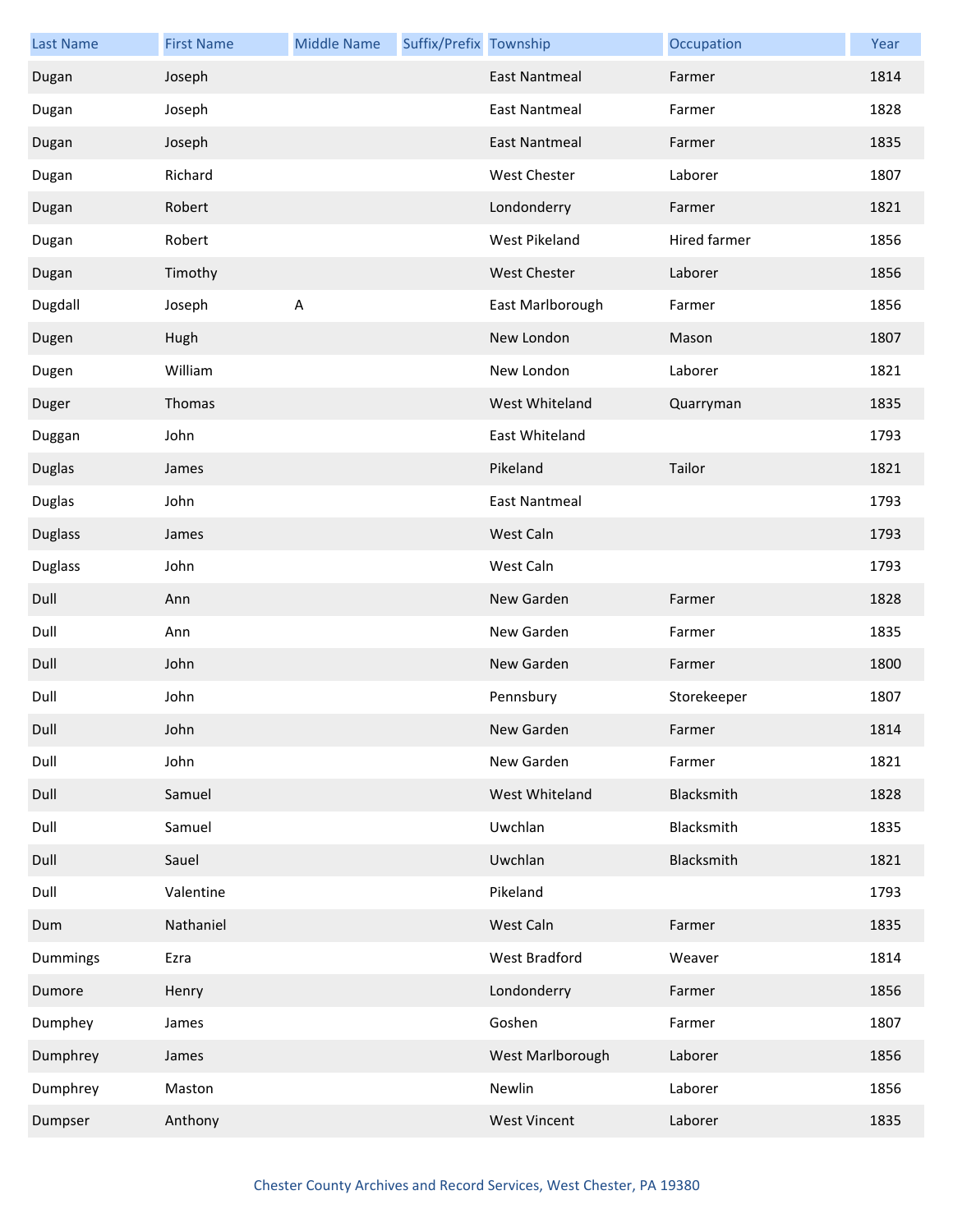| <b>Last Name</b> | <b>First Name</b> | <b>Middle Name</b> | Suffix/Prefix Township |                      | Occupation | Year |
|------------------|-------------------|--------------------|------------------------|----------------------|------------|------|
| Dun              | John              |                    |                        | Pennsbury            |            | 1800 |
| Dun              | Nathaniel         |                    |                        | East Caln            | Cordwainer | 1800 |
| Dun              | Nathaniel         |                    |                        | West Caln            | Farmer     | 1835 |
| Dun              | Robert            |                    |                        | East Caln            | Laborer    | 1800 |
| Dun              | Robert            |                    |                        | East Caln            | Laborer    | 1814 |
| Dunagan          | Arthur            |                    |                        | Brandywine           | Tailor     | 1807 |
| Dunagee          | Robert            |                    |                        | West Chester         | Laborer    | 1807 |
| Dunahoe          | Michael           |                    |                        | West Marlborough     | Laborer    | 1856 |
| Dunahower        | Charles           |                    |                        | <b>East Nantmeal</b> | Carpenter  | 1800 |
| Dunahower        | Jacob             |                    |                        | Coventry             | Farmer     | 1828 |
| Dunahower        | John              |                    |                        | Warwick              | Farmer     | 1856 |
| Dunahower        | Peter             |                    |                        | <b>East Nantmeal</b> | Farmer     | 1800 |
| Dunaven          | Sarah             |                    |                        | Uwchlan              | Farmer     | 1835 |
| Dunavon          | William           |                    |                        | West Goshen          | Laborer    | 1856 |
| Dunawin          | William           |                    |                        | Birmingham           | Laborer    | 1856 |
| Dunbar           | Alexander         |                    |                        | Coventry             | Turner     | 1814 |
| Dunbar           | Alexander         |                    |                        | Coventry             | Whitesmith | 1821 |
| Dunbar           | Mathew            |                    |                        | Coventry             | Turner     | 1814 |
| Dunbar           | Mathew            |                    |                        | Coventry             | Whitesmith | 1821 |
| Dunbar           | mathew            |                    |                        | Coventry             | Whitesmith | 1835 |
| Dunbar           | Matthew           |                    |                        | Coventry             | Laborer    | 1828 |
| Dunbar           | Peter             |                    |                        | Charlestown          |            | 1793 |
| Dunbegar         | George            |                    |                        | Pennsbury            |            | 1800 |
| Duncan           | Benjamin          |                    |                        | East Caln            | Laborer    | 1814 |
| Duncan           | George            |                    |                        | Charlestown          | Manager    | 1821 |
| Duncan           | John              |                    |                        | New London           | Miller     | 1828 |
| Duncan           | Joseph            |                    |                        | Honey Brook          | Laborer    | 1835 |
| Duncan           | Robert            |                    |                        | Charlestown          | Laborer    | 1821 |
| Duncan           | Susanna           |                    |                        | Vincent              |            | 1793 |
| Dunchue          | Patrick           |                    |                        | East Marlborough     | Laborer    | 1856 |
| Dungan           | William           |                    |                        | Tredyffrin           | Farmer     | 1821 |
| Dunghan          | James             |                    |                        | East Nottingham      |            | 1800 |
| Dunhawr          | George            |                    |                        | <b>East Nantmeal</b> |            | 1793 |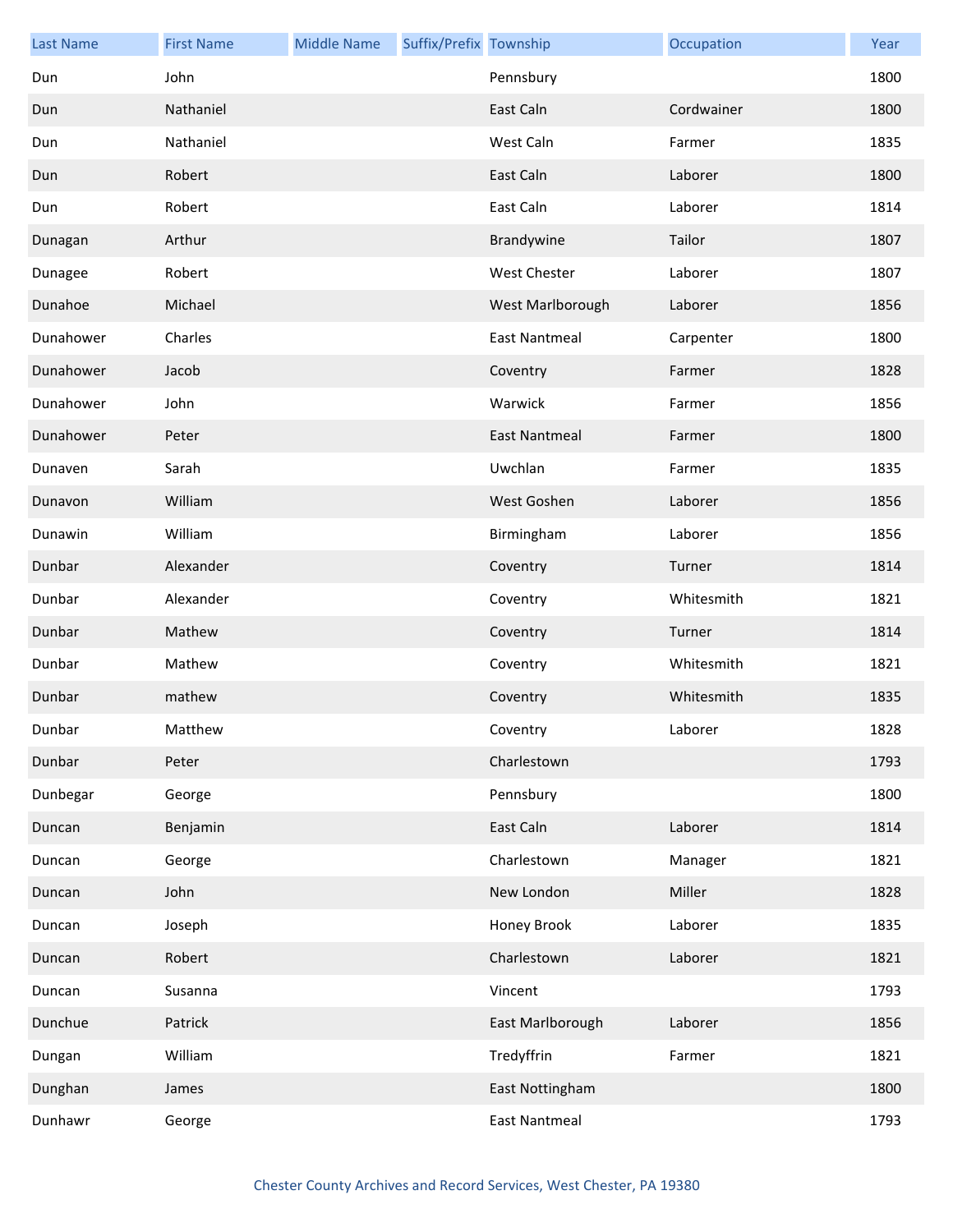| <b>Last Name</b> | <b>First Name</b> | <b>Middle Name</b> | Suffix/Prefix Township |                      | Occupation      | Year |
|------------------|-------------------|--------------------|------------------------|----------------------|-----------------|------|
| Dunhower         | Peter             |                    |                        | <b>East Nantmeal</b> | Laborer         | 1814 |
| Dunigan          | Arthur            |                    |                        | Brandywine           | Tailor          | 1828 |
| Dunion           | George            |                    |                        | East Whiteland       | Laborer         | 1814 |
| Dunion           | Patrick           |                    |                        | East Whiteland       | Laborer         | 1856 |
| Dunken           | Benjamin          |                    |                        | East Caln            | Laborer         | 1807 |
| Dunken           | Susana            |                    |                        | Vincent              |                 | 1800 |
| Dunkin           | James             |                    |                        | West Marlborough     | Weaver          | 1807 |
| Dunkin           | Susanna           |                    |                        | <b>East Nantmeal</b> | Seamstress      | 1814 |
| Dunlap           | Alex              |                    |                        | <b>West Chester</b>  | Clerk           | 1856 |
| Dunlap           | Alexander         |                    |                        | East Bradford        | Laborer         | 1807 |
| Dunlap           | Alexander         |                    |                        | Uwchlan              | Laborer         | 1814 |
| Dunlap           | Alexander         |                    |                        | Pikeland             |                 | 1821 |
| Dunlap           | Alexander         |                    |                        | Pikeland             | Laborer         | 1828 |
| Dunlap           | Andrew            |                    |                        | West Nottingham      | Storekeeper     | 1856 |
| Dunlap           | Archibald         |                    |                        | <b>East Nantmeal</b> |                 | 1793 |
| Dunlap           | Charles           |                    |                        | Lower Oxford         | Laborer         | 1856 |
| Dunlap           | Charles           |                    |                        | East Nottingham      | Farmer          | 1856 |
| Dunlap           | Daniel            |                    |                        | West Caln            |                 | 1793 |
| Dunlap           | Daniel            |                    |                        | Honey Brook          |                 | 1800 |
| Dunlap           | Daniel            |                    |                        | Honey Brook          | Weaver          | 1814 |
| Dunlap           | Daniel            |                    |                        | Honey Brook          | Farmer          | 1821 |
| Dunlap           | David             |                    |                        | Tredyffrin           | Schoolmaster    | 1807 |
| Dunlap           | David             |                    |                        | <b>East Nantmeal</b> | Laborer         | 1828 |
| Dunlap           | David             |                    |                        | Wallace              | Machinist       | 1856 |
| Dunlap           | Enoch             |                    |                        | West Caln            | Laborer         | 1814 |
| Dunlap           | Enoch             |                    |                        | Brandywine           | Laborer         | 1821 |
| Dunlap           | Enoch             |                    |                        | West Caln            | Forge Carpenter | 1821 |
| Dunlap           | Enoch             |                    |                        | <b>Upper Oxford</b>  | Laborer         | 1835 |
| Dunlap           | Enoch             |                    |                        | West Caln            | Colestocker     | 1835 |
| Dunlap           | Enoch             |                    |                        | Valley               | Pumpmaker       | 1856 |
| Dunlap           | Ephraim           | $\sf S$            |                        | Phoenixville         | Agent           | 1856 |
| Dunlap           | George            |                    |                        | Sadsbury             |                 | 1793 |
| Dunlap           | George            |                    |                        | Tredyffrin           | Mason           | 1821 |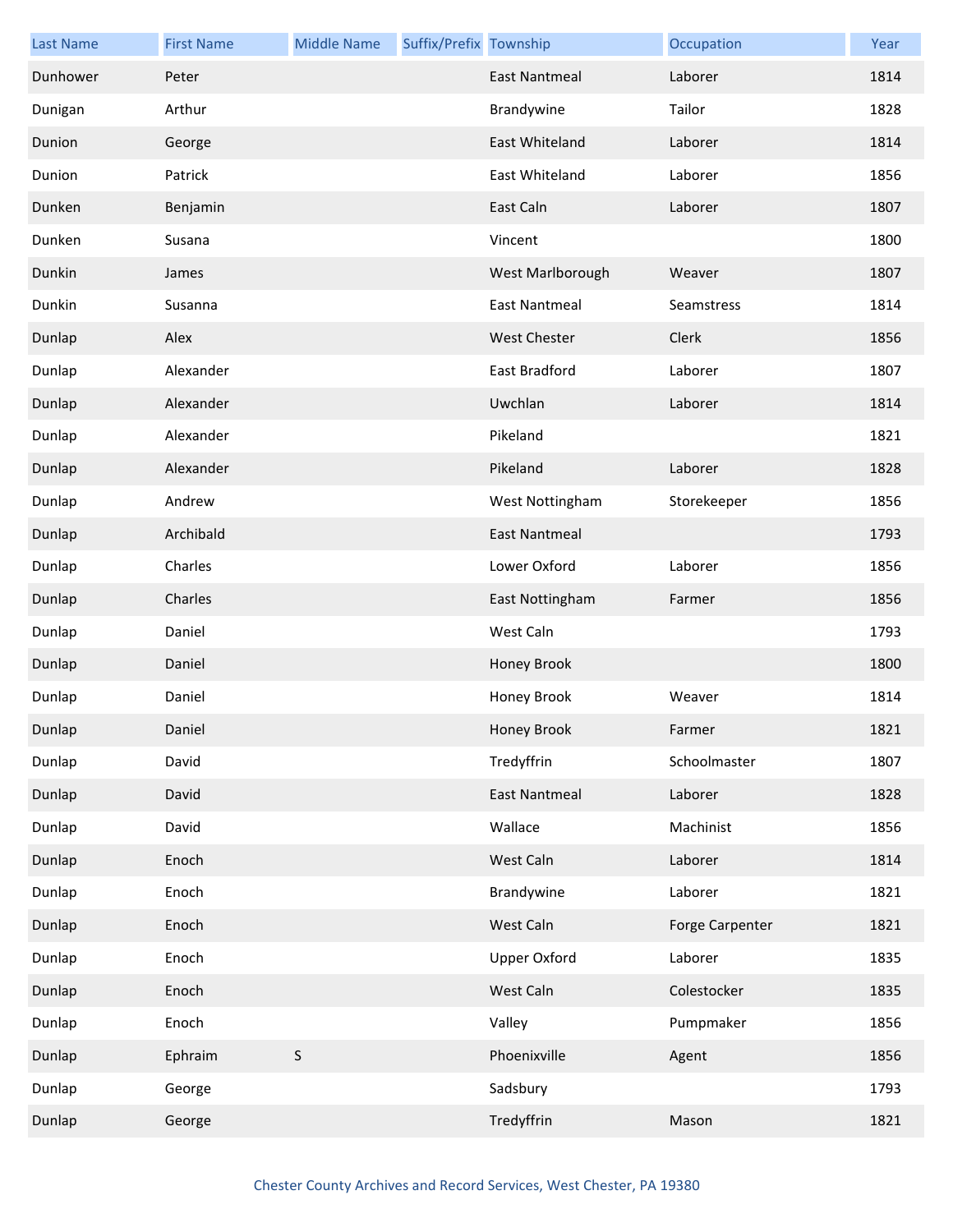| <b>Last Name</b> | <b>First Name</b> | <b>Middle Name</b> | Suffix/Prefix Township |                      | Occupation  | Year |
|------------------|-------------------|--------------------|------------------------|----------------------|-------------|------|
| Dunlap           | George            |                    |                        | Charlestown          | Laborer     | 1828 |
| Dunlap           | Gilbert           |                    |                        | Honey Brook          | Cooper      | 1828 |
| Dunlap           | Henry             |                    |                        | Willistown           | Laborer     | 1814 |
| Dunlap           | Henry             |                    |                        | Willistown           | Laborer     | 1821 |
| Dunlap           | Henry             |                    |                        | Willistown           | Laborer     | 1828 |
| Dunlap           | Hugh              |                    |                        | East Nottingham      | Farmer      | 1856 |
| Dunlap           | Isaac             |                    |                        | Warwick              | Miller      | 1856 |
| Dunlap           | Jacob             |                    |                        | Phoenixville         | Roler       | 1856 |
| Dunlap           | James             |                    |                        | Londonderry          |             | 1793 |
| Dunlap           | James             |                    |                        | West Fallowfield     | Tailor      | 1856 |
| Dunlap           | James             |                    |                        | <b>East Vincent</b>  | Moulder     | 1856 |
| Dunlap           | Jerome            |                    |                        | East Nottingham      |             | 1800 |
| Dunlap           | Jerome            |                    |                        | East Nottingham      | Farmer      | 1807 |
| Dunlap           | Jerome            |                    |                        | East Nottingham      | Farmer      | 1814 |
| Dunlap           | Jerome            |                    |                        | East Nottingham      | Farmer      | 1821 |
| Dunlap           | John              |                    |                        | New London           |             | 1793 |
| Dunlap           | John              |                    |                        | <b>West Nantmeal</b> | Farmer      | 1807 |
| Dunlap           | John              |                    |                        | West Caln            | Carter      | 1814 |
| Dunlap           | John              |                    |                        | <b>East Nantmeal</b> | Farmer      | 1821 |
| Dunlap           | John              |                    |                        | West Caln            | Laborer     | 1821 |
| Dunlap           | John              |                    |                        | East Nantmeal        | Millwright  | 1828 |
| Dunlap           | John              |                    |                        | Brandywine           | Laborer     | 1828 |
| Dunlap           | John              |                    |                        | Honey Brook          | Millwright  | 1835 |
| Dunlap           | John              |                    |                        | <b>Upper Oxford</b>  | Laborer     | 1835 |
| Dunlap           | John              |                    |                        | West Brandywine      | Laborer     | 1856 |
| Dunlap           | John              |                    |                        | West Fallowfield     | Farmer      | 1856 |
| Dunlap           | John              |                    |                        | Valley               | Laborer     | 1856 |
| Dunlap           | John              |                    |                        | Wallace              | Farmer      | 1856 |
| Dunlap           | John              | $\mathsf C$        |                        | West Whiteland       | Wheelwright | 1856 |
| Dunlap           | Josiah            |                    |                        | <b>West Nantmeal</b> | Tailor      | 1835 |
| Dunlap           | Mary              |                    |                        | East Nottingham      | Farmer      | 1828 |
| Dunlap           | Matthew           |                    |                        | <b>West Nantmeal</b> | Laborer     | 1807 |
| Dunlap           | Patrick           |                    |                        | East Bradford        |             | 1821 |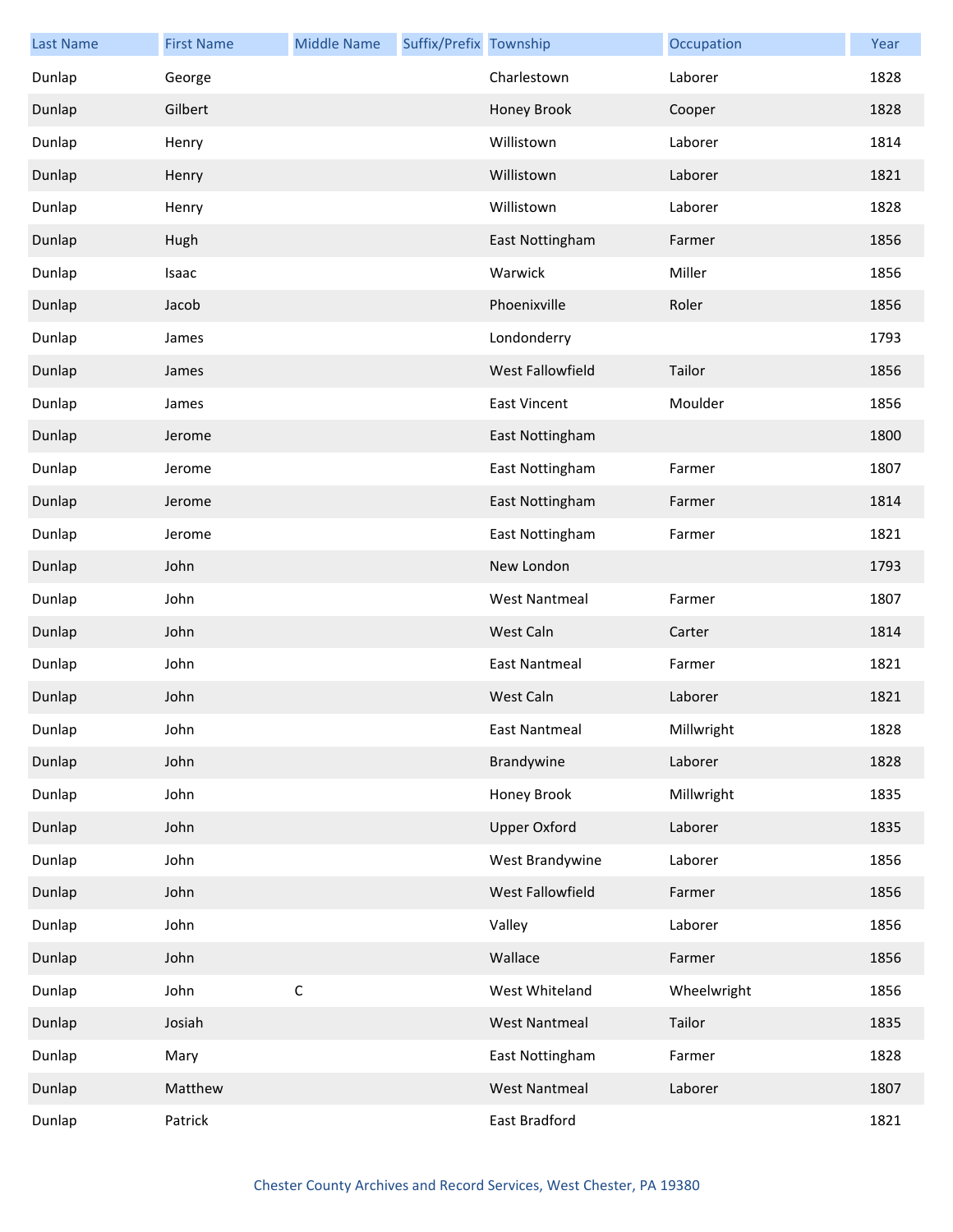| <b>Last Name</b> | <b>First Name</b> | <b>Middle Name</b> | Suffix/Prefix Township |                      | Occupation  | Year |
|------------------|-------------------|--------------------|------------------------|----------------------|-------------|------|
| Dunlap           | Patrick           |                    |                        | Uwchlan              | Laborer     | 1828 |
| Dunlap           | Patrick           |                    |                        | East Bradford        | Laborer     | 1835 |
| Dunlap           | Patrick           |                    |                        | Honeybrook           | Laborer     | 1856 |
| Dunlap           | Robert            |                    |                        | <b>East Nantmeal</b> |             | 1793 |
| Dunlap           | Robert            |                    |                        | West Whiteland       | Laborer     | 1807 |
| Dunlap           | Robert            |                    |                        | <b>West Chester</b>  | Laborer     | 1814 |
| Dunlap           | Thomas            |                    |                        | New Garden           | Mason       | 1856 |
| Dunlap           | William           |                    |                        | East Bradford        |             | 1793 |
| Dunlap           | William           |                    |                        | Pikeland             |             | 1821 |
| Dunlap           | William           |                    |                        | <b>East Nantmeal</b> | Laborer     | 1828 |
| Dunlap           | William           |                    |                        | Pikeland             | Farmer      | 1828 |
| Dunlap           | William           |                    |                        | Coventry             | Farmer      | 1835 |
| Dunlap           | William           |                    |                        | New Garden           | Laborer     | 1856 |
| Dunlap           | William           |                    |                        | <b>East Nantmeal</b> | Laborer     | 1856 |
| Dunlapp          | David             |                    |                        | <b>East Nantmeal</b> | Millwright  | 1835 |
| Dunlapp          | James             |                    |                        | <b>East Nantmeal</b> | Moulder     | 1835 |
| Dunlapp          | John              |                    |                        | <b>East Nantmeal</b> | Farmer      | 1835 |
| Dunlapp          | Samuel            |                    |                        | <b>East Nantmeal</b> | Miller      | 1835 |
| Dunlapp          | William           |                    |                        | <b>East Nantmeal</b> | Laborer     | 1835 |
| Dunlavey         | <b>Bridget</b>    |                    |                        | <b>West Chester</b>  | Washing     | 1856 |
| Dunlavey         | Michael           |                    |                        | West Chester         | Laborer     | 1856 |
| Dunlavy          | John              |                    |                        | Phoenixville         | Pudler      | 1856 |
| Dunlavy          | Moses             |                    |                        | Kennett              | Laborer     | 1807 |
| Dunleavey        | Henry             |                    |                        | West Caln            |             | 1793 |
| Dunlevey         | Patrick           |                    |                        | New London           |             | 1800 |
| Dunlevi          | Darby             |                    |                        | New Garden           |             | 1793 |
| Dunn             | Andrew            |                    |                        | East Caln            |             | 1793 |
| Dunn             | emil              |                    |                        | Schuylkill           |             | 1835 |
| Dunn             | George            |                    |                        | <b>West Bradford</b> | Wheelwright | 1821 |
| Dunn             | Henry             |                    |                        | Valley               | Laborer     | 1856 |
| Dunn             | Jacob             |                    |                        | West Brandywine      | Furnaceman  | 1856 |
| Dunn             | James             |                    |                        | West Fallowfield     | Wagonmaker  | 1814 |
| Dunn             | John              |                    |                        | West Whiteland       | Laborer     | 1807 |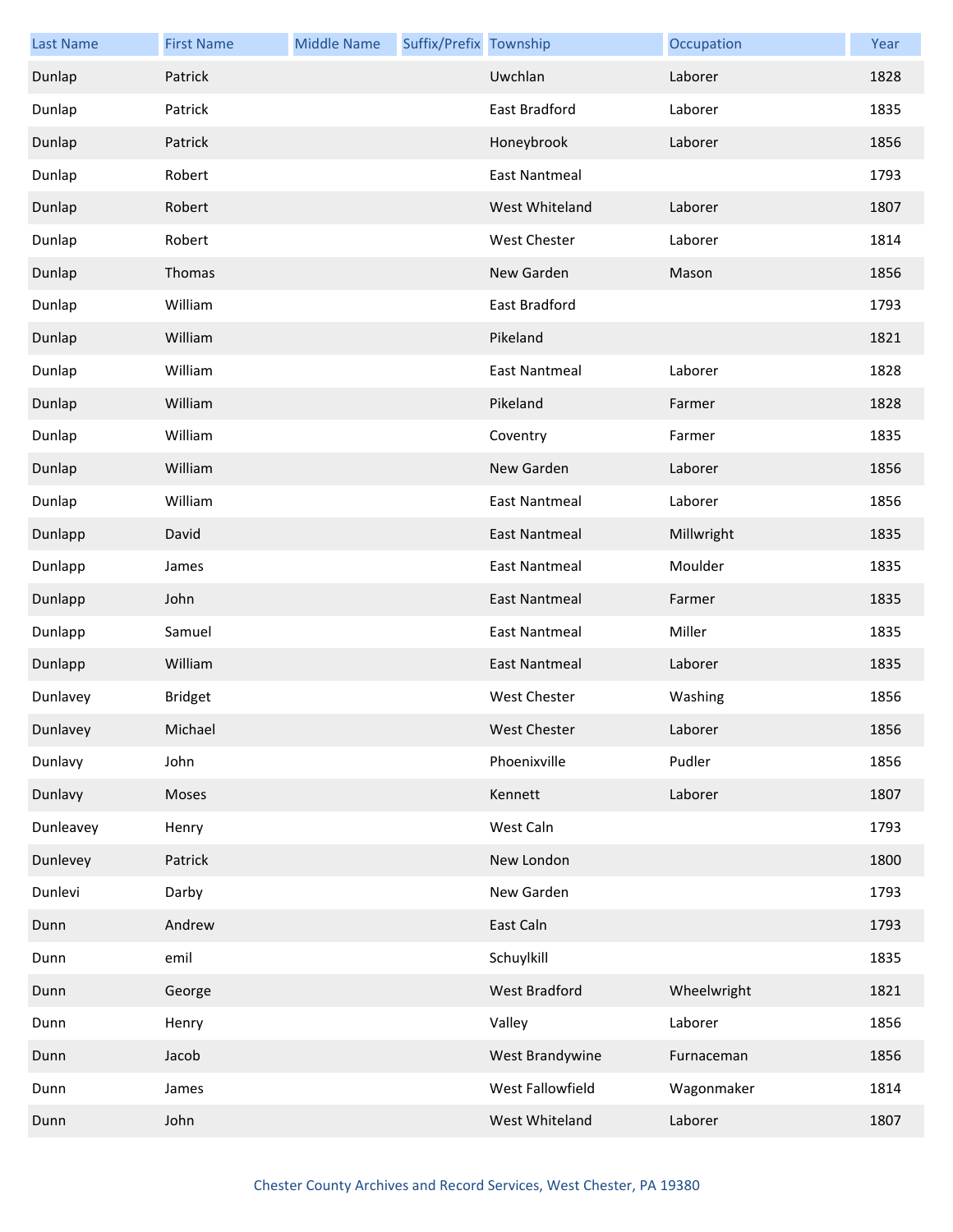| <b>Last Name</b> | <b>First Name</b> | <b>Middle Name</b> | Suffix/Prefix Township |                         | Occupation        | Year |
|------------------|-------------------|--------------------|------------------------|-------------------------|-------------------|------|
| Dunn             | John              |                    |                        | Sadsbury                | Laborer           | 1814 |
| Dunn             | John              |                    |                        | <b>East Fallowfield</b> | Mason             | 1821 |
| Dunn             | John              |                    |                        | East Caln               | Gatekeeper        | 1821 |
| Dunn             | John              |                    |                        | Charlestown             | Stonemason        | 1828 |
| Dunn             | John              |                    |                        | West Fallowfield        | Mason             | 1828 |
| Dunn             | John              |                    |                        | East Fallowfield        | Stonemason        | 1835 |
| Dunn             | John              |                    |                        | West Brandywine         | Rolling mill hand | 1856 |
| Dunn             | Lewis             |                    |                        | Willistown              | Laborer           | 1835 |
| Dunn             | Michael           |                    |                        | Honeybrook              | Laborer           | 1856 |
| Dunn             | Nathaniel         |                    |                        | Goshen                  |                   | 1793 |
| Dunn             | Nathaniel         |                    |                        | Goshen                  | Shoemaker         | 1807 |
| Dunn             | Nathaniel         |                    |                        | <b>West Nantmeal</b>    | Farmer            | 1828 |
| Dunn             | Patrick           |                    |                        | Phoenixville            | Laborer           | 1856 |
| Dunn             | Robert            |                    |                        | West Caln               | Tailor            | 1807 |
| Dunn             | Robert            |                    |                        | Tredyffrin              | Laborer           | 1856 |
| Dunn             | Samuel            |                    |                        | Coventry                | Plasterer         | 1807 |
| Dunn             | Samuel            |                    |                        | Tredyffrin              | Shoemaker         | 1856 |
| Dunn             | William           |                    |                        | East Whiteland          |                   | 1793 |
| Dunn             | William           |                    |                        | East Bradford           | Farmer            | 1814 |
| Dunn             | William           |                    |                        | Sadsbury                | Laborer           | 1821 |
| Dunon            | Patrick           |                    |                        | Phoenixville            | Laborer           | 1856 |
| Dunwoodies       | Grace             |                    |                        | <b>West Nantmeal</b>    | Farmer            | 1828 |
| Dunwoody         | Edwin             | P                  |                        | <b>West Nantmeal</b>    | Stagedriver       | 1856 |
| Dunwoody         | Ellen             |                    |                        | West Chester            | Lady              | 1856 |
| Dunwoody         | Ezekiel           |                    |                        | East Whiteland          | Storekeeper       | 1856 |
| Dunwoody         | James             |                    |                        | West Whiteland          |                   | 1793 |
| Dunwoody         | James             |                    |                        | <b>West Nantmeal</b>    |                   | 1793 |
| Dunwoody         | James             |                    |                        | West Whiteland          | Farmer            | 1800 |
| Dunwoody         | James             |                    |                        | <b>West Nantmeal</b>    |                   | 1800 |
| Dunwoody         | James             |                    |                        | <b>West Nantmeal</b>    | Farmer            | 1807 |
| Dunwoody         | James             |                    |                        | <b>West Nantmeal</b>    | Farmer            | 1814 |
| Dunwoody         | James             |                    |                        | <b>West Nantmeal</b>    | Farmer            | 1821 |
| Dunwoody         | James             |                    |                        | Westtown                | Farmer            | 1835 |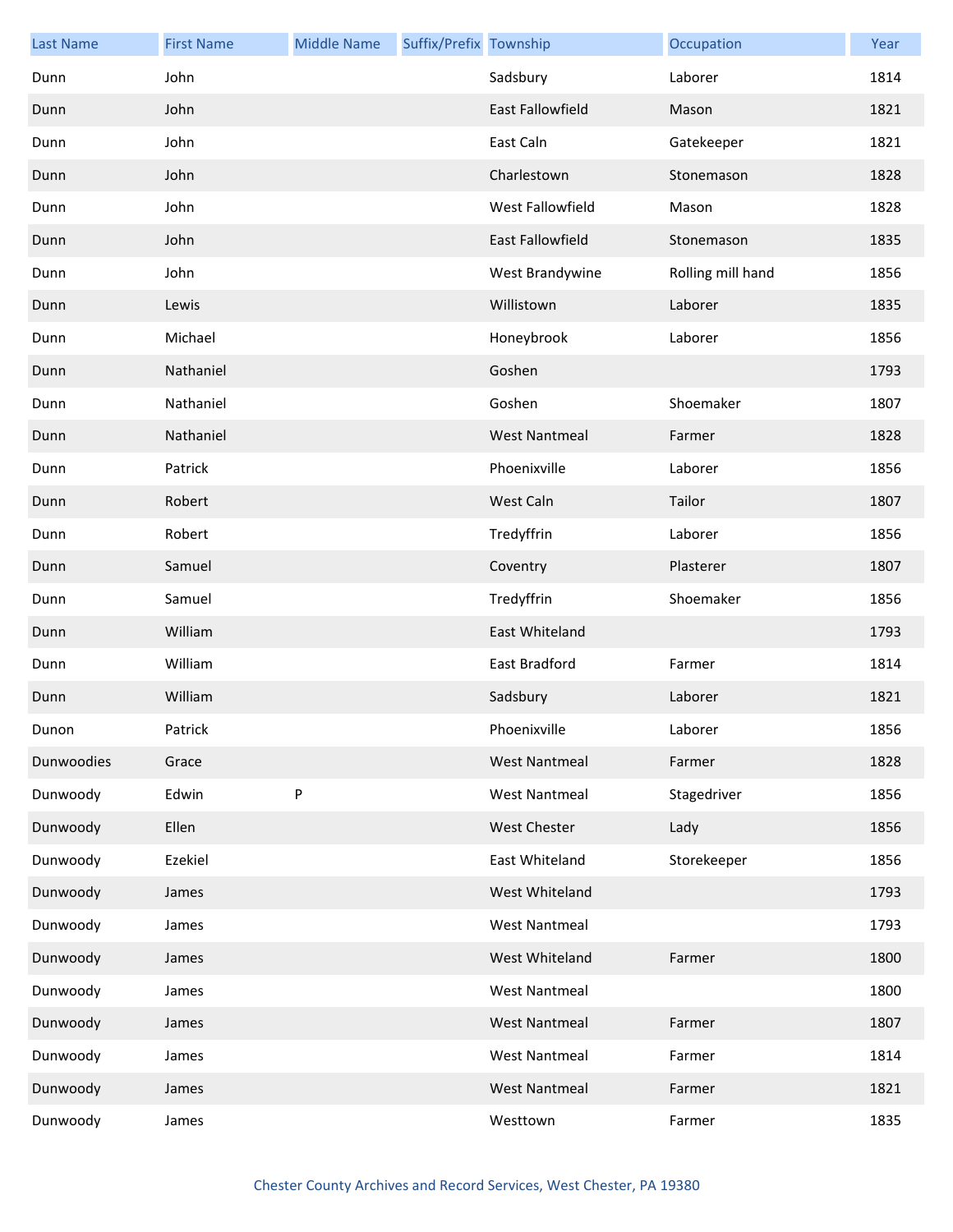| <b>Last Name</b> | <b>First Name</b> | <b>Middle Name</b> | Suffix/Prefix Township |                      | Occupation       | Year |
|------------------|-------------------|--------------------|------------------------|----------------------|------------------|------|
| Dunwoody         | Jane              |                    |                        | <b>West Nantmeal</b> | Farmer           | 1828 |
| Dunwoody         | Jesse             | B                  |                        | Warwick              | Miller           | 1856 |
| Dunwoody         | John              |                    |                        | <b>West Nantmeal</b> |                  | 1793 |
| Dunwoody         | John              |                    | Jr.                    | <b>West Nantmeal</b> | Farmer           | 1821 |
| Dunwoody         | John              |                    | Sr.                    | <b>West Nantmeal</b> | Farmer           | 1821 |
| Dunwoody         | John              |                    |                        | <b>West Nantmeal</b> | Laborer          | 1828 |
| Dunwoody         | John              |                    |                        | <b>West Nantmeal</b> | Farmer           | 1835 |
| Dunwoody         | John              |                    |                        | <b>West Nantmeal</b> | Jobber           | 1856 |
| Dunwoody         | John              |                    |                        | <b>West Nantmeal</b> | Stage proprietor | 1856 |
| Dunwoody         | Joseph            |                    |                        | West Whiteland       |                  | 1821 |
| Dunwoody         | Joseph            |                    |                        | West Whiteland       | Farmer           | 1828 |
| Dunwoody         | Joseph            |                    |                        | West Whiteland       | Farmer           | 1835 |
| Dunwoody         | Joseph            |                    |                        | West Whiteland       | Farmer           | 1856 |
| Dunwoody         | Mary              |                    |                        | <b>West Nantmeal</b> | Farmer           | 1835 |
| Dunwoody         | Rachel            | B                  |                        | West Whiteland       | Teacher          | 1856 |
| Dunwoody         | Rebecca           |                    |                        | <b>West Nantmeal</b> | Farmer           | 1835 |
| Dunwoody         | Sarah             |                    |                        | Westtown             | Farmer           | 1835 |
| Dunwoody         | William           |                    |                        | West Whiteland       | Farmer           | 1807 |
| Dunwoody         | William           |                    |                        | West Whiteland       | Farmer           | 1814 |
| Dunwoody         | William           |                    |                        | West Whiteland       |                  | 1821 |
| Dunwoody         | William           |                    |                        | West Nantmeal        | Farmer           | 1828 |
| Dunwoody         | William           |                    |                        | East Whiteland       | Farmer           | 1828 |
| Duplar           | Andrew            |                    |                        | East Bradford        | Laborer          | 1856 |
| Durat            | John              |                    |                        | Penn                 | Farmer           | 1821 |
| Durat            | John              |                    | Jr.                    | Penn                 | Storekeeper      | 1821 |
| Durborough       | Daniel            |                    |                        | East Whiteland       |                  | 1800 |
| Durborough       | James             |                    |                        | Brandywine           | Teacher          | 1814 |
| Durborough       | Joseph            |                    |                        | East Nottingham      | Farmer           | 1856 |
| Durborough       | Parker            |                    |                        | East Whiteland       | Farmer           | 1828 |
| Durdorf          | Abraham           |                    |                        | Honey Brook          | Farmer           | 1807 |
| Durham           | George            |                    |                        | West Caln            | Shoemaker        | 1856 |
| Durham           | Israel            |                    |                        | Honeybrook           | Laborer          | 1856 |
| Durham           | Jehu              |                    |                        | Honey Brook          | Laborer          | 1828 |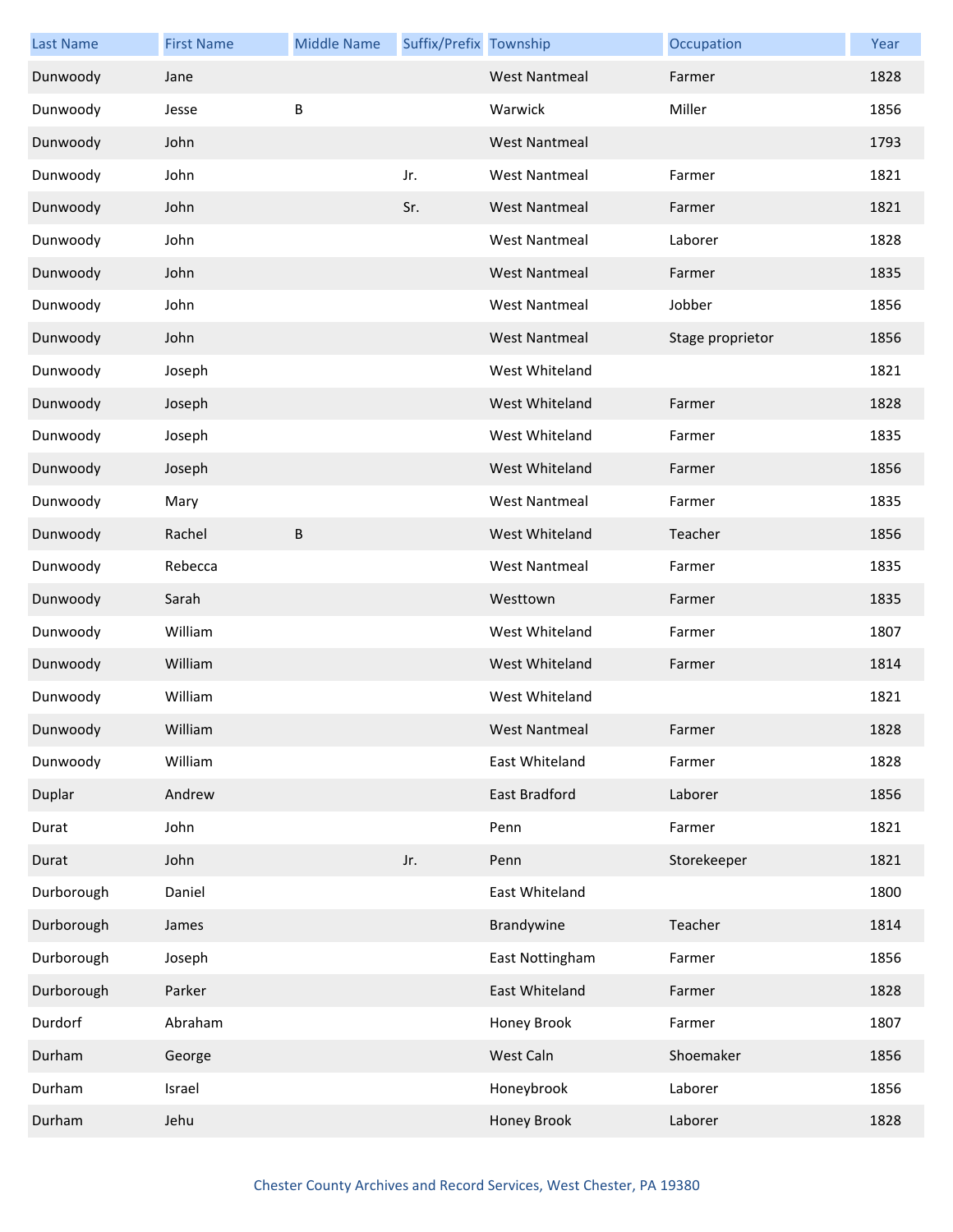| <b>Last Name</b> | <b>First Name</b> | <b>Middle Name</b> | Suffix/Prefix Township |                      | Occupation        | Year |
|------------------|-------------------|--------------------|------------------------|----------------------|-------------------|------|
| Durham           | Jehu              |                    |                        | Honey Brook          | Laborer           | 1835 |
| Durham           | John              |                    |                        | West Fallowfield     | Laborer           | 1856 |
| Durham           | Parker            |                    |                        | Honey Brook          | Laborer           | 1821 |
| Durham           | Parker            |                    |                        | Honey Brook          | Laborer           | 1835 |
| Durham           | Parker            |                    |                        | Honeybrook           | Farmer            | 1856 |
| Durham           | Samuel            |                    |                        | Brandywine           | Laborer           | 1835 |
| Durham           | Samuel            |                    |                        | Sadsbury             | Farmer            | 1856 |
| Durham           | Thomas            |                    |                        | Honey Brook          | Laborer           | 1835 |
| During           | Henry             | A                  |                        | East Brandywine      | Manufacturer      | 1856 |
| Durkin           | Barned            |                    |                        | Phoenixville         | Pudler            | 1856 |
| Durkin           | John              |                    |                        | Phoenixville         | Pudler            | 1856 |
| Durkin           | Michael           |                    |                        | Phoenixville         | Pudler            | 1856 |
| Durkin           | Patrick           |                    |                        | Phoenixville         | Pudler            | 1856 |
| Durkin           | Patrick           |                    |                        | Phoenixville         | Shopkeeper        | 1856 |
| Durkin           | Thomas            |                    |                        | Phoenixville         | Pudler            | 1856 |
| Durkin           | William           |                    | Sr.                    | Phoenixville         | Laborer           | 1856 |
| Durkin           | William           |                    | Jr.                    | Phoenixville         | Pudler            | 1856 |
| Durnal           | Aaron             |                    |                        | <b>West Bradford</b> | Weaver            | 1828 |
| Durnal           | Edward            |                    |                        | New London           | Farmer            | 1828 |
| Durnal           | Franklin          |                    |                        | Lower Oxford         | Farmer            | 1856 |
| Durnal           | John              |                    |                        | East Nottingham      | Wheelwright       | 1835 |
| Durnal           | John              |                    |                        | New Garden           | Farmer            | 1856 |
| Durnal           | Mary              |                    |                        | Lower Oxford         | Farmer            | 1856 |
| Durnal           | milton            |                    |                        | East Marlborough     | Teacher           | 1856 |
| Durnal           | Moses             |                    |                        | Goshen               |                   | 1793 |
| Durnal           | Moses             |                    |                        | West Bradford        |                   | 1793 |
| Durnal           | Thomas            |                    |                        | East Marlborough     | Saddler           | 1814 |
| Durnal           | William           |                    |                        | East Marlborough     | Weaver            | 1821 |
| Durnal           | William           |                    |                        | Pennsbury            | Weaver            | 1828 |
| Durnall          | Aaron             |                    |                        | <b>West Bradford</b> | Weaver            | 1807 |
| Durnall          | Aaron             |                    |                        | West Bradford        | Weaver            | 1814 |
| Durnall          | Aaron             |                    |                        | West Bradford        | Farmer            | 1821 |
| Durnall          | Aaron             |                    |                        | West Bradford        | Farmer and weaver | 1835 |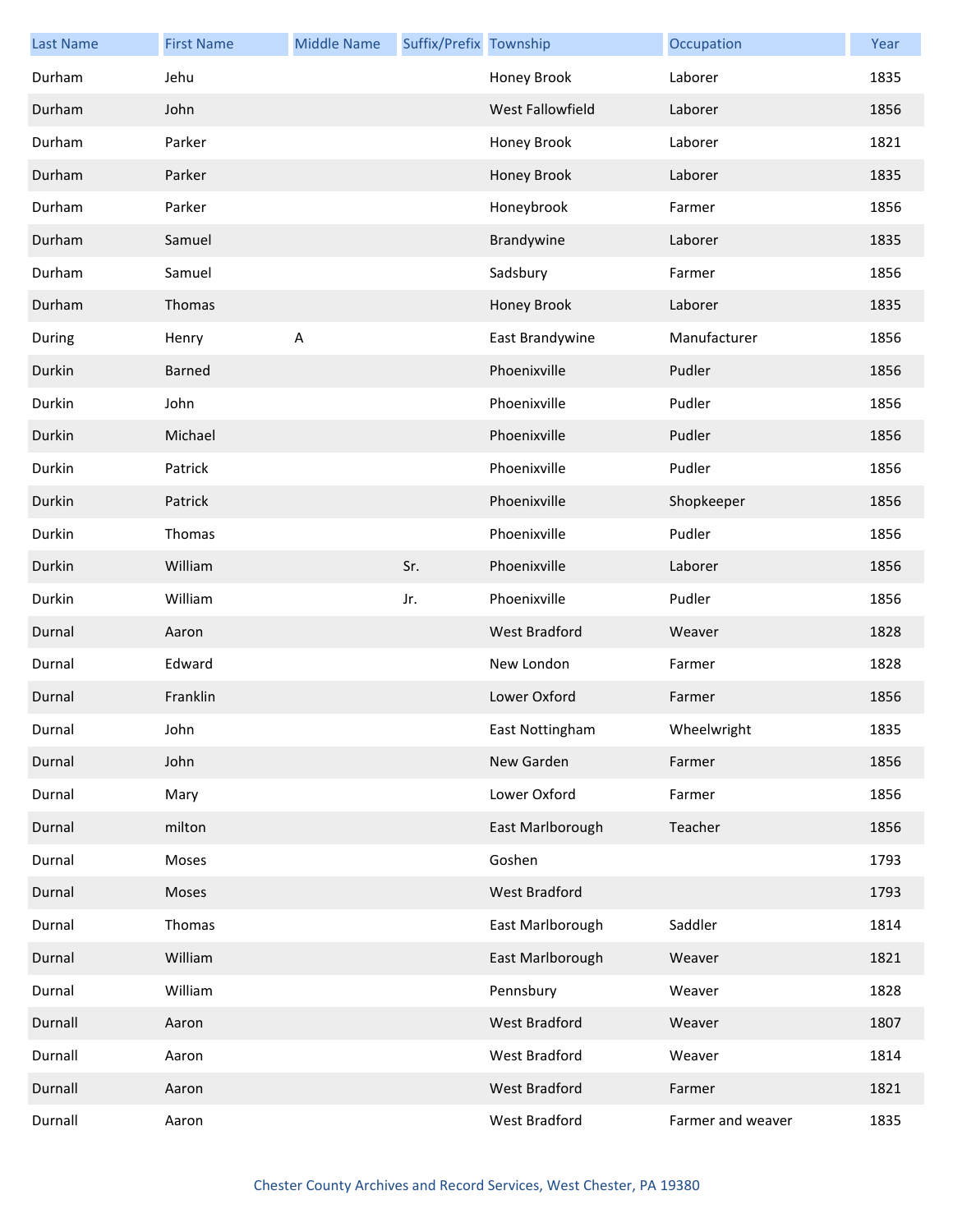| <b>Last Name</b> | <b>First Name</b> | <b>Middle Name</b> | Suffix/Prefix Township |                      | Occupation | Year |
|------------------|-------------------|--------------------|------------------------|----------------------|------------|------|
| Durnall          | Edward            |                    |                        | New London           | Laborer    | 1835 |
| Durnall          | Joshua            |                    |                        | East Bradford        | Farmer     | 1856 |
| Durnall          | Lewis             |                    |                        | West Bradford        | Farmer     | 1856 |
| Durnall          | Maryann           |                    |                        | West Bradford        | Lady       | 1856 |
| Durnall          | Millon            |                    |                        | East Nottingham      | Stonemason | 1835 |
| Durnall          | Rebecca           |                    |                        | West Bradford        | Lady       | 1856 |
| Durnall          | Samuel            | L                  |                        | West Bradford        | Hatter     | 1835 |
| Durnall          | Thomas            |                    |                        | East Whiteland       |            | 1800 |
| Durnall          | Thomas            |                    |                        | Lower Oxford         | Saddler    | 1821 |
| Durneal          | William           |                    |                        | Pennsbury            | Weaver     | 1814 |
| Durnel           | Thomas            |                    |                        | Lower Oxford         | Farmer     | 1828 |
| Durnel           | William           |                    |                        | Pennsbury            | Weaver     | 1807 |
| Durnell          | Harvey            |                    |                        | Lower Oxford         | Mason      | 1835 |
| Durnell          | Thomas            |                    |                        | Lower Oxford         | Saddler    | 1835 |
| Durning          | Barney            |                    |                        | Kennett Square       | Laborer    | 1856 |
| Dutton           | Benjamin          |                    |                        | East Whiteland       | Saddler    | 1814 |
| Dutton           | Isaac             | ${\sf P}$          |                        | East Goshen          | Miller     | 1856 |
| Dutton           | Jacob             |                    |                        | Pikeland             | Coachmaker | 1828 |
| Dutton           | Jonathan          |                    |                        | East Nottingham      | Laborer    | 1856 |
| Dutton           | Larkin            |                    |                        | Tredyffrin           | Farmer     | 1835 |
| Dutton           | Thomas            |                    |                        | Franklin             | Laborer    | 1856 |
| Duwolf           | Thomas            |                    |                        | Westtown             | Clockmaker | 1814 |
| Dyer             | Abraham           |                    |                        | Schuylkill           | Miller     | 1856 |
| Dyer             | Andrew            |                    |                        | Honey Brook          | Turner     | 1835 |
| Dyer             | Henry             |                    |                        | Schuylkill           | Laborer    | 1835 |
| Dyer             | Henry             |                    |                        | Schuylkill           | Farmer     | 1856 |
| Dyer             | James             |                    |                        | <b>West Coventry</b> | Miller     | 1856 |
| Dyer             | John              |                    |                        | Schuylkill           | Miller     | 1856 |
| Dyer             | Joshua            |                    |                        | Easttown             |            | 1856 |
| Dyer             | Joshua            |                    |                        | Phoenixville         |            | 1856 |
| Dyer             | William           |                    |                        | Charlestown          | Laborer    | 1814 |
| Dyer             | William           |                    |                        | Charlestown          | Miller     | 1821 |
| Dyer             | William           |                    |                        | Schuylkill           | Farmer     | 1835 |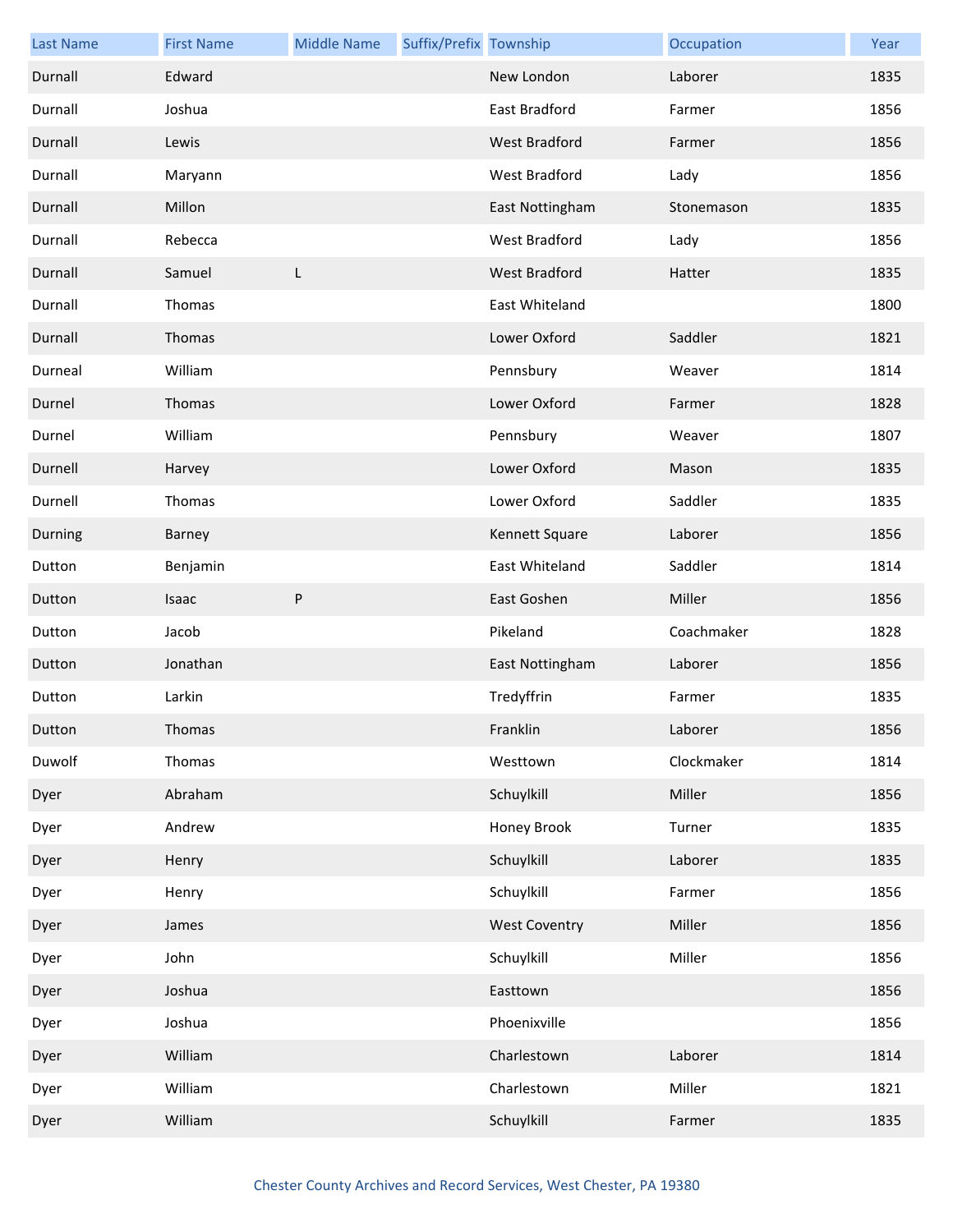| <b>Last Name</b> | <b>First Name</b> | <b>Middle Name</b> | Suffix/Prefix Township |                      | Occupation     | Year |
|------------------|-------------------|--------------------|------------------------|----------------------|----------------|------|
| Dyer             | William           |                    |                        | Schuylkill           | Miller         | 1856 |
| Dyers            | John              |                    |                        | <b>East Nantmeal</b> | Laborer        | 1856 |
| Dynes            | George            |                    |                        | <b>West Chester</b>  | Blacksmith     | 1835 |
| Dyson            | Benjamin          |                    |                        | Valley               | Furnace heater | 1856 |
| Dyson            | Isaiah            |                    |                        | Birmingham           | Tailor         | 1828 |
| Dyson            | Isaiah            |                    |                        | Birmingham           | Tailor         | 1835 |
| Dyson            | James             |                    |                        | West Bradford        | Laborer        | 1814 |
| Dyson            | James             |                    |                        | West Bradford        | Farmer         | 1821 |
| Dyson            | John              |                    |                        | Valley               | Shoemaker      | 1856 |
| Dyson            | John              |                    |                        | Valley               | Wood turner    | 1856 |
| Dyson            | John              | S.                 |                        | East Caln            | Shoemaker      | 1828 |
| Eabey            | Isaac             |                    |                        | West Caln            | Innkeeper      | 1814 |
| Eaby             | Christian         |                    |                        | West Caln            | Innkeeper      | 1856 |
| Eaby             | George            | $\mathsf Y$        |                        | West Caln            | Farmer         | 1856 |
| Eaby             | Henry             |                    |                        | Honeybrook           | Farmer         | 1856 |
| Eaby             | Isaac             |                    |                        | West Caln            | Farmer         | 1821 |
| Eaby             | Isaac             |                    |                        | West Caln            | Farmer         | 1828 |
| Eaby             | Isaac             |                    |                        | West Caln            | Farmer         | 1835 |
| Eaches           | Abner             |                    |                        | Willistown           | Farmer         | 1814 |
| Eaches           | Abner             |                    |                        | Willistown           | Farmer         | 1821 |
| Eaches           | Abner             |                    |                        | East Whiteland       | Farmer         | 1835 |
| Eaches           | Abner             |                    |                        | East Whiteland       | Laborer        | 1856 |
| Eaches           | Amariah           |                    |                        | Vincent              | Laborer        | 1828 |
| Eaches           | Benjamin          |                    |                        | Honeybrook           | Laborer        | 1856 |
| Eaches           | Eber              |                    |                        | Honey Brook          |                | 1814 |
| Eaches           | Eber              |                    |                        | Pikeland             | Laborer        | 1828 |
| Eaches           | Eber              |                    |                        | Phoenixville         | Laborer        | 1856 |
| Eaches           | Emmor             |                    |                        | West Whiteland       | Mason          | 1800 |
| Eaches           | Emmor             |                    |                        | Pikeland             | Laborer        | 1828 |
| Eaches           | James             |                    |                        | Willistown           | Farmer         | 1821 |
| Eaches           | James             |                    |                        | East Whiteland       | Farmer         | 1835 |
| Eaches           | James             |                    |                        | East Whiteland       | Farmer         | 1856 |
| Eaches           | Jesse             |                    |                        | Vincent              |                | 1821 |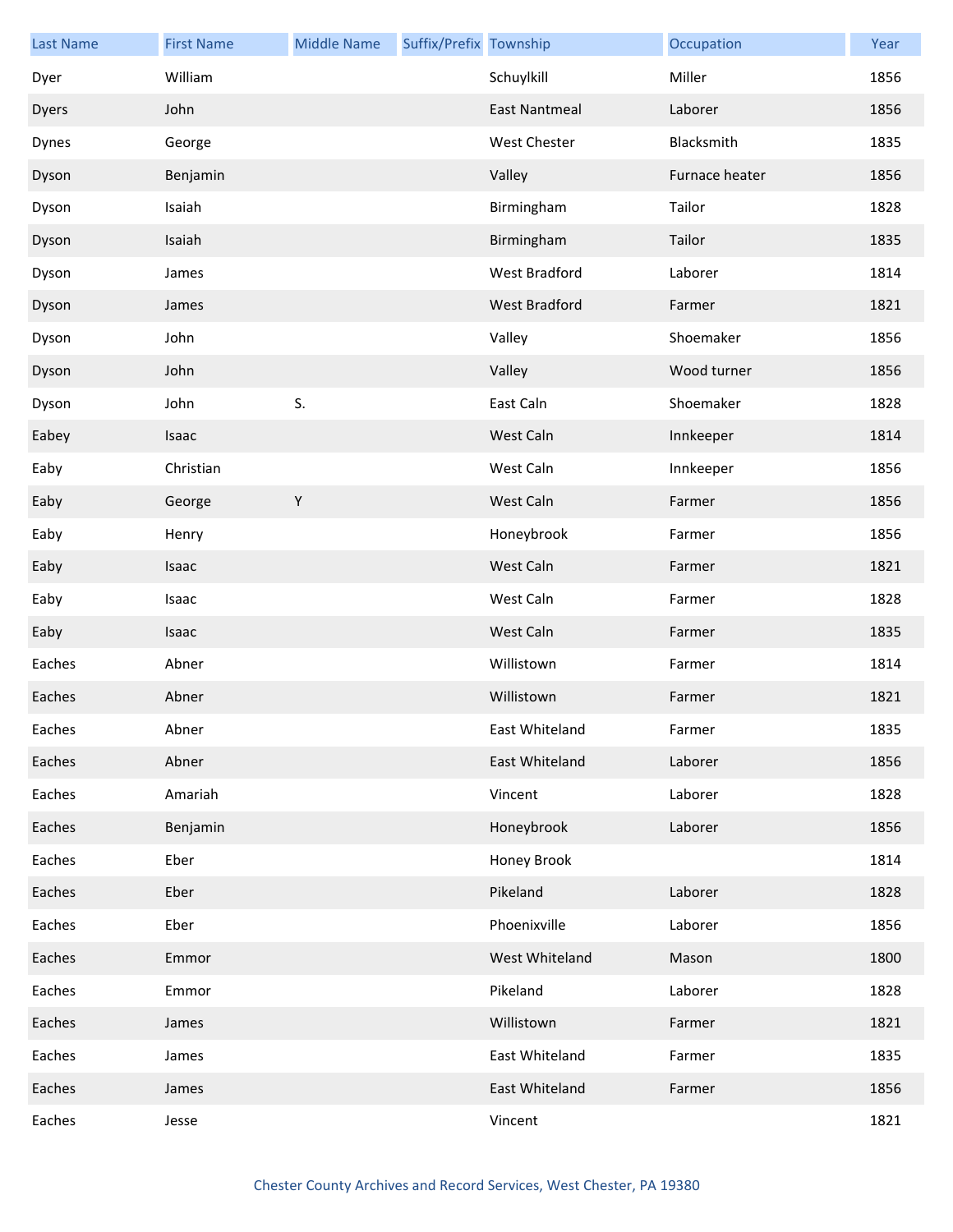| <b>Last Name</b> | <b>First Name</b> | <b>Middle Name</b> | Suffix/Prefix Township |                      | Occupation          | Year |
|------------------|-------------------|--------------------|------------------------|----------------------|---------------------|------|
| Eaches           | Jesse             |                    |                        | East Caln            | <b>Stage Driver</b> | 1828 |
| Eaches           | John              |                    |                        | Vincent              |                     | 1814 |
| Eaches           | Obed              |                    |                        | Willistown           | Farmer              | 1821 |
| Eaches           | Obediah           |                    |                        | Kennett              | Laborer             | 1828 |
| Eaches           | Paris             |                    |                        | Honey Brook          | Cordwainer          | 1807 |
| Eaches           | Paris             |                    |                        | Honey Brook          | Cordwainer          | 1814 |
| Eaches           | Peris             |                    |                        | <b>West Nantmeal</b> | Cordwainer          | 1800 |
| Eaches           | Phebe             |                    |                        | West Caln            |                     | 1821 |
| Eaches           | Phebe             |                    |                        | West Caln            |                     | 1828 |
| Eaches           | Phineas           |                    |                        | East Caln            | Farmer              | 1828 |
| Eaches           | Preston           |                    |                        | Westtown             | Farmer              | 1856 |
| Eaches           | Robert            |                    |                        | West Caln            |                     | 1821 |
| Eaches           | Robert            |                    |                        | West Caln            | Storekeeper         | 1835 |
| Eaches           | Thomas            |                    |                        | West Caln            | Hatter              | 1807 |
| Eaches           | Townsend          |                    |                        | West Goshen          | Farmer              | 1835 |
| Eaches           | William           |                    |                        | Vincent              |                     | 1828 |
| Eaches           | William           |                    |                        | West Goshen          | Gentleman           | 1835 |
| Eaches           | William           |                    |                        | Sadsbury             | Storekeeper         | 1835 |
| Eaches           | William           |                    |                        | <b>West Vincent</b>  | Carpenter           | 1856 |
| Eachus           | Abner             |                    |                        | Willistown           |                     | 1800 |
| Eachus           | Abner             |                    |                        | Willistown           | Farmer              | 1807 |
| Eachus           | Abner             |                    |                        | Willistown           | Farmer              | 1828 |
| Eachus           | Abner             |                    |                        | Westtown             | Laborer             | 1835 |
| Eachus           | Abner             |                    |                        | East Bradford        | Farmer              | 1856 |
| Eachus           | Amer              |                    |                        | <b>East Nantmeal</b> | Cooper              | 1856 |
| Eachus           | Amor              |                    |                        | East Caln            | Laborer             | 1821 |
| Eachus           | Benjamin          |                    |                        | Westtown             |                     | 1793 |
| Eachus           | Benjamin          |                    |                        | Honey Brook          |                     | 1821 |
| Eachus           | David             |                    |                        | Goshen               | Farmer              | 1807 |
| Eachus           | David             |                    |                        | Goshen               | Farmer              | 1814 |
| Eachus           | David             |                    |                        | West Goshen          |                     | 1821 |
| Eachus           | Emmanuel          |                    |                        | <b>East Nantmeal</b> | Laborer             | 1835 |
| Eachus           | Emor              |                    |                        | <b>East Nantmeal</b> | Laborer             | 1821 |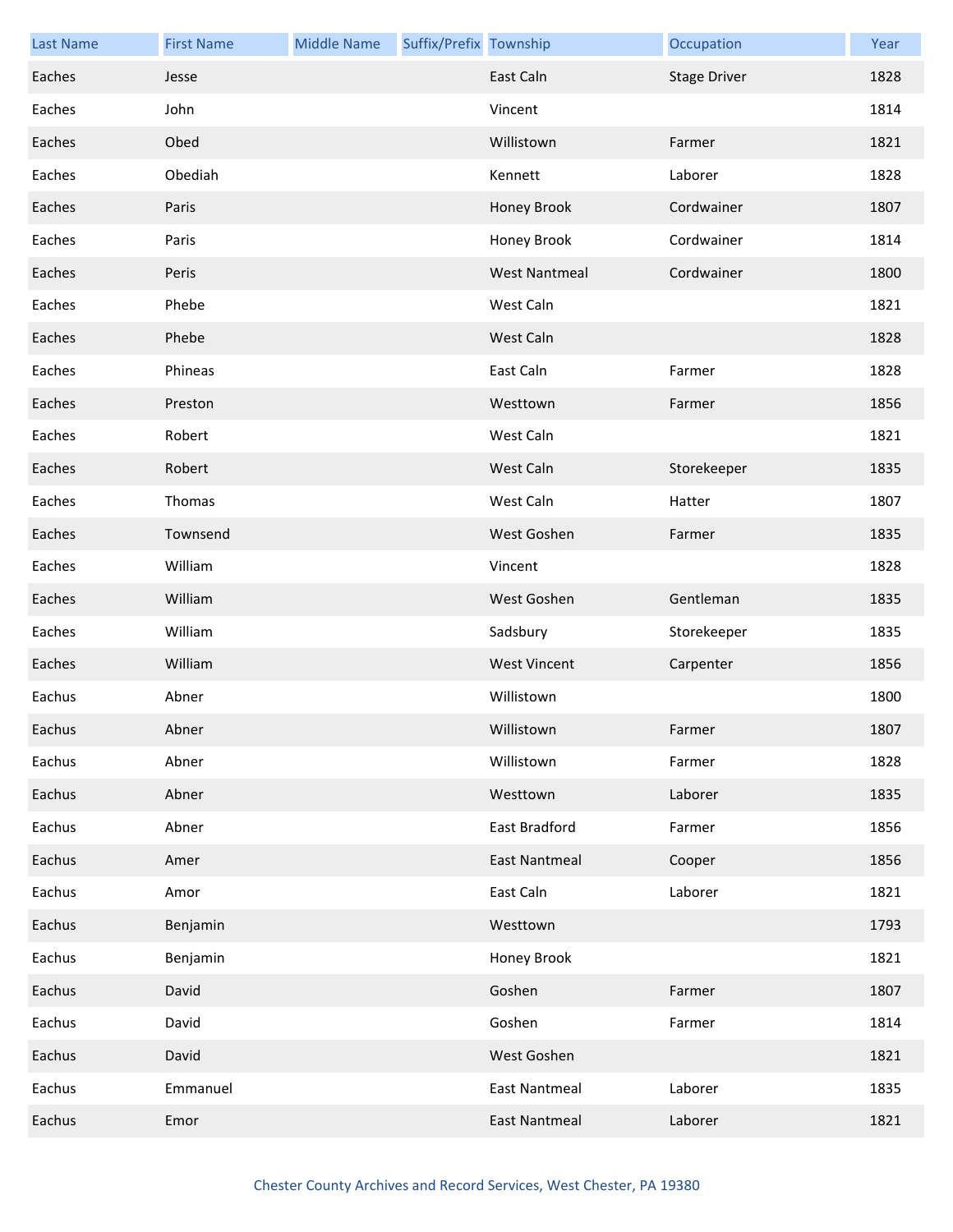| <b>Last Name</b> | <b>First Name</b> | <b>Middle Name</b> | Suffix/Prefix Township |                      | Occupation      | Year |
|------------------|-------------------|--------------------|------------------------|----------------------|-----------------|------|
| Eachus           | James             |                    |                        | Willistown           | Farmer          | 1828 |
| Eachus           | John              |                    |                        | Pikeland             |                 | 1800 |
| Eachus           | John              |                    |                        | Pikeland             | Mason           | 1807 |
| Eachus           | John              |                    |                        | Goshen               | Farmer          | 1814 |
| Eachus           | John              |                    |                        | <b>East Nantmeal</b> | Mason           | 1821 |
| Eachus           | John              |                    |                        | <b>East Nantmeal</b> | Mason           | 1828 |
| Eachus           | John              |                    |                        | Willistown           | Farmer          | 1828 |
| Eachus           | John              |                    |                        | <b>East Nantmeal</b> | Mason           | 1835 |
| Eachus           | John              |                    |                        | <b>East Nantmeal</b> | Mason           | 1835 |
| Eachus           | John              |                    |                        | <b>East Nantmeal</b> | House carpenter | 1856 |
| Eachus           | John              |                    |                        | <b>East Nantmeal</b> | Cooper          | 1856 |
| Eachus           | Mary              |                    |                        | Honey Brook          | Lady            | 1828 |
| Eachus           | Minchael          |                    |                        | West Marlborough     | Farmer          | 1856 |
| Eachus           | Obed              |                    |                        | Kennett              | Yeoman          | 1835 |
| Eachus           | Paris             |                    |                        | Honey Brook          | Shoemaker       | 1821 |
| Eachus           | Paris             |                    |                        | Honey Brook          | Tailor          | 1828 |
| Eachus           | Phineas           |                    |                        | East Whiteland       |                 | 1793 |
| Eachus           | Phineas           |                    |                        | Brandywine           | Laborer         | 1814 |
| Eachus           | Phineas           |                    |                        | East Caln            | Farmer          | 1821 |
| Eachus           | Reuben            |                    |                        | <b>West Chester</b>  | Student (Law)   | 1807 |
| Eachus           | Reuben            |                    |                        | Goshen               | Gentleman       | 1814 |
| Eachus           | Thomas            |                    |                        | West Caln            |                 | 1793 |
| Eachus           | Townsend          |                    |                        | Goshen               | Farmer          | 1814 |
| Eachus           | Townsend          |                    |                        | West Goshen          |                 | 1821 |
| Eachus           | Townsend          |                    |                        | West Goshen          | Farmer          | 1828 |
| Eachus           | Townsend          |                    | Jr.                    | West Goshen          | Miller          | 1856 |
| Eachus           | Townsend          |                    |                        | West Chester         | Gentleman       | 1856 |
| Eachus           | William           |                    |                        | Goshen               |                 | 1793 |
| Eachus           | William           |                    |                        | East Whiteland       |                 | 1793 |
| Eachus           | William           |                    |                        | Goshen               | Farmer          | 1807 |
| Eachus           | William           |                    |                        | Pikeland             | Laborer         | 1807 |
| Eachus           | William           |                    |                        | Goshen               | Farmer          | 1814 |
| Eachus           | William           |                    |                        | West Goshen          |                 | 1821 |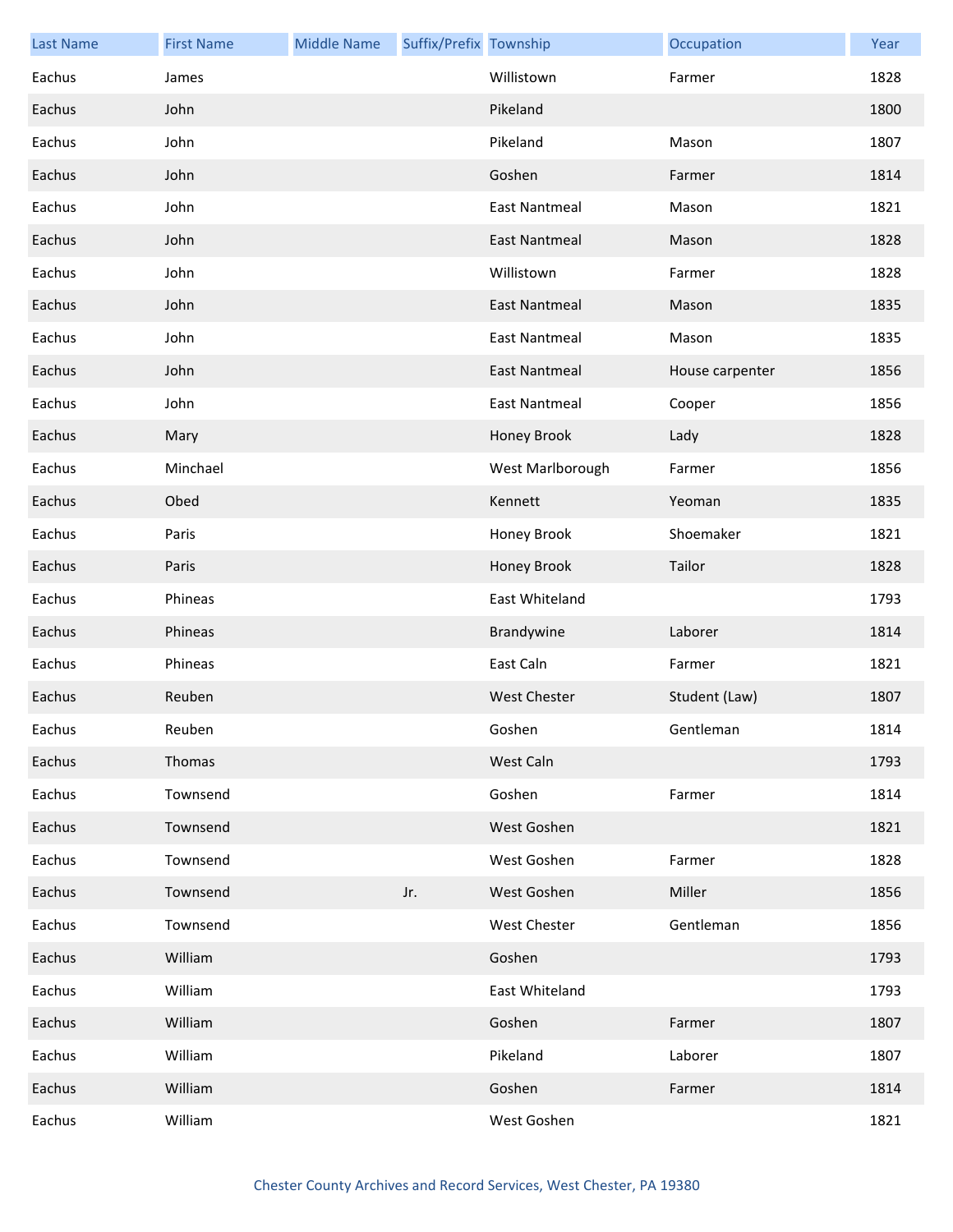| <b>Last Name</b> | <b>First Name</b> | <b>Middle Name</b> | Suffix/Prefix Township |                         | Occupation   | Year |
|------------------|-------------------|--------------------|------------------------|-------------------------|--------------|------|
| Eachus           | William           |                    |                        | West Goshen             | Farmer       | 1828 |
| Eachus           | William           |                    |                        | <b>East Nantmeal</b>    | Laborer      | 1856 |
| Eachus           | William           | $\mathsf{R}$       |                        | Willistown              | Farmer       | 1835 |
| Eachus           | William           | R.                 |                        | Willistown              | Farmer       | 1828 |
| Eachus           | William           | ${\sf W}$          |                        | West Caln               | Storekeeper  | 1856 |
| Eadon            | John              |                    |                        | Sadsbury                | Sicklemaker  | 1828 |
| Eagle            | Adam              |                    |                        | Honey Brook             |              | 1793 |
| Eagle            | Adam              |                    |                        | Honey Brook             | Farmer       | 1821 |
| Eakins           | James             |                    |                        | East Whiteland          |              | 1793 |
| Eares            | David             |                    |                        | <b>East Nantmeal</b>    |              | 1793 |
| Eargood          | John              |                    |                        | Vincent                 |              | 1814 |
| Earhart          | John              |                    |                        | <b>Upper Oxford</b>     | Yeoman       | 1800 |
| Earhart          | John              |                    |                        | <b>Upper Oxford</b>     | Cooper       | 1800 |
| Earl             | Franklin          |                    |                        | Brandywine              | Carpenter    | 1835 |
| Earley           | Henry             |                    |                        | Londonderry             | Farmer       | 1807 |
| Earley           | James             |                    |                        | Londonderry             | Laborer      | 1807 |
| Earley           | James             |                    |                        | <b>West Fallowfield</b> | Farmer       | 1821 |
| Earley           | Milton            |                    |                        | West Chester            | Coachmaker   | 1856 |
| Earley           | Parkes            |                    |                        | West Chester            | Gentleman    | 1856 |
| Early            | Henry             |                    |                        | West Fallowfield        |              | 1793 |
| Early            | Henry             |                    |                        | West Marlborough        | Laborer      | 1814 |
| Early            | James             |                    |                        | <b>Upper Oxford</b>     | Farmer       | 1814 |
| Early            | James             |                    |                        | West Fallowfield        | Laborer      | 1828 |
| Early            | Milton            |                    |                        | East Goshen             | Wheelwright  | 1828 |
| Early            | Robert            |                    |                        | East Caln               |              | 1793 |
| Earnheart        | Charles           |                    |                        | Sadsbury                |              | 1835 |
| Earns            | William           |                    |                        | Vincent                 | Schoolmaster | 1807 |
| Earsdale         | Patrick           |                    |                        | Newlin                  | Laborer      | 1814 |
| East             | Abraham           |                    |                        | <b>West Vincent</b>     | Laborer      | 1835 |
| East             | Abraham           |                    |                        | South Coventry          | Farmer       | 1856 |
| East             | Daniel            |                    |                        | Pikeland                | Farmer       | 1835 |
| East             | Daniel            |                    |                        | East Pikeland           | Farmer       | 1856 |
| East             | Elizabeth         |                    |                        | <b>East Nantmeal</b>    | Private      | 1856 |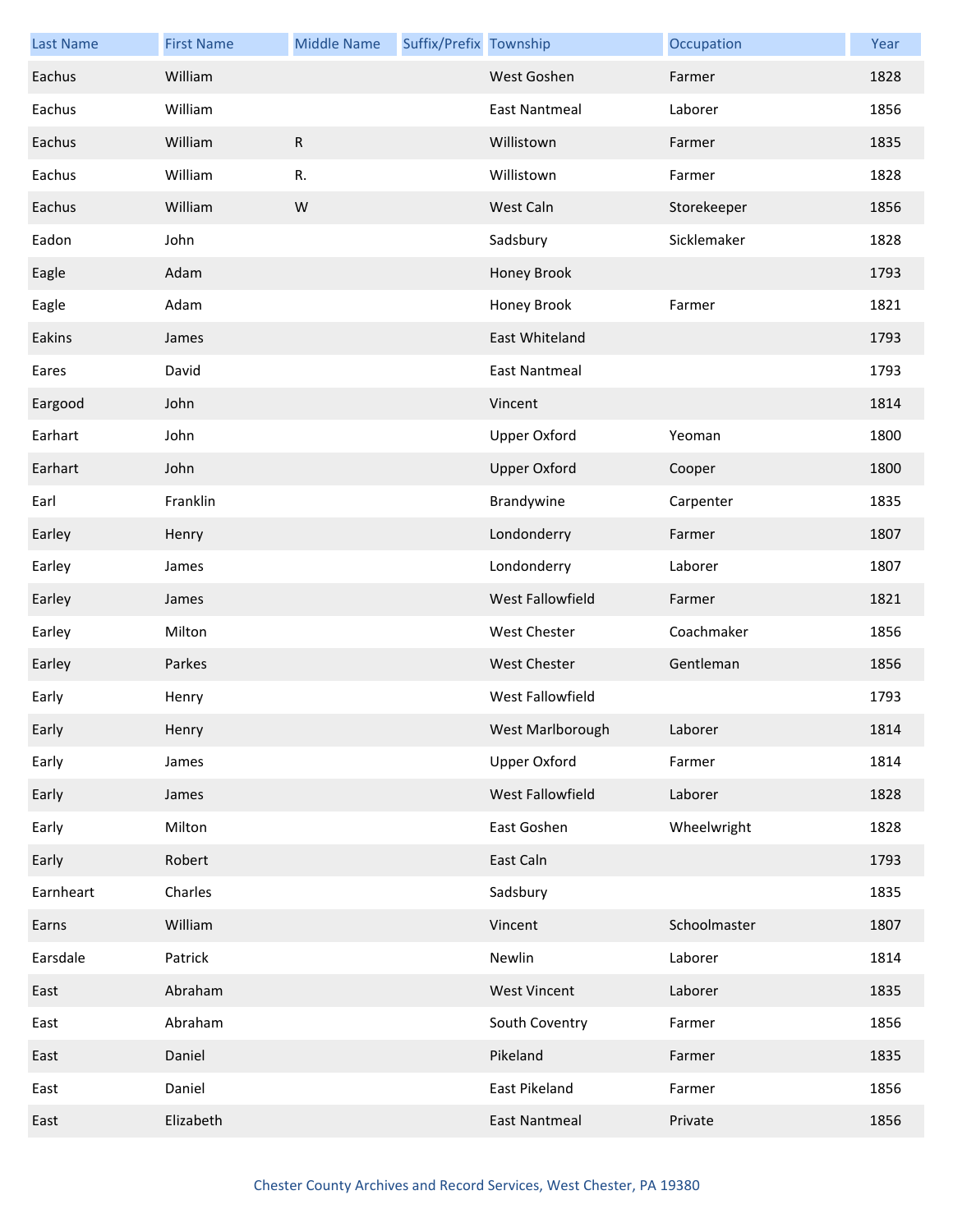| <b>Last Name</b> | <b>First Name</b> | <b>Middle Name</b> | Suffix/Prefix Township |                      | Occupation     | Year |
|------------------|-------------------|--------------------|------------------------|----------------------|----------------|------|
| East             | John              |                    |                        | <b>West Vincent</b>  | Farmer         | 1856 |
| East             | Nicholas          |                    |                        | Vincent              | Yeoman         | 1807 |
| East             | Nicholas          |                    |                        | Vincent              |                | 1814 |
| East             | Nicholas          |                    |                        | Vincent              |                | 1821 |
| East             | Nicholas          |                    |                        | Vincent              | Farmer         | 1828 |
| East             | Nicholas          |                    |                        | <b>West Vincent</b>  | Farmer         | 1835 |
| Eastburn         | Amos              |                    |                        | New London           | Farmer         | 1821 |
| Eastburn         | <b>Baily</b>      | $\mathsf C$        |                        | West Marlborough     | <b>Butcher</b> | 1856 |
| Eastburn         | Benjamin          |                    |                        | London Grove         |                | 1800 |
| Eastburn         | Mary              |                    |                        | London Grove         | Tailor         | 1856 |
| Eastburn         | Thomas            |                    |                        | London Grove         |                | 1800 |
| Eastburn         | Thomas            |                    |                        | London Britain       | Innkeeper      | 1807 |
| Eastburn         | Thomas            |                    |                        | London Britain       | Blacksmith     | 1814 |
| Eastep           | John              |                    |                        | <b>East Nantmeal</b> | Laborer        | 1828 |
| Easton           | John              |                    |                        | East Whiteland       | Laborer        | 1835 |
| Easton           | John              |                    |                        | East Whiteland       | Farmer         | 1856 |
| Eastwood         | William           |                    |                        | Valley               | Woolen spinner | 1856 |
| Eastworthy       | Joseph            |                    | Jr.                    | West Caln            | Carpenter      | 1856 |
| Eastworthy       | Joseph            |                    | Sr.                    | West Caln            | Shoemaker      | 1856 |
| Easworthy        | John              |                    |                        | West Caln            | Laborer        | 1856 |
| Eaten            | David             |                    |                        | London Britain       |                | 1807 |
| Eaton            | Amos              |                    |                        | West Fallowfield     | Miller         | 1821 |
| Eaton            | Amos              |                    |                        | East Nottingham      | Miller         | 1835 |
| Eaton            | Daniel            |                    | Dr.                    | Sadsbury             | Doctor         | 1807 |
| Eaton            | David             |                    | Dr.                    | East Fallowfield     |                | 1793 |
| Eaton            | James             |                    |                        | New Garden           | Laborer        | 1856 |
| Eaton            | Mary              |                    |                        | London Britain       | Housekeeper    | 1814 |
| Eaton            | Mary              |                    |                        | London Britain       | Housekeeper    | 1821 |
| Eaton            | Mary              |                    |                        | London Britain       |                | 1828 |
| Eavanson         | George            |                    |                        | Franklin             | Farmer         | 1856 |
| Eavanson         | Joseph            |                    |                        | Franklin             | Farmer         | 1856 |
| Eavenon          | Aaron             |                    |                        | Birmingham           | Laborer        | 1807 |
| Eavens           | Hannah            |                    |                        | Easttown             | Lady           | 1856 |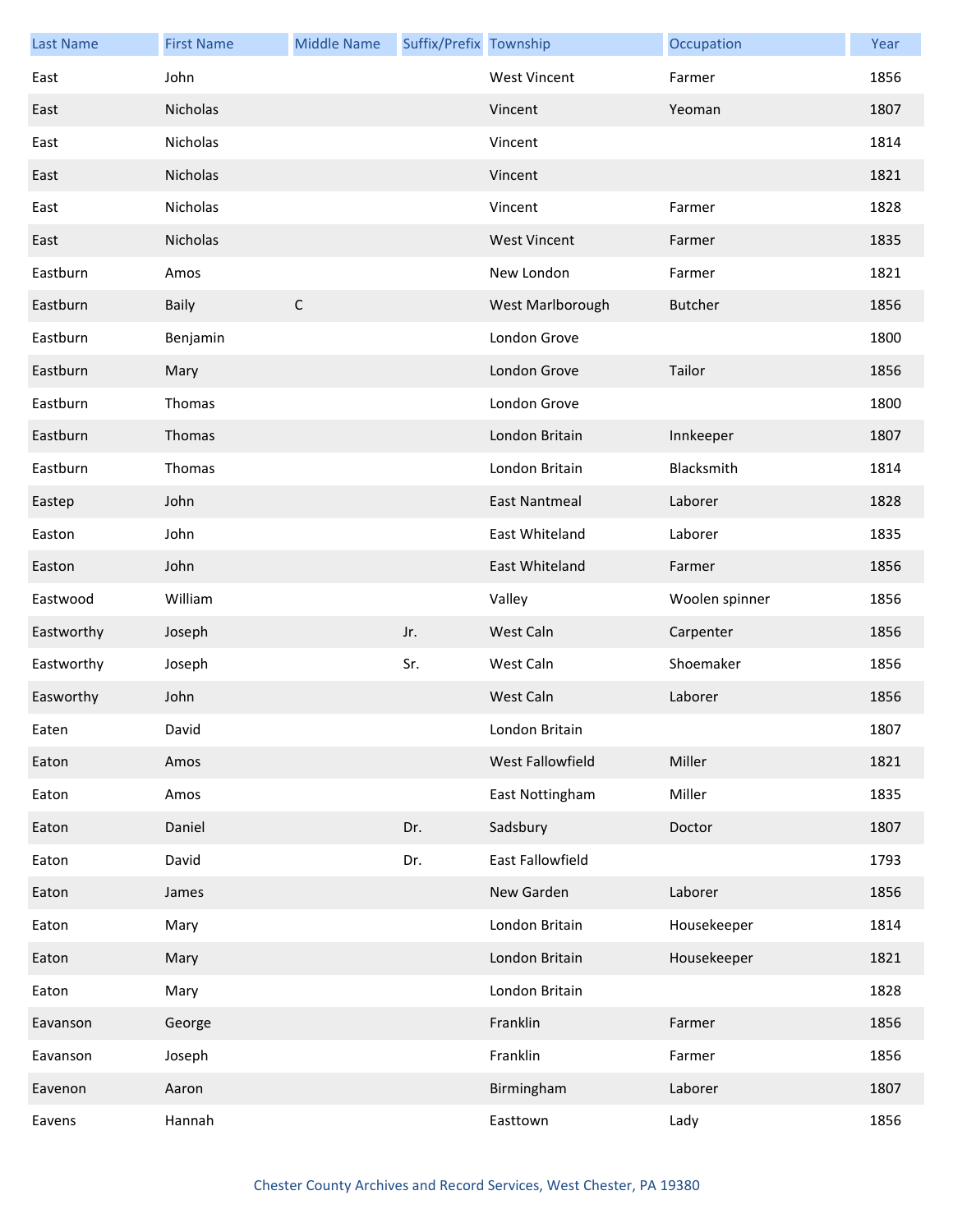| <b>Last Name</b> | <b>First Name</b> | <b>Middle Name</b> | Suffix/Prefix Township |                      | Occupation         | Year |
|------------------|-------------------|--------------------|------------------------|----------------------|--------------------|------|
| Eavens           | Jane              |                    |                        | Easttown             | Lady               | 1856 |
| Eavens           | Samuel            |                    |                        | Honey Brook          | Teacher            | 1828 |
| Eavens           | Thomas            |                    |                        | West Caln            | Laborer            | 1856 |
| Eavenson         | Aaron             |                    |                        | Westtown             | Laborer            | 1814 |
| Eavenson         | George            |                    |                        | Thornbury            |                    | 1800 |
| Eavenson         | George            |                    |                        | Birmingham           | Shoemaker          | 1835 |
| Eavenson         | Jones             |                    |                        | Thornbury            | Farmer             | 1828 |
| Eavenson         | Joseph            |                    |                        | East Bradford        | Farmer             | 1835 |
| Eavenson         | Norris            |                    |                        | East Bradford        | Carpenter          | 1835 |
| Eavenson         | Richard           |                    |                        | Thornbury            |                    | 1800 |
| Eavenson         | Richard           |                    |                        | Sadsbury             | Innkeeper & Farmer | 1821 |
| Eavenson         | Thomas            |                    |                        | <b>East Bradford</b> | Laborer            | 1835 |
| Eavley           | Milton            |                    |                        | <b>West Chester</b>  | Coachmaker         | 1835 |
| Ebbs             | William           |                    |                        | <b>West Chester</b>  | Farmer             | 1856 |
| Ebehimer         | Henry             |                    |                        | <b>East Vincent</b>  | Laborer            | 1856 |
| Ebekimen         | George            |                    |                        | <b>East Vincent</b>  | Tailor             | 1856 |
| Ebel             | Jacob             |                    |                        | Goshen               | Laborer            | 1807 |
| Ebenezer         | William           |                    |                        | London Britain       | Laborer            | 1828 |
| Ebereth          | Michael           |                    |                        | <b>West Nantmeal</b> | Currer             | 1835 |
| Eberly           | Henry             |                    |                        | East Caln            | Shoemaker          | 1828 |
| Eberly           | Henry             |                    |                        | East Nantmeal        | Laborer            | 1856 |
| Ebert            | Joel              |                    |                        | <b>East Coventry</b> | Storetender        | 1856 |
| Eble             | William           |                    |                        | Vincent              |                    | 1800 |
| Eblehor          | John              |                    |                        | Honeybrook           | Tailor             | 1856 |
| Eblehor          | John              | $\mathsf D$        |                        | Honeybrook           | Plasterer          | 1856 |
| Eblehor          | Samuel            |                    |                        | Honeybrook           | Drover             | 1856 |
| Ebright          | Eli               |                    |                        | <b>East Vincent</b>  | Shoemaker          | 1856 |
| Ebright          | Ephraim           |                    |                        | <b>East Coventry</b> | Shoemaker          | 1856 |
| Ebright          | James             |                    |                        | <b>East Vincent</b>  | Farmer             | 1856 |
| Eccles           | Samuel            |                    |                        | <b>Upper Oxford</b>  | Weaver             | 1800 |
| Eccls            | William           |                    |                        | Pennsbury            | Weaver             | 1814 |
| Echard           | Abraham           |                    |                        | <b>West Nantmeal</b> | Farmer             | 1814 |
| Echoff           | David             |                    |                        | East Marlborough     |                    | 1807 |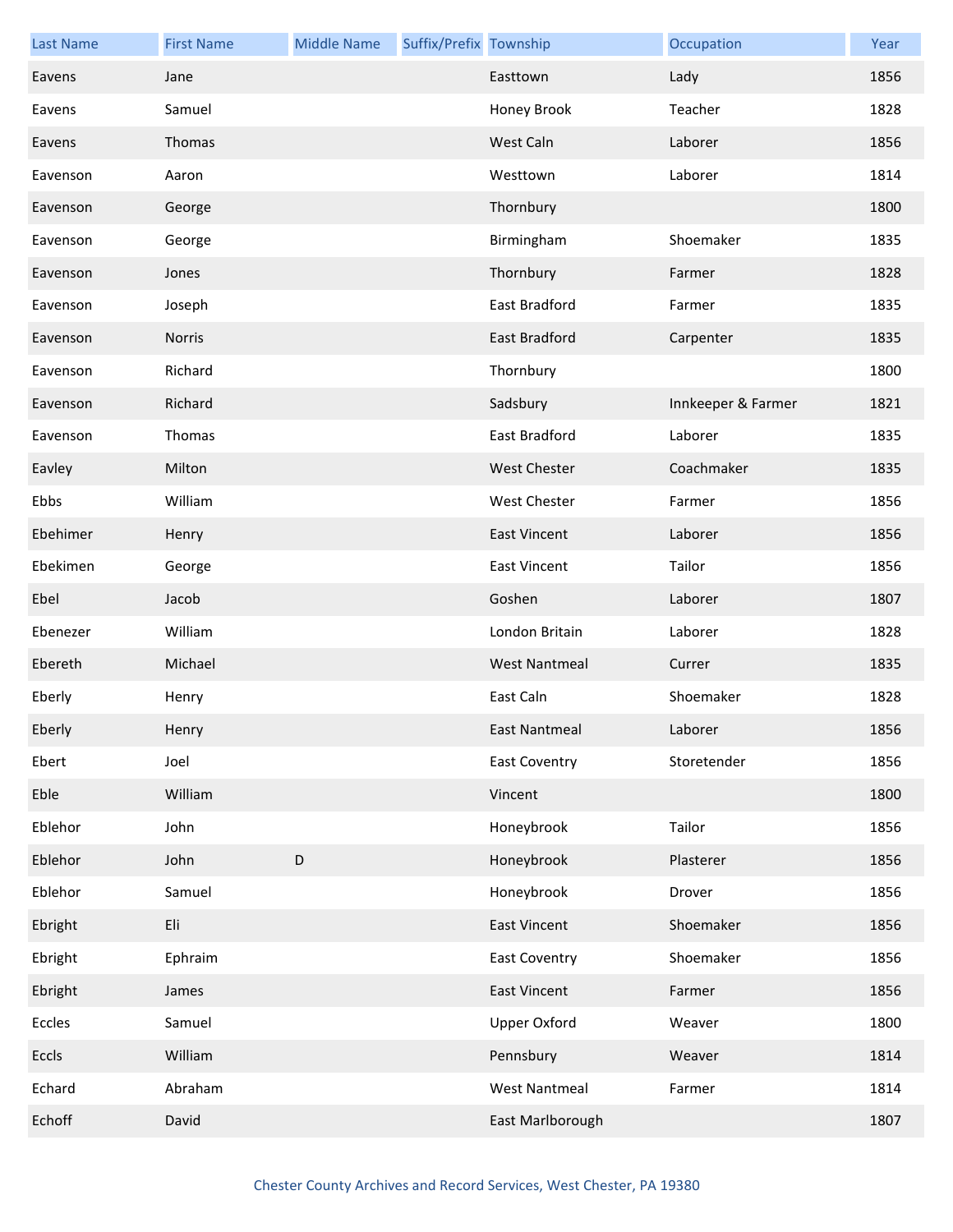| <b>Last Name</b> | <b>First Name</b> | <b>Middle Name</b> | Suffix/Prefix Township |                         | Occupation  | Year |
|------------------|-------------------|--------------------|------------------------|-------------------------|-------------|------|
| Echoff           | David             |                    |                        | East Marlborough        | Chairmaker  | 1807 |
| Echoff           | David             |                    |                        | <b>East Fallowfield</b> | Chairmaker  | 1835 |
| Echoff           | George            |                    |                        | Valley                  | Iron roller | 1856 |
| Echoff           | John              |                    |                        | Valley                  | Screwman    | 1856 |
| Echoff           | Joseph            |                    |                        | West Marlborough        | Mason       | 1807 |
| Echoff           | Joseph            |                    |                        | Londonderry             | Mason       | 1828 |
| Echoff           | Joshua            |                    |                        | West Marlborough        | Laborer     | 1856 |
| Echoff           | Samuel            |                    |                        | East Marlborough        | Farmer      | 1807 |
| Echoff           | Thomas            |                    |                        | East Fallowfield        | Laborer     | 1856 |
| Echoff           | William           |                    |                        | West Marlborough        | Mason       | 1807 |
| Echoff           | William           |                    |                        | West Marlborough        | Mason       | 1814 |
| Echoff           | William           |                    |                        | West Marlborough        | Laborer     | 1856 |
| Eckart           | Abram             |                    |                        | <b>West Nantmeal</b>    | Farmer      | 1807 |
| Ecker            | Benjamin          |                    |                        | Sadsbury                | Clerk       | 1856 |
| Ecker            | Catharine         |                    |                        | Coventry                |             | 1835 |
| Ecker            | Christian         |                    |                        | Coventry                | Laborer     | 1814 |
| Ecker            | Christian         |                    |                        | Coventry                | Farmer      | 1821 |
| Ecker            | Christian         |                    |                        | Coventry                | Wheelwright | 1828 |
| Ecker            | Christian         |                    |                        | <b>West Coventry</b>    | Farmer      | 1856 |
| Ecker            | Christopher       |                    |                        | Coventry                | Wheelwright | 1807 |
| Ecker            | Christopher       |                    |                        | Coventry                | Wheelwright | 1814 |
| Ecker            | Christopher       |                    |                        | Coventry                | Wheelwright | 1821 |
| Ecker            | Christopher       |                    |                        | Coventry                | Wheelwright | 1835 |
| Ecker            | Christopher       |                    |                        | Coventry                | Laborer     | 1835 |
| Ecker            | Christopher       |                    |                        | <b>West Coventry</b>    | Farmer      | 1856 |
| Ecker            | Christopher       |                    |                        | Phoenixville            | Carpenter   | 1856 |
| Ecker            | Daniel            |                    |                        | Coventry                | Wheelwright | 1835 |
| Ecker            | Daniel            |                    |                        | <b>West Coventry</b>    | Farmer      | 1856 |
| Ecker            | David             |                    |                        | <b>West Coventry</b>    | Plasterer   | 1856 |
| Ecker            | Elizabeth         |                    |                        | Coventry                |             | 1828 |
| Ecker            | Henry             |                    |                        | Coventry                | Chopper     | 1807 |
| Ecker            | Henry             |                    |                        | Coventry                | Wheelwright | 1814 |
| Ecker            | Henry             |                    |                        | Coventry                | Wheelwright | 1821 |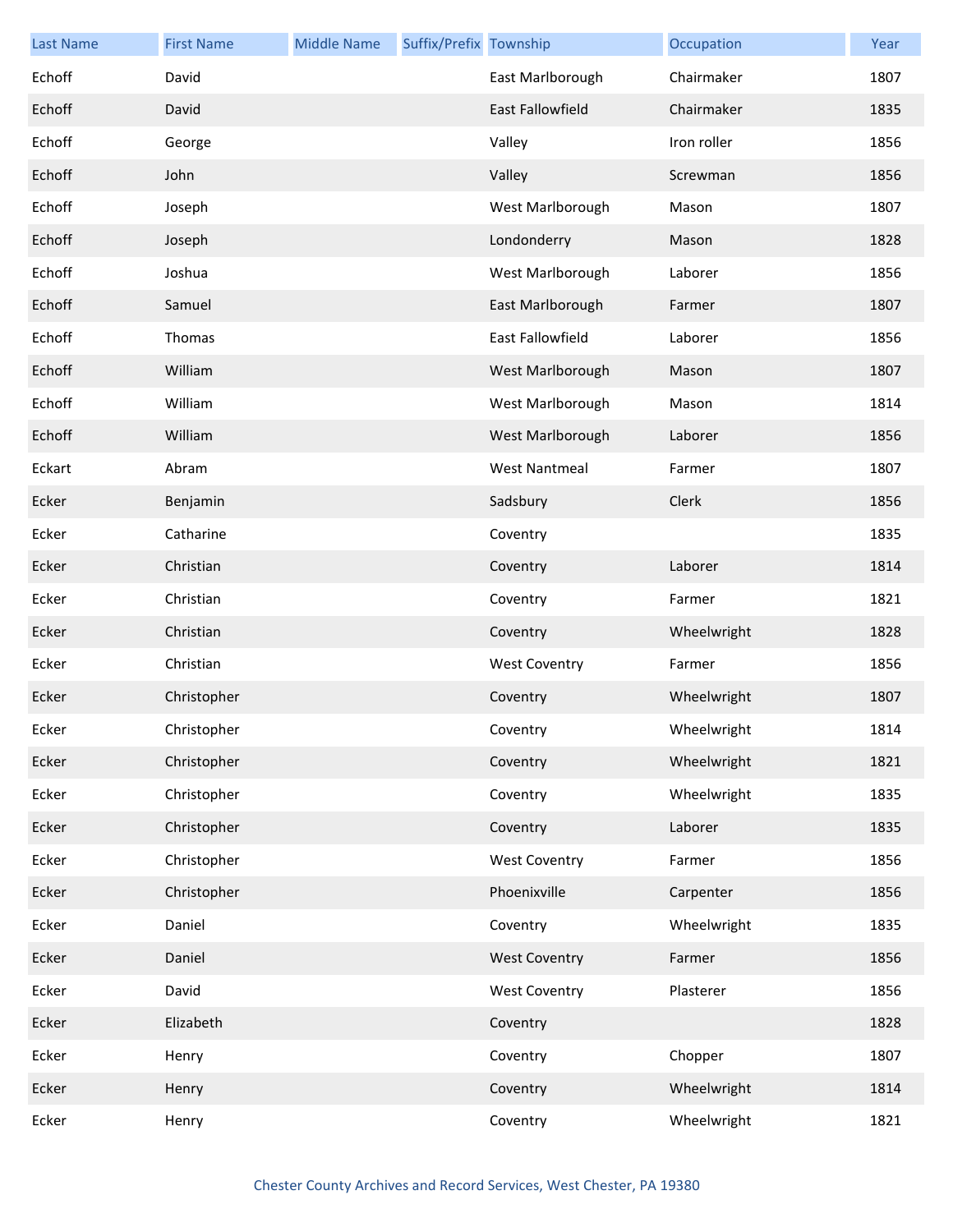| <b>Last Name</b> | <b>First Name</b> | <b>Middle Name</b> | Suffix/Prefix Township |                      | Occupation   | Year |
|------------------|-------------------|--------------------|------------------------|----------------------|--------------|------|
| Ecker            | Henry             |                    |                        | Coventry             | Wheelwright  | 1828 |
| Ecker            | Henry             |                    |                        | Coventry             | Wheelwright  | 1835 |
| Ecker            | Henry             |                    |                        | <b>West Coventry</b> | Farmer       | 1856 |
| Ecker            | Jacob             |                    | Jr.                    | Coventry             | Yeoman       | 1807 |
| Ecker            | Jacob             |                    | Sr.                    | Coventry             | Wheelwright  | 1807 |
| Ecker            | Jacob             |                    | Sr.                    | Coventry             | Wheelwright  | 1814 |
| Ecker            | Jacob             |                    | Jr.                    | Coventry             | Carpenter    | 1814 |
| Ecker            | Jacob             |                    |                        | Coventry             | Farmer       | 1821 |
| Ecker            | Jacob             |                    |                        | Coventry             | Carpenter    | 1835 |
| Ecker            | Jacob             |                    |                        | <b>East Coventry</b> | Carpenter    | 1856 |
| Ecker            | Joseph            |                    |                        | Coventry             | Schoolmaster | 1814 |
| Ecker            | Joseph            |                    |                        | Coventry             | Farmer       | 1821 |
| Ecker            | Samuel            |                    |                        | <b>West Coventry</b> | Laborer      | 1856 |
| Eckert           | Abraham           |                    |                        | <b>West Nantmeal</b> | Laborer      | 1821 |
| Eckert           | Abraham           |                    |                        | <b>West Nantmeal</b> | Laborer      | 1828 |
| Eckert           | Michael           |                    |                        | Honey Brook          | Laborer      | 1835 |
| Eckhoff          | David             |                    |                        | East Caln            | Chair Maker  | 1821 |
| Eckhoff          | Joseph            |                    |                        | Newlin               |              | 1793 |
| Eckhoof          | David             |                    |                        | West Bradford        | Laborer      | 1814 |
| Eckhoof          | Samuel            |                    |                        | Westtown             |              | 1793 |
| Eckhoof          | William           |                    |                        | Newlin               |              | 1793 |
| Eckle            | John              | Ρ.                 |                        | West Fallowfield     | Indian Dr.   | 1828 |
| Eckles           | Samuel            |                    |                        | Lower Oxford         | Weaver       | 1807 |
| Eckles           | Samuel            |                    |                        | Lower Oxford         | Weaver       | 1828 |
| Eckles           | William           |                    |                        | Lower Oxford         | Weaver       | 1807 |
| Eckles           | William           |                    |                        | Lower Oxford         | Shoemaker    | 1828 |
| Eckley           | William           |                    |                        | Penn                 | Jobber       | 1828 |
| Eckly            | William           |                    |                        | Penn                 | Laborer      | 1835 |
| Ecoff            | David             |                    |                        | East Marlborough     |              | 1793 |
| Ecoff            | David             |                    |                        | East Fallowfield     | Chairmaker   | 1828 |
| Ecoff            | Joseph            |                    |                        | East Marlborough     |              | 1793 |
| Ecoff            | Joseph            |                    |                        | East Marlborough     | Stonemason   | 1821 |
| Ecoff            | Joseph            |                    |                        | Londonderry          | Mason        | 1835 |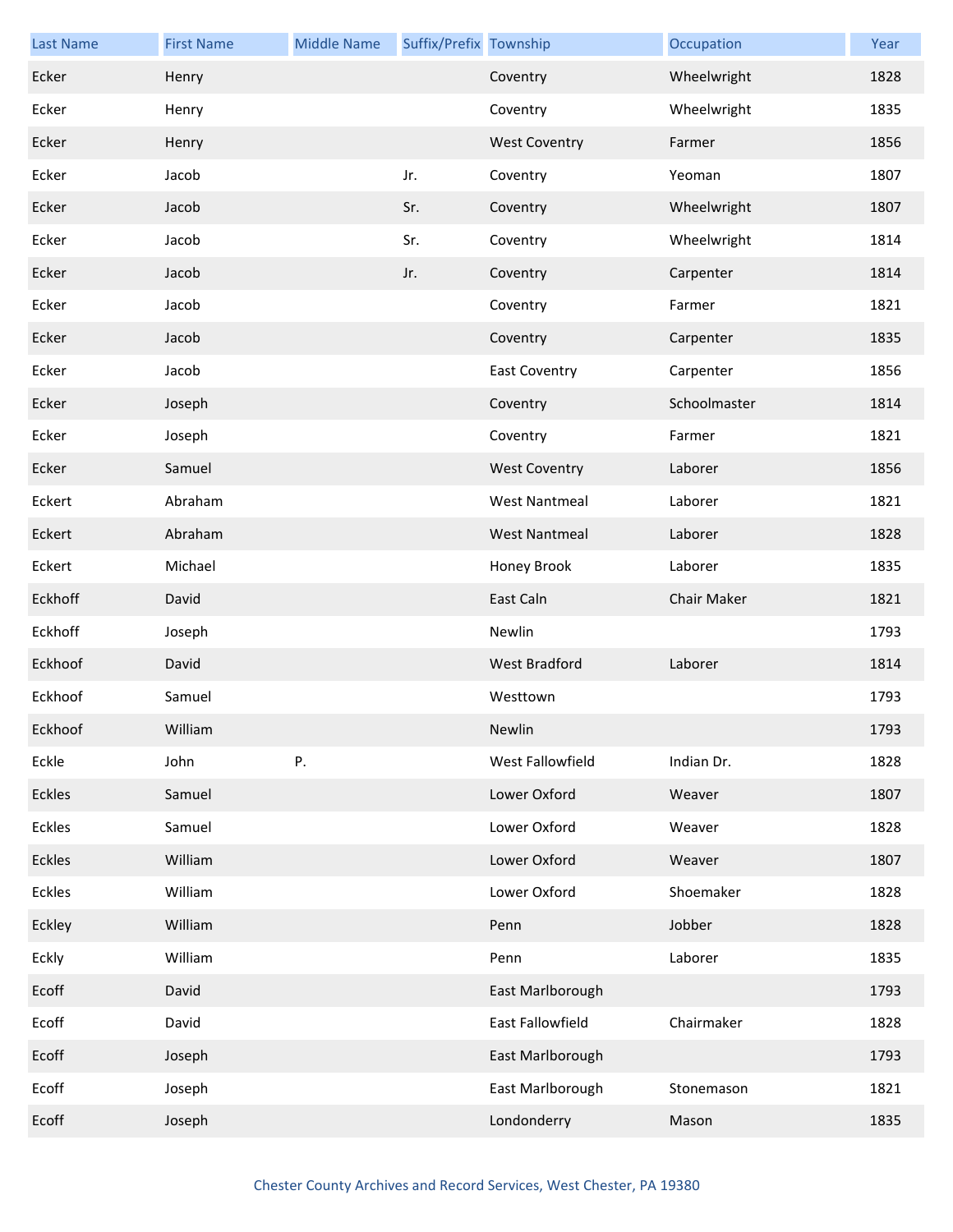| <b>Last Name</b> | <b>First Name</b> | <b>Middle Name</b> | Suffix/Prefix Township |                  | Occupation | Year |
|------------------|-------------------|--------------------|------------------------|------------------|------------|------|
| Ecoff            | Joseph            |                    | Sr.                    | West Fallowfield | Mason      | 1856 |
| Ecoff            | Joseph            |                    | Jr.                    | West Fallowfield | Mason      | 1856 |
| Ecoff            | Joshua            |                    |                        | West Marlborough | Laborer    | 1828 |
| Ecoff            | Joshua            |                    |                        | West Marlborough | Laborer    | 1835 |
| Ecoff            | Thomas            |                    |                        | West Marlborough | Laborer    | 1835 |
| Ecoff            | Thomas            |                    |                        | West Marlborough | Laborer    | 1835 |
| Ecoff            | William           |                    |                        | West Marlborough | Laborer    | 1821 |
| Ecoff            | William           |                    |                        | West Marlborough | Laborer    | 1828 |
| Ecoff            | William           |                    | Jr.                    | West Marlborough | Laborer    | 1828 |
| Ecoff            | William           |                    | Jr.                    | West Marlborough | Laborer    | 1835 |
| Ecoff            | William           |                    |                        | West Marlborough | Laborer    | 1835 |
| Ector            | Robert            |                    |                        | East Marlborough | Weaver     | 1821 |
| Ector            | Thomas            |                    |                        | West Goshen      | Farmer     | 1856 |
| Ecuff            | William           |                    |                        | Kennett          | Shoemaker  | 1828 |
| Eddleman         | John              |                    |                        | Coventry         | Farmer     | 1835 |
| Eden             | John              |                    |                        | Sadsbury         | Smith      | 1835 |
| Edgar            | James             |                    |                        | East Nottingham  | Cooper     | 1828 |
| Edge             | Fanny             |                    |                        | East Caln        |            | 1821 |
| Edge             | George            |                    |                        | East Caln        | Farmer     | 1807 |
| Edge             | George            |                    |                        | East Caln        | Farmer     | 1814 |
| Edge             | George            |                    |                        | East Caln        | Farmer     | 1821 |
| Edge             | George            |                    |                        | East Caln        | Farmer     | 1828 |
| Edge             | Jacob             |                    |                        | East Caln        | Merchant   | 1835 |
| Edge             | Jacob             |                    |                        | East Caln        | Merchant   | 1856 |
| Edge             | Jane              |                    |                        | East Caln        |            | 1821 |
| Edge             | Jane              |                    |                        | East Caln        |            | 1856 |
| Edge             | Jane              |                    |                        | East Caln        |            | 1856 |
| Edge             | John              |                    |                        | East Caln        |            | 1793 |
| Edge             | John              |                    |                        | East Caln        | Farmer     | 1800 |
| Edge             | John              |                    |                        | East Caln        | Farmer     | 1807 |
| Edge             | John              |                    |                        | East Caln        | Farmer     | 1814 |
| Edge             | John              |                    |                        | East Caln        | Farmer     | 1821 |
| Edge             | John              |                    |                        | East Caln        | Farmer     | 1828 |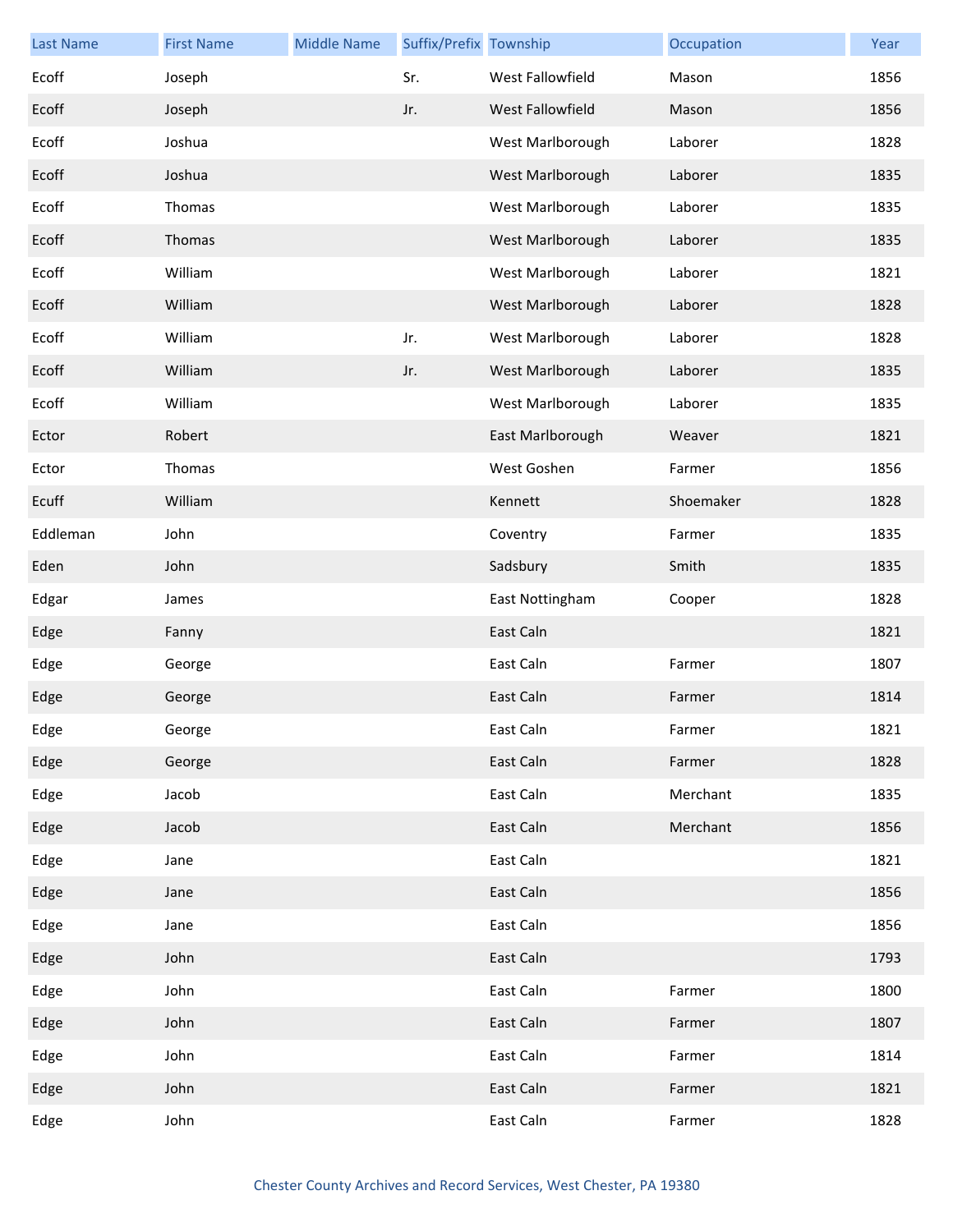| <b>Last Name</b> | <b>First Name</b> | <b>Middle Name</b> | Suffix/Prefix Township |                     | Occupation | Year |
|------------------|-------------------|--------------------|------------------------|---------------------|------------|------|
| Edge             | John              | G                  |                        | East Caln           | Farmer     | 1835 |
| Edge             | John              | G                  |                        | East Caln           | Farmer     | 1856 |
| Edge             | John              | ${\sf P}$          | <b>MD</b>              | East Caln           | Doctor     | 1856 |
| Edge             | Joseph            |                    |                        | East Caln           | Tanner     | 1835 |
| Edge             | Joshua            |                    |                        | East Caln           | Farmer     | 1828 |
| Edge             | Joshua            | P                  |                        | East Caln           | Farmer     | 1835 |
| Edge             | Ruth              |                    |                        | East Caln           | Farmer     | 1835 |
| Edge             | Thomas            |                    |                        | East Caln           | Merchant   | 1800 |
| Edge             | Thomas            |                    |                        | East Caln           | Merchant   | 1807 |
| Edge             | Thomas            |                    |                        | East Caln           | Farmer     | 1814 |
| Edge             | Thomas            |                    |                        | East Caln           | Farmer     | 1821 |
| Edge             | Thomas            |                    |                        | East Caln           | Farmer     | 1828 |
| Edger            | William           |                    |                        | Tredyffrin          | Tailor     | 1821 |
| Edman            | Henry             |                    |                        | Vincent             |            | 1793 |
| Edman            | Henry             |                    |                        | Pikeland            |            | 1800 |
| Edminson         | James             |                    |                        | Valley              | Tailor     | 1856 |
| Edminston        | Samuel            |                    | Dr.                    | Londonderry         | Farmer     | 1807 |
| Edminston        | Samuel            |                    |                        | Londonderry         | Farmer     | 1814 |
| Edmistan         | Samuel            |                    | Dr.                    | Londonderry         |            | 1793 |
| Edmiston         | David             |                    |                        | West Nottingham     |            | 1807 |
| Edoes            | Ralph             |                    |                        | East Nottingham     | Sawyer     | 1856 |
| Edwards          | Amos              |                    |                        | Willistown          | Shoemaker  | 1821 |
| Edwards          | Amos              |                    |                        | Pennsbury           | Shoemaker  | 1828 |
| Edwards          | <b>Burrows</b>    |                    |                        | Penn                | Laborer    | 1835 |
| Edwards          | Caleb             |                    |                        | East Fallowfield    | Smith      | 1814 |
| Edwards          | Caleb             |                    |                        | East Caln           | Blacksmith | 1821 |
| Edwards          | Catharine         |                    |                        | Honeybrook          | Farmer     | 1856 |
| Edwards          | Charles           |                    |                        | West Fallowfield    | Farmer     | 1856 |
| Edwards          | David             |                    |                        | Londonderry         | Farmer     | 1807 |
| Edwards          | David             |                    |                        | <b>Upper Oxford</b> | Farmer     | 1814 |
| Edwards          | David             |                    |                        | <b>Upper Oxford</b> | Yeoman     | 1821 |
| Edwards          | David             |                    |                        | <b>Upper Oxford</b> | Yeoman     | 1821 |
| Edwards          | David             |                    |                        | <b>Honey Brook</b>  | Painter    | 1828 |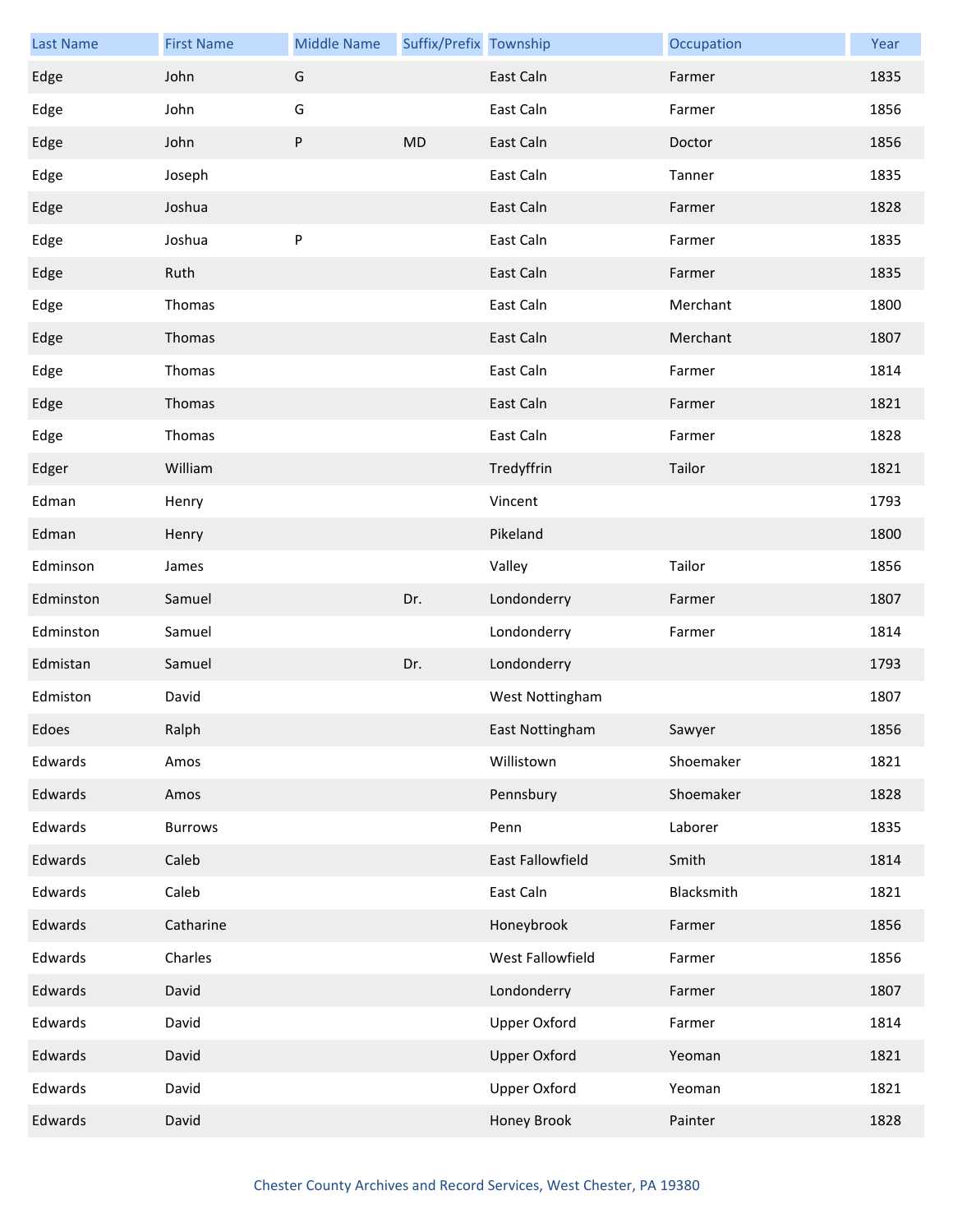| <b>Last Name</b> | <b>First Name</b> | <b>Middle Name</b> | Suffix/Prefix Township |                         | Occupation  | Year |
|------------------|-------------------|--------------------|------------------------|-------------------------|-------------|------|
| Edwards          | David             |                    |                        | <b>East Nantmeal</b>    | Furnaceman  | 1835 |
| Edwards          | David             |                    |                        | Honey Brook             | Laborer     | 1835 |
| Edwards          | David             |                    |                        | East Nantmeal           | Furnaceman  | 1835 |
| Edwards          | David             |                    |                        | Honeybrook              | Farmer      | 1856 |
| Edwards          | David             |                    |                        | West Brandywine         | Storekeeper | 1856 |
| Edwards          | David             |                    |                        | South Coventry          | Laborer     | 1856 |
| Edwards          | Edward            |                    |                        | Penn                    | Laborer     | 1821 |
| Edwards          | Edward            |                    |                        | Penn                    | Jobber      | 1828 |
| Edwards          | Edward            |                    |                        | Penn                    | Laborer     | 1856 |
| Edwards          | Elizabeth         |                    |                        | <b>West Nantmeal</b>    | Lady        | 1856 |
| Edwards          | George            |                    |                        | South Coventry          | Laborer     | 1856 |
| Edwards          | George            |                    |                        | Valley                  | Shoemaker   | 1856 |
| Edwards          | Griffith          |                    |                        | East Caln               | Mason       | 1821 |
| Edwards          | Griffith          |                    |                        | <b>East Fallowfield</b> | Stonemason  | 1828 |
| Edwards          | Hannah            | B                  |                        | West Chester            | Lady        | 1856 |
| Edwards          | Hiram             |                    |                        | New London              | Farmer      | 1835 |
| Edwards          | Isaac             |                    | Jr.                    | Penn                    | Laborer     | 1821 |
| Edwards          | Isaac             |                    |                        | Penn                    | Farmer      | 1821 |
| Edwards          | Isaac             |                    | Jr.                    | Penn                    | Jobber      | 1828 |
| Edwards          | Isaac             |                    |                        | Penn                    | Farmer      | 1828 |
| Edwards          | Isaac             |                    | Jr.                    | Penn                    | Laborer     | 1835 |
| Edwards          | Isaac             |                    | Sr.                    | Penn                    | Farmer      | 1835 |
| Edwards          | Isaac             |                    |                        | Penn                    | Farmer      | 1856 |
| Edwards          | Isaac             |                    |                        | Londonderry             | Farmer      | 1856 |
| Edwards          | Jacob             |                    |                        | Honey Brook             | Cooper      | 1828 |
| Edwards          | Jacob             |                    |                        | Schuylkill              | Cooper      | 1835 |
| Edwards          | Jacob             |                    |                        | Honey Brook             | Cooper      | 1835 |
| Edwards          | James             |                    |                        | Vincent                 | Cutler      | 1807 |
| Edwards          | James             |                    |                        | Vincent                 |             | 1814 |
| Edwards          | James             |                    |                        | Vincent                 |             | 1821 |
| Edwards          | James             |                    |                        | Pennsbury               | Farmer      | 1821 |
| Edwards          | James             |                    |                        | Pennsbury               | Farmer      | 1828 |
| Edwards          | James             |                    |                        | Vincent                 | Blacksmith  | 1828 |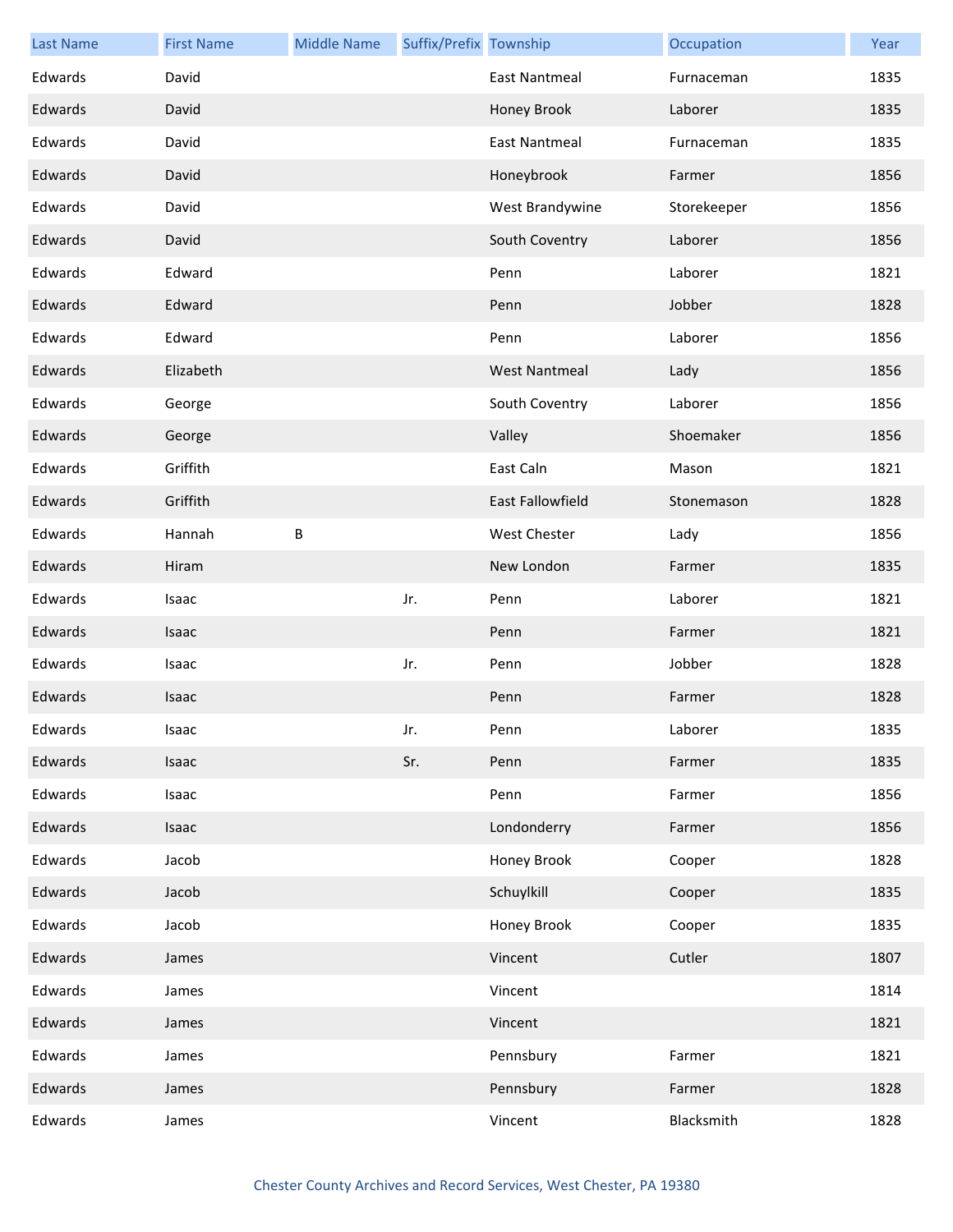| <b>Last Name</b> | <b>First Name</b> | <b>Middle Name</b> | Suffix/Prefix Township |                      | Occupation             | Year |
|------------------|-------------------|--------------------|------------------------|----------------------|------------------------|------|
| Edwards          | James             |                    |                        | Newlin               | Foreman (Rolling Mill) | 1828 |
| Edwards          | James             |                    |                        | <b>East Vincent</b>  | Blacksmith             | 1835 |
| Edwards          | James             |                    |                        | Pennsbury            | Farmer                 | 1835 |
| Edwards          | Jane              |                    |                        | Newlin               | Farmer                 | 1828 |
| Edwards          | Jane              |                    |                        | Newlin               | Housekeeper            | 1835 |
| Edwards          | Jesse             | G                  |                        | New London           | Carpenter              | 1835 |
| Edwards          | John              |                    |                        | Charlestown          |                        | 1793 |
| Edwards          | John              |                    |                        | West Marlborough     |                        | 1793 |
| Edwards          | John              |                    |                        | New London           | Farmer                 | 1800 |
| Edwards          | John              |                    |                        | West Marlborough     |                        | 1800 |
| Edwards          | John              |                    |                        | Vincent              |                        | 1800 |
| Edwards          | John              |                    |                        | Vincent              | Yeoman                 | 1807 |
| Edwards          | John              |                    | Jr.                    | Vincent              | Cutler                 | 1807 |
| Edwards          | John              |                    |                        | New London           | Farmer                 | 1807 |
| Edwards          | John              |                    |                        | West Marlborough     | Farmer                 | 1807 |
| Edwards          | John              |                    |                        | West Marlborough     | Yeoman                 | 1814 |
| Edwards          | John              |                    | Jr.                    | Vincent              | Blacksmith             | 1814 |
| Edwards          | John              |                    |                        | Vincent              |                        | 1814 |
| Edwards          | John              |                    |                        | New London           | Farmer                 | 1814 |
| Edwards          | John              |                    |                        | Vincent              |                        | 1821 |
| Edwards          | John              |                    |                        | Vincent              |                        | 1821 |
| Edwards          | John              |                    |                        | New London           | Farmer                 | 1821 |
| Edwards          | John              |                    | Jr.                    | West Marlborough     | Farmer                 | 1821 |
| Edwards          | John              |                    |                        | West Marlborough     | Farmer                 | 1821 |
| Edwards          | John              |                    |                        | Willistown           | Smith                  | 1821 |
| Edwards          | John              |                    |                        | <b>East Nantmeal</b> | Laborer                | 1821 |
| Edwards          | John              |                    |                        | West Marlborough     | Farmer                 | 1828 |
| Edwards          | John              |                    | Jr.                    | West Marlborough     | Farmer                 | 1828 |
| Edwards          | John              |                    |                        | West Chester         | Lawyer                 | 1828 |
| Edwards          | John              |                    |                        | Willistown           | Blacksmith             | 1828 |
| Edwards          | John              |                    |                        | New London           | Farmer                 | 1828 |
| Edwards          | John              |                    |                        | Vincent              | Blacksmith             | 1828 |
| Edwards          | John              |                    |                        | New London           | Farmer                 | 1835 |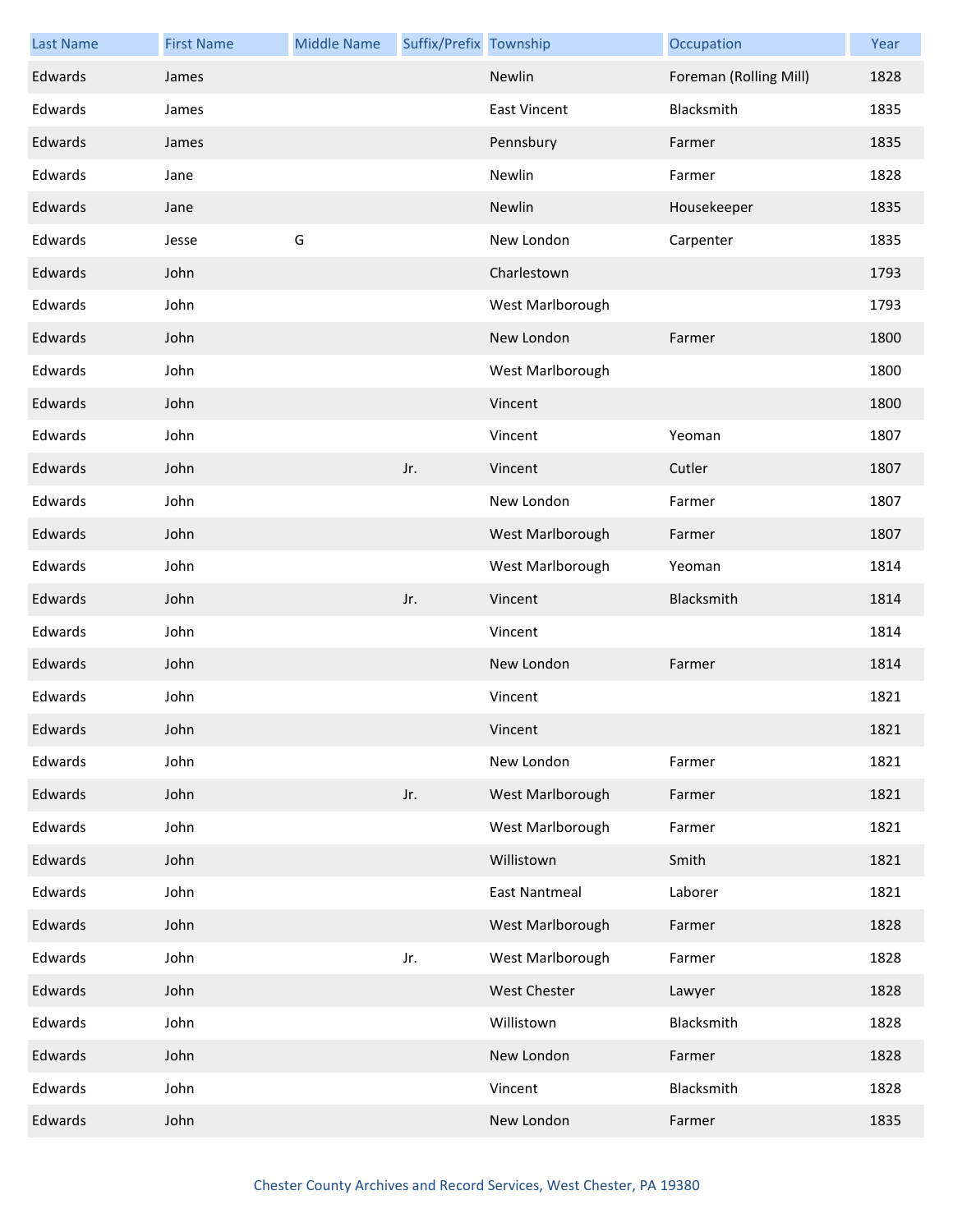| <b>Last Name</b> | <b>First Name</b> | <b>Middle Name</b> | Suffix/Prefix Township |                     | Occupation | Year |
|------------------|-------------------|--------------------|------------------------|---------------------|------------|------|
| Edwards          | John              |                    |                        | Londonderry         | Coachmaker | 1856 |
| Edwards          | John              |                    |                        | Valley              | Laborer    | 1856 |
| Edwards          | Jonathan          |                    |                        | Honeybrook          | Laborer    | 1856 |
| Edwards          | Joseph            |                    |                        | Penn                | Farmer     | 1835 |
| Edwards          | Joseph            |                    |                        | Penn                | Carpenter  | 1856 |
| Edwards          | Joseph            |                    |                        | New Garden          | Farmer     | 1856 |
| Edwards          | Joseph            |                    |                        | Kennett             | Farmer     | 1856 |
| Edwards          | Joseph            | $\sf H$            |                        | Kennett             | Laborer    | 1856 |
| Edwards          | Joshua            |                    |                        | West Marlborough    |            | 1793 |
| Edwards          | Joshua            |                    |                        | West Marlborough    |            | 1800 |
| Edwards          | Joshua            |                    |                        | West Marlborough    | Mason      | 1814 |
| Edwards          | Joshua            |                    |                        | West Marlborough    | Mason      | 1821 |
| Edwards          | Joshua            |                    |                        | West Marlborough    | Mason      | 1828 |
| Edwards          | Joshua            |                    |                        | West Marlborough    | Gentleman  | 1835 |
| Edwards          | Joshua            |                    |                        | West Marlborough    | Gentleman  | 1835 |
| Edwards          | Joshua            |                    |                        | <b>East Vincent</b> | Boatman    | 1856 |
| Edwards          | Joshua            | P                  |                        | East Caln           | Farmer     | 1835 |
| Edwards          | Lady              |                    |                        | West Nottingham     |            | 1800 |
| Edwards          | Moses             |                    |                        | Brandywine          |            | 1793 |
| Edwards          | Moses             |                    |                        | West Marlborough    |            | 1793 |
| Edwards          | Moses             |                    |                        | West Marlborough    |            | 1800 |
| Edwards          | Moses             |                    |                        | Brandywine          | Farmer     | 1807 |
| Edwards          | Moses             |                    |                        | West Fallowfield    | Laborer    | 1807 |
| Edwards          | Moses             |                    |                        | West Fallowfield    | Stonemason | 1814 |
| Edwards          | Moses             |                    |                        | East Caln           | Farmer     | 1814 |
| Edwards          | Moses             |                    |                        | West Fallowfield    | Mason      | 1821 |
| Edwards          | Moses             |                    |                        | East Caln           | Farmer     | 1821 |
| Edwards          | Moses             |                    |                        | West Fallowfield    | Mason      | 1828 |
| Edwards          | Moses             |                    |                        | Sadsbury            | Farmer     | 1828 |
| Edwards          | Moses             |                    |                        | West Fallowfield    | Farmer     | 1835 |
| Edwards          | Moses             |                    |                        | Highland            | Farmer     | 1856 |
| Edwards          | Nathan            |                    |                        | Honey Brook         | Carder     | 1828 |
| Edwards          | Nathan            |                    |                        | Sadsbury            | Cooper     | 1828 |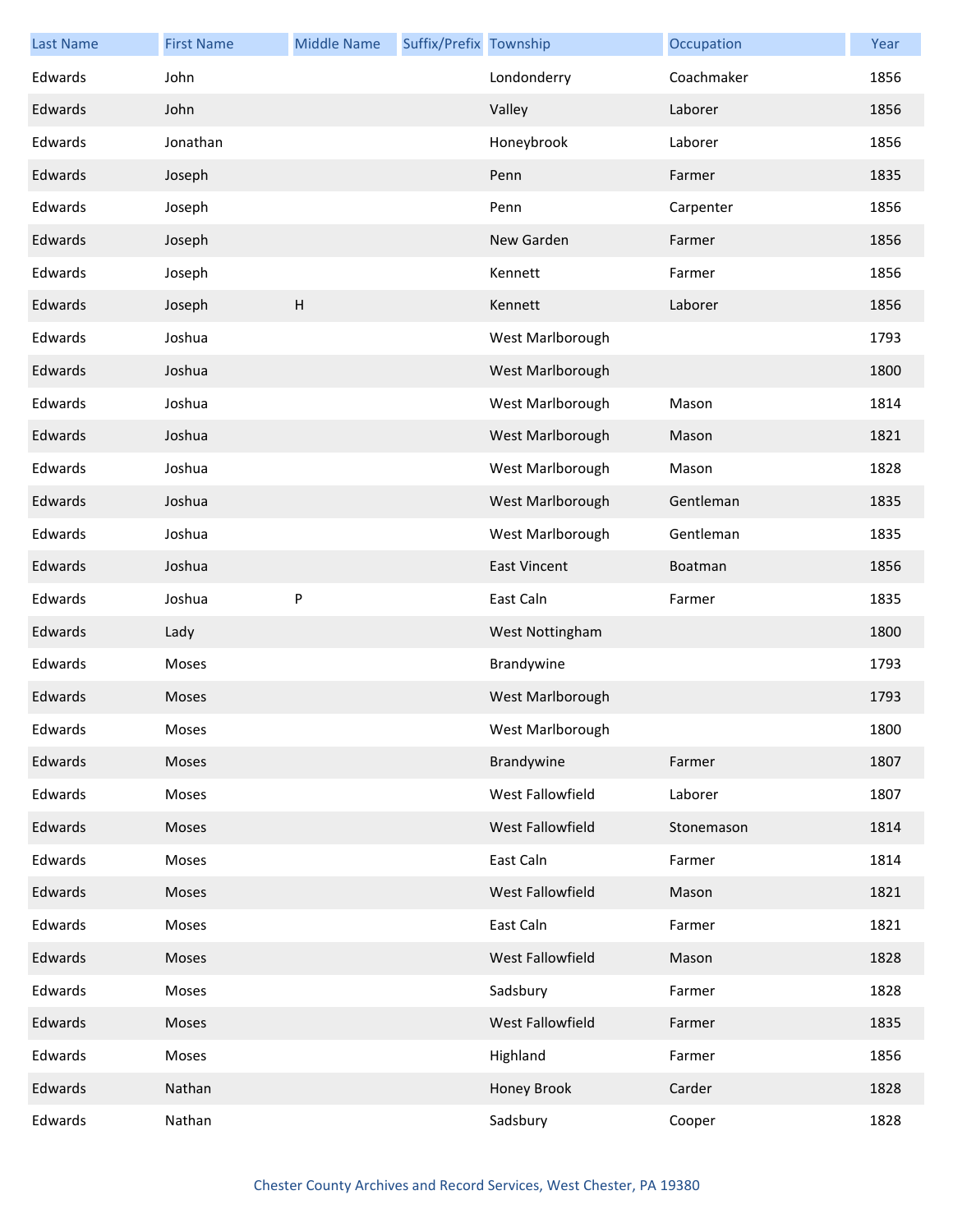| <b>Last Name</b> | <b>First Name</b> | <b>Middle Name</b> | Suffix/Prefix Township |                      | Occupation | Year |
|------------------|-------------------|--------------------|------------------------|----------------------|------------|------|
| Edwards          | Nathan            |                    |                        | Honey Brook          | Laborer    | 1835 |
| Edwards          | Nathan            | M                  |                        | East Marlborough     | Laborer    | 1856 |
| Edwards          | Oliver            | P                  |                        | Newlin               | Farmer     | 1856 |
| Edwards          | Pennock           |                    |                        | West Marlborough     | Yeoman     | 1814 |
| Edwards          | Plumer            |                    |                        | West Marlborough     | Yeoman     | 1814 |
| Edwards          | Plummer           |                    |                        | West Marlborough     | Farmer     | 1807 |
| Edwards          | Plummer           |                    |                        | Newlin               | Farmer     | 1821 |
| Edwards          | Robert            |                    |                        | New London           | Farmer     | 1828 |
| Edwards          | Robert            |                    |                        | West Whiteland       | Farmer     | 1835 |
| Edwards          | Ruth              |                    |                        | West Marlborough     | Farmer     | 1807 |
| Edwards          | Samuel            |                    |                        | Penn                 | Jobber     | 1828 |
| Edwards          | Samuel            |                    |                        | New London           | Teacher    | 1835 |
| Edwards          | Thomas            |                    |                        | West Marlborough     |            | 1793 |
| Edwards          | Thomas            |                    |                        | Willistown           |            | 1793 |
| Edwards          | Thomas            |                    |                        | West Marlborough     |            | 1800 |
| Edwards          | Thomas            |                    |                        | Willistown           |            | 1800 |
| Edwards          | Thomas            |                    |                        | West Marlborough     | Farmer     | 1807 |
| Edwards          | Thomas            |                    |                        | Sadsbury             | Farmer     | 1814 |
| Edwards          | Thomas            |                    |                        | Willistown           | Smith      | 1814 |
| Edwards          | Thomas            |                    |                        | Sadsbury             | Farmer     | 1821 |
| Edwards          | Thomas            |                    |                        | Charlestown          |            | 1835 |
| Edwards          | Thomas            |                    |                        | <b>West Nantmeal</b> | Laborer    | 1835 |
| Edwards          | Thomas            |                    |                        | East Nantmeal        | Laborer    | 1856 |
| Edwards          | Thomas            |                    |                        | West Bradford        | Laborer    | 1856 |
| Edwards          | William           |                    |                        | Willistown           |            | 1800 |
| Edwards          | William           |                    |                        | Willistown           | Farmer     | 1807 |
| Edwards          | William           |                    |                        | Willistown           | Farmer     | 1814 |
| Edwards          | William           |                    |                        | East Marlborough     | Stonemason | 1821 |
| Edwards          | William           |                    |                        | Penn                 | Farmer     | 1821 |
| Edwards          | William           |                    |                        | Willistown           | Laborer    | 1821 |
| Edwards          | William           |                    |                        | Penn                 | Jobber     | 1828 |
| Edwards          | William           |                    |                        | Penn                 | Farmer     | 1828 |
| Edwards          | William           |                    |                        | Londonderry          | Farmer     | 1835 |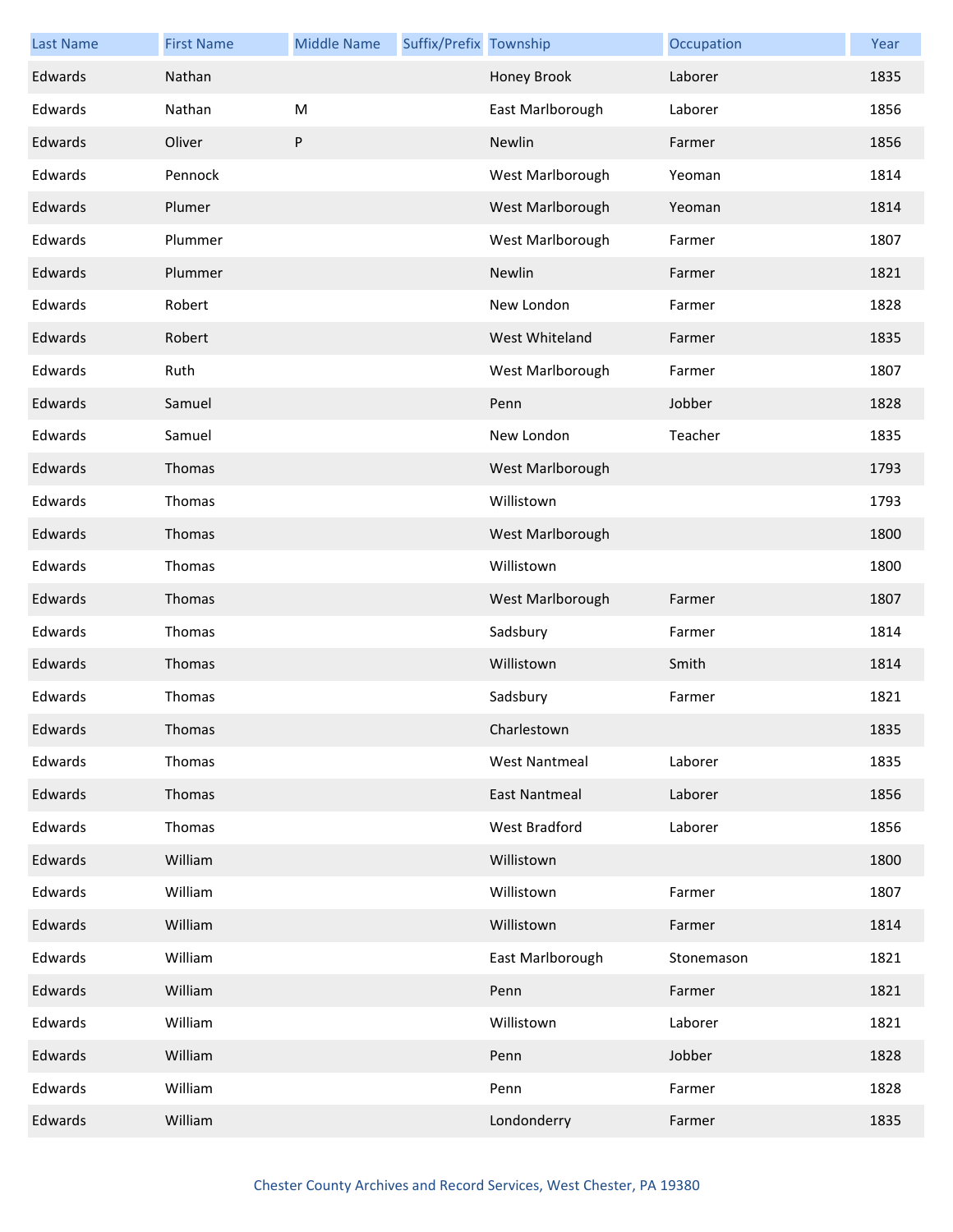| <b>Last Name</b> | <b>First Name</b> | <b>Middle Name</b> | Suffix/Prefix Township |                      | Occupation | Year |
|------------------|-------------------|--------------------|------------------------|----------------------|------------|------|
| Edwards          | William           |                    |                        | Penn                 | Farmer     | 1835 |
| Edwards          | William           |                    |                        | Franklin             | Cooper     | 1856 |
| Edwards          | William           |                    |                        | Willistown           | Farmer     | 1856 |
| Edwards          | Zenas             | P                  |                        | East Fallowfield     | Blacksmith | 1835 |
| Edwins           | Peter             |                    |                        | West Whiteland       | Miller     | 1835 |
| Edwrds           | John              |                    |                        | <b>West Nantmeal</b> | Stonemason | 1835 |
| Effinger         | Malachi           |                    |                        | West Bradford        |            | 1793 |
| Effinger         | Malachi           |                    |                        | <b>West Bradford</b> | Farmer     | 1807 |
| Effinger         | Malachi           |                    |                        | West Bradford        | Farmer     | 1814 |
| Egbert           | John              |                    |                        | Uwchlan              | Farmer     | 1828 |
| Egdenton         | William           |                    |                        | East Whiteland       | Quarrier   | 1835 |
| Egins            | Alexander         |                    |                        | Schuylkill           | Weaver     | 1828 |
| Ehleman          | Martin            |                    |                        | East Nottingham      | Farmer     | 1856 |
| Ehrenzeller      | George            |                    |                        | <b>West Chester</b>  | Hatter     | 1856 |
| Ehrenzeller      | Jacob             |                    | Dr.                    | Goshen               |            | 1793 |
| Ehrenzeller      | Jacob             |                    |                        | Goshen               | Physician  | 1807 |
| Ehrenzeller      | Jacob             |                    |                        | West Chester         | Doctor     | 1814 |
| Ehrenzeller      | Jacob             |                    |                        | <b>West Chester</b>  | Physician  | 1821 |
| Ehrenzeller      | Jacob             |                    |                        | West Chester         | Physician  | 1828 |
| Ehrenzeller      | Jacob             |                    |                        | <b>West Chester</b>  | Physician  | 1835 |
| Eichis           | Pares             |                    |                        | Vincent              |            | 1793 |
| Eigens           | Jesse             |                    |                        | Tredyffrin           | Laborer    | 1807 |
| Eigens           | John              |                    |                        | Tredyffrin           | Laborer    | 1807 |
| Eigens           | Joseph            |                    |                        | Tredyffrin           | Laborer    | 1807 |
| Eigey            | Jacob             |                    |                        | Tredyffrin           | Laborer    | 1807 |
| Eigleberger      | Albright          |                    |                        | Tredyffrin           | Shoemaker  | 1821 |
| Eirs             | Jacob             |                    |                        | West Caln            | Forgeman   | 1807 |
| Eirs             | John              |                    |                        | West Caln            | Forgeman   | 1807 |
| Eirs             | Richard           |                    |                        | West Caln            | Laborer    | 1807 |
| Eisele           | Christian         |                    |                        | Thornbury            | Laborer    | 1856 |
| Eisenbeis        | Lewis             |                    |                        | West Chester         | Shoemaker  | 1856 |
| Ekens            | James             |                    |                        | Sadsbury             |            | 1793 |
| Ekins            | John              |                    |                        | Tredyffrin           | Laborer    | 1821 |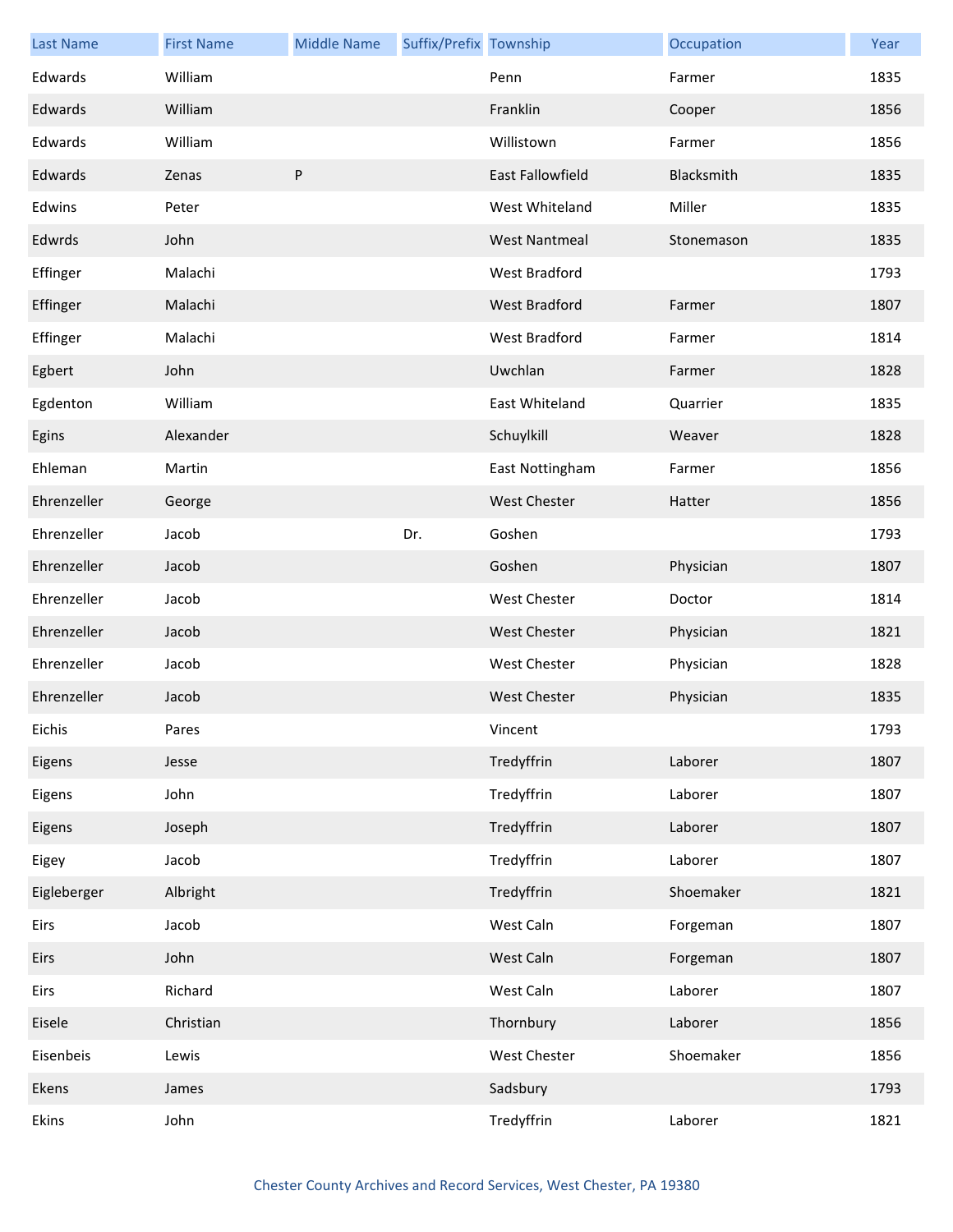| <b>Last Name</b> | <b>First Name</b> | <b>Middle Name</b> | Suffix/Prefix Township |                      | Occupation      | Year |
|------------------|-------------------|--------------------|------------------------|----------------------|-----------------|------|
| Elaxander        | Washington        |                    |                        | <b>East Coventry</b> | Boatman         | 1856 |
| Elberd           | Joseph            |                    |                        | <b>East Vincent</b>  |                 | 1856 |
| Elbert           | Charles           |                    |                        | Kennett              |                 | 1856 |
| Elbert           | Isaac             |                    |                        | New Garden           | Farmer          | 1835 |
| Elbert           | <b>Isaac</b>      |                    |                        | New Garden           | Laborer         | 1856 |
| Elbert           | Thomas            |                    |                        | New Garden           | Farmer          | 1835 |
| Elbert           | William           |                    |                        | New Garden           |                 | 1821 |
| Elbert           | William           |                    |                        | New Garden           | Laborer         | 1828 |
| Elder            | Samuel            |                    |                        | West Marlborough     | Weaver          | 1807 |
| Elder            | Samuel            |                    |                        | West Marlborough     | Lime burner     | 1814 |
| Elder            | Samuel            |                    |                        | West Marlborough     | Laborer         | 1821 |
| Elder            | Samuel            |                    |                        | East Fallowfield     | Gentleman       | 1828 |
| Elder            | Samuel            |                    |                        | East Fallowfield     | Private liver   | 1835 |
| Eldridge         | Abner             |                    |                        | East Goshen          | Weaver          | 1828 |
| Eldridge         | Abner             |                    |                        | East Bradford        | Farmer          | 1835 |
| Eldridge         | Augustus          |                    |                        | <b>West Chester</b>  | Laborer         | 1856 |
| Eldridge         | Enos              |                    |                        | Willistown           | Farmer          | 1821 |
| Eldridge         | Enos              |                    |                        | East Whiteland       | Farmer          | 1828 |
| Eldridge         | Enos              |                    |                        | East Whiteland       | Farmer          | 1835 |
| Eldridge         | Job               |                    |                        | East Nottingham      | Farmer          | 1821 |
| Eldridge         | Job               |                    |                        | Schuylkill           | Farmer          | 1828 |
| Eldridge         | John              |                    |                        | East Goshen          | Farmer          | 1821 |
| Eldridge         | John              |                    |                        | East Goshen          | Weaver          | 1828 |
| Eldridge         | Jonathan          |                    |                        | East Goshen          | Farmer          | 1856 |
| Eldridge         | Joseph            |                    |                        | Goshen               |                 | 1793 |
| Eldridge         | Joseph            |                    |                        | Goshen               | Farmer          | 1807 |
| Eldridge         | Joseph            |                    |                        | Goshen               | Fuller          | 1814 |
| Eldridge         | Joseph            |                    |                        | East Goshen          | Farmer          | 1821 |
| Eldridge         | Joseph            |                    | Jr.                    | East Goshen          | Farmer & Fuller | 1821 |
| Eldridge         | Joseph            |                    |                        | East Goshen          | Farmer          | 1828 |
| Eldridge         | Joseph            |                    | Jr.                    | East Goshen          | Fuller          | 1828 |
| Eldridge         | Joseph            |                    |                        | East Goshen          | Private         | 1835 |
| Eldridge         | Joseph            |                    | Jr.                    | East Goshen          | Manufacturer    | 1835 |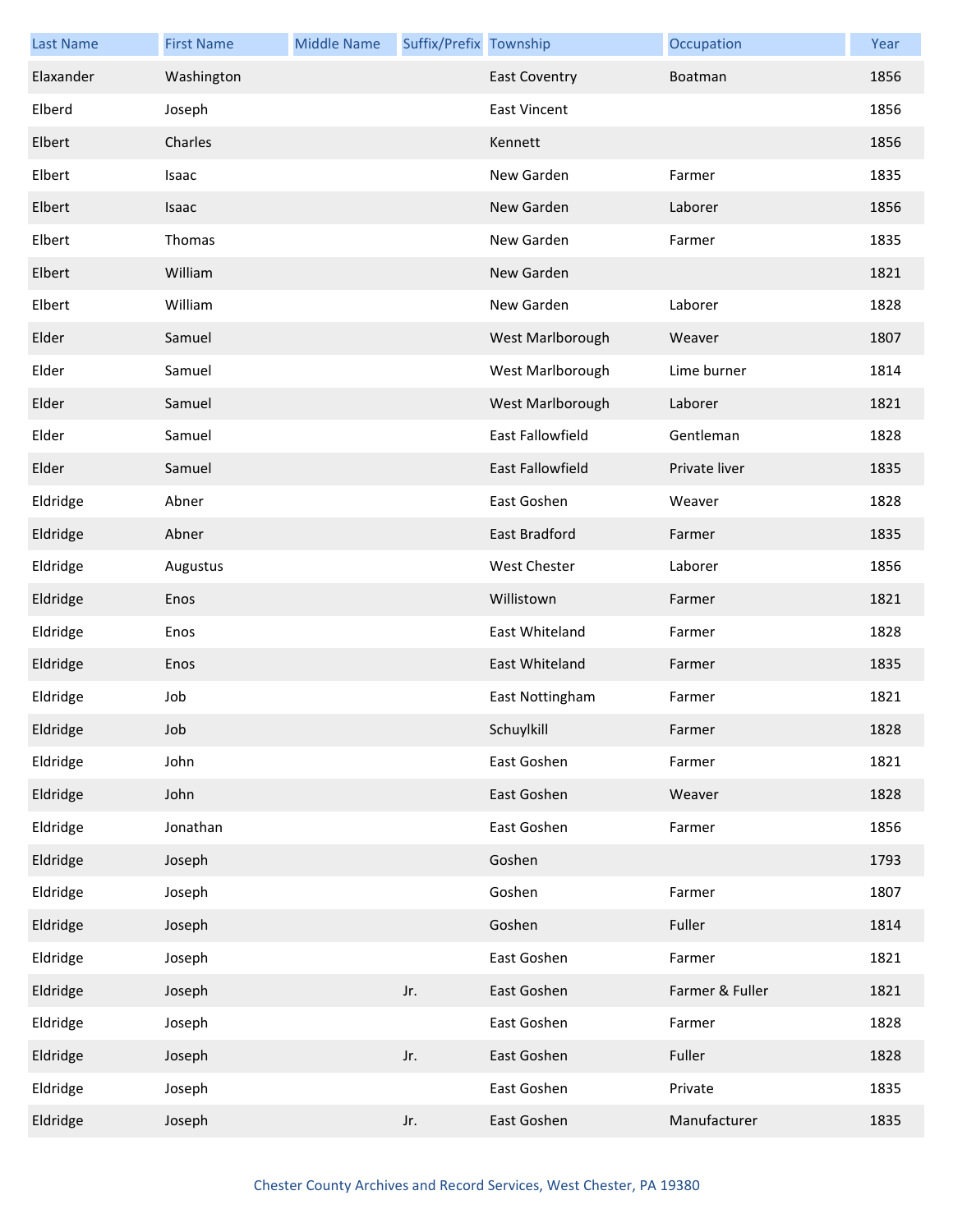| <b>Last Name</b> | <b>First Name</b> | <b>Middle Name</b> | Suffix/Prefix Township |                      | Occupation            | Year |
|------------------|-------------------|--------------------|------------------------|----------------------|-----------------------|------|
| Eldridge         | Joseph            |                    |                        | East Goshen          | Weaver                | 1856 |
| Eldridge         | Lemuel            |                    | Esq.                   | West Whiteland       | Farmer                | 1856 |
| Eldridge         | Reuben            |                    |                        | East Goshen          | Farmer                | 1828 |
| Eldridge         | Rheuben           |                    |                        | East Goshen          | Farmer                | 1835 |
| Eldridge         | Ruben             |                    |                        | East Goshen          | Farmer                | 1856 |
| Eldridge         | William           |                    |                        | Uwchlan              |                       | 1800 |
| Eldridge         | William           | $\sf P$            |                        | East Goshen          | Factoryman            | 1856 |
| Eldrig           | Enos              |                    |                        | Willistown           | Farmer                | 1856 |
| Eldrige          | Joseph            |                    |                        | Goshen               | Farmer                | 1814 |
| Elexander        | Thomas            |                    |                        | Uwchlan              | Farmer                | 1856 |
| Elexandra        | William           |                    |                        | East Whiteland       | Shoemaker             | 1835 |
| Eley             | Rebecca           |                    |                        | <b>West Chester</b>  | Lady                  | 1856 |
| Elfreth          | Jacob             |                    |                        | Westtown             | Schoolmaster          | 1814 |
| Elfrey           | Thomas            |                    |                        | <b>West Chester</b>  | Cooper                | 1856 |
| Eli              | Abner             |                    |                        | East Nottingham      | Farmer                | 1821 |
| Eli              | Morris            |                    |                        | New London           | Farmer                | 1821 |
| Elias            | James             |                    |                        | New London           | Farmer                | 1835 |
| Elias            | James             |                    |                        | Franklin             | Farmer                | 1856 |
| Elicott          | Thomas            |                    |                        | New Garden           |                       | 1814 |
| Eliner           | Joseph            |                    |                        | <b>East Vincent</b>  | Shoemaker             | 1856 |
| Eliot            | John              |                    |                        | Upper Oxford         | Weaver                | 1828 |
| Eliott           | Josiah            |                    |                        | London Grove         | Laborer               | 1835 |
| Eliott           | Lee               |                    |                        | London Grove         | Laborer               | 1835 |
| Elizabeth        | <b>Black</b>      |                    |                        | <b>East Nantmeal</b> | Farmer                | 1807 |
| Elkins           | George            |                    |                        | Kennett              | Papermaker            | 1835 |
| Elkins           | George            |                    |                        | West Fallowfield     | Papermaker            | 1835 |
| Ella             | Mss               |                    |                        | <b>East Vincent</b>  | Farmer                | 1856 |
| Ellerson         | John              | Η.                 |                        | Schuylkill           | <b>Medical Doctor</b> | 1828 |
| Elles            | Hiram             |                    |                        | <b>East Vincent</b>  | Storetender           | 1856 |
| Elles            | William           |                    |                        | <b>East Vincent</b>  | Farmer                | 1856 |
| Ellet            | John              |                    |                        | East Caln            | Laborer               | 1835 |
| Ellicot          | James             |                    |                        | West Caln            | Farmer                | 1835 |
| Ellicot          | Thomas            |                    |                        | New Garden           |                       | 1807 |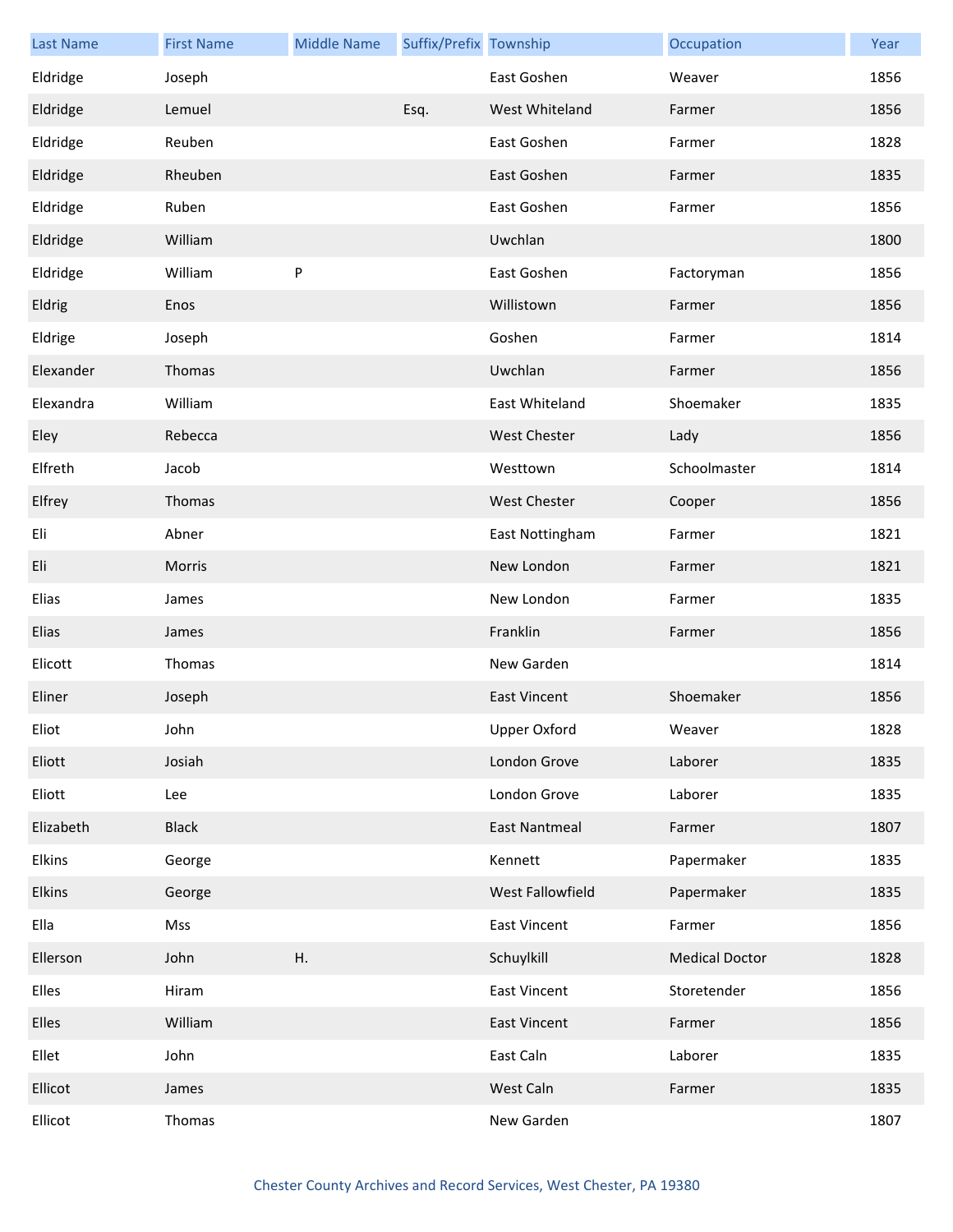| <b>Last Name</b> | <b>First Name</b> | <b>Middle Name</b>        | Suffix/Prefix Township |                         | Occupation  | Year |
|------------------|-------------------|---------------------------|------------------------|-------------------------|-------------|------|
| Ellicot          | William           |                           |                        | New Garden              | Farmer      | 1835 |
| Ellicott         | John              |                           |                        | New Garden              | Gentleman   | 1835 |
| Ellicott         | N                 | $\boldsymbol{\mathsf{H}}$ |                        | <b>West Chester</b>     | Gentleman   | 1856 |
| Ellicott         | Thomas            |                           |                        | New Garden              | Gentleman   | 1835 |
| Ellicott         | Thomas            |                           |                        | New Garden              | Farmer      | 1856 |
| Elliot           | Daniel            |                           |                        | East Fallowfield        | Laborer     | 1828 |
| Elliot           | Elizabeth         |                           |                        | East Fallowfield        |             | 1814 |
| Elliot           | Elizabeth         |                           |                        | East Fallowfield        |             | 1821 |
| Elliot           | Elizabeth         |                           | Widow                  | East Fallowfield        |             | 1828 |
| Elliot           | James             |                           |                        | Kennett                 | Laborer     | 1807 |
| Elliot           | James             |                           |                        | West Caln               | Storekeeper | 1807 |
| Elliot           | James             |                           |                        | New Garden              | Laborer     | 1814 |
| Elliot           | James             |                           |                        | East Fallowfield        | Laborer     | 1828 |
| Elliot           | James             |                           |                        | West Caln               | Teacher     | 1828 |
| Elliot           | John              |                           |                        | <b>East Fallowfield</b> |             | 1793 |
| Elliot           | John              |                           |                        | East Fallowfield        | Laborer     | 1814 |
| Elliot           | John              |                           |                        | East Fallowfield        | Laborer     | 1821 |
| Elliot           | John              |                           |                        | East Fallowfield        | Laborer     | 1821 |
| Elliot           | John              |                           |                        | East Fallowfield        | Laborer     | 1828 |
| Elliot           | Joseph            |                           |                        | East Marlborough        | Carpenter   | 1828 |
| Elliot           | Mary              |                           | Widow                  | East Fallowfield        |             | 1828 |
| Elliot           | Moses             |                           |                        | East Fallowfield        |             | 1793 |
| Elliot           | Robert            |                           |                        | East Fallowfield        |             | 1793 |
| Elliot           | Robert            |                           |                        | East Fallowfield        | Farmer      | 1814 |
| Elliot           | Robert            |                           |                        | East Fallowfield        | Farmer      | 1821 |
| Elliot           | Robert            |                           |                        | East Fallowfield        | Farmer      | 1828 |
| Elliot           | William           |                           |                        | Kennett                 |             | 1800 |
| Elliot           | William           |                           |                        | Pennsbury               | Farmer      | 1814 |
| Elliot           | William           |                           |                        | East Whiteland          | Laborer     | 1821 |
| Elliott          | Ann               |                           |                        | Brandywine              |             | 1828 |
| Elliott          | Ann               |                           |                        | Brandywine              | Housewifery | 1835 |
| Elliott          | Benjamin          |                           |                        | East Bradford           | Laborer     | 1828 |
| Elliott          | Benjamin          |                           |                        | East Bradford           | Farmer      | 1835 |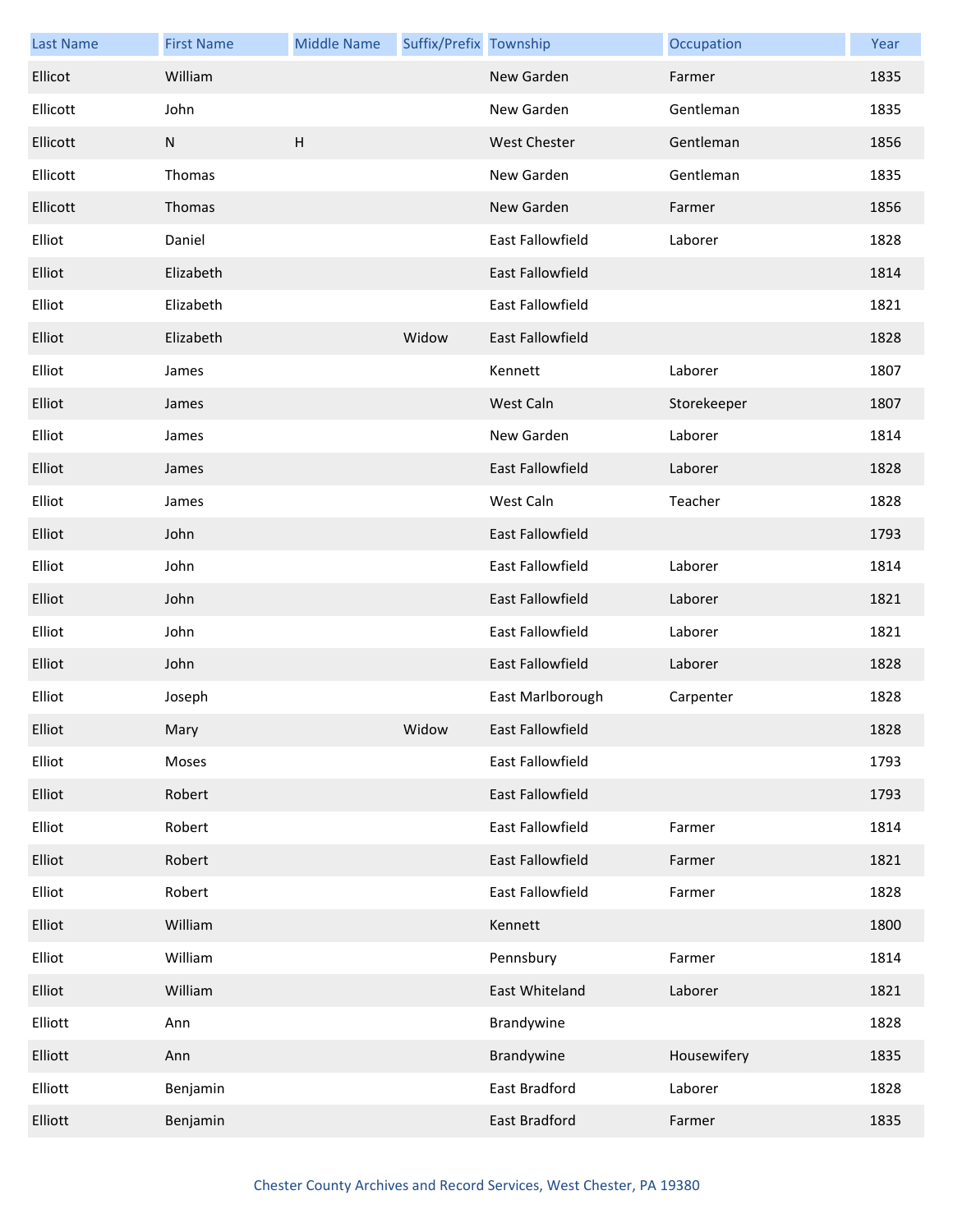| <b>Last Name</b> | <b>First Name</b> | <b>Middle Name</b> | Suffix/Prefix Township |                      | Occupation    | Year |
|------------------|-------------------|--------------------|------------------------|----------------------|---------------|------|
| Elliott          | Benjamin          |                    |                        | West Whiteland       | Laborer       | 1856 |
| Elliott          | Cloud             |                    |                        | West Goshen          | Farmer        | 1856 |
| Elliott          | Daniel            |                    |                        | Sadsbury             | Laborer       | 1856 |
| Elliott          | Elijah            |                    |                        | East Bradford        | Carpenter     | 1821 |
| Elliott          | Elijah            |                    |                        | Brandywine           | Carpenter     | 1821 |
| Elliott          | Elizabeth         |                    |                        | <b>West Nantmeal</b> |               | 1793 |
| Elliott          | George            |                    |                        | Brandywine           | Wheelwright   | 1807 |
| Elliott          | George            |                    |                        | Schuylkill           | Farmer        | 1856 |
| Elliott          | James             |                    |                        | Sadsbury             | Farmer        | 1814 |
| Elliott          | James             |                    |                        | Uwchlan              | Tanner        | 1814 |
| Elliott          | James             |                    |                        | Uwchlan              | Tanner        | 1821 |
| Elliott          | James             |                    |                        | Sadsbury             | Storekeeper   | 1821 |
| Elliott          | James             |                    |                        | New Garden           | Laborer       | 1821 |
| Elliott          | James             |                    |                        | London Grove         | Laborer       | 1828 |
| Elliott          | James             |                    |                        | East Marlborough     | Carpenter     | 1835 |
| Elliott          | John              |                    |                        | Brandywine           | Farmer        | 1807 |
| Elliott          | John              |                    |                        | Brandywine           | Laborer       | 1814 |
| Elliott          | John              |                    |                        | Brandywine           | Farmer        | 1821 |
| Elliott          | John              |                    |                        | West Caln            | Plasterer     | 1835 |
| Elliott          | John              |                    |                        | Warwick              | Farmer        | 1856 |
| Elliott          | Joseph            |                    |                        | Willistown           | Weaver        | 1807 |
| Elliott          | Joseph            |                    |                        | Uwchlan              | Weaver        | 1814 |
| Elliott          | Joseph            |                    |                        | East Marlborough     | Carpenter     | 1835 |
| Elliott          | Joseph            |                    |                        | <b>East Coventry</b> | Moulder       | 1856 |
| Elliott          | Lea               |                    |                        | London Grove         | Laborer       | 1828 |
| Elliott          | Mode              |                    |                        | East Fallowfield     | Carpenter     | 1856 |
| Elliott          | Moses             |                    |                        | East Fallowfield     | Husbandman    | 1807 |
| Elliott          | Peter             |                    |                        | East Marlborough     |               | 1793 |
| Elliott          | Robert            |                    |                        | East Fallowfield     | Husbandman    | 1807 |
| Elliott          | Robert            |                    |                        | West Marlborough     | Laborer       | 1828 |
| Elliott          | Robert            |                    |                        | East Fallowfield     | Private liver | 1835 |
| Elliott          | Robert            |                    |                        | Londonderry          | Blacksmith    | 1835 |
| Elliott          | Samuel            |                    |                        | London Britain       | Blacksmith    | 1828 |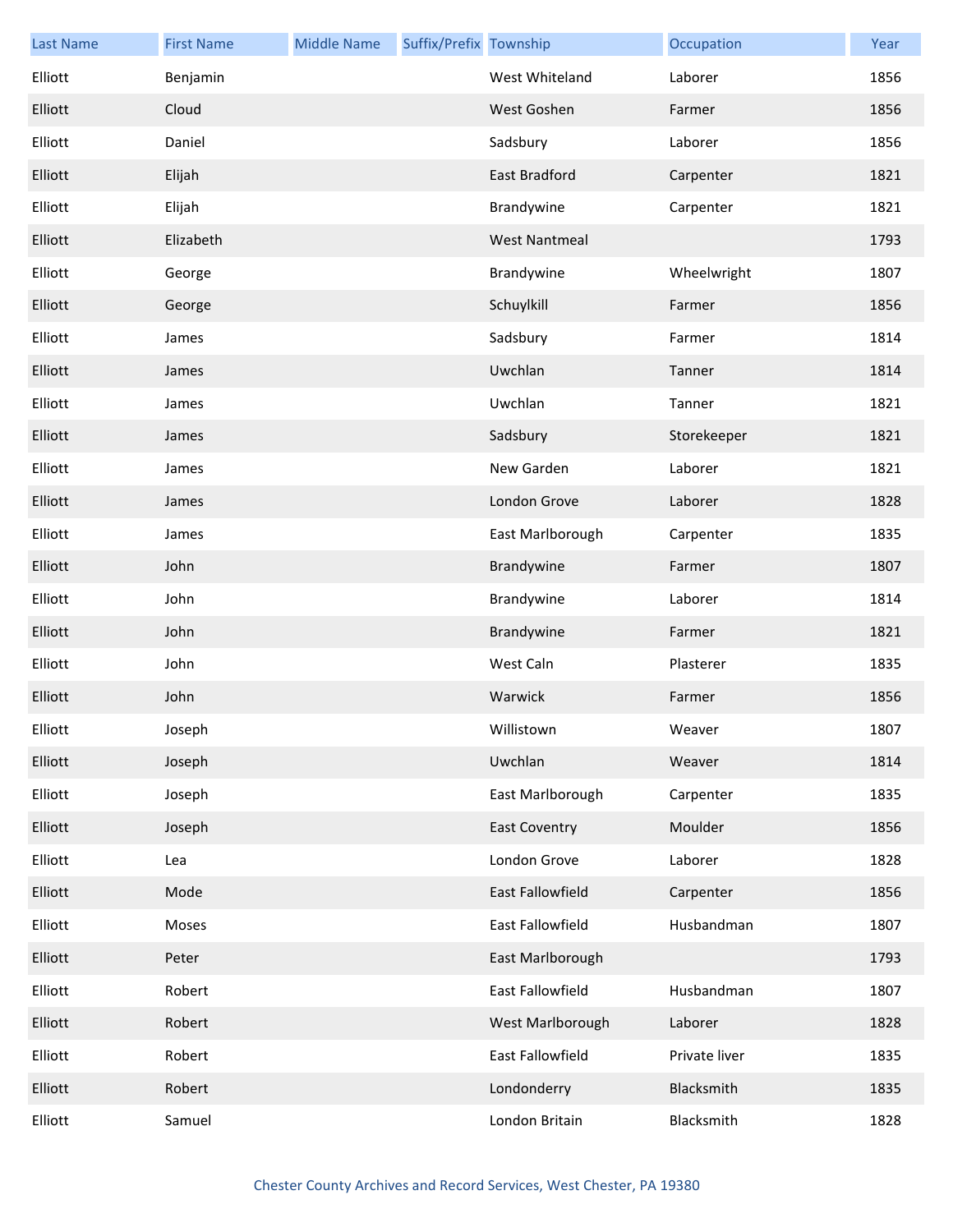| <b>Last Name</b> | <b>First Name</b> | <b>Middle Name</b> | Suffix/Prefix Township |                      | Occupation   | Year |
|------------------|-------------------|--------------------|------------------------|----------------------|--------------|------|
| Elliott          | Samuel            |                    |                        | New Garden           | Laborer      | 1835 |
| Elliott          | William           |                    |                        | Brandywine           |              | 1793 |
| Elliott          | William           |                    | Jr.                    | Brandywine           | Farmer       | 1807 |
| Elliott          | William           |                    |                        | Brandywine           | Farmer       | 1807 |
| Elliott          | William           |                    |                        | Brandywine           | Farmer       | 1814 |
| Elliott          | William           |                    | Jr.                    | Brandywine           | Farmer       | 1814 |
| Elliott          | William           |                    |                        | Brandywine           | Farmer       | 1821 |
| Elliott          | William           |                    |                        | Brandywine           | Farmer       | 1828 |
| Elliott          | William           |                    |                        | Brandywine           | Farmer       | 1835 |
| Elliott          | William           |                    |                        | West Bradford        | Laborer      | 1856 |
| Elliott          | William           | W                  |                        | Valley               | Saddler      | 1856 |
| Elliott          | William           | W                  |                        | West Brandywine      | Gentleman    | 1856 |
| <b>Ellis</b>     | Benjamin          |                    |                        | Charlestown          | Hatter       | 1835 |
| <b>Ellis</b>     | Elisha            |                    |                        | Honey Brook          |              | 1793 |
| <b>Ellis</b>     | Elisha            |                    |                        | Honey Brook          |              | 1800 |
| <b>Ellis</b>     | Griffith          |                    |                        | Tredyffrin           |              | 1800 |
| <b>Ellis</b>     | Jacob             |                    |                        | Vincent              |              | 1793 |
| <b>Ellis</b>     | Jacob             |                    |                        | Vincent              |              | 1800 |
| <b>Ellis</b>     | Jacob             |                    |                        | Vincent              | Yeoman       | 1807 |
| <b>Ellis</b>     | James             |                    |                        | Coventry             | Weaver       | 1814 |
| <b>Ellis</b>     | James             |                    |                        | Coventry             | Weaver       | 1821 |
| <b>Ellis</b>     | James             |                    |                        | Coventry             | Weaver       | 1828 |
| <b>Ellis</b>     | James             |                    |                        | Coventry             | Weaver       | 1835 |
| <b>Ellis</b>     | James             |                    |                        | East Pikeland        | Farmer       | 1856 |
| <b>Ellis</b>     | James             |                    |                        | <b>East Coventry</b> | Farmer       | 1856 |
| <b>Ellis</b>     | James             |                    |                        | <b>East Coventry</b> | Storetender  | 1856 |
| <b>Ellis</b>     | James             | F                  |                        | <b>East Coventry</b> | Farmer       | 1856 |
| <b>Ellis</b>     | Jarves            |                    |                        | East Caln            | Manufacturer | 1856 |
| <b>Ellis</b>     | John              |                    |                        | <b>East Coventry</b> | Farmer       | 1856 |
| <b>Ellis</b>     | N                 | ${\sf M}$          |                        | Phoenixville         | Clerk        | 1856 |
| <b>Ellis</b>     | Thomas            |                    |                        | Coventry             | Weaver       | 1821 |
| <b>Ellis</b>     | Thomas            |                    |                        | East Caln            | Laborer      | 1821 |
| <b>Ellis</b>     | Thomas            |                    |                        | East Caln            | Roller       | 1828 |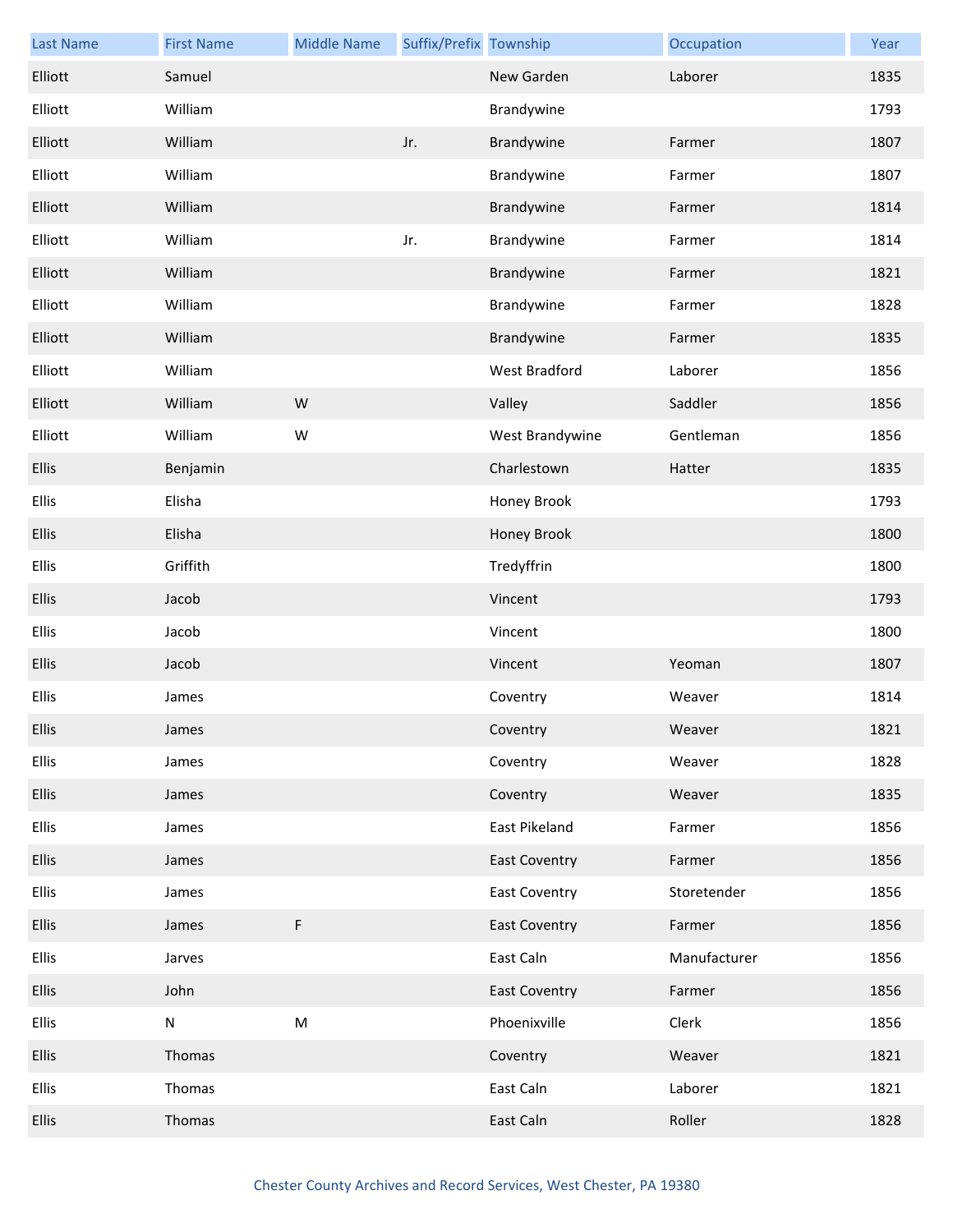| <b>Last Name</b> | <b>First Name</b> | <b>Middle Name</b>        | Suffix/Prefix Township |                      | Occupation   | Year |
|------------------|-------------------|---------------------------|------------------------|----------------------|--------------|------|
| <b>Ellis</b>     | Thomas            |                           |                        | Newlin               | Ironmaster   | 1835 |
| <b>Ellis</b>     | Thomas            |                           |                        | <b>East Coventry</b> | Shoemaker    | 1856 |
| <b>Ellis</b>     | William           |                           |                        | Vincent              | Laborer      | 1828 |
| <b>Ellis</b>     | William           |                           |                        | West Whiteland       | Shoemaker    | 1835 |
| <b>Ellis</b>     | William           |                           |                        | Uwchlan              | Laborer      | 1835 |
| Ellot            | Isaiah            |                           |                        | London Grove         | Laborer      | 1856 |
| Ellot            | Lea               |                           |                        | London Grove         | Laborer      | 1856 |
| Eloud            | Israel            |                           |                        | West Fallowfield     | Laborer      | 1821 |
| Elsewood         | William           |                           |                        | East Caln            | Manufacturer | 1856 |
| Elston           | Charles           | E                         |                        | Highland             | Farmer       | 1856 |
| Elston           | Enoch             |                           |                        | Highland             | Farmer       | 1856 |
| Elston           | George            | $\boldsymbol{\mathsf{A}}$ |                        | Highland             | Farmer       | 1856 |
| Eltenhead        | John              |                           |                        | <b>East Vincent</b>  | Blacksmith   | 1856 |
| Elton            | Emmor             |                           |                        | Goshen               | Farmer       | 1814 |
| Elton            | Emmor             |                           |                        | East Goshen          | Farmer       | 1821 |
| Elton            | Emmor             |                           |                        | East Goshen          | Farmer       | 1828 |
| Elton            | Emmor             |                           |                        | East Goshen          | Farmer       | 1835 |
| Elton            | Emmor             |                           |                        | <b>West Chester</b>  | Gentleman    | 1856 |
| Elton            | Esther            |                           |                        | <b>West Chester</b>  | Lady         | 1856 |
| Elton            | Joseph            |                           |                        | West Whiteland       | Tailor       | 1807 |
| Elton            | Joseph            |                           |                        | Goshen               | Farmer       | 1814 |
| Elton            | Joseph            |                           |                        | East Goshen          | Farmer       | 1821 |
| Elton            | Joseph            |                           |                        | East Goshen          | Farmer       | 1828 |
| Elton            | Robert            |                           | Sr.                    | Brandywine           |              | 1793 |
| Elton            | Robert            |                           |                        | Brandywine           |              | 1793 |
| Elton            | Thomas            |                           |                        | West Fallowfield     | Joiner       | 1807 |
| Elwell           | Thomas            |                           |                        | London Grove         | Farmer       | 1835 |
| Elwell           | Thomas            | L                         |                        | Franklin             | Farmer       | 1856 |
| Elwood           | Thomas            |                           |                        | East Whiteland       | Marble D.    | 1821 |
| Ely              | Abner             |                           |                        | East Nottingham      | Farmer       | 1814 |
| Ely              | Abner             |                           |                        | East Nottingham      | Farmer       | 1828 |
| Ely              | Amos              |                           |                        | East Nottingham      | Laborer      | 1835 |
| Ely              | Amos              |                           |                        | East Nottingham      | Farmer       | 1856 |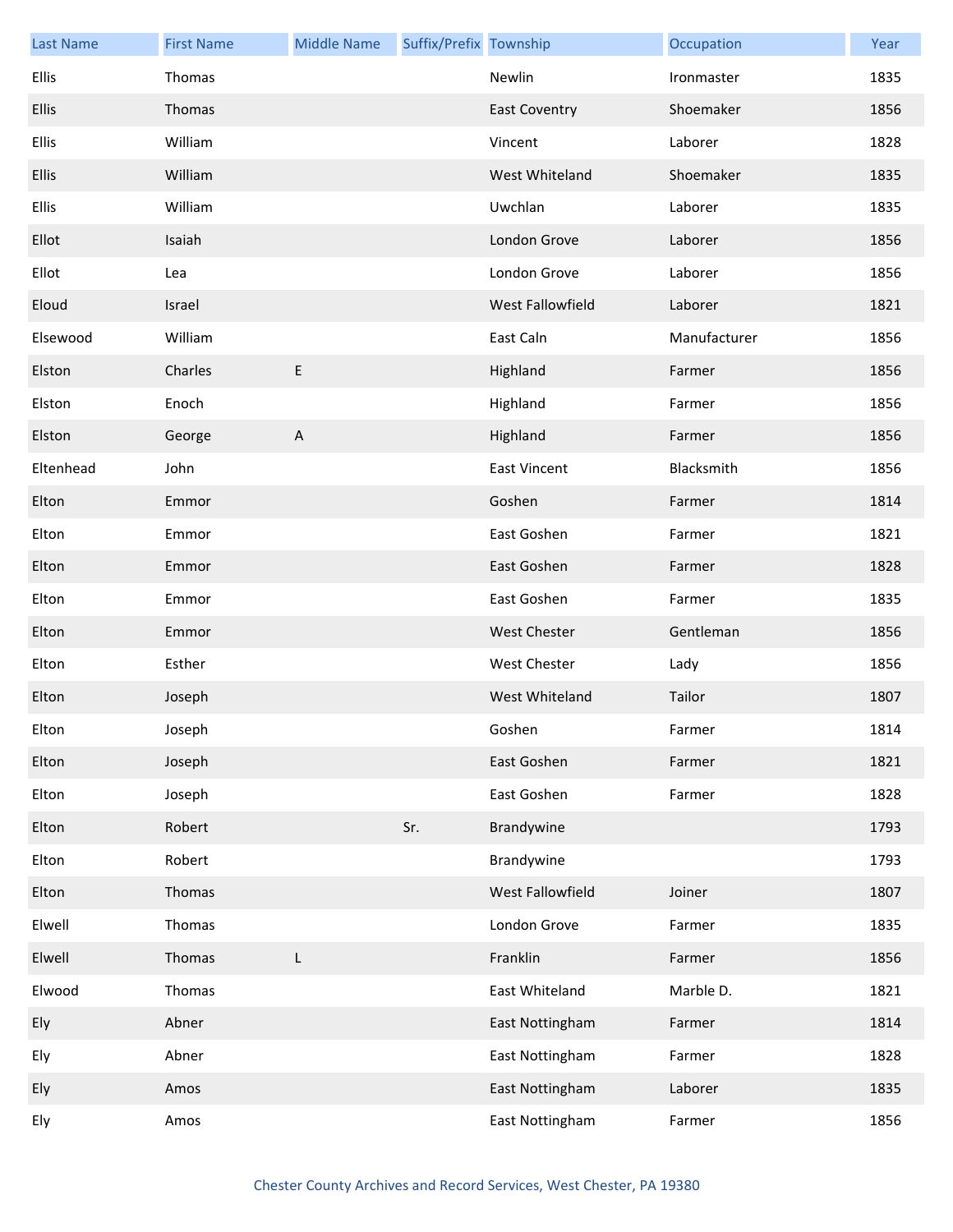| <b>Last Name</b> | <b>First Name</b> | <b>Middle Name</b> | Suffix/Prefix Township |                      | Occupation       | Year |
|------------------|-------------------|--------------------|------------------------|----------------------|------------------|------|
| Ely              | Asher             |                    |                        | New Garden           | Farmer           | 1800 |
| Ely              | Asher             |                    |                        | New Garden           | Farmer           | 1807 |
| Ely              | Hannah            |                    |                        | Penn                 |                  | 1856 |
| Ely              | Joshua            |                    |                        | East Nottingham      | Farmer           | 1828 |
| Ely              | Joshua            |                    |                        | East Nottingham      | Farmer           | 1835 |
| Ely              | Joshua            |                    |                        | East Nottingham      | Farmer           | 1856 |
| Ely              | Moses             |                    |                        | East Nottingham      | Farmer           | 1814 |
| Eman             | George            |                    |                        | Vincent              |                  | 1800 |
| Eman             | George            |                    |                        | Vincent              | Shoemaker        | 1807 |
| Eman             | Jacob             |                    |                        | Vincent              | Blacksmith       | 1807 |
| Eman             | John              |                    |                        | Vincent              |                  | 1800 |
| Eman             | John              |                    | Jr.                    | Vincent              | Wheelwright      | 1807 |
| Eman             | John              |                    | Sr.                    | Vincent              | Yeoman           | 1807 |
| Emanuel          | Luke              |                    |                        | <b>West Chester</b>  | Laborer          | 1821 |
| Emblem           | James             |                    |                        | Westtown             | Teacher          | 1835 |
| Embree           | Camella           |                    |                        | West Bradford        | Lady             | 1856 |
| Embree           | Daniel            |                    |                        | West Bradford        | Maltster         | 1814 |
| Embree           | Hannah            |                    |                        | <b>West Chester</b>  | Teacher          | 1835 |
| Embree           | Hannah            |                    |                        | West Chester         | Teacher          | 1856 |
| Embree           | James             |                    |                        | <b>West Bradford</b> |                  | 1793 |
| Embree           | James             |                    |                        | Birmingham           | Storekeeper      | 1807 |
| Embree           | James             |                    |                        | <b>West Bradford</b> | Maltster         | 1807 |
| Embree           | James             |                    |                        | West Bradford        | Maltster         | 1814 |
| Embree           | James             |                    | Jr.                    | West Bradford        | Farmer           | 1814 |
| Embree           | James             |                    |                        | <b>West Bradford</b> | Farmer           | 1821 |
| Embree           | James             |                    |                        | West Caln            | Farmer           | 1821 |
| Embree           | James             |                    |                        | <b>West Bradford</b> | Farmer           | 1828 |
| Embree           | James             |                    |                        | West Caln            | Farmer           | 1828 |
| Embree           | James             |                    |                        | West Caln            | Farmer           | 1835 |
| Embree           | James             |                    | Jr.                    | West Bradford        | Wheelwright      | 1835 |
| Embree           | James             |                    |                        | West Bradford        | Farmer           | 1835 |
| Embree           | James             |                    |                        | West Bradford        | Sythe pole maker | 1856 |
| Embree           | James             |                    |                        | <b>West Chester</b>  | Gentleman        | 1856 |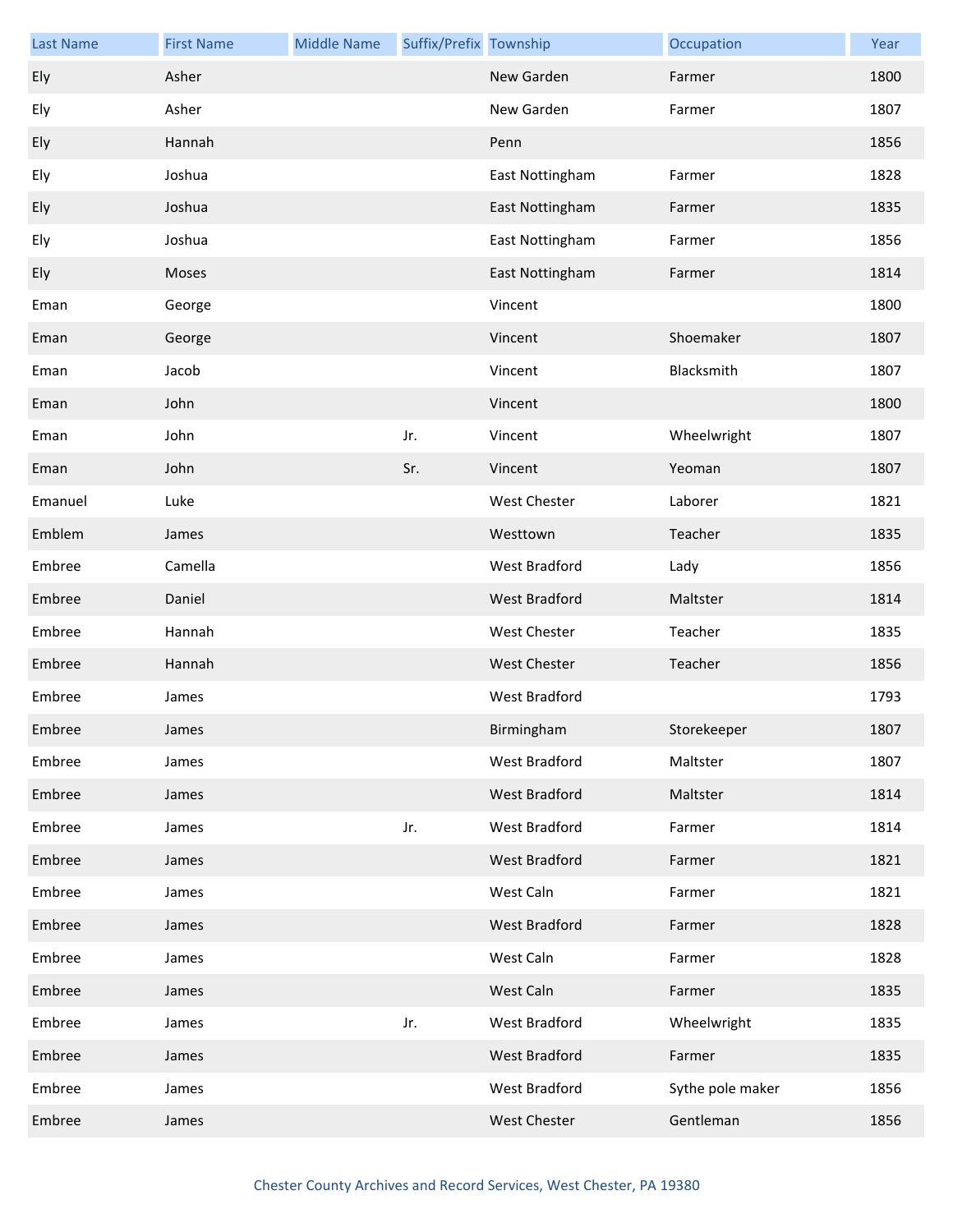| <b>Last Name</b> | <b>First Name</b> | <b>Middle Name</b> | Suffix/Prefix Township |                      | Occupation        | Year |
|------------------|-------------------|--------------------|------------------------|----------------------|-------------------|------|
| Embree           | John              |                    |                        | <b>West Bradford</b> | Farmer            | 1828 |
| Embree           | John              |                    |                        | West Bradford        | Farmer            | 1856 |
| Embree           | Joshua            |                    |                        | West Bradford        | Farmer            | 1828 |
| Embree           | Joshua            |                    |                        | West Bradford        | Farmer            | 1856 |
| Embree           | Joshual           |                    |                        | West Bradford        | Farmer            | 1835 |
| Embree           | Lewis             |                    |                        | <b>West Bradford</b> | Farmer            | 1835 |
| Embree           | Lewis             |                    |                        | West Bradford        | Laborer           | 1856 |
| Embree           | Merrick           |                    |                        | <b>West Bradford</b> | Farmer            | 1807 |
| Embree           | Merrick           |                    |                        | West Bradford        |                   | 1814 |
| Embree           | Merrick           |                    |                        | West Bradford        | Farmer            | 1821 |
| Embree           | Merrick           |                    |                        | West Bradford        | Farmer            | 1828 |
| Embree           | Merrick           |                    |                        | <b>West Bradford</b> | Farmer            | 1835 |
| Embree           | <b>Norris</b>     | J                  |                        | Newlin               | Farmer            | 1835 |
| Embree           | Pearson           |                    |                        | <b>West Chester</b>  | Machinist         | 1856 |
| Embree           | Rebecca           |                    |                        | <b>West Chester</b>  | Lady              | 1856 |
| Embree           | Samuel            |                    |                        | West Whiteland       | Farmer            | 1800 |
| Embree           | Sibbilla          |                    |                        | West Chester         | Teacher           | 1856 |
| Embree           | William           |                    |                        | Newlin               | Farmer            | 1814 |
| Embree           | William           |                    |                        | West Bradford        | Malster           | 1821 |
| Embree           | William           |                    |                        | Newlin               | Farmer & Maltster | 1828 |
| Embree           | William           |                    |                        | Newlin               | Farmer            | 1835 |
| Embree           | William           |                    |                        | <b>West Chester</b>  | Gentleman         | 1856 |
| Embry            | John              |                    |                        | Brandywine           | Farmer            | 1835 |
| Embry            | Piercing          |                    |                        | Brandywine           | Wheelwright       | 1835 |
| Emerson          | John              |                    |                        | West Fallowfield     | Laborer           | 1856 |
| Emery            | Anthony           | W                  |                        | West Pikeland        | Farmer            | 1856 |
| Emery            | Benjamin          |                    |                        | Pikeland             | Farmer            | 1835 |
| Emery            | Benjamin          |                    |                        | East Pikeland        | Farmer            | 1856 |
| Emery            | Catharine         |                    |                        | West Pikeland        | Seamstress        | 1856 |
| Emery            | Charles           |                    |                        | Pikeland             | Farmer            | 1835 |
| Emery            | Christian         | P                  |                        | Pikeland             | Storekeeper       | 1835 |
| Emery            | Christian         | $\sf S$            |                        | West Pikeland        | Blacksmith        | 1856 |
| Emery            | Davis             |                    |                        | Warwick              | Farmer            | 1856 |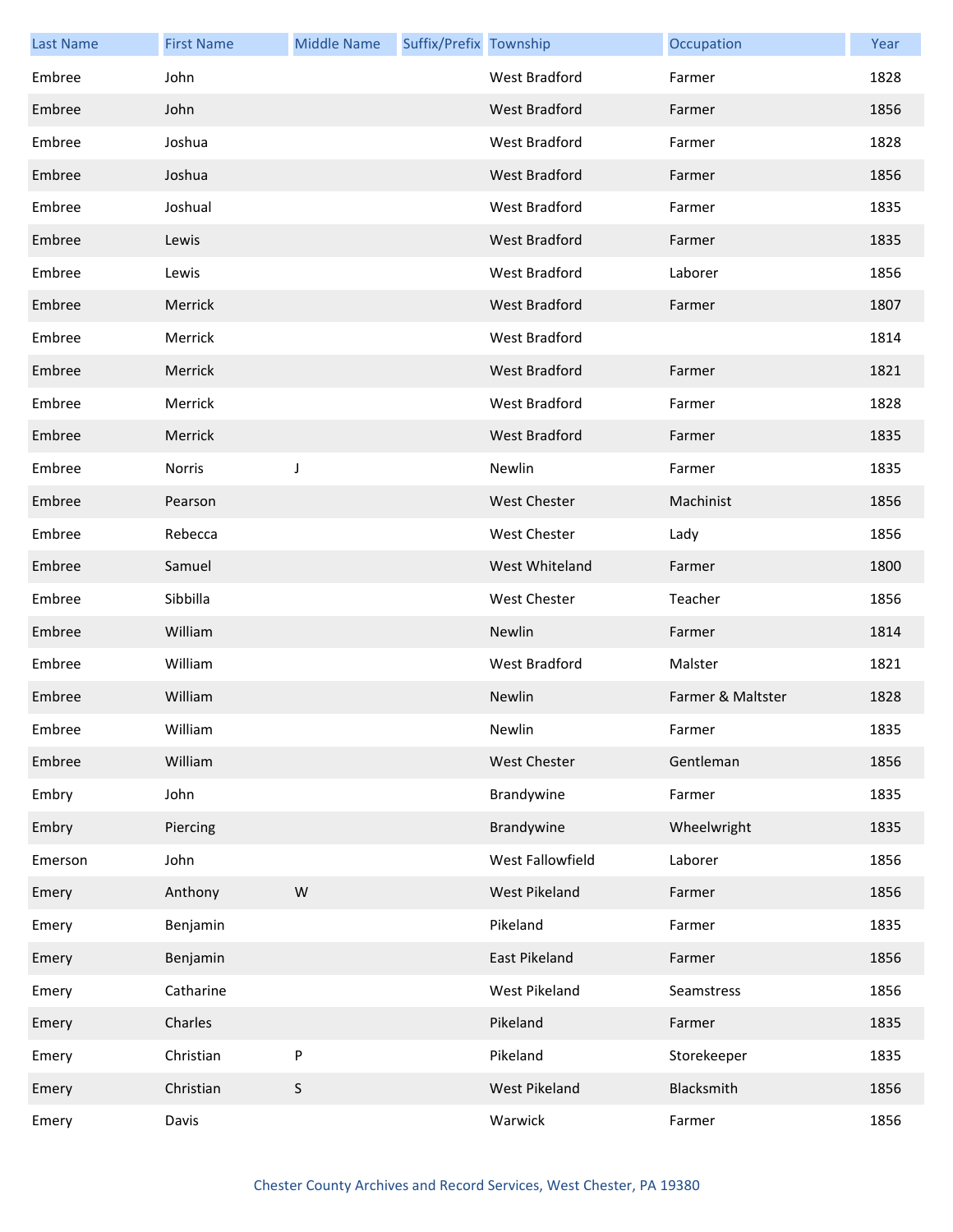| <b>Last Name</b> | <b>First Name</b> | <b>Middle Name</b> | Suffix/Prefix Township |                      | Occupation   | Year |
|------------------|-------------------|--------------------|------------------------|----------------------|--------------|------|
| Emery            | Edward            |                    |                        | Pikeland             |              | 1821 |
| Emery            | Edward            |                    |                        | Coventry             | Farmer       | 1828 |
| Emery            | Edward            |                    |                        | <b>West Vincent</b>  | Laborer      | 1835 |
| Emery            | Edward            |                    |                        | East Pikeland        | Laborer      | 1856 |
| Emery            | Elizabeth         |                    |                        | Vincent              | Farmer       | 1828 |
| Emery            | Esther            |                    |                        | <b>West Pikeland</b> |              | 1856 |
| Emery            | George            |                    |                        | Pikeland             |              | 1821 |
| Emery            | George            |                    | Jr.                    | Pikeland             |              | 1821 |
| Emery            | George            |                    |                        | Pikeland             |              | 1821 |
| Emery            | George            |                    |                        | Pikeland             | Farmer       | 1835 |
| Emery            | George            |                    |                        | Pikeland             | Carpenter    | 1835 |
| Emery            | George            |                    |                        | Charlestown          | Laborer      | 1856 |
| Emery            | George            | F                  |                        | Honey Brook          | Farmer       | 1835 |
| Emery            | George            | F.                 |                        | Honey Brook          | Farmer       | 1821 |
| Emery            | George            | F.                 |                        | Honey Brook          | Farmer       | 1828 |
| Emery            | Henry             |                    |                        | Pikeland             |              | 1821 |
| Emery            | Henry             |                    |                        | <b>West Vincent</b>  | Cordwainer   | 1835 |
| Emery            | Henry             |                    |                        | West Pikeland        | Blacksmith   | 1856 |
| Emery            | Henry             |                    |                        | East Pikeland        | Laborer      | 1856 |
| Emery            | Isaac             |                    |                        | West Pikeland        | Miner        | 1856 |
| Emery            | Jacob             |                    |                        | Pikeland             |              | 1821 |
| Emery            | Jacob             |                    |                        | Honey Brook          | Laborer      | 1821 |
| Emery            | Jacob             |                    |                        | Honey Brook          | Farmer       | 1828 |
| Emery            | Jacob             |                    |                        | <b>East Nantmeal</b> | Cabinetmaker | 1828 |
| Emery            | Jacob             |                    |                        | <b>West Nantmeal</b> | Laborer      | 1835 |
| Emery            | Jacob             |                    |                        | Pikeland             | Farmer       | 1835 |
| Emery            | Jacob             |                    | Jr.                    | East Pikeland        | Farmer       | 1856 |
| Emery            | Jacob             |                    |                        | East Pikeland        | Farmer       | 1856 |
| Emery            | Jacob             | H                  |                        | Warwick              | Farmer       | 1856 |
| Emery            | John              |                    | Sr.                    | Pikeland             |              | 1821 |
| Emery            | John              |                    |                        | Pikeland             |              | 1821 |
| Emery            | John              |                    | Jr.                    | Pikeland             |              | 1821 |
| Emery            | John              |                    |                        | <b>West Nantmeal</b> | Farmer       | 1835 |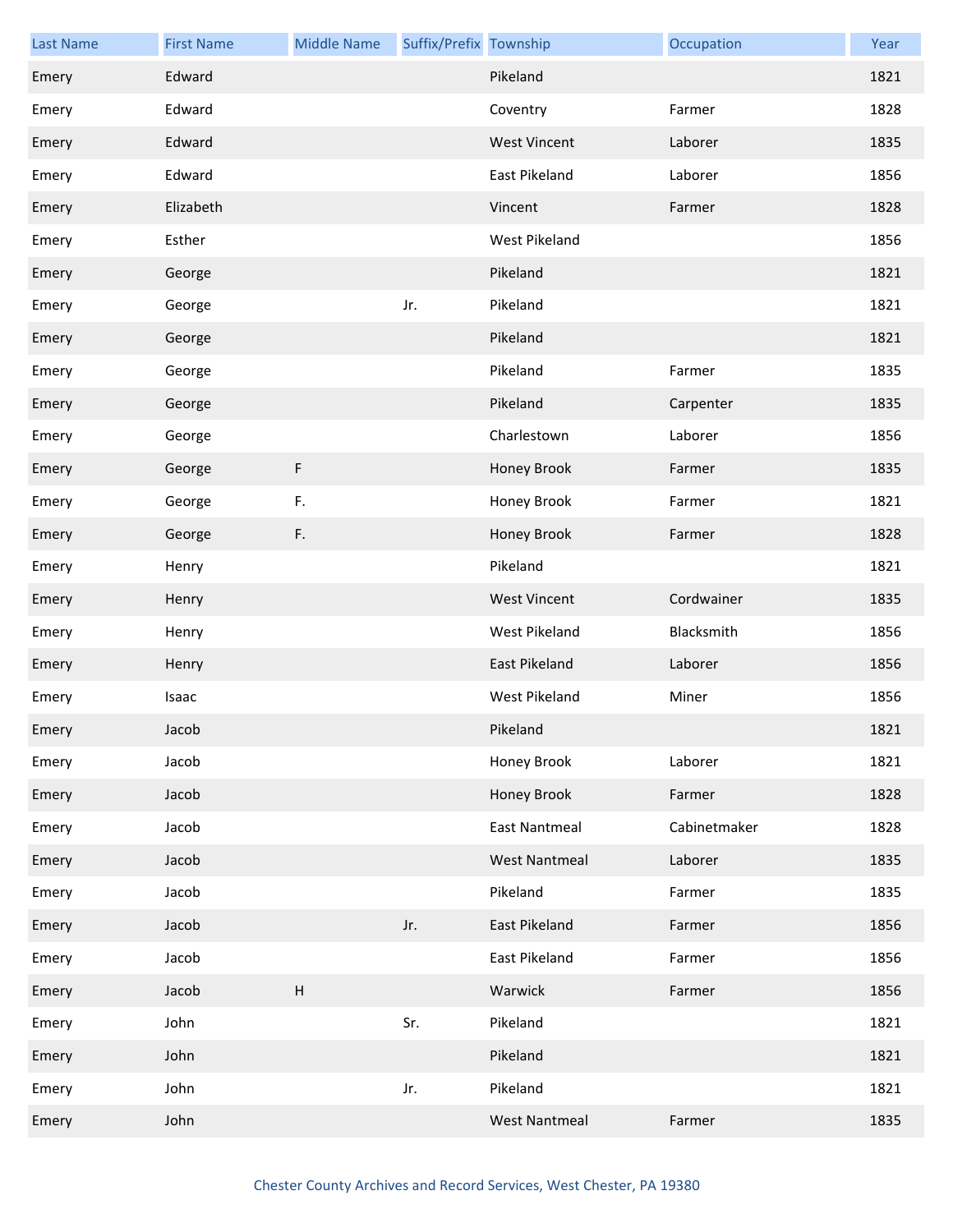| <b>Last Name</b> | <b>First Name</b> | <b>Middle Name</b> | Suffix/Prefix Township |                     | Occupation   | Year |
|------------------|-------------------|--------------------|------------------------|---------------------|--------------|------|
| Emery            | John              |                    |                        | Pikeland            | Farmer       | 1835 |
| Emery            | John              |                    |                        | <b>East Vincent</b> | Farmer       | 1856 |
| Emery            | John              |                    |                        | East Whiteland      | Laborer      | 1856 |
| Emery            | John              | $\sf S$            |                        | East Pikeland       | Laborer      | 1856 |
| Emery            | Levi              |                    |                        | West Pikeland       | Farmer       | 1856 |
| Emery            | Levi              |                    |                        | Valley              | Iron roller  | 1856 |
| Emery            | Lewis             |                    |                        | West Brandywine     | Carpenter    | 1856 |
| Emery            | Lewis             |                    |                        | East Pikeland       | Farmer       | 1856 |
| Emery            | Mahlon            |                    |                        | West Pikeland       | Farmer       | 1856 |
| Emery            | Mary              |                    |                        | Pikeland            | Spinster     | 1835 |
| Emery            | Moses             |                    |                        | <b>West Vincent</b> | Laborer      | 1835 |
| Emery            | Peter             |                    |                        | Honey Brook         |              | 1800 |
| Emery            | Peter             |                    |                        | Honey Brook         | Distiller    | 1807 |
| Emery            | Peter             |                    |                        | Honey Brook         | Distiller    | 1814 |
| Emery            | Peter             |                    |                        | Honey Brook         | Farmer       | 1821 |
| Emery            | Peter             |                    |                        | Honey Brook         | Farmer       | 1828 |
| Emery            | Peter             |                    |                        | Honey Brook         | Farmer       | 1835 |
| Emery            | Peter             |                    |                        | <b>East Vincent</b> | Blacksmith   | 1856 |
| Emery            | Philip            |                    |                        | Pikeland            |              | 1821 |
| Emery            | Philip            |                    |                        | East Nantmeal       | Farmer       | 1835 |
| Emery            | Philip            |                    |                        | East Pikeland       | Farmer       | 1856 |
| Emery            | Phillip           |                    |                        | Pikeland            | Farmer       | 1835 |
| Emery            | Simon             |                    |                        | West Vincent        | Farmer       | 1856 |
| Emery            | William           |                    |                        | Pikeland            |              | 1821 |
| Emery            | William           |                    |                        | Honey Brook         | Farmer       | 1828 |
| Emery            | William           |                    |                        | Honey Brook         | Farmer       | 1835 |
| Emery            | William           |                    |                        | Pikeland            | Blacksmith   | 1835 |
| Emery            | William           |                    |                        | Pikeland            | Farmer       | 1835 |
| Emes             | Joseph            |                    |                        | Newlin              | Laborer      | 1821 |
| Emes             | Valentine         |                    |                        | Newlin              | Coalstalker  | 1821 |
| Emeson           | William           |                    |                        | East Caln           | Manufacturer | 1835 |
| Emlen            | James             |                    |                        | West Chester        | Gentleman    | 1856 |
| Emmack           | William           |                    |                        | Westtown            | Weaver       | 1828 |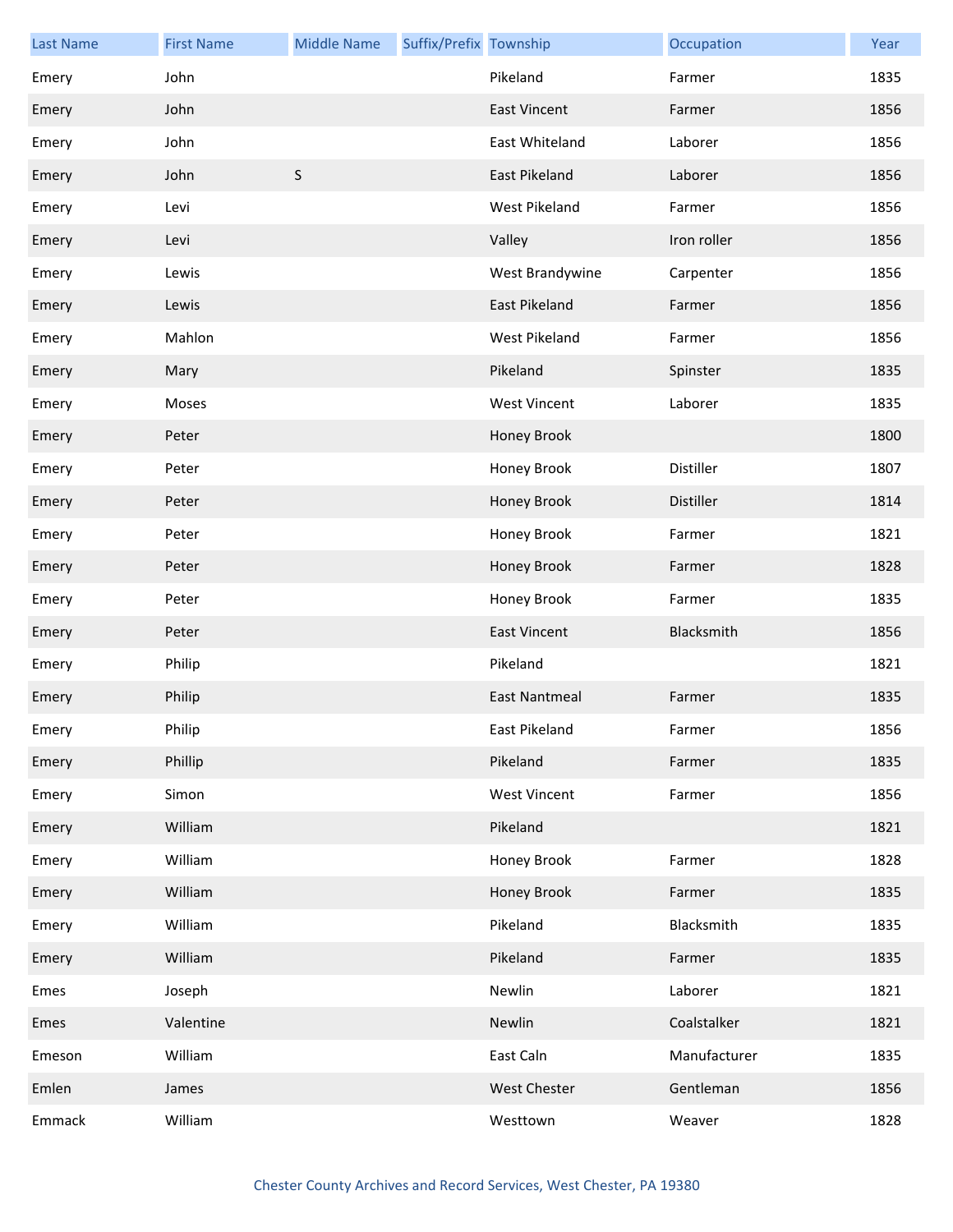| <b>Last Name</b> | <b>First Name</b> | <b>Middle Name</b> | Suffix/Prefix Township |                      | Occupation  | Year |
|------------------|-------------------|--------------------|------------------------|----------------------|-------------|------|
| Emmery           | George            |                    |                        | East Caln            | Blacksmith  | 1828 |
| Emmit            | John              |                    |                        | East Marlborough     | Wheelwright | 1828 |
| Emmitt           | John              |                    |                        | East Marlborough     | Wheelwright | 1835 |
| Emmitt           | John              |                    |                        | East Marlborough     | Wheelwright | 1856 |
| Emmor            | Levi              |                    |                        | West Caln            | Laborer     | 1856 |
| Emms             | Valentine         |                    |                        | East Fallowfield     | Farmer      | 1814 |
| Emole            | Christian         |                    |                        | <b>East Nantmeal</b> | Farmer      | 1814 |
| Emole            | Christian         |                    |                        | <b>East Nantmeal</b> | Farmer      | 1821 |
| Emole            | Christian         |                    |                        | East Nantmeal        | Farmer      | 1828 |
| Emole            | George            |                    |                        | <b>East Nantmeal</b> | Carpenter   | 1828 |
| Emole            | George            |                    |                        | <b>East Nantmeal</b> | Carpenter   | 1835 |
| Emole            | Jacob             |                    |                        | <b>East Nantmeal</b> | Farmer      | 1821 |
| Emole            | John              |                    |                        | East Nantmeal        | Carpenter   | 1800 |
| Emole            | John              |                    |                        | <b>East Nantmeal</b> | Carpenter   | 1814 |
| Emole            | John              |                    |                        | <b>East Nantmeal</b> | Farmer      | 1821 |
| Emole            | John              |                    |                        | <b>East Nantmeal</b> | Carpenter   | 1828 |
| Emole            | John              |                    |                        | East Nantmeal        | Farmer      | 1835 |
| Emole            | Joseph            |                    |                        | <b>East Nantmeal</b> | Carpenter   | 1814 |
| Emole            | Peter             |                    |                        | Coventry             |             | 1793 |
| Emole            | William           |                    |                        | <b>East Nantmeal</b> | Farmer      | 1835 |
| Emole            | William           |                    |                        | East Nantmeal        | Farmer      | 1835 |
| Emon             | Andrew            |                    |                        | <b>East Nantmeal</b> |             | 1800 |
| Emory            | Joseph            |                    |                        | West Whiteland       | Farmer      | 1856 |
| Emrey            | Benjamin          |                    |                        | Pikeland             | Farmer      | 1828 |
| Emrey            | Charles           |                    |                        | Pikeland             | Weaver      | 1828 |
| Emrey            | George            |                    |                        | Pikeland             | Farmer      | 1828 |
| Emrey            | George            |                    | Jr.                    | Pikeland             | Farmer      | 1828 |
| Emrey            | Henry             |                    |                        | Pikeland             | Shoemaker   | 1828 |
| Emrey            | Henry             |                    |                        | Vincent              | Farmer      | 1828 |
| Emrey            | Jacob             |                    |                        | Pikeland             | Farmer      | 1828 |
| Emrey            | John              |                    |                        | Pikeland             | Farmer      | 1814 |
| Emrey            | John              |                    |                        | Pikeland             | Farmer      | 1814 |
| Emrey            | John              |                    |                        | Pikeland             | Farmer      | 1828 |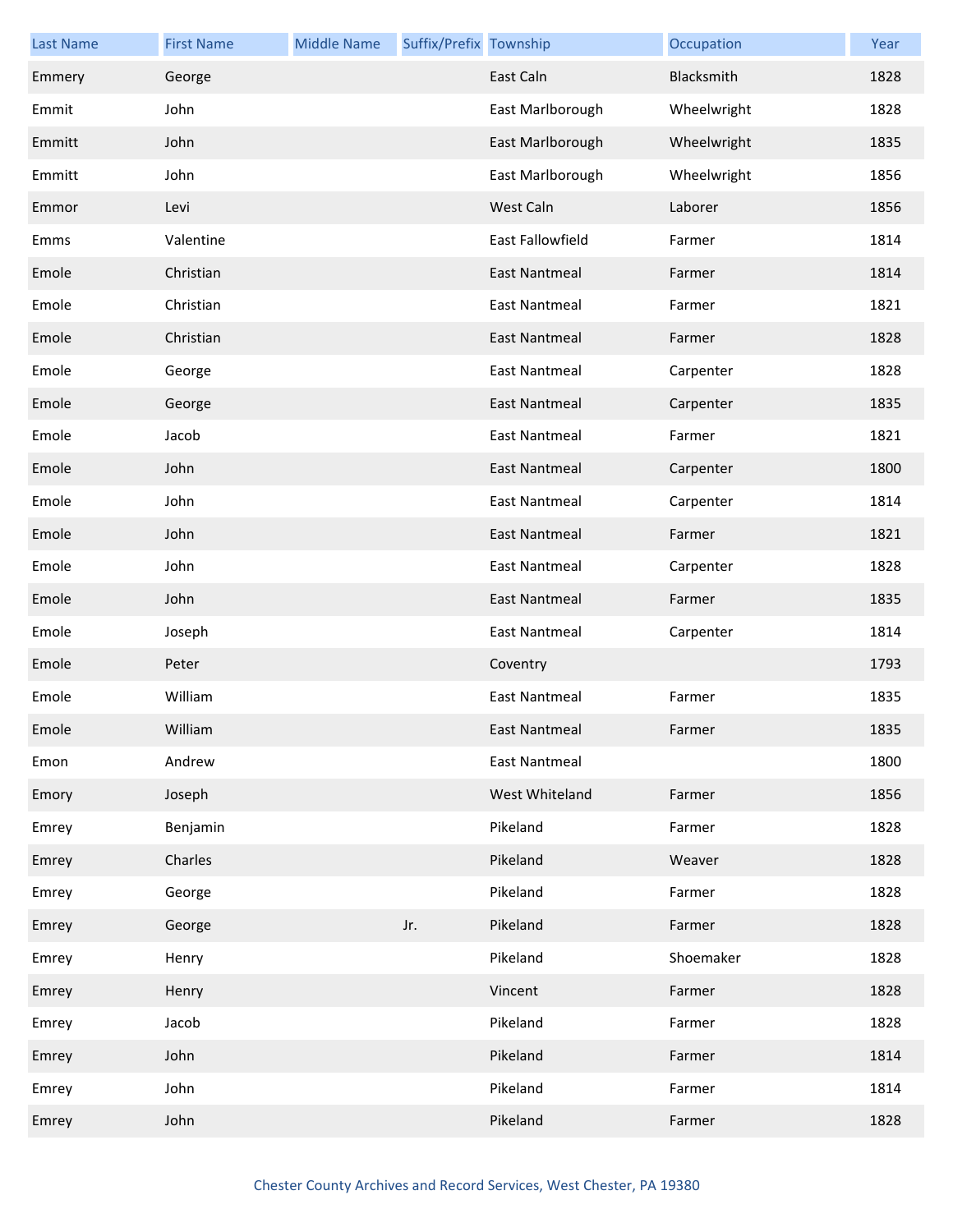| <b>Last Name</b> | <b>First Name</b> | <b>Middle Name</b> | Suffix/Prefix Township |                      | Occupation | Year |
|------------------|-------------------|--------------------|------------------------|----------------------|------------|------|
| Emrey            | John              |                    |                        | Pikeland             | Farmer     | 1828 |
| Emrey            | Lewis             |                    |                        | Pikeland             | Farmer     | 1828 |
| Emrey            | Philip            |                    |                        | Pikeland             | Farmer     | 1828 |
| Emrey            | William           |                    |                        | Pikeland             | Farmer     | 1828 |
| Emrey            | William           |                    |                        | Phoenixville         | Laborer    | 1856 |
| Emry             |                   |                    | Mrs.                   | Vincent              |            | 1821 |
| Emry             | Benjamin          |                    |                        | Pikeland             | Weaver     | 1814 |
| Emry             | Benjamin          |                    |                        | Vincent              |            | 1821 |
| Emry             | George            |                    | Jr.                    | Pikeland             |            | 1793 |
| Emry             | George            |                    |                        | Pikeland             |            | 1793 |
| Emry             | George            |                    |                        | Pikeland             |            | 1800 |
| Emry             | George            |                    |                        | Pikeland             |            | 1800 |
| Emry             | George            |                    |                        | Pikeland             | Blacksmith | 1807 |
| Emry             | George            |                    |                        | Pikeland             | Farmer     | 1807 |
| Emry             | George            |                    |                        | Pikeland             | Farmer     | 1814 |
| Emry             | George            |                    |                        | Vincent              |            | 1814 |
| Emry             | George            | F                  |                        | Honeybrook           | Farmer     | 1856 |
| Emry             | Jacob             |                    |                        | <b>East Nantmeal</b> | Farmer     | 1821 |
| Emry             | John              |                    |                        | Pikeland             |            | 1793 |
| Emry             | John              |                    |                        | Pikeland             |            | 1800 |
| Emry             | John              |                    |                        | Uwchlan              | Laborer    | 1807 |
| Emry             | John              |                    |                        | Pikeland             | Farmer     | 1807 |
| Emry             | John              |                    | Jr.                    | Pikeland             | Farmer     | 1807 |
| Emry             | John              |                    | Jr.                    | Pikeland             | Farmer     | 1814 |
| Emry             | John              |                    |                        | Pikeland             | Farmer     | 1814 |
| Emry             | John              |                    |                        | <b>East Nantmeal</b> | Farmer     | 1821 |
| Emry             | Lewis             |                    |                        | Charlestown          | Miller     | 1835 |
| Emry             | Ludwick           |                    |                        | Pikeland             |            | 1793 |
| Emry             | Moses             |                    |                        | Phoenixville         | Blacksmith | 1856 |
| Emry             | Peter             |                    |                        | Pikeland             |            | 1793 |
| Emry             | Peter             |                    |                        | <b>East Coventry</b> | Laborer    | 1856 |
| Emry             | Philip            |                    |                        | Pikeland             |            | 1793 |
| Emry             | Philip            |                    |                        | Pikeland             |            | 1800 |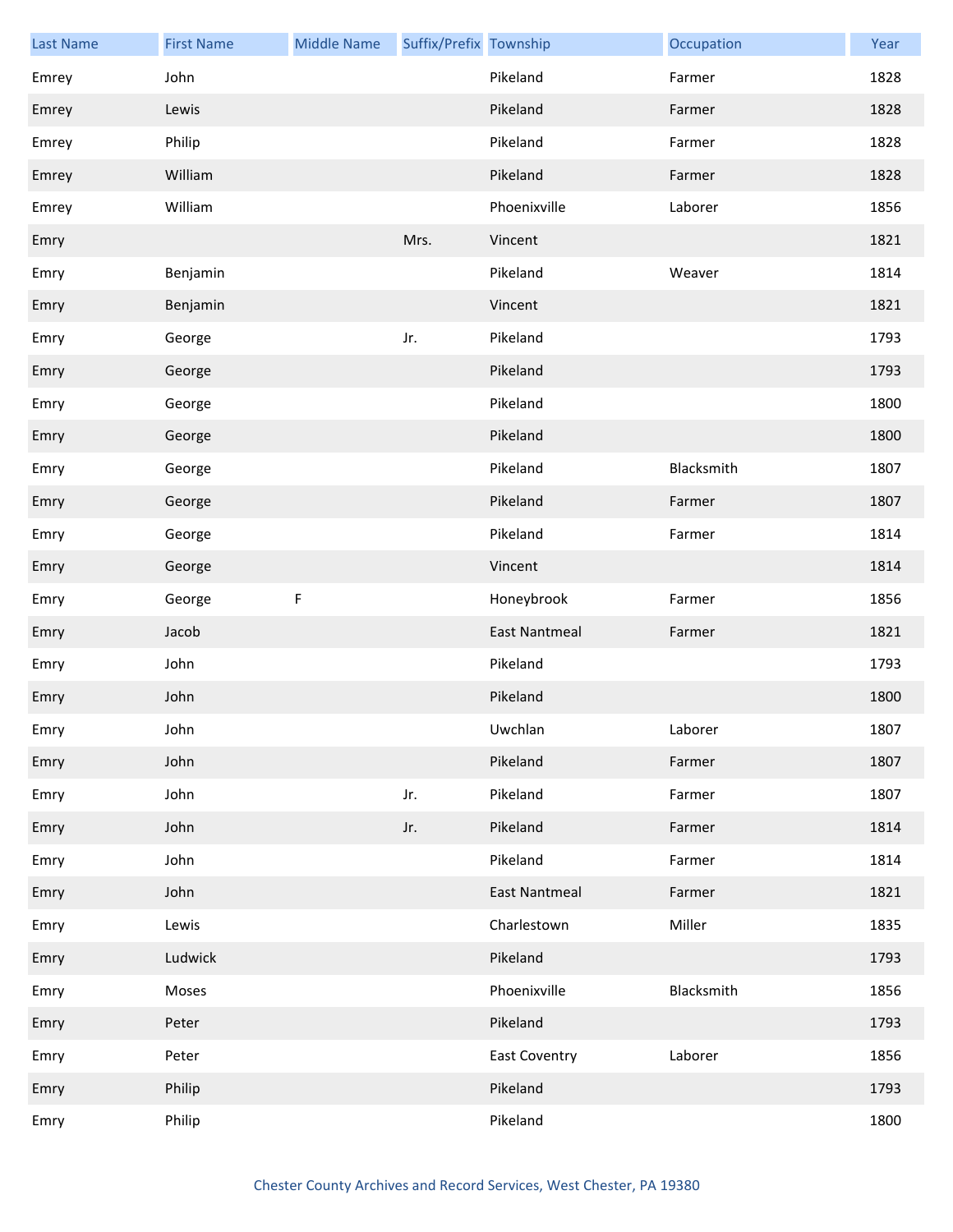| <b>Last Name</b> | <b>First Name</b> | <b>Middle Name</b> | Suffix/Prefix Township |                      | Occupation | Year |
|------------------|-------------------|--------------------|------------------------|----------------------|------------|------|
| Emry             | Philip            |                    |                        | Pikeland             |            | 1800 |
| Emry             | Philip            |                    |                        | <b>East Nantmeal</b> | Farmer     | 1814 |
| Emry             | Philip            |                    |                        | <b>East Nantmeal</b> | Farmer     | 1821 |
| Emry             | Phillip           |                    |                        | Pikeland             | Weaver     | 1807 |
| Emry             | Phillip           |                    |                        | Vincent              | Yeoman     | 1807 |
| Emry             | Phillip           |                    |                        | Pikeland             | Farmer     | 1814 |
| England          | amrsh             | B                  |                        | <b>West Chester</b>  | Laborer    | 1856 |
| England          | David             |                    |                        | East Marlborough     | Blacksmith | 1807 |
| England          | David             |                    |                        | East Marlborough     | Blacksmith | 1814 |
| England          | David             |                    |                        | East Marlborough     | Blacksmith | 1821 |
| England          | David             |                    |                        | <b>Upper Oxford</b>  | Blacksmith | 1835 |
| England          | Erasmus           |                    |                        | <b>West Chester</b>  | Carpenter  | 1821 |
| England          | Henry             |                    |                        | East Caln            | Farmer     | 1856 |
| England          | John              |                    |                        | East Marlborough     |            | 1793 |
| England          | Joseph            |                    |                        | West Bradford        | Laborer    | 1807 |
| England          | Joseph            |                    |                        | East Bradford        |            | 1821 |
| England          | Joseph            |                    |                        | East Bradford        | Shoemaker  | 1828 |
| England          | Joseph            |                    |                        | East Bradford        | Laborer    | 1835 |
| England          | Joseph            | F.                 |                        | <b>East Bradford</b> | Farmer     | 1814 |
| England          | Mary              |                    |                        | West Chester         | Seamstress | 1828 |
| England          | Moses             | M                  |                        | East Caln            | Laborer    | 1835 |
| England          | Samuel            |                    |                        | East Marlborough     | Jobber     | 1807 |
| England          | Thomas            |                    |                        | West Bradford        | Smith      | 1807 |
| England          | Thomas            |                    |                        | West Bradford        | Smith      | 1814 |
| England          | Thomas            |                    |                        | West Bradford        | Blacksmith | 1821 |
| England          | Thomas            |                    |                        | London Grove         | Farmer     | 1828 |
| England          | William           |                    |                        | West Bradford        |            | 1793 |
| England          | William           |                    | Jr.                    | West Bradford        | Saddler    | 1807 |
| England          | William           |                    |                        | West Bradford        | Farmer     | 1807 |
| England          | William           |                    |                        | West Bradford        | Saddler    | 1814 |
| England          | William           |                    |                        | West Bradford        | Saddler    | 1821 |
| England          | William           |                    |                        | East Caln            | Saddler    | 1828 |
| England          | William           |                    | Jr.                    | East Bradford        | Laborer    | 1828 |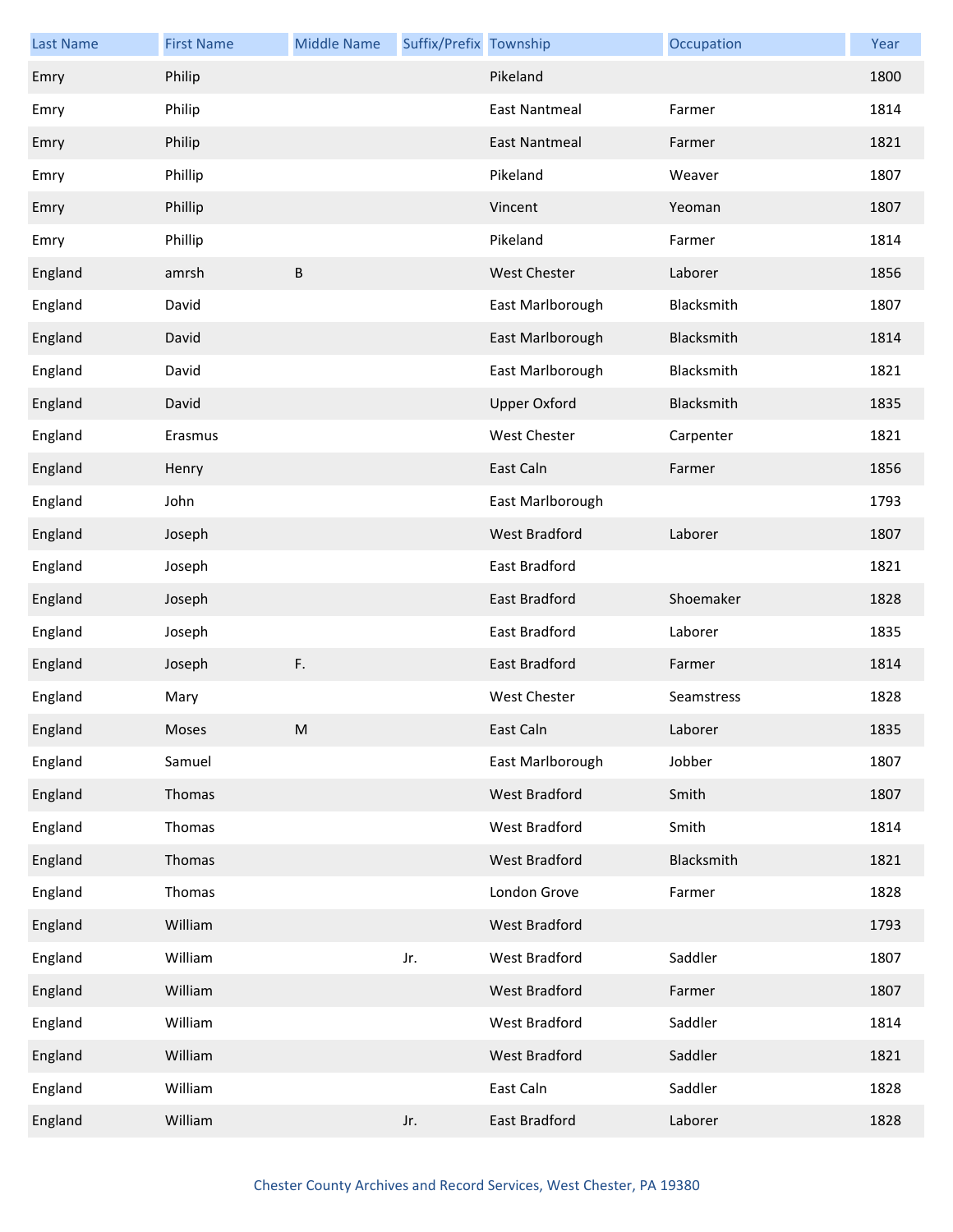| <b>Last Name</b> | <b>First Name</b> | <b>Middle Name</b> | Suffix/Prefix Township |                      | Occupation      | Year |
|------------------|-------------------|--------------------|------------------------|----------------------|-----------------|------|
| England          | William           |                    |                        | East Caln            | Laborer         | 1828 |
| England          | William           |                    |                        | East Caln            | Laborer         | 1835 |
| England          | William           |                    | Jr.                    | East Bradford        | Farmer          | 1835 |
| England          | William           |                    |                        | East Caln            | Farmer          | 1856 |
| Engle            | Cyrus             |                    |                        | New Garden           | Carpenter       | 1856 |
| Engle            | David             |                    |                        | New Garden           | Carpenter       | 1835 |
| Engle            | David             |                    |                        | New Garden           | Carpenter       | 1856 |
| Engle            | Edward            |                    |                        | Willistown           | Laborer         | 1835 |
| Engle            | Edward            |                    |                        | East Whiteland       | Farmer          | 1856 |
| Engle            | Enos              |                    |                        | Birmingham           | Laborer         | 1856 |
| Engle            | John              |                    |                        | East Whiteland       | Weaver          | 1821 |
| Engle            | John              |                    |                        | West Caln            | Laborer         | 1828 |
| Engle            | John              |                    |                        | Honeybrook           | Laborer         | 1856 |
| Engle            | Jonathan          |                    |                        | Schuylkill           | Blacksmith      | 1828 |
| Engle            | Joseph            |                    |                        | New Garden           | Shoemaker       | 1821 |
| Engle            | Joseph            |                    |                        | New Garden           | Cordwainer      | 1828 |
| Engle            | Joseph            |                    |                        | New Garden           | Shoemaker       | 1835 |
| Engle            | Joseph            |                    |                        | New Garden           | Farmer          | 1856 |
| Engle            | Robert            | F                  |                        | East Goshen          | Blacksmith      | 1856 |
| Englehart        | Cyrus             |                    |                        | Warwick              | Laborer         | 1856 |
| Englehart        | George            |                    |                        | Warwick              | Laborer         | 1856 |
| Englehart        | Samuel            |                    |                        | Warwick              | Laborer         | 1856 |
| English          | David             |                    |                        | <b>East Nantmeal</b> | Laborer         | 1821 |
| English          | David             |                    |                        | <b>East Nantmeal</b> | Laborer         | 1828 |
| English          | David             |                    |                        | <b>East Nantmeal</b> | Founder         | 1835 |
| English          | David             |                    | Sr.                    | Warwick              | Furnace manager | 1856 |
| English          | David             |                    | Jr.                    | Warwick              | Laborer         | 1856 |
| English          | Edward            |                    |                        | East Whiteland       | Limeburner      | 1856 |
| English          | Gilbert           |                    |                        | West Fallowfield     | Laborer         | 1856 |
| English          | Michael           |                    |                        | Phoenixville         | Boatman         | 1856 |
| English          | Thomas            |                    |                        | Sadsbury             | Farmer          | 1835 |
| English          | Thomas            |                    |                        | Warwick              | Laborer         | 1856 |
| Enos             | George            |                    |                        | <b>Upper Oxford</b>  | Laborer         | 1856 |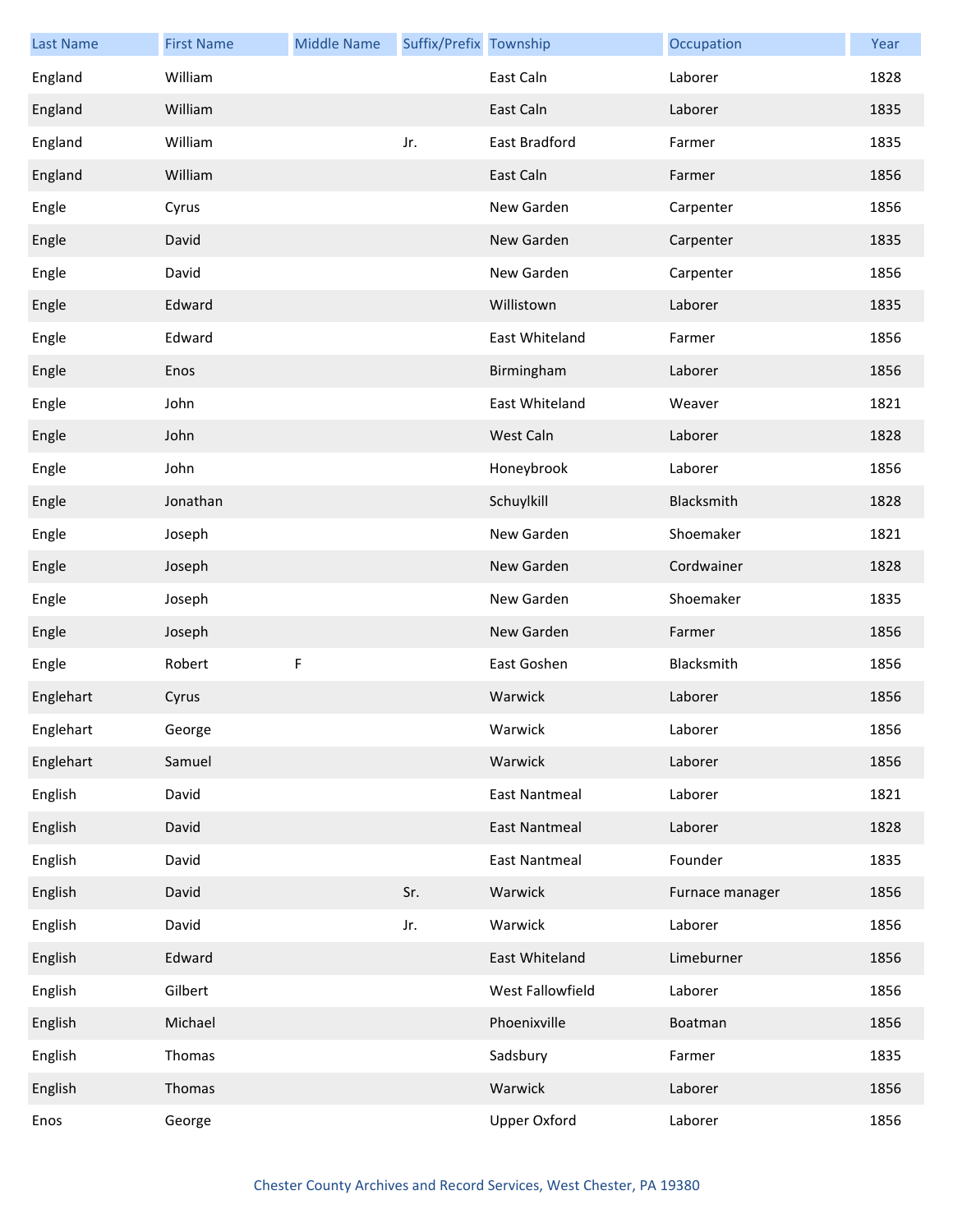| <b>Last Name</b> | <b>First Name</b> | <b>Middle Name</b> | Suffix/Prefix Township |                      | Occupation  | Year |
|------------------|-------------------|--------------------|------------------------|----------------------|-------------|------|
| Enos             | Joseph            |                    |                        | East Nottingham      | Farmer      | 1856 |
| Enos             | Thomas            |                    |                        | Sadsbury             |             | 1856 |
| Enshaw           | George            |                    |                        | London Britain       | Weaver      | 1828 |
| Ensworth         | John              |                    |                        | East Whiteland       | Laborer     | 1821 |
| Enterekin        | James             |                    |                        | West Caln            | Plasterer   | 1835 |
| Enterekin        | Thomas            |                    |                        | West Caln            | Farmer      | 1835 |
| Enterican        | John              |                    |                        | West Caln            | Farmer      | 1821 |
| Enterikin        | Thomas            |                    |                        | West Caln            | Farmer      | 1828 |
| Enterkin         | Caleb             |                    |                        | <b>East Bradford</b> |             | 1793 |
| Enterkin         | George            |                    |                        | East Bradford        |             | 1793 |
| Enterkin         | Samuel            |                    |                        | <b>East Bradford</b> |             | 1793 |
| Entray           | Simon             |                    |                        | Schuylkill           | Gunsmith    | 1828 |
| Entrekin         | George            |                    |                        | Brandywine           | Mason       | 1814 |
| Entrekin         | George            |                    |                        | Brandywine           | Mason       | 1821 |
| Entrekin         | Samuel            |                    |                        | West Goshen          | Farmer      | 1835 |
| Entrekin         | William           |                    |                        | Brandywine           | Mason       | 1814 |
| Entrekin         | William           |                    |                        | Brandywine           | Mason       | 1821 |
| Entrekin         | William           |                    |                        | West Goshen          | Farmer      | 1835 |
| Entrican         | George            |                    |                        | West Bradford        | Farmer      | 1807 |
| Entrican         | James             |                    |                        | West Caln            | Laborer     | 1807 |
| Entrican         | John              |                    |                        | West Caln            | Plasterer   | 1807 |
| Entrican         | John              |                    |                        | West Caln            | Plasterer   | 1814 |
| Entrican         | Samuel            |                    |                        | Honey Brook          | Blacksmith  | 1807 |
| Entrican         | Samuel            |                    |                        | Newlin               | Farmer      | 1807 |
| Entricken        | George            |                    |                        | Brandywine           | Mason       | 1828 |
| Entricken        | Lorenzo           |                    |                        | Brandywine           | Mason       | 1828 |
| Entricken        | Martha            |                    |                        | West Goshen          | Lady        | 1856 |
| Entricken        | Samuel            |                    |                        | Honey Brook          | Wheelwright | 1835 |
| Entricken        | William           |                    |                        | Brandywine           | Mason       | 1828 |
| Entriken         | Caleb             |                    |                        | East Bradford        |             | 1821 |
| Entriken         | Caleb             |                    |                        | East Bradford        | Farmer      | 1828 |
| Entriken         | Emmor             |                    |                        | East Bradford        |             | 1821 |
| Entriken         | Emmor             |                    |                        | East Bradford        | Farmer      | 1828 |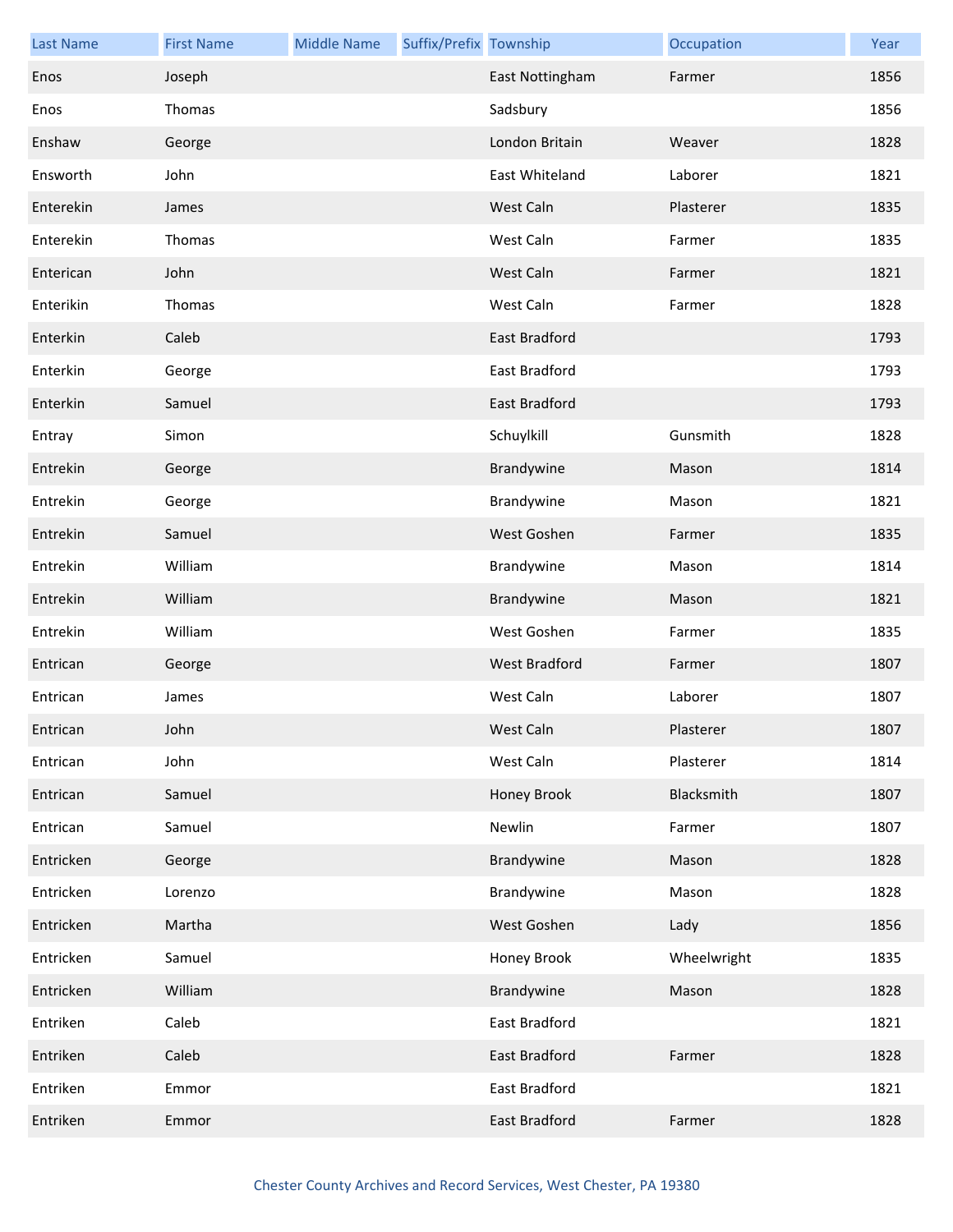| <b>Last Name</b> | <b>First Name</b> | <b>Middle Name</b> | Suffix/Prefix Township |                      | Occupation  | Year |
|------------------|-------------------|--------------------|------------------------|----------------------|-------------|------|
| Entriken         | Emmor             | W                  |                        | East Bradford        | Laborer     | 1856 |
| Entriken         | George            |                    |                        | Brandywine           | Mason       | 1807 |
| Entriken         | George            |                    |                        | Westtown             | Farmer      | 1821 |
| Entriken         | George            |                    | Jr.                    | Westtown             | Mason       | 1828 |
| Entriken         | George            |                    | Sr.                    | Westtown             | Farmer      | 1828 |
| Entriken         | George            |                    |                        | Willistown           | Farmer      | 1856 |
| Entriken         | Jacob             |                    |                        | London Britain       | Blacksmith  | 1828 |
| Entriken         | Jacob             |                    |                        | <b>West Chester</b>  | Blacksmith  | 1835 |
| Entriken         | Jacob             |                    |                        | West Marlborough     | Farmer      | 1856 |
| Entriken         | James             |                    |                        | West Caln            |             | 1793 |
| Entriken         | James             |                    |                        | West Caln            | Farmer      | 1856 |
| Entriken         | John              |                    |                        | Westtown             | Wheelwright | 1828 |
| Entriken         | John              |                    |                        | Westtown             | Farmer      | 1835 |
| Entriken         | John              |                    |                        | West Caln            | Plasterer   | 1856 |
| Entriken         | John              |                    |                        | Pocopson             | Farmer      | 1856 |
| Entriken         | John              | G                  |                        | West Caln            | Farmer      | 1856 |
| Entriken         | Marshall          |                    |                        | Pocopson             | Farmer      | 1856 |
| Entriken         | Osborn            |                    |                        | East Bradford        | Laborer     | 1828 |
| Entriken         | Osborn            |                    |                        | Pocopson             | Laborer     | 1856 |
| Entriken         | Samuel            |                    |                        | Goshen               | Farmer      | 1807 |
| Entriken         | Samuel            |                    |                        | East Marlborough     | Farmer      | 1814 |
| Entriken         | Samuel            |                    |                        | <b>East Bradford</b> |             | 1821 |
| Entriken         | Samuel            |                    |                        | West Goshen          |             | 1821 |
| Entriken         | Samuel            |                    |                        | West Goshen          | Farmer      | 1828 |
| Entriken         | Samuel            |                    |                        | Westtown             | Farmer      | 1828 |
| Entriken         | Samuel            |                    |                        | Westtown             | Farmer      | 1835 |
| Entriken         | Samuel            |                    |                        | West Caln            | Farmer      | 1856 |
| Entriken         | Samuel            |                    |                        | Willistown           | Miller      | 1856 |
| Entriken         | Samuel            | S.                 |                        | East Bradford        | Farmer      | 1828 |
| Entriken         | Susan             |                    |                        | West Marlborough     |             | 1835 |
| Entriken         | Thomas            | M                  |                        | West Caln            | Farmer      | 1856 |
| Entriken         | Vernon            |                    |                        | East Caln            | Carpenter   | 1828 |
| Entriken         | William           |                    |                        | Westtown             | Farmer      | 1828 |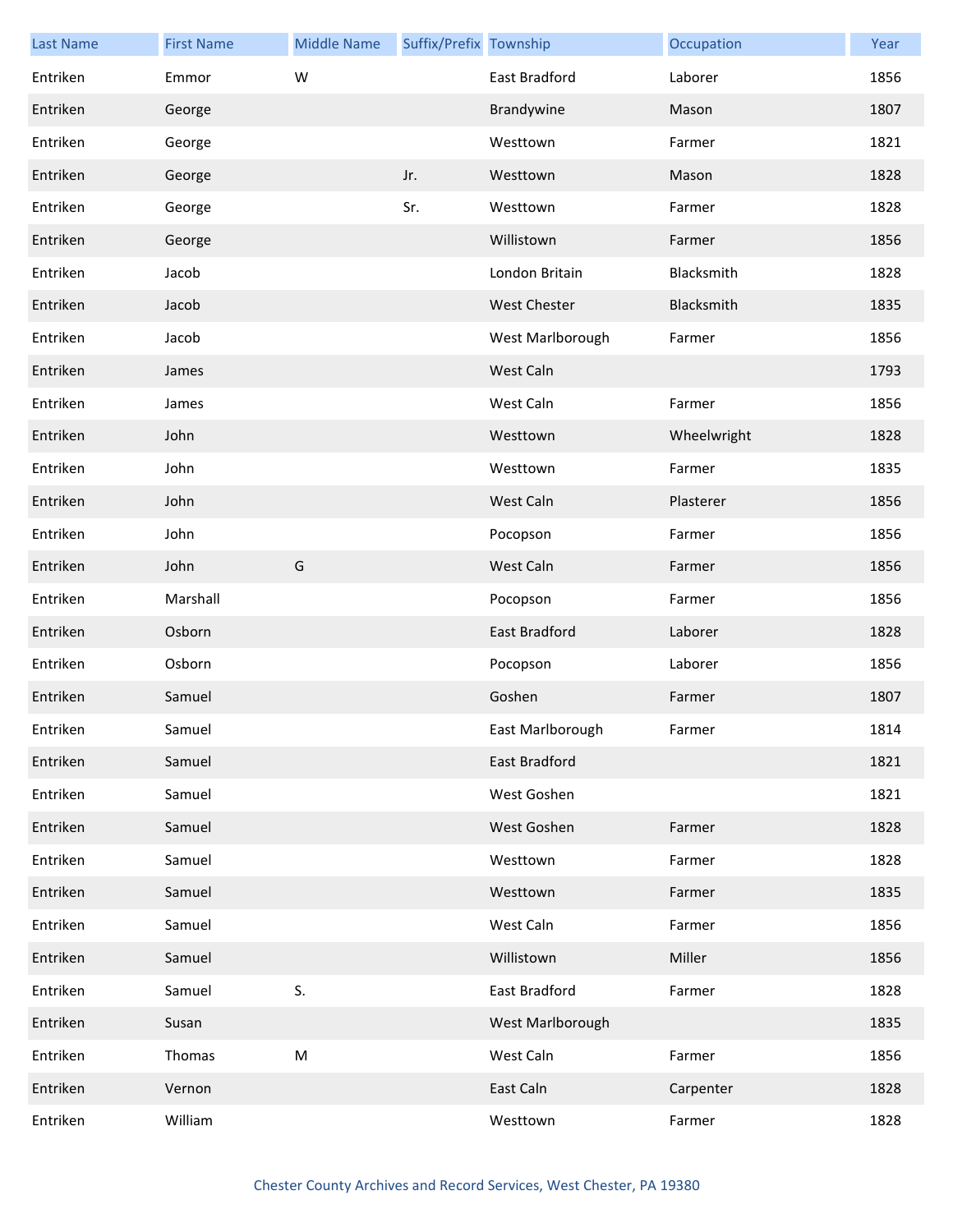| <b>Last Name</b> | <b>First Name</b> | <b>Middle Name</b>        | Suffix/Prefix Township |                      | Occupation   | Year |
|------------------|-------------------|---------------------------|------------------------|----------------------|--------------|------|
| Entriken         | William           |                           |                        | West Goshen          | Farmer       | 1828 |
| Entriken         | William           |                           |                        | Westtown             | Farmer       | 1835 |
| Entriken         | William           |                           |                        | West Marlborough     | Farmer       | 1856 |
| Entrikin         | Caleb             |                           |                        | East Bradford        | Farmer       | 1807 |
| Entrikin         | Caleb             |                           |                        | East Bradford        | Farmer       | 1814 |
| Entrikin         | Caleb             |                           |                        | East Bradford        | Farmer       | 1835 |
| Entrikin         | David             | W                         |                        | <b>West Chester</b>  | Storekeeper  | 1856 |
| Entrikin         | Emmor             |                           |                        | East Bradford        | Farmer       | 1807 |
| Entrikin         | Emmor             |                           |                        | <b>East Bradford</b> | Farmer       | 1814 |
| Entrikin         | Emmor             | $\sf S$                   |                        | West Chester         | Saddler      | 1856 |
| Entrikin         | George            |                           |                        | <b>West Bradford</b> | Farmer       | 1814 |
| Entrikin         | George            |                           |                        | <b>West Bradford</b> | Farmer       | 1821 |
| Entrikin         | George            |                           |                        | West Bradford        | Farmer       | 1828 |
| Entrikin         | George            |                           |                        | Thornbury            |              | 1835 |
| Entrikin         | George            | W                         |                        | East Marlborough     | Farmer       | 1835 |
| Entrikin         | Isaiah            | F                         |                        | West Chester         | Saddler      | 1856 |
| Entrikin         | Jacob             |                           |                        | East Marlborough     | Blacksmith   | 1821 |
| Entrikin         | James             |                           |                        | West Chester         | Painter      | 1856 |
| Entrikin         | John              |                           |                        | East Marlborough     | Farmer       | 1821 |
| Entrikin         | John              |                           |                        | East Marlborough     | Farmer       | 1828 |
| Entrikin         | John              |                           |                        | East Marlborough     | Innkeeper    | 1835 |
| Entrikin         | John              |                           |                        | East Bradford        | Miller       | 1835 |
| Entrikin         | John              |                           |                        | Thornbury            | Farmer       | 1856 |
| Entrikin         | Joseph            |                           |                        | <b>West Bradford</b> | Cabinetmaker | 1821 |
| Entrikin         | Joseph            |                           |                        | West Bradford        | Joiner       | 1828 |
| Entrikin         | Mary              |                           |                        | East Marlborough     |              | 1856 |
| Entrikin         | Mary              |                           |                        | <b>West Chester</b>  | Lady         | 1856 |
| Entrikin         | Mary              | $\boldsymbol{\mathsf{H}}$ |                        | West Chester         | Teacher      | 1856 |
| Entrikin         | Osborn            |                           |                        | East Bradford        | Farmer       | 1835 |
| Entrikin         | Samuel            |                           |                        | Goshen               |              | 1793 |
| Entrikin         | Samuel            |                           |                        | East Bradford        | Farmer       | 1807 |
| Entrikin         | Samuel            |                           |                        | Goshen               | Farmer       | 1814 |
| Entrikin         | Samuel            |                           |                        | East Bradford        | Farmer       | 1814 |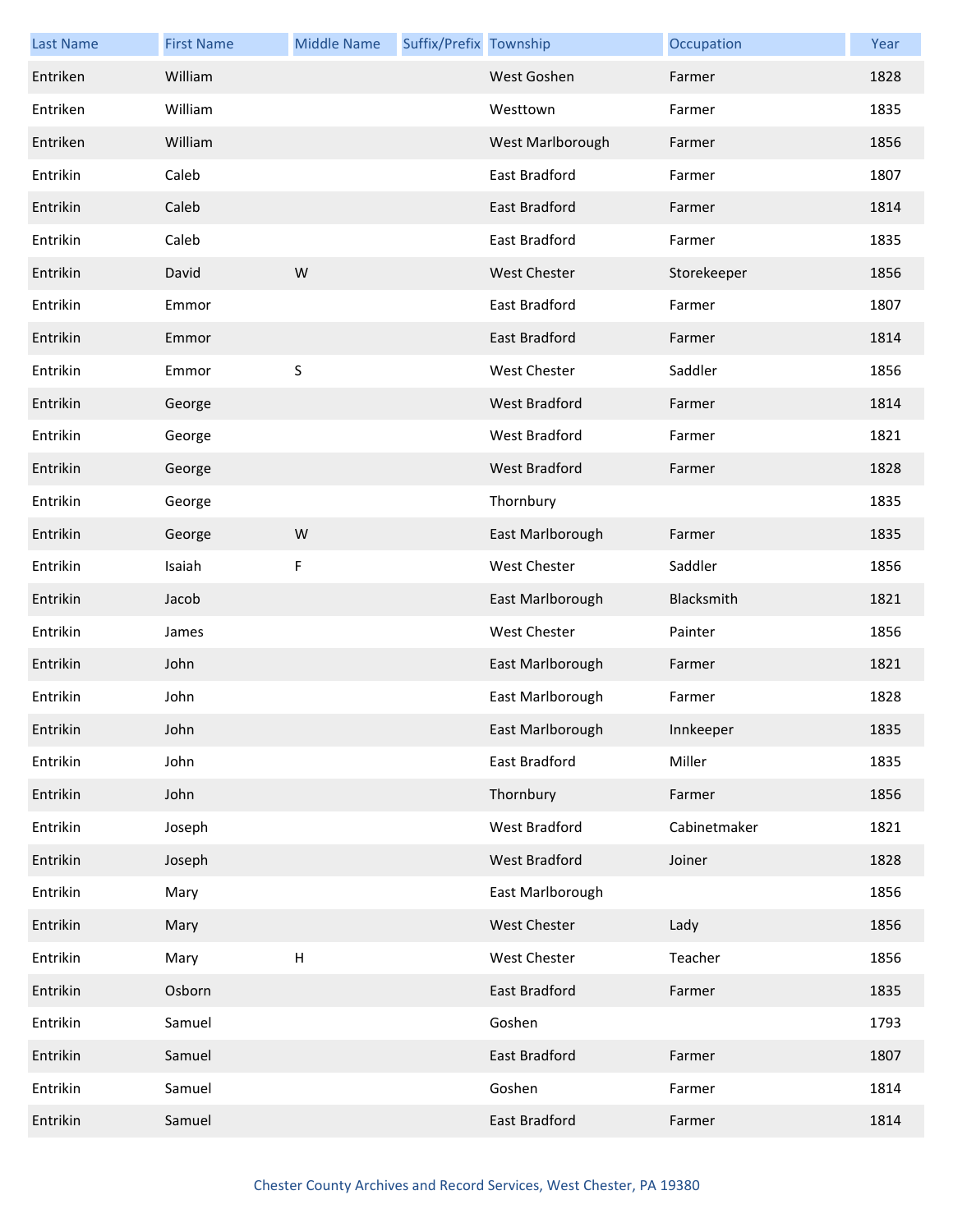| <b>Last Name</b> | <b>First Name</b> | <b>Middle Name</b> | Suffix/Prefix Township |                      | Occupation  | Year |
|------------------|-------------------|--------------------|------------------------|----------------------|-------------|------|
| Entrikin         | Samuel            |                    |                        | East Marlborough     | Farmer      | 1821 |
| Entrikin         | Samuel            |                    |                        | West Bradford        | Mason       | 1821 |
| Entrikin         | Samuel            |                    |                        | East Marlborough     | Farmer      | 1828 |
| Entrikin         | Samuel            |                    |                        | <b>West Bradford</b> | Farmer      | 1828 |
| Entrikin         | Samuel            |                    |                        | East Marlborough     | Farmer      | 1835 |
| Entrikin         | Samuel            |                    |                        | <b>East Bradford</b> | Farmer      | 1856 |
| Entrikin         | Samuel            | К                  |                        | East Marlborough     | Storekeeper | 1835 |
| Entrikin         | Samuel            | S.                 |                        | East Bradford        | Farmer      | 1835 |
| Entrikin         | Smith             |                    |                        | East Marlborough     | Student     | 1828 |
| Entrikin         | Smith             |                    |                        | East Marlborough     | Physician   | 1835 |
| Entrikin         | Susan             |                    |                        | East Marlborough     |             | 1856 |
| Entrikin         | William           |                    |                        | <b>West Chester</b>  | Gentleman   | 1856 |
| Entrikin         | Wilmer            | W                  |                        | West Chester         | Gentleman   | 1856 |
| Entrup           | В                 | H                  |                        | <b>West Chester</b>  | Teacher     | 1856 |
| Entwistle        | James             |                    |                        | Schuylkill           | Spinner     | 1856 |
| Eppenheimer      | David             |                    |                        | Coventry             | Millwright  | 1821 |
| Eppenheimer      | David             |                    |                        | Coventry             | Millwright  | 1828 |
| Eppenheimer      | Henry             |                    |                        | Coventry             | Laborer     | 1821 |
| Eppenheimer      | Henry             |                    |                        | Coventry             | Laborer     | 1828 |
| Eppihiver        | David             |                    |                        | Coventry             | Millwright  | 1835 |
| Eppihiver        | George            |                    |                        | Coventry             | Tailor      | 1835 |
| Eppihiver        | Henry             |                    |                        | Coventry             | Forgeman    | 1835 |
| Eppihiver        | Jonas             |                    |                        | Coventry             | Tailor      | 1835 |
| Epprecht         | Solomon           |                    |                        | Phoenixville         | Machinist   | 1856 |
| Epright          | Charles           |                    |                        | Easttown             | Shoemaker   | 1835 |
| Epright          | Henry             |                    |                        | Tredyffrin           | Farmer      | 1821 |
| Epright          | Jacob             |                    |                        | Tredyffrin           | Laborer     | 1821 |
| Epright          | Jacob             |                    |                        | Tredyffrin           | Laborer     | 1828 |
| Epright          | Jacob             |                    |                        | Easttown             | Farmer      | 1835 |
| Epright          | James             |                    |                        | Tredyffrin           |             | 1828 |
| Epright          | James             |                    |                        | Tredyffrin           | Wheelwright | 1856 |
| Epright          | John              |                    |                        | Willistown           | Carpenter   | 1856 |
| Epright          | Samuel            |                    |                        | Tredyffrin           | Laborer     | 1856 |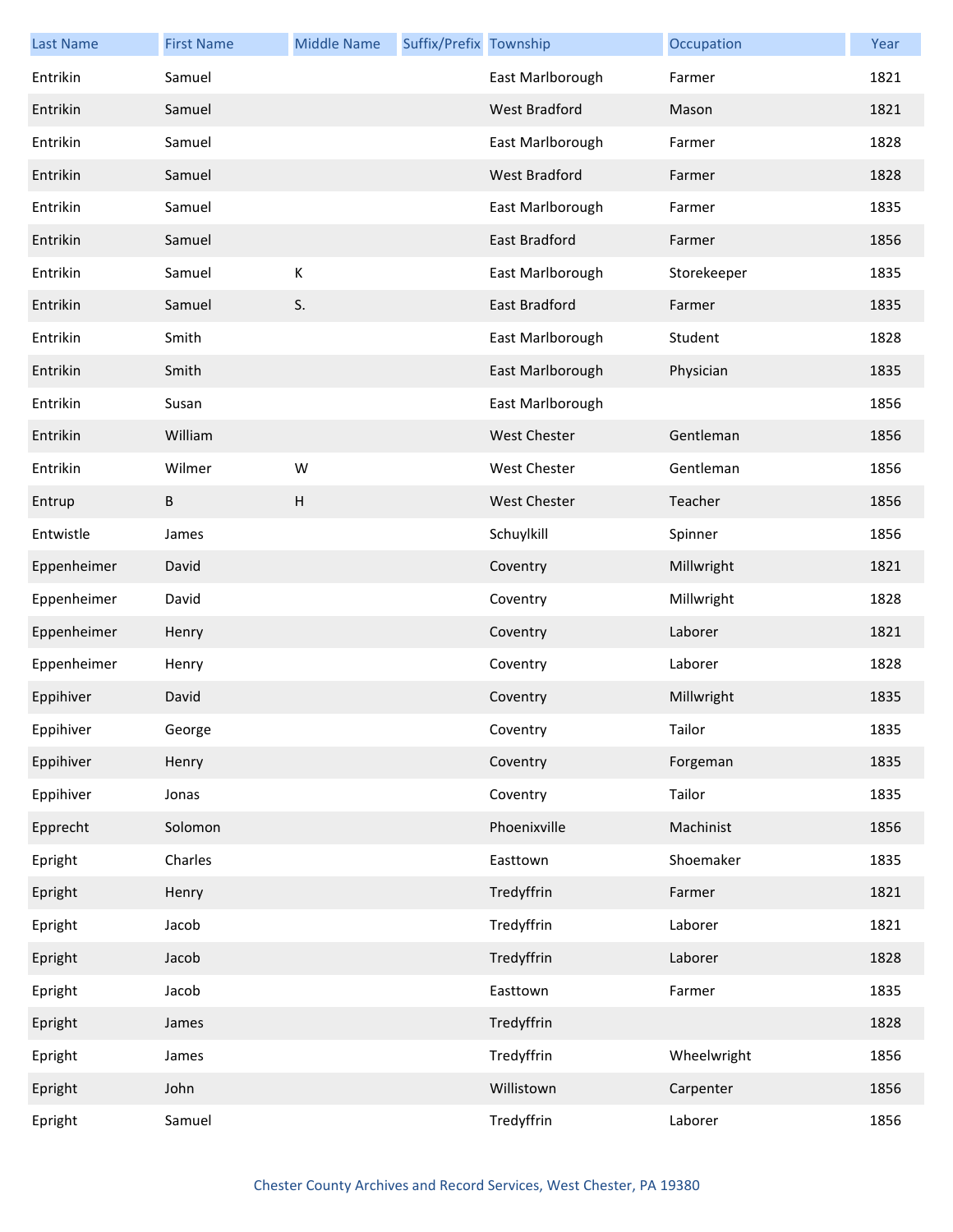| <b>Last Name</b> | <b>First Name</b> | <b>Middle Name</b> | Suffix/Prefix Township |                      | Occupation | Year |
|------------------|-------------------|--------------------|------------------------|----------------------|------------|------|
| Epright          | William           |                    |                        | Willistown           | Blacksmith | 1856 |
| Erb              | Nicholas          |                    |                        | East Caln            | Laborer    | 1835 |
| Ernback          | Tabias            |                    |                        | <b>East Vincent</b>  |            | 1856 |
| Ernest           | John              |                    |                        | Pikeland             | Shoemaker  | 1807 |
| Ernest           | Nicholas          |                    |                        | Schuylkill           | Farmer     | 1856 |
| Ernst            | Mathias           |                    |                        | Coventry             | Laborer    | 1807 |
| Ervan            | Claten            |                    |                        | West Marlborough     | Laborer    | 1856 |
| Ervin            | James             |                    |                        | Vincent              | Laborer    | 1828 |
| Ervin            | Thomas            |                    |                        | Easttown             | Carpenter  | 1835 |
| Erving           | Allison           |                    |                        | Warwick              | Blacksmith | 1856 |
| Erwin            | Aaron             |                    |                        | Brandywine           | Laborer    | 1821 |
| Erwin            | Alexander         |                    |                        | Lower Oxford         | Blacksmith | 1807 |
| Erwin            | Alexander         |                    |                        | Lower Oxford         | Blacksmith | 1814 |
| Erwin            | Alexander         |                    |                        | Lower Oxford         | Blacksmith | 1835 |
| Erwin            | Benjamin          | ${\sf R}$          |                        | Tredyffrin           | Physician  | 1835 |
| Erwin            | Cornelius         |                    |                        | East Goshen          | Factoryman | 1856 |
| Erwin            | David             |                    |                        | East Nottingham      |            | 1793 |
| Erwin            | David             |                    |                        | East Nottingham      |            | 1800 |
| Erwin            | David             |                    |                        | East Nottingham      | Weaver     | 1814 |
| Erwin            | Israel            |                    |                        | <b>West Nantmeal</b> | Tailor     | 1814 |
| Erwin            | James             |                    |                        | East Nottingham      |            | 1793 |
| Erwin            | James             |                    | Sr.                    | East Nottingham      |            | 1800 |
| Erwin            | James             |                    | Jr.                    | East Nottingham      |            | 1800 |
| Erwin            | James             |                    |                        | East Nottingham      | Farmer     | 1814 |
| Erwin            | James             |                    | Jr.                    | East Nottingham      | Farmer     | 1814 |
| Erwin            | James             |                    |                        | Brandywine           | Carpenter  | 1821 |
| Erwin            | James             |                    |                        | Charlestown          | Farmer     | 1821 |
| Erwin            | John              |                    |                        | East Nottingham      |            | 1793 |
| Erwin            | John              |                    |                        | West Marlborough     |            | 1800 |
| Erwin            | John              |                    | Sr.                    | East Nottingham      |            | 1800 |
| Erwin            | John              |                    | Jr.                    | East Nottingham      |            | 1800 |
| Erwin            | John              |                    |                        | West Marlborough     | Miller     | 1807 |
| Erwin            | John              |                    |                        | Pikeland             | Tailor     | 1814 |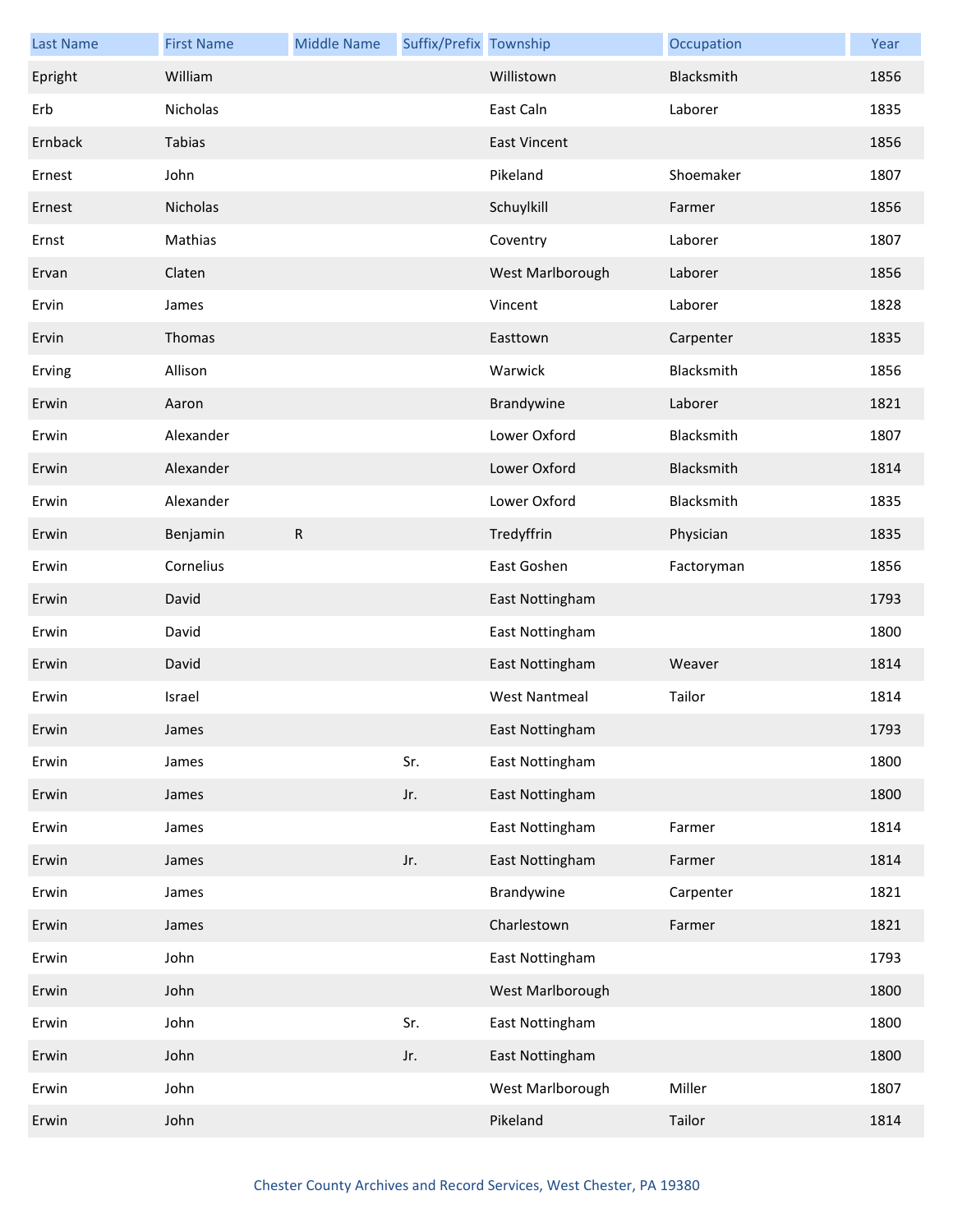| <b>Last Name</b> | <b>First Name</b> | <b>Middle Name</b> | Suffix/Prefix Township |                      | Occupation  | Year |
|------------------|-------------------|--------------------|------------------------|----------------------|-------------|------|
| Erwin            | John              |                    |                        | East Nottingham      | Farmer      | 1814 |
| Erwin            | John              |                    |                        | Lower Oxford         | Farmer      | 1814 |
| Erwin            | John              |                    |                        | Pikeland             | Tailor      | 1821 |
| Erwin            | John              |                    |                        | Pikeland             |             | 1821 |
| Erwin            | John              |                    |                        | Brandywine           | Farmer      | 1821 |
| Erwin            | John              |                    |                        | Pikeland             | Tailor      | 1828 |
| Erwin            | John              |                    | Jr.                    | Pikeland             | Farmer      | 1828 |
| Erwin            | John              |                    |                        | Lower Oxford         | Farmer      | 1835 |
| Erwin            | Ricahrd           |                    |                        | Willistown           | Laborer     | 1828 |
| Erwin            | Robert            |                    |                        | East Nottingham      |             | 1793 |
| Erwin            | Robert            |                    |                        | East Nottingham      |             | 1800 |
| Erwin            | Samuel            |                    |                        | West Marlborough     | Ironmaster  | 1807 |
| Erwin            | Samuel            |                    |                        | Willistown           | Laborer     | 1828 |
| Erwin            | Thomas            |                    |                        | East Whiteland       | Wheelwright | 1821 |
| Erwin            | William           |                    |                        | Lower Oxford         |             | 1800 |
| Erwin            | William           |                    |                        | Lower Oxford         | Farmer      | 1807 |
| Erwin            | William           |                    |                        | Lower Oxford         | Farmer      | 1814 |
| Erwin            | William           |                    |                        | Lower Oxford         | Farmer      | 1814 |
| Erwin            | William           |                    |                        | Brandywine           | Cooper      | 1821 |
| Erwin            | William           |                    |                        | Lower Oxford         | Farmer      | 1835 |
| Erwin            | William           |                    | Jr.                    | Lower Oxford         | Blacksmith  | 1835 |
| Esbert           | Samuel            | ${\sf R}$          |                        | Tredyffrin           | Teacher     | 1856 |
| Esbin            | Jesse             |                    |                        | East Goshen          | Farmer      | 1856 |
| Esborn           | Jesse             |                    |                        | East Goshen          | Painter     | 1835 |
| Esdale           | Patrick           |                    |                        | East Fallowfield     | Laborer     | 1807 |
| Eseks            | Jacob             |                    |                        | <b>West Nantmeal</b> |             | 1800 |
| Eseks            | John              |                    |                        | <b>West Nantmeal</b> |             | 1800 |
| Eseks            | Michael           |                    |                        | <b>West Nantmeal</b> |             | 1800 |
| Eseks            | Rudolph           |                    |                        | <b>West Nantmeal</b> |             | 1800 |
| Eseleman         | Henry             |                    |                        | <b>West Nantmeal</b> | Tailor      | 1835 |
| Eshelman         | John              |                    | MD                     | East Caln            | Doctor      | 1856 |
| Eshford          | George            |                    |                        | Vincent              | Miller      | 1828 |
| Eshleman         | Christian         |                    |                        | Honeybrook           | Laborer     | 1856 |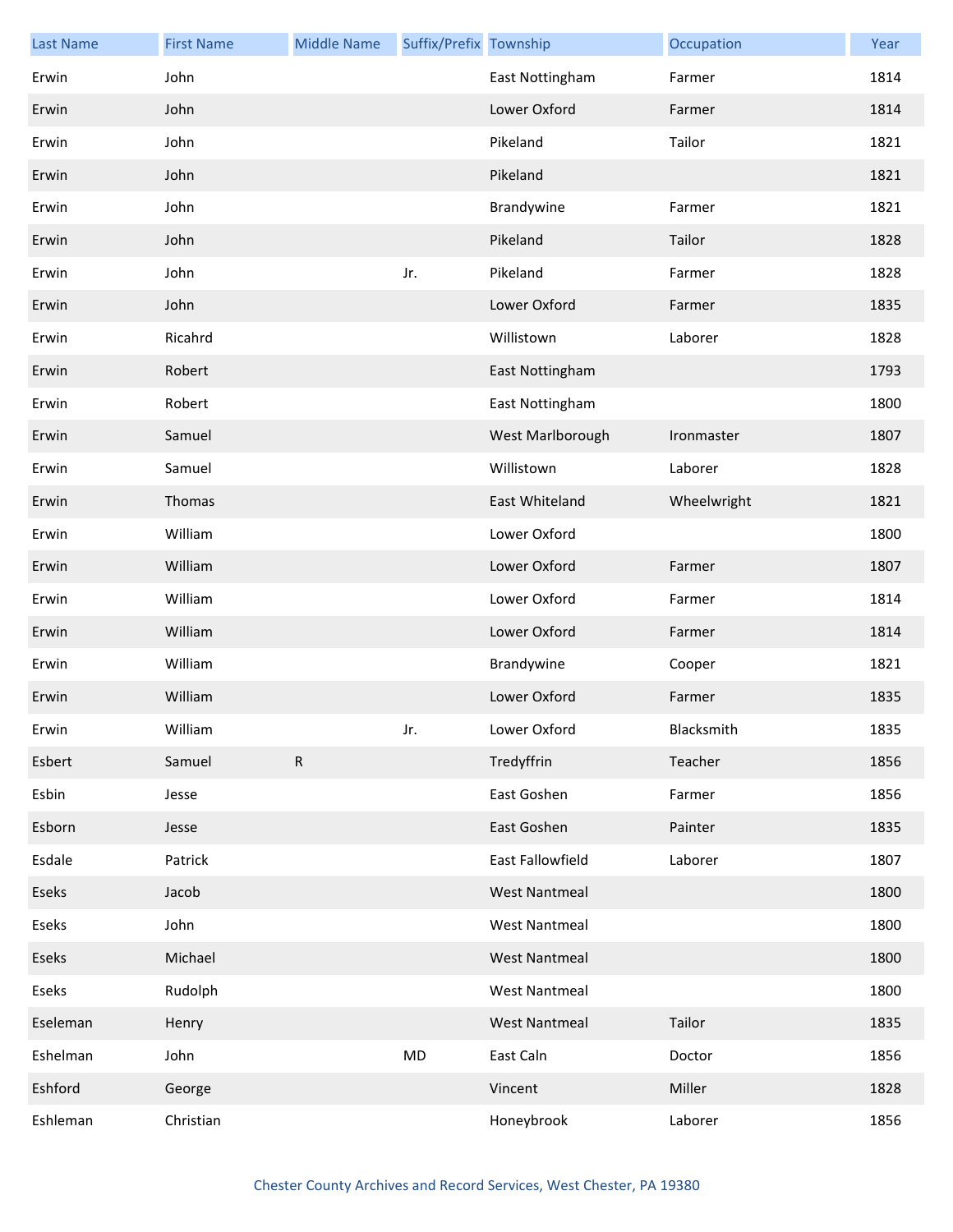| <b>Last Name</b> | <b>First Name</b> | <b>Middle Name</b> | Suffix/Prefix Township |                      | Occupation | Year |
|------------------|-------------------|--------------------|------------------------|----------------------|------------|------|
| Esic             | Jonathan          |                    |                        | <b>West Nantmeal</b> | Farmer     | 1835 |
| Esick            | Catharine         |                    |                        | <b>West Nantmeal</b> | Farmer     | 1835 |
| Esick            | Samuel            |                    |                        | Vincent              |            | 1821 |
| Esick            | Samuel            |                    |                        | Brandywine           | Laborer    | 1835 |
| Esie             | John              |                    |                        | <b>East Vincent</b>  | Laborer    | 1856 |
| Esler            | Benjamin          |                    |                        | <b>Upper Oxford</b>  | Farmer     | 1835 |
| Esmith           | John              |                    |                        | <b>East Nantmeal</b> | Mason      | 1814 |
| Esrey            | James             |                    |                        | Uwchlan              | Cooper     | 1835 |
| Esseck           | <b>Balser</b>     |                    |                        | Uwchlan              | Farmer     | 1828 |
| Esseck           | Balser            |                    |                        | Uwchlan              | Farmer     | 1856 |
| Esseck           | Henry             |                    |                        | Uwchlan              |            | 1793 |
| Esseck           | John              |                    |                        | Uwchlan              | Farmer     | 1856 |
| Esseck           | Rudolph           |                    |                        | <b>East Nantmeal</b> |            | 1793 |
| Essek            | Henry             |                    |                        | Uwchlan              | Farmer     | 1807 |
| Essek            | Henry             |                    |                        | Uwchlan              | Farmer     | 1807 |
| Essex            | Jacob             |                    |                        | <b>West Nantmeal</b> | Laborer    | 1807 |
| Essex            | John              |                    |                        | <b>West Nantmeal</b> | Farmer     | 1807 |
| Essex            | Michael           |                    |                        | <b>West Nantmeal</b> | Farmer     | 1807 |
| Essex            | Rudolph           |                    | Jr.                    | <b>West Nantmeal</b> | Farmer     | 1807 |
| Essex            | Rudolph           |                    |                        | <b>West Nantmeal</b> | Farmer     | 1807 |
| Essick           | (Widow)           |                    | Widow                  | Vincent              |            | 1828 |
| Essick           | Adam              |                    |                        | East Whiteland       | Laborer    | 1828 |
| Essick           | Adam              |                    |                        | East Whiteland       | Laborer    | 1835 |
| Essick           | Adam              |                    |                        | West Chester         | Farmer     | 1856 |
| Essick           | <b>Balser</b>     |                    |                        | Vincent              |            | 1814 |
| Essick           | Balser            |                    |                        | Uwchlan              | Farmer     | 1814 |
| Essick           | Balser            |                    |                        | Uwchlan              | Farmer     | 1821 |
| Essick           | Bolser            |                    |                        | Vincent              | Yeoman     | 1807 |
| Essick           | <b>Bolser</b>     |                    |                        | Uwchlan              | Cooper     | 1835 |
| Essick           | Boulser           |                    |                        | Vincent              |            | 1793 |
| Essick           | Boulser           |                    |                        | Vincent              |            | 1800 |
| Essick           | Buy               | G                  |                        | Phoenixville         | Saddler    | 1856 |
| Essick           | George            |                    |                        | <b>West Nantmeal</b> | Laborer    | 1814 |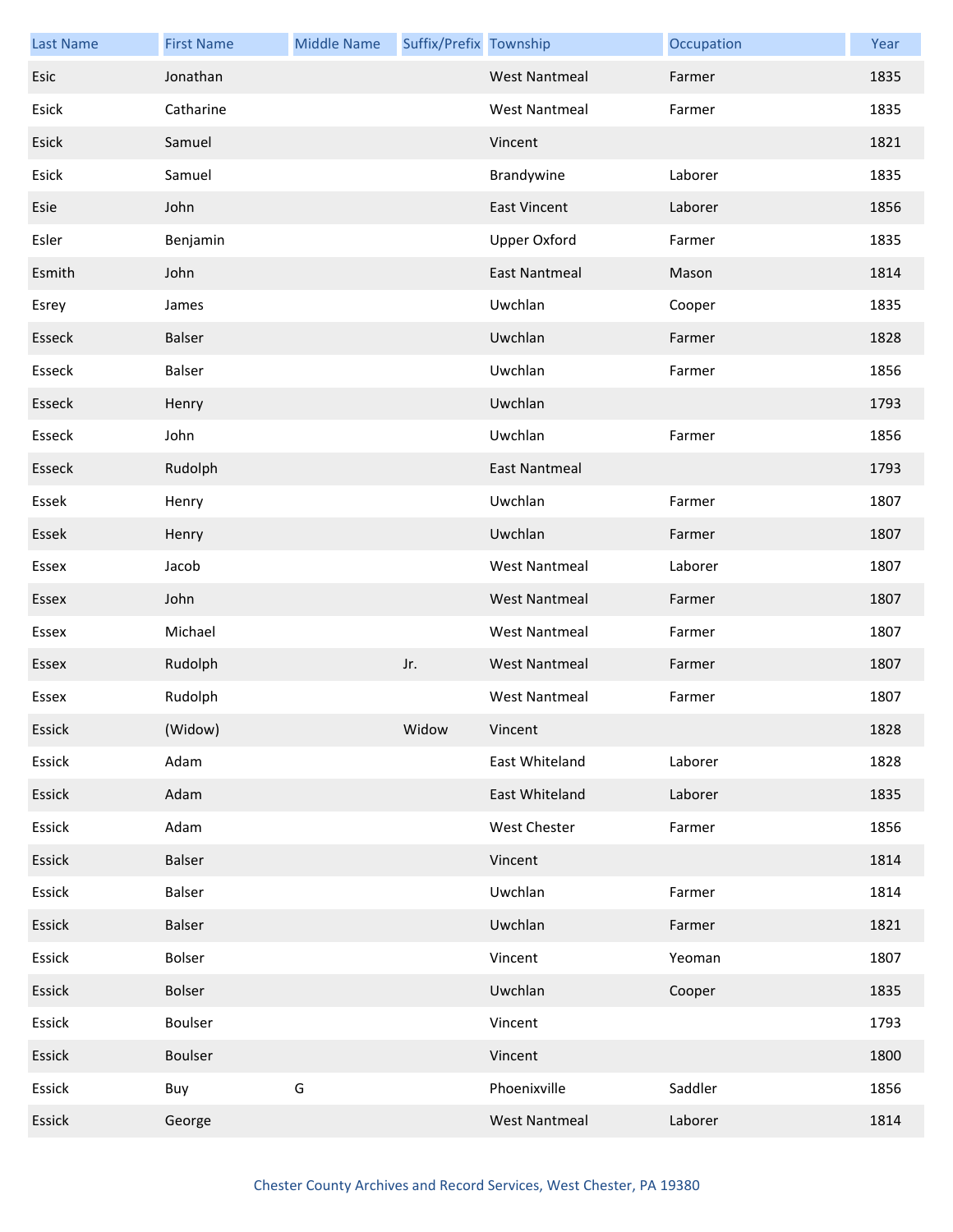| <b>Last Name</b> | <b>First Name</b> | <b>Middle Name</b> | Suffix/Prefix Township |                      | Occupation | Year |
|------------------|-------------------|--------------------|------------------------|----------------------|------------|------|
| Essick           | Henderson         |                    |                        | Warwick              | Mason      | 1856 |
| Essick           | Henry             |                    |                        | Uwchlan              |            | 1800 |
| Essick           | Henry             |                    |                        | Uwchlan              | Farmer     | 1814 |
| Essick           | Henry             |                    |                        | Uwchlan              | Farmer     | 1821 |
| Essick           | Jacob             |                    |                        | Vincent              | Laborer    | 1828 |
| Essick           | Jacob             |                    |                        | <b>West Vincent</b>  | Laborer    | 1835 |
| Essick           | Jacob             |                    |                        | <b>West Vincent</b>  | Mason      | 1856 |
| Essick           | James             |                    |                        | Schuylkill           | Farmer     | 1856 |
| Essick           | John              |                    |                        | <b>West Nantmeal</b> | Innkeeper  | 1814 |
| Essick           | John              |                    |                        | <b>East Nantmeal</b> | Farmer     | 1821 |
| Essick           | John              |                    |                        | <b>East Nantmeal</b> | Farmer     | 1835 |
| Essick           | John              |                    |                        | <b>East Nantmeal</b> | Farmer     | 1835 |
| Essick           | John              |                    |                        | Honeybrook           | Farmer     | 1856 |
| Essick           | John              |                    |                        | Phoenixville         | Pudler     | 1856 |
| Essick           | John              |                    |                        | Warwick              | Farmer     | 1856 |
| Essick           | John              |                    |                        | Wallace              | Farmer     | 1856 |
| Essick           | Jonathan          |                    |                        | <b>West Nantmeal</b> | Laborer    | 1828 |
| Essick           | Joseph            |                    |                        | Warwick              | Mason      | 1856 |
| Essick           | Michael           |                    |                        | <b>West Nantmeal</b> | Farmer     | 1814 |
| Essick           | Rudolph           |                    | Jr.                    | <b>West Nantmeal</b> | Farmer     | 1814 |
| Essick           | Rudolph           |                    | Sr.                    | West Nantmeal        | Farmer     | 1814 |
| Essick           | Rudolph           |                    |                        | <b>East Nantmeal</b> | Laborer    | 1835 |
| Essick           | Samuel            |                    |                        | <b>West Nantmeal</b> | Farmer     | 1814 |
| Essick           | Samuel            |                    |                        | Uwchlan              | Laborer    | 1821 |
| Essick           | Samuel            |                    |                        | <b>West Nantmeal</b> | Laborer    | 1828 |
| Essick           | Samuel            |                    |                        | Vincent              | Carpenter  | 1828 |
| Essick           | Samuel            |                    |                        | <b>West Vincent</b>  | Carpenter  | 1835 |
| Essick           | Samuel            |                    |                        | <b>West Vincent</b>  | Carpenter  | 1856 |
| Essicks          | Jacob             |                    |                        | Tredyffrin           | Laborer    | 1814 |
| Essig            | Jacob             |                    |                        | Coventry             | Cordwainer | 1821 |
| Essig            | John              |                    |                        | <b>East Nantmeal</b> | Laborer    | 1828 |
| Essig            | John              |                    |                        | <b>East Nantmeal</b> | Farmer     | 1828 |
| Essig            | Jonathan          |                    |                        | <b>West Nantmeal</b> | Jobber     | 1856 |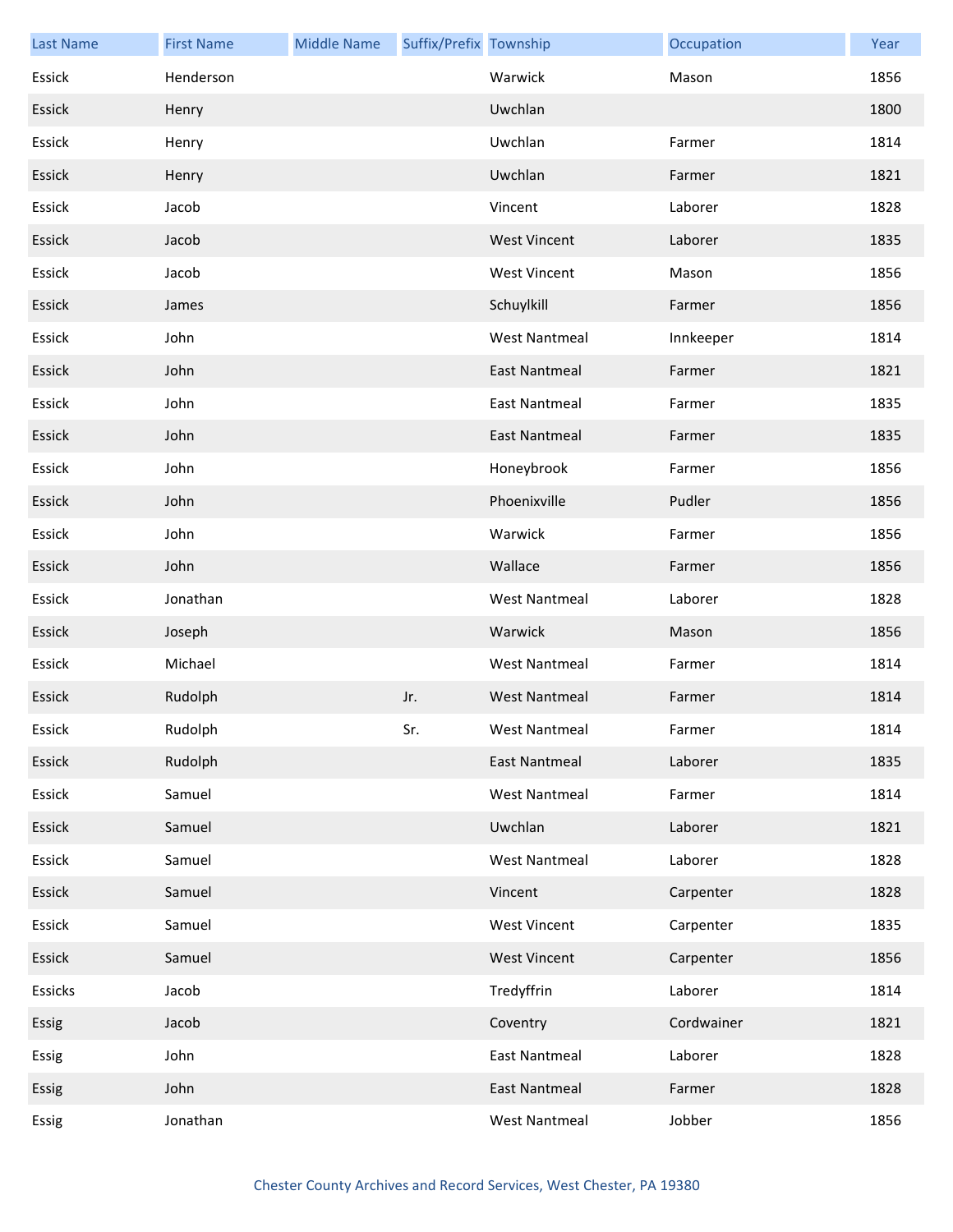| <b>Last Name</b> | <b>First Name</b> | <b>Middle Name</b>                                                                                         | Suffix/Prefix Township |                      | Occupation | Year |
|------------------|-------------------|------------------------------------------------------------------------------------------------------------|------------------------|----------------------|------------|------|
| Essig            | Michael           |                                                                                                            |                        | Pikeland             | Laborer    | 1807 |
| Essig            | Tasey             |                                                                                                            |                        | <b>West Nantmeal</b> | Lady       | 1856 |
| Essigh           | George            |                                                                                                            |                        | Vincent              |            | 1821 |
| Esterly          | William           |                                                                                                            |                        | East Nottingham      | Laborer    | 1856 |
| Esworthy         | James             |                                                                                                            |                        | <b>West Nantmeal</b> | Carpenter  | 1856 |
| Esworthy         | Joseph            |                                                                                                            |                        | West Caln            | Shoemaker  | 1828 |
| Esworthy         | Joseph            |                                                                                                            |                        | West Caln            | Shoemaker  | 1835 |
| Esworthy         | Thomas            |                                                                                                            |                        | East Goshen          | Laborer    | 1821 |
| Esworthy         | Thomas            |                                                                                                            |                        | East Goshen          | Laborer    | 1828 |
| Esworthy         | Thomas            |                                                                                                            |                        | <b>West Chester</b>  | Shoemaker  | 1856 |
| Eton             | Amos              |                                                                                                            |                        | West Nottingham      | Miller     | 1814 |
| Evans            | Abel              |                                                                                                            |                        | Vincent              | Farmer     | 1828 |
| Evans            | Abel              |                                                                                                            |                        | Uwchlan              | Retailer   | 1835 |
| Evans            | Abel              |                                                                                                            |                        | <b>West Vincent</b>  | Farmer     | 1856 |
| Evans            | Able              |                                                                                                            |                        | <b>West Vincent</b>  | Farmer     | 1835 |
| Evans            | Abner             |                                                                                                            |                        | Coventry             | Farmer     | 1828 |
| Evans            | Abner             |                                                                                                            |                        | Coventry             | Laborer    | 1835 |
| Evans            | Abner             |                                                                                                            |                        | East Caln            | Shoemaker  | 1856 |
| Evans            | Abner             | G                                                                                                          |                        | <b>East Nantmeal</b> | Farmer     | 1856 |
| Evans            | alb               |                                                                                                            |                        | Honeybrook           | Plasterer  | 1856 |
| Evans            | Alexander         |                                                                                                            |                        | Willistown           | Cordwainer | 1828 |
| Evans            | Alexander         |                                                                                                            |                        | East Bradford        | Shoemaker  | 1835 |
| Evans            | Alexander         |                                                                                                            |                        | Sadsbury             |            | 1835 |
| Evans            | Amos              | $\mathsf K$                                                                                                |                        | <b>East Coventry</b> | Boatman    | 1856 |
| Evans            | Ann               |                                                                                                            |                        | Tredyffrin           |            | 1814 |
| Evans            | Anna              | $\mathsf{M}% _{T}=\mathsf{M}_{T}\!\left( a,b\right) ,\ \mathsf{M}_{T}=\mathsf{M}_{T}\!\left( a,b\right) ,$ |                        | Willistown           | Retired    | 1856 |
| Evans            | Benjamin          |                                                                                                            |                        | Tredyffrin           | Gentleman  | 1814 |
| Evans            | Benjamin          |                                                                                                            |                        | Coventry             | Pump maker | 1821 |
| Evans            | Benjamin          |                                                                                                            |                        | Tredyffrin           | Farmer     | 1821 |
| Evans            | Benjamin          |                                                                                                            |                        | Tredyffrin           | Farmer     | 1828 |
| Evans            | Benjamin          |                                                                                                            |                        | Tredyffrin           | Farmer     | 1835 |
| Evans            | Benjamin          | $\mathsf F$                                                                                                |                        | East Pikeland        | Laborer    | 1856 |
| Evans            | Britton           |                                                                                                            |                        | East Caln            | Agent      | 1835 |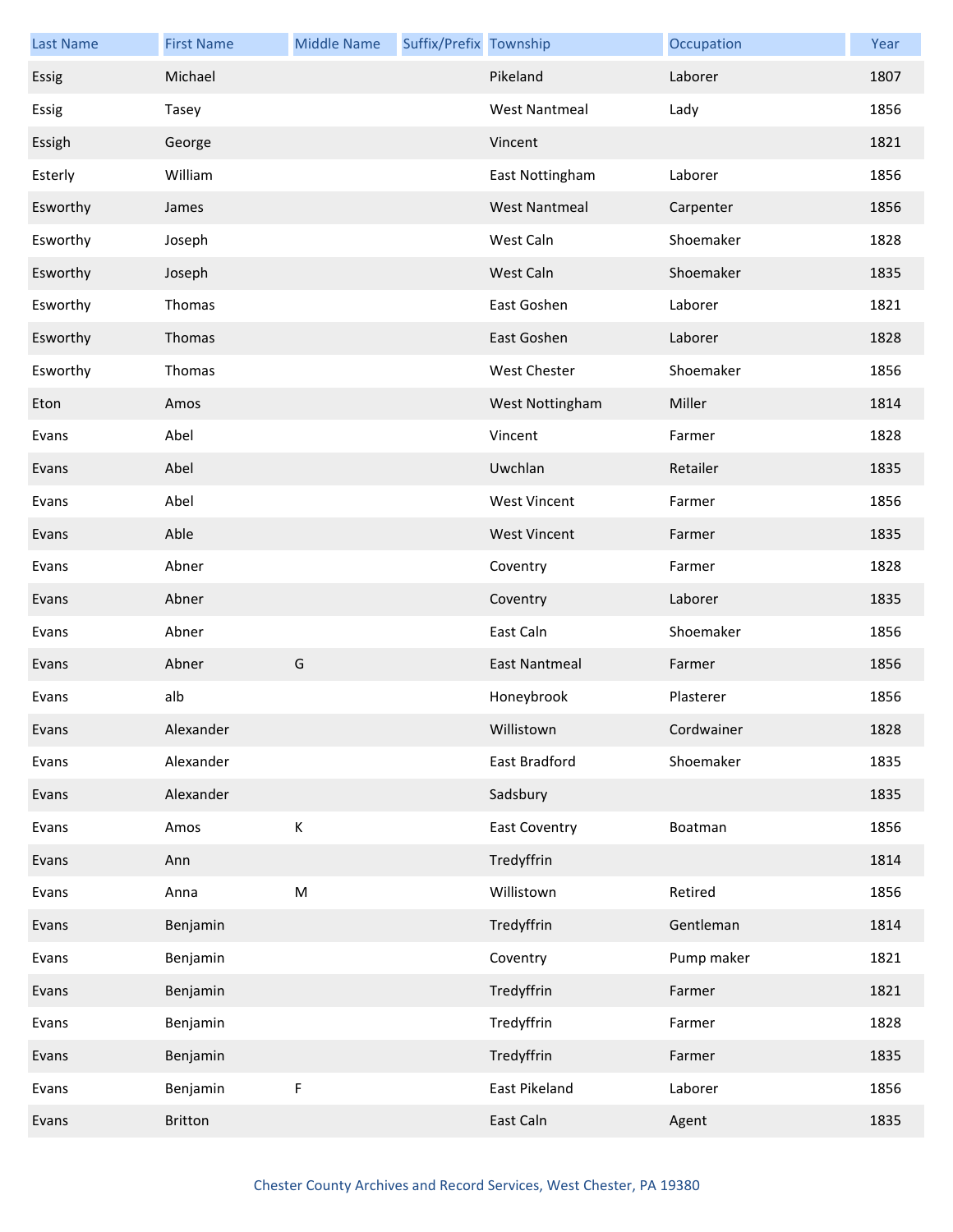| <b>Last Name</b> | <b>First Name</b> | <b>Middle Name</b> | Suffix/Prefix Township |                      | Occupation  | Year |
|------------------|-------------------|--------------------|------------------------|----------------------|-------------|------|
| Evans            | Cadwalader        |                    |                        | East Goshen          | Farmer      | 1821 |
| Evans            | Cadwaleder        |                    |                        | East Goshen          | Farmer      | 1828 |
| Evans            | Cadwaledor        |                    |                        | Easttown             |             | 1793 |
| Evans            | Cadwallader       |                    |                        | Willistown           | Farmer      | 1856 |
| Evans            | Caleb             |                    |                        | Pikeland             | Farmer      | 1807 |
| Evans            | Caleb             |                    |                        | Pikeland             | Blacksmith  | 1814 |
| Evans            | Caleb             |                    |                        | West Caln            | Farmer      | 1821 |
| Evans            | Caleb             |                    |                        | Pikeland             | Blacksmith  | 1821 |
| Evans            | Caleb             |                    |                        | Pikeland             | Blacksmith  | 1828 |
| Evans            | Caleb             |                    |                        | Wallace              | Farmer      | 1856 |
| Evans            | Catherine         |                    |                        | West Chester         | Housekeeper | 1835 |
| Evans            | Charles           |                    |                        | Honey Brook          | Laborer     | 1821 |
| Evans            | Daniel            |                    |                        | Uwchlan              |             | 1793 |
| Evans            | Daniel            |                    | Esq.                   | Uwchlan              |             | 1800 |
| Evans            | Daniel            |                    |                        | Uwchlan              | Wheelwright | 1800 |
| Evans            | Daniel            |                    |                        | Uwchlan              | Wagonmaker  | 1807 |
| Evans            | Daniel            |                    | Esq.                   | Uwchlan              |             | 1807 |
| Evans            | Daniel            |                    | Esq.                   | Uwchlan              | Farmer      | 1814 |
| Evans            | Daniel            |                    |                        | Tredyffrin           | Blacksmith  | 1814 |
| Evans            | Daniel            |                    |                        | Uwchlan              | Farmer      | 1821 |
| Evans            | Daniel            |                    |                        | Uwchlan              | Blacksmith  | 1828 |
| Evans            | Daniel            |                    |                        | Uwchlan              | Storekeeper | 1828 |
| Evans            | Daniel            | G                  |                        | <b>East Nantmeal</b> | Laborer     | 1835 |
| Evans            | David             |                    |                        | Vincent              |             | 1800 |
| Evans            | David             |                    |                        | Uwchlan              | Storekeeper | 1807 |
| Evans            | David             |                    |                        | New London           | Farmer      | 1828 |
| Evans            | David             |                    |                        | New London           | Tanner      | 1835 |
| Evans            | David             |                    |                        | Tredyffrin           | Merchant    | 1835 |
| Evans            | David             |                    |                        | <b>East Nantmeal</b> | Blacksmith  | 1835 |
| Evans            | David             |                    |                        | Franklin             | Farmer      | 1856 |
| Evans            | David             |                    |                        | Willistown           | Farmer      | 1856 |
| Evans            | E                 | $\sf B$            |                        | Charlestown          | Farmer      | 1856 |
| Evans            | Eaven             |                    |                        | Easttown             |             | 1793 |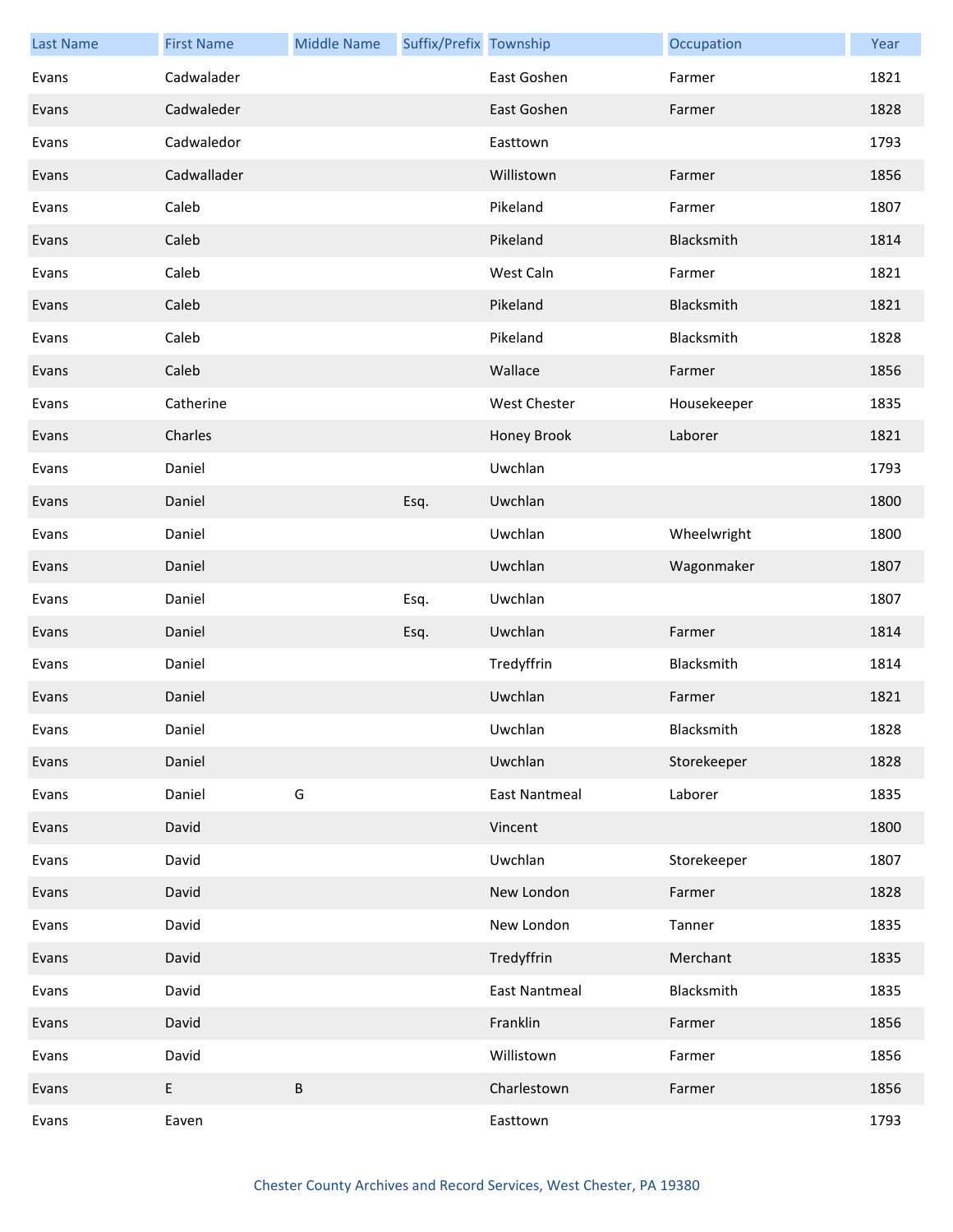| <b>Last Name</b> | <b>First Name</b> | <b>Middle Name</b> | Suffix/Prefix Township |                      | Occupation    | Year |
|------------------|-------------------|--------------------|------------------------|----------------------|---------------|------|
| Evans            | Edmund            | $\mathsf C$        |                        | East Bradford        | Farmer        | 1856 |
| Evans            | Edward            |                    |                        | West Whiteland       | Farmer        | 1807 |
| Evans            | Edward            |                    |                        | East Whiteland       | Farmer        | 1814 |
| Evans            | Edward            |                    |                        | Vincent              |               | 1814 |
| Evans            | Edward            |                    |                        | Uwchlan              | Farmer        | 1814 |
| Evans            | Edward            |                    |                        | <b>West Nantmeal</b> | Laborer       | 1821 |
| Evans            | Edward            |                    |                        | East Whiteland       | Farmer        | 1821 |
| Evans            | Edward            |                    |                        | Vincent              |               | 1821 |
| Evans            | Edward            |                    |                        | Uwchlan              | Laborer       | 1828 |
| Evans            | Edward            |                    |                        | East Whiteland       | Farmer        | 1828 |
| Evans            | Edward            |                    |                        | Uwchlan              | Laborer       | 1835 |
| Evans            | Edward            |                    |                        | East Whiteland       | Farmer        | 1835 |
| Evans            | Edward            |                    |                        | West Whiteland       | Laborer       | 1856 |
| Evans            | Edward            | F                  |                        | Tredyffrin           | Tavern Keeper | 1835 |
| Evans            | Elam              |                    |                        | Uwchlan              | Wagonmaker    | 1807 |
| Evans            | Elam              |                    |                        | Uwchlan              | Farmer        | 1835 |
| Evans            | Elam              |                    |                        | Uwchlan              | Farmer        | 1856 |
| Evans            | Elbert            |                    |                        | West Whiteland       | Gentleman     | 1856 |
| Evans            | Elem              |                    |                        | Uwchlan              | Wheelwright   | 1828 |
| Evans            | Eli               |                    |                        | Vincent              |               | 1800 |
| Evans            | Eli               |                    |                        | <b>East Nantmeal</b> | Farmer        | 1800 |
| Evans            | Eli               | $\sf T$            |                        | Uwchlan              | Wheelwright   | 1856 |
| Evans            | Eliam             |                    |                        | Uwchlan              | Wheelwright   | 1814 |
| Evans            | Elihu             |                    |                        | <b>East Nantmeal</b> |               | 1793 |
| Evans            | Elihu             |                    |                        | <b>East Nantmeal</b> | Cordwainer    | 1800 |
| Evans            | Elijah            |                    |                        | Charlestown          |               | 1793 |
| Evans            | Elisha            |                    |                        | Uwchlan              |               | 1793 |
| Evans            | Elizabeth         |                    |                        | <b>East Nantmeal</b> |               | 1828 |
| Evans            | Elizabeth         |                    |                        | Honeybrook           | Lady          | 1856 |
| Evans            | Elom              |                    |                        | Uwchlan              | Wheelwright   | 1821 |
| Evans            | Esther            |                    |                        | Uwchlan              |               | 1835 |
| Evans            | Evan              |                    |                        | London Britain       |               | 1793 |
| Evans            | Evan              |                    |                        | Uwchlan              |               | 1793 |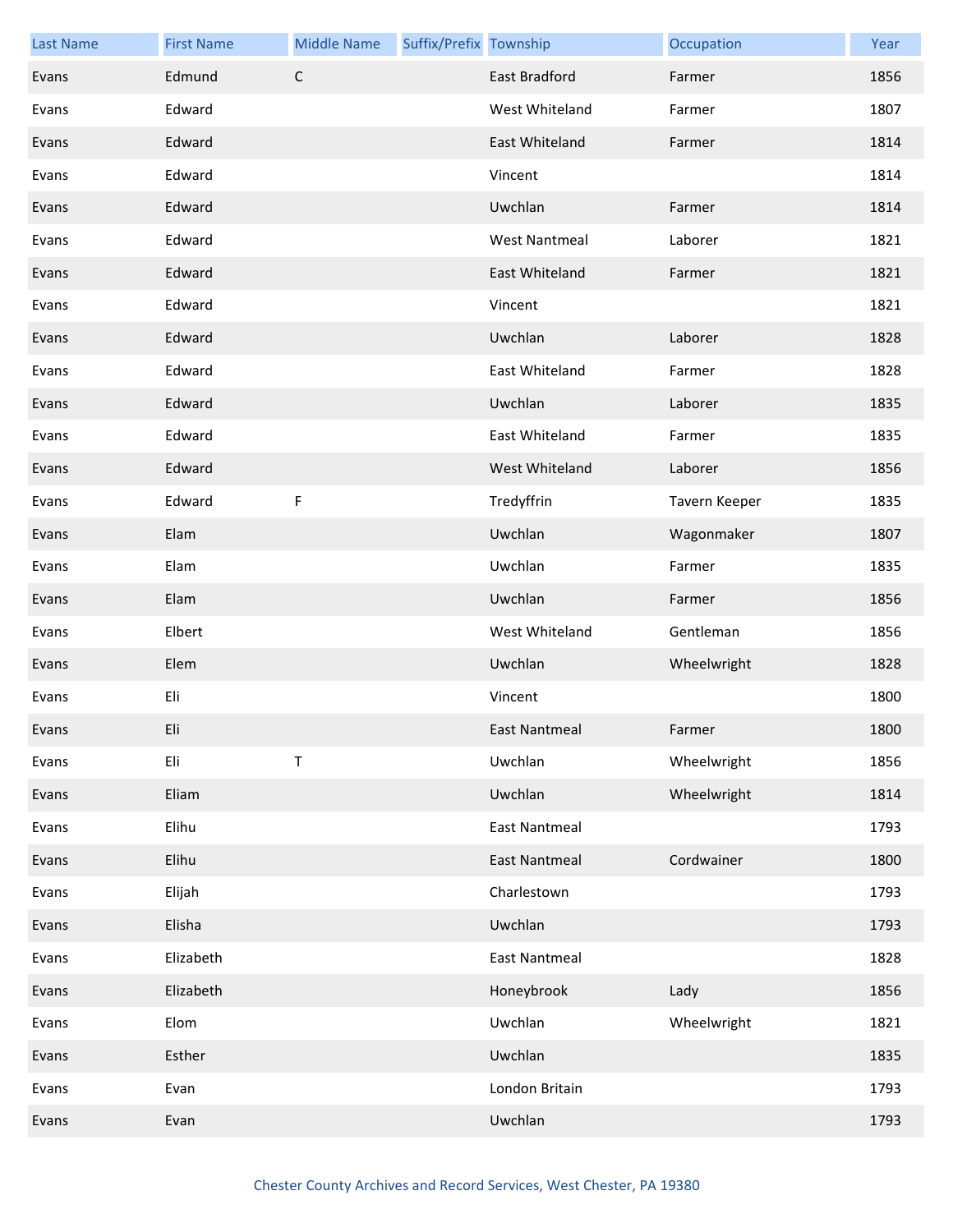| <b>Last Name</b> | <b>First Name</b> | <b>Middle Name</b> | Suffix/Prefix Township |                      | Occupation   | Year |
|------------------|-------------------|--------------------|------------------------|----------------------|--------------|------|
| Evans            | Evan              |                    |                        | Uwchlan              | Commissioner | 1800 |
| Evans            | Evan              |                    |                        | Uwchlan              | Cordwainer   | 1800 |
| Evans            | Evan              |                    |                        | Uwchlan              | Shoemaker    | 1807 |
| Evans            | Evan              |                    |                        | Uwchlan              | Farmer       | 1807 |
| Evans            | Evan              |                    |                        | Uwchlan              | Farmer       | 1814 |
| Evans            | Evan              |                    |                        | <b>East Nantmeal</b> | Farmer       | 1814 |
| Evans            | Evan              |                    |                        | <b>East Nantmeal</b> | Shoemaker    | 1814 |
| Evans            | Evan              |                    |                        | <b>East Nantmeal</b> | Mason        | 1821 |
| Evans            | Evan              |                    |                        | Uwchlan              | Farmer       | 1821 |
| Evans            | Evan              |                    |                        | <b>East Nantmeal</b> | Cordwainer   | 1821 |
| Evans            | Evan              |                    | Esq.                   | <b>East Nantmeal</b> | Farmer       | 1821 |
| Evans            | Evan              |                    |                        | Vincent              | Mason        | 1828 |
| Evans            | Evan              |                    | Sr.                    | Vincent              | Farmer       | 1828 |
| Evans            | Evan              |                    |                        | <b>East Nantmeal</b> | Farmer       | 1828 |
| Evans            | Evan              |                    |                        | <b>East Nantmeal</b> | Farmer       | 1835 |
| Evans            | Evan              | $\sf B$            |                        | Uwchlan              | Farmer       | 1856 |
| Evans            | Even              |                    |                        | <b>West Vincent</b>  | Stonemason   | 1835 |
| Evans            | Ezekiel           |                    |                        | Uwchlan              |              | 1800 |
| Evans            | Ezekiel           |                    |                        | Uwchlan              | Farmer       | 1807 |
| Evans            | Ezekiel           |                    | Sr.                    | Uwchlan              | Farmer       | 1814 |
| Evans            | Ezekiel           |                    |                        | Uwchlan              | Farmer       | 1814 |
| Evans            | Ezekiel           |                    |                        | Uwchlan              | Farmer       | 1821 |
| Evans            | Ezekiel           |                    |                        | Uwchlan              | Farmer       | 1821 |
| Evans            | Ezekiel           |                    |                        | Uwchlan              | Farmer       | 1828 |
| Evans            | Ezekiel           |                    | Esq.                   | Uwchlan              | Farmer       | 1828 |
| Evans            | Ezekiel           |                    |                        | Uwchlan              | Farmer       | 1835 |
| Evans            | Ezekiel           |                    |                        | Uwchlan              | Farmer       | 1856 |
| Evans            | Ezra              |                    |                        | Uwchlan              | Farmer       | 1814 |
| Evans            | Ezra              |                    |                        | Uwchlan              | Storekeeper  | 1821 |
| Evans            | Ezra              |                    |                        | Uwchlan              | Farmer       | 1828 |
| Evans            | Ezra              |                    |                        | Uwchlan              | Farmer       | 1835 |
| Evans            | Ezra              |                    |                        | Uwchlan              | Farmer       | 1856 |
| Evans            | Fanny             |                    |                        | Pikeland             | Lady         | 1828 |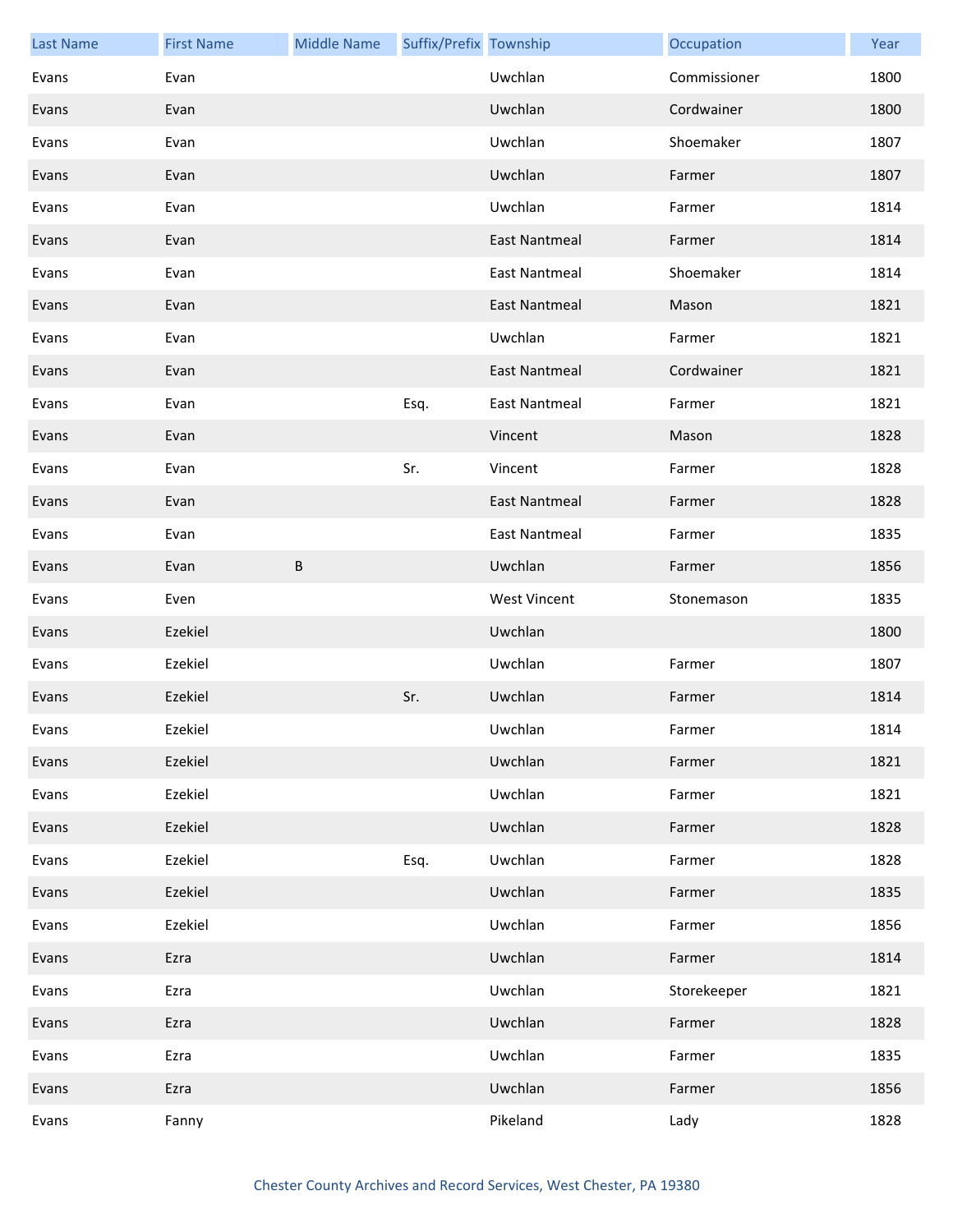| <b>Last Name</b> | <b>First Name</b> | <b>Middle Name</b> | Suffix/Prefix Township |                      | Occupation  | Year |
|------------------|-------------------|--------------------|------------------------|----------------------|-------------|------|
| Evans            | Frances           |                    | Mrs.                   | Pikeland             | Farmer      | 1835 |
| Evans            | George            |                    |                        | East Nantmeal        |             | 1793 |
| Evans            | George            |                    |                        | <b>East Nantmeal</b> | Merchant    | 1800 |
| Evans            | George            |                    |                        | West Marlborough     |             | 1800 |
| Evans            | George            |                    | Esq.                   | <b>West Nantmeal</b> | Miller      | 1807 |
| Evans            | George            |                    | Esq.                   | <b>West Nantmeal</b> | Surveyor    | 1814 |
| Evans            | George            |                    |                        | <b>West Nantmeal</b> | Farmer      | 1821 |
| Evans            | George            |                    |                        | Coventry             | Farmer      | 1828 |
| Evans            | George            |                    |                        | Coventry             | Farmer      | 1835 |
| Evans            | George            |                    |                        | Westtown             | Laborer     | 1835 |
| Evans            | George            |                    |                        | West Marlborough     | Storekeeper | 1856 |
| Evans            | George            |                    |                        | Uwchlan              | Laborer     | 1856 |
| Evans            | Gerhart           |                    |                        | Vincent              | Millwright  | 1821 |
| Evans            | Griffith          |                    |                        | <b>East Nantmeal</b> | Farmer      | 1821 |
| Evans            | Griffith          |                    |                        | <b>East Nantmeal</b> | Farmer      | 1828 |
| Evans            | Griffith          |                    |                        | <b>East Nantmeal</b> | Farmer      | 1835 |
| Evans            | Hannah            |                    |                        | East Nantmeal        |             | 1828 |
| Evans            | Hannah            |                    |                        | <b>East Nantmeal</b> |             | 1835 |
| Evans            | Hannah            |                    |                        | <b>West Vincent</b>  |             | 1856 |
| Evans            | Henry             |                    |                        | Tredyffrin           | Farmer      | 1856 |
| Evans            | Henry             | S.                 |                        | West Chester         | Editor      | 1835 |
| Evans            | Henry             | S                  |                        | <b>West Chester</b>  | Printer     | 1856 |
| Evans            | Henry             | T.                 |                        | Uwchlan              | Storekeeper | 1828 |
| Evans            | Hester            | ${\sf P}$          |                        | East Caln            |             | 1856 |
| Evans            | Hibberd           |                    |                        | Willistown           | Farmer      | 1821 |
| Evans            | Hibberd           |                    |                        | Willistown           | Farmer      | 1828 |
| Evans            | Hibberd           |                    |                        | Willistown           | Farmer      | 1835 |
| Evans            | Hibberd           |                    |                        | Willistown           | Farmer      | 1856 |
| Evans            | Horatio           | $\sf P$            |                        | <b>East Nantmeal</b> | Farmer      | 1835 |
| Evans            | Hugh              |                    |                        | New London           |             | 1793 |
| Evans            | Hugh              |                    |                        | New London           | Shoemaker   | 1800 |
| Evans            | Hugh              |                    |                        | New London           | Shoemaker   | 1807 |
| Evans            | Hugh              |                    |                        | New London           | Farmer      | 1814 |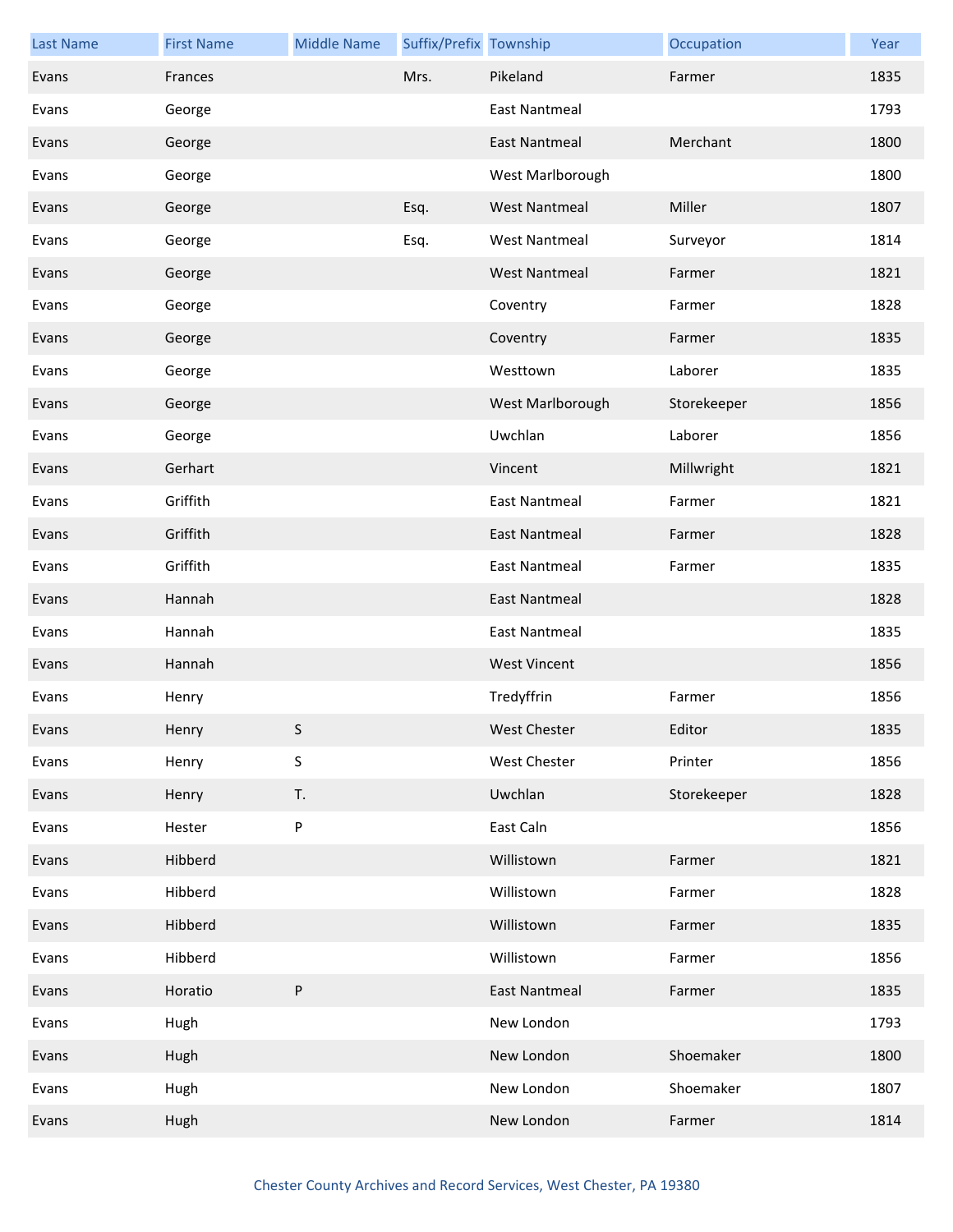| <b>Last Name</b> | <b>First Name</b> | <b>Middle Name</b> | Suffix/Prefix Township |                      | Occupation   | Year |
|------------------|-------------------|--------------------|------------------------|----------------------|--------------|------|
| Evans            | Isaac             |                    |                        | Uwchlan              | Farmer       | 1807 |
| Evans            | Isaac             |                    |                        | Uwchlan              | Farmer       | 1814 |
| Evans            | Isaac             |                    |                        | Uwchlan              | Storekeeper  | 1821 |
| Evans            | Isaac             |                    |                        | Uwchlan              | Farmer       | 1828 |
| Evans            | Isaac             |                    |                        | Uwchlan              | Gentleman    | 1828 |
| Evans            | Isaac             |                    |                        | Uwchlan              | Farmer       | 1835 |
| Evans            | Isaac             |                    |                        | Uwchlan              | Gentleman    | 1856 |
| Evans            | Isachar           |                    |                        | Willistown           | Tanner       | 1828 |
| Evans            | Isacher           |                    |                        | Willistown           | Farmer       | 1835 |
| Evans            | Ithamar           |                    |                        | Coventry             |              | 1814 |
| Evans            | Ithamer           |                    |                        | Pikeland             |              | 1800 |
| Evans            | Ithamor           |                    |                        | Pikeland             | Farmer       | 1807 |
| Evans            | J                 | Benner             |                        | Uwchlan              | Farmer       | 1856 |
| Evans            | Jacob             |                    |                        | Honeybrook           | Laborer      | 1856 |
| Evans            | James             |                    |                        | Vincent              |              | 1793 |
| Evans            | James             |                    | Jr.                    | Vincent              |              | 1800 |
| Evans            | James             |                    |                        | Vincent              | Carpenter    | 1807 |
| Evans            | James             |                    | Sr.                    | Vincent              | Shoemaker    | 1807 |
| Evans            | James             |                    |                        | Pikeland             | Farmer       | 1807 |
| Evans            | James             |                    |                        | Goshen               | Laborer      | 1807 |
| Evans            | James             |                    |                        | Easttown             | Farmer       | 1814 |
| Evans            | James             |                    |                        | <b>West Nantmeal</b> | Laborer      | 1821 |
| Evans            | James             |                    |                        | Brandywine           | Laborer      | 1828 |
| Evans            | James             |                    |                        | Schuylkill           | Laborer      | 1835 |
| Evans            | James             |                    |                        | Uwchlan              | Laborer      | 1835 |
| Evans            | James             |                    |                        | London Grove         | Laborer      | 1856 |
| Evans            | Jane              |                    |                        | West Fallowfield     |              | 1821 |
| Evans            | Jane              |                    |                        | New London           | Farmer       | 1821 |
| Evans            | Jane              |                    |                        | Easttown             | Home manager | 1835 |
| Evans            | Jefferson         |                    |                        | South Coventry       | Mason        | 1856 |
| Evans            | Jeremiah          |                    |                        | East Nantmeal        |              | 1793 |
| Evans            | Jeremiah          |                    |                        | East Nantmeal        | Farmer       | 1814 |
| Evans            | Jeremiah          |                    |                        | <b>East Nantmeal</b> | Farmer       | 1821 |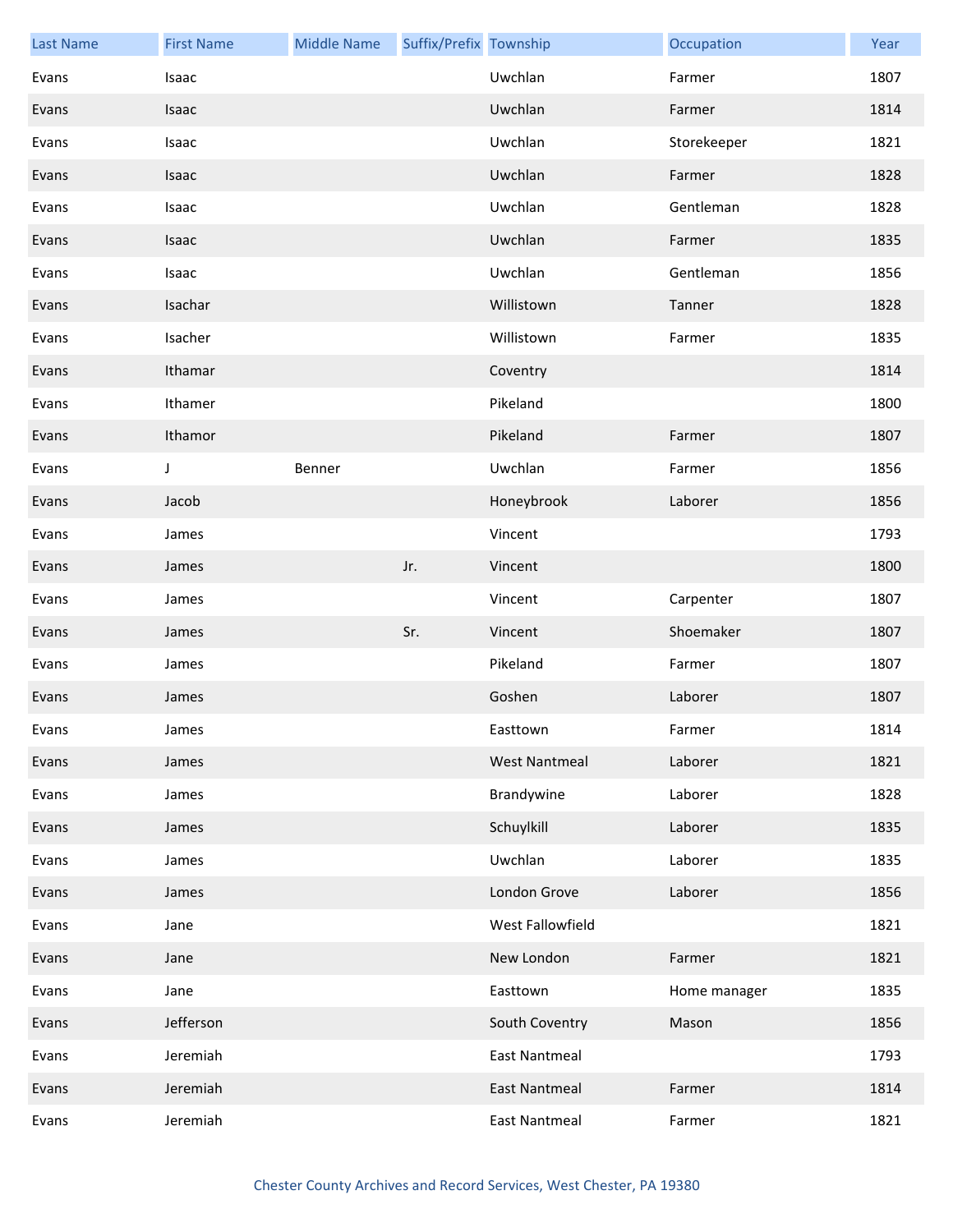| <b>Last Name</b> | <b>First Name</b> | <b>Middle Name</b> | Suffix/Prefix Township |                      | Occupation         | Year |
|------------------|-------------------|--------------------|------------------------|----------------------|--------------------|------|
| Evans            | Jeremy            |                    |                        | <b>East Nantmeal</b> | Farmer             | 1800 |
| Evans            | Jesse             |                    |                        | <b>East Nantmeal</b> |                    | 1793 |
| Evans            | Jesse             |                    |                        | East Caln            | Merchant           | 1800 |
| Evans            | Jesse             |                    |                        | East Caln            | Innkeeper          | 1807 |
| Evans            | Jesse             |                    |                        | East Caln            | Innkeeper          | 1814 |
| Evans            | Jesse             |                    |                        | East Caln            | Farmer & Innkeeper | 1821 |
| Evans            | Jesse             |                    |                        | <b>East Nantmeal</b> | Merchant           | 1828 |
| Evans            | Jesse             |                    |                        | East Caln            | Gentleman          | 1828 |
| Evans            | Jesse             |                    |                        | <b>East Nantmeal</b> | Recorder of Deeds  | 1835 |
| Evans            | Jesse             |                    |                        | West Pikeland        | Gentleman          | 1856 |
| Evans            | Jesse             |                    |                        | Tredyffrin           | Laborer            | 1856 |
| Evans            | Jesse             |                    |                        | <b>East Nantmeal</b> | Surveyor           | 1856 |
| Evans            | Jesse             | $\sf B$            |                        | West Whiteland       | Blacksmith         | 1835 |
| Evans            | Job               |                    |                        | Phoenixville         | Machinist          | 1856 |
| Evans            | Joel              |                    |                        | Tredyffrin           |                    | 1793 |
| Evans            | Joel              |                    |                        | Tredyffrin           |                    | 1800 |
| Evans            | Joel              |                    |                        | Tredyffrin           |                    | 1807 |
| Evans            | Joel              |                    |                        | West Bradford        | Shoemaker          | 1828 |
| Evans            | Joel              |                    |                        | Sadsbury             |                    | 1835 |
| Evans            | Johannes          |                    |                        | Pikeland             |                    | 1793 |
| Evans            | John              |                    | Capt.                  | Vincent              |                    | 1793 |
| Evans            | John              |                    |                        | Vincent              |                    | 1793 |
| Evans            | John              |                    |                        | Easttown             |                    | 1793 |
| Evans            | John              |                    |                        | Vincent              | Farmer             | 1800 |
| Evans            | John              |                    |                        | Vincent              | Storekeeper        | 1800 |
| Evans            | John              |                    |                        | Uwchlan              |                    | 1800 |
| Evans            | John              |                    |                        | Willistown           |                    | 1800 |
| Evans            | John              |                    |                        | Vincent              | Yeoman             | 1807 |
| Evans            | John              |                    | Jr.                    | Goshen               | Laborer            | 1807 |
| Evans            | John              |                    |                        | Goshen               | Weaver             | 1807 |
| Evans            | John              |                    |                        | Easttown             | Farmer             | 1807 |
| Evans            | John              |                    |                        | Easttown             |                    | 1814 |
| Evans            | John              |                    |                        | Uwchlan              | Laborer            | 1814 |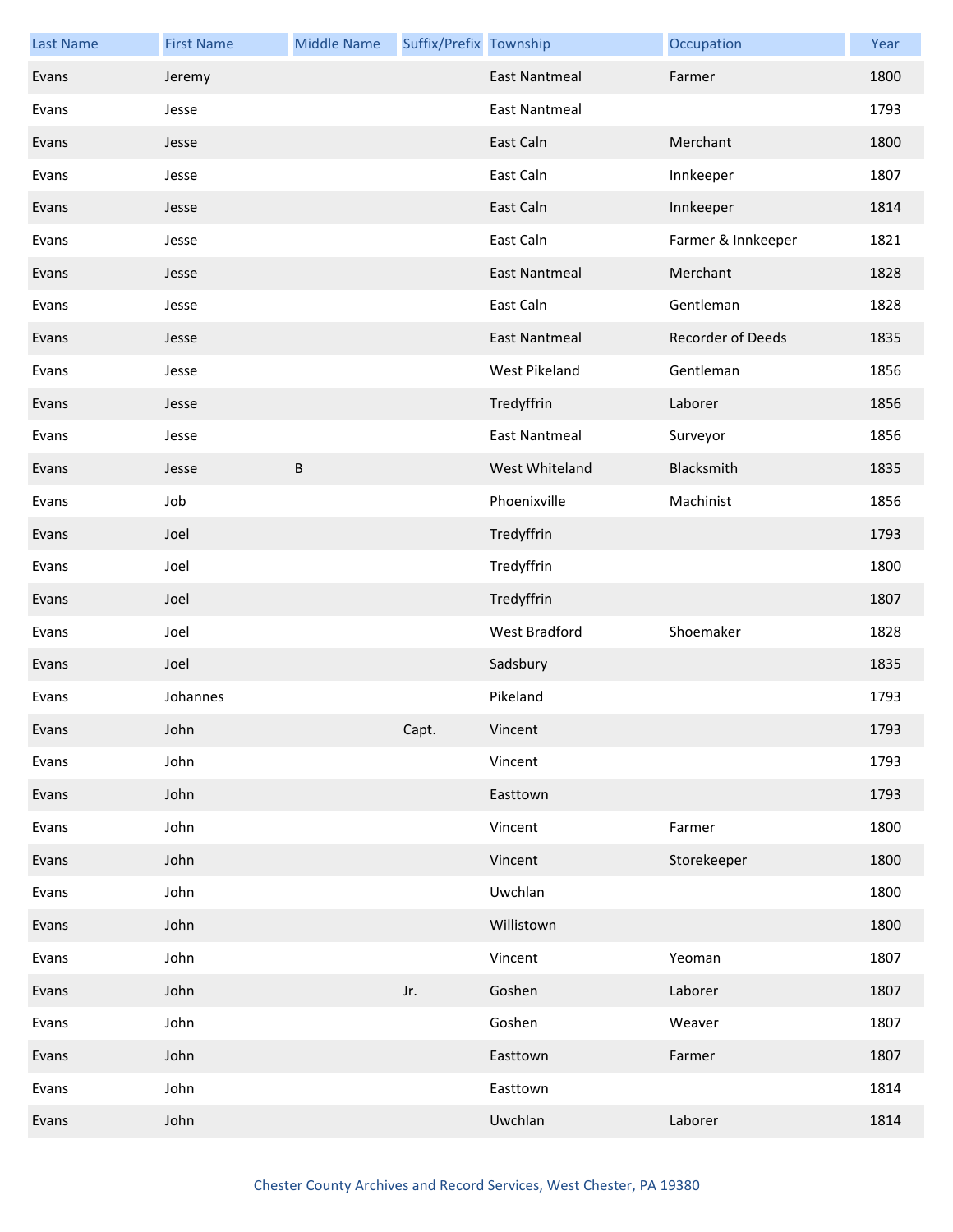| <b>Last Name</b> | <b>First Name</b> | <b>Middle Name</b> | Suffix/Prefix Township |                      | Occupation   | Year |
|------------------|-------------------|--------------------|------------------------|----------------------|--------------|------|
| Evans            | John              |                    |                        | Goshen               | Laborer      | 1814 |
| Evans            | John              |                    |                        | Vincent              |              | 1814 |
| Evans            | John              |                    |                        | Vincent              |              | 1821 |
| Evans            | John              |                    |                        | Vincent              |              | 1821 |
| Evans            | John              |                    |                        | Coventry             | Mason        | 1821 |
| Evans            | John              |                    |                        | <b>East Nantmeal</b> | Schoolmaster | 1828 |
| Evans            | John              |                    |                        | <b>East Nantmeal</b> | Mason        | 1828 |
| Evans            | John              |                    |                        | Uwchlan              | Gentleman    | 1828 |
| Evans            | John              |                    |                        | Vincent              | Farmer       | 1828 |
| Evans            | John              |                    |                        | Uwchlan              | Laborer      | 1828 |
| Evans            | John              |                    |                        | Pikeland             | Farmer       | 1835 |
| Evans            | John              |                    |                        | <b>East Nantmeal</b> | Mason        | 1835 |
| Evans            | John              |                    |                        | Willistown           | Farmer       | 1835 |
| Evans            | John              |                    |                        | Westtown             | Mason        | 1835 |
| Evans            | John              |                    |                        | <b>West Vincent</b>  | Farmer       | 1835 |
| Evans            | John              |                    |                        | Uwchlan              | Farmer       | 1835 |
| Evans            | John              |                    |                        | Honeybrook           | Blacksmith   | 1856 |
| Evans            | John              |                    |                        | Honeybrook           | Miller       | 1856 |
| Evans            | John              |                    |                        | Birmingham           | Mason        | 1856 |
| Evans            | John              |                    |                        | Phoenixville         | Heater       | 1856 |
| Evans            | John              |                    |                        | South Coventry       | Mason        | 1856 |
| Evans            | John              |                    |                        | Willistown           | Farmer       | 1856 |
| Evans            | John              | $\sf B$            |                        | Uwchlan              | Farmer       | 1856 |
| Evans            | John              | $\mathsf D$        |                        | Tredyffrin           | Farmer       | 1856 |
| Evans            | John              | F                  | MD                     | Wallace              | Doctor       | 1856 |
| Evans            | John              | $\sf H$            |                        | <b>East Coventry</b> | Farmer       | 1856 |
| Evans            | John              | Harrison           |                        | Uwchlan              | Laborer      | 1835 |
| Evans            | Jonathan          |                    |                        | Willistown           |              | 1793 |
| Evans            | Jonathan          |                    |                        | <b>East Nantmeal</b> |              | 1793 |
| Evans            | Jonathan          |                    |                        | Tredyffrin           |              | 1793 |
| Evans            | Jonathan          |                    |                        | Goshen               |              | 1793 |
| Evans            | Jonathan          |                    |                        | Tredyffrin           |              | 1800 |
| Evans            | Jonathan          |                    |                        | Willistown           | Carpenter    | 1807 |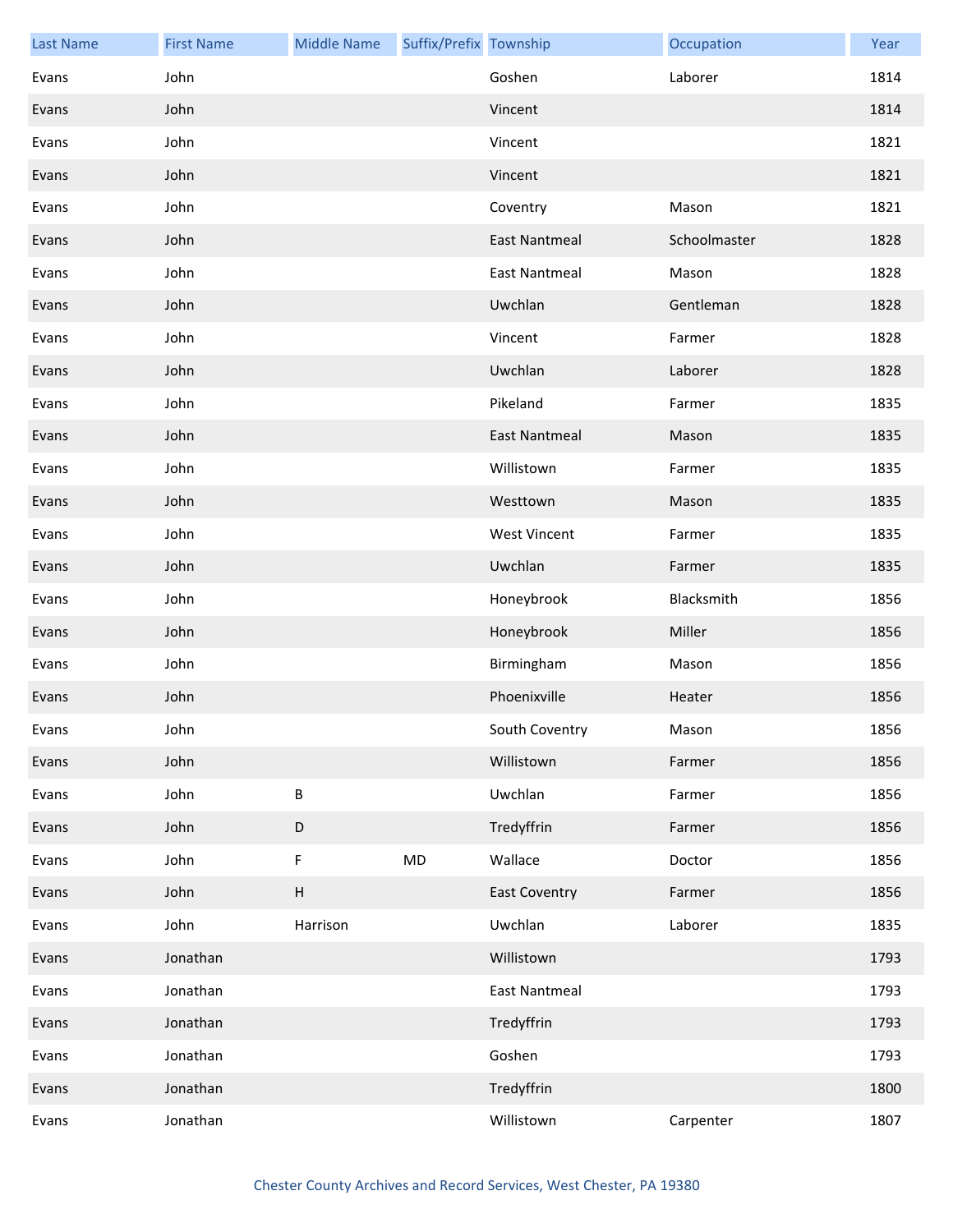| <b>Last Name</b> | <b>First Name</b> | <b>Middle Name</b> | Suffix/Prefix Township |                      | Occupation    | Year |
|------------------|-------------------|--------------------|------------------------|----------------------|---------------|------|
| Evans            | Jonathan          |                    |                        | Uwchlan              | Carpenter     | 1828 |
| Evans            | Jonathan          |                    |                        | Uwchlan              | Carpenter     | 1835 |
| Evans            | Jonathan          |                    |                        | Uwchlan              | Farmer        | 1856 |
| Evans            | Joseph            |                    |                        | <b>East Nantmeal</b> |               | 1793 |
| Evans            | Joseph            |                    |                        | Coventry             |               | 1793 |
| Evans            | Joseph            |                    |                        | Uwchlan              |               | 1800 |
| Evans            | Joseph            |                    |                        | Pikeland             |               | 1800 |
| Evans            | Joseph            |                    |                        | <b>East Nantmeal</b> | Cordwainer    | 1800 |
| Evans            | Joseph            |                    |                        | Easttown             | Farmer        | 1807 |
| Evans            | Joseph            |                    |                        | Pikeland             | Farmer        | 1807 |
| Evans            | Joseph            |                    |                        | Coventry             | Bellowsmaker  | 1807 |
| Evans            | Joseph            |                    |                        | Uwchlan              | Papermaker    | 1807 |
| Evans            | Joseph            |                    |                        | Easttown             | Innkeeper     | 1814 |
| Evans            | Joseph            |                    |                        | Coventry             | Bellowsmaker  | 1814 |
| Evans            | Joseph            |                    |                        | Pikeland             | Farmer        | 1814 |
| Evans            | Joseph            |                    |                        | <b>East Nantmeal</b> | Cordwainer    | 1814 |
| Evans            | Joseph            |                    | Jr.                    | <b>East Nantmeal</b> | Cordwainer    | 1814 |
| Evans            | Joseph            |                    |                        | <b>East Nantmeal</b> | Cordwainer    | 1821 |
| Evans            | Joseph            |                    |                        | Easttown             | Tavern Keeper | 1821 |
| Evans            | Joseph            |                    |                        | Sadsbury             | Chairmaker    | 1821 |
| Evans            | Joseph            |                    |                        | West Caln            | Farmer        | 1821 |
| Evans            | Joseph            |                    |                        | <b>East Nantmeal</b> | Cordwainer    | 1821 |
| Evans            | Joseph            |                    |                        | <b>East Nantmeal</b> | Cordwainer    | 1828 |
| Evans            | Joseph            |                    |                        | West Caln            | Manufacturer  | 1828 |
| Evans            | Joseph            |                    |                        | <b>East Nantmeal</b> | Shoemaker     | 1835 |
| Evans            | Joseph            |                    |                        | <b>East Nantmeal</b> | Shoemaker     | 1835 |
| Evans            | Joseph            |                    |                        | West Caln            |               | 1835 |
| Evans            | Joseph            |                    |                        | <b>East Nantmeal</b> | Laborer       | 1856 |
| Evans            | Joseph            |                    |                        | Tredyffrin           | Farmer        | 1856 |
| Evans            | Joseph            |                    |                        | London Grove         | Laborer       | 1856 |
| Evans            | Joseph            |                    |                        | South Coventry       | Miller        | 1856 |
| Evans            | Joshua            |                    |                        | Willistown           |               | 1793 |
| Evans            | Joshua            |                    |                        | Tredyffrin           |               | 1800 |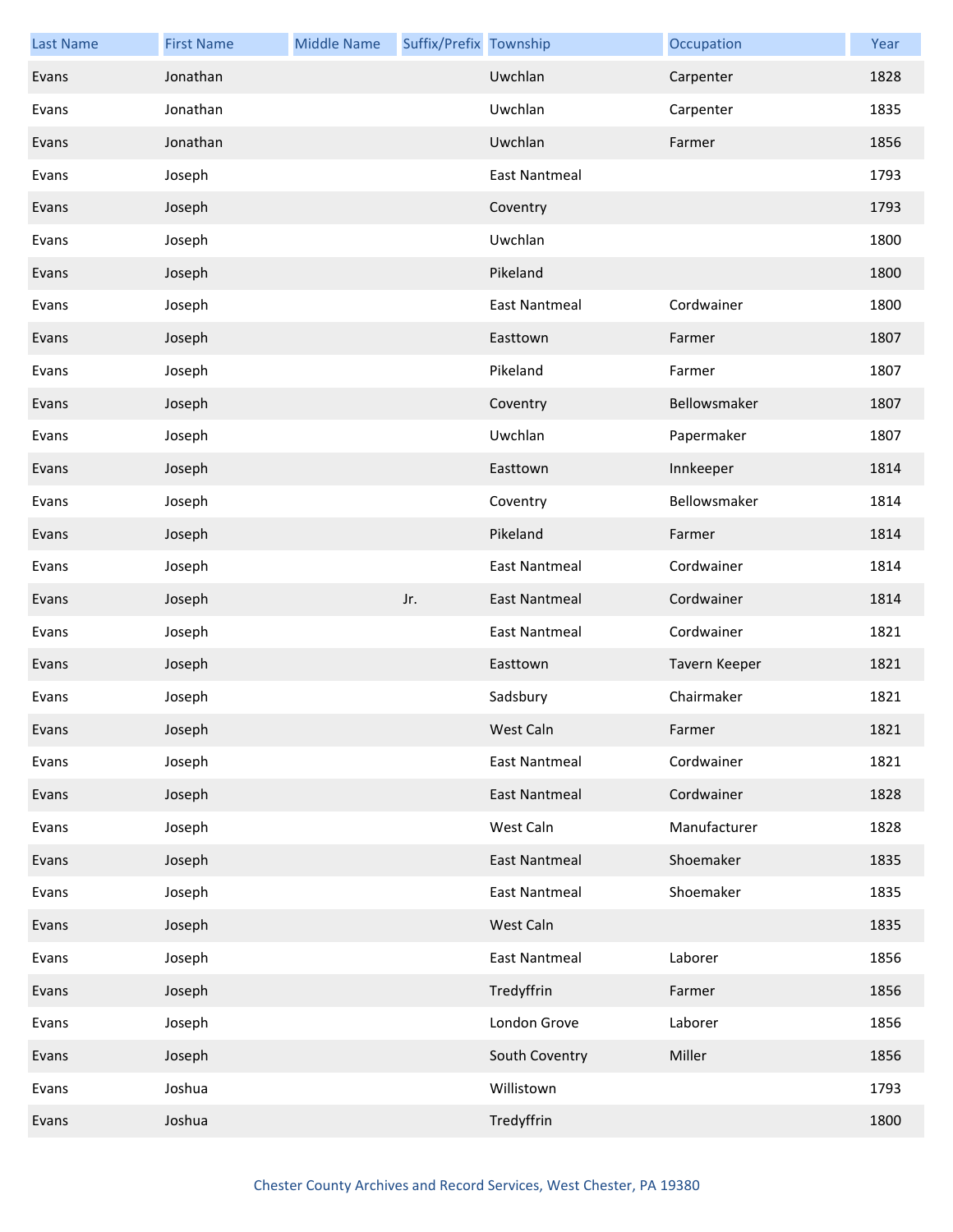| <b>Last Name</b> | <b>First Name</b> | <b>Middle Name</b> | Suffix/Prefix Township |                      | Occupation   | Year |
|------------------|-------------------|--------------------|------------------------|----------------------|--------------|------|
| Evans            | Joshua            |                    |                        | Willistown           |              | 1800 |
| Evans            | Joshua            |                    |                        | Willistown           | Farmer       | 1807 |
| Evans            | Joshua            |                    |                        | Tredyffrin           | Innkeeper    | 1807 |
| Evans            | Joshua            |                    |                        | <b>East Nantmeal</b> | Farmer       | 1814 |
| Evans            | Joshua            |                    |                        | Tredyffrin           | Innkeeper    | 1814 |
| Evans            | Joshua            |                    |                        | Willistown           | Farmer       | 1814 |
| Evans            | Joshua            |                    |                        | Tredyffrin           | Innkeeper    | 1821 |
| Evans            | Joshua            |                    |                        | <b>East Nantmeal</b> | Farmer       | 1821 |
| Evans            | Joshua            |                    |                        | Tredyffrin           | Innkeeper    | 1828 |
| Evans            | Joshua            |                    |                        | Willistown           | Farmer       | 1828 |
| Evans            | Joshua            |                    |                        | Tredyffrin           | Farmer       | 1835 |
| Evans            | Joshua            |                    |                        | Willistown           | Farmer       | 1835 |
| Evans            | Joshua            |                    |                        | Willistown           | Farmer       | 1856 |
| Evans            | Josiah            |                    |                        | Tredyffrin           |              | 1793 |
| Evans            | Levi              |                    |                        | West Whiteland       | Farmer       | 1807 |
| Evans            | Levi              |                    |                        | West Whiteland       | Farmer       | 1814 |
| Evans            | Levi              |                    |                        | West Whiteland       |              | 1821 |
| Evans            | Levi              |                    |                        | West Whiteland       | Innkeeper    | 1828 |
| Evans            | Levi              |                    |                        | <b>West Pikeland</b> | Hired farmer | 1856 |
| Evans            | Levy              |                    |                        | Uwchlan              |              | 1800 |
| Evans            | Lewis             |                    |                        | East Nantmeal        | Carpenter    | 1800 |
| Evans            | Lewis             |                    |                        | Uwchlan              | Schoolmaster | 1800 |
| Evans            | Lewis             |                    |                        | <b>East Nantmeal</b> | Farmer       | 1821 |
| Evans            | Lewis             |                    |                        | <b>East Nantmeal</b> | Farmer       | 1835 |
| Evans            | Lewis             | H                  |                        | Uwchlan              | Farmer son   | 1856 |
| Evans            | Lewis             | Υ                  |                        | <b>West Chester</b>  | Laborer      | 1856 |
| Evans            | Lot               |                    |                        | <b>East Nantmeal</b> | Constable    | 1828 |
| Evans            | Lot               |                    |                        | <b>West Vincent</b>  | Schoolmaster | 1835 |
| Evans            | Lot               |                    |                        | South Coventry       | Laborer      | 1856 |
| Evans            | Lott              |                    |                        | East Fallowfield     | Clerk        | 1807 |
| Evans            | Lott              |                    |                        | East Fallowfield     | Storekeeper  | 1814 |
| Evans            | Lott              |                    |                        | West Bradford        | Merchant     | 1821 |
| Evans            | Lott              |                    |                        | East Nantmeal        | Schoolmaster | 1821 |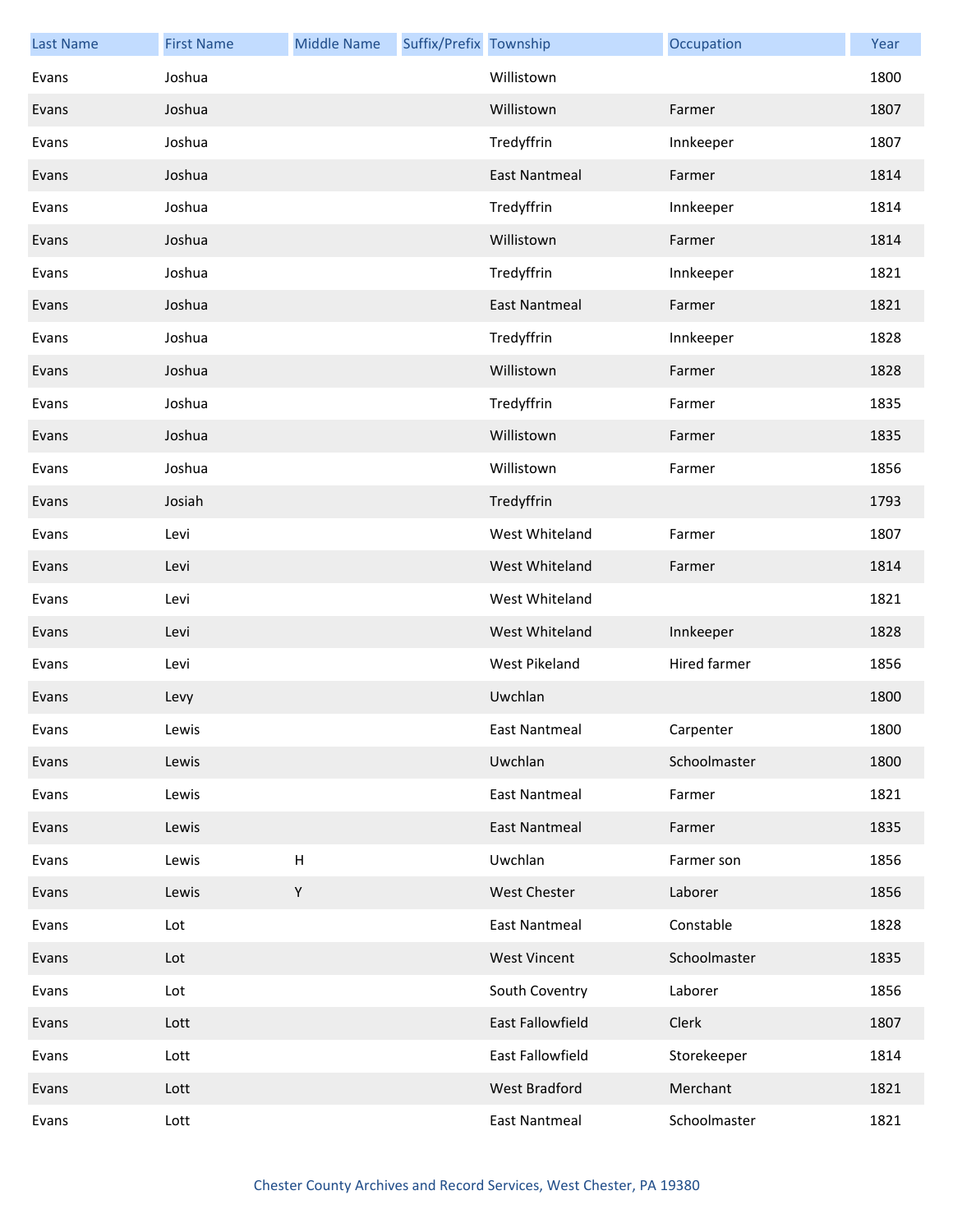| <b>Last Name</b> | <b>First Name</b> | <b>Middle Name</b> | Suffix/Prefix Township |                      | Occupation | Year |
|------------------|-------------------|--------------------|------------------------|----------------------|------------|------|
| Evans            | Manlins           | G                  |                        | West Whiteland       | Gentleman  | 1856 |
| Evans            | Mark              |                    |                        | Coventry             | Farmer     | 1828 |
| Evans            | Mark              |                    |                        | Coventry             | Farmer     | 1835 |
| Evans            | Martin            |                    |                        | <b>West Chester</b>  | Lady       | 1856 |
| Evans            | Mary              |                    |                        | Willistown           |            | 1800 |
| Evans            | Mary              |                    |                        | Vincent              |            | 1821 |
| Evans            | Mary              |                    |                        | Vincent              | Farmer     | 1828 |
| Evans            | Mary              |                    |                        | Willistown           | Retired    | 1856 |
| Evans            | Mathew            |                    |                        | East Caln            | Laborer    | 1856 |
| Evans            | Miles             |                    |                        | East Coventry        | Laborer    | 1856 |
| Evans            | Mordecai          |                    |                        | Vincent              |            | 1793 |
| Evans            | Mordecai          |                    |                        | <b>East Nantmeal</b> | Farmer     | 1814 |
| Evans            | Mordecai          |                    |                        | East Nantmeal        | Farmer     | 1821 |
| Evans            | Mordecai          |                    |                        | <b>East Nantmeal</b> | Farmer     | 1828 |
| Evans            | Mordecai          |                    |                        | <b>East Nantmeal</b> | Farmer     | 1835 |
| Evans            | Mordecai          |                    |                        | South Coventry       |            | 1856 |
| Evans            | Moses             |                    |                        | Charlestown          | Laborer    | 1835 |
| Evans            | Nathan            |                    |                        | Willistown           | Farmer     | 1821 |
| Evans            | Nathan            |                    |                        | Willistown           | Farmer     | 1828 |
| Evans            | Nathan            |                    |                        | Coventry             | Laborer    | 1835 |
| Evans            | Nathan            |                    |                        | Willistown           | Farmer     | 1835 |
| Evans            | Ner               |                    |                        | <b>East Nantmeal</b> | Laborer    | 1856 |
| Evans            | Newton            |                    |                        | Uwchlan              | Farmer     | 1856 |
| Evans            | Obediah           |                    |                        | South Coventry       | Mason      | 1856 |
| Evans            | Owen              |                    |                        | <b>East Nantmeal</b> |            | 1793 |
| Evans            | Owen              |                    |                        | East Nantmeal        | Farmer     | 1800 |
| Evans            | Owen              |                    |                        | Willistown           |            | 1800 |
| Evans            | Owen              |                    |                        | Willistown           | Carpenter  | 1807 |
| Evans            | Owen              |                    |                        | Uwchlan              | Farmer     | 1807 |
| Evans            | Owen              |                    |                        | <b>East Nantmeal</b> | Farmer     | 1814 |
| Evans            | Owen              |                    |                        | Uwchlan              | Farmer     | 1814 |
| Evans            | Owen              |                    |                        | <b>East Nantmeal</b> | Farmer     | 1821 |
| Evans            | Owen              |                    |                        | Uwchlan              | Farmer     | 1821 |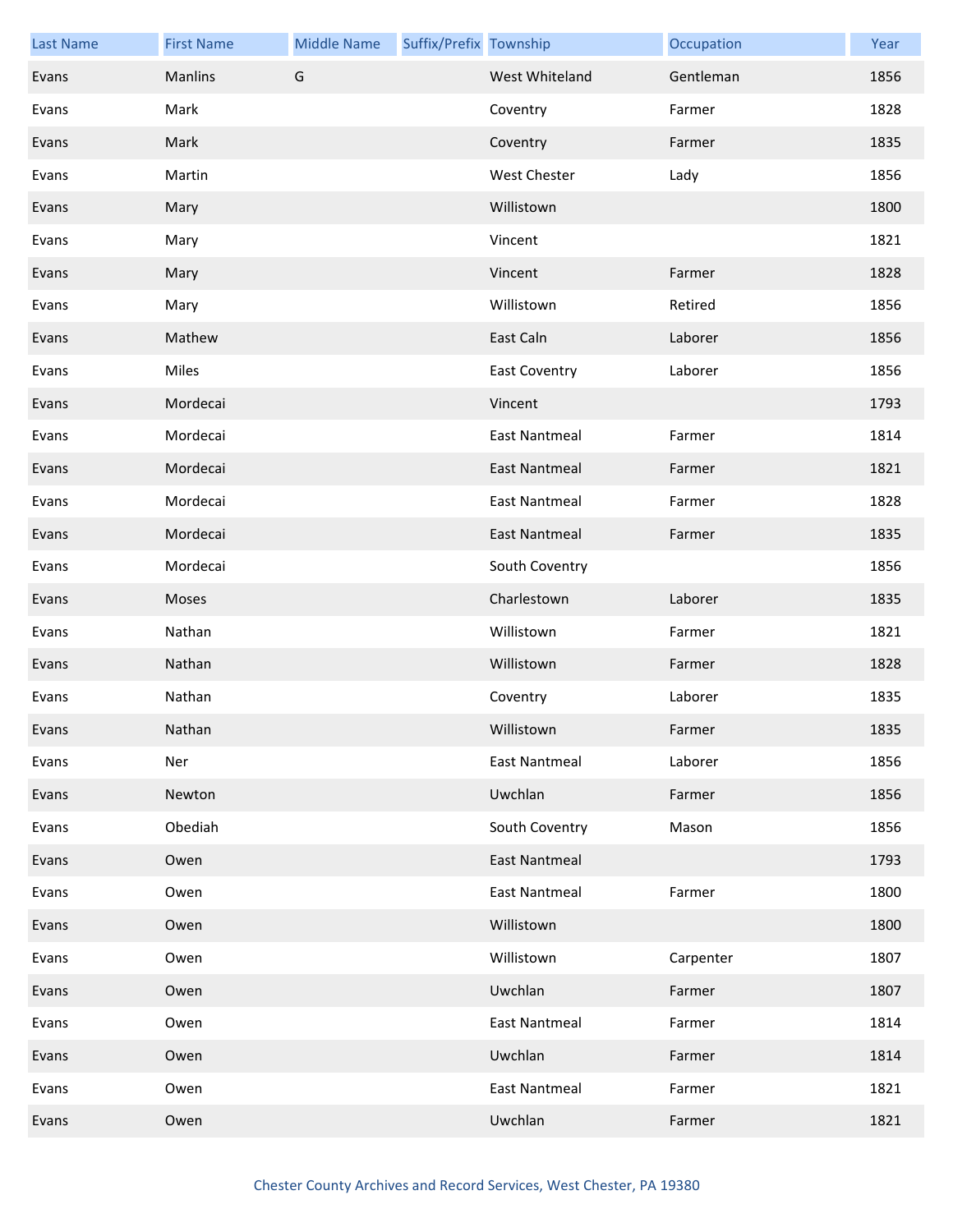| <b>Last Name</b> | <b>First Name</b> | <b>Middle Name</b> | Suffix/Prefix Township |                      | Occupation             | Year |
|------------------|-------------------|--------------------|------------------------|----------------------|------------------------|------|
| Evans            | Owen              |                    |                        | Uwchlan              | Farmer                 | 1828 |
| Evans            | Owen              |                    |                        | Tredyffrin           | Farmer                 | 1835 |
| Evans            | Owen              |                    |                        | Wallace              | Huckster               | 1856 |
| Evans            | Palmerah          |                    |                        | <b>West Chester</b>  | Boarding school keeper | 1856 |
| Evans            | Peter             |                    |                        | East Pikeland        | Farmer                 | 1856 |
| Evans            | Peter             |                    |                        | Honeybrook           | Laborer                | 1856 |
| Evans            | Phares            |                    |                        | <b>West Vincent</b>  | Farmer                 | 1856 |
| Evans            | Phebe             |                    |                        | <b>West Chester</b>  | Boarder                | 1856 |
| Evans            | Randal            |                    |                        | Tredyffrin           | Tanner                 | 1807 |
| Evans            | Randal            |                    |                        | Tredyffrin           | Tanner                 | 1821 |
| Evans            | Randal            |                    |                        | Tredyffrin           | Tanner                 | 1828 |
| Evans            | Randal            |                    |                        | Tredyffrin           | Tanner                 | 1835 |
| Evans            | Randel            |                    |                        | East Caln            |                        | 1793 |
| Evans            | Randel            |                    |                        | Tredyffrin           |                        | 1800 |
| Evans            | Randle            |                    |                        | Tredyffrin           | Tanner                 | 1814 |
| Evans            | Reuben            |                    |                        | <b>East Bradford</b> | Weaver                 | 1828 |
| Evans            | Reuben            |                    |                        | East Bradford        | Weaver                 | 1835 |
| Evans            | Reuben            |                    |                        | East Caln            | Weaver                 | 1856 |
| Evans            | Reuben            |                    | Jr.                    | East Caln            | Carpenter              | 1856 |
| Evans            | Richard           |                    |                        | Uwchlan              | Saddler                | 1821 |
| Evans            | Richard           |                    |                        | Uwchlan              | Tavern Keeper          | 1828 |
| Evans            | Richard           |                    |                        | Uwchlan              | Innkeeper              | 1835 |
| Evans            | Richard           |                    |                        | Tredyffrin           | Farmer                 | 1856 |
| Evans            | Ritchard          | $\mathsf D$        |                        | <b>East Pikeland</b> | Laborer                | 1856 |
| Evans            | Robert            |                    |                        | Tredyffrin           | Farmer                 | 1807 |
| Evans            | Robert            | T.                 |                        | Tredyffrin           | Gentleman              | 1814 |
| Evans            | Robert            | T.                 |                        | Tredyffrin           | Farmer                 | 1821 |
| Evans            | Robert            | T.                 |                        | Tredyffrin           | Farmer                 | 1828 |
| Evans            | Samuel            |                    |                        | West Goshen          |                        | 1821 |
| Evans            | Samuel            |                    |                        | Westtown             | Laborer                | 1835 |
| Evans            | Samuel            |                    |                        | East Nantmeal        | Farmer                 | 1856 |
| Evans            | Samuel            |                    |                        | West Fallowfield     | Farmer                 | 1856 |
| Evans            | Samuel            |                    |                        | Pennsbury            | Laborer                | 1856 |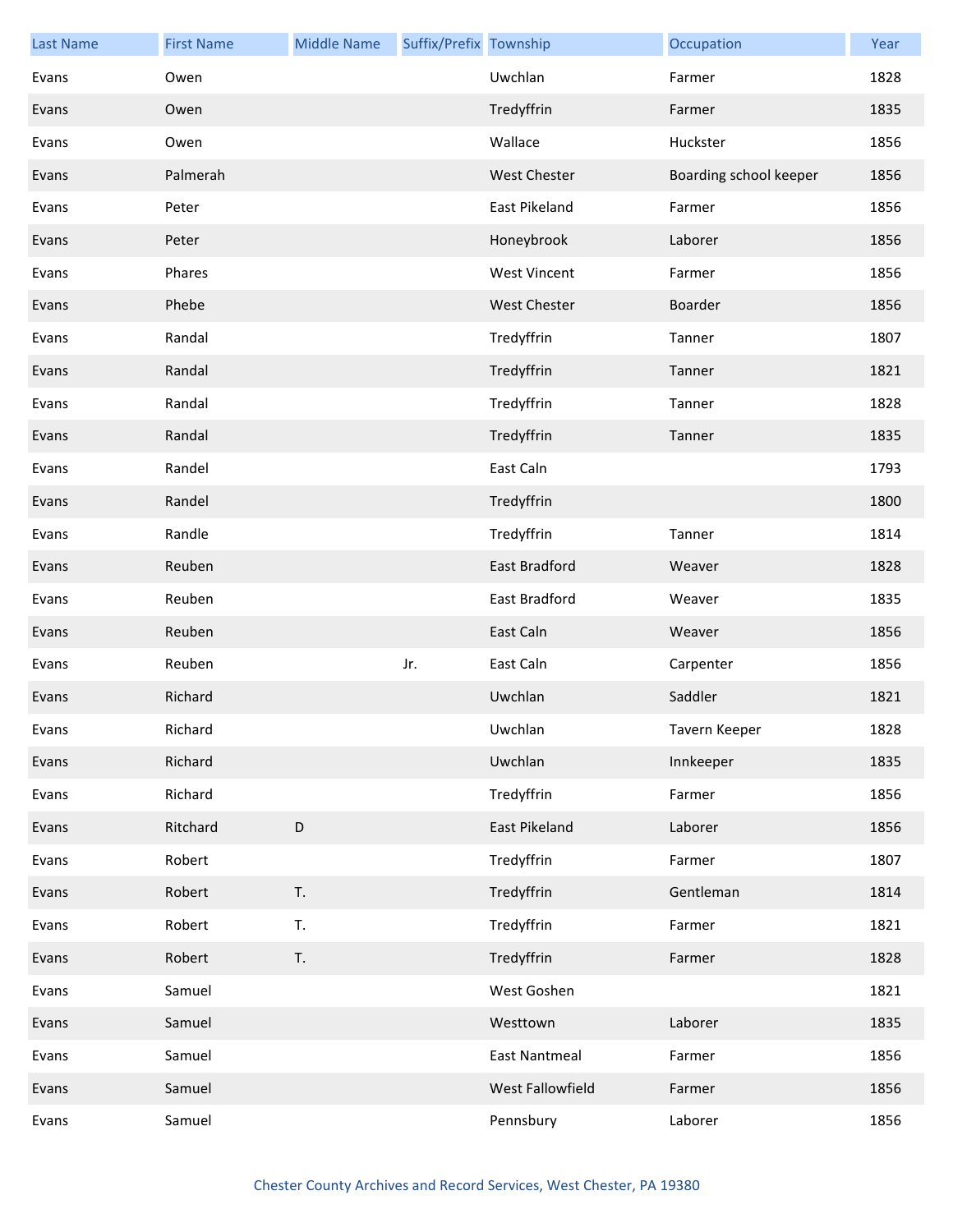| <b>Last Name</b> | <b>First Name</b> | <b>Middle Name</b> | Suffix/Prefix Township |                         | Occupation   | Year |
|------------------|-------------------|--------------------|------------------------|-------------------------|--------------|------|
| Evans            | Samuel            | W                  |                        | Willistown              | Farmer       | 1856 |
| Evans            | Sarah             |                    |                        | Willistown              | Retired      | 1856 |
| Evans            | Septimus          |                    |                        | London Britain          |              | 1807 |
| Evans            | Septimus          |                    |                        | London Britain          | Yeoman       | 1814 |
| Evans            | Septimus          |                    |                        | London Britain          | Farmer       | 1821 |
| Evans            | Septimus          |                    |                        | London Britain          | Farmer       | 1828 |
| Evans            | Septimus          |                    |                        | London Britain          | Farmer       | 1835 |
| Evans            | Seth              |                    |                        | Goshen                  | Farmer       | 1807 |
| Evans            | Seth              |                    |                        | East Whiteland          | Weaver       | 1814 |
| Evans            | Silas             |                    |                        | Uwchlan                 | Papermaker   | 1807 |
| Evans            | Silas             |                    |                        | <b>East Fallowfield</b> | Papermaker   | 1814 |
| Evans            | Silas             |                    |                        | Uwchlan                 | Papermaker   | 1821 |
| Evans            | Silas             |                    |                        | Uwchlan                 | Gentleman    | 1828 |
| Evans            | Silas             |                    |                        | Uwchlan                 | Laborer      | 1835 |
| Evans            | Silas             |                    |                        | Uwchlan                 | Farmer son   | 1856 |
| Evans            | Stephen           |                    |                        | Pennsbury               | Laborer      | 1856 |
| Evans            | Susan             |                    |                        | West Whiteland          | Lady farmer  | 1856 |
| Evans            | Thomas            |                    |                        | Vincent                 |              | 1793 |
| Evans            | Thomas            |                    |                        | Uwchlan                 |              | 1793 |
| Evans            | Thomas            |                    |                        | Vincent                 |              | 1793 |
| Evans            | Thomas            |                    |                        | Uwchlan                 |              | 1800 |
| Evans            | Thomas            |                    |                        | Uwchlan                 | Clerk        | 1800 |
| Evans            | Thomas            |                    |                        | Vincent                 | Mason        | 1800 |
| Evans            | Thomas            |                    |                        | Vincent                 |              | 1800 |
| Evans            | Thomas            |                    |                        | Vincent                 | Stonemason   | 1807 |
| Evans            | Thomas            |                    |                        | West Chester            | Court Cryer  | 1807 |
| Evans            | Thomas            |                    |                        | Vincent                 | Shinglemaker | 1807 |
| Evans            | Thomas            |                    |                        | East Caln               | Farmer       | 1807 |
| Evans            | Thomas            |                    |                        | West Whiteland          | Farmer       | 1814 |
| Evans            | Thomas            |                    |                        | Uwchlan                 | Farmer       | 1814 |
| Evans            | Thomas            |                    |                        | Vincent                 |              | 1814 |
| Evans            | Thomas            |                    |                        | New Garden              |              | 1821 |
| Evans            | Thomas            |                    |                        | Uwchlan                 | Farmer       | 1821 |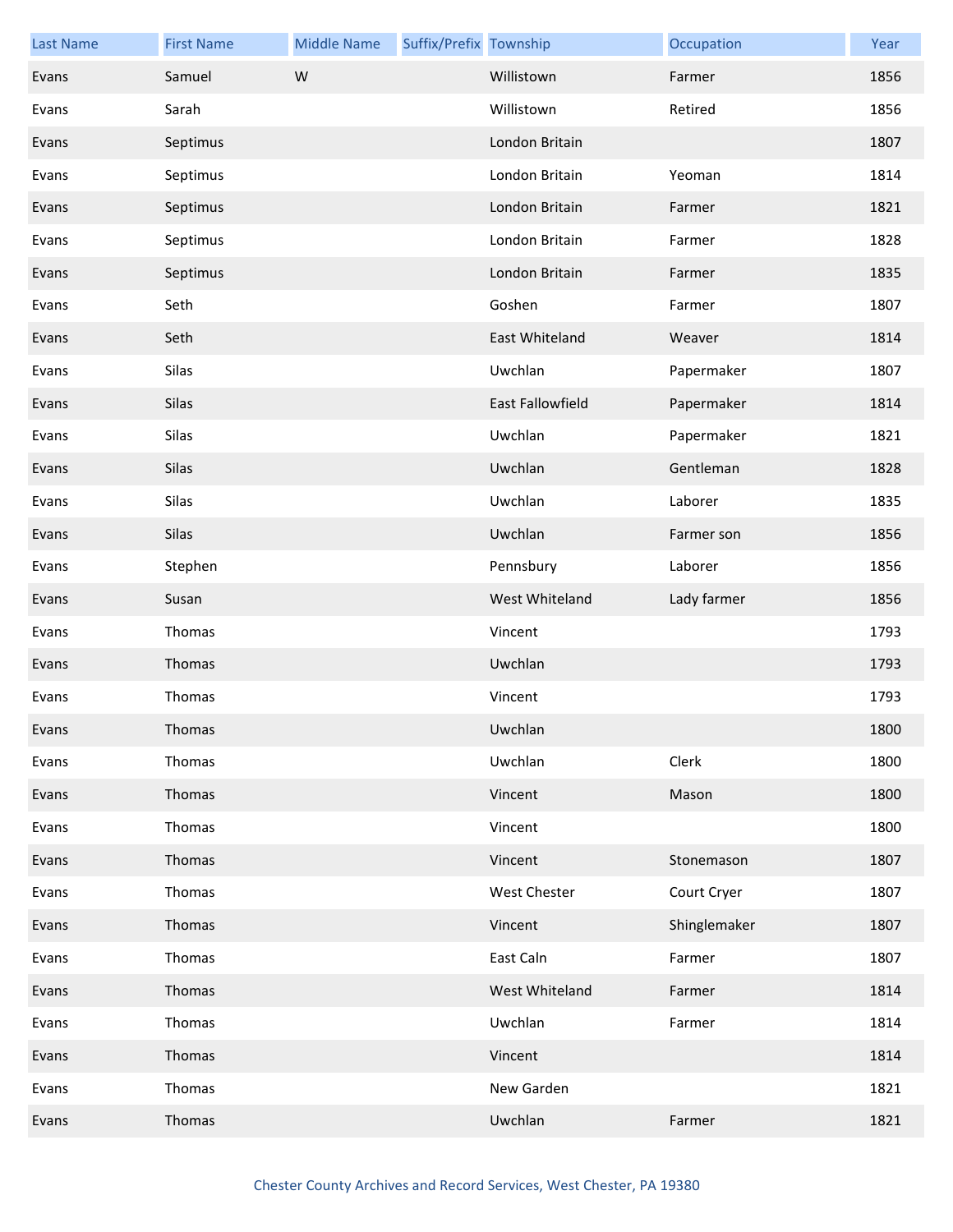| <b>Last Name</b> | <b>First Name</b> | <b>Middle Name</b> | Suffix/Prefix Township |                      | Occupation  | Year |
|------------------|-------------------|--------------------|------------------------|----------------------|-------------|------|
| Evans            | Thomas            |                    |                        | Uwchlan              | Farmer      | 1828 |
| Evans            | Thomas            | <b>B.</b>          |                        | Easttown             | Doctor      | 1821 |
| Evans            | Thomas            | D                  |                        | Uwchlan              | Farmer      | 1856 |
| Evans            | Walter            |                    |                        | London Britain       | Laborer     | 1814 |
| Evans            | William           |                    |                        | Vincent              |             | 1793 |
| Evans            | William           |                    |                        | Brandywine           |             | 1793 |
| Evans            | William           |                    |                        | Tredyffrin           |             | 1793 |
| Evans            | William           |                    |                        | Willistown           |             | 1793 |
| Evans            | William           |                    |                        | Londonderry          |             | 1793 |
| Evans            | William           |                    |                        | Willistown           |             | 1800 |
| Evans            | William           |                    |                        | Vincent              |             | 1800 |
| Evans            | William           |                    |                        | Willistown           | Farmer      | 1807 |
| Evans            | William           |                    |                        | West Marlborough     | Farmer      | 1807 |
| Evans            | William           |                    |                        | West Bradford        | Laborer     | 1814 |
| Evans            | William           |                    |                        | Willistown           | Farmer      | 1814 |
| Evans            | William           |                    |                        | East Nottingham      | Forgeman    | 1814 |
| Evans            | William           |                    |                        | Willistown           | Farmer      | 1821 |
| Evans            | William           |                    |                        | East Caln            | Tailor      | 1821 |
| Evans            | William           |                    |                        | East Caln            | Tailor      | 1828 |
| Evans            | William           |                    |                        | Willistown           | Farmer      | 1828 |
| Evans            | William           |                    |                        | East Caln            | Storekeeper | 1828 |
| Evans            | William           |                    |                        | West Fallowfield     | Miller      | 1835 |
| Evans            | William           |                    |                        | Willistown           | Farmer      | 1835 |
| Evans            | William           |                    |                        | East Caln            | Tailor      | 1835 |
| Evans            | William           |                    |                        | Brandywine           | Tailor      | 1835 |
| Evans            | William           |                    |                        | <b>East Bradford</b> | Miller      | 1835 |
| Evans            | William           |                    |                        | Phoenixville         |             | 1856 |
| Evans            | William           |                    |                        | <b>Upper Oxford</b>  | Miller      | 1856 |
| Evans            | William           | L.                 |                        | Schuylkill           | Gunsmith    | 1828 |
| Evans            | William           | ${\sf P}$          |                        | East Caln            | Gentleman   | 1835 |
| Evans            | William           | P                  |                        | East Caln            | Farmer      | 1856 |
| Evanson          | George            |                    |                        | Thornbury            |             | 1793 |
| Evanson          | George            |                    | Sr.                    | Thornbury            | Farmer      | 1814 |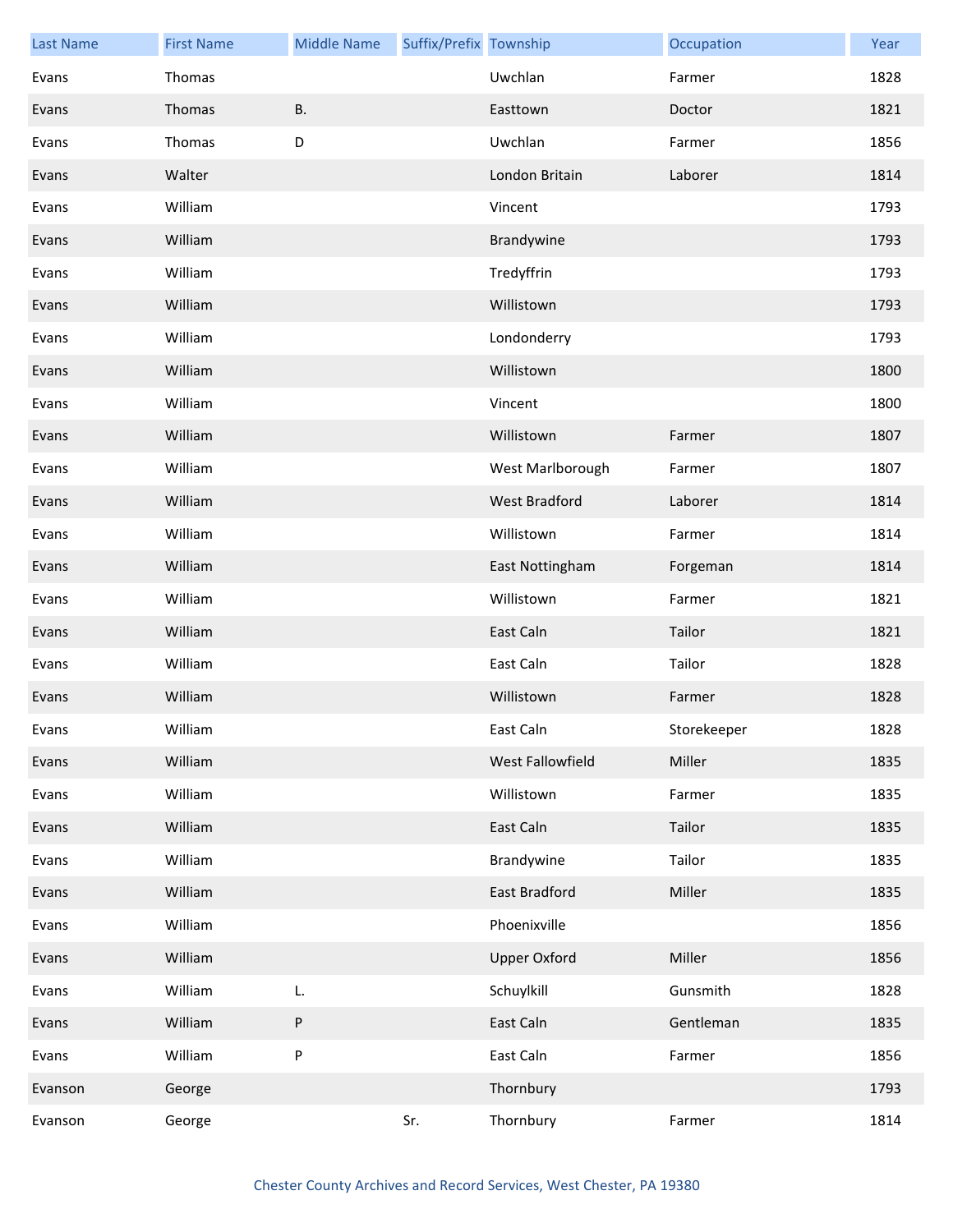| <b>Last Name</b> | <b>First Name</b> | <b>Middle Name</b> | Suffix/Prefix Township |                      | Occupation     | Year |
|------------------|-------------------|--------------------|------------------------|----------------------|----------------|------|
| Evanson          | George            |                    | Jr.                    | Thornbury            | Farmer         | 1814 |
| Evanson          | George            |                    |                        | New London           | Farmer         | 1835 |
| Evanson          | Jesse             |                    |                        | Kennett              | Farmer         | 1856 |
| Evanson          | Richard           |                    | Jr.                    | Thornbury            |                | 1793 |
| Evaq             | William           |                    |                        | Willistown           | Farmer         | 1856 |
| Evarley          | David             |                    |                        | East Whiteland       |                | 1800 |
| Evas             | Evan              |                    |                        | Uwchlan              |                | 1793 |
| Evason           | Aaron             |                    |                        | Westtown             |                | 1793 |
| Evason           | Richard           |                    |                        | East Fallowfield     | Tavern Keeper  | 1814 |
| Evason           | Seth              |                    |                        | Goshen               | Farmer         | 1814 |
| Evason           | Seth              |                    |                        | West Goshen          | Farmer         | 1835 |
| Eve              | Abraham           |                    |                        | Vincent              |                | 1821 |
| Eve              | Abraham           |                    |                        | Vincent              | Weaver         | 1828 |
| Eve              | Abraham           |                    |                        | <b>West Vincent</b>  | Weaver         | 1835 |
| Eve              | Abram             |                    |                        | <b>West Vincent</b>  | Mechanic       | 1856 |
| Eve              | Daniel            |                    |                        | <b>East Nantmeal</b> | Weaver         | 1814 |
| Eve              | Daniel            |                    |                        | East Nantmeal        | Weaver         | 1821 |
| Eve              | Daniel            |                    |                        | <b>East Nantmeal</b> | Weaver         | 1828 |
| Eve              | John              |                    |                        | <b>East Nantmeal</b> | Weaver         | 1814 |
| Eve              | John              |                    |                        | East Nantmeal        | Weaver         | 1821 |
| Even             | David             |                    |                        | Phoenixville         | Druggist       | 1856 |
| Evens            | Charles           |                    |                        | <b>West Nantmeal</b> | Farmer         | 1835 |
| Evens            | Evan              |                    |                        | <b>West Vincent</b>  |                | 1835 |
| Evens            | William           |                    |                        | <b>East Vincent</b>  | Laborer        | 1856 |
| Evenson          | alban             |                    |                        | Sadsbury             | Trader         | 1856 |
| Evenson          | Benjamin          |                    |                        | Sadsbury             | Plasterer      | 1856 |
| Evenson          | Eli               |                    |                        | East Bradford        | Horticulturist | 1828 |
| Evenson          | Emor              |                    |                        | Thornbury            | Shoemaker      | 1807 |
| Evenson          | George            |                    |                        | Thornbury            | Farmer         | 1807 |
| Evenson          | James             |                    |                        | Sadsbury             | Drover         | 1856 |
| Evenson          | Seth              |                    |                        | West Goshen          | Farmer         | 1828 |
| Everhard         | Benjamin          |                    |                        | Vincent              |                | 1793 |
| Everhard         | Benjamin          |                    |                        | Vincent              |                | 1800 |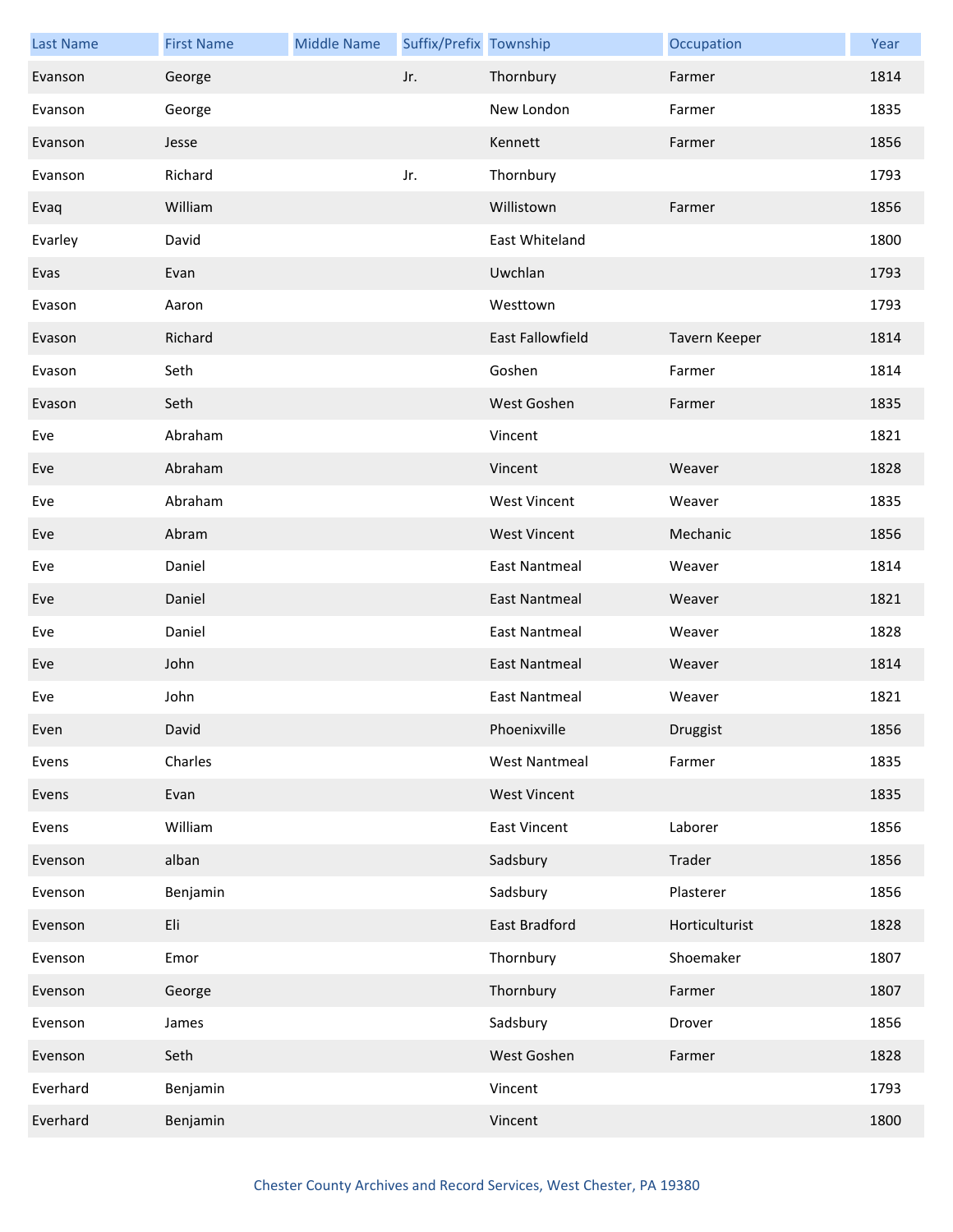| <b>Last Name</b> | <b>First Name</b> | <b>Middle Name</b> | Suffix/Prefix Township |                      | Occupation  | Year |
|------------------|-------------------|--------------------|------------------------|----------------------|-------------|------|
| Everhard         | James             |                    |                        | Vincent              |             | 1793 |
| Everhard         | James             |                    |                        | Vincent              |             | 1800 |
| Everhart         | Benjamin          |                    |                        | Vincent              | Yeoman      | 1807 |
| Everhart         | Benjamin          |                    |                        | Vincent              |             | 1814 |
| Everhart         | Benjamin          |                    |                        | Vincent              |             | 1821 |
| Everhart         | Benjamin          |                    |                        | Vincent              | Mason       | 1821 |
| Everhart         | Benjamin          |                    |                        | <b>West Chester</b>  | Gentleman   | 1856 |
| Everhart         | Christian         |                    |                        | <b>East Nantmeal</b> |             | 1793 |
| Everhart         | Daniel            |                    |                        | <b>West Nantmeal</b> | Laborer     | 1828 |
| Everhart         | Daniel            |                    |                        | Honey Brook          | Laborer     | 1835 |
| Everhart         | Daniel            |                    |                        | Honeybrook           | Laborer     | 1856 |
| Everhart         | Elizabeth         |                    |                        | <b>West Chester</b>  | Lady        | 1835 |
| Everhart         | George            |                    |                        | West Whiteland       |             | 1814 |
| Everhart         | George            |                    |                        | West Goshen          | Farmer      | 1821 |
| Everhart         | George            |                    |                        | West Goshen          | Laborer     | 1828 |
| Everhart         | George            |                    |                        | West Goshen          | Farmer      | 1835 |
| Everhart         | George            |                    |                        | Honeybrook           | Laborer     | 1856 |
| Everhart         | James             |                    |                        | Vincent              | Weaver      | 1807 |
| Everhart         | James             |                    |                        | Vincent              |             | 1814 |
| Everhart         | James             |                    |                        | Coventry             | Storekeeper | 1814 |
| Everhart         | James             |                    | Sr.                    | Vincent              |             | 1821 |
| Everhart         | James             | B                  |                        | <b>West Chester</b>  | Lawyer      | 1856 |
| Everhart         | John              |                    |                        | Vincent              | Weaver      | 1807 |
| Everhart         | John              |                    |                        | <b>East Nantmeal</b> | Merchant    | 1814 |
| Everhart         | John              |                    |                        | Vincent              |             | 1814 |
| Everhart         | John              |                    |                        | Coventry             | Innkeeper   | 1821 |
| Everhart         | Michael           |                    |                        | <b>East Nantmeal</b> |             | 1793 |
| Everhart         | Robert            |                    |                        | Honeybrook           | Shoemaker   | 1856 |
| Everhart         | Samuel            |                    |                        | Vincent              |             | 1821 |
| Everhart         | Samuel            |                    |                        | Vincent              | Farmer      | 1828 |
| Everhart         | Samuel            |                    |                        | Vincent              | Mason       | 1828 |
| Everhart         | Samuel            |                    |                        | Vincent              | Mason       | 1828 |
| Everhart         | Samuel            |                    |                        | <b>West Vincent</b>  | Farmer      | 1835 |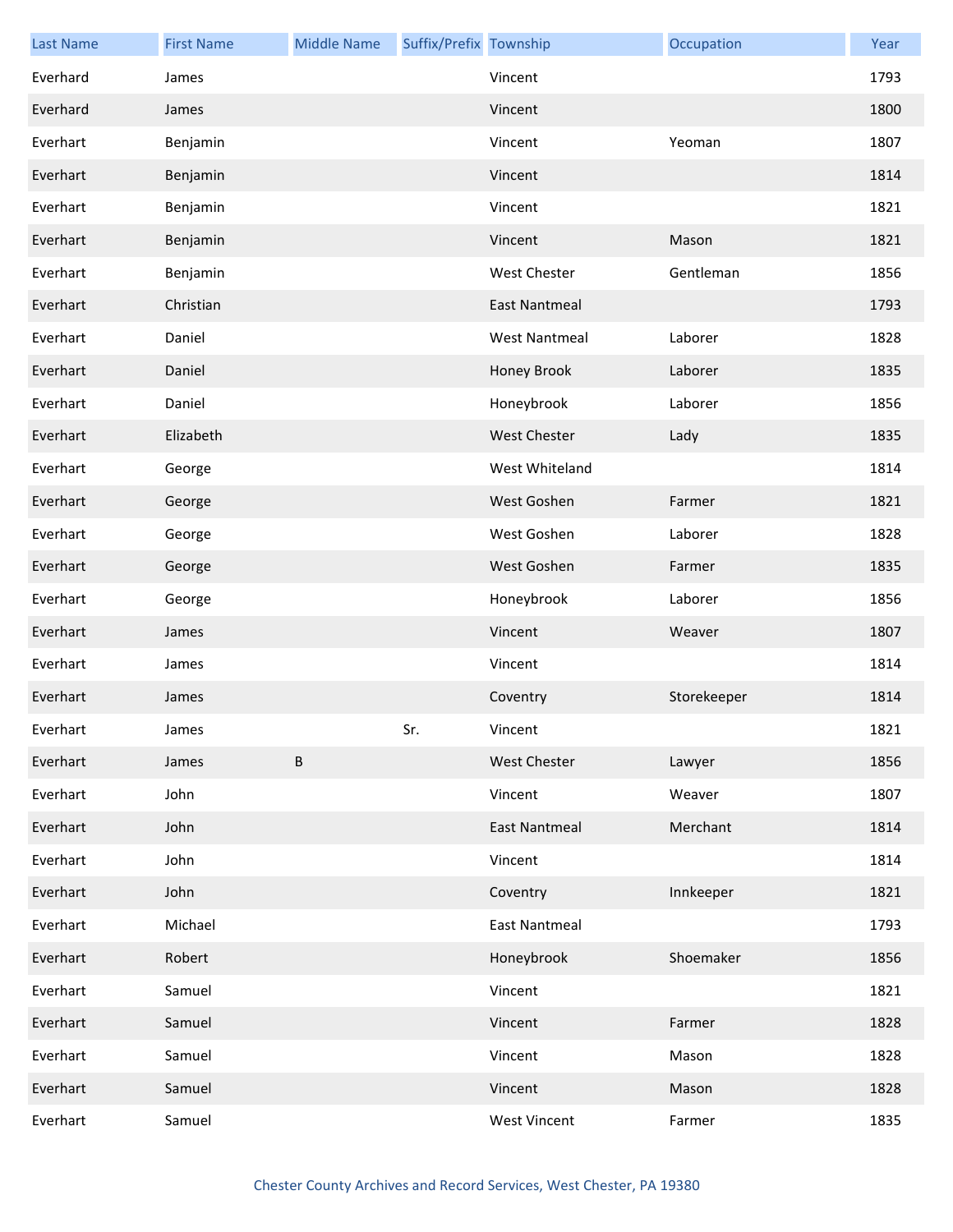| <b>Last Name</b> | <b>First Name</b> | <b>Middle Name</b> | Suffix/Prefix Township |                       | Occupation          | Year |
|------------------|-------------------|--------------------|------------------------|-----------------------|---------------------|------|
| Everhart         | Samuel            |                    |                        | <b>West Vincent</b>   | Stonemason          | 1835 |
| Everhart         | Samuel            |                    |                        | <b>West Vincent</b>   | Farmer              | 1856 |
| Everhart         | William           |                    |                        | Tredyffrin            | Storekeeper         | 1807 |
| Everhart         | William           |                    |                        | West Whiteland        | Storekeeper         | 1814 |
| Everhart         | William           |                    | Esq.                   | West Whiteland        |                     | 1821 |
| Everhart         | William           |                    |                        | Vincent               | Weaver              | 1821 |
| Everhart         | William           |                    |                        | <b>West Chester</b>   | Merchant            | 1828 |
| Everhart         | William           |                    |                        | <b>West Chester</b>   | Innkeeper, merchant | 1835 |
| Everhart         | William           |                    |                        | <b>West Chester</b>   | Storekeeper         | 1856 |
| Everich          | John              |                    |                        | West Caln             | <b>Butcher</b>      | 1814 |
| Everley          | Daniel            |                    |                        | <b>East Nantmeal</b>  | Weaver              | 1835 |
| Everley          | David             |                    |                        | Tredyffrin            |                     | 1793 |
| Everley          | David             |                    |                        | Tredyffrin            | Laborer             | 1807 |
| Everley          | David             |                    |                        | West Whiteland        |                     | 1814 |
| Everley          | David             |                    |                        | <b>West Bradford</b>  | Laborer             | 1856 |
| Everley          | David             |                    |                        | Valley                | Weaver              | 1856 |
| Everley          | Henry             |                    |                        | Coventry              | Laborer             | 1835 |
| Everly           | Aaron             |                    |                        | Uwchlan               | Shoemaker           | 1807 |
| Everly           | Aaron             |                    |                        | West Whiteland        | Shoemaker           | 1821 |
| Everly           | Aaron             |                    |                        | East Caln             | Shoemaker           | 1828 |
| Everly           | David             |                    |                        | <b>East Whiteland</b> | Vendue Crier        | 1821 |
| Everly           | David             |                    |                        | Uwchlan               | Laborer             | 1835 |
| Everly           | Isaac             |                    |                        | <b>West Vincent</b>   | Laborer             | 1856 |
| Everly           | Jacob             |                    |                        | East Goshen           | Weaver              | 1821 |
| Everly           | Jacob             |                    |                        | West Whiteland        | Laborer             | 1828 |
| Everly           | John              |                    |                        | East Caln             | Laborer             | 1807 |
| Everly           | John              |                    |                        | Brandywine            | Laborer             | 1814 |
| Everly           | John              |                    |                        | East Whiteland        | Laborer             | 1821 |
| Everly           | Samuel            |                    |                        | Tredyffrin            | Laborer             | 1835 |
| Everson          | Benjamin          |                    |                        | Tredyffrin            | Laborer             | 1856 |
| Everson          | George            |                    |                        | New London            | Farmer              | 1821 |
| Everson          | Jesse             |                    |                        | Kennett               | Schoolmaster        | 1835 |
| Everson          | Joseph            |                    |                        | Tredyffrin            | Farmer              | 1856 |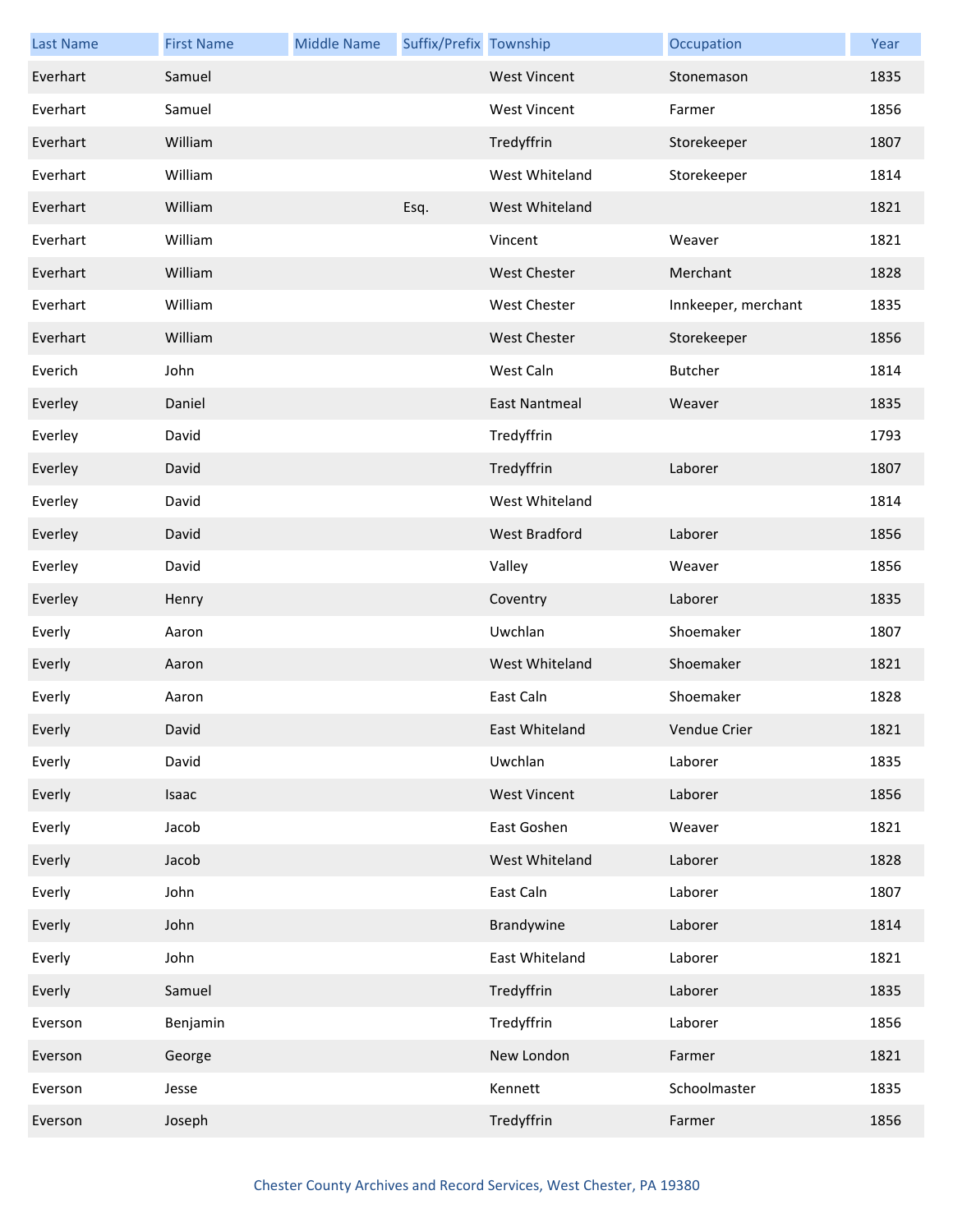| <b>Last Name</b> | <b>First Name</b> | <b>Middle Name</b> | Suffix/Prefix Township |                     | Occupation      | Year |
|------------------|-------------------|--------------------|------------------------|---------------------|-----------------|------|
| Everson          | Joseph            | F                  |                        | <b>West Vincent</b> | Miller          | 1856 |
| Everson          | Richard           |                    |                        | <b>West Chester</b> | Bartender       | 1835 |
| Everson          | Seth              |                    |                        | West Goshen         |                 | 1821 |
| Everson          | Thomas            | $\mathsf Y$        |                        | Tredyffrin          | Machinist       | 1856 |
| Everson          | Thomas            | Y                  |                        | Tredyffrin          | Laborer         | 1856 |
| Everson          | William           | W                  |                        | Tredyffrin          | Machinist       | 1856 |
| Every            | Daniel            |                    |                        | East Marlborough    |                 | 1793 |
| Eves             | Amos              |                    |                        | Lower Oxford        | Farmer          | 1856 |
| Eves             | James             |                    |                        | New London          | Farmer          | 1856 |
| Eves             | William           | D                  |                        | New London          | Tanner          | 1835 |
| Eves             | William           | $\mathsf D$        |                        | New London          | Farmer          | 1856 |
| Eves             | William           | D.                 |                        | New London          | Tanner & Farmer | 1821 |
| Eves             | William           | D.                 |                        | New London          | Tanner          | 1828 |
| Evesham          | Samuel            |                    |                        | Newlin              | Laborer         | 1856 |
| Eveson           | George            |                    |                        | New London          | Farmer          | 1828 |
| Eveson           | Joseph            |                    |                        | Westtown            | Farmer          | 1828 |
| Eveson           | Seth              |                    |                        | Goshen              |                 | 1793 |
| Eveson           | Seth              |                    |                        | Goshen              | Farmer          | 1807 |
| Eveson           | Thomas            |                    |                        | Westtown            | Laborer         | 1828 |
| Eveston          | Aaron             |                    |                        | West Caln           | Laborer         | 1821 |
| Evinsen          | Joseph            |                    |                        | Westtown            | Laborer         | 1821 |
| Evinson          | George            | ${\sf R}$          |                        | East Marlborough    | Cordwainer      | 1856 |
| Evison           | John              |                    |                        | East Fallowfield    |                 | 1793 |
| Evits            | Daniel            |                    |                        | West Caln           | Farmer          | 1828 |
| Ewards           | Eliza             |                    |                        | West Marlborough    |                 | 1856 |
| Ewart            | Elizabeth         |                    |                        | Kennett             | Farmer          | 1856 |
| Ewart            | Esther            |                    |                        | Kennett             |                 | 1835 |
| Ewart            | Thomas            |                    |                        | New Garden          | Farmer          | 1800 |
| Ewart            | Thomas            |                    |                        | Kennett             | Farmer          | 1807 |
| Ewart            | Thomas            |                    |                        | Kennett             | Farmer          | 1814 |
| Ewart            | Thomas            |                    |                        | Kennett             | Farmer          | 1821 |
| Ewart            | Thomas            |                    |                        | Kennett             | Farmer          | 1828 |
| Ewen             | James             |                    |                        | Honeybrook          | Cooper          | 1856 |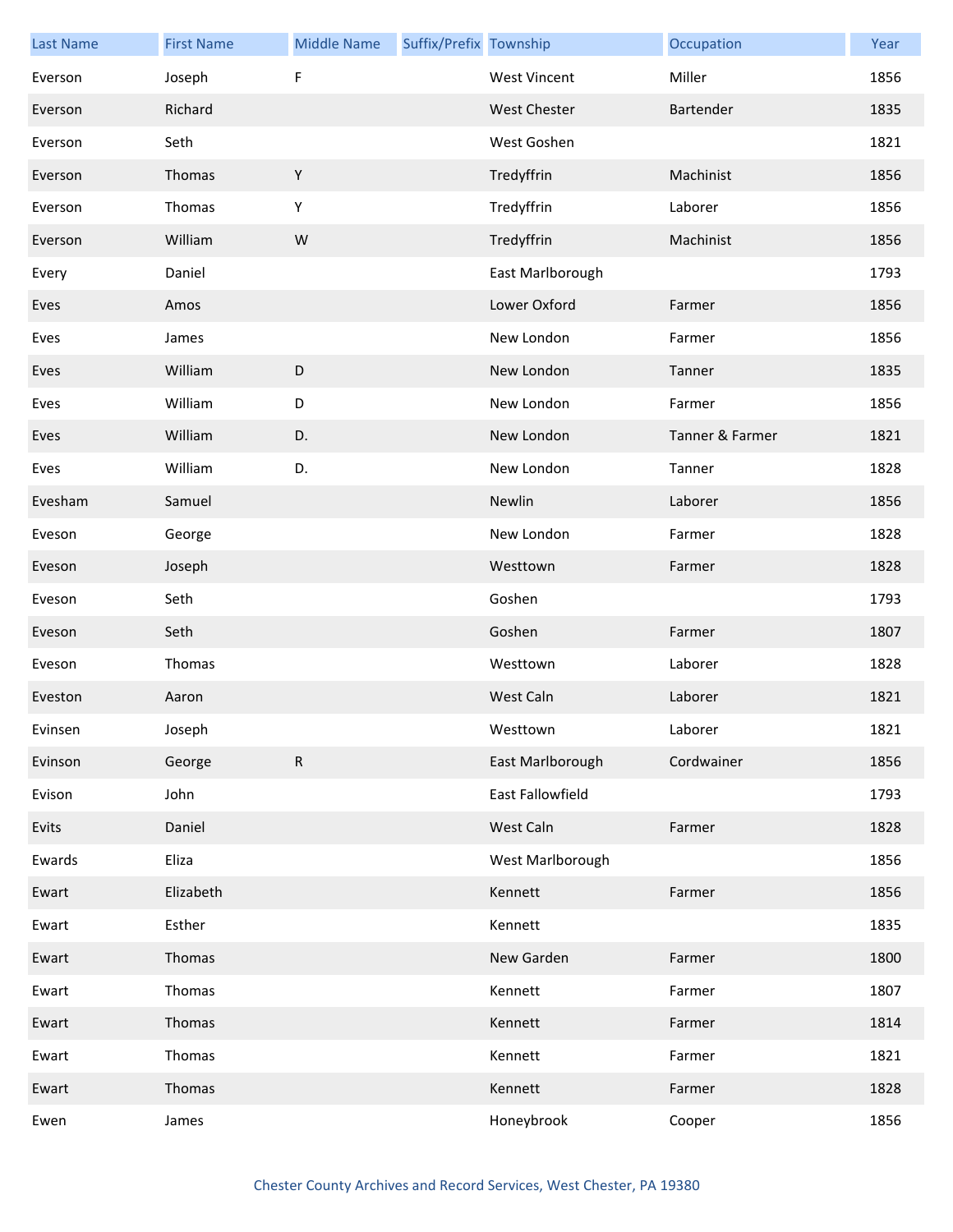| <b>Last Name</b> | <b>First Name</b> | <b>Middle Name</b> | Suffix/Prefix Township |                      | Occupation         | Year |
|------------------|-------------------|--------------------|------------------------|----------------------|--------------------|------|
| Ewen             | John              |                    |                        | Honeybrook           | Mason              | 1856 |
| Ewen             | John              |                    |                        | Honeybrook           | Farmer             | 1856 |
| Ewen             | William           |                    |                        | Honeybrook           | Farmer             | 1856 |
| Ewert            | Thomas            |                    |                        | New Garden           |                    | 1793 |
| Ewin             | John              |                    |                        | <b>East Nantmeal</b> | Laborer            | 1800 |
| Ewin             | John              |                    |                        | East Nottingham      | Saddler            | 1807 |
| Ewin             | Thomas            |                    |                        | <b>East Nantmeal</b> | Laborer            | 1800 |
| Ewin             | Thomas            |                    |                        | <b>West Nantmeal</b> | Farmer             | 1807 |
| Ewing            | Adam              |                    |                        | Charlestown          | Laborer            | 1821 |
| Ewing            | Alexander         |                    |                        | Lower Oxford         | Farmer             | 1807 |
| Ewing            | Alexander         |                    |                        | Lower Oxford         | Farmer             | 1814 |
| Ewing            | Alexander         |                    |                        | East Nottingham      | Laborer            | 1821 |
| Ewing            | Alexander         |                    |                        | East Nottingham      | Farmer             | 1835 |
| Ewing            | David             |                    |                        | Lower Oxford         | Storekeeper        | 1814 |
| Ewing            | David             | $\sf B$            |                        | West Marlborough     | Laborer            | 1835 |
| Ewing            | David             | В.                 |                        | East Nottingham      | Laborer            | 1821 |
| Ewing            | David             | <b>B.</b>          |                        | Lower Oxford         | Teacher            | 1828 |
| Ewing            | Eli               |                    |                        | Valley               | Laborer            | 1856 |
| Ewing            | George            | J.                 |                        | Honey Brook          | Storekeeper        | 1821 |
| Ewing            | Henry             |                    |                        | Lower Oxford         | Collier            | 1828 |
| Ewing            | Henry             |                    |                        | Lower Oxford         | Laborer            | 1835 |
| Ewing            | Henry             |                    |                        | Lower Oxford         | Farmer             | 1856 |
| Ewing            | Imanuel           |                    |                        | Phoenixville         | Tailor             | 1856 |
| Ewing            | James             |                    |                        | Lower Oxford         |                    | 1800 |
| Ewing            | James             |                    |                        | Lower Oxford         | Saddler            | 1807 |
| Ewing            | James             |                    |                        | Lower Oxford         | Carpenter          | 1814 |
| Ewing            | James             |                    |                        | Lower Oxford         | Farmer             | 1814 |
| Ewing            | James             |                    |                        | East Nottingham      | Farmer             | 1814 |
| Ewing            | James             |                    |                        | Lower Oxford         | Farmer             | 1821 |
| Ewing            | James             |                    |                        | <b>East Nantmeal</b> | Laborer            | 1821 |
| Ewing            | James             |                    | Jr.                    | East Nottingham      | Farmer             | 1828 |
| Ewing            | James             |                    |                        | East Nottingham      | Farmer             | 1828 |
| Ewing            | James             |                    |                        | East Nottingham      | Supervisor, farmer | 1835 |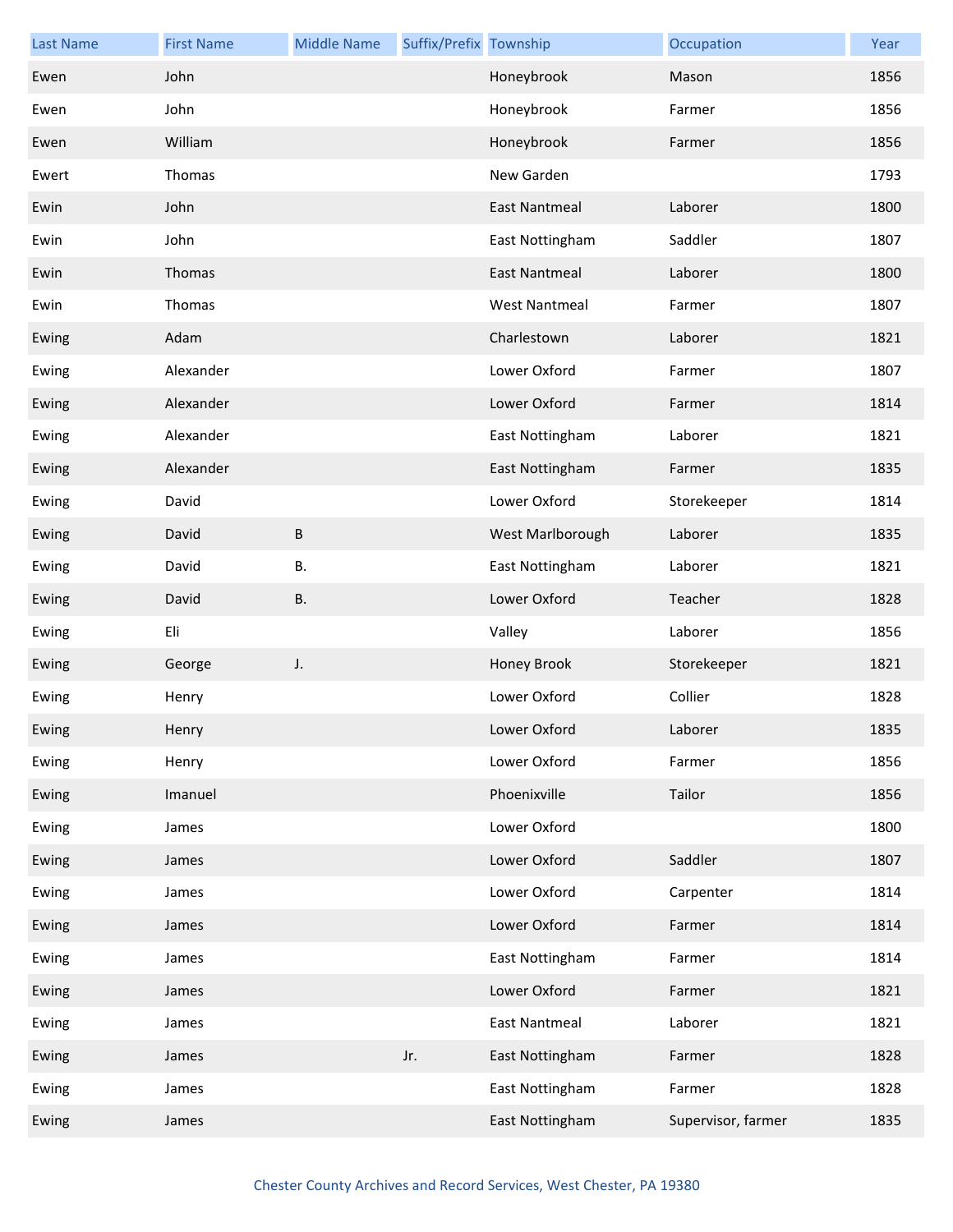| <b>Last Name</b> | <b>First Name</b> | <b>Middle Name</b> | Suffix/Prefix Township |                      | Occupation   | Year |
|------------------|-------------------|--------------------|------------------------|----------------------|--------------|------|
| Ewing            | James             |                    |                        | Lower Oxford         | Saddler      | 1835 |
| Ewing            | James             |                    |                        | <b>Upper Oxford</b>  | Carpenter    | 1835 |
| Ewing            | Jane              |                    |                        | Lower Oxford         | Farmer       | 1835 |
| Ewing            | Jefferson         |                    |                        | East Nottingham      | Farmer       | 1856 |
| Ewing            | Jesse             |                    |                        | Lower Oxford         | Farmer       | 1814 |
| Ewing            | Jesse             |                    |                        | East Nottingham      | Farmer       | 1828 |
| Ewing            | Jesse             |                    |                        | Lower Oxford         | Laborer      | 1835 |
| Ewing            | John              |                    |                        | East Nottingham      |              | 1793 |
| Ewing            | John              |                    |                        | East Nottingham      |              | 1800 |
| Ewing            | John              |                    |                        | East Nottingham      | Farmer       | 1814 |
| Ewing            | John              |                    |                        | <b>East Nantmeal</b> | Farmer       | 1814 |
| Ewing            | John              |                    |                        | Lower Oxford         | Farmer       | 1814 |
| Ewing            | John              |                    |                        | <b>East Nantmeal</b> | Laborer      | 1821 |
| Ewing            | John              |                    |                        | <b>East Nantmeal</b> | Laborer      | 1821 |
| Ewing            | John              |                    |                        | <b>East Nantmeal</b> | Blacksmith   | 1828 |
| Ewing            | John              |                    |                        | <b>East Nantmeal</b> | Blacksmith   | 1835 |
| Ewing            | John              |                    |                        | Warwick              | Farmer       | 1856 |
| Ewing            | Joseph            |                    |                        | Lower Oxford         | Farmer       | 1828 |
| Ewing            | Joseph            |                    |                        | Lower Oxford         | Laborer      | 1835 |
| Ewing            | Joseph            |                    |                        | <b>Upper Oxford</b>  | Laborer      | 1856 |
| Ewing            | Margaret          |                    |                        | East Nottingham      |              | 1814 |
| Ewing            | Margaret          |                    |                        | East Nottingham      |              | 1828 |
| Ewing            | Margaret          |                    |                        | East Nottingham      | Spinster     | 1835 |
| Ewing            | Mary              |                    |                        | East Nottingham      |              | 1821 |
| Ewing            | Mary              |                    |                        | Lower Oxford         | Farmer       | 1835 |
| Ewing            | Mary              |                    |                        | Hopewell             |              | 1856 |
| Ewing            | Mathew            |                    |                        | Lower Oxford         |              | 1800 |
| Ewing            | Matthew           |                    |                        | Lower Oxford         | Farmer       | 1807 |
| Ewing            | Richard           |                    |                        | Valley               | Iron moulder | 1856 |
| Ewing            | Robert            |                    |                        | East Nottingham      |              | 1793 |
| Ewing            | Robert            |                    |                        | New London           | Storekeeper  | 1828 |
| Ewing            | Samuel            |                    |                        | Lower Oxford         |              | 1800 |
| Ewing            | Samuel            |                    |                        | Lower Oxford         | Farmer       | 1807 |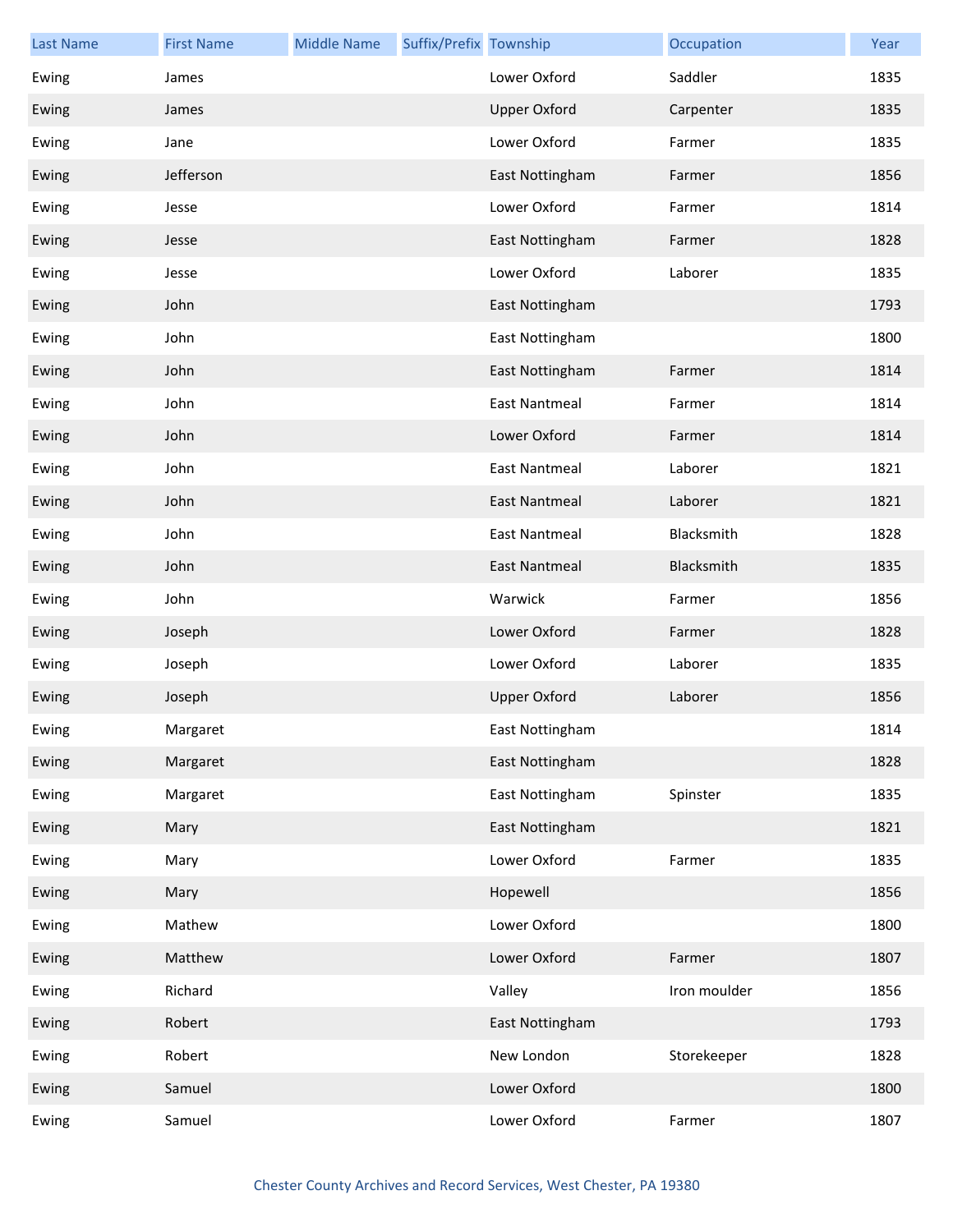| <b>Last Name</b> | <b>First Name</b> | <b>Middle Name</b> | Suffix/Prefix Township |                      | Occupation   | Year |
|------------------|-------------------|--------------------|------------------------|----------------------|--------------|------|
| Ewing            | Samuel            |                    |                        | Lower Oxford         | Farmer       | 1814 |
| Ewing            | Samuel            |                    |                        | Lower Oxford         | Farmer       | 1821 |
| Ewing            | Samuel            |                    |                        | Lower Oxford         | Farmer       | 1828 |
| Ewing            | Samuel            |                    |                        | <b>East Nantmeal</b> | Wagoner      | 1835 |
| Ewing            | Samuel            |                    |                        | Lower Oxford         | Laborer      | 1835 |
| Ewing            | Samuel            |                    |                        | Warwick              | Farmer       | 1856 |
| Ewing            | Thomas            |                    |                        | Londonderry          |              | 1793 |
| Ewing            | Thomas            |                    |                        | East Nantmeal        |              | 1793 |
| Ewing            | Thomas            |                    |                        | Lower Oxford         |              | 1800 |
| Ewing            | Thomas            |                    | Sr.                    | Lower Oxford         | Farmer       | 1807 |
| Ewing            | Thomas            |                    |                        | Lower Oxford         | Farmer       | 1807 |
| Ewing            | Thomas            |                    |                        | New London           | Farmer       | 1814 |
| Ewing            | Thomas            |                    | Jr.                    | East Nottingham      |              | 1814 |
| Ewing            | Thomas            |                    |                        | Lower Oxford         | Farmer       | 1814 |
| Ewing            | Thomas            |                    |                        | Londonderry          | Cooper (Oak) | 1814 |
| Ewing            | Thomas            |                    |                        | <b>East Nantmeal</b> | Laborer      | 1814 |
| Ewing            | Thomas            |                    |                        | Lower Oxford         | Farmer       | 1821 |
| Ewing            | Thomas            |                    |                        | West Nottingham      | Cooper       | 1821 |
| Ewing            | Thomas            |                    |                        | East Nottingham      | Cooper       | 1821 |
| Ewing            | Thomas            |                    |                        | <b>East Nantmeal</b> | Laborer      | 1821 |
| Ewing            | Thomas            |                    |                        | Lower Oxford         | Farmer       | 1828 |
| Ewing            | Thomas            |                    |                        | Lower Oxford         | Laborer      | 1835 |
| Ewing            | Thomas            | Ρ.                 |                        | Lower Oxford         | Laborer      | 1821 |
| Ewing            | Washington        |                    |                        | East Nottingham      | Farmer       | 1856 |
| Ewing            | William           |                    |                        | Lower Oxford         | Farmer       | 1807 |
| Ewing            | William           |                    |                        | London Grove         | Laborer      | 1814 |
| Ewing            | William           |                    |                        | East Nantmeal        | Farmer       | 1828 |
| Ewing            | William           |                    |                        | Lower Oxford         | Farmer       | 1828 |
| Ewing            | William           |                    |                        | Honey Brook          | Farmer       | 1835 |
| Ewing            | William           |                    |                        | East Nottingham      | Cooper       | 1835 |
| Ewing            | William           |                    |                        | Lower Oxford         | Laborer      | 1835 |
| Ewing            | William           |                    |                        | Valley               | Laborer      | 1856 |
| Ewing            | William           |                    |                        | East Nottingham      | Farmer       | 1856 |